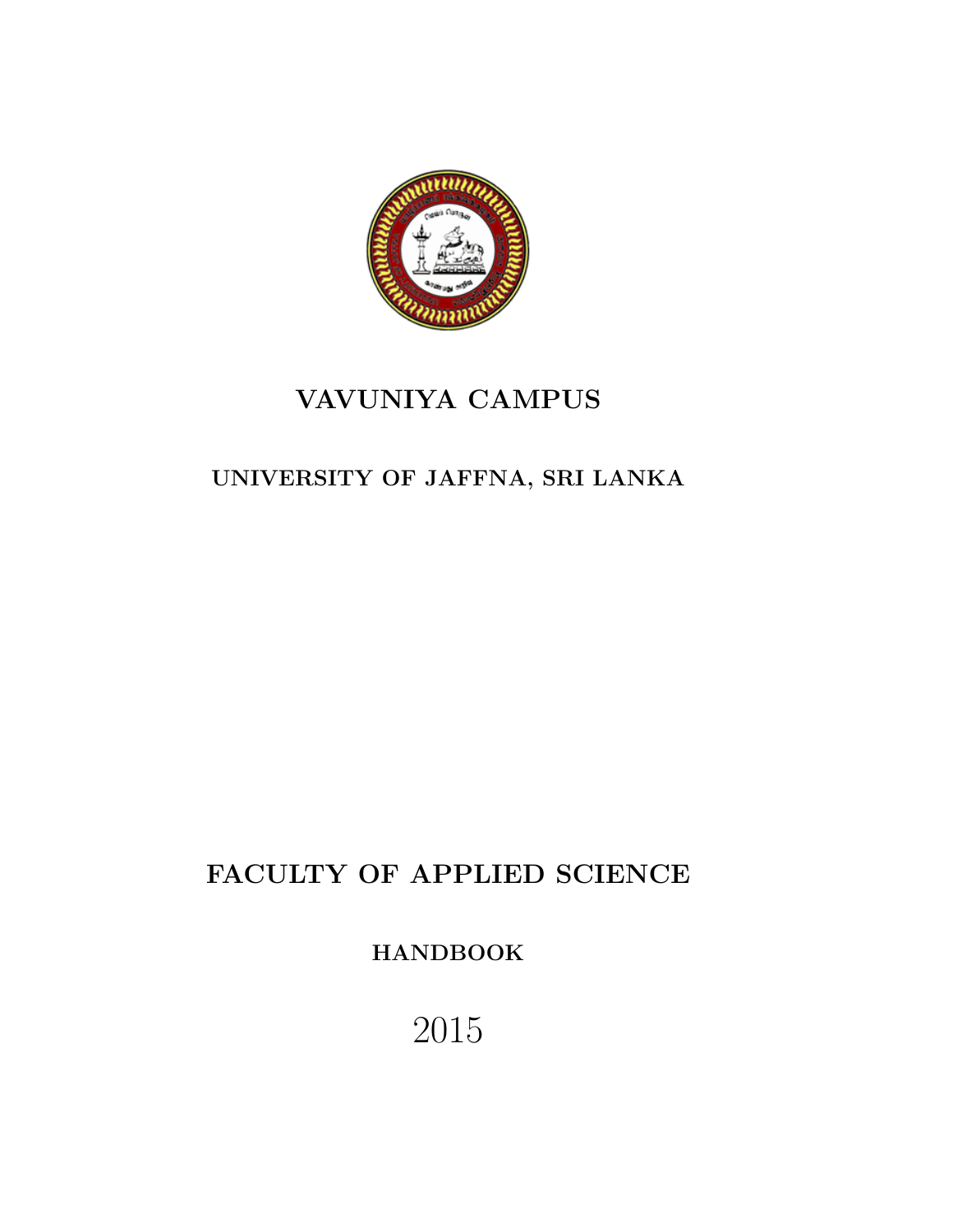# Foreword

It is a pleasure to write this Foreword to the Handbook of the Faculty of Applied Sciences of Vavuniya Campus of the University of Jaffna. This Handbook stands to serve the students in particular and the University community in general. The Handbook serves as a good guide to the students by providing brief but clear and vital information about the course units provided, syllabus, the credit values of each course units, the evaluation system and the learning facilities available.

The Faculty of Applied Science operates in a globally competitive space due to the applied nature of its courses and increasingly, our performance is being judged by the quality of our graduates and it starts with an understanding of the need for the Faculty to be student centered and to ensure that each of you reaches your full potential. I encourage the Faculty to be very innovative in its approach to curriculum and course offerings and to be very proactive in responding to the human development needs of both the public and private sectors in the wider regions of Sri Lanka and abroad. I wish the Faculty to incorporate innovative practice of curriculum reform and enhancement to satisfy the emerging national and regional needs. Finally, I wish to appreciate the Dean and the staff who devoted their time and effort in the preparation of this Handbook.

Mr. K. K. Arulvel Rector Vavuniya Campus of the University of Jaffna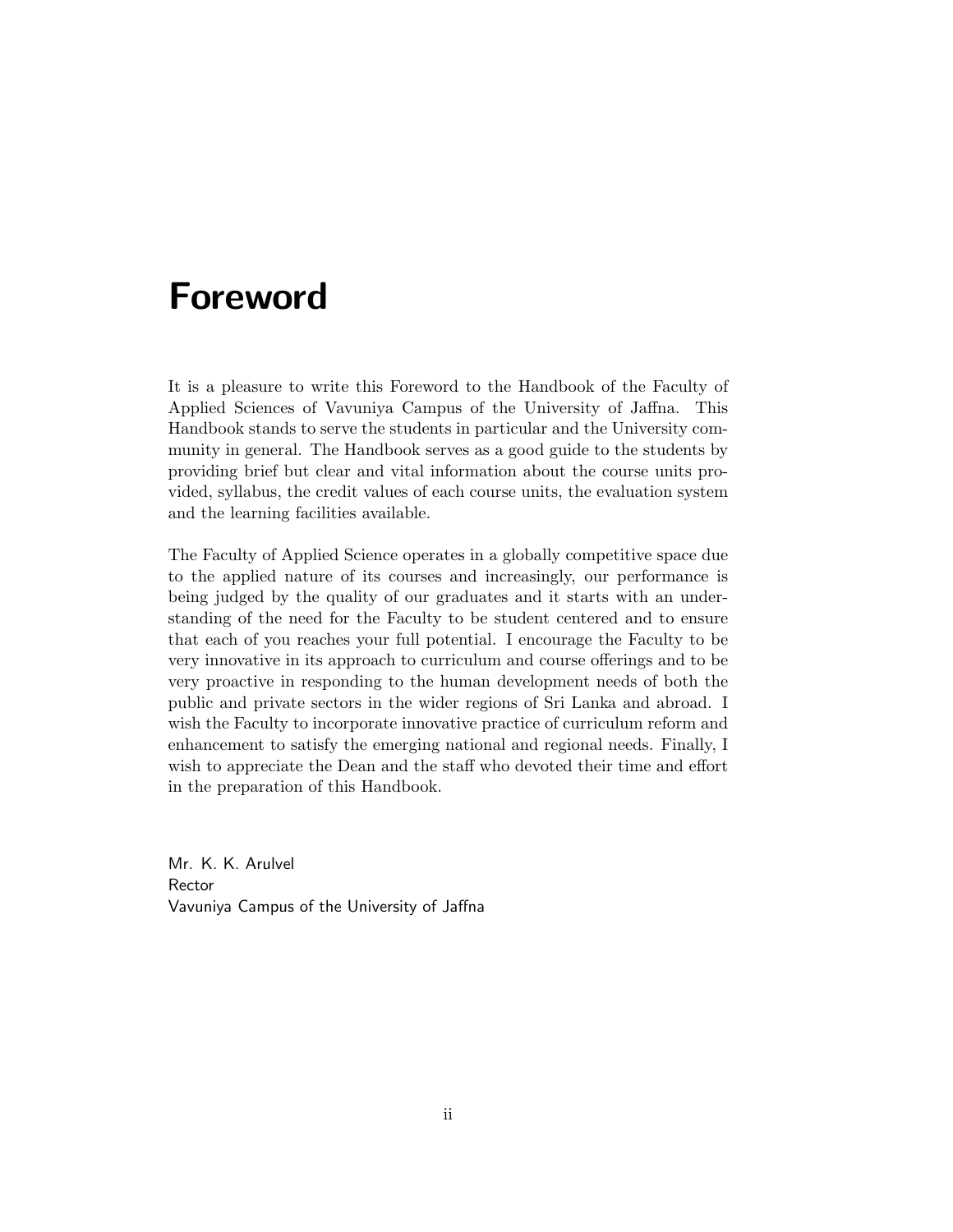# Preface

It is my privilege to introduce this handbook to the stakeholders of the Faculty of Applied Science, Vavuniya Campus of the University of Jaffna. This is the fifth edition of the Faculty of Applied Science handbook.

This prospectus is updated with amendments made with the approval of the university authority and the suggestions highlighted by the Standing Committee on Science of the University Grants Commission to maintain uniformity across the Science Faculties.

I am sure that our students can obtain all the relevant information through this handbook and it also serves as a guide for them when they newly enter the Faculty.

I am thankful to the staff of the Faculty of Applied Science and all who were helpful in bringing out this prospectus for the year  $2013/2014$ .

Mr. S. Kuhanesan, Dean Faculty of Applied Science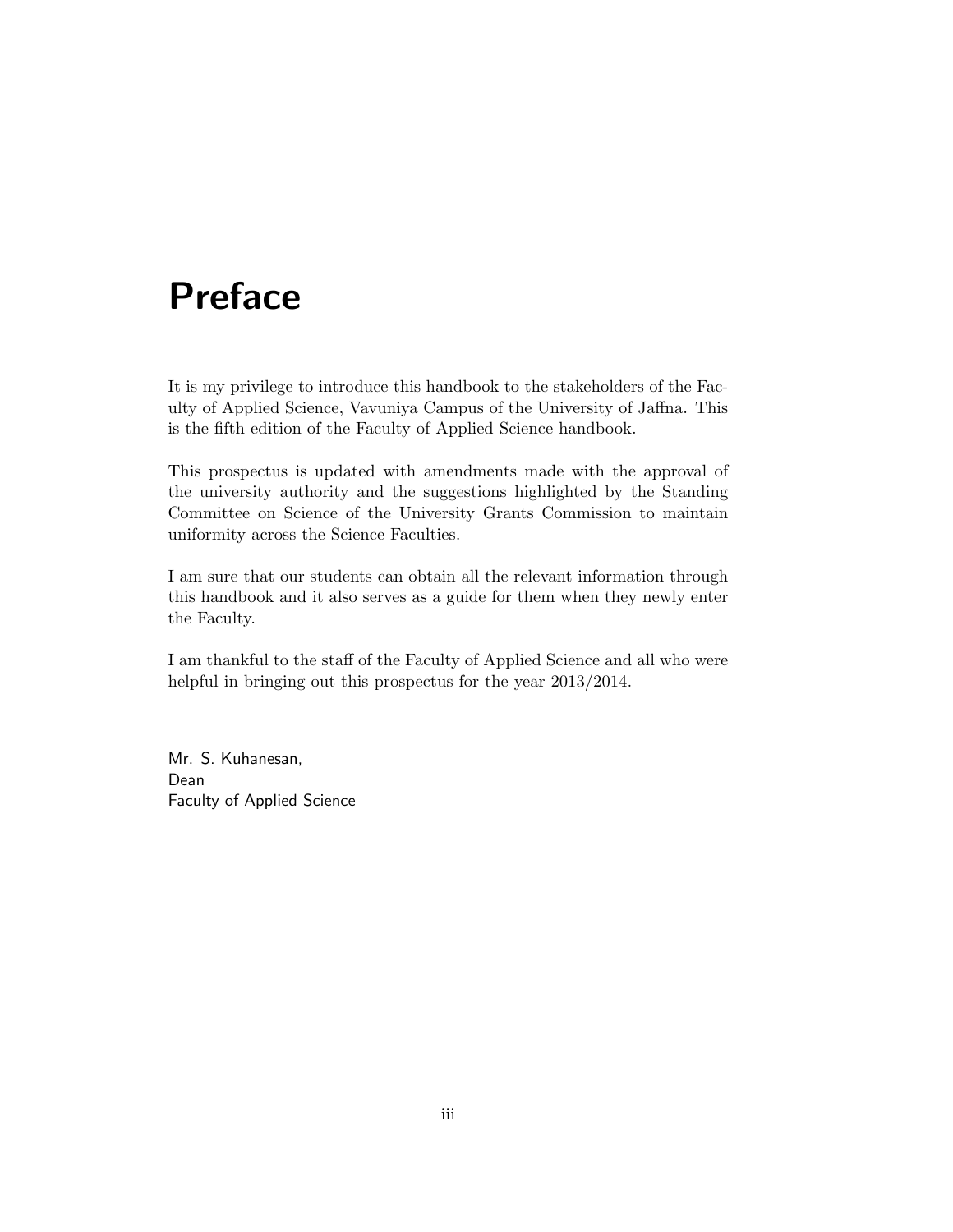# **Contents**

| $\mathbf{1}$ |     | <b>General Information</b>                                       | $\mathbf 1$    |
|--------------|-----|------------------------------------------------------------------|----------------|
|              | 1.1 |                                                                  | $\mathbf{1}$   |
|              | 1.2 | Officers of the University of Jaffna                             | $\overline{4}$ |
|              | 1.3 | Officers of the Vavuniya Campus                                  | 5              |
|              | 1.4 |                                                                  | 6              |
|              |     | 1.4.1                                                            | 6              |
|              |     | Department of Bio Science<br>1.4.2                               | $\overline{7}$ |
|              |     | Department of Physical Science<br>1.4.3                          | 8              |
|              |     | English Language Teaching Unit(ELTU)<br>1.4.4                    | 10             |
| $\mathbf{2}$ |     | <b>Course Structure</b>                                          | 11             |
|              | 2.1 |                                                                  | 11             |
|              | 2.2 |                                                                  | 12             |
|              | 2.3 |                                                                  | 12             |
|              | 2.4 |                                                                  | 12             |
|              | 2.5 |                                                                  | 13             |
|              |     | Bachelor of Science (Special) in Computer Science<br>2.5.1       | 13             |
|              |     | Bachelor of Science (Special) in Environmental Science.<br>2.5.2 | 14             |
|              | 2.6 | Extended Fourth Year Degree Programme                            | 14             |
|              |     | Bachelor of Science in Information and Communication<br>2.6.1    |                |
|              |     | Technology (B.Sc. in ICT) $\ldots \ldots \ldots \ldots \ldots$   | 14             |
|              | 2.7 |                                                                  | 15             |
|              |     | Department of Physical Science<br>2.7.1                          | 15             |
|              |     | Department of Bio Science<br>2.7.2                               | 16             |
|              | 2.8 |                                                                  | 16             |
|              | 2.9 |                                                                  | 16             |
|              |     |                                                                  | 16             |
| 3            |     | <b>Course Details</b>                                            | 18             |
|              | 3.1 | B.Sc. (Applied Mathematics and Computing)                        | 18             |
|              | 3.2 | BICT.                                                            | 21             |
|              | 3.3 |                                                                  | 24             |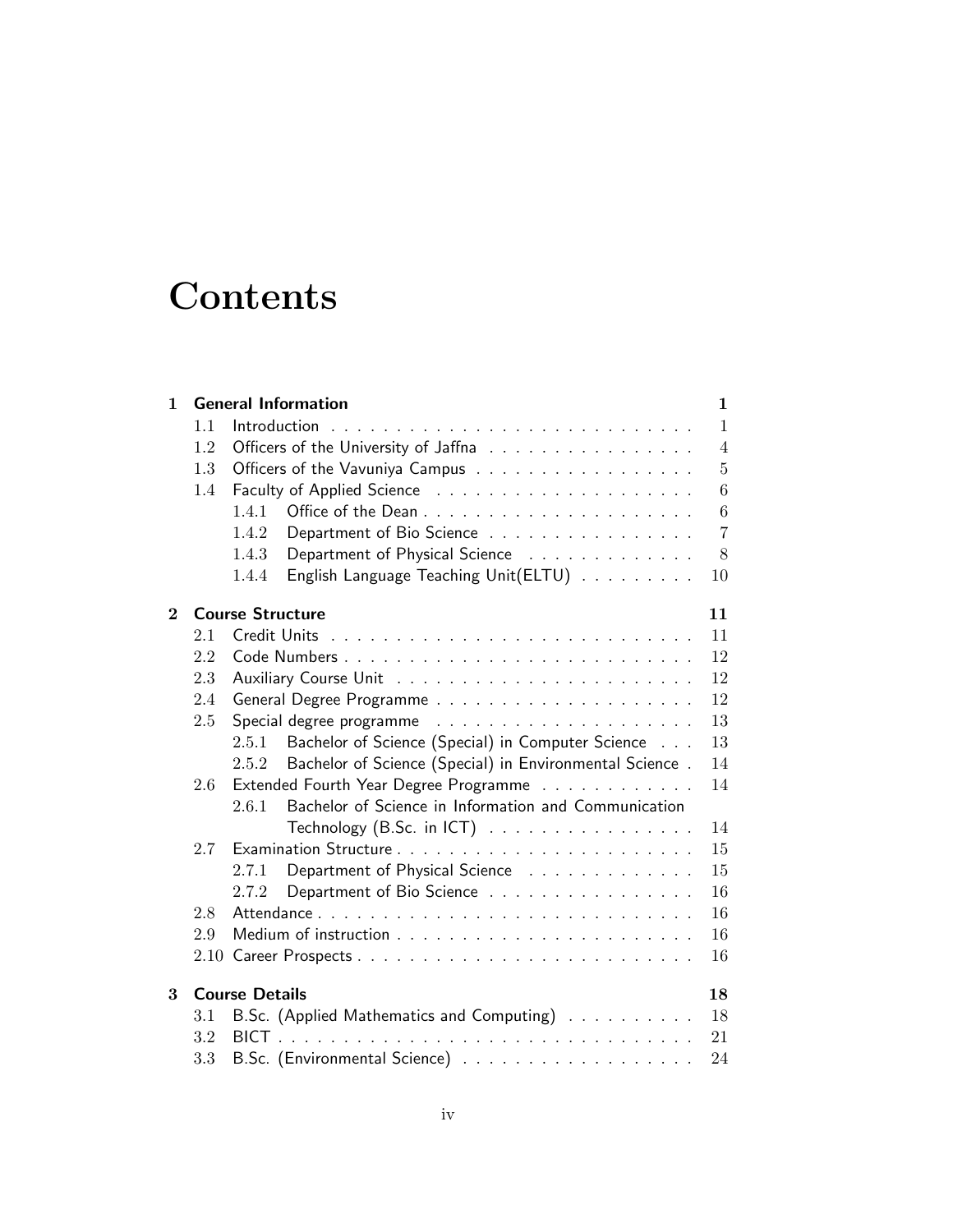| 4        |            | <b>Evaluation System</b>                                                                  | 28           |
|----------|------------|-------------------------------------------------------------------------------------------|--------------|
|          | 4.1        | B.Sc. (Applied Mathematics and Computing)                                                 | 28           |
|          | 4.2        |                                                                                           | 29           |
|          | 4.3        |                                                                                           | 29           |
|          | 4.4        | Grading System and Grade Point Average                                                    | 30           |
|          | 4.5        | End Course Examination of the Faculty                                                     | 31           |
|          | 4.6        |                                                                                           | 31           |
|          | 4.7        |                                                                                           | 32           |
|          | 4.8        |                                                                                           | 33           |
|          | 4.9        |                                                                                           | 33           |
|          |            |                                                                                           | 33           |
|          |            | 4.10.1 Department of Bio Science                                                          | 33           |
|          |            | 4.10.2 Department of Physical Science                                                     | 34           |
|          |            | 4.11 Award of Classes (General Degree)                                                    | 34           |
|          |            | 4.11.1 Department of Physical Science                                                     | 34           |
|          |            |                                                                                           | 35           |
|          |            | 4.12.1 Award of B.Sc.(Special)in Environmental Science                                    | 35           |
|          |            | 4.12.2 Award of B.Sc.(Special)/B.Sc.in ICT Degree                                         | 35           |
|          |            | 4.13 Award of Classes (Special Degree)/(Extended Fourth Year Degree)                      | 36           |
|          |            | 4.13.1 Department of Physical Science                                                     | 36           |
|          |            |                                                                                           | 37           |
|          |            |                                                                                           |              |
|          |            |                                                                                           | 37           |
| $\bf{5}$ |            |                                                                                           |              |
|          | 5.1        | <b>Examination Rules</b>                                                                  | 38           |
|          | 5.2        |                                                                                           | 38           |
|          |            |                                                                                           | 38           |
|          | 5.3        |                                                                                           | 38           |
|          | 5.4<br>5.5 |                                                                                           | 38           |
|          | 5.6        | Documents etc. which candidates should not bring<br>Declaration of Articles in Possession | 39<br>39     |
|          | 5.7        |                                                                                           | 39           |
|          | 5.8        |                                                                                           | 39           |
|          | 5.9        |                                                                                           |              |
|          |            | Articles that candidate may bring                                                         | $39\,$<br>39 |
|          |            |                                                                                           | 40           |
|          |            |                                                                                           | 40           |
|          |            |                                                                                           | 40           |
|          |            | 5.13 Unwanted parts of Answers to be crossed out                                          | 40           |
|          |            |                                                                                           | 40           |
|          |            |                                                                                           | 41           |
|          |            |                                                                                           | 41           |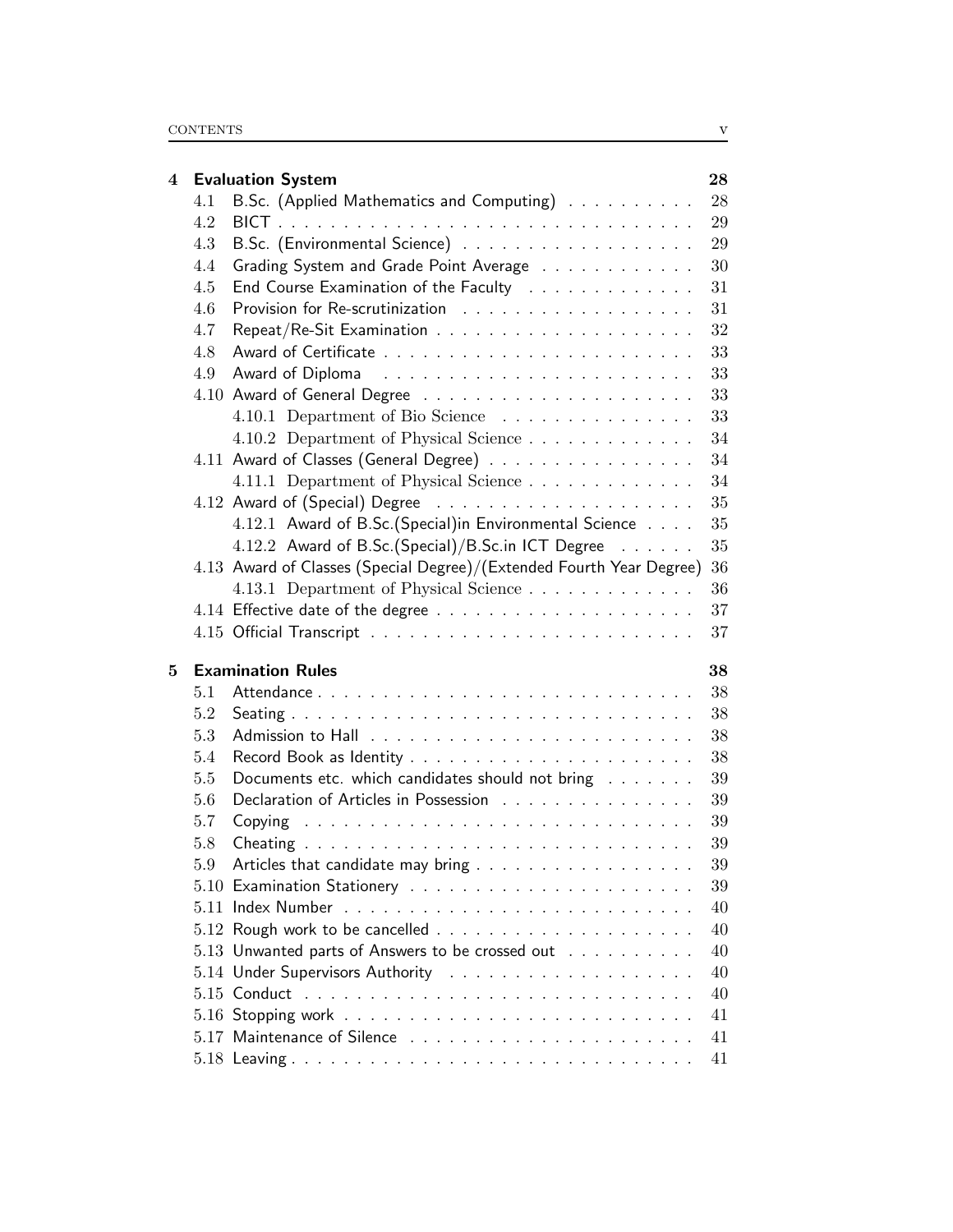|   |                                                                | 41  |
|---|----------------------------------------------------------------|-----|
|   |                                                                | 41  |
|   |                                                                | 41  |
|   |                                                                | 42  |
|   |                                                                | 42  |
|   | 5.24 Whom to contact in Examination Matters                    | 42  |
|   |                                                                | 42  |
|   |                                                                | 42  |
|   |                                                                | 42  |
|   |                                                                | 43  |
|   |                                                                |     |
| 6 | <b>Services and Facilities</b>                                 | 44  |
|   | 6.1                                                            | 44  |
|   | 6.2                                                            | 44  |
|   | 6.3                                                            | 44  |
|   | 6.4                                                            | 45  |
|   | 6.5                                                            | 45  |
|   | 6.6                                                            | 45  |
|   | 6.7                                                            | 45  |
|   | 6.8                                                            | 45  |
|   | 6.9                                                            | 45  |
|   |                                                                | 46  |
| 7 | <b>Schedules and Contacts</b>                                  | 47  |
|   | 7.1                                                            | 47  |
|   | 7.2                                                            | 47  |
|   |                                                                |     |
|   | Appendices - Detailed Syllabi                                  | 48  |
|   | A BSc (Applied Mathematics and Computing)                      | 48  |
| B | Bachelor of Information and Communication Technology (BICT) 81 |     |
|   |                                                                |     |
|   | <b>C</b> BSc (Environmental Science)                           | 117 |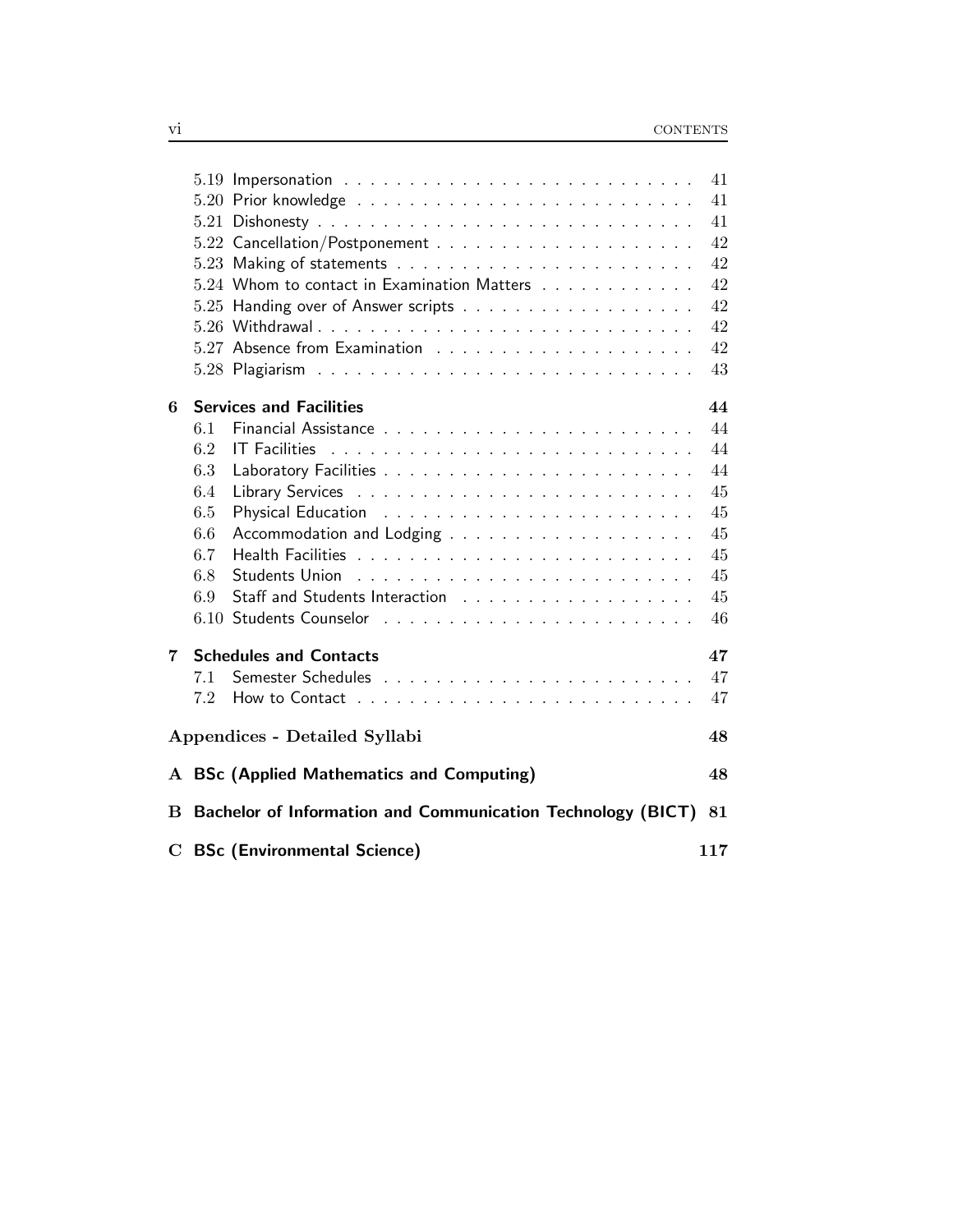# 1 General Information

## 1.1 Introduction

The University of Jaffna was first established in 1974 as the Jaffna Campus of the University of Sri Lanka, offering courses in Science and Humanities. In 1979 with the implementation of university Act No 16 of 1978, it became an independent and autonomous university as the University of Jaffna. Today the University of Jaffna has expanded its activities with eight faculties and a campus in Vavuniya.

Faculty of Applied Science was established with the upgrading of the Northern Province Affiliated University College (NAPUC established in 1991) as the Vavuniya Campus of the University of Jaffna in 1997.

The Faculty of Applied Science is situated in Kurumankadu about one kilometer from the picturesque Vavuniya town at present, and will be eventually shifted further along the Mannar Road to the spacious Pambai Madu where the whole of the Vavuniya Campus is to be housed. Vavuniya in the southern part of the Northern Province is a melting pot of cultures of the Vanni region and the north central region of Sri Lanka. A culture that has been influenced and shaped by the influence of the Vanniyas (of whom the King Pandaravanniyan is a prominent example) this district has ties even with the Paduvankarai regions that extend to the southernmost part of the North Eastern Province - an indication of how the Vanniya people have contributed to the rich culture of the Tamil speaking societies of Sri Lanka.

Often compared with the Kovai region of South India, Vavuniya is renown for its mild climate which provides a pleasant change from the usual arid conditions of the coastal regions of the northeast. As such, it provides an ideal setting for the Faculty of Applied Science, and, provides with the students with a pleasant environment to indulge in educational and extra-curricular activities. Further, as per present conditions, Vavuniya provides a strategic location that acts as a transit point for the movement of people as well as various financial and in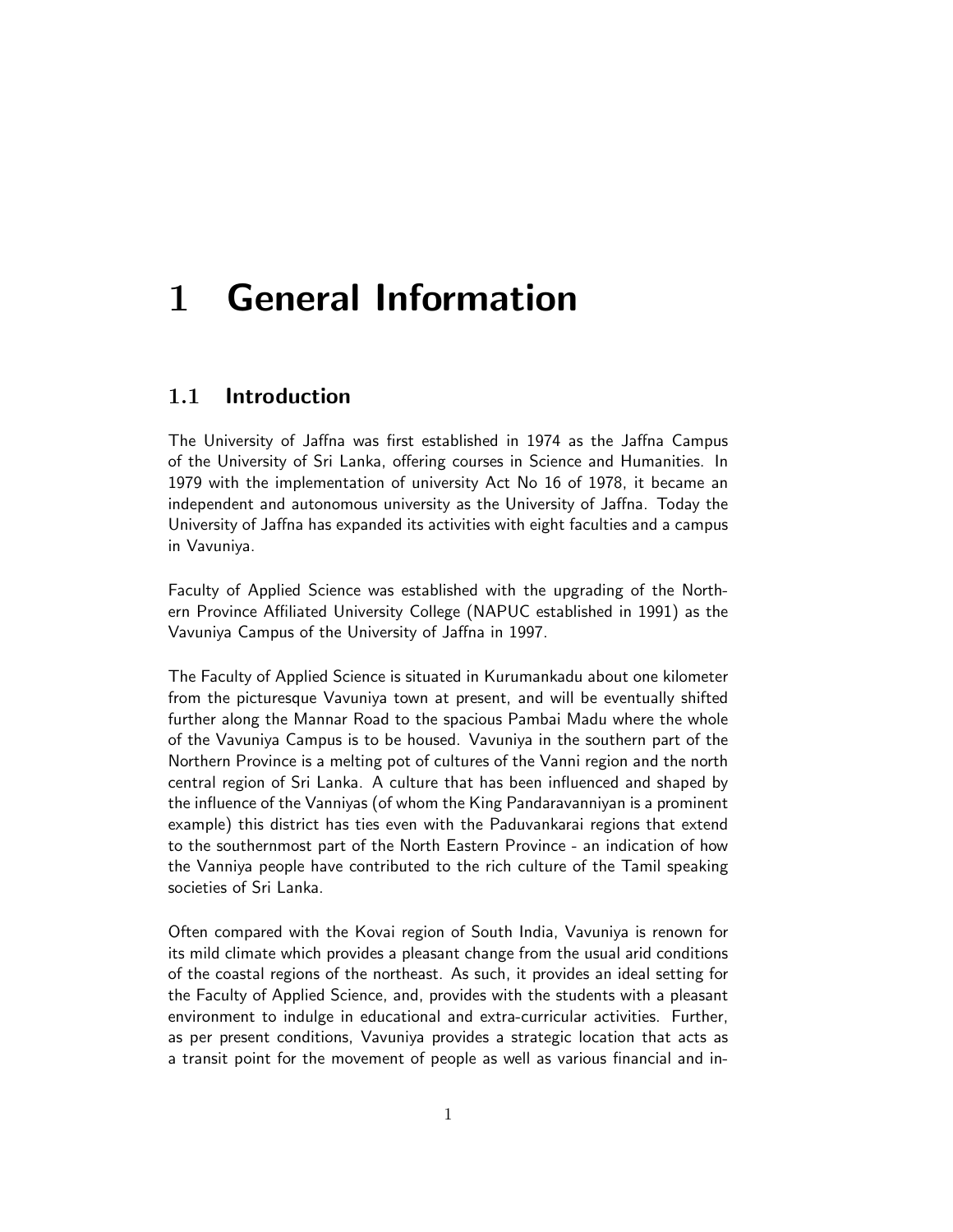dustrial activities/processes. Thus, (assuming that the peaceful conditions will once gain prevail) Vavuniya is expected to grow into a prominent financial and cultural hub in Sri Lanka.

The Faculty of Applied Science of the Vavuniya Campus consists of two Departments, namely Department of Physical Science and Department of Bio Science.

### Department of Physical Science

The Department of Physical Science of the Vavuniya Campus of the University of Jaffna came into existence with the commencement of the Faculty of Applied Science in 1997. Since then the department has developed the academic programs in Applied Mathematics & Computing and Information Technology, with the revisions of the syllabi in regular intervals, and improvements of the laboratory facilities. Department has five disciplines namely Mathematics, Computer Science, Statistics, Physics and Information Technology. The major commitment of the department is to provide up to date knowledge in Mathematics, Computer Science, Information Technology, Physics and Statistics to undergraduate students through course work, practical classes and research projects. The department offers B.Sc. Applied Mathematics and Computing (three year-General), B.Sc. in Computer Science (four year - Special), BICT (three year-General) and B.Sc. in Information and Communication Technology (four year) degrees to undergraduates. In addition to teaching, staff members are actively involved in a number of research projects in their respective field of study.

### Department of Bio Science

The Department of Bio Science is one of the Departments in faculty of Applied Science of Vavuniya campus of the University of Jaffna, commenced in 1997. The academic program has been developed in Environmental Science. The Syllabi has been drafted with different courses in Environmental Science and Bio Science with emphasis on fields of technological importance. The major objective of the Department is to train the undergraduates to suit the latest trends in industry, research and development of national economy through course work, practical sessions and research projects. The department has facilities to offer B. Sc Environmental Science (three year -General) and B. Sc in Environmental Science (four year) special to undergraduates. The department has a future plan to develop a degree course in Food Technology. The staff members also do the research work in their respective fields.

As in the case of any institution, the Faculty has developed a clear-cut vision as an academic entity to actively compete in the dynamic market of higher educational service providers in the local, national and international arenas.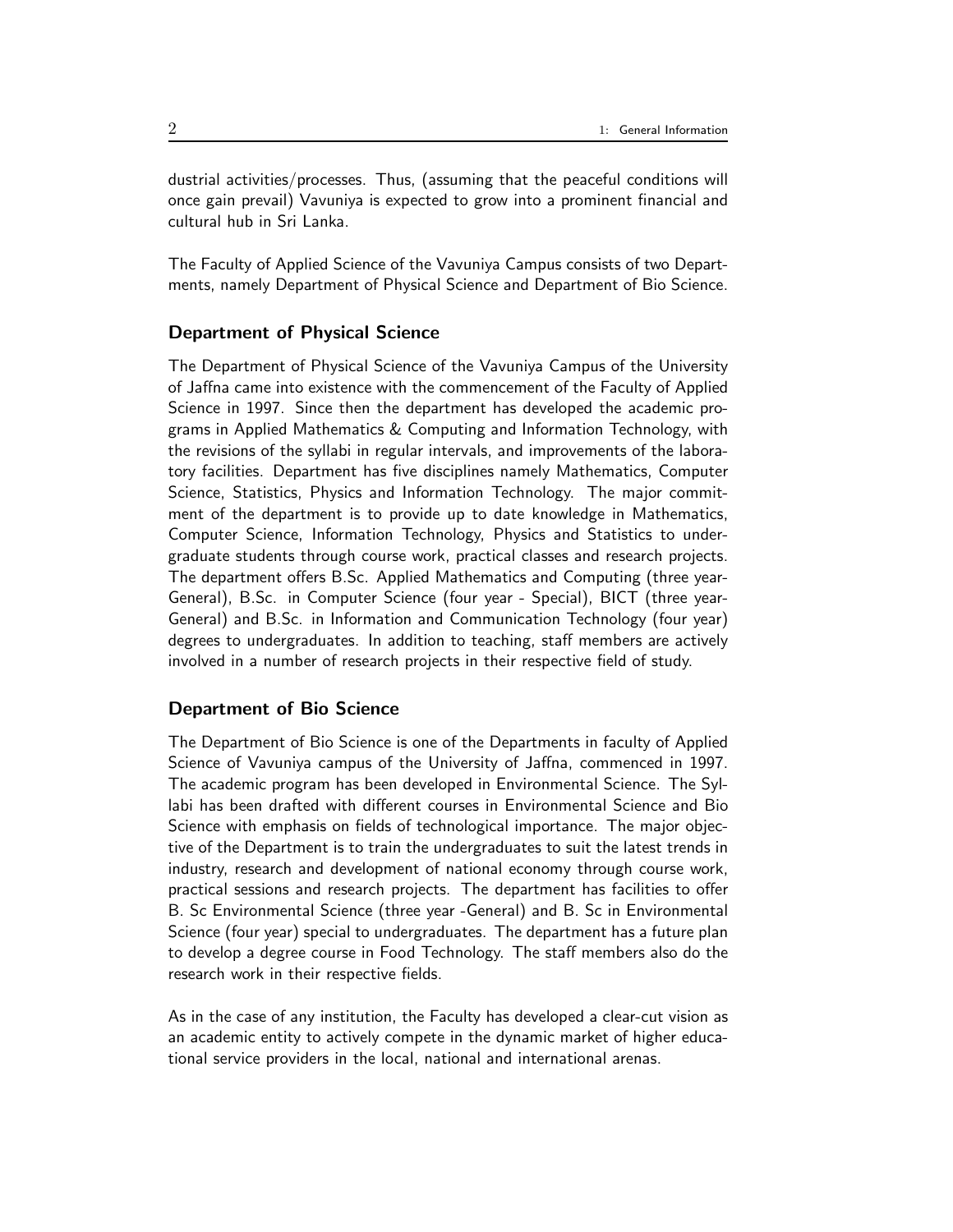The Vision of the Faculty of Applied Science is:

'To be the centre of excellence in the provision of technologically advanced and appropriate applied science education'.

As per the vision stated above, the Faculty of Applied Science has developed its own unique **motto** or **slogan** which states:

'State of the art technological education for applied thinkers, and, dynamic personalities - which provides a cutting edge advantage to survive and excel in the dynamic and competitive job market'.

The Mission of the Faculty of Applied Science is:

'To become the leader in advancing knowledge and skills in applied science and in evolving into a good academic-corporate citizen contributing to the sustainable development of the region and country'

Goals of the Faculty of Applied Science are:

- (1) Ensuring and enhancing high academic standards.
- (2) Strengthening and enhancing institutional capacity to cater to present and future needs.
- (3) Production of marketable graduates with high academic and practical skills.
- (4) Promote pure and applied research of high standards.
- (5) Enhancing the projection of a good corporate citizen's image.

As such, the Faculty of Applied Science strives to provide the best possible means of education to its students to enable them to develop with both academic and professional skills so that they can be successful individuals in their personal and professional lives.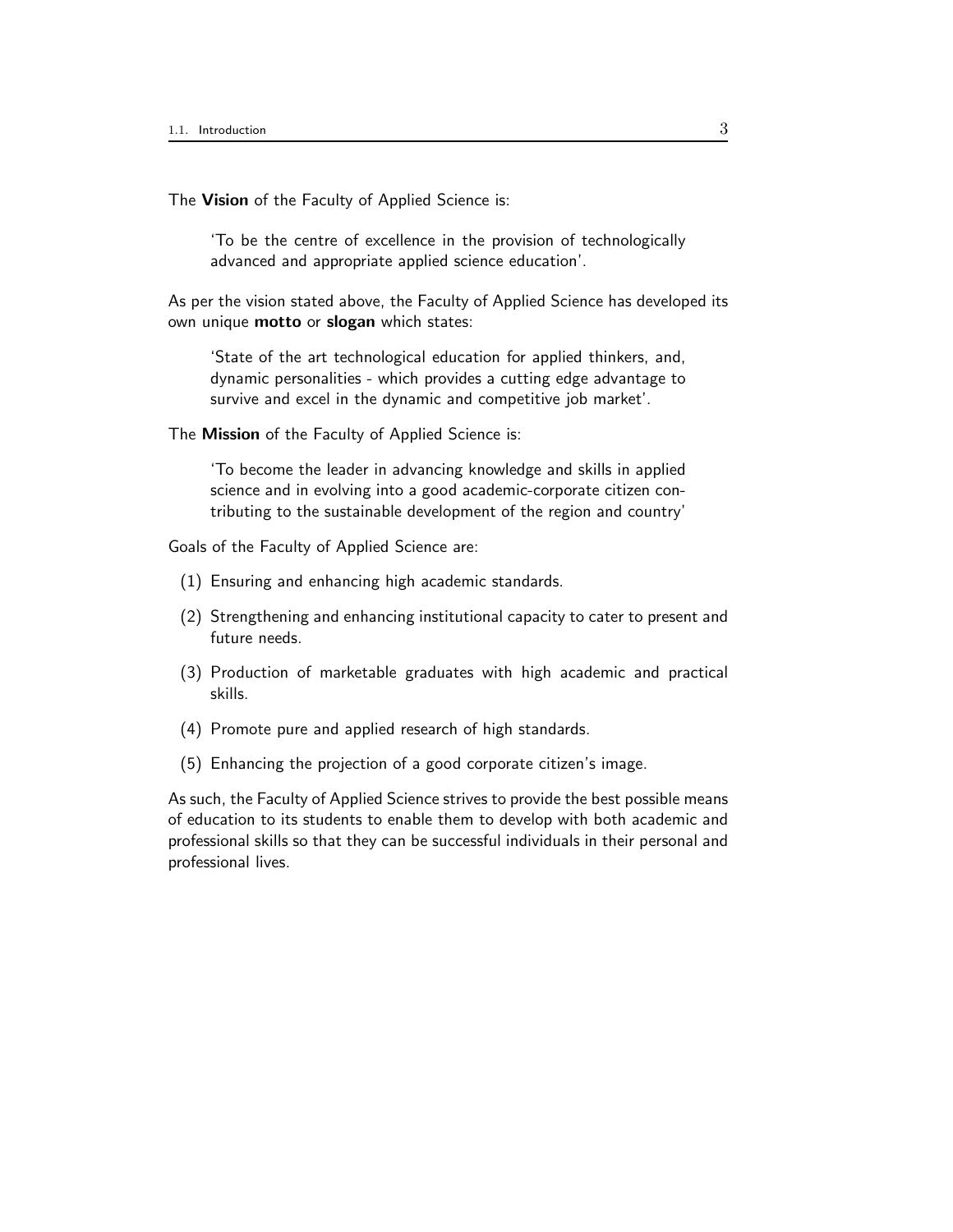| Chancellor                            | Dr. S. Pathmanathan       |
|---------------------------------------|---------------------------|
| Vice Chancellor                       | Prof. (Ms) V. Arasaratnam |
| Rector, Vavuniya Campus               | Mr. K. K. Arulvel         |
| Dean, Faculty of Agriculture          | Dr.(Ms.) S. Sivachandran  |
| Dean, Faculty of Applied Science      | Mr. S. Kuhanesan          |
| Dean, Faculty of Arts                 | Prof. V. P. Sivanathan    |
| Dean, Faculty of Business Studies     | Dr. A. Pushpanathan       |
| Dean, Management Studies and Commerce | Prof. T. Velnamby         |
| Dean, Faculty of Medicine             | Dr. S. Balakumar          |
| Dean, Faculty of Science              | Prof. S. Srisatkunarajah  |
| Dean, Faculty of Graduate Studies     | Prof. G. Mikunthan        |
| Dean, Faculty of Engineering (Acting) | Dr. A. Atputharajah       |
| Registrar                             | Mr. V. Kandeepan          |
| Bursar(Acting)                        | Mr. A. Sivanadarajah      |
| Librarian                             | Ms. S. Arulanandam        |

## 1.2 Officers of the University of Jaffna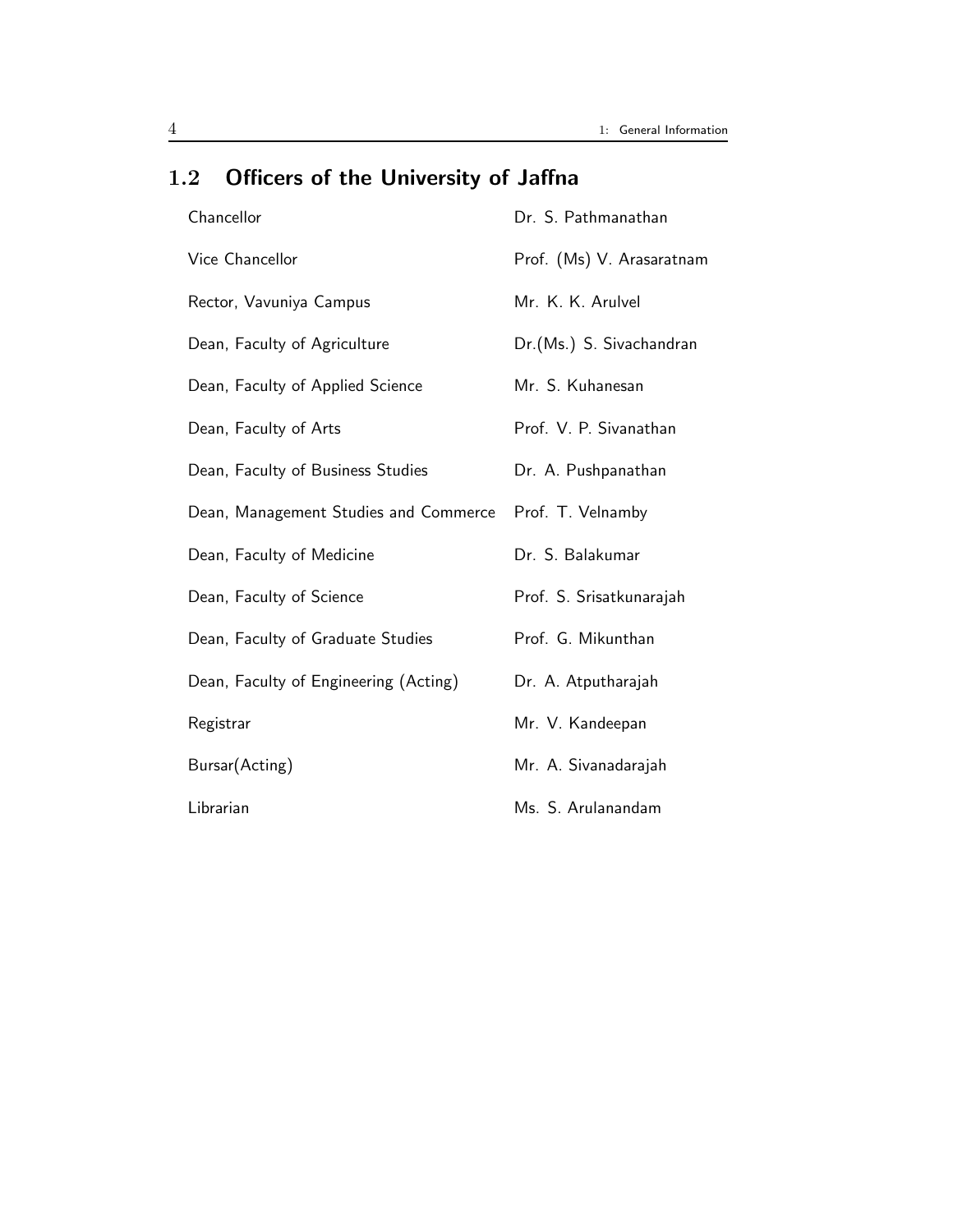## 1.3 Officers of the Vavuniya Campus

| Rector, Vavuniya Campus                | Mr. K. K. Arulvel      |
|----------------------------------------|------------------------|
| Dean, Faculty of Applied Science       | Mr. S. Kuhanesan       |
| Dean, Faculty of Business Studies      | Dr. A. Pushpanathan    |
| Deputy Registrar, Establishments       | Mr. K. Poheenthiran    |
| Senior Asst. Librarian                 | Mr. S. Shanmugathasan  |
| SAR, Examinations and Student Services | Mr. R. Jeyakumar       |
| AR, Administration                     | Mr. P. Krishnanathan   |
| AB, Payments and Accounts              | Mr. A. E. M. Venesious |
| AB, Supplies                           | Mr. B. Balathas        |
| AR, Faculty of Applied Science         | Mr. I. Thayaparan      |
| AR, Faculty of Business Studies        | Ms. D. Sooriyakumar    |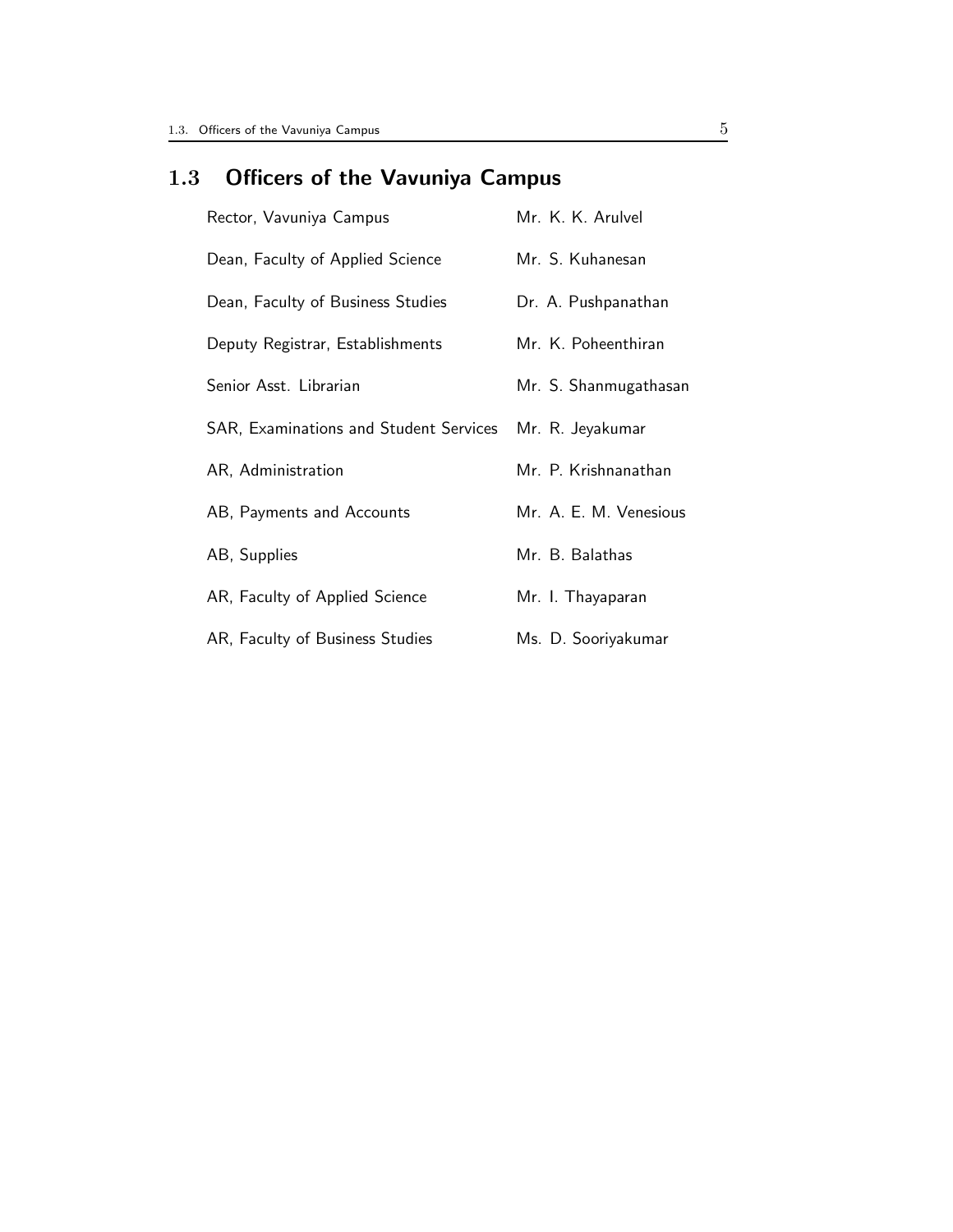## 1.4 Faculty of Applied Science

The Faculty of Applied Science as an academic organization has a flexible, friendly and conducive internal environment that allows for effective teaching, learning and research. This is due to the fact that the faculty has a unique signatured culture where the student and staff interactions are at an optimum sustainable high, where one-to-one attention is administered to the students by the teachers. Further, the Faculty has very strong ties with the community of Vavuniya and, it is seen as a key and prominent player in the advisory capacities of all development endeavors taking place in the locality.

## 1.4.1 Office of the Dean

| Dean                                                      | Mr. S. Kuhanesan<br>B.Sc. (Hons)(Physics) (Peradeniya), M.Phil.(Peradeniya) |
|-----------------------------------------------------------|-----------------------------------------------------------------------------|
| Asst. Registrar                                           | Mr. I. Thayaparan                                                           |
| <b>Computer Application Assistant</b> Mr. V. Prasathkumar |                                                                             |
| <b>Stenographer (Trainee)</b>                             | Ms. B. Suvarneya                                                            |
| Labourer                                                  | Mr. V. Subakar                                                              |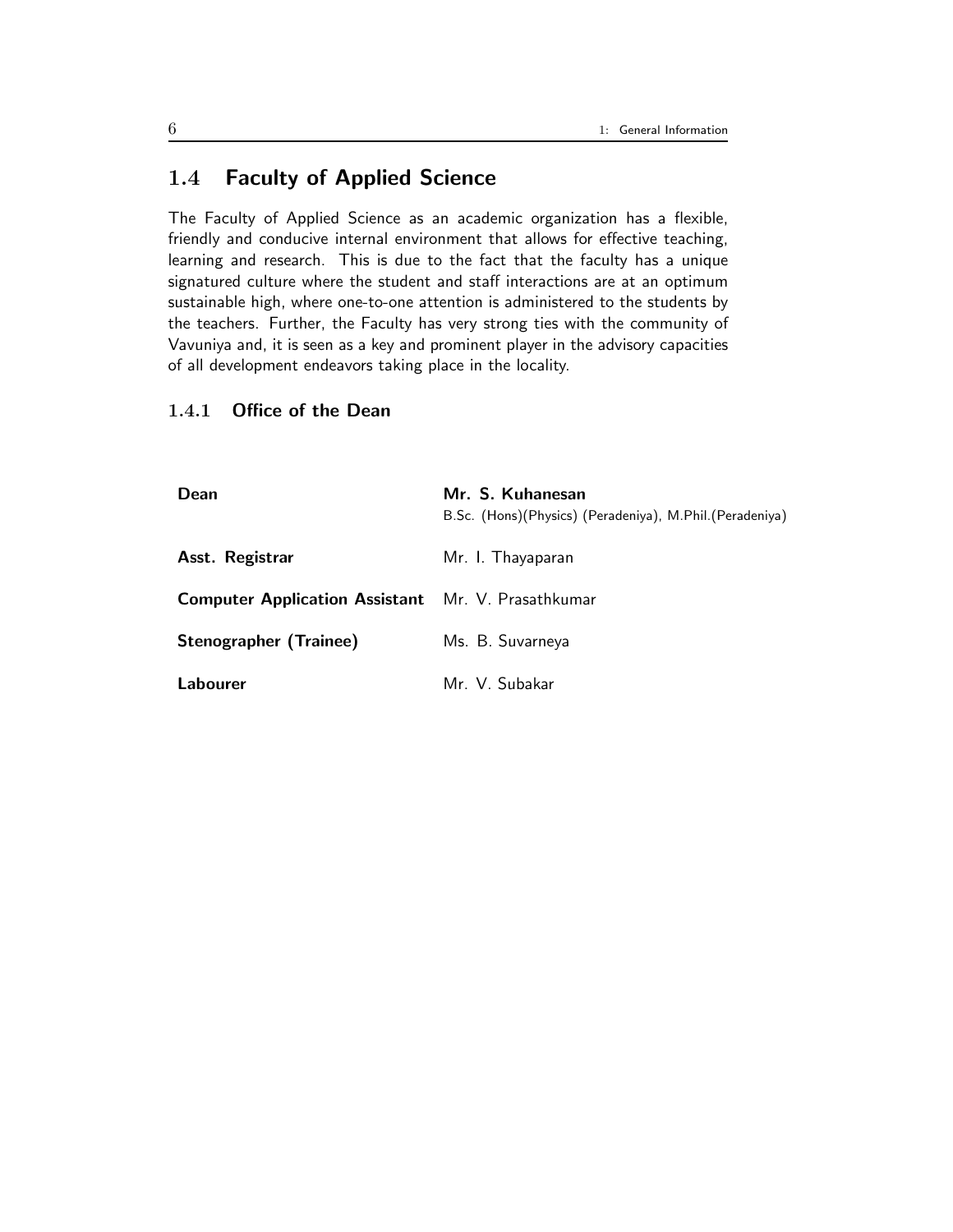## 1.4.2 Department of Bio Science

Department of Bio Science offers course units in Botany, Zoology, Chemistry and Environmental Science. The course units cover necessary topics in Environmental Science, and, are designed to give a firm background in the field of Environmental Science.

| Head                     | Dr. (Ms). A. Nanthakumaran                                   |  |  |
|--------------------------|--------------------------------------------------------------|--|--|
|                          | B.Sc. (Agriculture) (EUSL), M.Sc (Norway), PhD (India)       |  |  |
| <b>Academic Staff</b>    |                                                              |  |  |
|                          | Ms. P. Loganathan                                            |  |  |
|                          | B.Sc.(Hons) (Agriculture) (Peradeniya), M.Sc (Norway)        |  |  |
|                          | Dr. (Ms). A. Nanthakumaran                                   |  |  |
|                          | B.Sc.(Hons) (Agriculture) (EUSL), M.Sc (Norway), PhD (India) |  |  |
|                          | Ms. J. Nimalan                                               |  |  |
|                          | B.Sc.(Hons) (Agriculture) (Jaffna), M.Sc (Thailand),         |  |  |
|                          | Mr. A. E. S. Patrick                                         |  |  |
|                          | B.Sc.(Hons)(Zoology) (Jaffna)                                |  |  |
|                          | Ms. S. Malathy                                               |  |  |
|                          | B.Sc.(Hons)(Chemistry) (Jaffna)                              |  |  |
|                          | Mr. G. Naveendrakumar                                        |  |  |
|                          | B.Sc.(Hons)(Environmental Sc.)(Vavuniya Campus, Jaffna)      |  |  |
| Non Academic Staff       |                                                              |  |  |
| <b>Clerk</b>             | Mr. M. Pirapuram                                             |  |  |
| <b>Technical Officer</b> | Mr. M. Mukunthakumar<br>Mr. S. Poongkannan                   |  |  |
|                          | Laboratory Attendant Mr. A. Suntharalingham                  |  |  |
| Labourer                 | Mr. A.Danushanth                                             |  |  |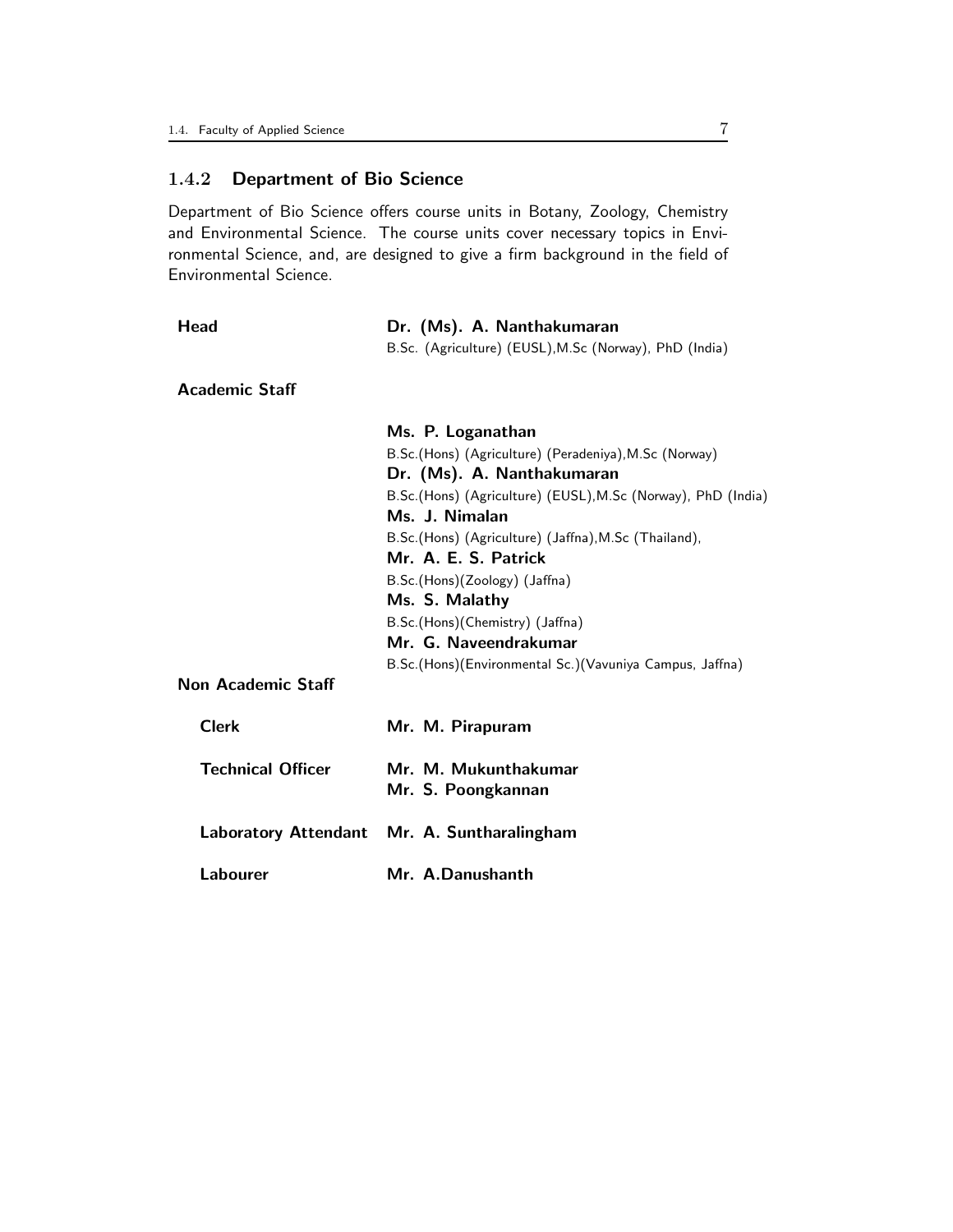## 1.4.3 Department of Physical Science

Department of Physical Science offers course units in Pure Mathematics, Applied Mathematics, Statistics, Computer Science and Information Technology. The course units cover wide range of Mathematical and Statistical topics. Also it covers wide spectrum of Information Technology aspects. The course units are designed in such a way to impart theoretical as well as practical knowledge.

| Head                  | Dr. T. Ketheesan                                        |
|-----------------------|---------------------------------------------------------|
|                       | B.Sc. (Hons)(Computer Science) (Jaffna), PhD (Ireland)  |
| <b>Academic Staff</b> | Mr. S. Kuhanesan                                        |
|                       | B.Sc. (Hons)(Physics)(Peradeniya), M.Phil.(Peradeniya)  |
|                       | Dr. T. Ketheesan                                        |
|                       | B.Sc. (Hons)(Computer Science)(Jaffna), PhD (Ireland)   |
|                       | Mr. B. Yogarajah                                        |
|                       | B.Sc. (Hons)(Statistics)( Jaffna), PG.Dip.(Peradeniya)  |
|                       | Mr. S. Thirukumaran                                     |
|                       | B.Sc. (Hons)(Computer Science)(Jaffna),                 |
|                       | PG.Dip (Computer Science)(Colombo), M.Eng.Sc (Malaysia) |
|                       | Mr. D. S. S .S. Suthaharan                              |
|                       | B.Sc. (Hons)(Computer Science)(India), M.Sc (India)     |
|                       | Mr. S. Thilakanathan                                    |
|                       | B.Sc. (Hons)(Mathematics)(EUSL)                         |
|                       | Ms. P. Yasotha                                          |
|                       | B.Sc. (Hons)(Computer Science) (Jaffna)                 |
|                       | Mr. V. Senthooran                                       |
|                       | B.Sc. (Hons)(Computer Science) (Jaffna)                 |
|                       | Mr. T. Jeyamugan                                        |
|                       | B.Sc. (Hons)(AMC)(Vavuniya Campus, Jaffna)              |
|                       | Mr. N. Edwin Linosh                                     |
|                       | B.Sc. (Hons)(AMC)(Vavuniya Campus, Jaffna)              |
|                       | Mr. U. Priyatharsan                                     |
|                       | B.Sc. (Hons)(AMC)(Vavuniya Campus, Jaffna)              |
|                       | Mr. T. Kokul                                            |
|                       | B.Sc. (Hons)(Computer Science) (Jaffna)                 |
|                       | Ms. S. Nishanthy                                        |
|                       | B.Sc. (Hons)(ICT)(Vavuniya Campus, Jaffna)              |
|                       | Mr. S. Kirushanth                                       |
|                       | B.Sc. (Hons)(ICT)(Vavuniya Campus, Jaffna)              |
|                       | Mr. M. Kayanan                                          |
|                       | B.Sc. (Hons)(AMC)(Vavuniya Campus, Jaffna)              |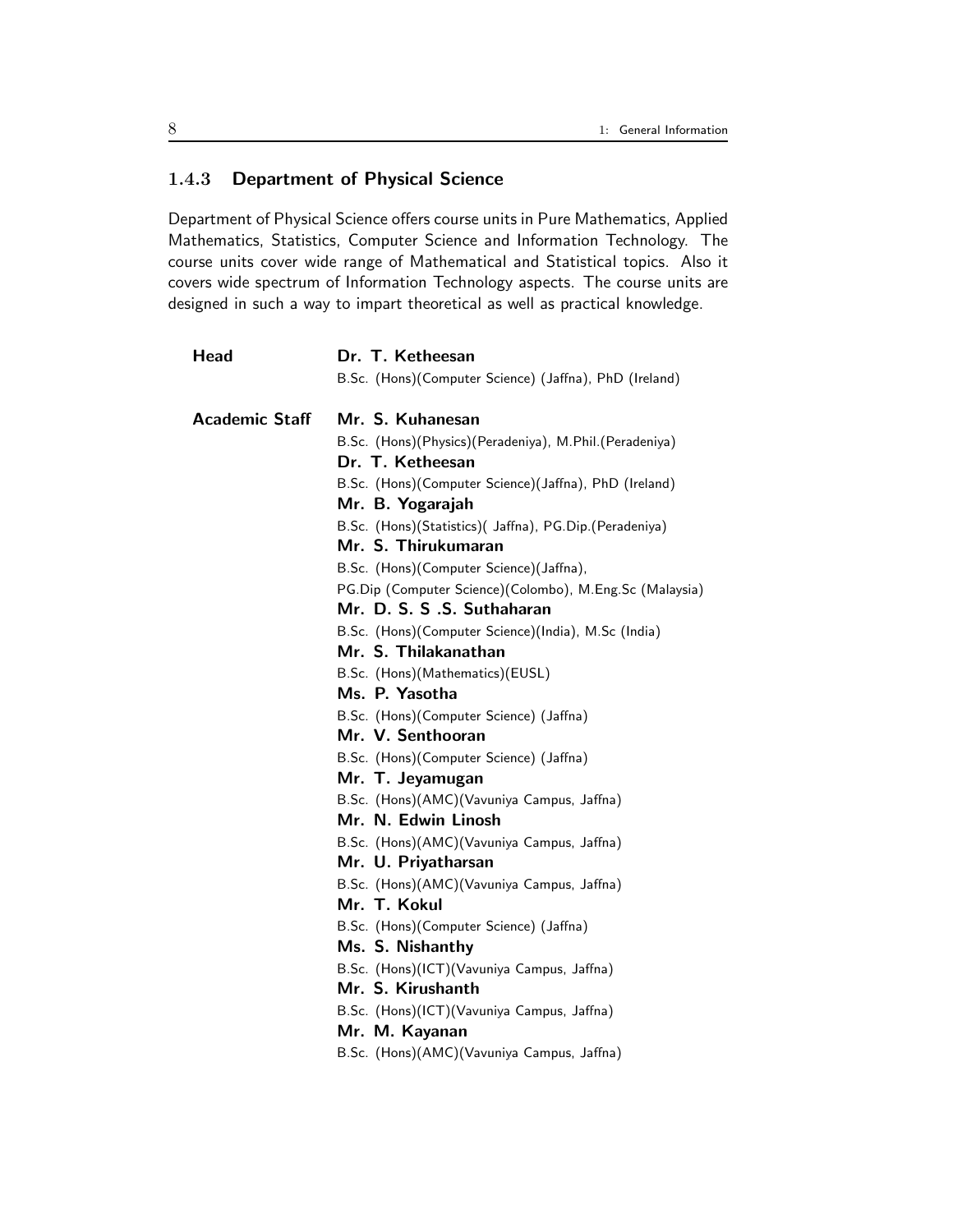| <b>Instructors</b>                                      | Mr. S. Selvarajan                      |
|---------------------------------------------------------|----------------------------------------|
|                                                         | B.Sc. (Jaffna), M.Sc. (Colombo)        |
|                                                         | Mr. P. Mohan                           |
|                                                         | B.Sc. (Jaffna)                         |
|                                                         | Mr. K. Santhanakrishnan                |
|                                                         | B.Sc. (Hons) (Jaffna)                  |
| <b>System Engineer</b>                                  | Mr. K. Pratheepan                      |
|                                                         | B.Sc. (Peradeniya), M.Sc. (Peradeniya) |
| <b>System Analyst</b>                                   | Mr. S. Nithiyanandam                   |
|                                                         | B.Sc. (Jaffna) M.Sc (UCSC)             |
|                                                         |                                        |
| Non Academic Staff                                      |                                        |
| <b>Computer Application Assistant Ms. R. Rajakumary</b> |                                        |
| <b>Technical Officers</b>                               | Mr. K. Jeyakhoban                      |
|                                                         | Mr. N. Thevarajah                      |
| <b>Laboratory Attendants</b>                            | Mr. S. Vinayagamoorthy                 |
|                                                         | Mr. S.L. Reginold                      |
|                                                         | Mr. S. Kodeeswaran                     |
| Labourer                                                | Mr. J. Lajeepan                        |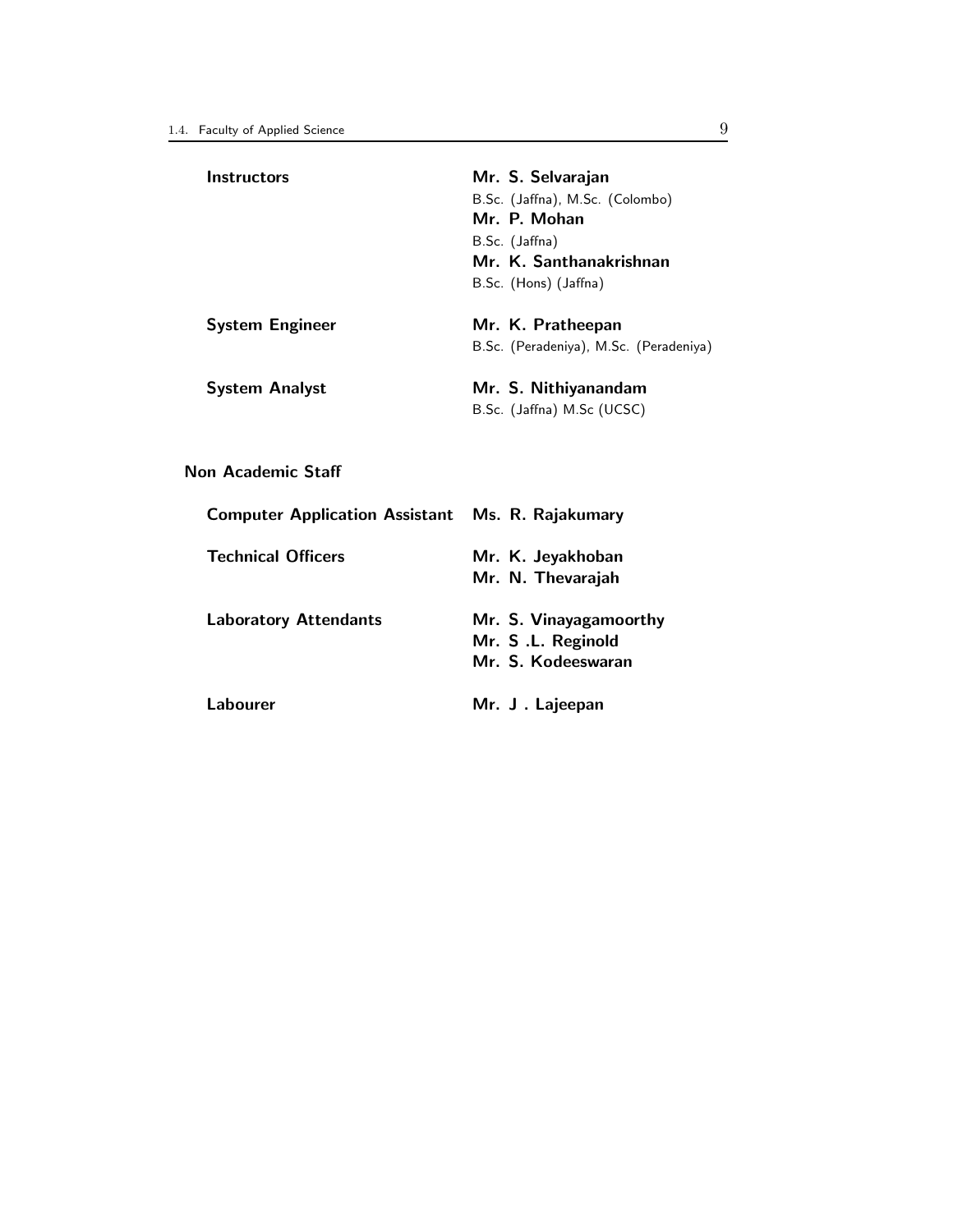## 1.4.4 English Language Teaching Unit(ELTU)

The ELTU has been functioning from its inception in 1992 (earlier it was called as English Unit). There are three permanent academic staff, one senior lecturer, one confirmed lecturer, and one lecturer probationary and two temporary instructors. Its services for the last ten years have been well-acknowledged and recorded. It provides English Language Teaching services at the undergraduate level and is engaged in English Language research. The main objectives are to broaden and expand the students' proficiency and knowledge in General English, English Linguistics, English Literature and Teaching English as a Second Language (TESL); to develop the students' English Language reading, writing, speaking and listening skills; to train the internal and external students in using English for Academic Purposes (EAP) and Specific Purposes (ESP); and to develop the students' general capacity to a level that enables them to use English in their professional and academic environment granted that they are provided with the specific notions and vocabulary in the respective career domain they belong to or will belong to in future. The functions at the Faculty of Applied Science are as follows: it conducts courses (teaching, testing and evaluation) such as English Language I & II (two semesters) and Communication Skills (one semester) to the students of the faculty. It conducts the extension programs such as Diploma in English (two semesters) and Certificate in English (Two semesters) for the last twelve years to the school leavers, public servants, and private sector employees. It conducts special ELT programs for specific groups whenever there is an institutional request externally.

| <b>Academic Staff</b>                                               | Dr. J. Gnanaseelan                            |  |
|---------------------------------------------------------------------|-----------------------------------------------|--|
|                                                                     | BA (Hons)(Jaffna), PGD (COL), MA (KLN),       |  |
|                                                                     | MA & MPhil (India), Msc(USJP),                |  |
|                                                                     | PhD(India)                                    |  |
|                                                                     | Ms. S. Jeyaseelan                             |  |
|                                                                     | BA (Hons) (Vavuniya Campus, Jaffna), MA (KLN) |  |
|                                                                     | Ms. Rukshaan Ibrahim                          |  |
|                                                                     | BA (Hons)(PDN), PGD (PDN), MA (KLN)           |  |
| <b>Non Academic Staff</b>                                           |                                               |  |
| <b>Computer Application Assistant Ms. S. Shinthuja</b><br>(Trainee) |                                               |  |
| Labourer                                                            | Mr. R. A. Raveendran                          |  |
|                                                                     |                                               |  |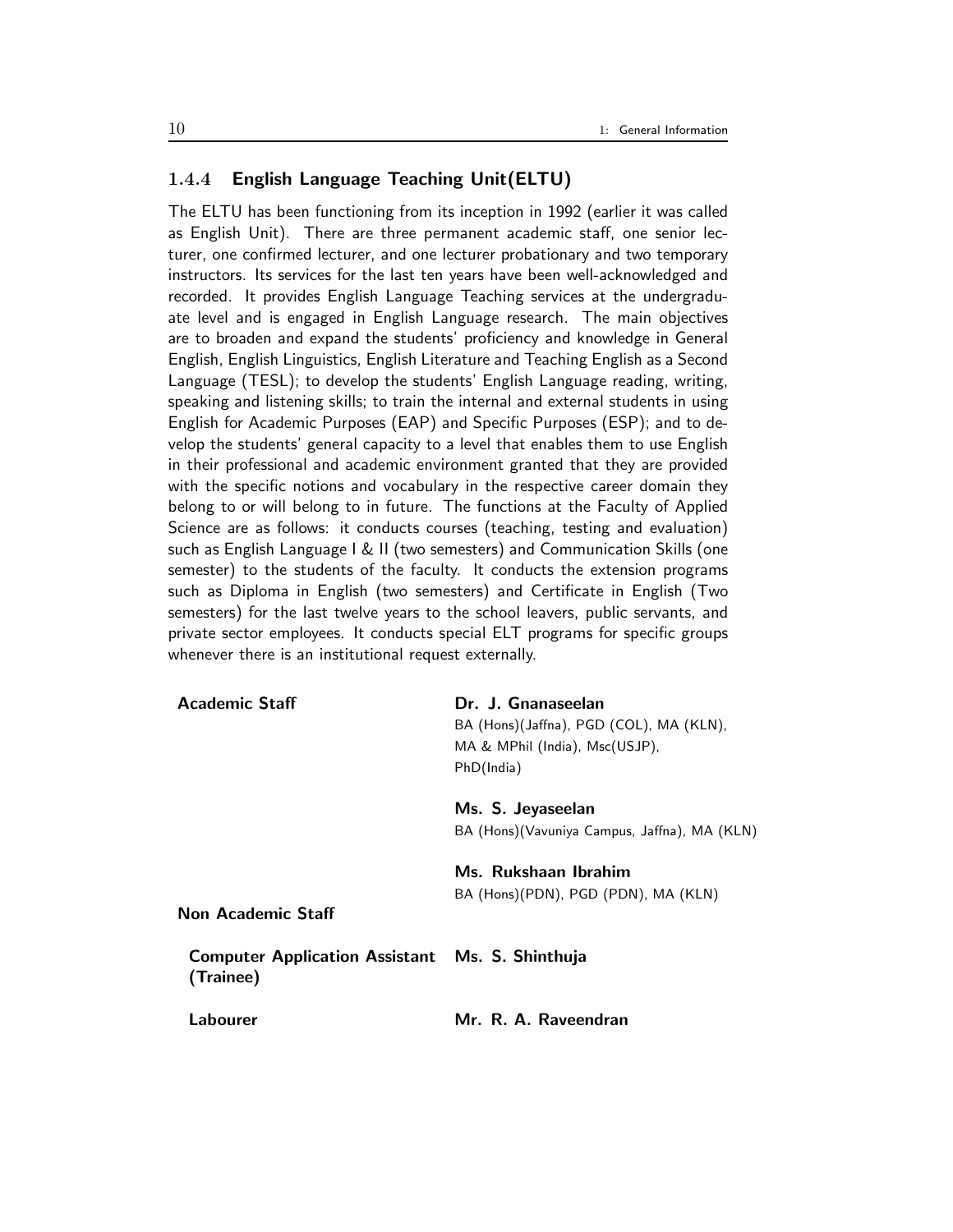# 2 Course Structure

The degree program is based on the bi-modal semester system. As such, each academic year will be considered as level 1, 2, 3 and 4 respectively. Each level of study is divided into 2 semesters. One semester consists of a 15 weeks term of academic work.

The Faculty of Applied Science offers following B.Sc. degree programmes.

(a) Three year degree programme (6 semesters)

B.Sc. (Applied Mathematics and Computing)

B.Sc. (Environmental Science)

Bachelor of Information and Communication Technology

(b) Four year degree programme (8 semesters)

B.Sc.(Special) in Computer Science

B.Sc.(Special) in Environmental Science

B.Sc. in Information and Communication Technology

## 2.1 Credit Units

For a theory course, 15 hours of lectures are equivalent to one credit and for a practical course, 30 - 45 hours work is considered as one credit. Industrial Training required for the programme shall be equivalent to 1 credit. Each student has to complete 30 credit units during each year of study with a total of 90 credit units during three years of study (General Degree) and 120 credit units during four years of study (Special/Extended Fourth year Degree programmes).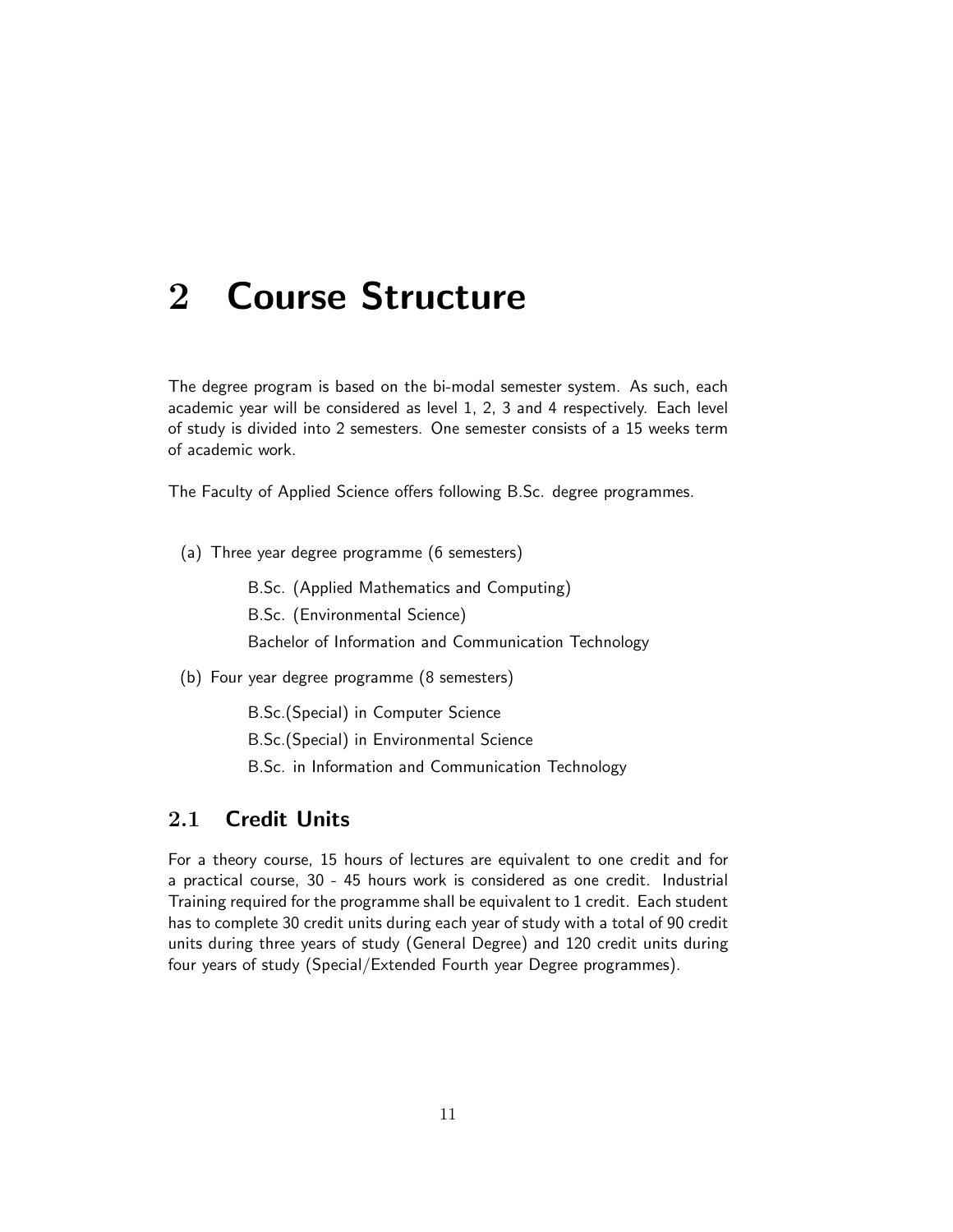Further, a research project in special degree of 15 weeks duration shall be equivalent to 3 - 7 credits for B.Sc.(Special) in Computer Science and B.Sc. in ICT whereas a research project in special degree of one semester duration shall be equivalent to 6 credits for B.Sc.(Special)in Environmental Science.

## 2.2 Code Numbers

Each course unit will be denoted by 4 digit number. First digit denotes the level/year of study. Second digit indicates the semester. Third digit indicates the serial number of the course unit in the specific semester and the fourth digit indicates the number of credit assigned to the course unit.

## 2.3 Auxiliary Course Unit

The Auxiliary Course units are designed to provide basic knowledge on a widerange of disciplines that an undergraduate should possess in the present era.

The credits of the Auxiliary Course Units are not taken for the computation of the GPA. All the auxiliary course units shall however be evaluated and considered for the award of degrees.

| <b>Auxiliary Courses</b>                                              |
|-----------------------------------------------------------------------|
| English language I & English language II                              |
| Sri Lankan studies, Social Harmony and Natural Resources of Sri Lanka |
| Communication skills                                                  |
| General Biology(Only for Applied Mathematics and Computing)           |
| Career Guidance                                                       |
| Management and Entrepreneurial skills                                 |

## 2.4 General Degree Programme

Each student has to complete 30 credit units during each year of study with a total of 90 credit units during three years of study (General Degree). In addition, all the candidates are required to complete the auxiliary courses offered in each semester in the following manner.

Important: Credit passes (Grade C) or above in the auxiliary course units English I & II and a pass (Grade D) or above in the other auxiliary course units are the prerequisite to complete the degree programme.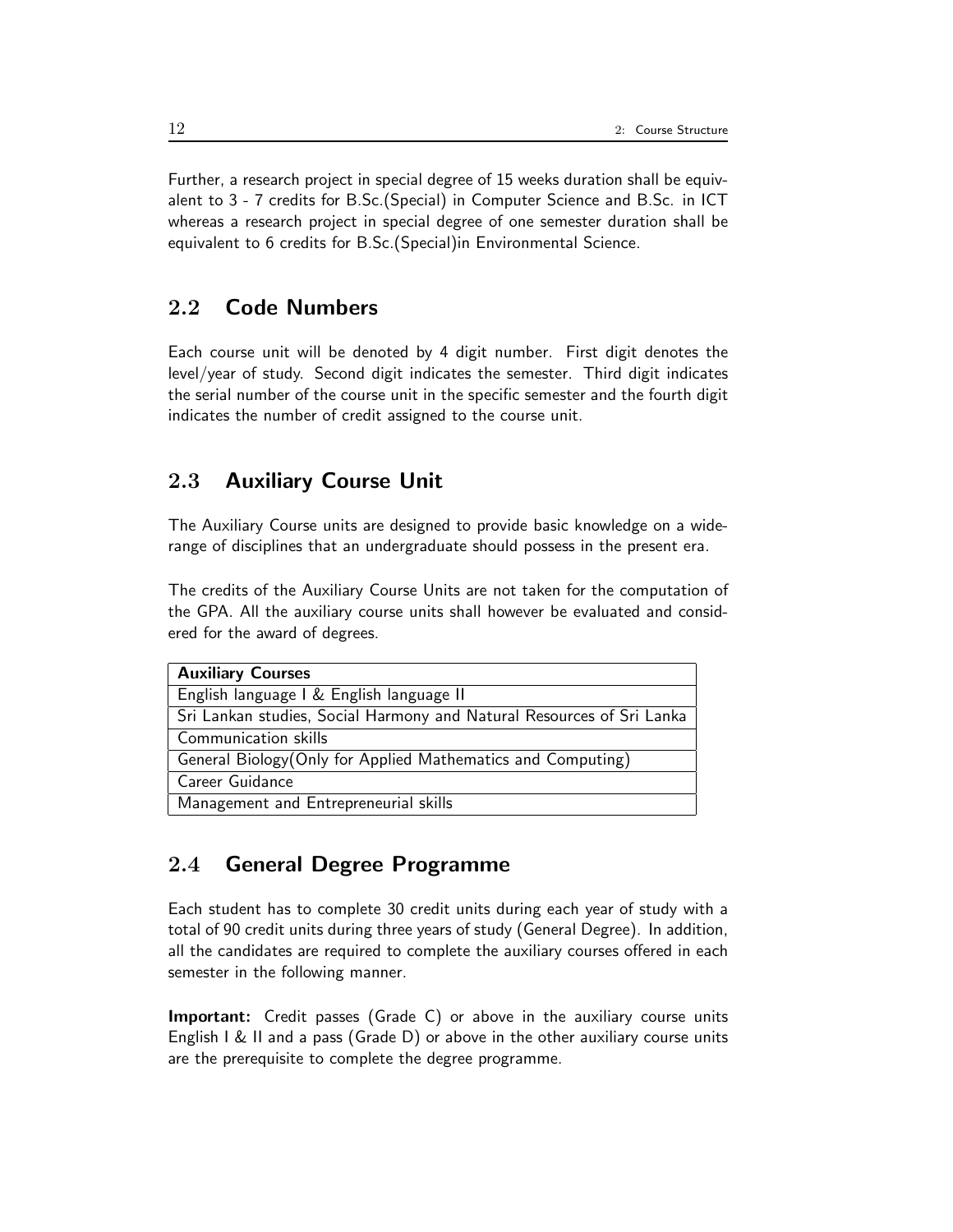## 2.5 Special degree programme

### 2.5.1 Bachelor of Science (Special) in Computer Science

Students who are interested to read special degree courses are advised to apply at the end of the second year of study. Students may apply to follow a special degree programme in Computer Science.

The minimum requirements for selection to the special degree programme are as follows:

- (i) Should complete the first and second year of study.
- (ii) A candidate should obtain a GPA of not less than 2.70 in the subject of specialization in the first and second years of study and obtain grades of C or better in all course units.

Each student selected to follow special degree has to complete 120 credit units during four years of study (Special Degree). In addition, all the candidates are required to complete the auxiliary courses offered in each semester in the following manner.

Important: Credit passes (Grade C) or above in the auxiliary course units English I & II and a pass (Grade D) or above in the other auxiliary course units are the prerequisite to complete the degree programme.

The courses for the special degree will be commenced from level 3 semester II. Students selected to follow special degree in a particular subject (Computer Science) are expected to take their respective subject of specialization courses in addition to their respective subject courses offered in the general degree in level 3 semester II. The remaining credit courses should be taken from the other courses offered in the general degree in level 3 semester II.

During the fourth year, students specializing in their respective subjects will be required to carry out a research project of 15 weeks duration on a given topic under the supervision of a senior member of the academic staff in a university or senior research staff in a reputed research institute.

### Option for General Degree

During the fourth year of study, a candidate following a special degree course may opt for a general degree before sitting for the final (fourth) year examination with valid reason. The final acceptance to opt for the general degree will be subject to the recommendation of the Faculty Board of Applied Sciences, Campus Board and approval of the Senate.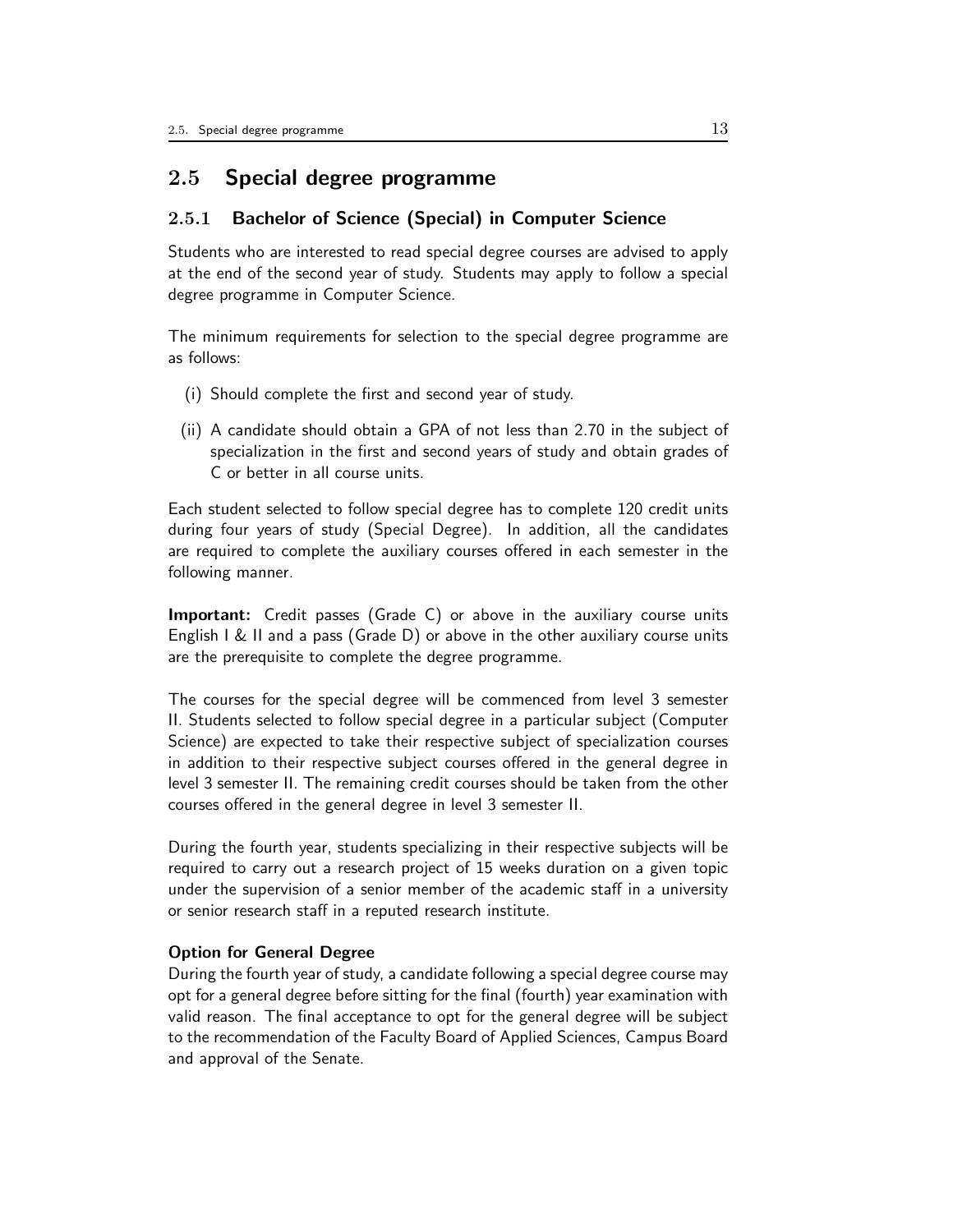## 2.5.2 Bachelor of Science (Special) in Environmental Science

Students who are interested to follow special Degree programme are advised to apply at the end of the second semester of level II. The minimum requirements for selection to the special Degree programme for a candidate are as follows:

- (i) Should successfully complete the first and second year of study
- (ii) A candidate should obtain a GPA of not less than 3.0 calculating the grade points for grades obtained in courses of level 1 and 2 and obtain grades of D or better in all the course units of level 1 and 2.

Each student selected to follow the special Degree programme has to complete minimum of 120 credit units during four years of study. In addition, all the candidates are required to pass the auxiliary courses offered during the three year period.

Important: Grade C or above in the auxiliary course units English I & II, at the time of selection and a pass (Grade D) or above in the other auxiliary course units are the prerequisite to complete the degree programme.

During the fourth year second semester, students shall be required to carry out a research project for one semester duration on a given topic under the supervision of a senior member of the academic staff in a university or senior research staff from a reputed research institute. Students have to undergo an industrial training equivalent to one credit.

### Option for General Degree

During the fourth year of study, a candidate following a special degree course may opt for a general degree before the submission of thesis of the research project with valid reason. The final acceptance to opt for the general degree will be subjected to the recommendation of the Faculty Board of Applied Sciences and the Campus Board.

## 2.6 Extended Fourth Year Degree Programme

## 2.6.1 Bachelor of Science in Information and Communication Technology (B.Sc. in ICT)

Based on their performance and preference, a selected number will be able to offer an extra (fourth) year leading to Bachelor of Science in Information and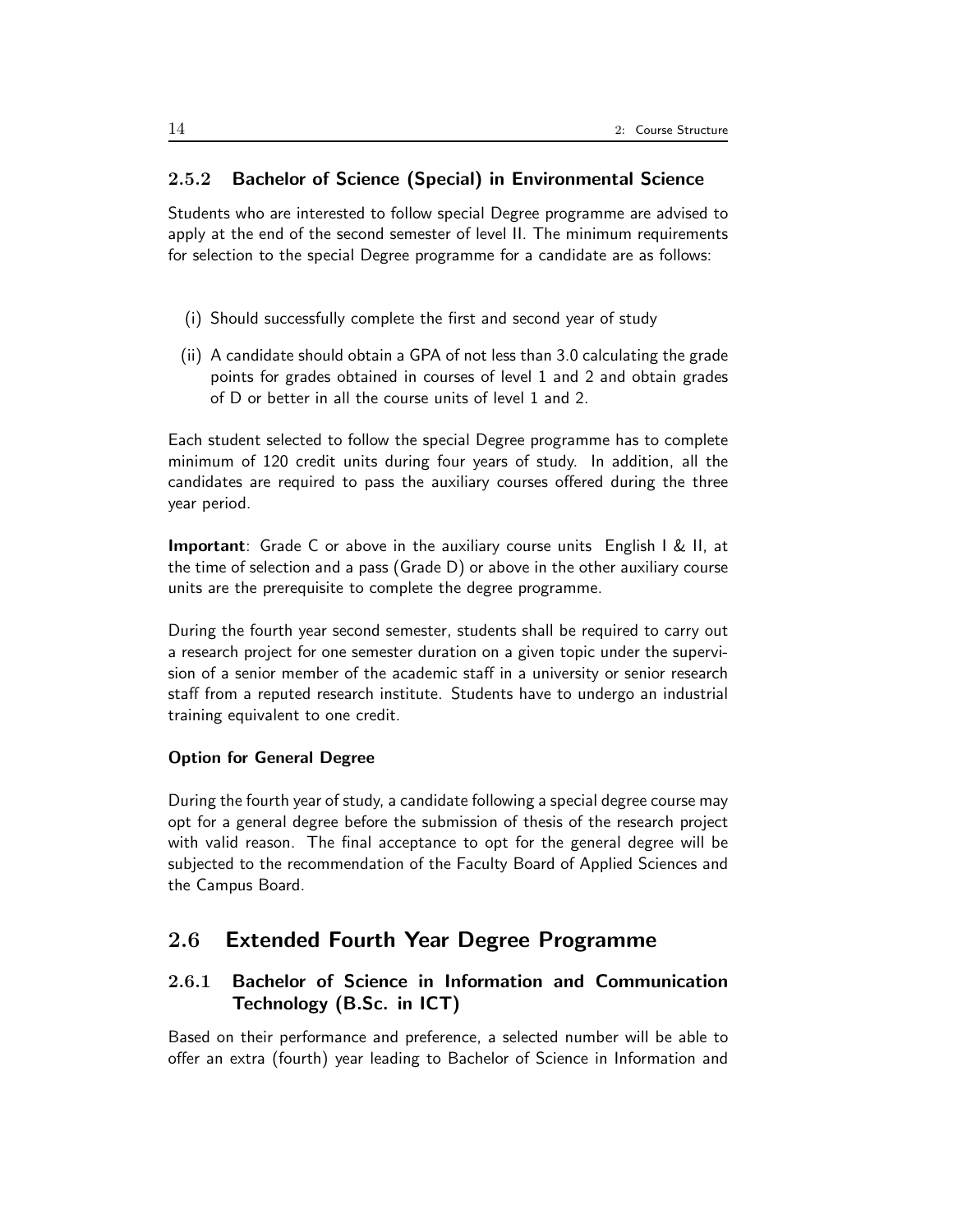Communication Technology (B.Sc. in ICT) Degree.

The minimum requirements for selection for the above extended fourth year degree programme are as follows:

- (i) Should complete the first, second and third year of study
- (ii) A candidate should obtain a GPA of not less than 2.70

The courses for extended fourth year degree will be commenced from level 4 semester I. Each student selected to follow the extended fourth year degree has to complete 120 credit units during their four years of study. In addition, all the candidates are required to complete the auxiliary courses offered in each semester in the following manner.

**Important**: Credit passes (Grade C) or above in the auxiliary course units English I & II and a pass (Grade D) or above in the other auxiliary course units are the prerequisite to complete the degree programme.

### Option for General Degree

During the extended fourth year of study, a candidate following a extended fourth year degree programme may opt for a general degree before sitting for the final (fourth) year examination with valid reason. The final acceptance to opt for the general degree will be subject to the recommendation of the Faculty Board of Applied Sciences, Campus Board and approval of the Senate.

## 2.7 Examination Structure

### 2.7.1 Department of Physical Science

The final examination for each course in General and Special Degree Programmes are held as per the semester schedule at the end of each semester in which the course is completed. Each theory paper will be of one to three hours duration based on the credit hours. Duration for each practical examination will be based on the credit value assigned to the particular practical module (eg. one credit value will have two hours examination two credit value will have three hours examination). Number of questions for the theory paper will be based on the number of contact hours. The 15 hours lectures will have one hour examination, 30 hours lectures will have two hours examination and 45/60 hours lectures will have three hours examination. Students will be given choice to select questions in the examination. (e.g. for one, two and three hours examinations, choices will be two out of three, four out of five and five out of six respectively). The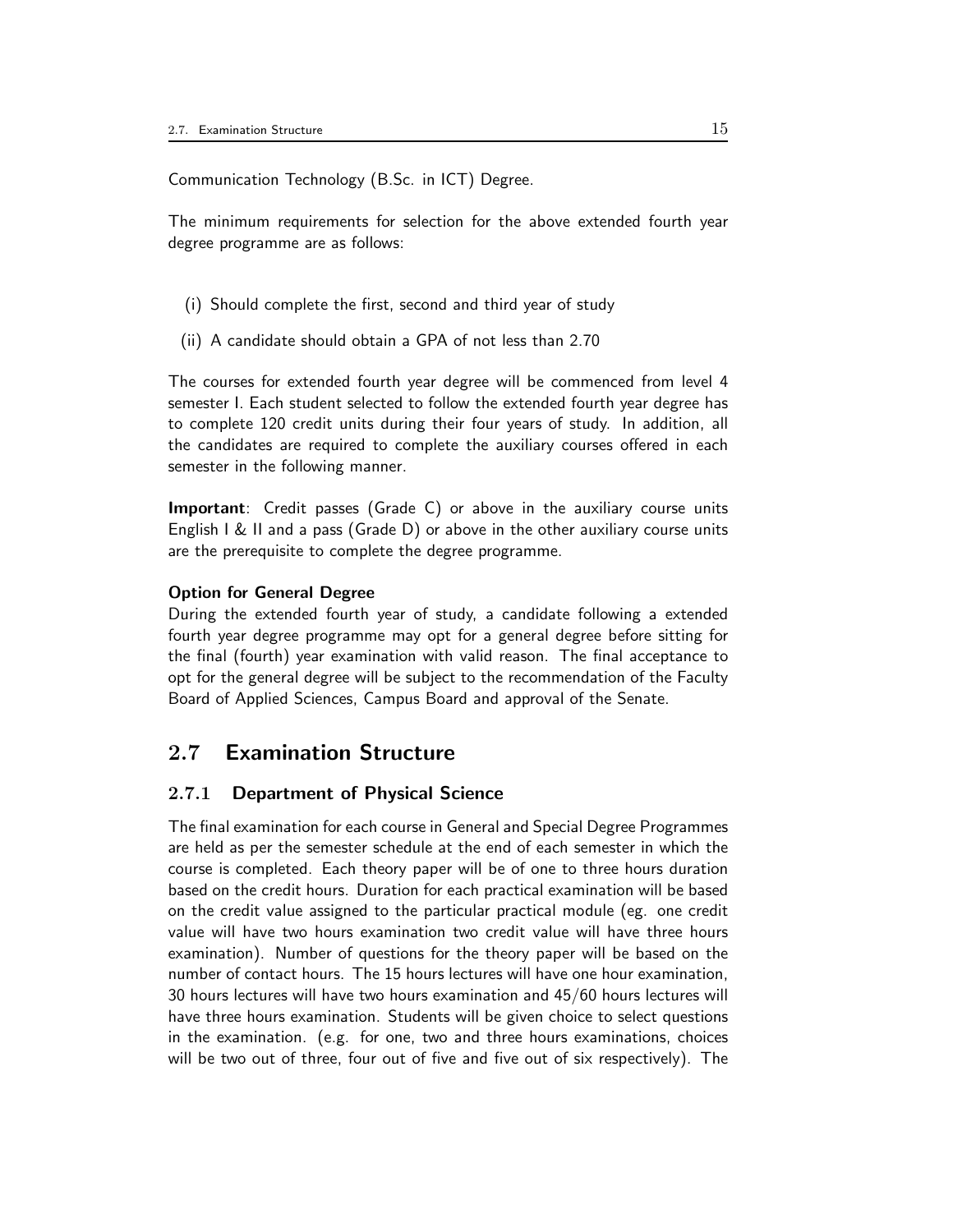continuous assessments in the form of assignments, presentations, quiz etc. will also be conducted during the course and the marks will also be considered for evaluation.

## 2.7.2 Department of Bio Science

The end semester examination for each course unit is held at the end of each semester in which the courses are completed. Each theory paper will be of two / three hours duration based on the credit hours and the duration for each practical examination may be decided by the Head of the Department in consultation with respective lecturer-in-charge. Number of questions for the theory paper will be based on the number of contact hours. Usually, the 15hrs or more hours practical will have end semester practical exam during examination period and the duration of practical examination can be decided by the Head of the Department in consultation with respective lecturer-in-charge of the module. The continuous assessments will be assessed in the form of assignments (both in-class and field based), term papers, presentations, tutorials, quizzes etc., conducted during the course and the marks will be considered for evaluation.

## 2.8 Attendance

All registered students are required to attend all lectures, tutorials and practical. 80 % attendance is compulsory for both theory and laboratory courses. Any student who has less than 80 % attendance in a course, both in theory and laboratory work will not be allowed to sit for the examination of that course.

## 2.9 Medium of instruction

English will be the medium of instruction.

## 2.10 Career Prospects

The passed out graduates of the Faculty of Applied Sciences from both the biological and physical sciences backgrounds have proven their caliber as professionals in the fields of planning, socio-economic development (in the international non governmental sectors), scientific research, IT, and even in non-traditional fields such as insurance, marketing and banking. This shows that the Faculty of Applied Science not only provides its students with training in their respective academic fields but also nurtures them to develop their interpersonal and management skills so that they can compete (without difficulty) in the job markets. At present with the advent of the special degree programmes students have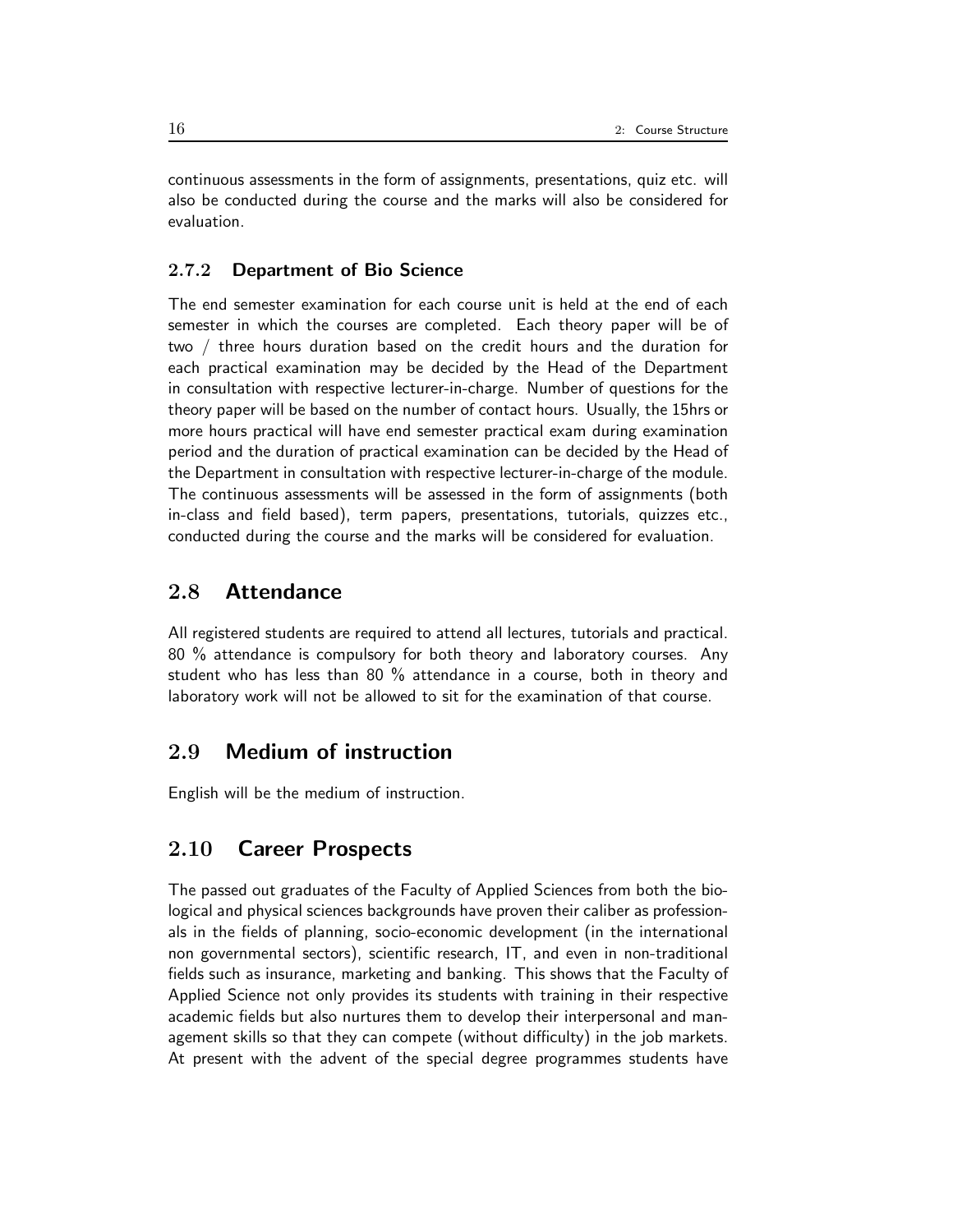the additional advantage of further specialization in a selective field (of their choice). For example, bio science students have the opportunities to hone and develop their skills as environmental planners and analysts by carefully mixing and matching the wide array of module options provided.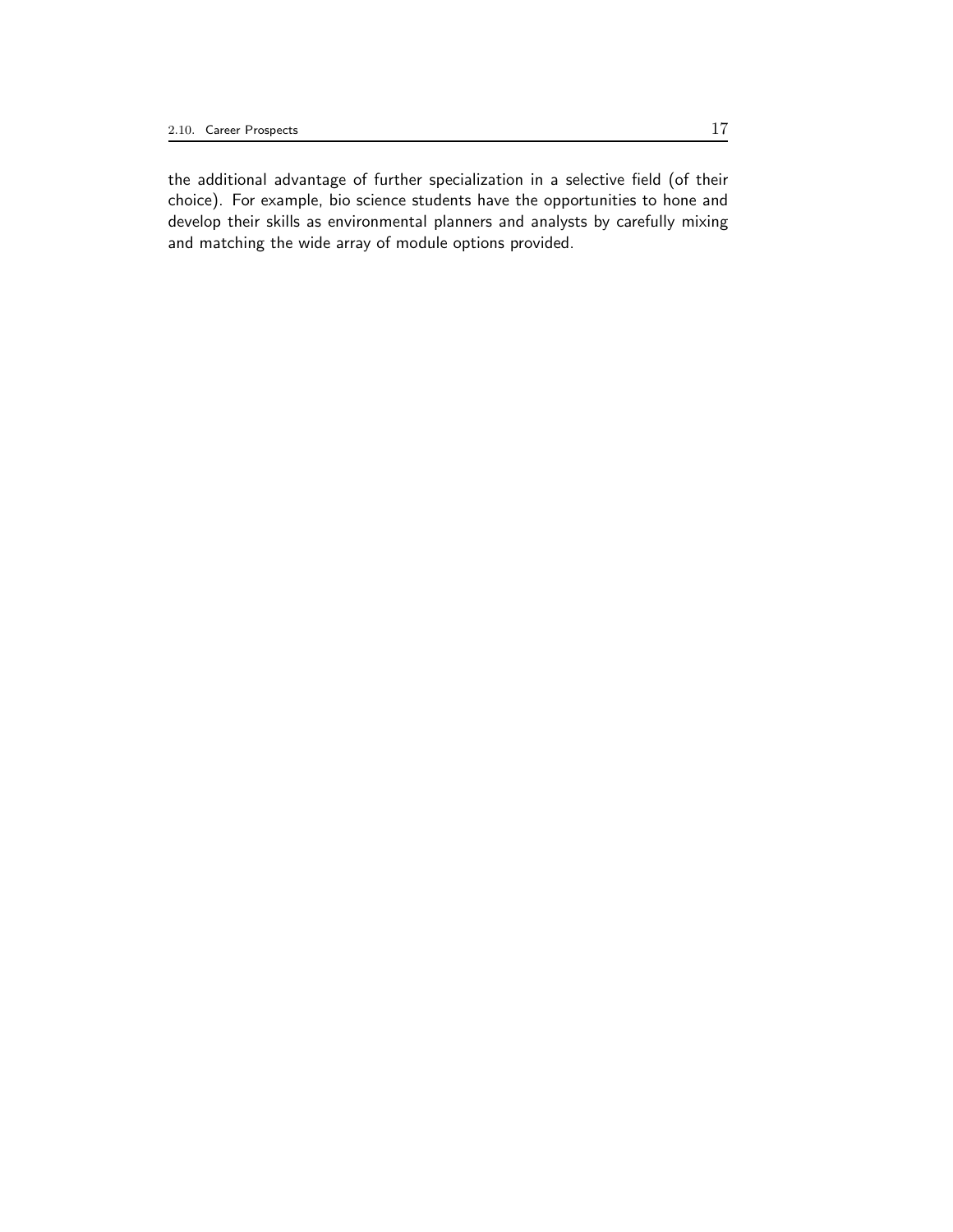# 3 Course Details

## 3.1 B.Sc. (Applied Mathematics and Computing)

| LEVEL 1                                                                        |                              | For General Degree course                                                      |                          |    |
|--------------------------------------------------------------------------------|------------------------------|--------------------------------------------------------------------------------|--------------------------|----|
| <b>Course Number</b>                                                           |                              | Title                                                                          | <b>Number of Credits</b> |    |
|                                                                                | AMA 1113                     | Differential Equations                                                         | 03                       |    |
|                                                                                | <b>PMA 1113</b>              | Foundation of Mathematics                                                      | $\overline{03}$          |    |
|                                                                                | <b>STA 1113</b>              | Statistical Theory                                                             | 03                       |    |
|                                                                                | $\overline{\text{COS }1112}$ | Fundamental Concepts<br>in                                                     | $\overline{02}$          |    |
| Semester I                                                                     |                              | Information Technology                                                         |                          | 16 |
|                                                                                | $\overline{\text{COS }1122}$ | Practical for Fundamental                                                      | $\overline{02}$          |    |
|                                                                                |                              | Information<br>Concepts<br>in                                                  |                          |    |
|                                                                                |                              | Technology                                                                     |                          |    |
|                                                                                | <b>COS 1132</b>              | Introduction to<br>Program-                                                    | $\overline{02}$          |    |
|                                                                                |                              | $ming$ Using $C++$                                                             |                          |    |
|                                                                                | <b>COS 1141</b>              | Practical for Introduction to                                                  | $\overline{01}$          |    |
|                                                                                |                              | Programming Using C++                                                          |                          |    |
|                                                                                | *ACU 1110                    | English language I                                                             | $\overline{00}$          |    |
|                                                                                | *ACU 1120                    | General Biology                                                                | $00\,$                   |    |
|                                                                                |                              |                                                                                |                          |    |
|                                                                                | <b>AMA1213</b>               | Mechanics                                                                      | 03                       |    |
|                                                                                | <b>PMA 1213</b>              | Analysis and Number The-                                                       | $\overline{03}$          |    |
|                                                                                |                              | ory                                                                            |                          |    |
|                                                                                | COS 1212                     | Numerical Computing I                                                          | $\overline{02}$          |    |
| Semester II                                                                    | <b>COS 1221</b>              | Practical<br>for<br>Numerical                                                  | 01                       | 14 |
|                                                                                |                              | Computing I                                                                    |                          |    |
|                                                                                | $\overline{\text{COS }1233}$ | <b>Advanced Programming Us-</b>                                                | $\overline{03}$          |    |
|                                                                                |                              | ing Java and $C++$                                                             |                          |    |
|                                                                                | <b>COS</b> 1242              | Practical for Advanced Pro-                                                    | $\overline{02}$          |    |
|                                                                                |                              | gramming Using Java and                                                        |                          |    |
|                                                                                |                              | $C++$                                                                          |                          |    |
|                                                                                | $*ACU$ 1210                  | <b>Communication Skills</b>                                                    | $\overline{00}$          |    |
|                                                                                | *ACU 1220                    | Sri Lankan studies, Social                                                     | $\overline{00}$          |    |
|                                                                                |                              | Harmony and Natural Re-                                                        |                          |    |
|                                                                                |                              | sources of Sri Lanka                                                           |                          |    |
| * Auxiliary Course Units are treated as non-credit valued course units as they |                              |                                                                                |                          |    |
|                                                                                |                              | are not taken for the computation of the GPA. However all the auxiliary course |                          |    |
| units shall be evaluated and considered for the award of degrees.              |                              |                                                                                |                          |    |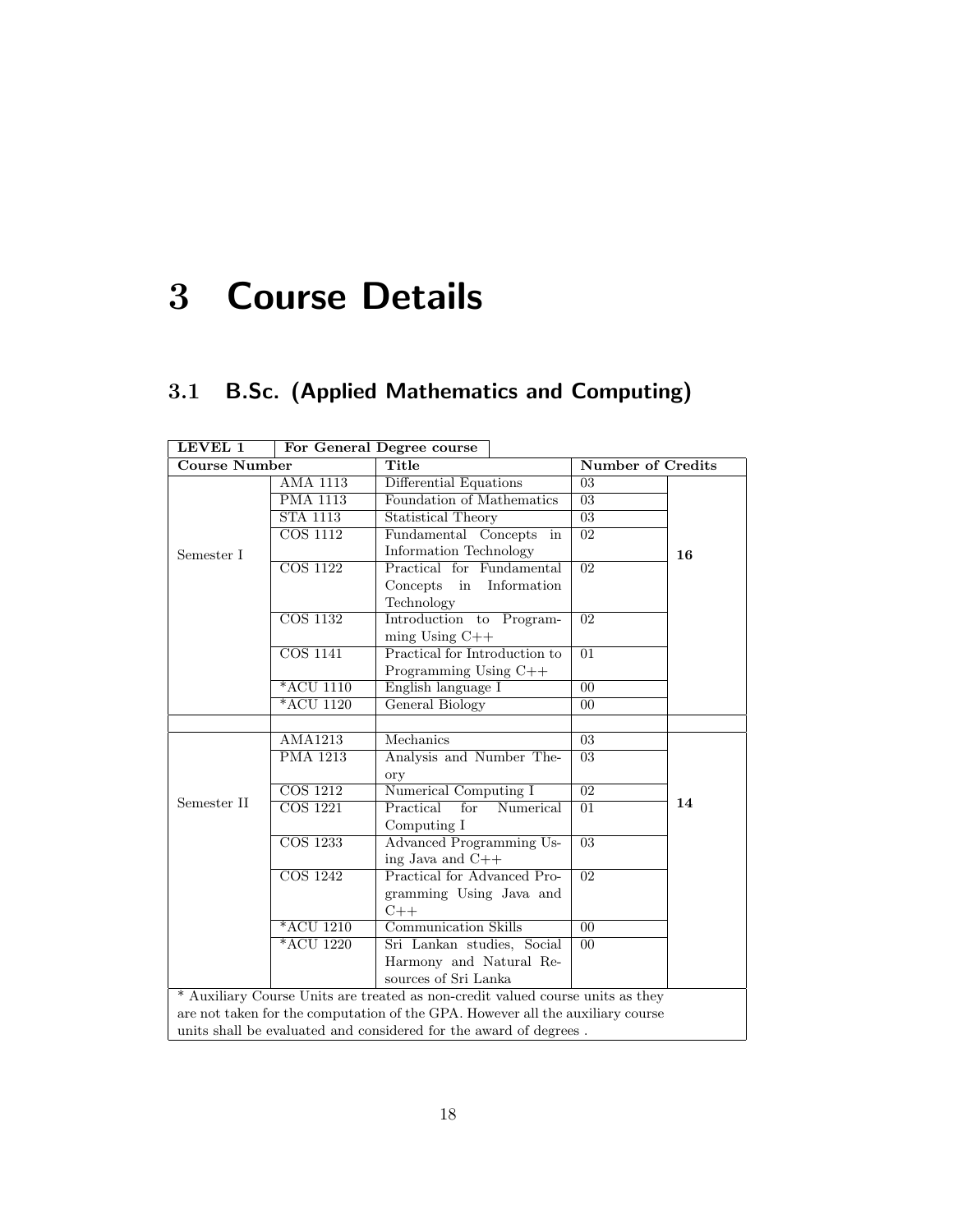| LEVEL 2              |                 | For General Degree course                                                    |  |                 |                          |  |
|----------------------|-----------------|------------------------------------------------------------------------------|--|-----------------|--------------------------|--|
| <b>Course Number</b> |                 | Title                                                                        |  |                 | <b>Number of Credits</b> |  |
|                      | <b>PMA 2112</b> | Liner Algebra with applications                                              |  |                 |                          |  |
|                      | <b>PMA 2121</b> | Practical for Liner Algebra with                                             |  | 01              |                          |  |
|                      |                 | applications                                                                 |  |                 |                          |  |
|                      | <b>AMA 2113</b> | Methods of Applied Mathematics                                               |  | $\overline{03}$ |                          |  |
| Semester I           | AMA 2123        | Vector Calculus & Field Theory                                               |  | 03              | 15                       |  |
|                      | <b>STA 2113</b> | <b>Statistical Analysis</b>                                                  |  | 03              |                          |  |
|                      | <b>COS 2112</b> | Data Structures and Algorithms                                               |  | 02              |                          |  |
|                      | COS 2121        | Practical for Data Structures and                                            |  | 01              |                          |  |
|                      |                 | Algorithms                                                                   |  |                 |                          |  |
|                      | *ACU 2110       | English language II                                                          |  | 0 <sub>0</sub>  |                          |  |
|                      |                 |                                                                              |  |                 |                          |  |
|                      | AMA 2212        | Fundamentals of Optimization                                                 |  | 02              |                          |  |
|                      | AMA 2223        | Elementary Fluid Dynamics                                                    |  | 03              |                          |  |
|                      | AMA 2231        | Practical for Fundamentals of                                                |  | 01              |                          |  |
|                      |                 | Optimization                                                                 |  |                 |                          |  |
|                      | <b>STA 2212</b> | Design of Experiments                                                        |  | 02              |                          |  |
| Semester II          | <b>STA 2221</b> | Practical in Statistical systems                                             |  | 01              | 15                       |  |
|                      | <b>COS 2212</b> | Numerical Computing II                                                       |  | 02              |                          |  |
|                      | COS 2222        | Data Base System                                                             |  | 02              |                          |  |
|                      | COS 2231        | Practical for Data Base System                                               |  | 01              |                          |  |
|                      | COS 2241        | Practical for Numerical Comput-                                              |  | 01              |                          |  |
|                      |                 | $\operatorname{ing} \Pi$                                                     |  |                 |                          |  |
|                      | *ACU 2210       | Career Guidance                                                              |  | 0 <sup>0</sup>  |                          |  |
|                      |                 | * Auxiliary Course Units are treated as non-credit valued course units as    |  |                 |                          |  |
|                      |                 | they are not taken for the computation of the GPA. However all the auxiliary |  |                 |                          |  |
|                      |                 | course units shall be evaluated and considered for the award of degrees      |  |                 |                          |  |

| LEVEL 2 | For General Degree course |
|---------|---------------------------|

course units shall be evaluated and considered for the award of degrees.

| LEVEL 3                                                                  |                                                                           | For General Degree course                                                    |        |                          |  |  |
|--------------------------------------------------------------------------|---------------------------------------------------------------------------|------------------------------------------------------------------------------|--------|--------------------------|--|--|
| <b>Course Number</b>                                                     |                                                                           | Title                                                                        |        | <b>Number of Credits</b> |  |  |
|                                                                          | AMA 3113                                                                  | Modelling                                                                    | 03     |                          |  |  |
|                                                                          | <b>AMA 3123</b>                                                           | Mathematical Programming                                                     | 03     |                          |  |  |
|                                                                          | STA 3112                                                                  | Regression Analysis & Time Series                                            | 02     |                          |  |  |
|                                                                          | STA 3121                                                                  | Practical for Regression Analysis $\&$                                       | 01     |                          |  |  |
| Semester I                                                               |                                                                           | Time Series                                                                  |        | 15                       |  |  |
|                                                                          | COS 3113                                                                  | Software Engineering                                                         | 03     |                          |  |  |
|                                                                          | COS 3122                                                                  | <b>Operating Systems</b>                                                     | 02     |                          |  |  |
|                                                                          | COS 3131                                                                  | Practical for Operating Systems                                              | 01     |                          |  |  |
|                                                                          | *ACU 3110                                                                 | Management and Entrepreneurial                                               | $00\,$ |                          |  |  |
|                                                                          |                                                                           | skills                                                                       |        |                          |  |  |
|                                                                          |                                                                           |                                                                              |        |                          |  |  |
|                                                                          | <b>PMA 3213</b>                                                           | Algebraic Structures and Complex                                             | 03     |                          |  |  |
|                                                                          |                                                                           | Variables                                                                    |        |                          |  |  |
|                                                                          | $\overline{\mathrm{AMA}}$ 3213                                            | Analytical Dynamics                                                          | 03     |                          |  |  |
| Semester II                                                              | STA 3213                                                                  | Applied Statistics                                                           | 03     | 15                       |  |  |
|                                                                          | COS 3213                                                                  | Internet Programming                                                         | 03     |                          |  |  |
|                                                                          | COS 3222                                                                  | Computer Systems                                                             | 02     |                          |  |  |
|                                                                          | COS 3231                                                                  | Practical for Computer Systems                                               | 01     |                          |  |  |
|                                                                          | * Auxiliary Course Units are treated as non-credit valued course units as |                                                                              |        |                          |  |  |
|                                                                          |                                                                           | they are not taken for the computation of the GPA. However all the auxiliary |        |                          |  |  |
| course units shall be evaluated and considered for the award of degrees. |                                                                           |                                                                              |        |                          |  |  |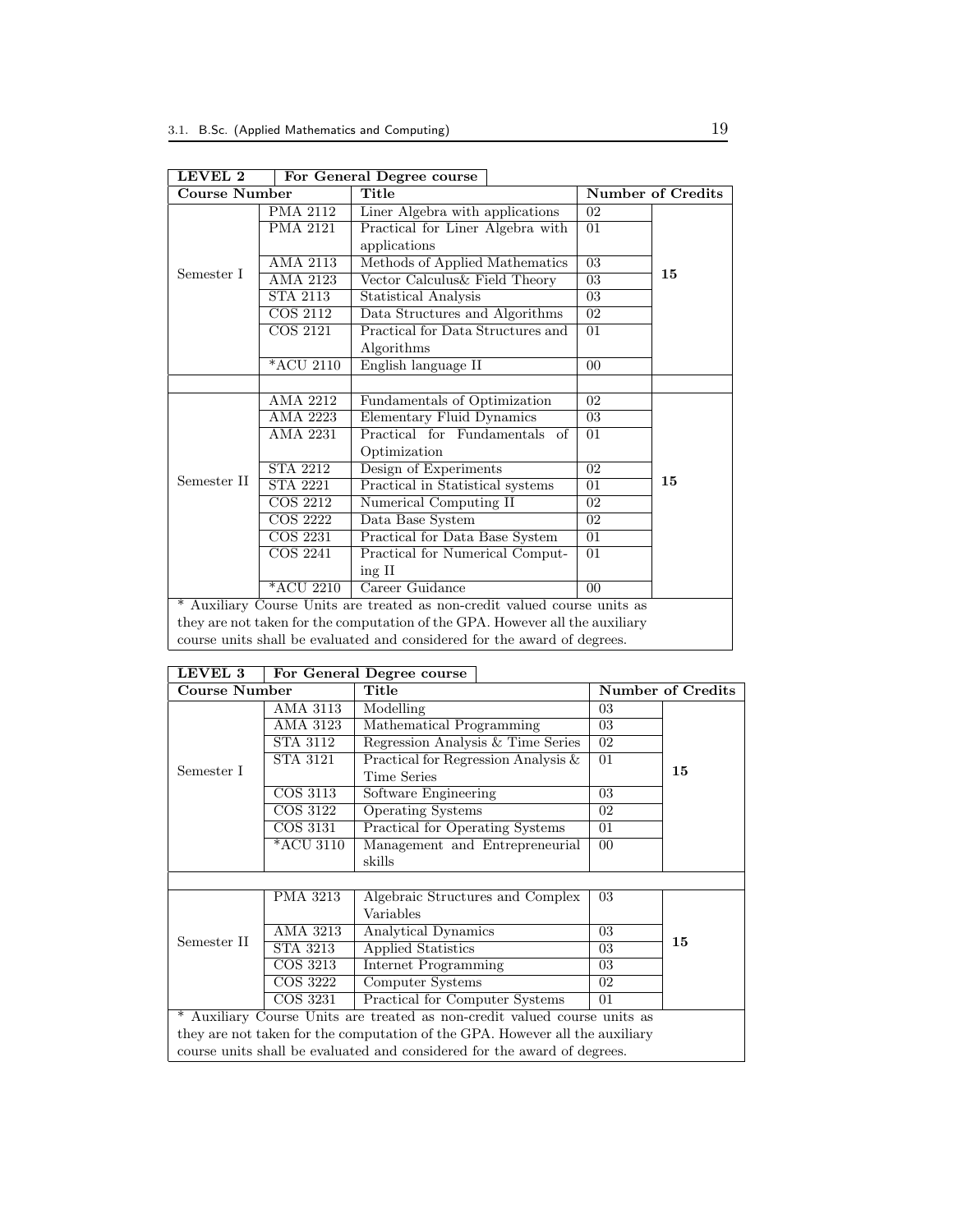| LEVEL 3                                                                                | For Special Degree in                                                                 |                             |  |                          |  |    |    |
|----------------------------------------------------------------------------------------|---------------------------------------------------------------------------------------|-----------------------------|--|--------------------------|--|----|----|
|                                                                                        | <b>Computer Science</b>                                                               |                             |  |                          |  |    |    |
| <b>Course Number</b>                                                                   |                                                                                       | Title                       |  | <b>Number of Credits</b> |  |    |    |
|                                                                                        | <b>SCOS 3213</b>                                                                      | Knowledge Based System      |  |                          |  | 03 |    |
|                                                                                        |                                                                                       | (KBS) and Logic Program-    |  |                          |  |    |    |
| Semester II                                                                            |                                                                                       | ming                        |  |                          |  |    | 09 |
|                                                                                        | SCOS 3223                                                                             | Parallel Computing          |  |                          |  | 03 |    |
|                                                                                        | SCOS 3232                                                                             | Practical for Knowledge     |  |                          |  | 02 |    |
|                                                                                        |                                                                                       | Based System (KBS) and      |  |                          |  |    |    |
|                                                                                        |                                                                                       | Logic Programming           |  |                          |  |    |    |
|                                                                                        | SCOS 3241                                                                             | Practical for Parallel Com- |  |                          |  | 01 |    |
|                                                                                        |                                                                                       | puting                      |  |                          |  |    |    |
|                                                                                        | Those who are following special degree course in Computer Science should take all the |                             |  |                          |  |    |    |
| Computer Science courses offered in general degree level 3 semester II and the special |                                                                                       |                             |  |                          |  |    |    |
| Computer Science courses offered in level 3 semester II (i.e should take - COS 3213,   |                                                                                       |                             |  |                          |  |    |    |
|                                                                                        | COS 3222, COS 3231, and SCOS 3213, SCOS 3223, SCOS 3232, SCOS 3241).                  |                             |  |                          |  |    |    |

| LEVEL 4       | For Special Degree in   |                                    |    |                   |
|---------------|-------------------------|------------------------------------|----|-------------------|
|               | <b>Computer Science</b> |                                    |    |                   |
| Course Number |                         | Title                              |    | Number of Credits |
|               | SCOS 4113               | Advanced Numerical Analysis        | 03 |                   |
|               | SCOS 4123               | Combinatorial Mathematics and      | 03 |                   |
| Semester I    |                         | Graph Theory                       |    | 15                |
|               | SCOS 4133               | Networking Basics                  | 03 |                   |
|               | SCOS 4143               | Object Oriented Analysis and De-   | 03 |                   |
|               |                         | sign                               |    |                   |
|               | <b>SCOS 4153</b>        | Computer Graphics and Image pro-   | 03 |                   |
|               |                         | cessing                            |    |                   |
|               |                         |                                    |    |                   |
|               | SCOS 4213               | Compiler Design                    | 03 |                   |
|               | SCOS 4223               | Theory of Computation              | 03 |                   |
|               | SCOS 4232               | Numerical Solution of Partial Dif- | 02 |                   |
| Semester II   |                         | ferential Equations-Finite Element |    | 15                |
|               |                         | Method                             |    |                   |
|               | <b>SCOS 4241</b>        | Practical for Numerical Solution   |    |                   |
|               |                         | of Partial Differential Equations- |    |                   |
|               |                         | Finite Element Method              |    |                   |
|               | RPRO4215                | Project and Seminar                | 05 |                   |
|               | <b>INTR 4211</b>        | Industrial Training (3 weeks)      | 01 |                   |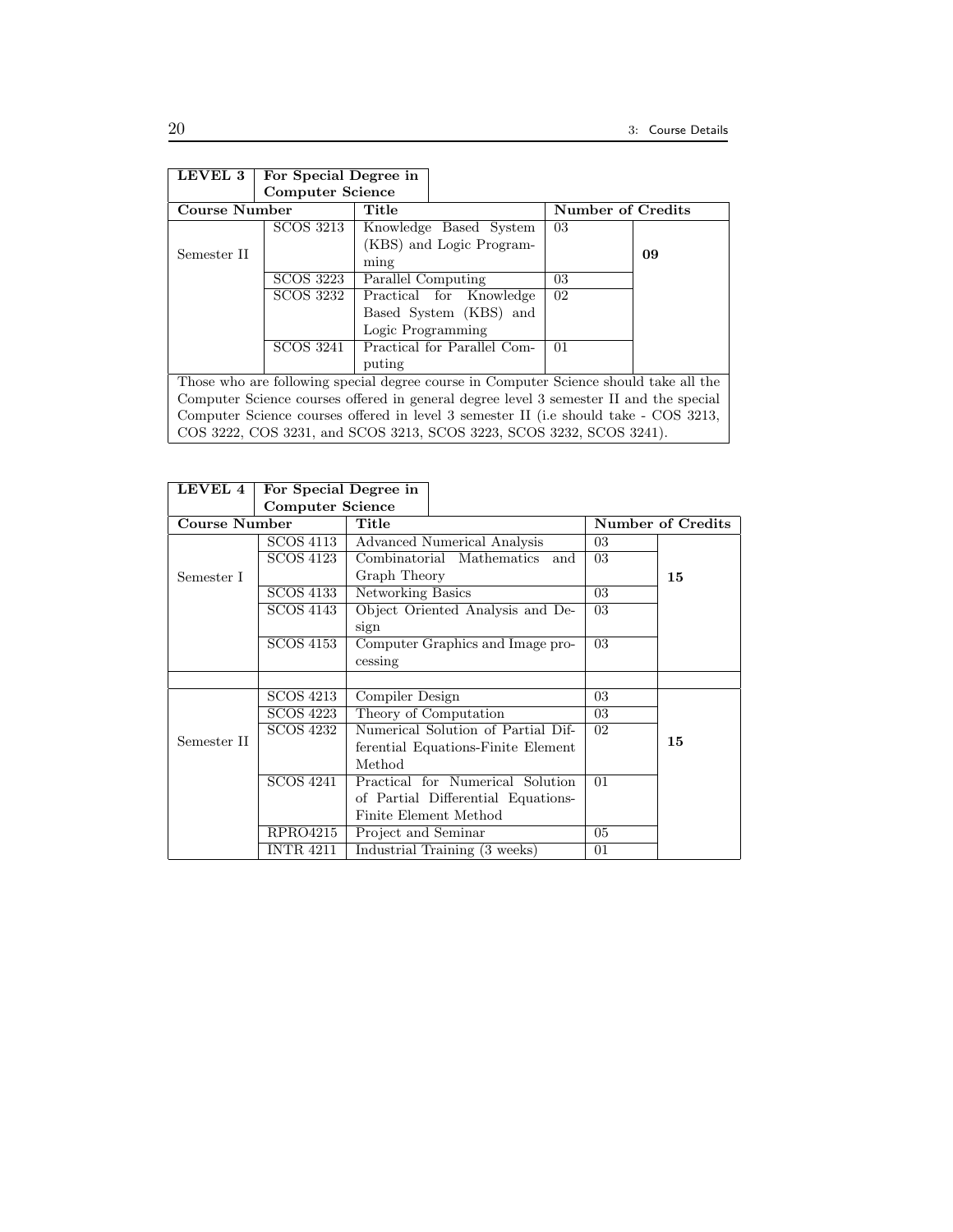## 3.2 BICT

| LEVEL 1              |                             |                                                                              |                          |    |
|----------------------|-----------------------------|------------------------------------------------------------------------------|--------------------------|----|
| <b>Course Number</b> |                             | Title                                                                        | <b>Number of Credits</b> |    |
|                      | <b>ICT1113</b>              | Discrete Structures                                                          | 03                       |    |
|                      | <b>ICT1122</b>              | Fundamentals of Computer                                                     | 02                       |    |
|                      |                             | Systems                                                                      |                          |    |
|                      | $\overline{\text{ICT1132}}$ | Introduction to Program Design                                               | $\overline{02}$          |    |
| Semester I           |                             | and Programming                                                              |                          | 15 |
|                      | $\overline{\text{ICT1142}}$ | Object Oriented Program Design                                               | $\overline{02}$          |    |
|                      | $\overline{\text{ICT1152}}$ | Practical for Fundamentals of                                                | $\overline{02}$          |    |
|                      |                             | Computer Systems                                                             |                          |    |
|                      | $\overline{\text{ICT1162}}$ | Practical for Introduction<br>to                                             | $\overline{02}$          |    |
|                      |                             | Program Design and Program-                                                  |                          |    |
|                      |                             | ming                                                                         |                          |    |
|                      | $\overline{\text{ICT1172}}$ | Practical for Object Oriented                                                | $\overline{02}$          |    |
|                      |                             | Program Design                                                               |                          |    |
|                      | *ACU 1110                   | English language I                                                           | $\overline{00}$          |    |
|                      |                             |                                                                              |                          |    |
|                      | $\overline{\text{ICT1213}}$ | Data Structures                                                              | 03                       |    |
|                      | <b>ICT1223</b>              | Basic Electronics<br>and Digital                                             | 03                       |    |
|                      |                             | Logic Design                                                                 |                          |    |
|                      | <b>ICT1233</b>              | <b>Operating Systems</b>                                                     | $\overline{03}$          |    |
| Semester II          | <b>ICT1242</b>              | Practical for Data Structures                                                | 02                       | 15 |
|                      | <b>ICT1252</b>              | Practical for Basic Electronics                                              | $\overline{02}$          |    |
|                      |                             | and Digital Logic Design                                                     |                          |    |
|                      | $\overline{\text{ICT1262}}$ | <b>Practical for Operating Systems</b>                                       | $\overline{02}$          |    |
|                      | $*ACU$ 1210                 | Communication skills                                                         | $\overline{00}$          |    |
|                      | *ACU 1220                   | Lankan<br>Social<br>Sri<br>studies,                                          | 0 <sub>0</sub>           |    |
|                      |                             | Harmony and Natural Resources                                                |                          |    |
|                      |                             | of Sri Lanka                                                                 |                          |    |
|                      |                             | * Auxiliary Course Units are treated as non-credit valued course units as    |                          |    |
|                      |                             | they are not taken for the computation of the GPA. However all the auxiliary |                          |    |
|                      |                             | course units shall be evaluated and considered for the award of degrees.     |                          |    |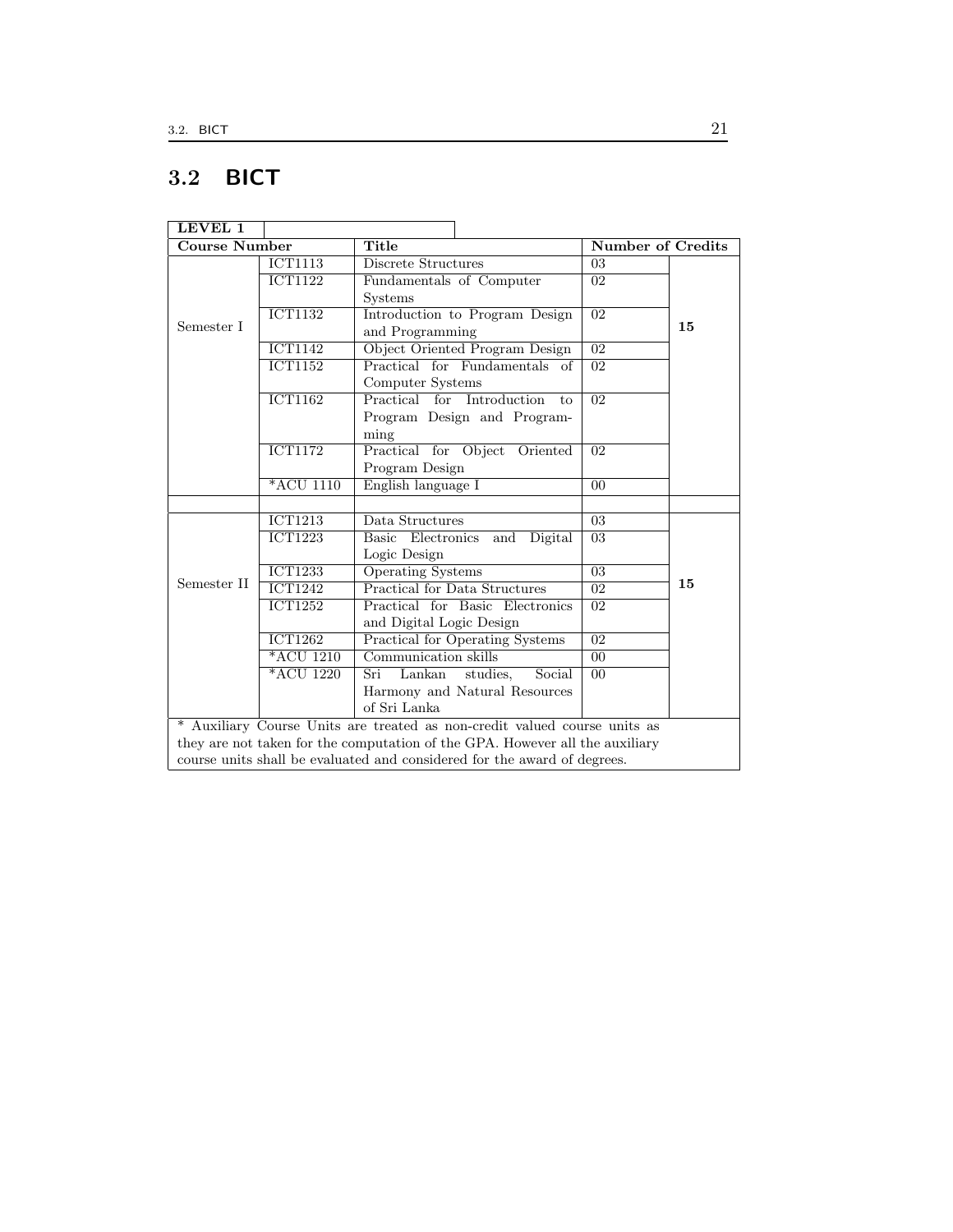| LEVEL 2              |                |                                                                              |                |                   |
|----------------------|----------------|------------------------------------------------------------------------------|----------------|-------------------|
| <b>Course Number</b> |                | Title                                                                        |                | Number of Credits |
|                      | ICT2113        | Mathematics for Computing                                                    | 03             |                   |
|                      | <b>ICT2122</b> | Design and Analysis of Algorithms                                            | 02             |                   |
|                      | <b>ICT2133</b> | Software Engineering                                                         | 03             |                   |
|                      | ICT2142        | Visual Computing (Rapid Application                                          | 02             |                   |
| Semester I           |                | Development)                                                                 |                | 15                |
|                      | ICT2152        | Practical for Design and Analysis                                            | 02             |                   |
|                      |                | of Algorithms                                                                |                |                   |
|                      | <b>ICT2161</b> | Practical for Software Engineering                                           | 01             |                   |
|                      | <b>ICT2172</b> | Practical for Visual Computing                                               | 02             |                   |
|                      |                | (Rapid Application Development)                                              |                |                   |
|                      | *ACU 2110      | English language II                                                          | $00\,$         |                   |
|                      |                |                                                                              |                |                   |
|                      | <b>ICT2212</b> | Operational Research                                                         | 02             |                   |
|                      | <b>ICT2222</b> | Database Design                                                              | 02             |                   |
|                      | ICT2232        | Computer Networks                                                            | 02             |                   |
|                      | <b>ICT2243</b> | Computer Graphics                                                            | 03             |                   |
| Semester II          | <b>ICT2252</b> | Management Information Systems                                               | 02             | 15                |
|                      | <b>ICT2262</b> | Practical for Database Design                                                | 02             |                   |
|                      | <b>ICT2272</b> | Practical for Computer Graphics                                              | 02             |                   |
|                      | *ACU 2210      | Career Guidance                                                              | 0 <sup>0</sup> |                   |
|                      |                | * Auxiliary Course Units are treated as non-credit valued course units as    |                |                   |
|                      |                | they are not taken for the computation of the GPA. However all the auxiliary |                |                   |
|                      |                | course units shall be evaluated and considered for the award of degrees.     |                |                   |

| LEVEL 3       |                             |                                                                                        |                |                                                    |  |  |  |  |  |
|---------------|-----------------------------|----------------------------------------------------------------------------------------|----------------|----------------------------------------------------|--|--|--|--|--|
| Course Number |                             | Title                                                                                  |                | <b>Number of Credits</b>                           |  |  |  |  |  |
|               | <b>ICT3113</b>              | Advanced Database Management Systems                                                   | 03             |                                                    |  |  |  |  |  |
|               | ICT3122                     | Project Management                                                                     | 02             |                                                    |  |  |  |  |  |
|               | ICT3133                     | Project                                                                                | 03             |                                                    |  |  |  |  |  |
|               | <b>ICT3142</b>              | Human Computer Interaction                                                             | 02             |                                                    |  |  |  |  |  |
| Semester I    | <b>ICT3152</b>              | Server Management                                                                      | 02             | 15                                                 |  |  |  |  |  |
|               | <b>ICT3162</b>              | Practical for Advanced Database                                                        | 02             |                                                    |  |  |  |  |  |
|               |                             | Management Systems                                                                     |                |                                                    |  |  |  |  |  |
|               | <b>ICT3171</b>              | Practical for Human Computer In-                                                       | 01             |                                                    |  |  |  |  |  |
|               |                             | teraction                                                                              |                |                                                    |  |  |  |  |  |
|               | *ACU 3110                   | Management and Entrepreneurial skills                                                  | 0 <sub>0</sub> |                                                    |  |  |  |  |  |
|               |                             |                                                                                        |                |                                                    |  |  |  |  |  |
|               | ICT3213                     | Knowledge Based System (KBS)                                                           | 03             |                                                    |  |  |  |  |  |
|               |                             | and Logic Programming                                                                  |                |                                                    |  |  |  |  |  |
|               | <b>ICT3222</b>              | Internet Security                                                                      | 02             |                                                    |  |  |  |  |  |
| Semester II   | <b>ICT3232</b>              | Multimedia and Web development                                                         | 02             | 15                                                 |  |  |  |  |  |
|               | ICT3242                     | <b>Internet Computing</b>                                                              | 02             |                                                    |  |  |  |  |  |
|               | $\overline{\text{ICT32}}52$ | Practical for Knowledge Based Sys-                                                     | 02             |                                                    |  |  |  |  |  |
|               |                             | tem (KBS) and Logic Programming                                                        |                |                                                    |  |  |  |  |  |
|               | <b>ICT3262</b>              | Practical for Multimedia and Web                                                       | 02             |                                                    |  |  |  |  |  |
|               |                             | development                                                                            |                |                                                    |  |  |  |  |  |
|               | <b>ICT3272</b>              | Practical for Internet Computing                                                       | 02             |                                                    |  |  |  |  |  |
|               |                             | * Auxiliary Course Units are treated as non-credit valued course units as they are not |                |                                                    |  |  |  |  |  |
|               |                             | taken for the computation of the GPA. However all the auxiliary course units shall be  |                |                                                    |  |  |  |  |  |
|               |                             |                                                                                        |                | evaluated and considered for the award of degrees. |  |  |  |  |  |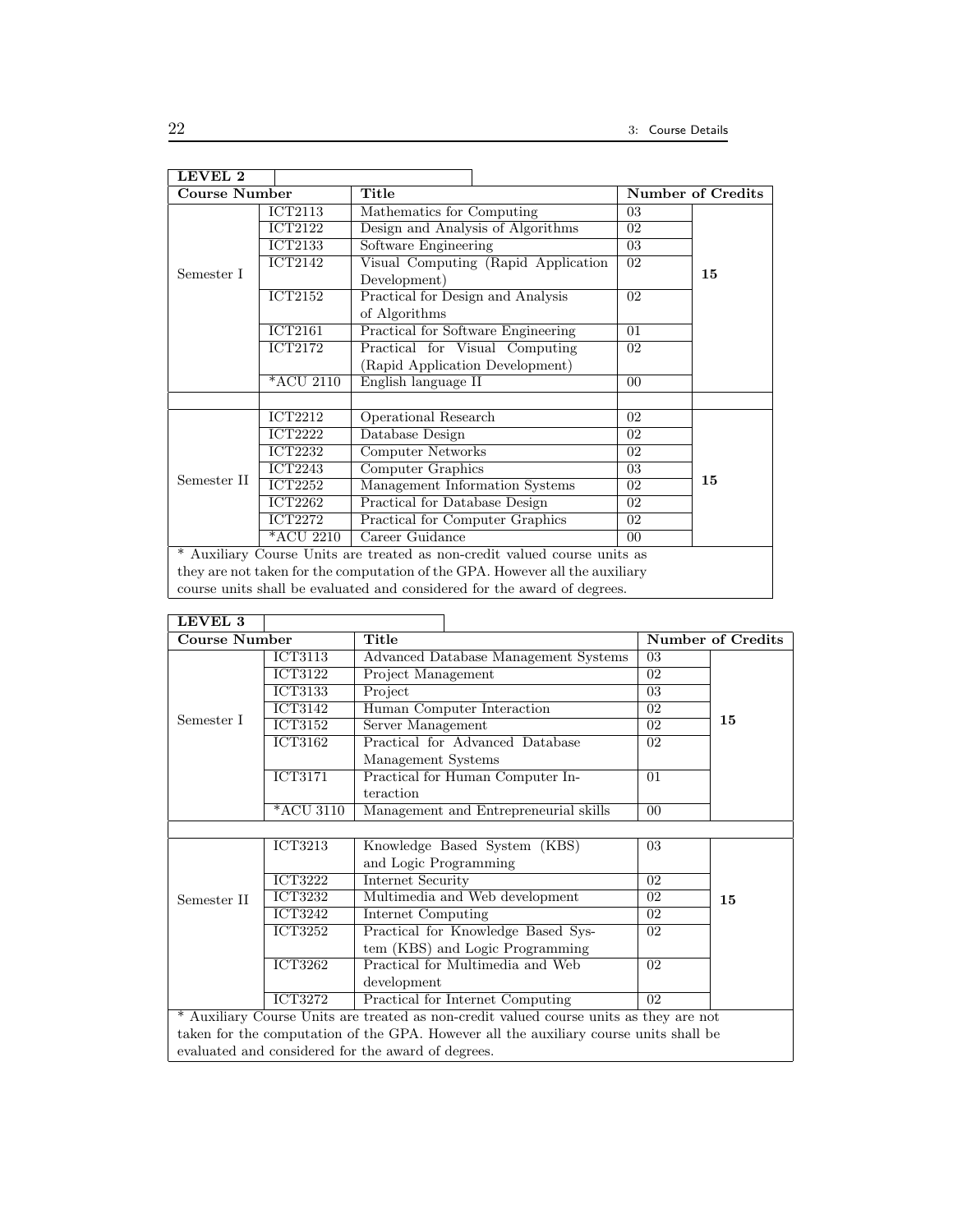| LEVEL 4       |                             |                                                                          |                 |                          |
|---------------|-----------------------------|--------------------------------------------------------------------------|-----------------|--------------------------|
| Course Number |                             | Title                                                                    |                 | <b>Number of Credits</b> |
|               | <b>ICT4113</b>              | Computer Architecture and Assembly<br>Language Programming               | 03              |                          |
|               | <b>ICT4122</b>              | Bio Informatics and Computational<br>Biology                             | 02              |                          |
| Semester I    | <b>ICT4132</b>              | Mobile Computing                                                         | 02              | 15                       |
|               | $\overline{\text{ICT4142}}$ | <b>Advanced Computer Networks</b>                                        | $\overline{02}$ |                          |
|               | <b>ICT4152</b>              | E-Commerce                                                               | 02 <sup>2</sup> |                          |
|               | $\overline{\text{ICT4161}}$ | Practical for Computer Architecture<br>and Assembly Language Programming | 01              |                          |
|               | <b>ICT4171</b>              | Practical for Bio Informatics and<br>Computational Biology               | $\overline{01}$ |                          |
|               | <b>ICT4181</b>              | <b>Practical for Mobile Computing</b>                                    | $\overline{01}$ |                          |
|               | <b>ICT4191</b>              | Practical for E-Commerce                                                 | 01              |                          |
|               |                             |                                                                          |                 |                          |
|               | <b>ICT4213</b>              | Parallel and Cluster Computing                                           | 03              |                          |
|               | <b>ICT4222</b>              | Advanced Networking Technologies I<br>(Routing)                          | 02              |                          |
| Semester II   | <b>ICT4232</b>              | Advanced Networking Technologies<br>II (Switching)                       | $\overline{02}$ | 15                       |
|               | <b>ICT4242</b>              | <b>Agent Technology</b>                                                  | $\overline{02}$ |                          |
|               | <b>ICT4252</b>              | Seminar/Presentation                                                     | $\overline{02}$ |                          |
|               | <b>ICT4261</b>              | Practical for Parallel and Cluster<br>Computing                          | 01              |                          |
|               | <b>ICT4271</b>              | Practical for Advanced Networking<br>Technologies I (Routing)            | $\overline{01}$ |                          |
|               | <b>ICT4281</b>              | Practical for Advanced Networking<br>Technologies II (Switching)         | 01              |                          |
|               | <b>ICT4291</b>              | <b>Practical for Agent Technology</b>                                    | 01              |                          |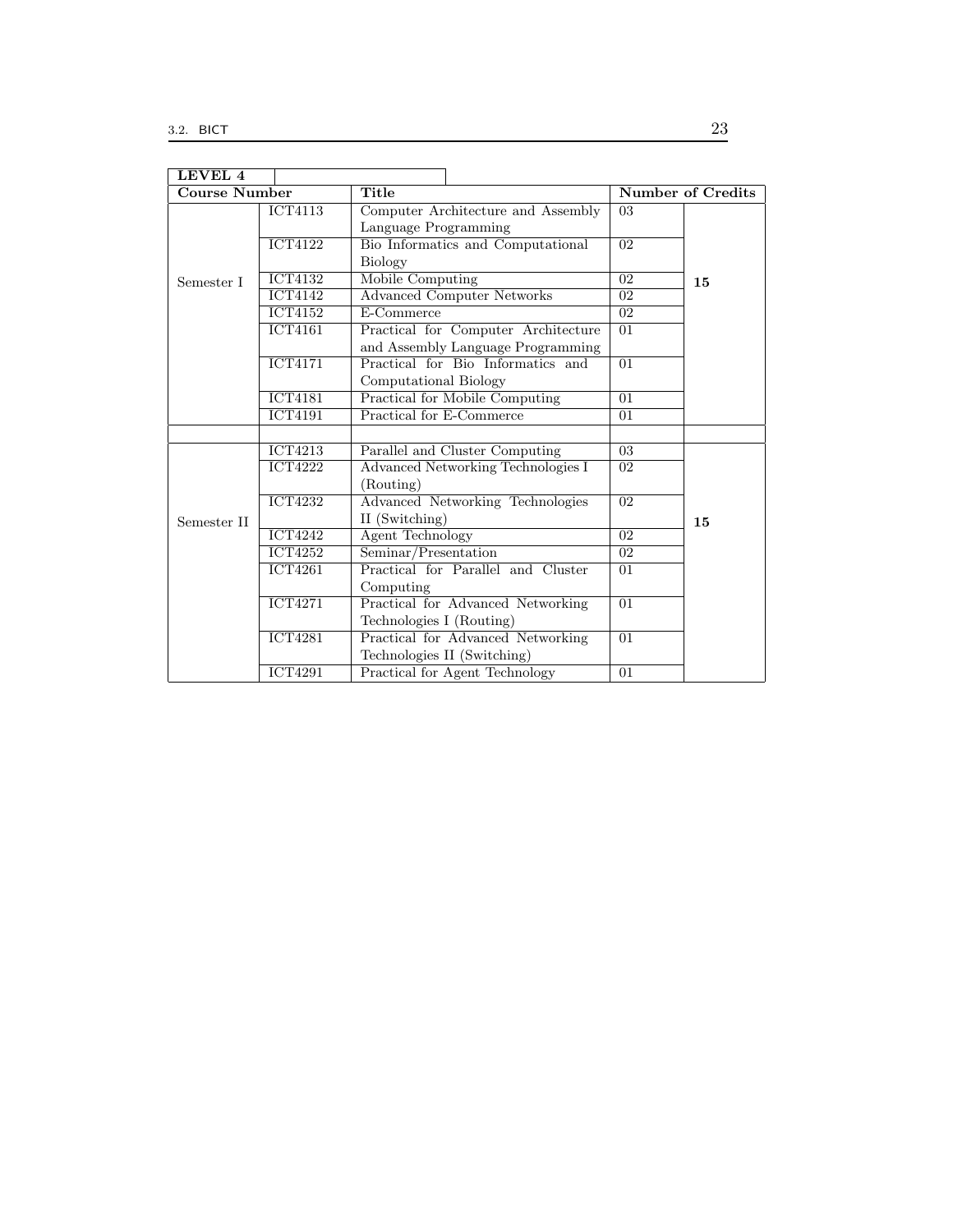## 3.3 B.Sc. (Environmental Science)

| LEVEL 1              |                               | For General Degree course                                                              |                          |    |  |
|----------------------|-------------------------------|----------------------------------------------------------------------------------------|--------------------------|----|--|
| <b>Course Number</b> |                               | Title                                                                                  | <b>Number of Credits</b> |    |  |
|                      | ASB 1113                      | Plant diversity and Taxonomy                                                           | 03                       |    |  |
|                      |                               |                                                                                        |                          |    |  |
|                      | ASB 1122                      | General and Inorganic Chemistry                                                        | 02                       |    |  |
| Semester I           |                               | and Chemical Thermodynamics                                                            |                          | 15 |  |
|                      | ASB 1131                      | Practical Unit-Inorganic Chemistry                                                     | 01                       |    |  |
|                      | ASB 1143                      | Cell and Molecular Biology                                                             | 03                       |    |  |
|                      | <b>ASB 1153</b>               | Basic Mathematics and statistics                                                       | 03                       |    |  |
|                      | $\overline{\text{CCCU}}$ 1113 | Fundamental concepts in informa-                                                       | 03                       |    |  |
|                      |                               | tion Technology                                                                        |                          |    |  |
|                      | ACU 1112*                     | English language I                                                                     | 02                       |    |  |
|                      |                               |                                                                                        |                          |    |  |
|                      | ASB 1212                      | Plant Anatomy and Physiology                                                           | 02                       |    |  |
|                      | ASB 1223                      | Organic Chemistry                                                                      | 03                       |    |  |
|                      | ASB 1231                      | Practical Unit-Organic Chemistry                                                       | 01                       |    |  |
|                      | ASB 1242                      | Vertebrate Diversity                                                                   | 02                       |    |  |
| Semester II          | ASB 1252                      | Invertebrate Diversity                                                                 | 02                       | 15 |  |
|                      | ASB 1262                      | Development Physiology and Post                                                        | 02                       |    |  |
|                      |                               | Harvest Technology                                                                     |                          |    |  |
|                      | ASB 1273                      | Basic Microbiology                                                                     | 03                       |    |  |
|                      | $ACU$ 1211*                   | Communication skills                                                                   | 01                       |    |  |
|                      | ACU 1222*                     | Sri Lankan studies, Social Harmony                                                     | 02                       |    |  |
|                      |                               | and Natural Resources of Sri Lanka                                                     |                          |    |  |
|                      |                               | * Auxiliary Course Units are treated as non-credit valued course units as they are not |                          |    |  |
|                      |                               | taken for the computation of the GPA. However all the auxiliary course units shall be  |                          |    |  |
|                      |                               | evaluated and considered for the award of degrees.                                     |                          |    |  |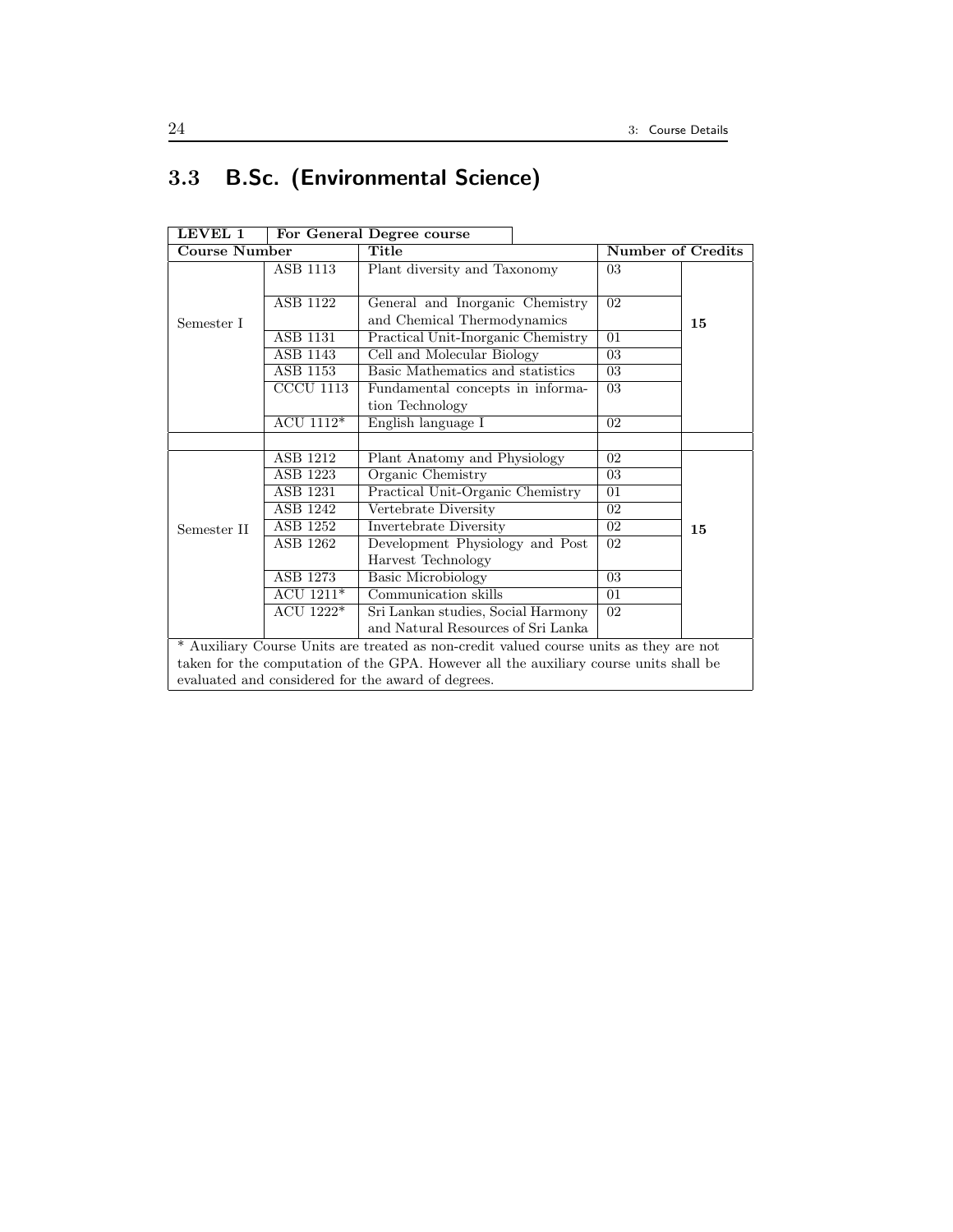| 88 U.V U.V                                                                             |                 | rur Generar Degree course                                                             |                |                   |
|----------------------------------------------------------------------------------------|-----------------|---------------------------------------------------------------------------------------|----------------|-------------------|
| <b>Course Number</b>                                                                   |                 | Title                                                                                 |                | Number of Credits |
|                                                                                        | <b>ENS 2112</b> | Biodiversity and Conservation                                                         | 0 <sub>2</sub> |                   |
|                                                                                        | <b>ENS 2123</b> | Environmental Pollution and Pol-                                                      | 03             |                   |
|                                                                                        |                 | lution Control                                                                        |                |                   |
| Semester I                                                                             | <b>ENS 2132</b> | Environment and Agriculture                                                           | 02             | 15                |
|                                                                                        | <b>ENS 2143</b> | Earth and Atmospheric sciences                                                        | 03             |                   |
|                                                                                        | <b>ENS 2153</b> | Food nutrition and Environment                                                        | 03             |                   |
|                                                                                        | <b>ENS 2162</b> | Environmental sanitation and le-                                                      | 02             |                   |
|                                                                                        |                 | gal aspects                                                                           |                |                   |
|                                                                                        | ACU $2113*$     | English language-II                                                                   | 03             |                   |
|                                                                                        |                 |                                                                                       |                |                   |
|                                                                                        | <b>ENS 2213</b> | Analytical Chemistry                                                                  | 03             |                   |
|                                                                                        | <b>ENS 2222</b> | Animal Behaviour & Population                                                         | 02             |                   |
|                                                                                        |                 | Dynamics                                                                              |                |                   |
| Semester II                                                                            | <b>ENS 2232</b> | Applied ecology and community                                                         | 02             | 15                |
|                                                                                        |                 | environment                                                                           |                |                   |
|                                                                                        | <b>ENS 2242</b> | Resource and Environmental Eco-                                                       | 0 <sub>2</sub> |                   |
|                                                                                        |                 | nomics                                                                                |                |                   |
|                                                                                        | <b>ENS 2253</b> | Environmental Disaster Manage-                                                        | 03             |                   |
|                                                                                        |                 | ment                                                                                  |                |                   |
|                                                                                        | <b>ENS 2263</b> | Soil Science and Fertility Manage-                                                    | 03             |                   |
|                                                                                        |                 | ment                                                                                  |                |                   |
|                                                                                        | *ACU 2212       | Career Guidance                                                                       | 02             |                   |
| * Auxiliary Course Units are treated as non-credit valued course units as they are not |                 |                                                                                       |                |                   |
|                                                                                        |                 | taken for the computation of the GPA. However all the auxiliary course units shall be |                |                   |
|                                                                                        |                 | evaluated and considered for the award of degrees.                                    |                |                   |

LEVEL 2 For General Degree course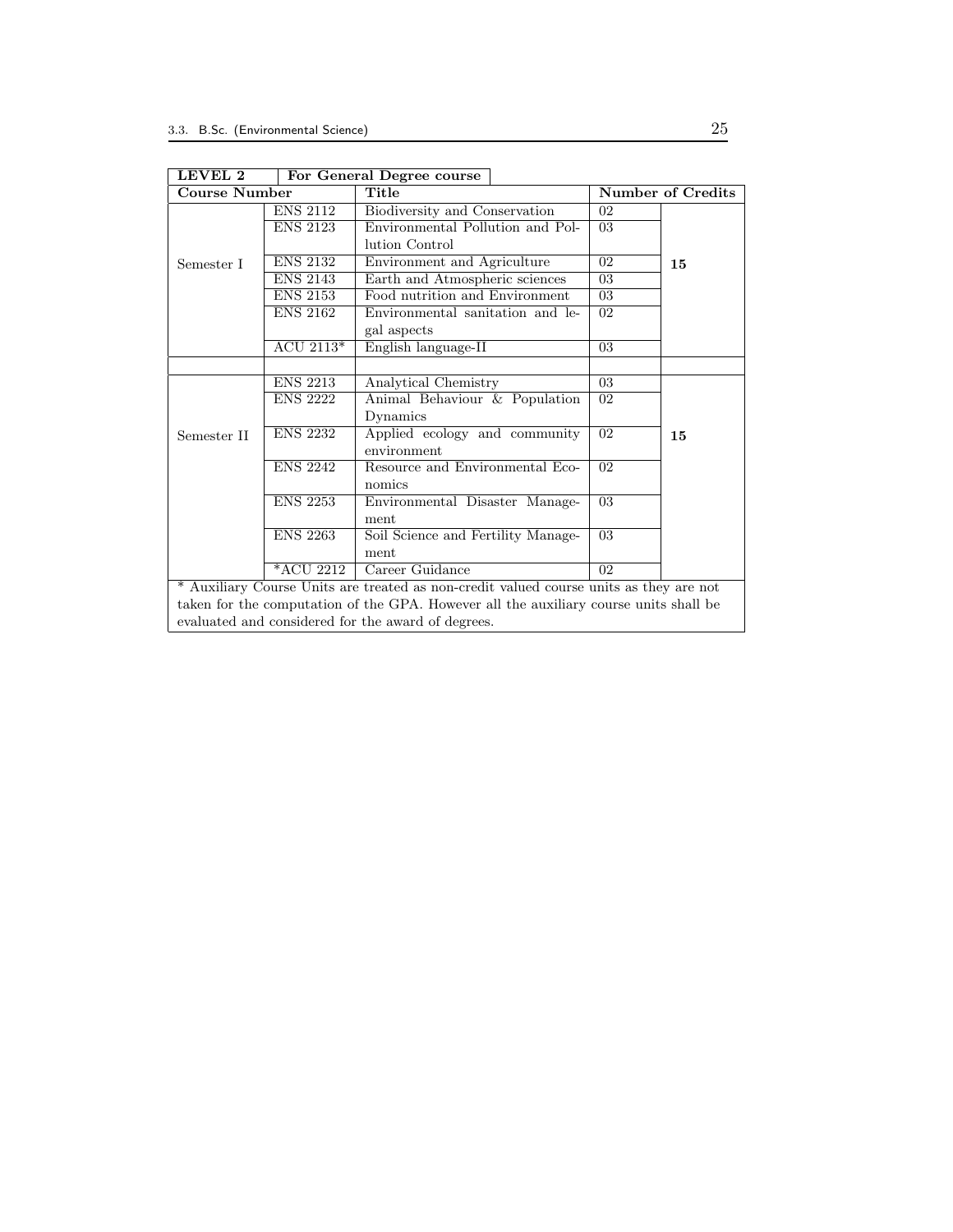| LEVEL 3                                            |                  | <b>Course Title</b>                                                                    | General                  | <b>Special</b>           |  |
|----------------------------------------------------|------------------|----------------------------------------------------------------------------------------|--------------------------|--------------------------|--|
|                                                    |                  |                                                                                        | Degree                   | Degree                   |  |
| <b>Course Number</b>                               |                  | <b>Title</b>                                                                           |                          | <b>Number of Credits</b> |  |
|                                                    | <b>ENS 3113</b>  | Applied Hydrology<br>and Water                                                         | 03                       |                          |  |
|                                                    |                  | resource Management                                                                    |                          |                          |  |
|                                                    | <b>ENS 3122</b>  | Application of Geographic Infor-                                                       | $\overline{02}$          |                          |  |
| Semester I                                         |                  | mation Systems (GIS) in Natural                                                        |                          | 15                       |  |
|                                                    |                  | Resource Management (NRM)                                                              |                          |                          |  |
|                                                    | <b>ENS 3132</b>  | Forest Environmental Biology and                                                       | 02                       |                          |  |
|                                                    |                  | Management                                                                             |                          |                          |  |
|                                                    | <b>ENS 3142</b>  | Wild life Biology and Management                                                       | $\overline{02}$          |                          |  |
|                                                    | <b>ENS 3153</b>  | Solid and Hazardous Waste Man-                                                         | $\overline{03}$          |                          |  |
|                                                    |                  | agement                                                                                |                          |                          |  |
|                                                    | <b>ENS 3163</b>  | Applied Statistics and Experimental                                                    | $\overline{03}$          |                          |  |
|                                                    |                  | design                                                                                 |                          |                          |  |
|                                                    | <b>SENS 3173</b> | <b>Environmental Biotechnology</b>                                                     | ÷.                       | $\overline{03}$          |  |
|                                                    | <b>ACU 3112</b>  | Management and Entrepreneurial                                                         | $\overline{02}$          |                          |  |
|                                                    |                  | <b>Skills</b>                                                                          |                          |                          |  |
|                                                    |                  |                                                                                        | 15                       | 18                       |  |
|                                                    | <b>ENS 3212</b>  | Research Methods for Environmen-                                                       | $\overline{02}$          |                          |  |
|                                                    |                  | tal and Resource Management                                                            |                          |                          |  |
|                                                    | <b>ENS 3222</b>  | Marine Environment and Manage-                                                         | $\overline{02}$          |                          |  |
| Semester II                                        |                  | ment                                                                                   |                          | 14                       |  |
|                                                    | <b>ENS 3231</b>  | Environmental Law                                                                      | 01                       |                          |  |
|                                                    | <b>ENS 3243</b>  | Industrial chemistry and pollution                                                     | $\overline{03}$          |                          |  |
|                                                    |                  | monitoring methods                                                                     |                          |                          |  |
|                                                    | <b>ENS 3252</b>  | Environmental Impact Assessment                                                        | $\overline{02}$          |                          |  |
|                                                    |                  | (EIA) and Environmental Audit                                                          |                          |                          |  |
|                                                    | <b>ENS 3262</b>  | Sustainable<br>Development<br>and                                                      | $\overline{02}$          |                          |  |
|                                                    |                  | Environmental Policy                                                                   |                          |                          |  |
|                                                    | <b>ENS 3272</b>  | Environmental System/s Modelling                                                       | $\overline{02}$          |                          |  |
|                                                    |                  | (ESM)                                                                                  |                          |                          |  |
|                                                    | <b>ENS 3281</b>  | Seminar                                                                                | $\overline{01}$          |                          |  |
|                                                    | <b>SENS 3283</b> | Pesticide Chemistry and Environ-                                                       | $\overline{\phantom{a}}$ | $\overline{03}$          |  |
|                                                    |                  | mental Toxicology                                                                      |                          |                          |  |
|                                                    |                  |                                                                                        | 15                       | 17                       |  |
|                                                    |                  | * Auxiliary Course Units are treated as non-credit valued course units as they are not |                          |                          |  |
|                                                    |                  | taken for the computation of the GPA. However all the auxiliary course units shall be  |                          |                          |  |
| evaluated and considered for the award of degrees. |                  |                                                                                        |                          |                          |  |

Seminar for general students only and student has to pass the seminar to obtain degree. Special degree students have to follow SENS 3173, SENS 3283, in addition to general degree course in semester I & II.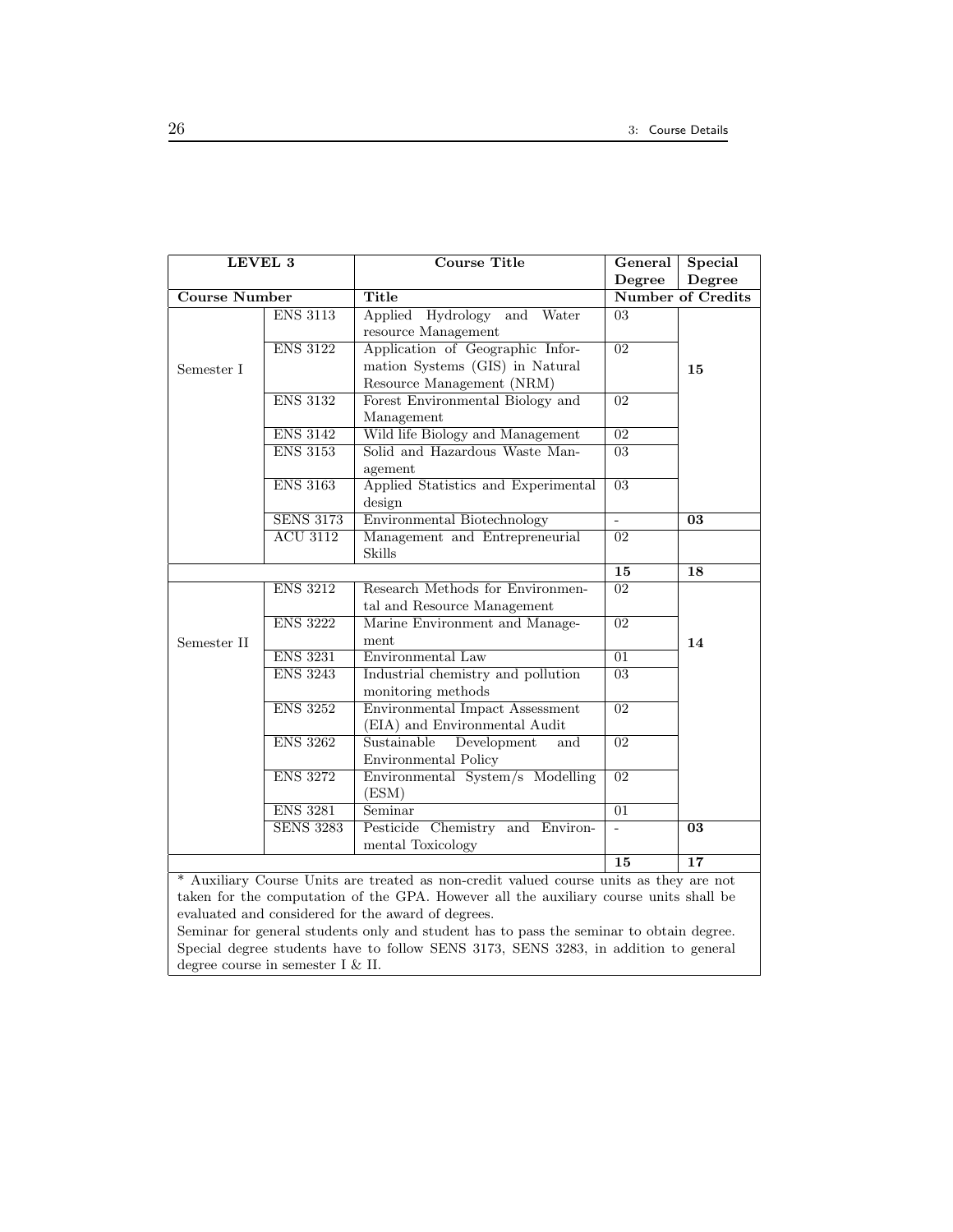| LEVEL 4                                                                                       | Special                      | Course<br>in                                                                                   |                          |    |  |
|-----------------------------------------------------------------------------------------------|------------------------------|------------------------------------------------------------------------------------------------|--------------------------|----|--|
|                                                                                               | <b>Environmental Science</b> |                                                                                                |                          |    |  |
| <b>Course Number</b>                                                                          |                              | Title                                                                                          | <b>Number of Credits</b> |    |  |
| Compulsory courses                                                                            |                              |                                                                                                |                          |    |  |
| Semester I                                                                                    | <b>SENS 4113</b>             | Ground and Surface Water Manage-                                                               | 03                       |    |  |
|                                                                                               |                              | ment                                                                                           |                          |    |  |
|                                                                                               | <b>SENS 4123</b>             | Soil~Plant~Water System                                                                        | $\overline{03}$          |    |  |
|                                                                                               | <b>SENS 4132</b>             | Limnology and Wetland Management<br>02                                                         |                          | 12 |  |
|                                                                                               | <b>SENS 4142</b>             | Domestic and Industrial Wastewater<br>$\overline{02}$                                          |                          |    |  |
|                                                                                               |                              | Treatment technologies                                                                         |                          |    |  |
|                                                                                               | <b>SENS 4152</b>             | $\overline{02}$<br>Project Management                                                          |                          |    |  |
|                                                                                               | <b>Optional Courses</b>      |                                                                                                |                          |    |  |
|                                                                                               | <b>SENS 4163</b>             | Food Microbiology and Toxicology                                                               | 03                       | 06 |  |
|                                                                                               | <b>SENS 4173</b>             | Ecotourism                                                                                     | $\overline{03}$          |    |  |
|                                                                                               | <b>SENS 4182</b>             | Environmental<br>Remote<br>Sensing<br>(ERS)                                                    | $\overline{02}$          |    |  |
|                                                                                               | <b>SENS 4193</b>             | Advanced Spectroscopic methods                                                                 | $\overline{03}$          |    |  |
|                                                                                               | SENS $41(10)2$               | Plantation Forestry and Environ-<br>ment                                                       | 02                       |    |  |
|                                                                                               | SENS $41(11)2$               | Integrated Approaches in Pest and<br>Weed Management                                           | $\overline{02}$          |    |  |
|                                                                                               | SENS 41(12)3                 | Introduction to Science/ Environ-<br>ment communication                                        | 03                       |    |  |
|                                                                                               | SENS $41(13)2$               | Global<br>Environmental<br>Change<br>(GEC)                                                     | $\overline{02}$          |    |  |
|                                                                                               | SENS $41(14)1$               | Cleaner Production                                                                             | $\overline{01}$          |    |  |
|                                                                                               |                              |                                                                                                |                          | 18 |  |
| Semester II                                                                                   | <b>SENS 4211</b>             | Industrial Training                                                                            | 01                       | 07 |  |
|                                                                                               | <b>SENS 4226</b>             | Research Project                                                                               | $\overline{06}$          |    |  |
|                                                                                               |                              | Optional Courses will be selected according to the (teaching) resources available              |                          |    |  |
| to get the 15 credits with compulsory courses. Special degree students have to obtain an      |                              |                                                                                                |                          |    |  |
| industrial training from any industry related to these course modules for 2 months during the |                              |                                                                                                |                          |    |  |
|                                                                                               |                              | vacation after semester I. At the end of the industrial training each students has to submit a |                          |    |  |
|                                                                                               |                              | report and present his/her experience for evaluation.                                          |                          |    |  |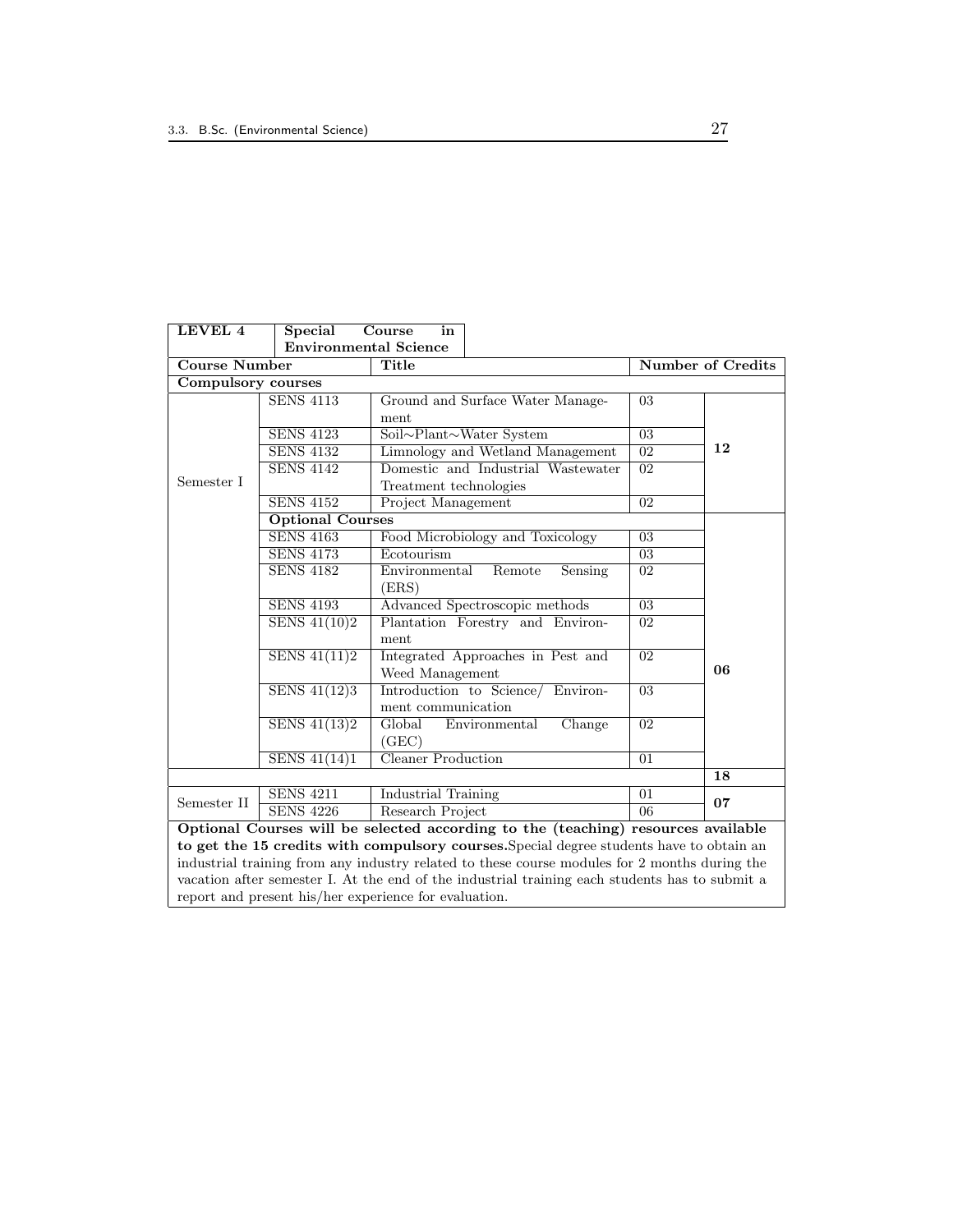# 4 Evaluation System

## 4.1 B.Sc. (Applied Mathematics and Computing)

The evaluation of a course shall be based on in course assessment namely continuous assessments/assignments, presentations, quiz etc. and the final examination.

In the case of theory course unit, the final evaluation will be evaluated by giving 20% to continuous assessment and 80% for the end semester examination.

For example, the final marks  $M_1$  for the theory course unit will be evaluated in the following:

$$
M_1 = \frac{8T + 2A_1}{10}
$$

where T is the marks obtained in the final theory examination and  $A_1$  is the marks obtained in the in course assessment during the course.

In the case of practical course unit, the final evaluation will be evaluated by giving 60% to in course assessment and 40% for the end semester examination. For example, the final marks  $M_2$  for the practical course unit will be evaluated in the following:

$$
M_2 = \frac{4P + 6A_2}{10}
$$

where  $P$  is the marks obtained in the final practical examination and  $A_2$  is the marks obtained in the in course assessment during the practical course.

Each of the marks  $A_1$  and  $A_2$  will be the average of the best  $\frac{2}{3}$  of the continuous assessment. However, in the case of stand alone one credit course, minimum of two in course assessment will be taken for evaluation.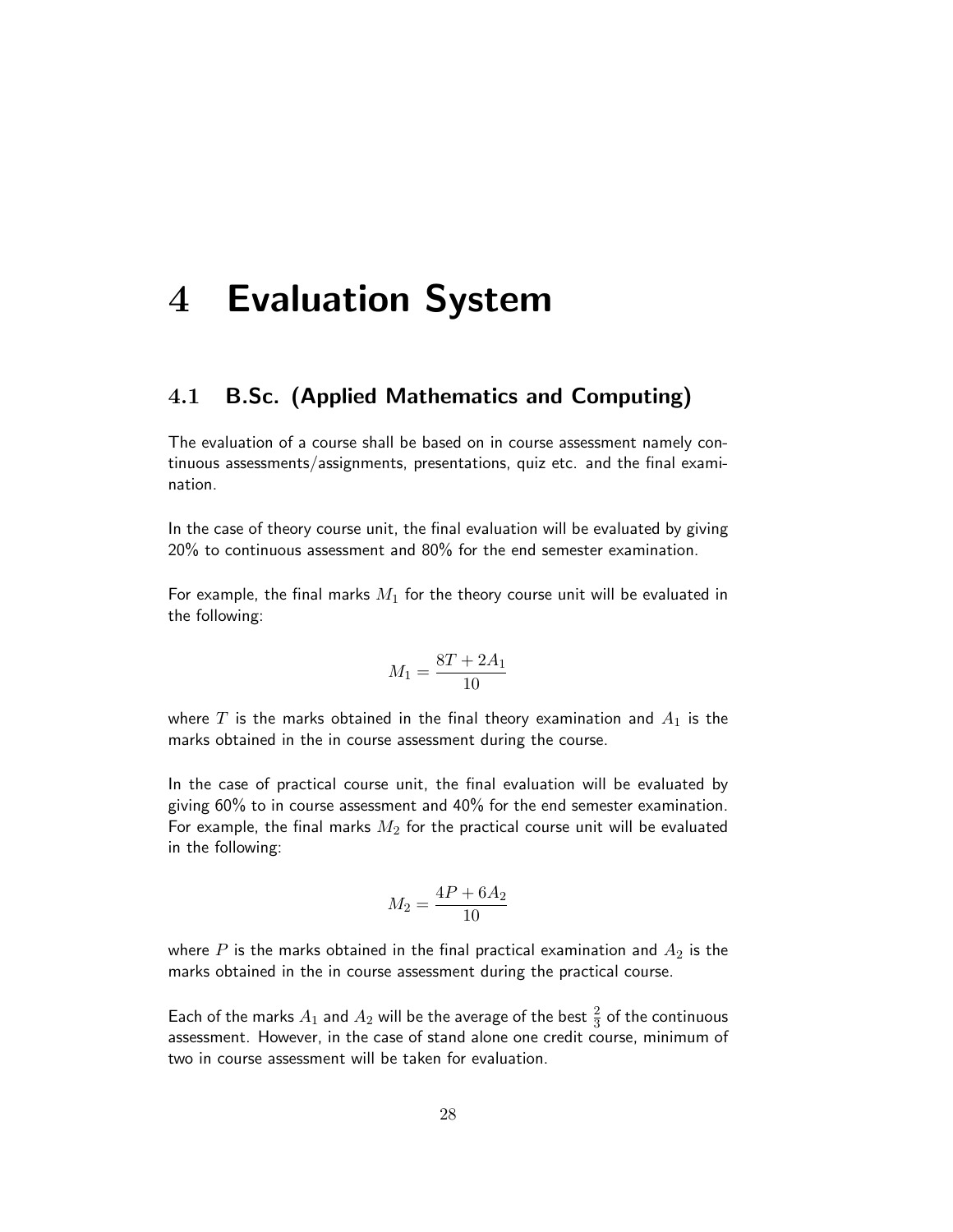## 4.2 BICT

The evaluation of a course shall be based on in course assessment namely continuous assessments/assignments, presentations, quiz etc. and the final examination.

In the case of theory course unit, the final evaluation will be evaluated by giving 20% to continuous assessment and 80% for the end semester examination.

For example, the final marks  $M_1$  for the theory course unit will be evaluated in the following:

$$
M_1 = \frac{8T + 2A_1}{10}
$$

where T is the marks obtained in the final theory examination and  $A_1$  is the marks obtained in the in course assessment during the course.

In the case of practical course unit, the final evaluation will be evaluated by giving 60% to in course assessment and 40% for the end semester examination. For example, the final marks  $M_2$  for the practical course unit will be evaluated in the following:

$$
M_1 = \frac{4P + 6A_2}{10}
$$

where P is the marks obtained in the final practical examination and  $A_2$  is the marks obtained in the in course assessment during the practical course.

Each of the marks  $A_1$  and  $A_2$  will be the average of the best  $\frac{2}{3}$  of the continuous assessment. However, in the case of stand alone one credit course, minimum of two in course assessment will be taken for evaluation.

## 4.3 B.Sc. (Environmental Science)

The evaluation of a course unit shall be based on in-course assessment and end semester examination. In-course assessment consists of assignments, presentations, quizzes, tutorials etc.

(i) In case of theory course unit, the final evaluation will be evaluated by giving 20% for continuous assessment and 80% for the end course examination.

| <b>Tutorials</b>             | 05% |
|------------------------------|-----|
| Two written quizzes          | 15% |
| End semester examination 80% |     |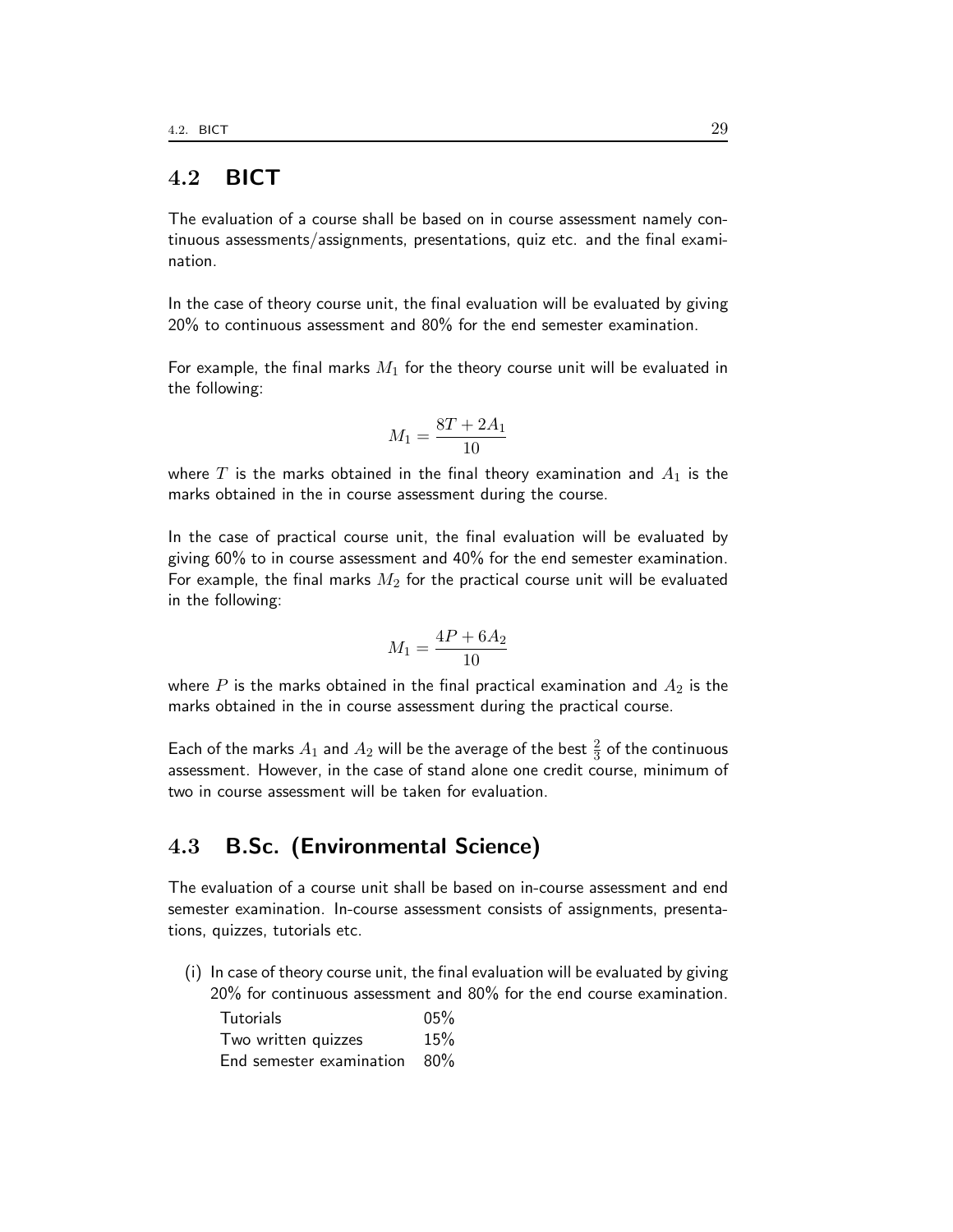- (ii) In the case of practical course unit, the final evaluation will be evaluated by giving 20% for continuous assessment and 80% for the end course examination.
- (iii) In the case of course unit with practical component, the practical component of the courses will be assessed by continuous assessments and by end course examinations. For courses in which practical are assessed, student obtaining less than 30% marks in either theory or practical will obtain a 'E grade even if the average is greater than 30. When the practical hours change, the calculation of marks should be done accordingly.

For example, ASB 1113 (3:35/30)

This is a 3 credit unit and the practical component having the 35 hours of lecture and 30 hours of practicals. The weightage of the practicals and the theory is allocated based on the credit hours. Marks given for the theory component and practical component are as follows.

$$
\frac{100}{45} \times 35 = 77.78
$$
  

$$
\frac{100}{45} \times 10 = 22.22
$$

## 4.4 Grading System and Grade Point Average

Based on the scheme of evaluation mentioned above, marks obtained in respect of a course unit will be graded as follows

| <b>Range of Marks</b> | Grade            | <b>Grade Point Value</b> |
|-----------------------|------------------|--------------------------|
| $80 - 100$            | $A^+$            | 4.0                      |
| 75 - 79               | A                | 4.0                      |
| $70 - 74$             | $A^{-}$          | 3.7                      |
| $65 - 69$             | $\overline{B^+}$ | 3.3                      |
| $60 - 64$             | В                | 3.0                      |
| $55 - 59$             | $B^-$            | 2.7                      |
| $50 - 54$             | $\overline{C^+}$ | 2.3                      |
| $45 - 49$             | $\mathsf{C}$     | 2.0                      |
| $40 - 44$             | $C^{-}$          | 1.7                      |
| $35 - 39$             | D+               | 1.3                      |
| $30 - 34$             | D                | 1.0                      |
| $00 - 29$             | F                | $0.0\,$                  |

Grading will be given for each credit (e.g. A in a 2 credit course would be considered as 2A) and the minimum grade to pass a course unit will be D.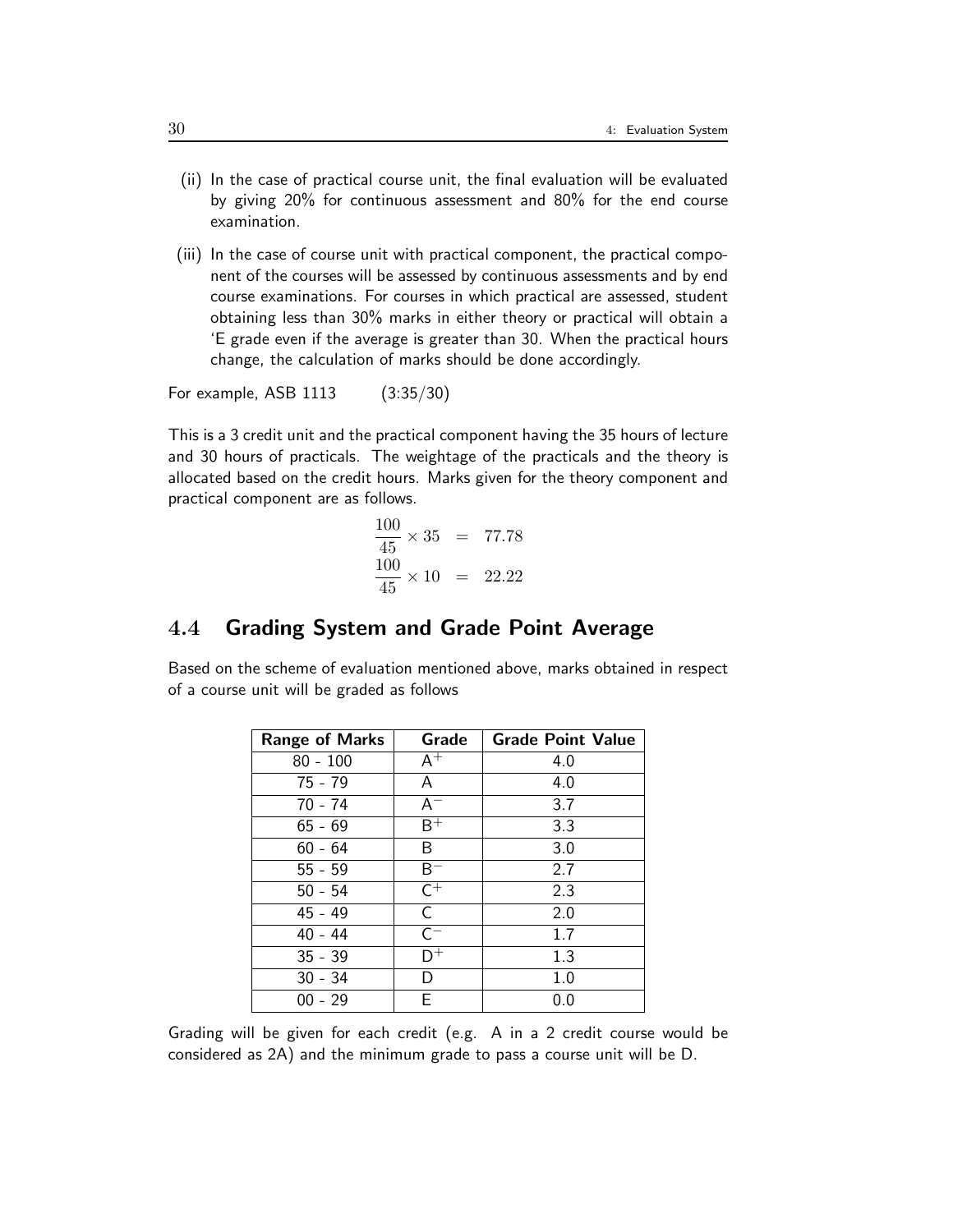Grade Point Average (GPA) is the credit-weighted arithmetic mean of the Grade Points which is formulated as

$$
\mathsf{GPA}\ =\frac{\mathsf{Sum\ of\ (credits}\ \times\ \mathsf{grade\ points})}{\mathsf{Total\ credits}} = \frac{\sum c_i g_i}{\sum c_i} = G_j
$$

where  $\mathsf{c}_{\mathsf{i}}$  is the number of credits for the i<sup>th</sup> course and  $\mathsf{g}_{\mathsf{i}}$  is the grade point for the i<sup>th</sup> course.

The Final GPA (FGPA) for all the degree programmes would be the credit weighted mean giving equal weight for all levels, computed to two decimals.

#### 4.5 End Course Examination of the Faculty

An end course examination shall be conducted for each course unit at the end of the course or at the end of the semester in which the teaching of the course is completed. The end course examinations shall be conducted by the Examination Branch of the Vavuniya Campus as per the academic calendar of the Faculty approved by the Senate. An Examination Board of the Faculty constituted for each course unit shall finalise the results of that course unit.

The grades obtained by the students in the end course examination and the overall grades obtained by the students for that particular course shall be displayed by the Head of the Department concerned after ratification by the Examination Board of the Faculty. The Dean shall send Grades list to the Examination Branch of the Vavuniya Campus.

When the results of the examinations on all the course units of a particular semester of an academic year are received by the Examination Branch of the Vavuniya Campus, the Examination Branch will summon a meeting of the Examination Board chaired by the Rector. The Board will release the overall performance of the students in that semester of that academic year.

The Examination Board chaired by the Rector will also release the GPA in each level, overall GPA and the Class of Honours obtained by the students who have completed that course of study in that academic year.

## 4.6 Provision for Re-scrutinization

The Commission Circular No: 978 dated 9th April, 2012 on "Provision for rescrutinization of marks and grades of undergraduates" has been adopted by the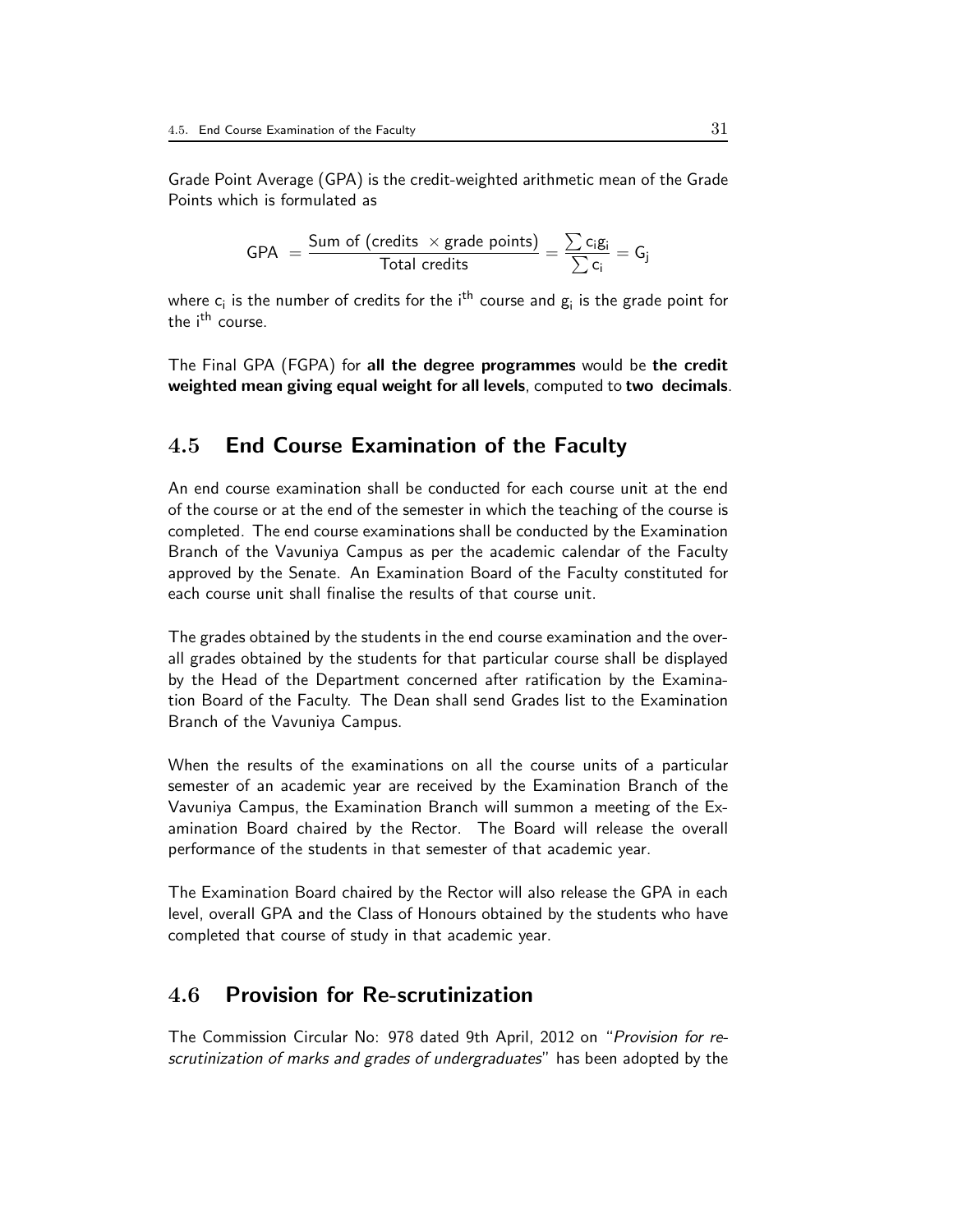Faculty with effect from 06th February 2013.

However, the candidates who apply for re-scrutiny should accept the final grade which may be higher, lower or no change after the re-scrutinization.

# 4.7 Repeat/Re-Sit Examination

- (a) Those who fail to obtain the requisite number of credit passes or fail to appear for an end semester examination are required to appear for such an examination when it is held next.
- (b) A course unit mark with a grade less than "D" must be repeated.
- (c) For repeat candidates, the marks at the end course examinations and the marks at his/her previous continuous assessments will be taken for computation and the maximum grade awarded will be 'C'.
- (d) Repeat examination of a candidate supported by a Medical Certificate either by the Campus Medical Officer (CMO) or certified by the CMO will be considered as that of his/her first attempt. The said candidate's previous continuous assessments will be considered for computation. Important: such Medical Certificate should be submitted with the appropriate certification of CMO within two weeks from the date of the said examination held.
- (e) Candidates, who have failed to obtain the requisite number of credit passes may proceed to the following year of study and may repeat the failed courses at a subsequent end semester examination.
- (f) Examination can be repeated not more than three times. A grace chance is permitted with the approval of the senate.
- (g) Candidates who gets  $D^+$  or D grade, will be given option to repeat the course unit in order to improve the grade up to B.
- (h) In the event of  $(g)$ , a candidate obtains a lower grade while attempting to improve his/her grade, he/she will be entitled to his/her previous grade.
- (i) \* Auxiliary course units of English and Seminar with a grade less than C must be repeated..
- (j) \*For repeat candidates, the marks at the end course examinations and the marks at his/ her previous continuous assessments will be taken for computation and the maximum grade awarded will be C.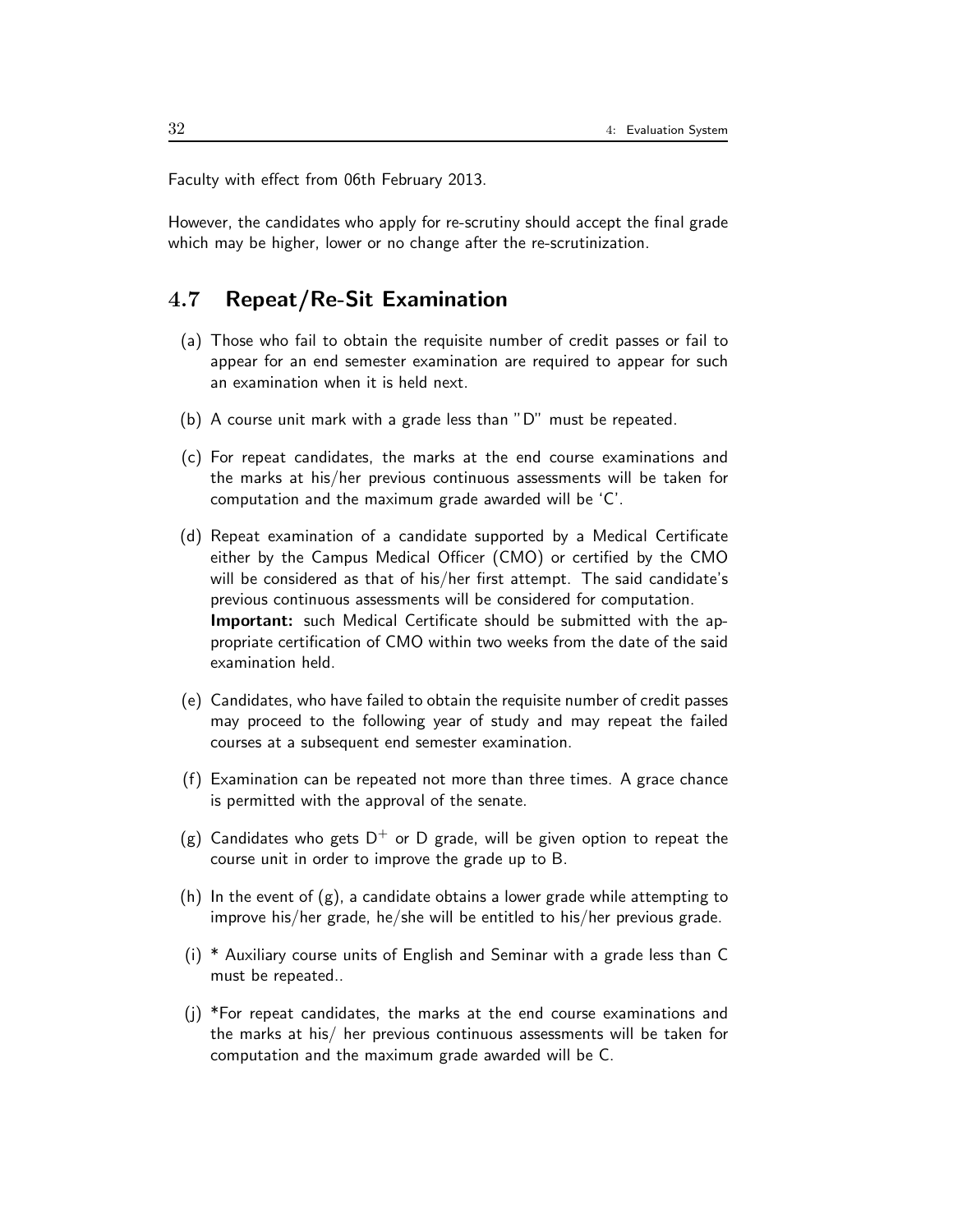## 4.8 Award of Certificate

A candidate who wishes to leave the course after completing the level 1 of the degree programme will be awarded a 'Certificate' if he/she has;

- (a) Grade C or above in the Auxiliary Course Units English Language I and Grade D or above in the other Auxiliary course units.
- (b) Taken all 30 credits available for the general degree programme in level 1.
- (c) Obtained a minimum GPA of 2.00 in level 1.

Students of Applied Mathematics and Computing, and Environmental Science will be awarded a certificate in "Applied Science" where as students of ICT will be awarded a certificate in "Information and Communication Technology".

#### 4.9 Award of Diploma

A candidate who wishes to leave the course after completing the level 1 and level 2 of the degree programme will be awarded a 'Diploma' if he/she has

- (a) Grade C or above in the Auxiliary Course Units English Language I & II and Grade D or above in the other Auxiliary course units.
- (b) Taken all 60 credits available for the general degree programme in level 1 and level 2.
- (c) Obtained a minimum GPA of 2.00 in level 1 and level 2.

Students of Applied Physics and Computing, and Environmental Science will be awarded a diploma in "Applied Science" where as students of ICT will be awarded a diploma in "Information and Communication Technology".

# 4.10 Award of General Degree

#### 4.10.1 Department of Bio Science

To eligible for the B.Sc in Environmental Science degree a candidate should;

- (a) Have obtained Grade C or above in the Auxiliary Course Units English Language I & II and Grade D or above in the other Auxiliary course units.
- (b) Have taken all 90 credits available for the general degree programme in level 1, level 2 and level 3.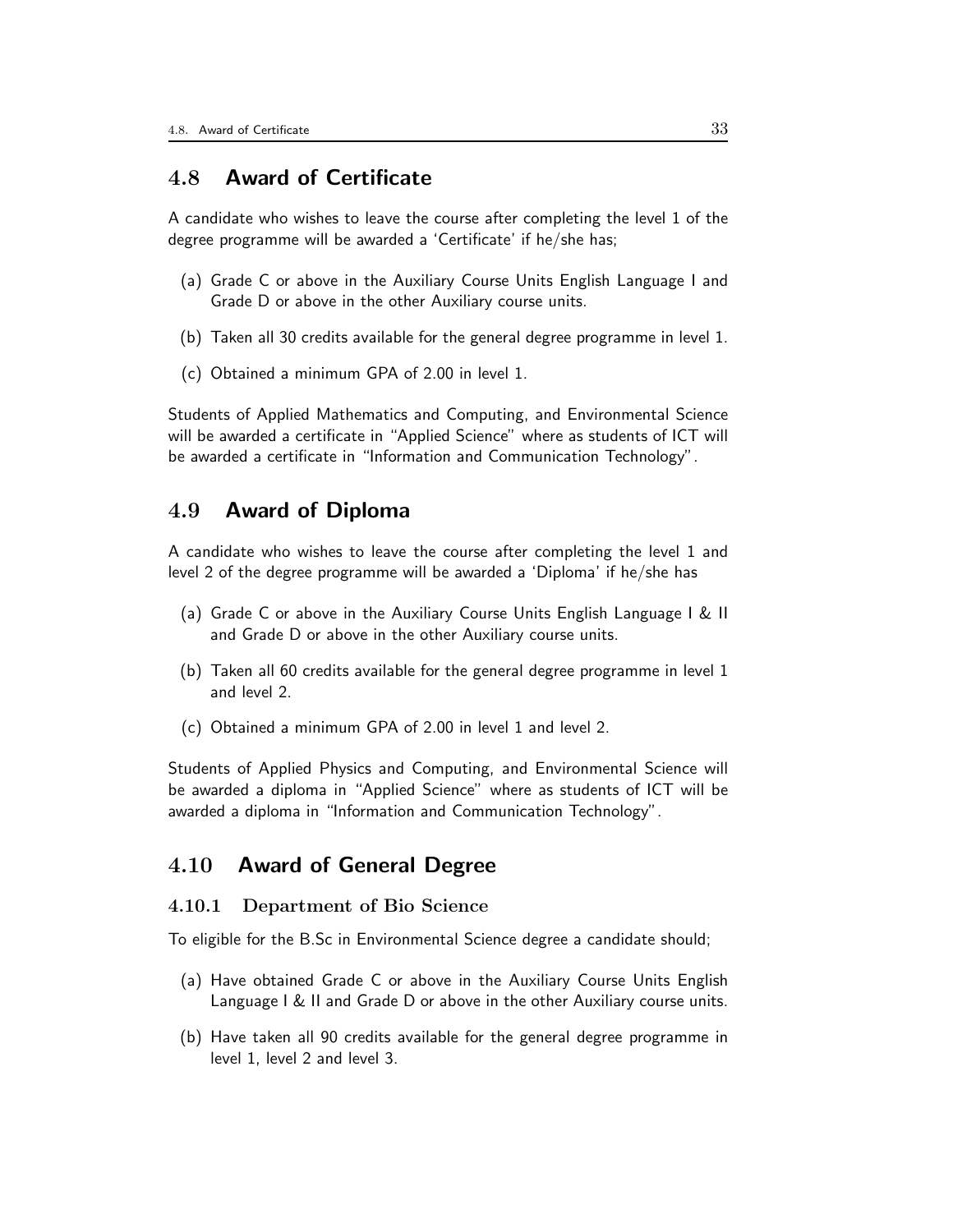- (c) Have obtained a minimum FGPA of 2.00 in level 1, level 2 and level 3.
- (d) Complete the relevant requirements within a period of five academic years from the registration.

#### 4.10.2 Department of Physical Science

To eligible for the B.Sc (General)/BICT degree a candidate should;

- (a) Have obtained Grade C or above in the Auxiliary Course Units English Language I & II and Grade D or above in the other Auxiliary course units.
- (b) Have taken all 90 credits available for the general degree programme in level 1, level 2 and level 3.
- (c) Have obtained a minimum FGPA of 2.00 in level 1, level 2 and level 3.
- (d) Complete the relevant requirements within a period of five academic years.

# 4.11 Award of Classes (General Degree)

#### Department of Bio Science

A candidate may be awarded a class if he/she has completed the minimum 90 credit units and fulfil the requirement of the general degree within the period of three academic years from the registration. Award of classes for the General Degree will be decided by the Board of Examiners using the following following Final Grade Point Average (FGPA) values shown below.

| <b>FGPA</b>   | Class / Pass |
|---------------|--------------|
| >3.7          | First class  |
| 3.30-3.69     | Second Upper |
| $3.0 - 3.29$  | Second Lower |
| $2.00 - 2.99$ | Pass         |

#### 4.11.1 Department of Physical Science

A candidate may be awarded a class if he/she has completed the 90 credit units within the period of three academic years. If a candidate fails one or more course units and still completes these units within three academic years, he/ she is eligible for a class but the maximum grade given for the repeated units will be C. Award of classes for the General Degree will be decided by the Board of Examiners using the following criteria as guidelines.

#### 1. First Class

A candidate shall be awarded First Class if he/she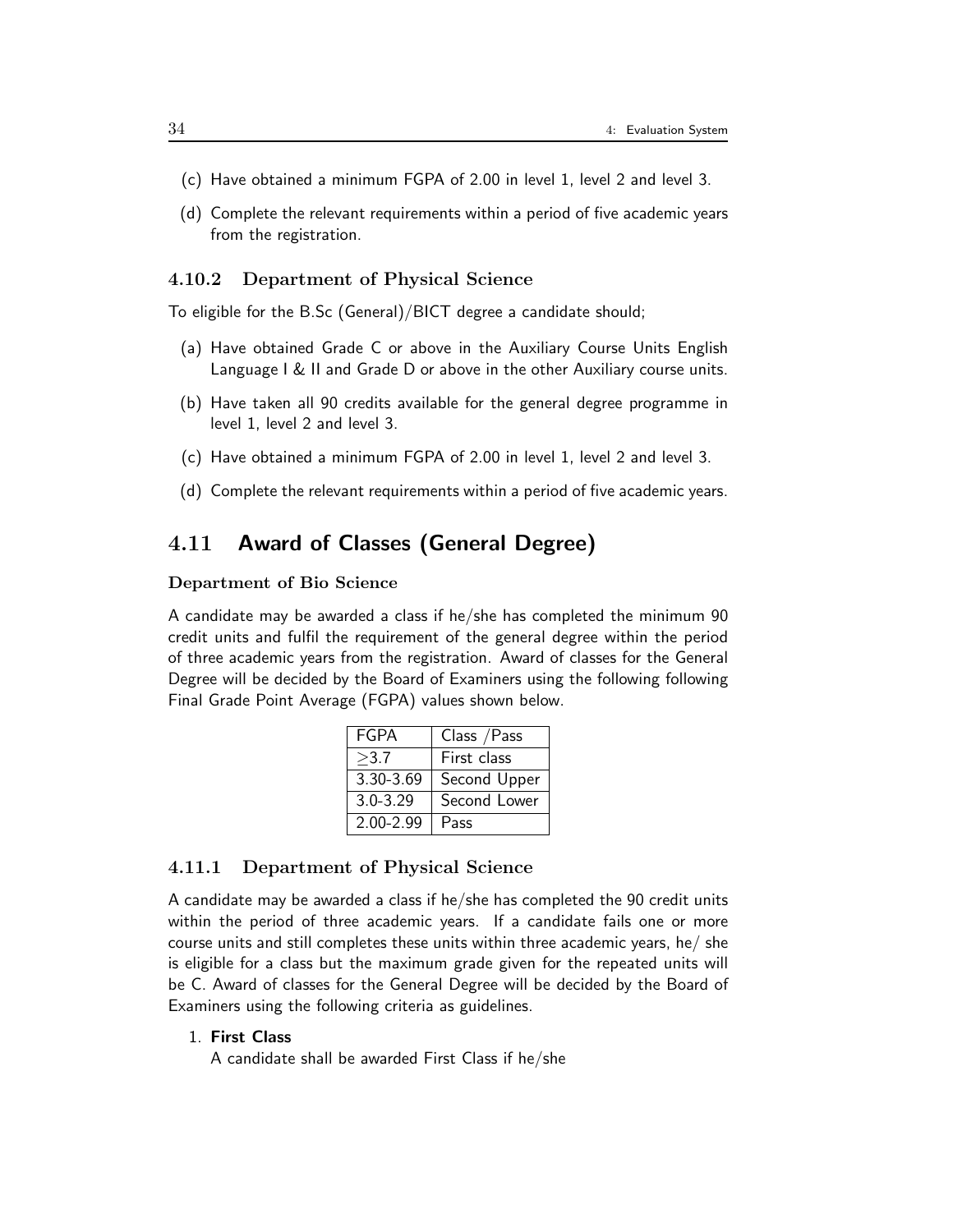- (a) is eligible for B.Sc. (General)/BICT Degree,
- (b) obtains minimum FGPA of 3.70, and,
- (c) completes the relevant requirements within three academic years.

#### 2. Second Class (Upper Division)

A candidate shall be awarded Second Class (Upper Division) if he/she

- (a) is eligible for B.Sc. (General)/BICT Degree,
- (b) obtains minimum FGPA of 3.30, and,
- (c) completes the relevant requirements within three academic years.

#### 3. Second Class (Lower Division)

A candidate shall be awarded Second Class (Lower Division) if he/she

- (a) is eligible for B.Sc. (General)/BICT Degree,
- (b) obtains minimum FGPA of 3.00, and,
- (c) completes the relevant requirements within three academic years.

#### 4.12 Award of (Special) Degree

#### 4.12.1 Award of B.Sc.(Special)in Environmental Science

To eligible for the B.Sc. (Special)in Environmental Science degree a candidate should;

- (a) have obtained Grade C or above in the Auxiliary Course Units English Language I & II and Grade D or above in the other Auxiliary course units.
- (b) have taken minimum 120 credits available for the general and special degree programme in level 1, level 2, level 3 and level 4.
- (c) have obtained a minimum FGPA of 2.00 in level 1, level 2, level 3 and level 4.
- (d) Complete the relevant requirements within a period of six academic years.
- (e) Obtain D or better in all course units.

#### 4.12.2 Award of B.Sc.(Special)/B.Sc.in ICT Degree

To eligible for the B.Sc. (Special)/B.Sc. in ICT degree a candidate should;

(a) Have obtained Grade C or above in the Auxiliary Course Units English Language I & II and Grade D or above in the other Auxiliary course units.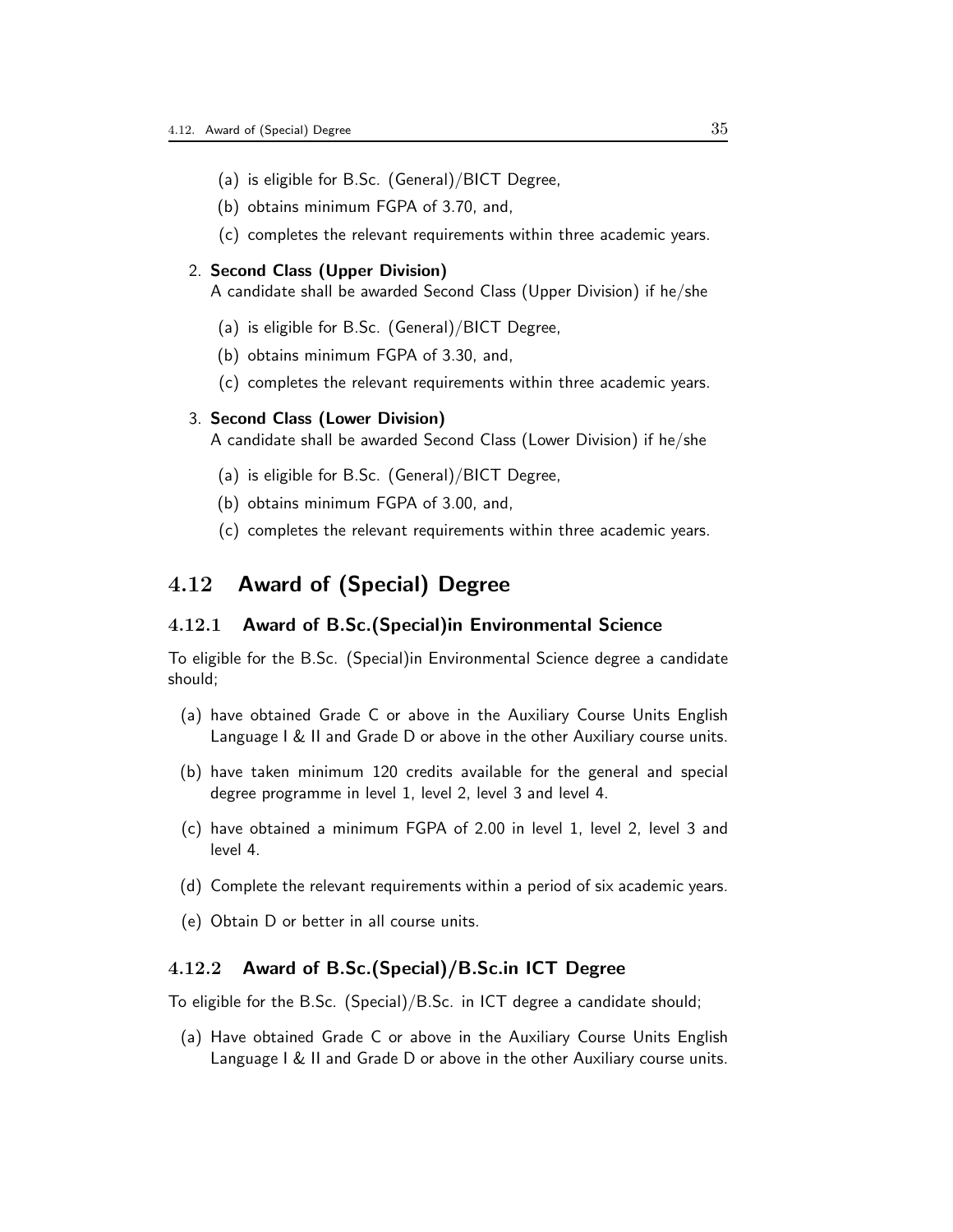- (b) Have taken all 120 credits available for the general and special degree programme in level 1, level 2, level 3 and level 4.
- (c) Have obtained a minimum FGPA of 2.00 in level 1, level 2, level 3 and level 4.
- (d) Complete the relevant requirements within a period of six academic years.

B.Sc.(Special) in Computer Science degree will be the award of Special Degree. B.Sc. in Information and Communication Technology (B.Sc.in ICT).

# 4.13 Award of Classes (Special Degree)/(Extended Fourth Year Degree)

#### Department of Bio Science

A candidate may be awarded a class if he/she has completed minimum of 120 credit units within the period of four academic years from the registration. Award of classes for the Special Degree will be decided by the Board of Examiners using the following Final Grade Point Average (FGPA) values shown below.

| FGPA          | Class / Pass |
|---------------|--------------|
| >3.7          | First class  |
| 3.30-3.69     | Second Upper |
| $3.0 - 3.29$  | Second Lower |
| $2.00 - 2.99$ | Pass         |

#### 4.13.1 Department of Physical Science

A candidate may be awarded a class if he/she has completed the 120 credit units within the period of four academic years. If a candidate fails one or more course units and still completes these units within four academic years, he/ she is eligible for a class but the maximum grade given for the repeated units will be C. Award of classes for the Special Degree/Extended Fourth Year Degree will be decided by the Board of Examiners using the following criteria as guidelines.

#### 1. First Class

A candidate shall be awarded First Class if he/she

- (a) is eligible for B.Sc.Special) in Computer Science /B.Sc.in ICT,
- (b) obtains grades of A for at least half of the level 3 and level 4 special course units (Only for B.Sc. (Special) in Computer Science and, not required for B.Sc. in ICT ),
- (c) obtains minimum FGPA of 3.70, and,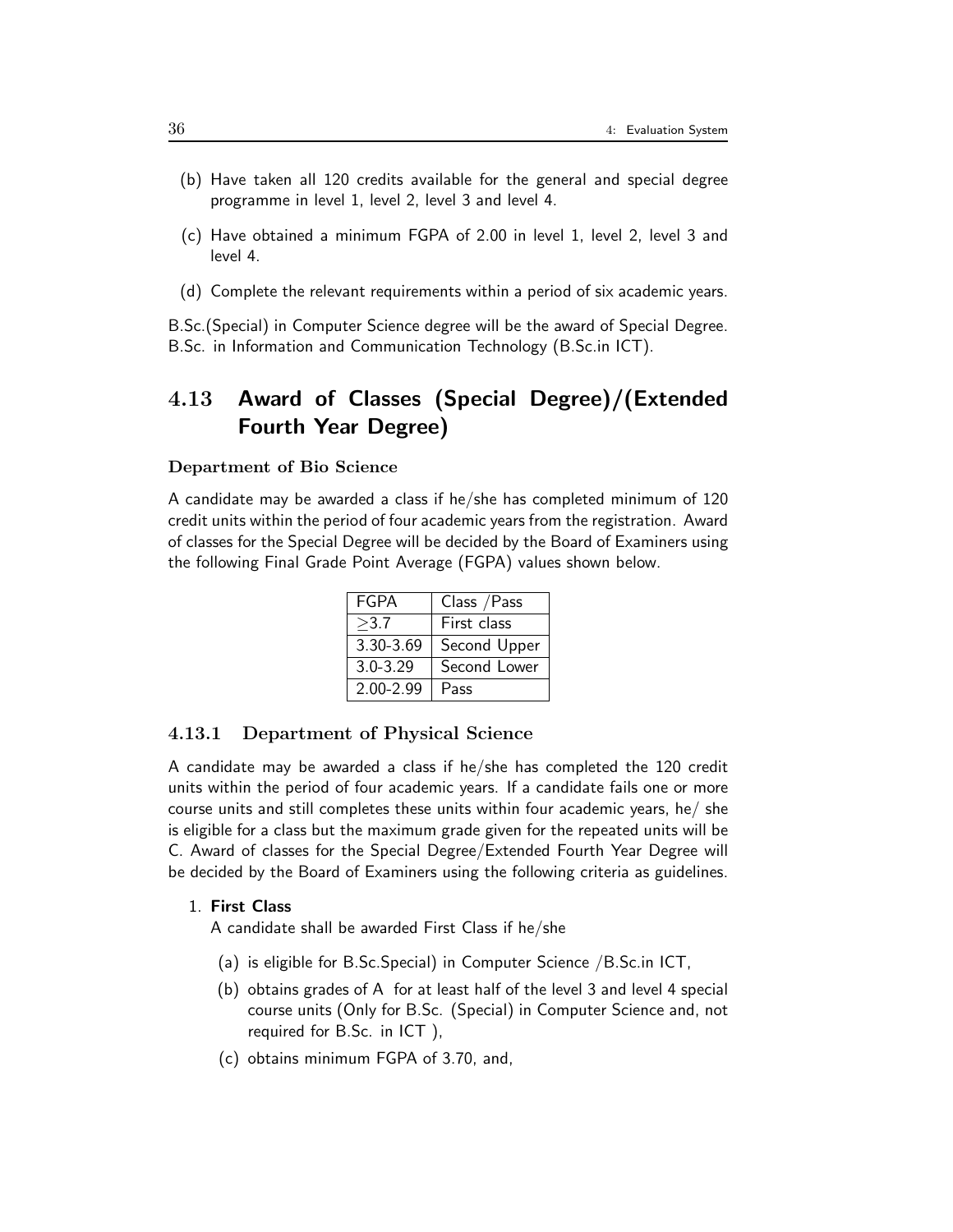(d) completes the relevant requirements within four academic years.

#### 2. Second Class (Upper Division)

A candidate shall be awarded Second Class (Upper Division) if he/she

- (a) is eligible for B.Sc.(Special) in Computer Science /B.Sc.in ICT,
- (b) obtains grades of  $B^+$  or better for at least half of the level 3 and level 4 special course units and at least grade C for the remaining level 3 and level 4 course units (Only for B.Sc. (Special) in Computer Science and, not required for B.Sc. in ICT ),
- (c) obtains minimum FGPA of 3.30, and,
- (d) completes the relevant requirements within four academic years.

#### 3. Second Class (Lower Division)

A candidate shall be awarded Second Class (Lower Division) if he/she

- (a) is eligible for B.Sc.(Special) in Computer Science /B.Sc.in ICT,
- (b) obtains grades of B or better for at least half the level 3 and level 4 special course units (Only for B.Sc.(Special) in Computer Science and , not required for B.Sc. in ICT ),
- (c) obtains minimum FGPA of 3.00, and,
- (d) completes the relevant requirements within four academic years.

## 4.14 Effective date of the degree

The effective date of the degree shall be the last date of the examination.

### 4.15 Official Transcript

The credit values of all the course units and the grades obtained in each course unit including the auxiliary course units shall appear in the transcript.

The transcript shall also give the Final GPA (FGPA), the class (if any) obtained and the Grade Point Value of each Grade.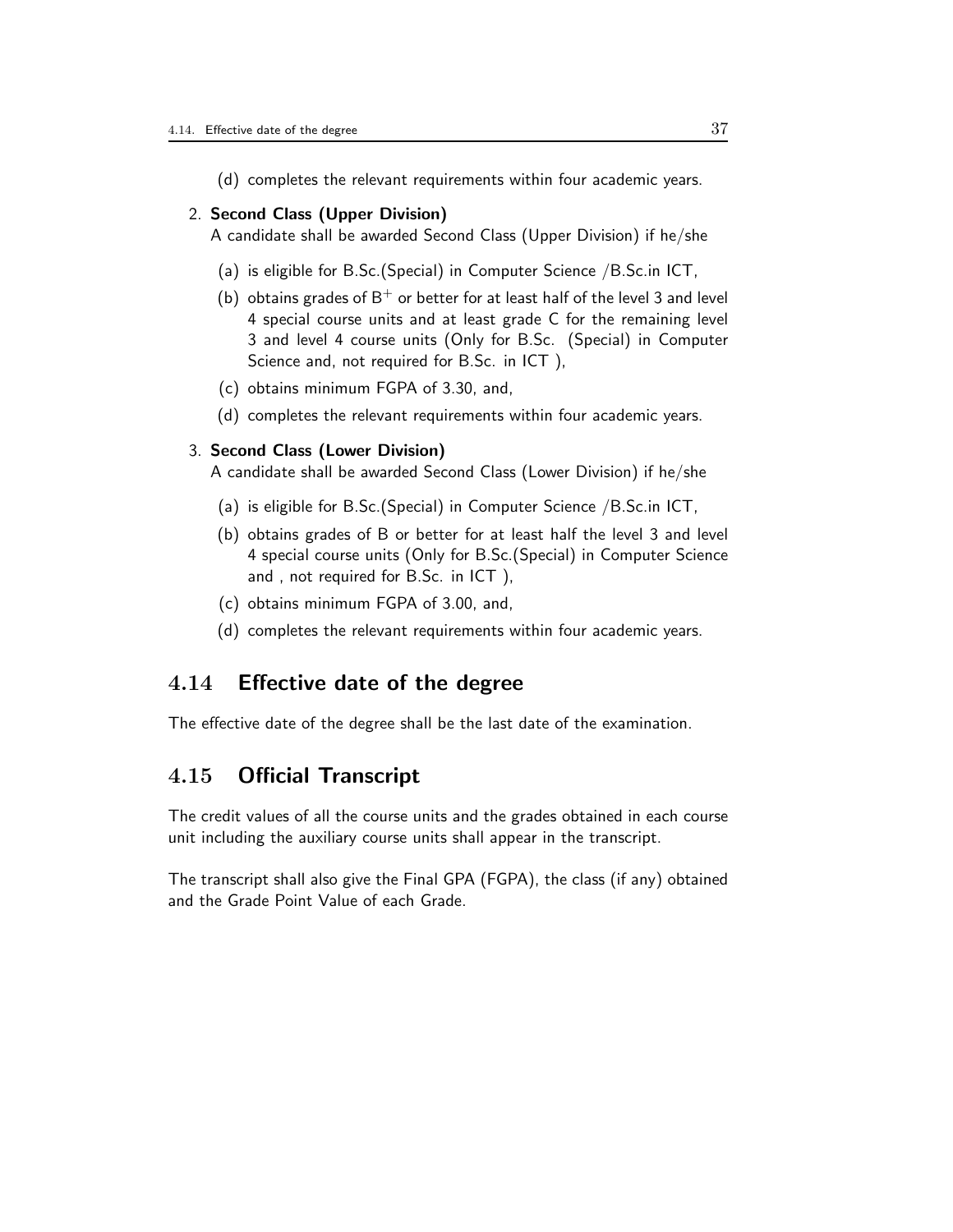# 5 Examination Rules

### 5.1 Attendance

Candidates shall be in attendance outside the examination hall at least 15 minutes before the commencement of each paper, but shall not enter the hall until they are requested to do so by the Supervisor.

## 5.2 Seating

On admission to the hall a candidate shall occupy the seat allowed to him/her shall not change it except on the specific instruction of the Supervisor.

## 5.3 Admission to Hall

No candidate shall be admitted to the examination hall for any reason whatsoever after the expiry of half an hour from the commencement of the examination. Nor shall a candidate be allowed to leave the hall until half an hour has lapsed from the commencement of the examination or during the last 15 minutes of the paper.

#### 5.4 Record Book as Identity

A candidate shall have his/her student Record Book and the Admission Card with him/her in the examination hall on every occasion he/she presents himself/herself for a paper. His/Her candidature is liable to be cancelled if he/she does not produce the Record Book. If he/she fail to bring his/her Record Book on any occasion, he/she shall sign a declaration in the form provided for it, and produce the Record Book in the next occasion when he/she appears for the examination. If it is the last paper or the only paper he/she is sitting, he/she shall produce the Record Book/Identity Card to the Senior Assistant Registrar/Examination on the following day. If a candidate loses his/her Record Book in the course of the day or if a candidate loses his/her Record Book in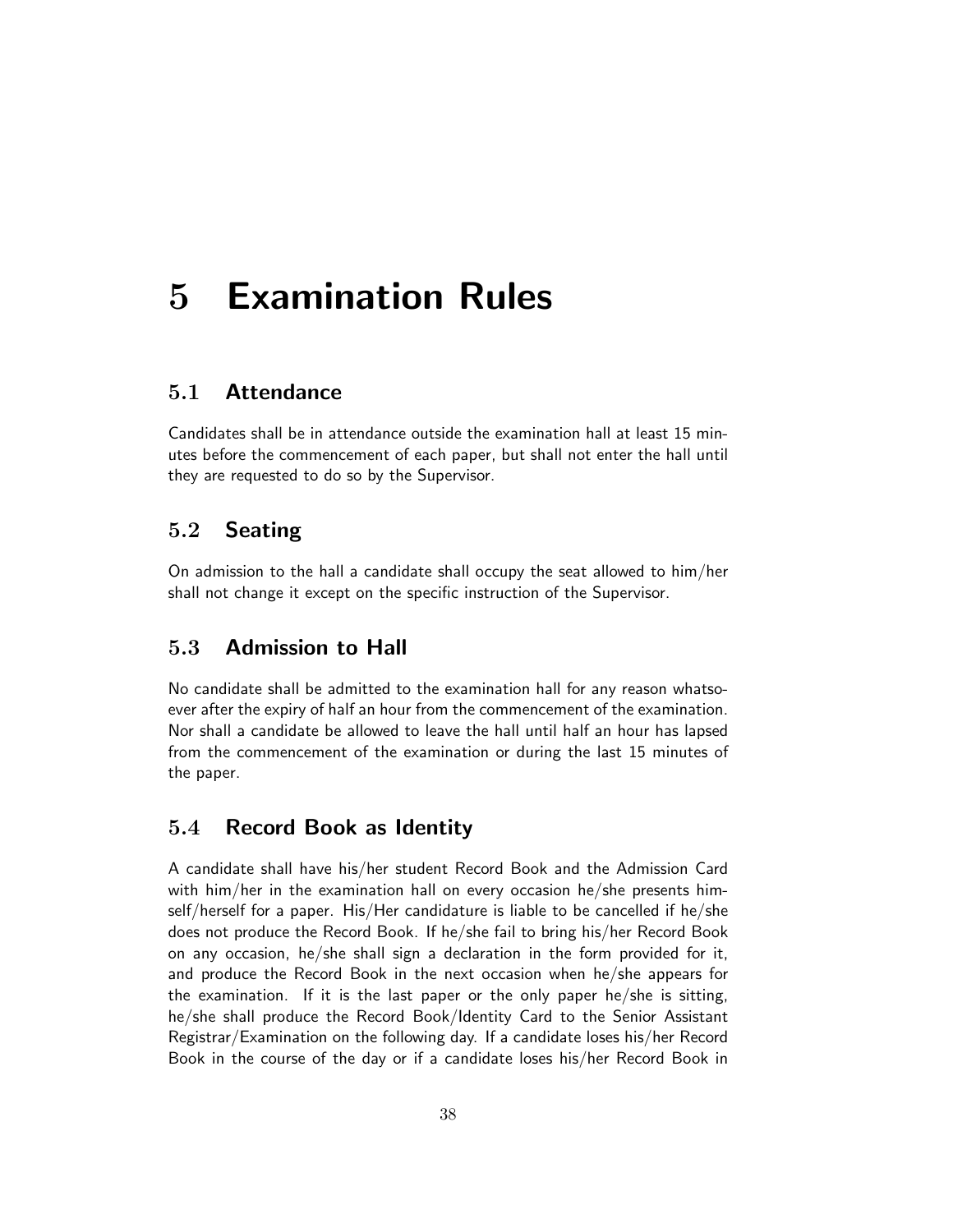the course of the Examination, he/she shall obtain a duplicate Record Book, Identity Card from the Senior Assistant Registrar/Examination, for production at the examination hall.

## 5.5 Documents etc. which candidates should not bring

No candidate is allowed to have any written documents in his or her possession.

# 5.6 Declaration of Articles in Possession

If a supervisor so requires every candidate shall declare everything he/she has in his/her possession

# 5.7 Copying

No candidate shall copy or attempt to copy from any book or paper or notes or similar material or from the scripts of another candidate. No shall any candidate either help another candidate or person whomsoever. No shall any candidate conduct himself so negligently that an opportunity is given to any other candidate to read anything written by him/her or to watch any practical experiment conducted by him/her. No shall any candidate use any other unfair means or obtain or render improper assistance at the examination.

## 5.8 Cheating

No candidate shall submit a practical or field book or dissertation or project study or answer script which has been wholly or partly done by anyone other than the candidate himself/herself.

## 5.9 Articles that candidate may bring

Candidates shall bring their own pens, ink, mathematical instruments, erasers, pencils or any other equipment or stationary which the candidates have been instructed to bring.

# 5.10 Examination Stationery

Examination stationery (i.e. writing paper, graph paper, drawing paper, ledger paper, precise paper etc.) will be supplied as and when necessary. No sheet of paper or answer book supplied to candidate may be torn, crumpled, folded or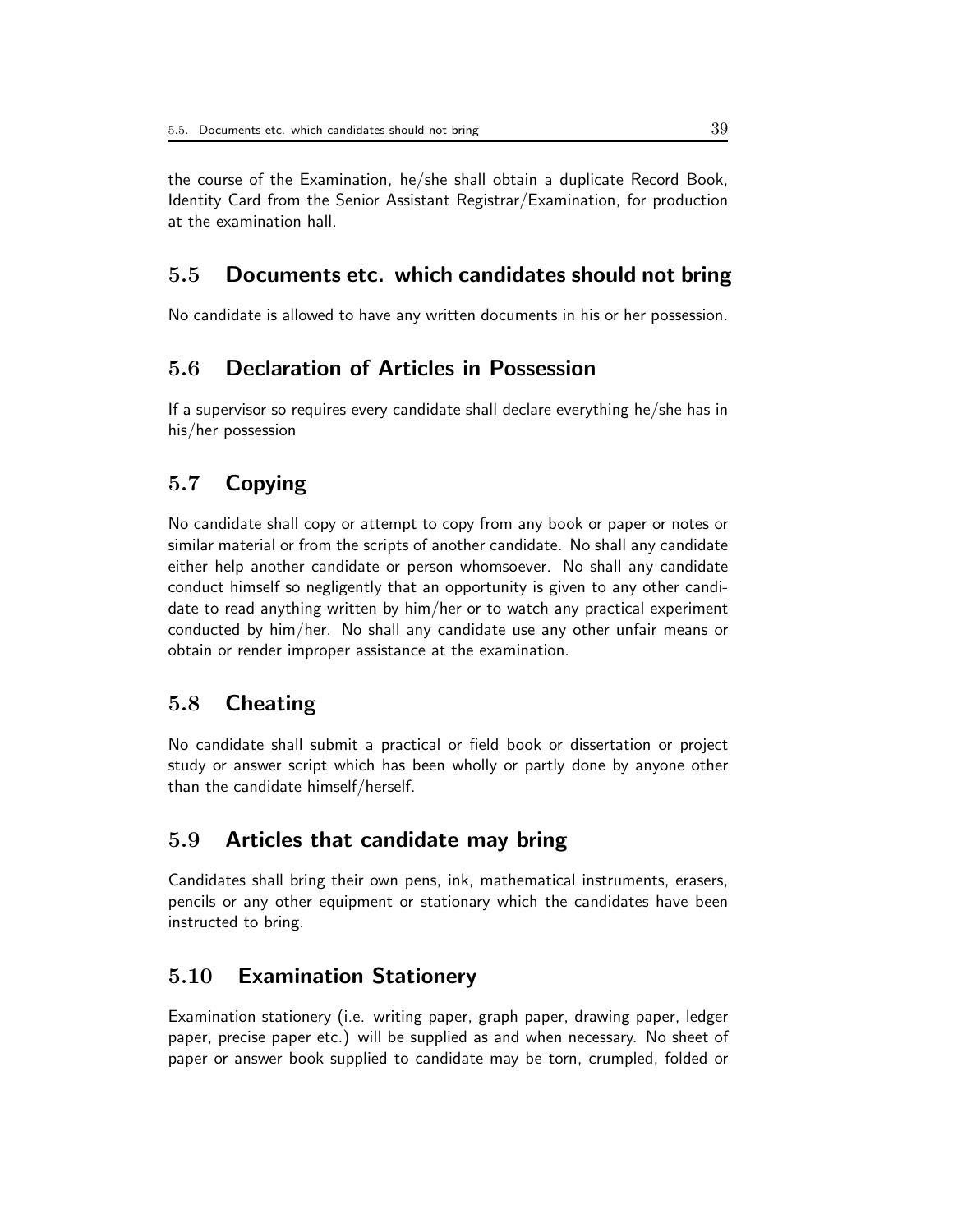otherwise mutilated. No other papers shall be used by candidates. Log tables or any other materials provided by the University shall be used with care and left behind on the desk. Such material supplied whether used or unused, shall be left behind on the desk and not removed from the examination halls.

# 5.11 Index Number

Every candidate shall enter his/her Index Number on the answer book and on every continuation paper. He/She also enter all necessary particulars as indicated in the cover of the answer book. A candidate who inserts on his/her own script an index number other than his/her is liable to be considered as having cheated. A script that bears no Index Number or an Index number which cannot be identified is liable to be rejected. No candidate shall write his/her name or any other identifying mark on the answer script.

### 5.12 Rough work to be cancelled

All calculations and rough work shall be done only on paper supplied for the examination, and shall be cancelled and attached to the answer script. Such work should not be done on admission cards, time tables, question papers, record books or on any other paper. Any candidate who disregards these instructions will be considered as having written notes or outline of answers with the intension of copying.

#### 5.13 Unwanted parts of Answers to be crossed out

Any answer or part of answer which is not to be considered for the purpose of assessment shall be neatly crossed out. If the same questions have been attempted in more than one place the answer or answers that are not to be counted shall be neatly crossed out.

## 5.14 Under Supervisors Authority

Candidates are under the authority of the Supervisor and shall assist him/her by carrying out his/her instructions and those of his/her Invigilators, during the examination and immediately before and after it.

## 5.15 Conduct

Every candidate shall conduct himself/herself in the Examination Hall and its precincts so as not to cause disturbance or inconvenience to the Supervisor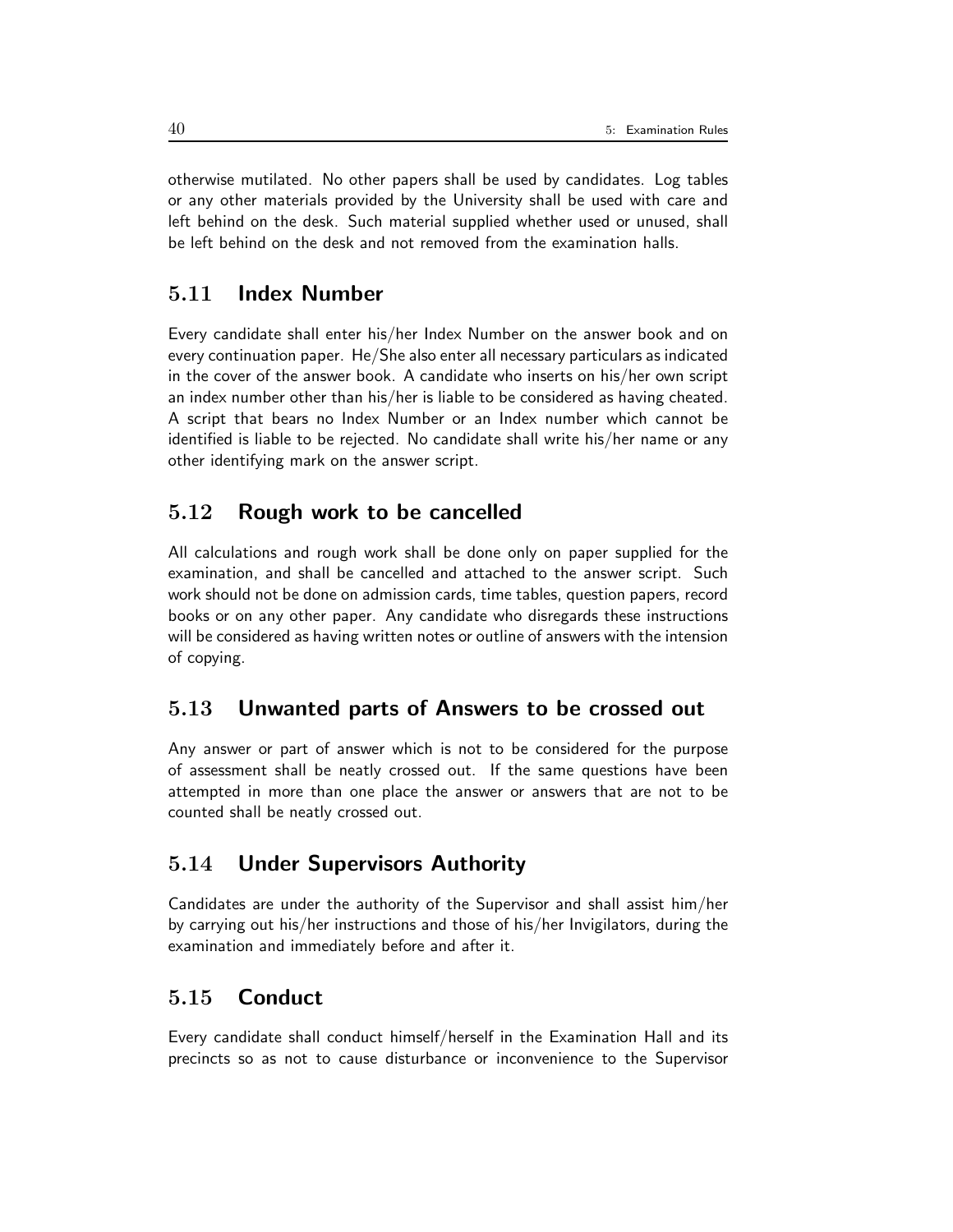or his/her staff or to other candidates. In entering and leaving the hall, shall conduct him/her as quietly as possible. A candidate is liable to be executed from the examination hall for disorderly conduct.

# 5.16 Stopping work

Candidates shall stop work promptly when ordered by the Supervisor/Invigilator to do so.

# 5.17 Maintenance of Silence

Absolute silence shall be maintained in the examination hall and its precincts. A candidate is not permitted for any reason whatsoever to communicate or have any dealings with any person other than the Supervisor/Invigilator. In case of urgent necessity the candidate may communicate with the Supervisor/Invigilator. The attention of the Supervisor/Invigilator shall be drawn by raising his hand from where he is seated.

## 5.18 Leaving

During the course of answering a paper no candidate shall be permitted to leave the examination hall temporarily. In case of an emergency, the Supervisor/Invigilator will grant permission to do so but the candidate will be under his surveillance.

### 5.19 Impersonation

No person shall impersonate a candidate whether in the examination hall or before or after the examination, nor shall any candidate allow himself to be impersonated by any other person.

## 5.20 Prior knowledge

No candidate shall obtain or attempt to obtain prior knowledge of questions.

## 5.21 Dishonesty

Serious notice will be taken of any dishonest assistance given to candidate, by any person.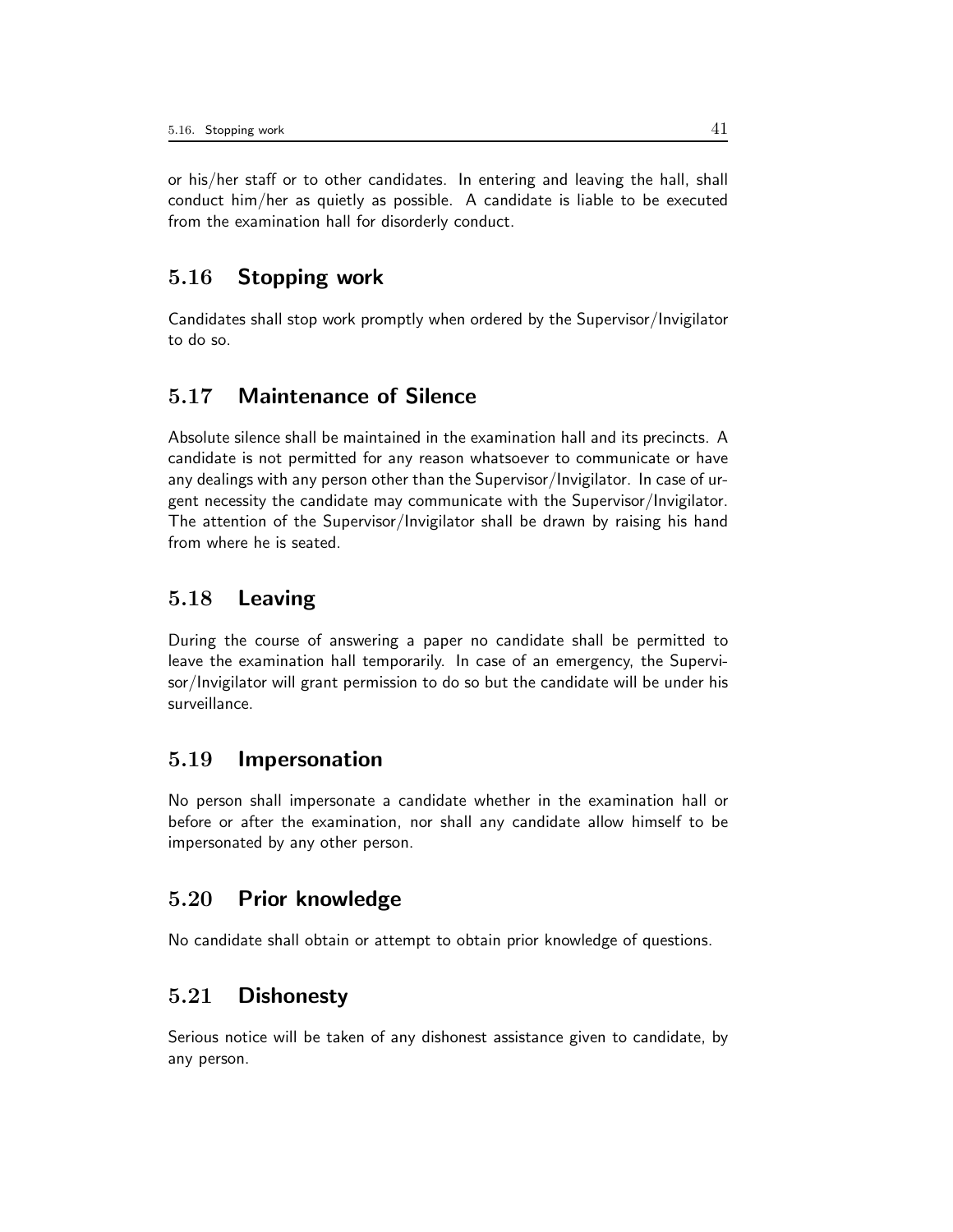# 5.22 Cancellation/Postponement

If circumstances arise which in the opinion of the Supervisor render the cancellation or postpone of the examination necessary, he/she shall stop the examination, collect the scripts already written and then report the matters as soon as possible to the Rector/Senior Assistant Registrar/Examination.

## 5.23 Making of statements

The Supervisor/Invigilator is empowered to request any candidate to make a statement in writing on any matter which may have arisen during the course of the examination and such statement shall be signed by the candidate. No candidate shall refuse to make such a statement or to sign it.

# 5.24 Whom to contact in Examination Matters

No candidate shall contact any person other than the Rector/Dean or Senior Assistant Registrar/Examinations regarding any matter concerning the examinations.

## 5.25 Handing over of Answer scripts

Every candidate shall handover the answer script personally to the Supervisor/Invigilator or remains in his/her seat until it is collected. On no account shall a candidate hand over his/her answer script to the attendant, a minor employee or another candidate.

### 5.26 Withdrawal

Every candidate who registers for an examination shall be deemed to have sat an examination within the specified period unless he/she submits a medical certificate prior to the commencement of the examination. The medical certificate shall be from the Campus Medical Officer. If this is not possible the medical certificate should be obtained from a Government Medical Practitioner and should be submitted to the Campus Medical Officer for certification at the earliest possible time.

# 5.27 Absence from Examination

When a candidate is unable to present himself/herself for any part or section of an examination, he/she shall notify the cause to the Senior Assistant Reg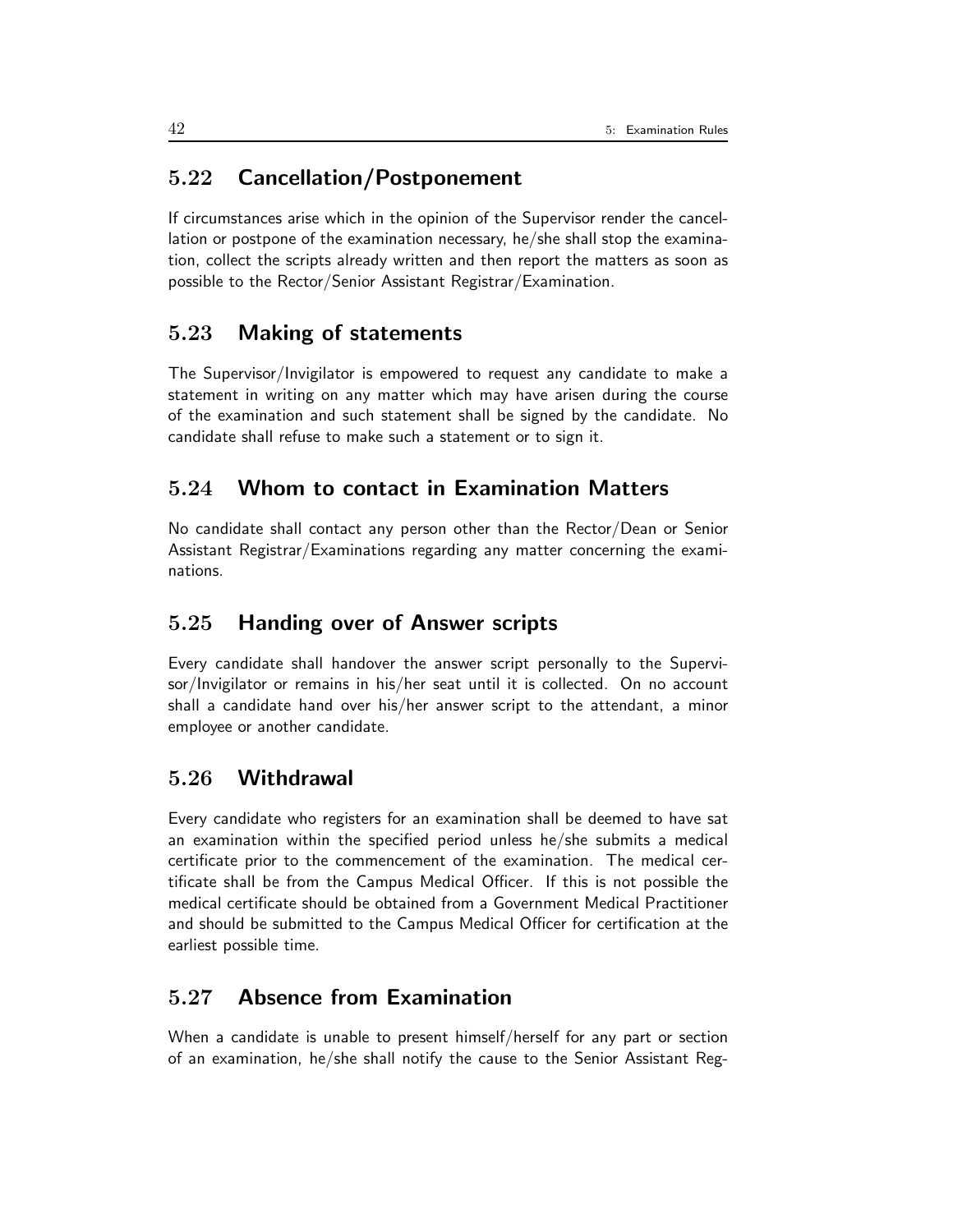istrar /Examinations immediately. This should be confirmed with supporting documents within 48 hours by registered post.

## 5.28 Plagiarism

The Faculty operates on a zero tolerance policy when it deals with acts of plagiarism. The students are advised to ensure that all their course work, reports and other reportive work are referenced properly when quoting or citing from another person's work. Of particular importance is the common tendency to 'copy and paste' from the internet that is practiced voraciously at present. This, in the case of the Faculty of Applied Science will not be tolerated even to the very minor levels.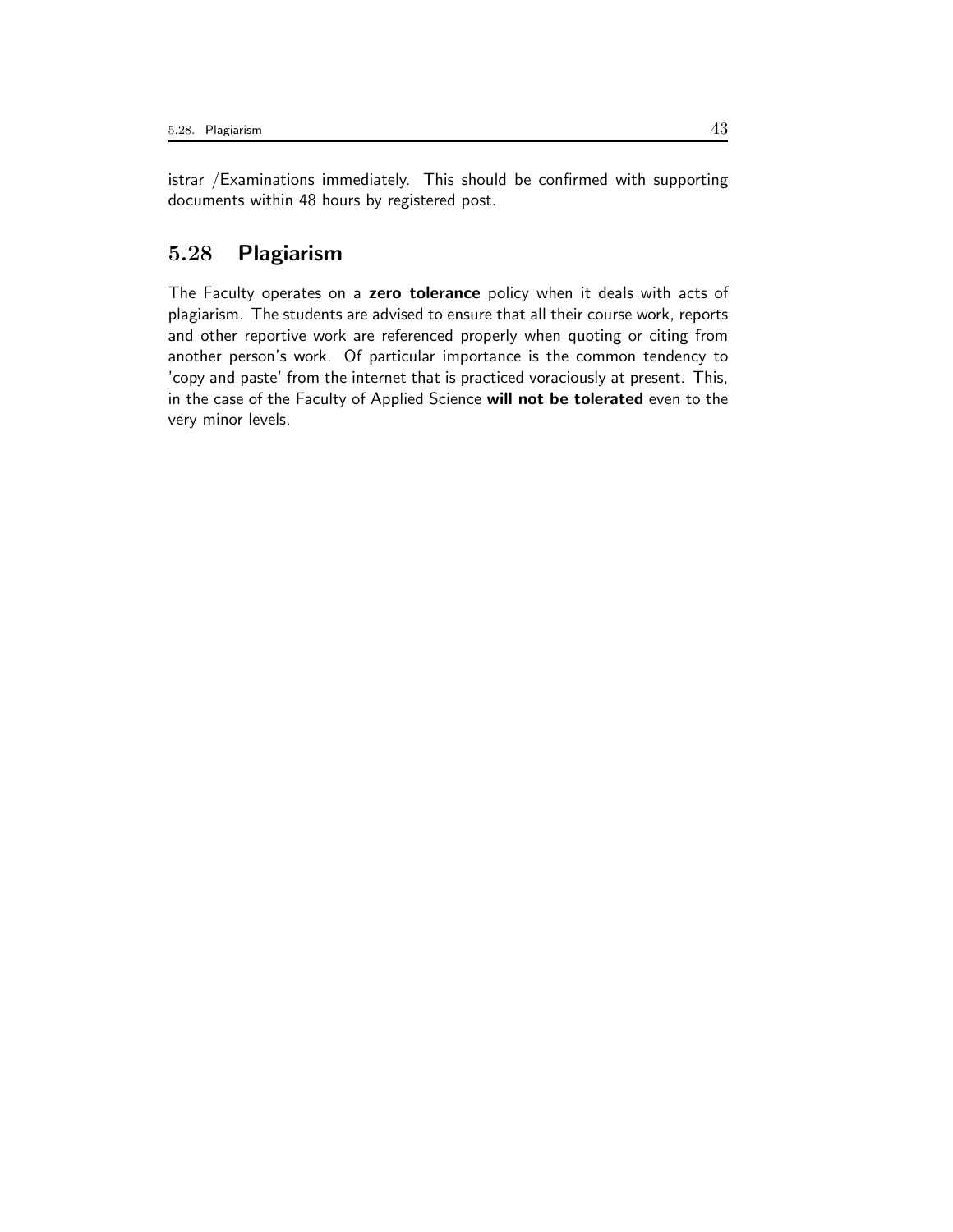# 6 Services and Facilities

The offices of the student counselor and Senior Asst.Registrar (Welfare) are located in the Main Campus Building to help the students of the Campus. All the needs of the students outside their study courses such as getting Identity Cards, loan facilities, grants, scholarships, hostel facilities, cafeteria are opened through the Welfare Branch.

## 6.1 Financial Assistance

Financial Assistance available is as follows:

Mahapola Scheme

Bursary Scheme

Vice Chancellor welfare fund

# 6.2 IT Facilities

The Campus has a well established Computer Laboratory with net working facilities. Wireless network has been set up for teaching WiFi Technology. Cisco laboratory has been set up to teach advanced network technology. Multimedia laboratory also has been set up. All the students have access to internet facilities.

## 6.3 Laboratory Facilities

The Faculty has well equipped Chemistry and Bio Science Laboratories to Environmental Studies. Arrangements are underway to set up a fully fledged Physics Laboratory. At present the department of Bio Science has began establishing a computer laboratory for hosting GIS and Environmental Modelling facilities to the Environmental Science students.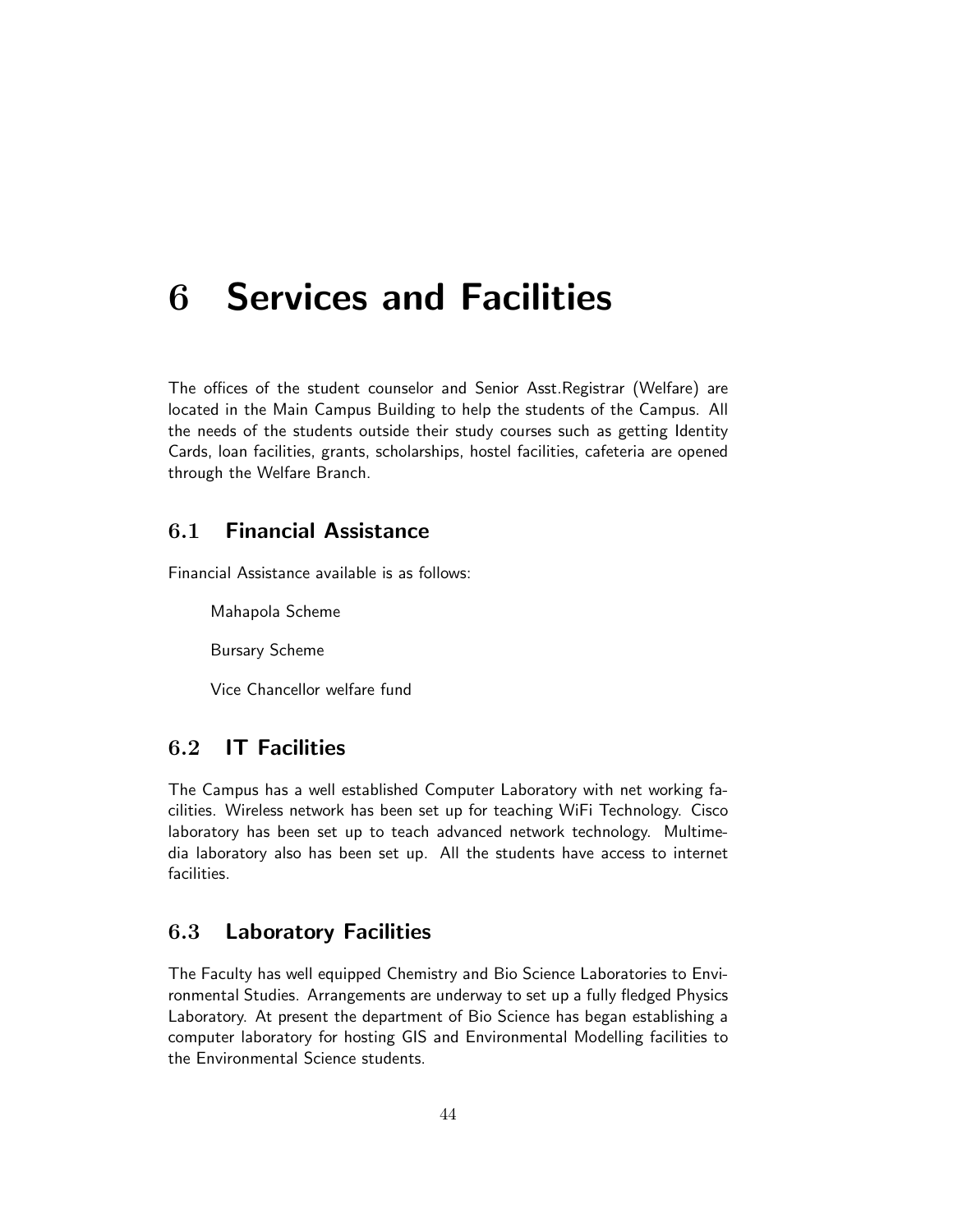## 6.4 Library Services

The Campus possesses a well established library to support the teaching, learning and research in all disciplines. It is situated in the main campus. Further, the library also provides facilities that enable students to access scientific information through selected online journal venues.

## 6.5 Physical Education

Students are encouraged to participate and utilize the facilities available for sports in the campus.

### 6.6 Accommodation and Lodging

All the students are advised to find their accommodation and lodging outside the Campus. There are houses available to rent out for this purpose surrounding the Campus. However, limited hostel facilities are available for the male and female students entering from other districts. A hostel for 100 male students and a hostel for 100 female students have been set up in Pambaimadu.

## 6.7 Health Facilities

A visiting Medical Officer is appointed to obtain treatment and for necessary consultation. In case of serious illness the students are channeled to the Vavuniya Govt.Hospital. The Medical Officer daily visit to the Main Campus between 12.00 noon to 1.00pm.

## 6.8 Students Union

Students register to follow a degree program at the Faculty shall be the members of the Campus Students Union and Faculty of Applied Science Students Union.

## 6.9 Staff and Students Interaction

A committee has been set up to promote staff and students interaction. This committee arranges various programmes to enhance togetherness' and social harmony.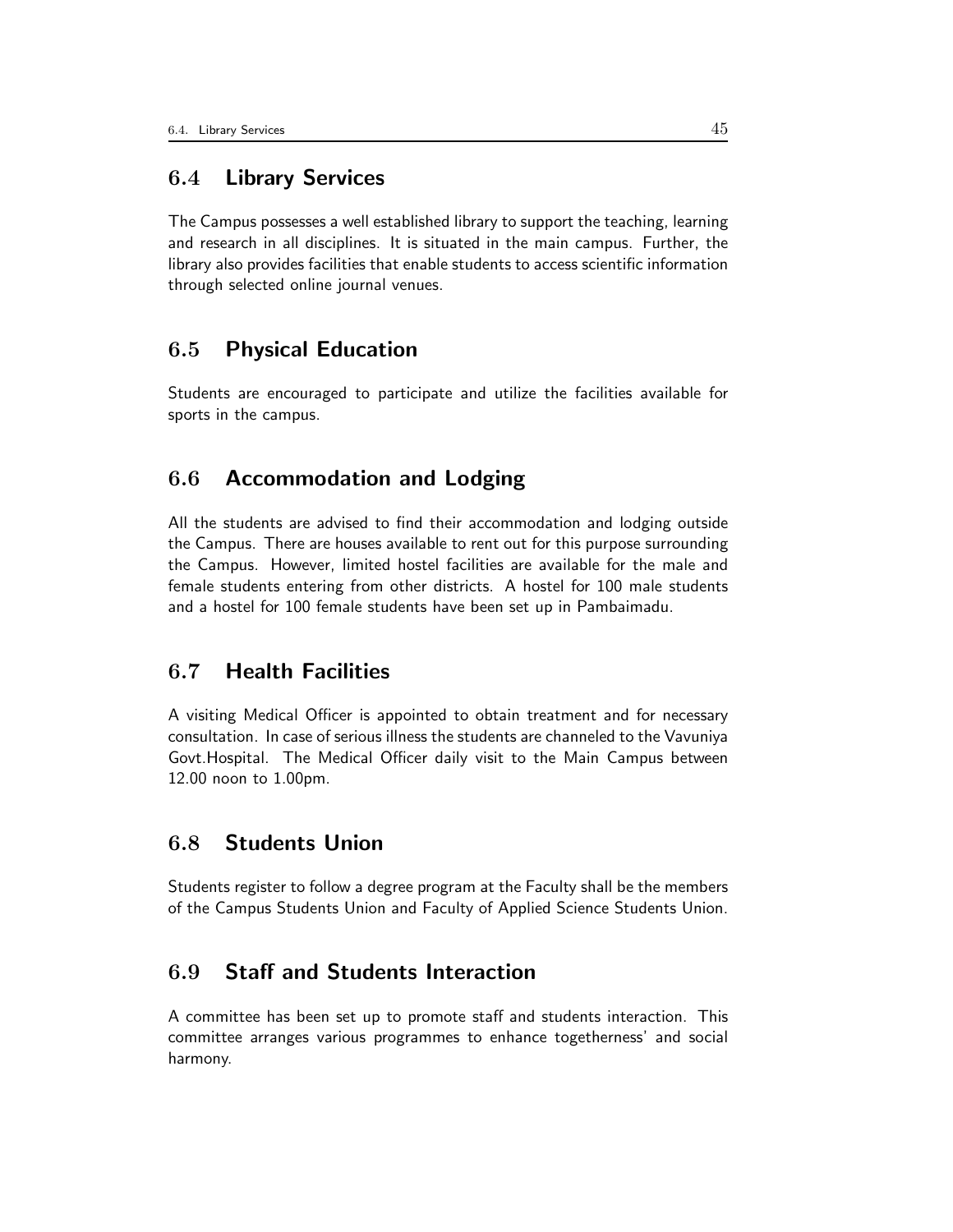# 6.10 Students Counselor

Students counselors are in service in the Faculty. Students can obtain any assistance and can clarify any problem with the students counselors.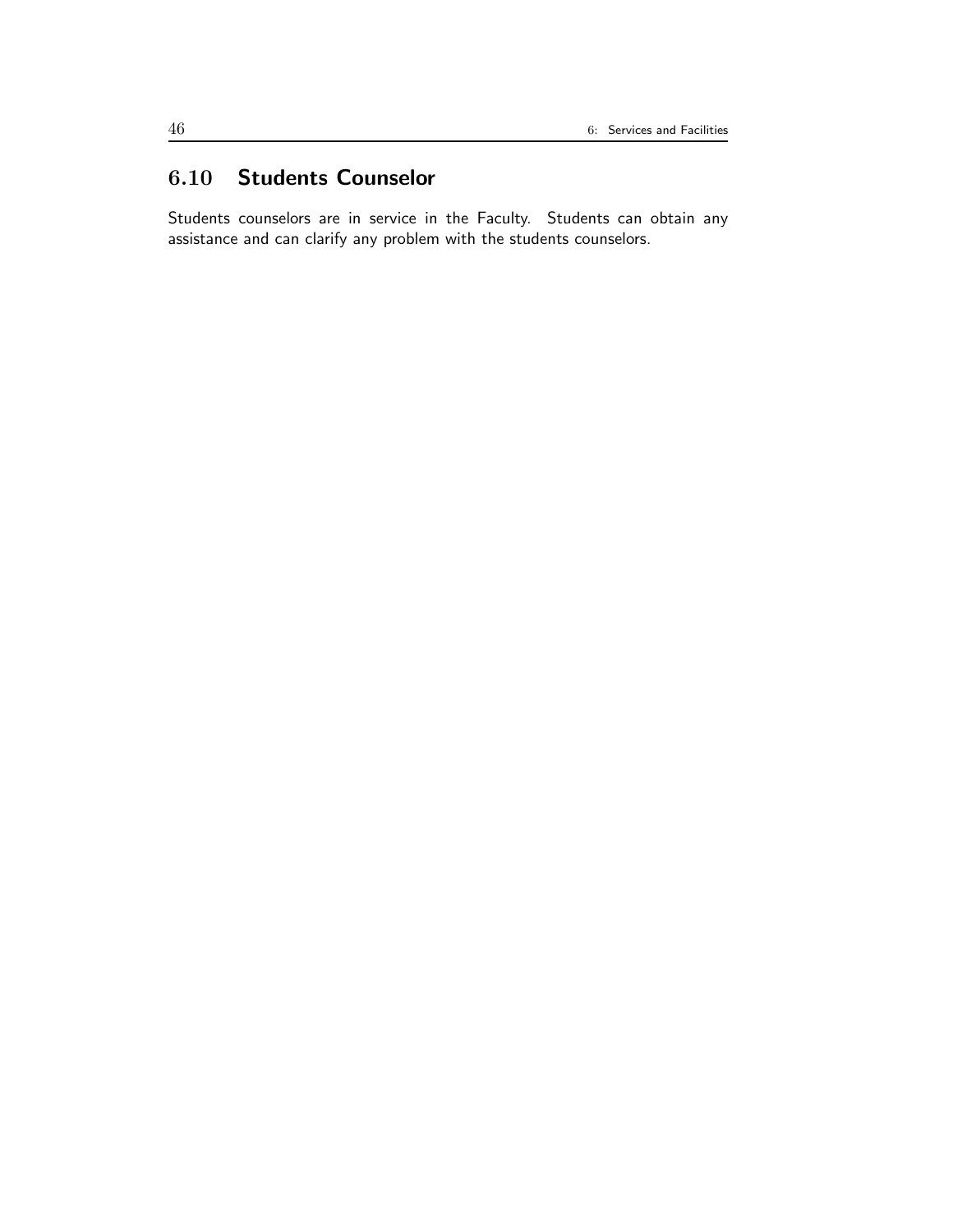# 7 Schedules and Contacts

# 7.1 Semester Schedules

| <b>First Semester</b>                    |          |  |  |  |
|------------------------------------------|----------|--|--|--|
| First Semester First Half                | 8 weeks  |  |  |  |
| Mid Semester Vacation                    | 1 week   |  |  |  |
| First Semester Second Half               | 7 weeks  |  |  |  |
| End Semester Examinations and Vacation 1 | 10 weeks |  |  |  |

| <b>Second Semester</b>                 |          |  |  |  |
|----------------------------------------|----------|--|--|--|
| Second Semester First Half             | 8 weeks  |  |  |  |
| Mid Semester vacation                  | 1 week   |  |  |  |
| Second Semester Second Half            | 7 weeks  |  |  |  |
| End Semester Examinations and Vacation | 10 weeks |  |  |  |

# 7.2 How to Contact

| Rector                                                       | 024 2222264 |
|--------------------------------------------------------------|-------------|
| Dean, Faculty of Applied Science                             | 024 2220179 |
| Assistant Registrar, Faculty of Applied Science              | 024 3248702 |
| Head, Dept. of Physical Science                              | 024 2220269 |
| Head, Dept. of Bio Science                                   | 024 3248189 |
| Dean, Faculty of Business Studies                            | 024 3248188 |
| Deputy Registrar, Establishment                              | 024 2225143 |
| Senior Assistant Registrar, Examination & Students' Services | 024 2223317 |
| Assistant Registrar, Administration                          | 024 2223316 |
| Asst. Bursar, Payments and Accounts                          | 024 2220299 |
| Asst. Bursar, Supplies                                       | 024 2224017 |
| Senior Assistant Librarian                                   | 024 2220279 |
| ELTU                                                         | 024 3248187 |
|                                                              |             |

 $\leftrightarrow$  Website address of the Vavuniya Campus: www.vau.jfn.ac.lk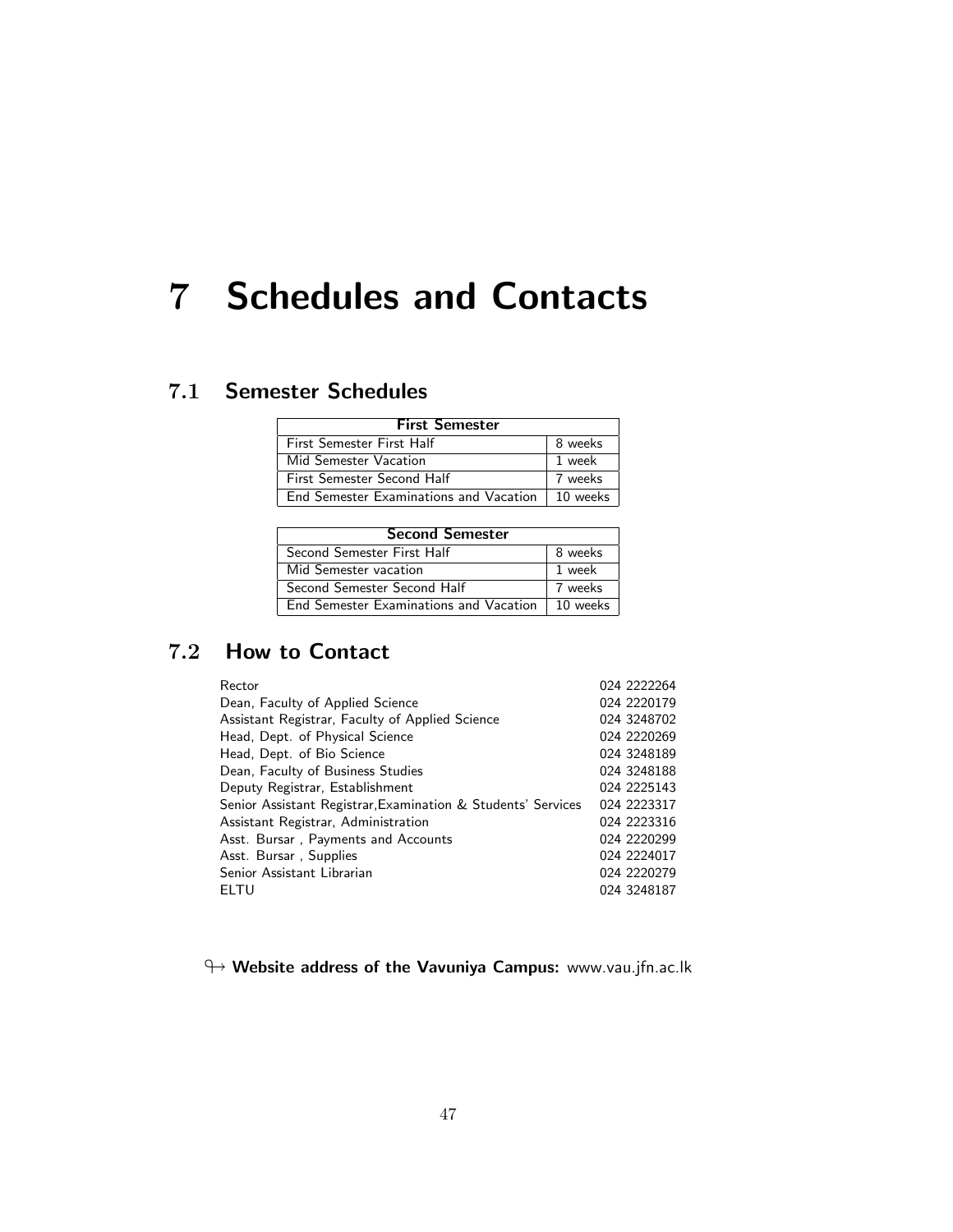# Appendix A

# Detailed Syllabus

BSc (Applied Mathematics and Computing)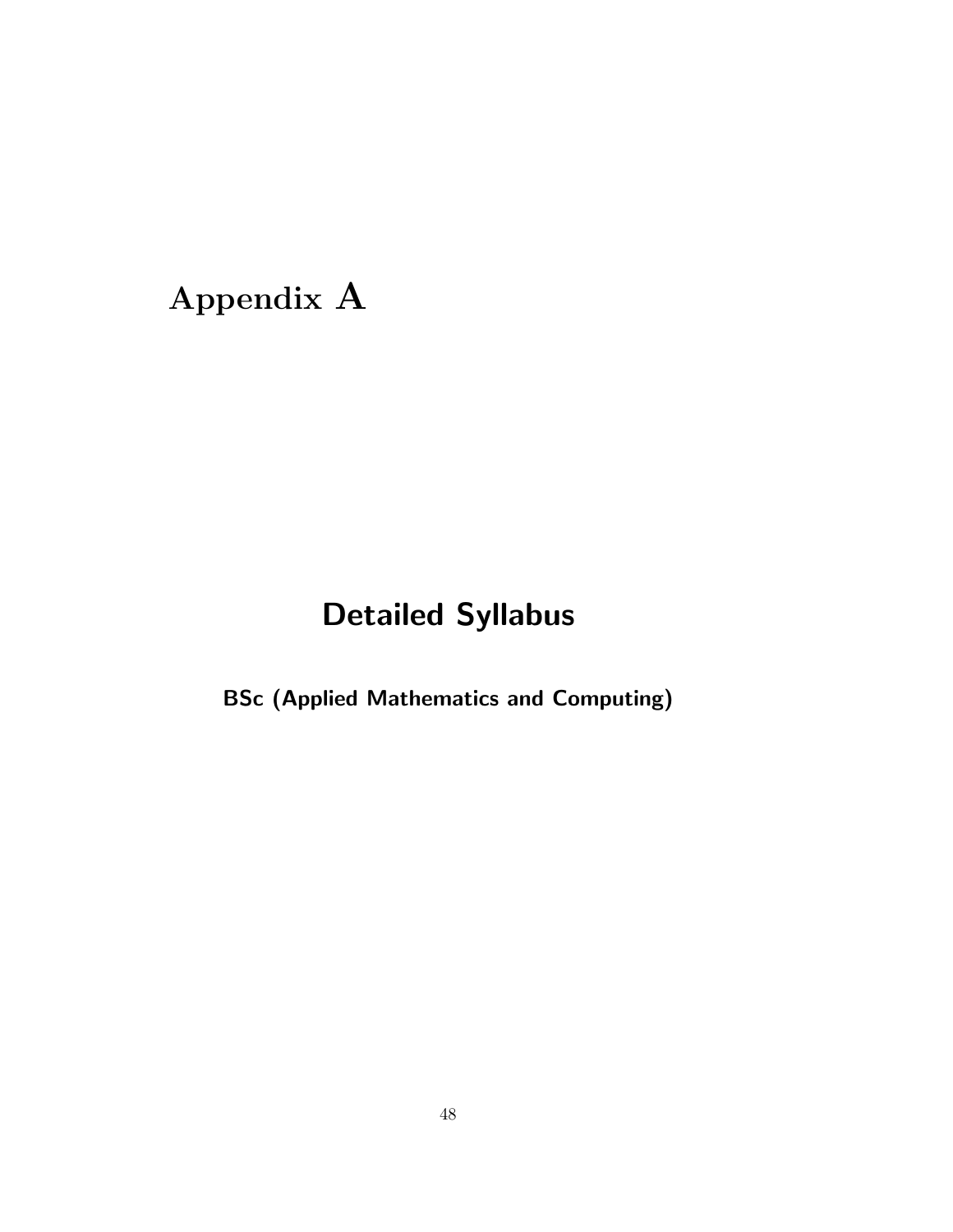|--|--|

| <b>Module Code</b>                                                                                                                                                                                                                                                                                                                                                                                                                                                                                                                                                                                             | AMA 1113 | Title        | Differential Equations |    |  |
|----------------------------------------------------------------------------------------------------------------------------------------------------------------------------------------------------------------------------------------------------------------------------------------------------------------------------------------------------------------------------------------------------------------------------------------------------------------------------------------------------------------------------------------------------------------------------------------------------------------|----------|--------------|------------------------|----|--|
| <b>Credits</b>                                                                                                                                                                                                                                                                                                                                                                                                                                                                                                                                                                                                 | 03       | <b>Hours</b> | Lectures               | 45 |  |
|                                                                                                                                                                                                                                                                                                                                                                                                                                                                                                                                                                                                                |          |              | Laboratory             |    |  |
| <b>Learning Objectives:</b>                                                                                                                                                                                                                                                                                                                                                                                                                                                                                                                                                                                    |          |              |                        |    |  |
| Students should be able to gain knowledge in solving differential equation and its basic<br>applications                                                                                                                                                                                                                                                                                                                                                                                                                                                                                                       |          |              |                        |    |  |
| <b>Outline Syllabus:</b>                                                                                                                                                                                                                                                                                                                                                                                                                                                                                                                                                                                       |          |              |                        |    |  |
| Origins of Differential Equations. Equations of First Order and First Degree. Separable Variables<br>and Reduction to Separable Variables, Linear Equations and those Reducible to Linear Forms.<br>Geometric Applications. Equations of First Order and Higher Degree. Linear Equations with<br>Constant Coefficients and Variable Coefficients. System of Linear Equations. Equations of the<br>Second Order. Miscellaneous Types. Total Differential Equations. Conditions for Integrability,<br>Exactness. Solving integrable total Differential Equations. Solution by Series of First Order<br>Equation. |          |              |                        |    |  |

| <b>Module Code</b>                  | <b>PMA 1113</b> | Title        | <b>Foundation of Mathematics</b>         |  |
|-------------------------------------|-----------------|--------------|------------------------------------------|--|
| <b>Credits</b><br>sambas Oktaabisas | 03              | <b>Hours</b> | 45<br><b>Lectures</b><br>Laboratory<br>- |  |

#### Learning Objectives:

Students should develop a strong foundation on mathematics to follow the remaining courses in applied mathematics and computing.

#### Outline Syllabus:

Mathematical Logic, Set Theory, Relation and Function. Finite and Infinite Sets, Number System, Boolean Algebra and its Applications. Matrix Algebra: Matrices, Equal matrices, sums of matrices, products of matrices. Algebraic Structures: Groups, Rings, Fields. Polynomials over Fields.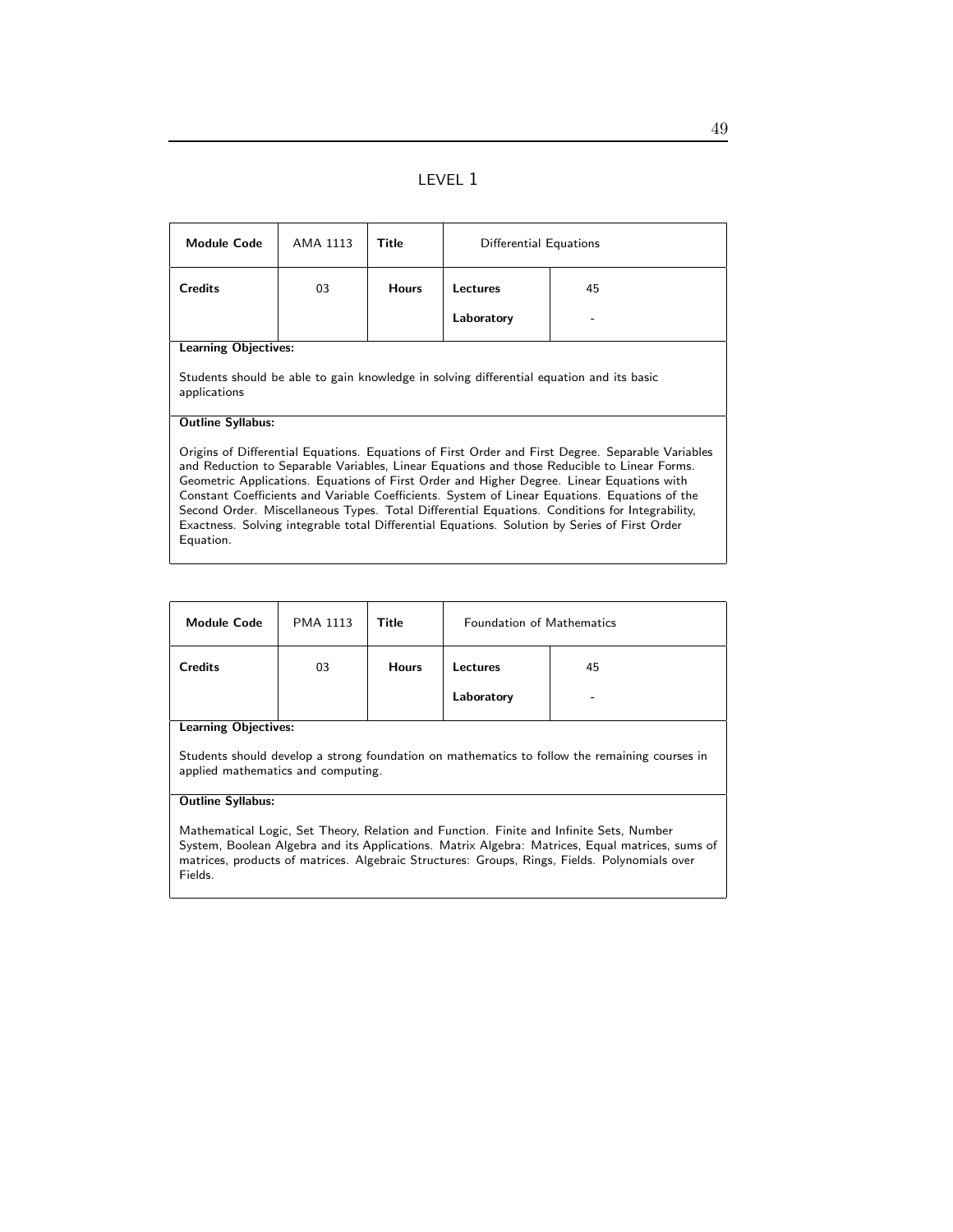| <b>Module Code</b>                                                                                                                                                                                                                                                                                                                                                                                                                                                                        | STA 1113 | Title        | Statistical Theory |    |  |
|-------------------------------------------------------------------------------------------------------------------------------------------------------------------------------------------------------------------------------------------------------------------------------------------------------------------------------------------------------------------------------------------------------------------------------------------------------------------------------------------|----------|--------------|--------------------|----|--|
| <b>Credits</b>                                                                                                                                                                                                                                                                                                                                                                                                                                                                            | 03       | <b>Hours</b> | Lectures           | 45 |  |
|                                                                                                                                                                                                                                                                                                                                                                                                                                                                                           |          |              | Laboratory         |    |  |
| <b>Learning Objectives:</b>                                                                                                                                                                                                                                                                                                                                                                                                                                                               |          |              |                    |    |  |
| Student will learn how to summarize, interpret and presenting statistical information.                                                                                                                                                                                                                                                                                                                                                                                                    |          |              |                    |    |  |
| <b>Outline Syllabus:</b>                                                                                                                                                                                                                                                                                                                                                                                                                                                                  |          |              |                    |    |  |
| Collection, Classification and Tabulation of Data. Graphs and Diagrams, their use in Analysis and<br>Presentation. Measures of Central Tendency, Dispersion, Skewness and Kurtosis Concept, Axioms<br>of Probability, Baye's Theorem and Applications, Random Variable. Moment Generating<br>Functions, Probability Generating Functions. Probability Distributions, Binomial, Poisson,<br>Normal, Exponential and Geometric Distributions, Joint Distributions. Conditional Expectation. |          |              |                    |    |  |

| <b>Module Code</b>                                                                                                                                                                                                                                                                                                                                                                                                                                                                                                                                                                                                                                                                                                                                                                                                                                                                                                                                                                                                                                                                                                                                                                                                                                                                                                                                                                                                                                                                                                                                                                                                                                                                                                                                                                                                                                                                                                                             | COS 1112 | <b>Title</b> | Fundamental concepts in<br>Information Technology |                                                                                               |  |
|------------------------------------------------------------------------------------------------------------------------------------------------------------------------------------------------------------------------------------------------------------------------------------------------------------------------------------------------------------------------------------------------------------------------------------------------------------------------------------------------------------------------------------------------------------------------------------------------------------------------------------------------------------------------------------------------------------------------------------------------------------------------------------------------------------------------------------------------------------------------------------------------------------------------------------------------------------------------------------------------------------------------------------------------------------------------------------------------------------------------------------------------------------------------------------------------------------------------------------------------------------------------------------------------------------------------------------------------------------------------------------------------------------------------------------------------------------------------------------------------------------------------------------------------------------------------------------------------------------------------------------------------------------------------------------------------------------------------------------------------------------------------------------------------------------------------------------------------------------------------------------------------------------------------------------------------|----------|--------------|---------------------------------------------------|-----------------------------------------------------------------------------------------------|--|
| <b>Credits</b>                                                                                                                                                                                                                                                                                                                                                                                                                                                                                                                                                                                                                                                                                                                                                                                                                                                                                                                                                                                                                                                                                                                                                                                                                                                                                                                                                                                                                                                                                                                                                                                                                                                                                                                                                                                                                                                                                                                                 | 02       | <b>Hours</b> | <b>Lectures</b>                                   | 30                                                                                            |  |
|                                                                                                                                                                                                                                                                                                                                                                                                                                                                                                                                                                                                                                                                                                                                                                                                                                                                                                                                                                                                                                                                                                                                                                                                                                                                                                                                                                                                                                                                                                                                                                                                                                                                                                                                                                                                                                                                                                                                                |          |              | Laboratory                                        |                                                                                               |  |
| <b>Learning Objectives:</b>                                                                                                                                                                                                                                                                                                                                                                                                                                                                                                                                                                                                                                                                                                                                                                                                                                                                                                                                                                                                                                                                                                                                                                                                                                                                                                                                                                                                                                                                                                                                                                                                                                                                                                                                                                                                                                                                                                                    |          |              |                                                   |                                                                                               |  |
|                                                                                                                                                                                                                                                                                                                                                                                                                                                                                                                                                                                                                                                                                                                                                                                                                                                                                                                                                                                                                                                                                                                                                                                                                                                                                                                                                                                                                                                                                                                                                                                                                                                                                                                                                                                                                                                                                                                                                |          |              |                                                   | Students will learn the basic concepts in IT and learn about various basic software packages. |  |
| <b>Outline Syllabus:</b><br><b>Introduction:</b> Early history of computing, The computer generation, Characterization/<br>Classification of computers, Basic components and organization of a computer, Representation of<br>information in a computer, Number Systems, Computer logic, Concept of programming and<br>programming languages, Introduction to Matlab. Application software: Basic features of<br>application software, tools for work and study - Desktop Accessories, word processing,<br>spreadsheets, Database Management system, Graphics, Communications, Software suites, etc.<br>Operating system and its functions. Utility programs, Utility packages Introduction to operating<br>systems: The need for an operating system, The types of operating systems, The features of the<br>MS-DOS/Windows X operating system, Linux. Introduction to word processing: Word<br>processors and its advantages. Ms Word, LateX. Introduction to spreadsheets packages:<br>Training in the usage of spreadsheet such as Excel; Introduction to computer presentation<br>techniques: Ms power point Introduction to Database management system packages: Ms<br>Access. Statistical packages: A brief introduction to statistical packages, usage of packages such<br>as Minitab/SAS. Introduction to IT & Computer and communication: Revolution in Computers<br>and communications. The digital future: Role of IT in society, Distinguish between data and<br>information. properties of Information and basis IT tools., Input devices and its functions, output<br>devices and its functions, processing and memory hardware, Secondary storage and<br>communication devices. Development of communication / computer Technology: Type of<br>network: WAN, MAN, & LAN, Types of LAN and its components, Topology of LAN,<br>Transmission Media: Twisted-pair, co axial and fibre optics cables, Circuit switching and packet |          |              |                                                   |                                                                                               |  |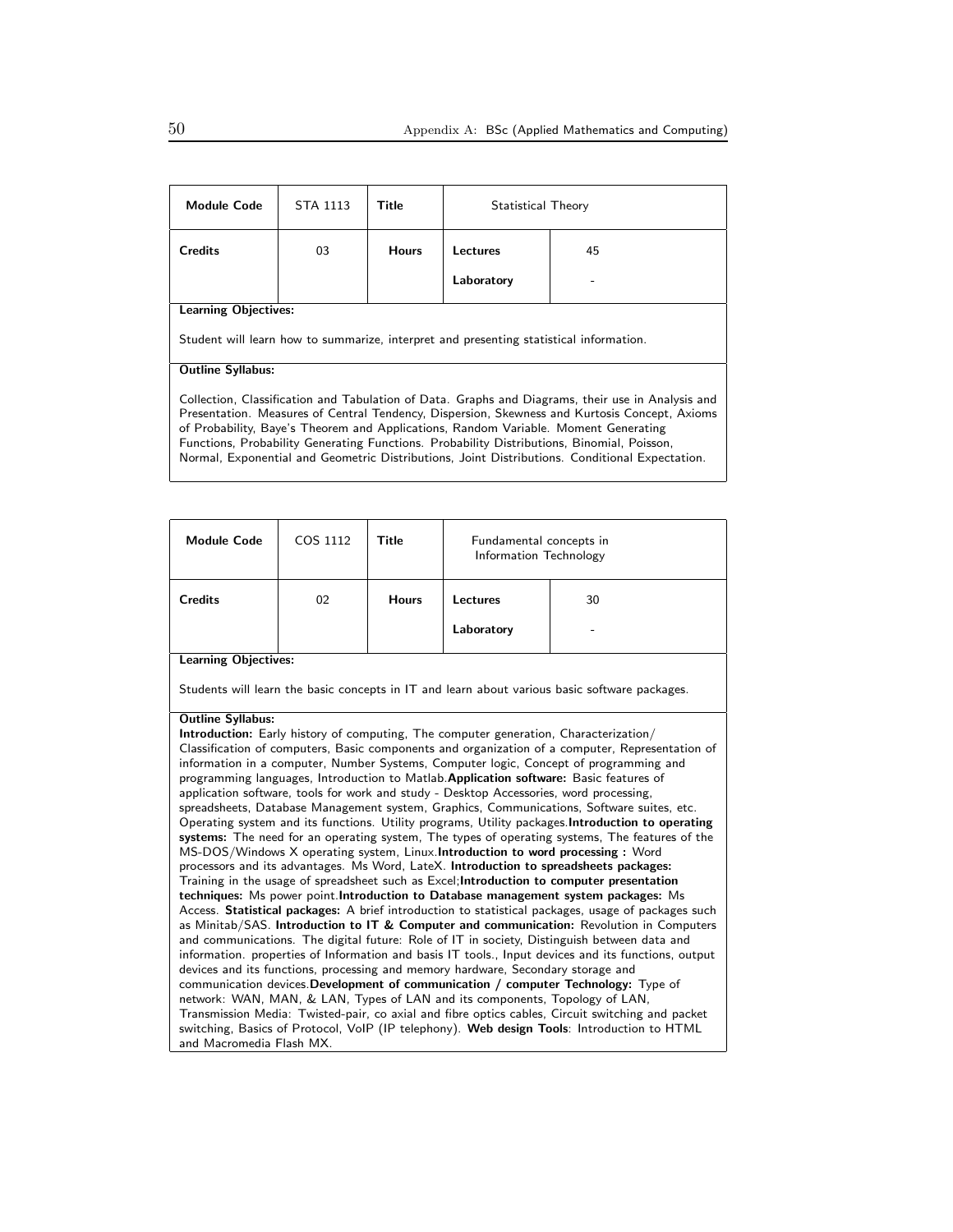| <b>Module Code</b>                                                                                            | COS 1122 | Title        | <b>Practical for Fundamental</b><br>concepts in Information<br>Technology |    |  |
|---------------------------------------------------------------------------------------------------------------|----------|--------------|---------------------------------------------------------------------------|----|--|
| <b>Credits</b>                                                                                                | 02       | <b>Hours</b> | Lectures                                                                  |    |  |
|                                                                                                               |          |              | Laboratory                                                                | 60 |  |
| Learning Objectives:                                                                                          |          |              |                                                                           |    |  |
| This practical course is designed to provide the practical implementation of the theory taught in<br>COS 1112 |          |              |                                                                           |    |  |
| <b>Outline Syllabus:</b>                                                                                      |          |              |                                                                           |    |  |
| Practical for Fundamental concepts in Information Technology (COS 1112)                                       |          |              |                                                                           |    |  |

| <b>Module Code</b>                                                                                                                                                                                                                                                                                                                                                                                                                                                                                                                                                                                                                                                                                                                                 | COS 1132 | Title        | Introduction to programming<br>using $C++$ |  |  |
|----------------------------------------------------------------------------------------------------------------------------------------------------------------------------------------------------------------------------------------------------------------------------------------------------------------------------------------------------------------------------------------------------------------------------------------------------------------------------------------------------------------------------------------------------------------------------------------------------------------------------------------------------------------------------------------------------------------------------------------------------|----------|--------------|--------------------------------------------|--|--|
| Credits                                                                                                                                                                                                                                                                                                                                                                                                                                                                                                                                                                                                                                                                                                                                            | 02       | <b>Hours</b> | 30<br><b>Lectures</b>                      |  |  |
|                                                                                                                                                                                                                                                                                                                                                                                                                                                                                                                                                                                                                                                                                                                                                    |          |              | Laboratory                                 |  |  |
| <b>Learning Objectives:</b>                                                                                                                                                                                                                                                                                                                                                                                                                                                                                                                                                                                                                                                                                                                        |          |              |                                            |  |  |
| Students will learn to design and program in $C++$                                                                                                                                                                                                                                                                                                                                                                                                                                                                                                                                                                                                                                                                                                 |          |              |                                            |  |  |
| <b>Outline Syllabus:</b>                                                                                                                                                                                                                                                                                                                                                                                                                                                                                                                                                                                                                                                                                                                           |          |              |                                            |  |  |
| Introduction, Programming languages: Machine languages, Assembly languages and High level<br>languages, Techniques of problem solving: Algorithm, Flowchart and Pseudo codes.<br>Introduction of $C_{++}$ programming, Fundamental of $C_{++}$ programming, Structure of a $C_{++}$<br>program, Input/Output streams, Variable declaration, Arithmetic operations, Relational<br>operations, Logical operations, Control structures: If/Else, While repetition, For repetition, Switch<br>multiple selection, Do/While, Break and Continue, Functions, Scope of variables and parameters,<br>Recursion, Arrays. Object Oriented Concepts : Classes and objects, Inheritance, Encapsulation,<br>Polymorphism, Linked list class, string class, etc. |          |              |                                            |  |  |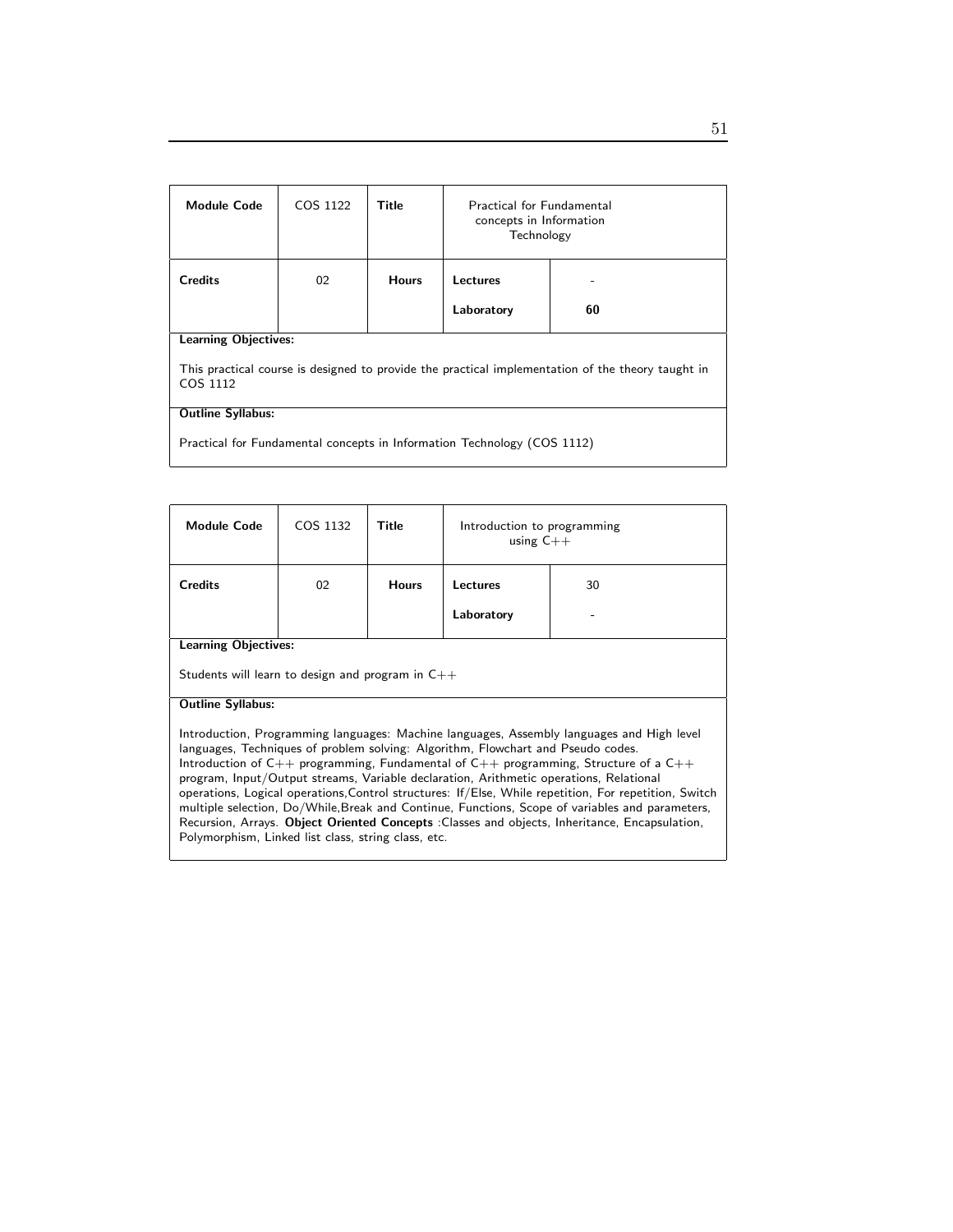| <b>Module Code</b>                                                                                            | COS 1141 | Title        | Practical for Introduction to<br>Programming using $C++$ |    |
|---------------------------------------------------------------------------------------------------------------|----------|--------------|----------------------------------------------------------|----|
| <b>Credits</b>                                                                                                | 01       | <b>Hours</b> | Lectures                                                 |    |
|                                                                                                               |          |              | Laboratory                                               | 30 |
| <b>Learning Objectives:</b>                                                                                   |          |              |                                                          |    |
| This practical course is designed to provide the practical implementation of the theory taught in<br>COS 1212 |          |              |                                                          |    |
| <b>Outline Syllabus:</b>                                                                                      |          |              |                                                          |    |
| Practical for Introduction to Programming using $C++$ (COS 1212)                                              |          |              |                                                          |    |

| <b>Module Code</b>                                                                                                                                                                                                                                                                                                                                                                                                                                                                                                                                                                                                                                                                                                                                                                                                                                                                                                                                                                                                                                                                                                                                                                                                            | <b>ACU 1110</b> | Title        | English language I |    |  |  |
|-------------------------------------------------------------------------------------------------------------------------------------------------------------------------------------------------------------------------------------------------------------------------------------------------------------------------------------------------------------------------------------------------------------------------------------------------------------------------------------------------------------------------------------------------------------------------------------------------------------------------------------------------------------------------------------------------------------------------------------------------------------------------------------------------------------------------------------------------------------------------------------------------------------------------------------------------------------------------------------------------------------------------------------------------------------------------------------------------------------------------------------------------------------------------------------------------------------------------------|-----------------|--------------|--------------------|----|--|--|
| <b>Credits</b>                                                                                                                                                                                                                                                                                                                                                                                                                                                                                                                                                                                                                                                                                                                                                                                                                                                                                                                                                                                                                                                                                                                                                                                                                | $\Omega$        | <b>Hours</b> | <b>Lectures</b>    | 15 |  |  |
|                                                                                                                                                                                                                                                                                                                                                                                                                                                                                                                                                                                                                                                                                                                                                                                                                                                                                                                                                                                                                                                                                                                                                                                                                               |                 |              | Laboratory         | 30 |  |  |
| <b>Learning Objectives:</b>                                                                                                                                                                                                                                                                                                                                                                                                                                                                                                                                                                                                                                                                                                                                                                                                                                                                                                                                                                                                                                                                                                                                                                                                   |                 |              |                    |    |  |  |
| The students should be able to gain necessary skill to read, understand and communicate in<br>English.                                                                                                                                                                                                                                                                                                                                                                                                                                                                                                                                                                                                                                                                                                                                                                                                                                                                                                                                                                                                                                                                                                                        |                 |              |                    |    |  |  |
| <b>Outline Syllabus:</b>                                                                                                                                                                                                                                                                                                                                                                                                                                                                                                                                                                                                                                                                                                                                                                                                                                                                                                                                                                                                                                                                                                                                                                                                      |                 |              |                    |    |  |  |
| Reading: Basic Reading skills, Skimming, Scanning, Identifying main points, Understanding<br>vocabulary, Understanding sequencing, Reading for comprehension. Writing: Introducing the<br>Mechanics of writing, Introducing vocabulary in and around the University environment,<br>Transferring graphic, statistical, pictorial Information into writing, Sequencing, Form filling,<br>Writing notes, Preparing to write a project. Speaking: Introducing, Describing/<br>people/events/pictures, Interviewing at an elementary stage, Giving instructions/directions,<br>Making short speeches on a previously prepared topic. Listening: Listening to discriminate<br>sounds, Listening to discriminate sounds. Listening for specific information, Listening for the gist,<br>Listening and responding to telephone conversion, Listening & comprehending Communicative<br>grammar: Introducing basic structures, Word-order Tense, Negation, Question formation,<br>Articles, Preposition, Pronouns, Quantifier, Word class, Active/passive, Conjunctions/<br>relativization Project: Topics to be selected from student's field of interest, Submission of<br>individual projects to be before the end of the semester. |                 |              |                    |    |  |  |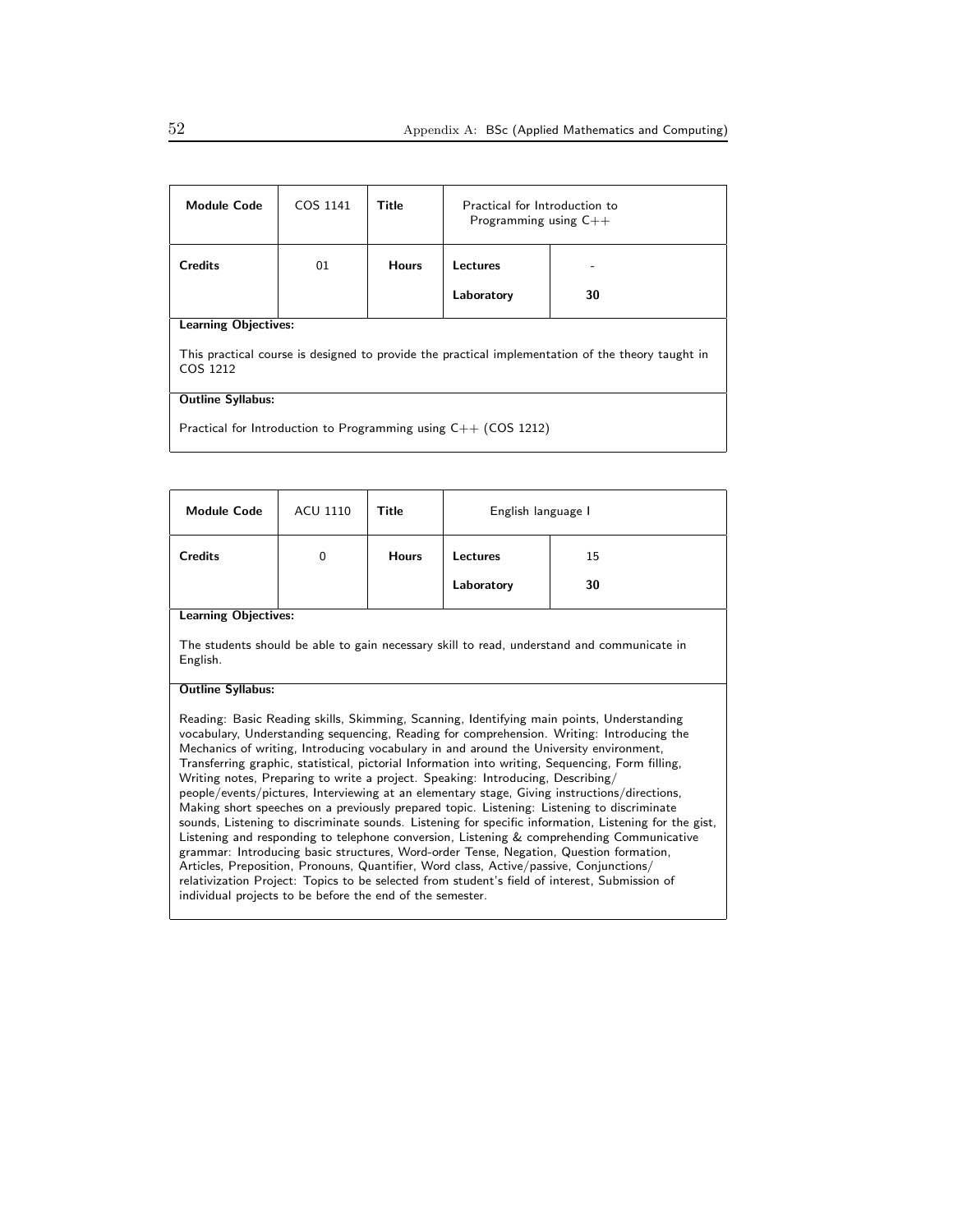| <b>Module Code</b>                                                                                                                                                                                                                                                                                                                                                                                                                                                                                                                                         | ACU 1120                                                                                                                                                               | Title        | General Biology |    |  |
|------------------------------------------------------------------------------------------------------------------------------------------------------------------------------------------------------------------------------------------------------------------------------------------------------------------------------------------------------------------------------------------------------------------------------------------------------------------------------------------------------------------------------------------------------------|------------------------------------------------------------------------------------------------------------------------------------------------------------------------|--------------|-----------------|----|--|
| <b>Credits</b>                                                                                                                                                                                                                                                                                                                                                                                                                                                                                                                                             | $\Omega$                                                                                                                                                               | <b>Hours</b> | Lectures        | 30 |  |
|                                                                                                                                                                                                                                                                                                                                                                                                                                                                                                                                                            |                                                                                                                                                                        |              | Laboratory      |    |  |
| <b>Learning Objectives:</b>                                                                                                                                                                                                                                                                                                                                                                                                                                                                                                                                |                                                                                                                                                                        |              |                 |    |  |
|                                                                                                                                                                                                                                                                                                                                                                                                                                                                                                                                                            | This course is designed to provide basic understanding on the characteristics of living organism;<br>biodiversity, genetics and evolution to non-bio science students. |              |                 |    |  |
| <b>Outline Syllabus:</b>                                                                                                                                                                                                                                                                                                                                                                                                                                                                                                                                   |                                                                                                                                                                        |              |                 |    |  |
| Scope and nature of Biology, Origin of life and compossitition of living matter, Branches of<br>biology, Applied Biology, Biomes to microhabitats, Communities and ecosystems, Classification of<br>organism, Chemistry of life, The cell as a basic unit, tissues, organs and individuals, the release of<br>energy, Nutrition in plants and animals, transport in plant and animals, co-ordination and<br>control, Defense against diseases, Cell division, Cell cycle, Patterns of reproduction, the principles<br>of heredity, Evidences of evolution. |                                                                                                                                                                        |              |                 |    |  |

| <b>Module Code</b>                                                                     | AMA 1213 | Title        | Mechanics  |    |  |
|----------------------------------------------------------------------------------------|----------|--------------|------------|----|--|
| <b>Credits</b>                                                                         | 03       | <b>Hours</b> | Lectures   | 45 |  |
|                                                                                        |          |              | Laboratory | -  |  |
| <b>Learning Objectives:</b>                                                            |          |              |            |    |  |
| Students should be able to understand the basic concept in dynamic and static systems. |          |              |            |    |  |

#### Outline Syllabus:

Particle Dynamics: Conservative System. Non-Conservative System. Impulse, Work and Energy. Conservation Laws of Momentum and Energy. Rectilinear Motion with various Laws of Force. Central Orbits. Motion on a Curve. Particles on a Surface. Motion in a Resisting Medium, Varying Mass. Collision of Particles, Elastic Collisions and Scattering. Motion of a System of Particles. Rigid Dynamics: Moments and Product of Inertia, Momental Ellipsoid, Equimomental Systems. Motion of a Lamina in its own Plane. Two Dimensional Motion of Rigid Bodies. Statics : Theory of forces, Elastic beams, Equilibrium of Strings and Chains.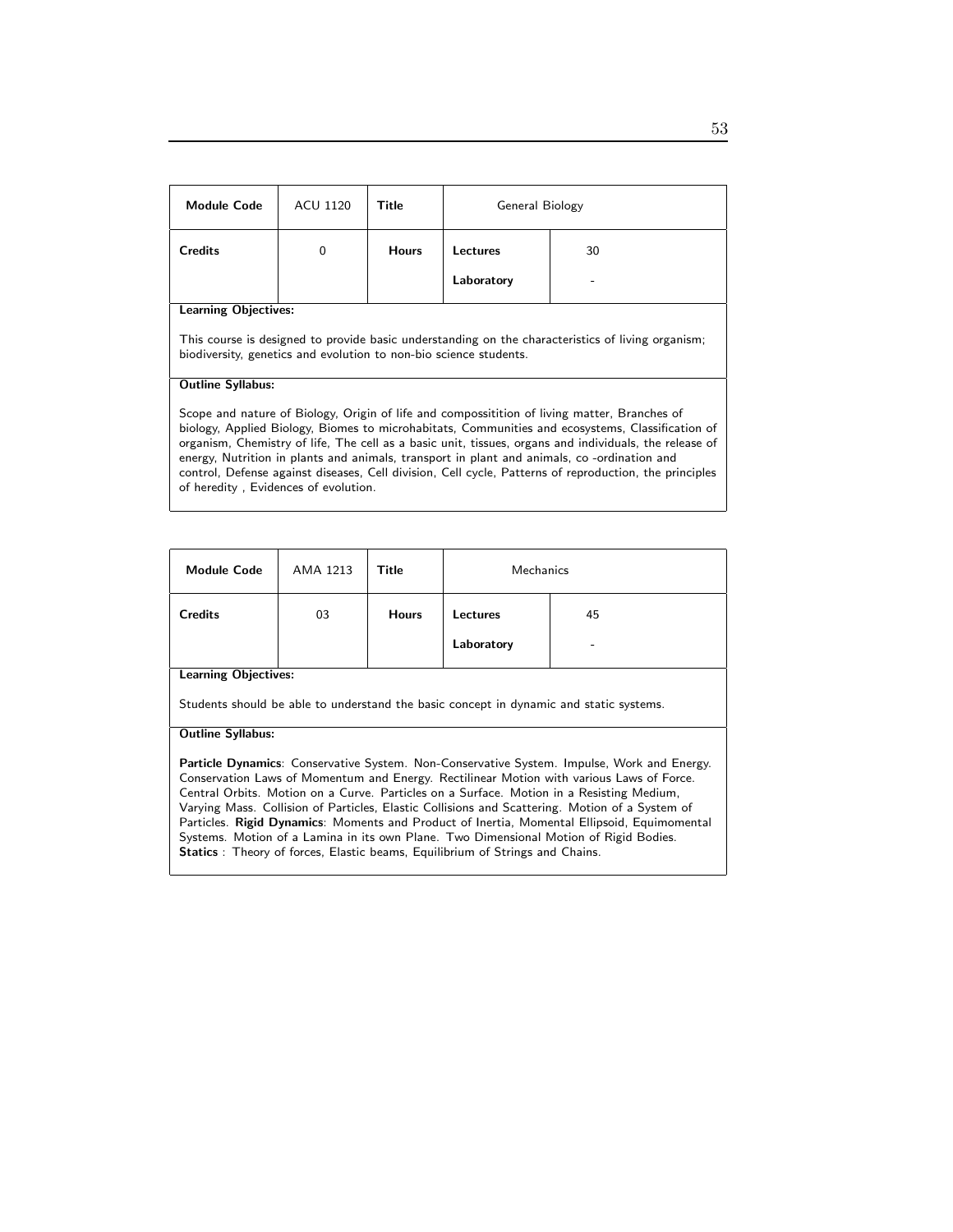| <b>Module Code</b>                                                                                                                                                                                                                                                                                                                                                                                       | <b>PMA1213</b> | Title        | Analysis and Number Theory |    |
|----------------------------------------------------------------------------------------------------------------------------------------------------------------------------------------------------------------------------------------------------------------------------------------------------------------------------------------------------------------------------------------------------------|----------------|--------------|----------------------------|----|
| <b>Credits</b>                                                                                                                                                                                                                                                                                                                                                                                           | 03             | <b>Hours</b> | Lectures                   | 45 |
|                                                                                                                                                                                                                                                                                                                                                                                                          |                |              | Laboratory                 |    |
| <b>Learning Objectives:</b>                                                                                                                                                                                                                                                                                                                                                                              |                |              |                            |    |
| The objective of this unit is to aid students in attaining a broad understanding of analysis<br>techniques that are the basic stepping-stones to contemporary research. Creativity and problem<br>solving skills will be sharpened.                                                                                                                                                                      |                |              |                            |    |
| <b>Outline Syllabus:</b>                                                                                                                                                                                                                                                                                                                                                                                 |                |              |                            |    |
| Axioms for the Real Numbers, Sequences, Convergence, Limit Superior and Limit Inferior. Series.<br>Limits, Continuity, Differentiability. Rolle's Theorem, Mean-Value Theorem. Taylor's Theorem.<br>L'Hospital Rules. Infinite Series: Convergence of Infinite Series, Tests for absolute Convergence,<br>Series of functions. Elementary Number Theory: Euclidean Property, Factorization, G. C. D., L. |                |              |                            |    |

C. M. Linear Diophantine Equations, Congruences.

| <b>Module Code</b>      | COS 1212 | Title        | Numerical Computing I  |         |
|-------------------------|----------|--------------|------------------------|---------|
| <b>Credits</b><br>- - - | 02       | <b>Hours</b> | Lectures<br>Laboratory | 30<br>۰ |

Learning Objectives:

Students will learn basic Numerical computation algorithms and will be able to assess the errors involved in the algorithms they use.

#### Outline Syllabus:

Computer number system and errors: Computer number representation, round off errors, loss of significance . Solution of equation of one variable : The bisection method ,the method of false-position, fixed point iteration, convergence of iterative methods, Aiken's  $\Delta^2$  process, order of convergence, Newton-Raphson method, convergence of Newton-Raphson iteration, Secant method, Order of Secant method.

Roots of Polynomials :Computing with polynomials , using Newton method to compute the roots of a polynomial, Muller's method , Bairstow's method for quadratic factors.

Interpolation: Interpolation and Lagrange polynomial , Errors in Interpolation, Divided Difference, Interpolation with equally spaced points, Interpolation with cubic spline. Numerical Differentiation and Integration : Numerical Differentiation, Derivatives from difference table, Derivation of derivative formula using Lagrange's Interpolation formula,

Richardson's Extrapolation, a five points formula.

Numerical Integration : Trapezodial Rule and Simpon's Rule, Round off error in Trapezodial Rule and Simpon's Rule, adaptive quadrature method, Gaussian quadrature.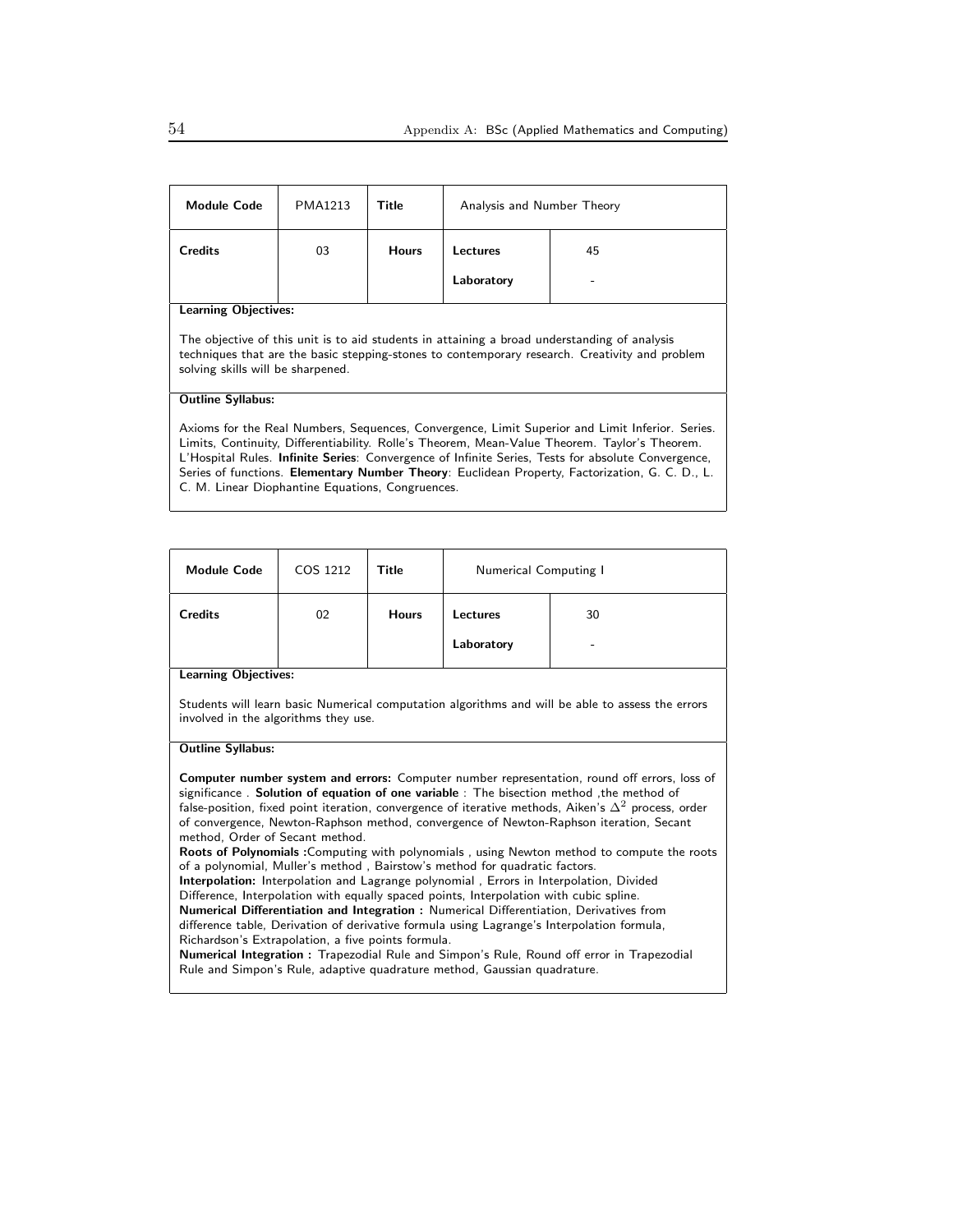| <b>Module Code</b>                                                                                             | COS 1221 | Title        | <b>Practical for Numerical</b><br>Computing I |    |  |
|----------------------------------------------------------------------------------------------------------------|----------|--------------|-----------------------------------------------|----|--|
| <b>Credits</b>                                                                                                 | 01       | <b>Hours</b> | Lectures                                      |    |  |
|                                                                                                                |          |              | Laboratory                                    | 30 |  |
| <b>Learning Objectives:</b>                                                                                    |          |              |                                               |    |  |
| This practical course is designed to provide the practical implementation of the theory taught in<br>COS 1212. |          |              |                                               |    |  |
| <b>Outline Syllabus:</b>                                                                                       |          |              |                                               |    |  |
| Practical for Numerical Computing I (COS 1212)                                                                 |          |              |                                               |    |  |

| <b>Module Code</b>                                                                                                                                                                       | COS 1233                                                                                 | Title        | Advanced programming using<br>$C++$ and Java |    |  |
|------------------------------------------------------------------------------------------------------------------------------------------------------------------------------------------|------------------------------------------------------------------------------------------|--------------|----------------------------------------------|----|--|
| <b>Credits</b>                                                                                                                                                                           | 03                                                                                       | <b>Hours</b> | Lectures                                     | 45 |  |
|                                                                                                                                                                                          |                                                                                          |              | Laboratory                                   |    |  |
|                                                                                                                                                                                          | <b>Learning Objectives:</b>                                                              |              |                                              |    |  |
|                                                                                                                                                                                          | Students will learn to design programs using the advanced features of $C_{++}$ and Java. |              |                                              |    |  |
| <b>Outline Syllabus:</b>                                                                                                                                                                 |                                                                                          |              |                                              |    |  |
| Pointers in C++, Implementing classes, programming Graphics, Designing classes, Interfaces,<br>Graphical user Interfaces, Exception Handling, files and streams, Object-Oriented Design. |                                                                                          |              |                                              |    |  |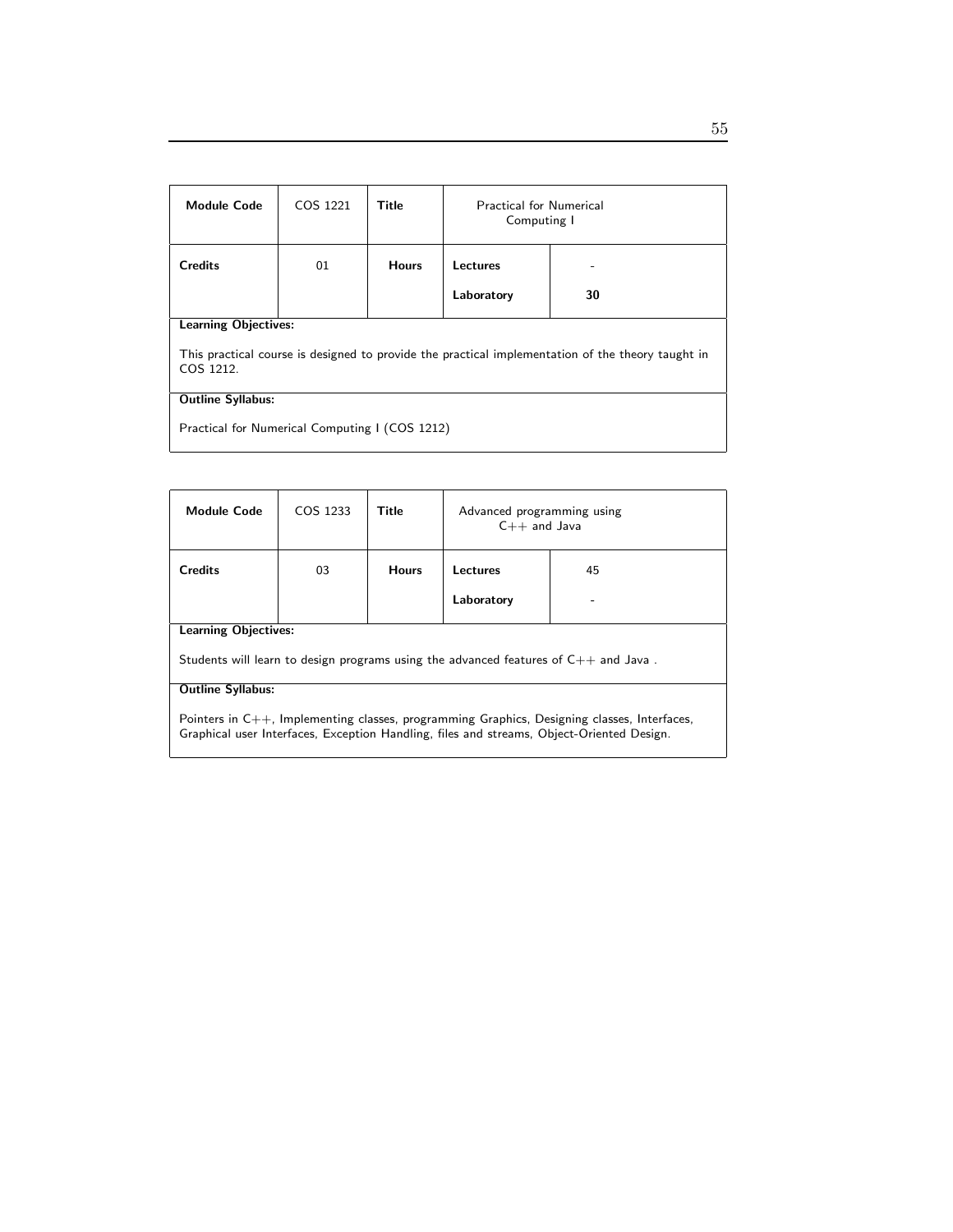| <b>Module Code</b>                                                                                            | COS 1242 | Title        | Practical for Advanced<br>programming using $C++$ and<br>Java |    |
|---------------------------------------------------------------------------------------------------------------|----------|--------------|---------------------------------------------------------------|----|
| <b>Credits</b>                                                                                                | 02       | <b>Hours</b> | Lectures                                                      |    |
|                                                                                                               |          |              | Laboratory                                                    | 60 |
| <b>Learning Objectives:</b>                                                                                   |          |              |                                                               |    |
| This practical course is designed to provide the practical implementation of the theory taught in<br>COS 1233 |          |              |                                                               |    |
| <b>Outline Syllabus:</b>                                                                                      |          |              |                                                               |    |
| Practical for Advanced programming using $C++$ and Java (COS 1233)                                            |          |              |                                                               |    |

| <b>Module Code</b>          | <b>ACU 1210</b> | Title        | Communication skills          |         |
|-----------------------------|-----------------|--------------|-------------------------------|---------|
| <b>Credits</b>              | 0               | <b>Hours</b> | <b>Lectures</b><br>Laboratory | 30<br>- |
| <b>Learning Objectives:</b> |                 |              |                               |         |

Student should develop skills and knowledge in broad self institutional, social and public communications and develop specialized knowledge and skills in creative, professional, organization and mass communications.

#### Outline Syllabus:

Introduction to Communication: The communication process, Exchange of meanings, Experience Transmission, Downward communication ,Upward communication, Horizontal communication , One-way communication, Two-way communication and Multi-directional communication. Importance of Communication: Communications for Management, Managerial time in communications and Effects of Good communication. Forms of Communication: Oral communication: Written communication, Non-verbal communication, Para-language Code, Signals, Symbols, Icons, Gestures, Freelance writing, Writing for your people and Publishing and Editing. Levels of communication: Inter personal communication, Public communication and Major components of communication. Planning and Organization: Provision of Information, Management Participation, Analytical skills, Establishment of objectives, Strategy formulation & Development, Activity Identification, Work grouping, Resource allocation, Delegation, Balancing & Timing, Activity Synchronization & Harmonization, Communication for coordination. Motivation: Legal Compliance. Instrumental Satisfaction, Self Expression, Goal Congruence and Communication in Motivation. Control: Issue of Instructions, Reporting & Recommendations, Performance Appraisal and Styles of Control. Staffing: Interview Techniques, Communication in Training & Development, Performance Evaluation & Feedback and Industrial Relations. Leadership: Supportive Leadership, Directive leadership, Achievement Oriented leadership and Participative leadership. Public Relations & Marketing Communication: Negotiating skills: Creating the climate, Opening process, Fabric of Negotiations, Conduct of Negotiation, Communication during Negotiations, Bargaining, Teamwork and Negotiating styles.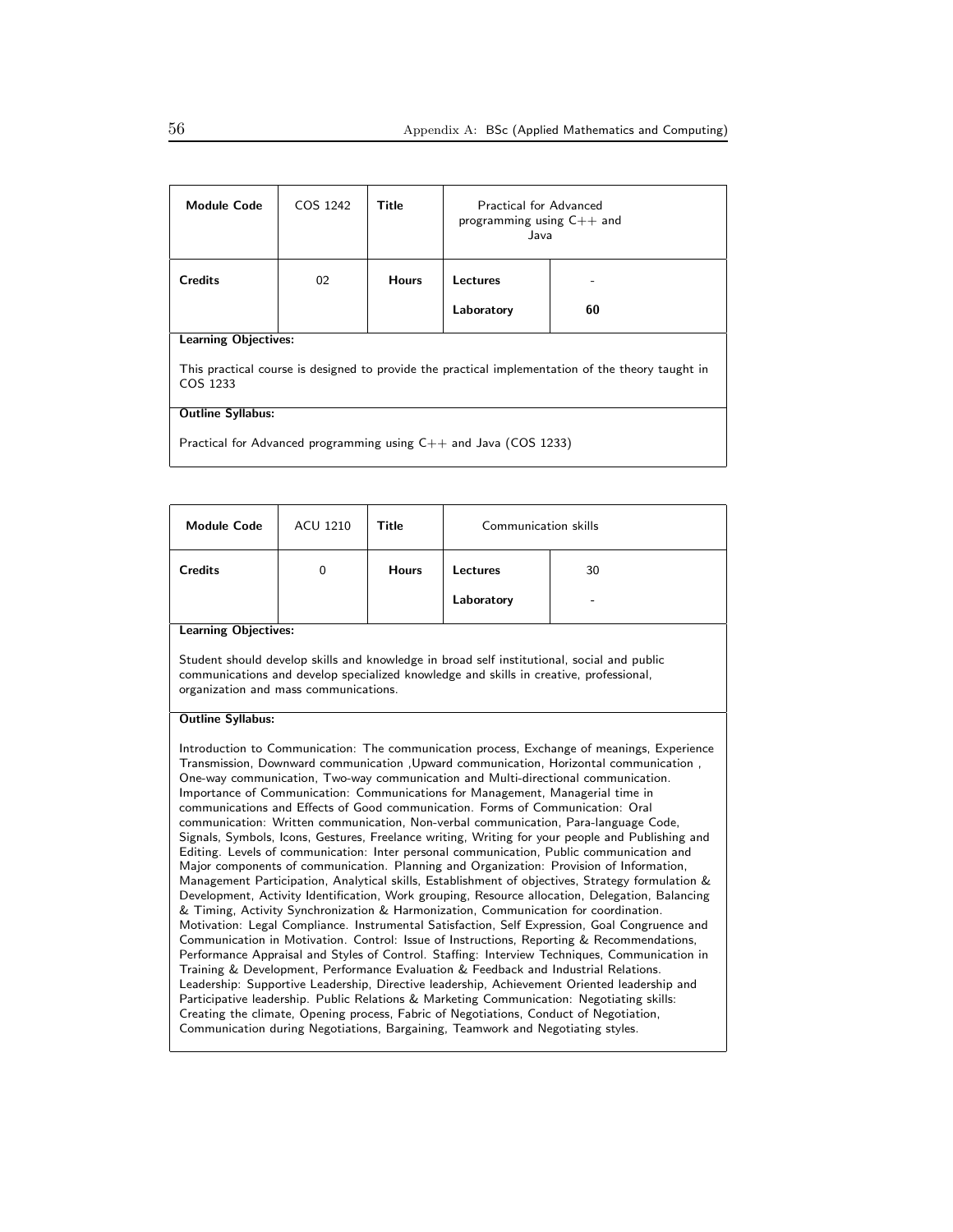| <b>Module Code</b>          | ACU 1220 | Title        | Sri Lankan studies, Social<br>Harmony and Natural<br>Resources of Sri Lanka |                                                                                                 |
|-----------------------------|----------|--------------|-----------------------------------------------------------------------------|-------------------------------------------------------------------------------------------------|
| <b>Credits</b>              | $\Omega$ | <b>Hours</b> | Lectures<br>Laboratory                                                      | 30                                                                                              |
| <b>Learning Objectives:</b> |          |              |                                                                             | This course is designed to provide basic knowledge in Sri Lankan history and natural resources; |

social concepts; human rights and the importance of social harmony in a multicultural and multiethnic society.

#### Outline Syllabus:

Sri Lankan Studies: History, religion, languages, literature, arts, local wisdom and the lifestyle of Sri Lanka in the past, present and the future trend. Social Harmony: Concepts and Ideals: Human rights, dignity and values. Acceptance of Global and National pluralism. Acceptance and tolerance of other cultures, traditions, religions and languages. Identification of issues relating to Social disharmony:Discrimination, deprivation, Social injustice, Racism, Gender discrimination, Religious fundamentalism. Historical background to social disharmony in Sri Lanka: Denial of equal rights in language, employment, education, and economic development of the regions etc., lack of mutual understanding, criminalization of politics and politicization of social issues. Steps to peace building: Mutual understanding, progressive positive negotiations, dialogue instead of debate, sustainable peace process, participation of the grass root level society in the peace process, cultivating a "Culture of peace", reconciliation, conflict management. Activity based session to enhance and build social harmony. At the political level: Political reform and devolution of powers, good governance, cultivating a sound political culture, cohabitation among political parties and forces, effectively handling pressure groups, inclusive approach than an exclusive one. Natural Resources of Sri Lanka: Land aquatic-coastal and marine resources, inland aquatic resources, Renewable and Non-renewable resources.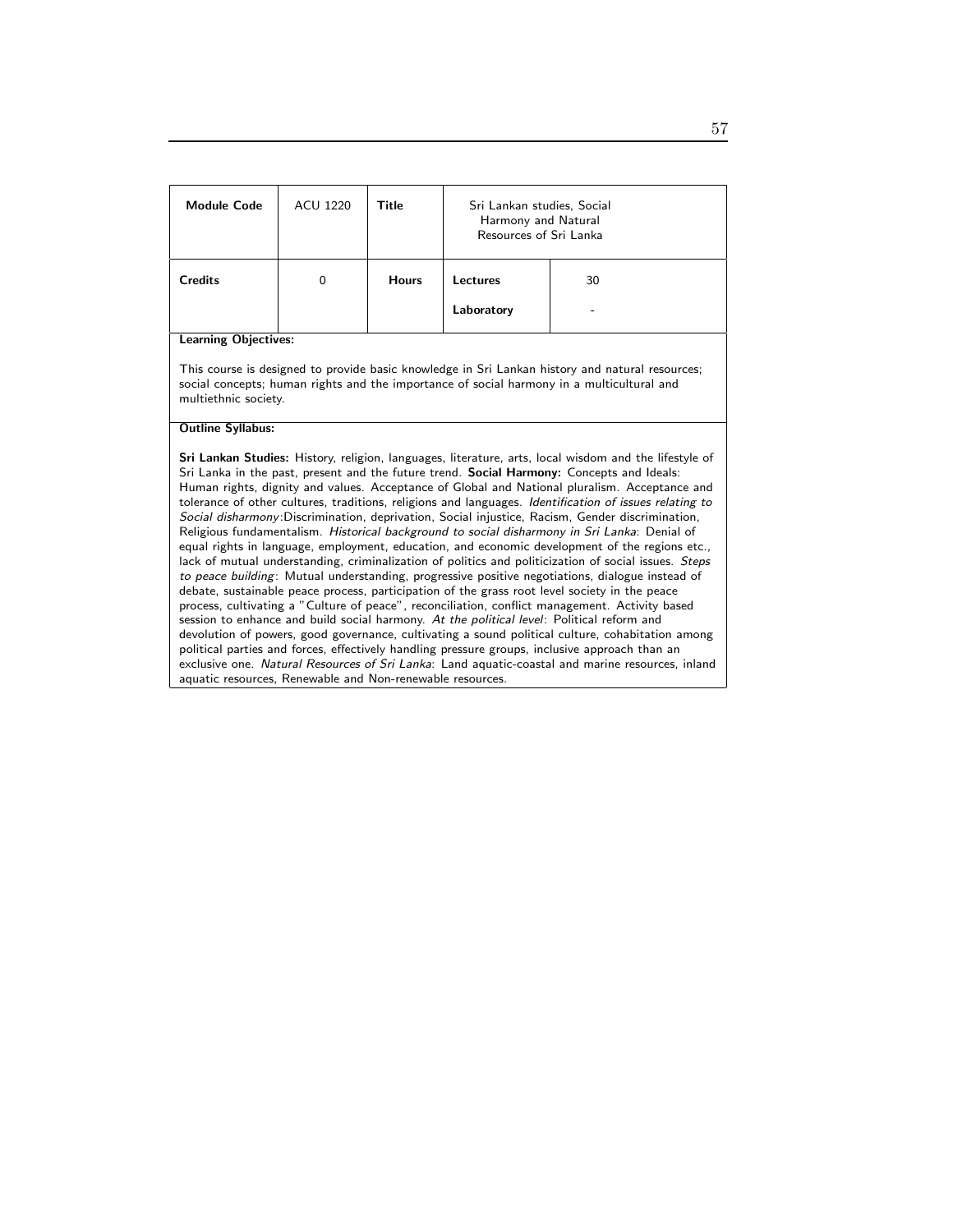|--|--|

| <b>Module Code</b>                                                                                                                                                                                                                                                                                                                                                                                                                                                                                     | <b>PMA 2112</b> | Title        | Linear Algebra with<br>applications |  |  |
|--------------------------------------------------------------------------------------------------------------------------------------------------------------------------------------------------------------------------------------------------------------------------------------------------------------------------------------------------------------------------------------------------------------------------------------------------------------------------------------------------------|-----------------|--------------|-------------------------------------|--|--|
| <b>Credits</b>                                                                                                                                                                                                                                                                                                                                                                                                                                                                                         | 02              | <b>Hours</b> | 30<br>Lectures                      |  |  |
|                                                                                                                                                                                                                                                                                                                                                                                                                                                                                                        |                 |              | Laboratory                          |  |  |
| <b>Learning Objectives:</b>                                                                                                                                                                                                                                                                                                                                                                                                                                                                            |                 |              |                                     |  |  |
| Students should be able to handle vectors, properties of matrices and its application to follow the<br>other relevant courses                                                                                                                                                                                                                                                                                                                                                                          |                 |              |                                     |  |  |
| <b>Outline Syllabus:</b>                                                                                                                                                                                                                                                                                                                                                                                                                                                                               |                 |              |                                     |  |  |
| Vector Spaces, Sup- Spaces, Basis, Dimension theorem; Null Space Sylvester's theorem, Matrix<br>representation, Change of basis; products by partitioning Special types of matrices, Rank of a<br>matrix, Non- singular and singular matrices, Elementary matrices. Determinants Laplace<br>expansion Adjoints; Homogeneous Systems, Uniqueness, Cramers rule, Augmented matrix,<br>consistency. Invariant sub-spaces, Characteristic Polynomials, Eigen Values and Eigen Vectors.<br>Quadratic forms. |                 |              |                                     |  |  |

| <b>Module Code</b>                                                 | <b>PMA 2121</b>                                          | Title        | Practical for Linear Algebra<br>with application |    |  |
|--------------------------------------------------------------------|----------------------------------------------------------|--------------|--------------------------------------------------|----|--|
| <b>Credits</b>                                                     | 01                                                       | <b>Hours</b> | <b>Lectures</b>                                  | -  |  |
|                                                                    |                                                          |              | Laboratory                                       | 30 |  |
| <b>Learning Objectives:</b>                                        |                                                          |              |                                                  |    |  |
| Student should be able to understand the theory taught in PMA 2112 |                                                          |              |                                                  |    |  |
| <b>Outline Syllabus:</b>                                           |                                                          |              |                                                  |    |  |
|                                                                    | Practical for Linear Algebra with application (PMA 2112) |              |                                                  |    |  |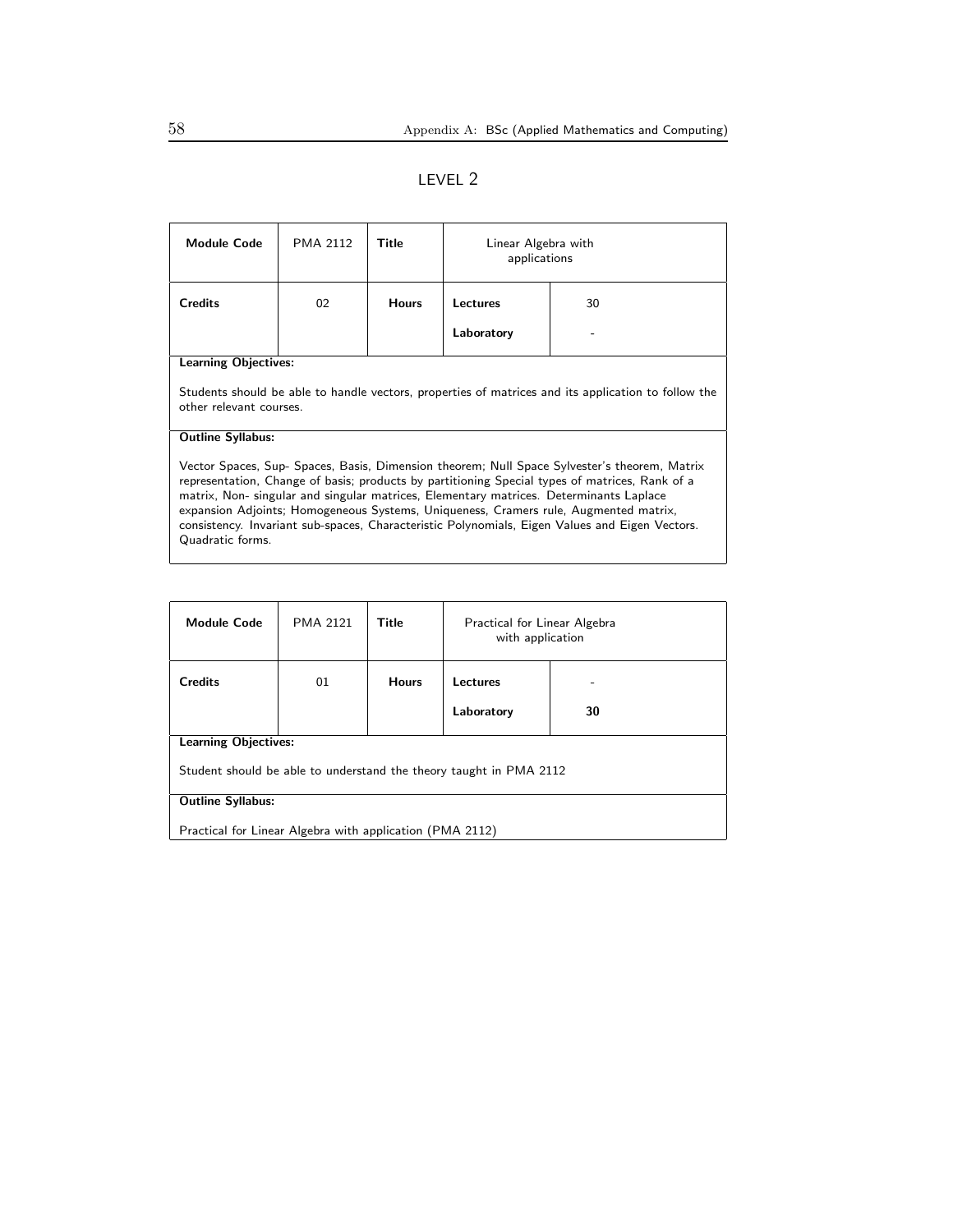| <b>Module Code</b>                                                                                                                                                                                                                                                                                                                                                                                                                                                                                                                                                                                                                                                                                                                                                                                                                                                               | AMA 2113 | Title        | Methods of Applied<br><b>Mathematics</b> |    |  |
|----------------------------------------------------------------------------------------------------------------------------------------------------------------------------------------------------------------------------------------------------------------------------------------------------------------------------------------------------------------------------------------------------------------------------------------------------------------------------------------------------------------------------------------------------------------------------------------------------------------------------------------------------------------------------------------------------------------------------------------------------------------------------------------------------------------------------------------------------------------------------------|----------|--------------|------------------------------------------|----|--|
| <b>Credits</b>                                                                                                                                                                                                                                                                                                                                                                                                                                                                                                                                                                                                                                                                                                                                                                                                                                                                   | 03       | <b>Hours</b> | Lectures                                 | 45 |  |
|                                                                                                                                                                                                                                                                                                                                                                                                                                                                                                                                                                                                                                                                                                                                                                                                                                                                                  |          |              | Laboratory                               |    |  |
| <b>Learning Objectives:</b><br>To expose students to the theory and application of some of the major areas of applied<br>mathematics; to develop skills in analytic techniques with the application, and physical principles<br>in order to solve problems in physical science and computer science.                                                                                                                                                                                                                                                                                                                                                                                                                                                                                                                                                                             |          |              |                                          |    |  |
| <b>Outline Syllabus:</b><br><b>Ordinary Differential Equations:</b> Solution (of ordinary differential equations of second order) by<br>series methods. Legendre and Bessel functions. Partial Differential Equations: Partial differential<br>equations by elimination of arbitrary constants and functions, Linear Partial differential equations<br>of order one, Homogeneous Partial differential equations. Complementary functions and particular<br>integrals, Non homogeneous Partial differential equations with constant coefficients, Second order<br>Quasi linear Partial differential equations, Reduction to canonical form. Fourier Series: Fourier<br>coefficients, Sine series Cosine Series, Perceval identity, Application of Fourier series to Partial<br>differential equations. Integral Transforms: Lap lace transforms, Fourier transforms Z- transform, |          |              |                                          |    |  |

Application to differential equations.

| <b>Module Code</b> | AMA 2123 | Title        | Vector Calculus and Field<br>Theory |         |
|--------------------|----------|--------------|-------------------------------------|---------|
| <b>Credits</b>     | 03       | <b>Hours</b> | Lectures<br>Laboratory              | 45<br>- |

Learning Objectives:

Understand and use the concepts of vector calculus to acquire enough technical skills to use these ideas in field theory or appropriate "real world" situations. Field theory should be useful to solve problems, using general principles and techniques, in the Vector calculus.

#### Outline Syllabus:

Vector Calculus: Gradient, Divergence and Curl. Line, Surface and Volume integrals. The Divergence theorem, Stokes theorem, Greens theorem, Curvilinear representation of Gradient, Div and Curl. Field Theory: Gravitational and electrostatic fields. Governing laws, Planetary motion, Gauss theorem Line of force potential Problems.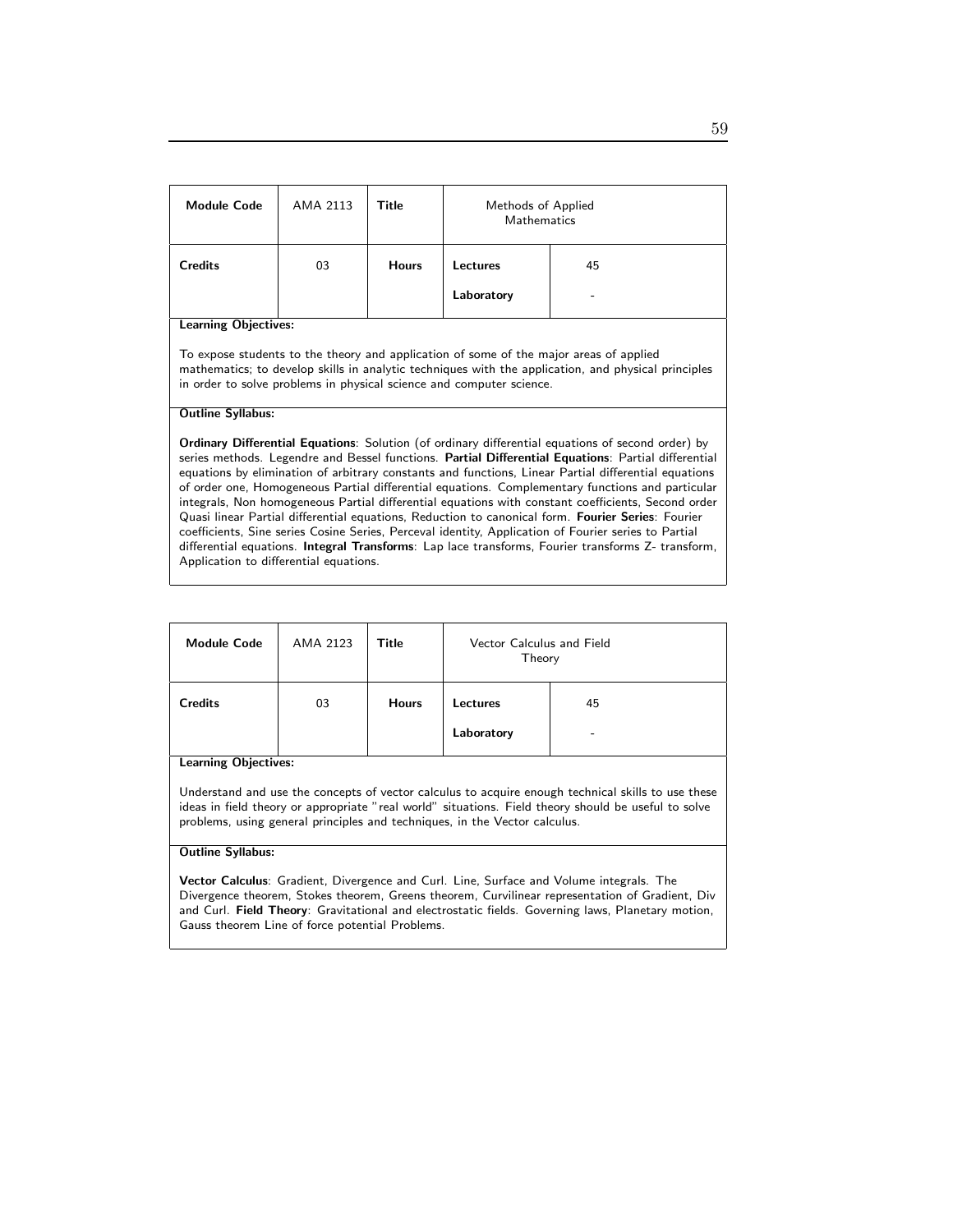| <b>Module Code</b>                                                                                                                                                                                                                                                                                                                                                                                                                                                        | STA 2113 | Title        | Statistical Analysis |    |  |
|---------------------------------------------------------------------------------------------------------------------------------------------------------------------------------------------------------------------------------------------------------------------------------------------------------------------------------------------------------------------------------------------------------------------------------------------------------------------------|----------|--------------|----------------------|----|--|
| Credits                                                                                                                                                                                                                                                                                                                                                                                                                                                                   | 03       | <b>Hours</b> | Lectures             | 45 |  |
|                                                                                                                                                                                                                                                                                                                                                                                                                                                                           |          |              | Laboratory           |    |  |
| <b>Learning Objectives:</b>                                                                                                                                                                                                                                                                                                                                                                                                                                               |          |              |                      |    |  |
| Enable students to carry out significance tests and to learn decision-making abilities.                                                                                                                                                                                                                                                                                                                                                                                   |          |              |                      |    |  |
| <b>Outline Syllabus:</b>                                                                                                                                                                                                                                                                                                                                                                                                                                                  |          |              |                      |    |  |
| Point and interval estimates, Confidence limits, Standard errors of means, Proportions,<br>Differences, significance testing. Type I and type II Errors. Use of t and of testing Use of central<br>limit theorem. Goodness of fit tests of data to standard distributions. Non parametric Methods:<br>Komogorov-Sminov test, Mann- Whitney test, Wald -Wolf Owitz runs test, Sign test Wilcoxon<br>signed rank test, Analysis of Variance by ranks (Kruslal -Wallis test) |          |              |                      |    |  |

| <b>Module Code</b>                                                                                                                                                                                                                                                                                                                                                                                                                                                                                                                                                                                                                                                                         | COS 2112                    | Title        | Data Structures and Algorithms |    |  |
|--------------------------------------------------------------------------------------------------------------------------------------------------------------------------------------------------------------------------------------------------------------------------------------------------------------------------------------------------------------------------------------------------------------------------------------------------------------------------------------------------------------------------------------------------------------------------------------------------------------------------------------------------------------------------------------------|-----------------------------|--------------|--------------------------------|----|--|
| <b>Credits</b>                                                                                                                                                                                                                                                                                                                                                                                                                                                                                                                                                                                                                                                                             | 02                          | <b>Hours</b> | <b>Lectures</b>                | 30 |  |
|                                                                                                                                                                                                                                                                                                                                                                                                                                                                                                                                                                                                                                                                                            |                             |              | Laboratory                     |    |  |
|                                                                                                                                                                                                                                                                                                                                                                                                                                                                                                                                                                                                                                                                                            | <b>Learning Objectives:</b> |              |                                |    |  |
| Students will learn linear and non linear data structures and design algorithms for sorting and<br>searching. They will also learn to analyse these algorithms for their complexity.                                                                                                                                                                                                                                                                                                                                                                                                                                                                                                       |                             |              |                                |    |  |
| <b>Outline Syllabus:</b>                                                                                                                                                                                                                                                                                                                                                                                                                                                                                                                                                                                                                                                                   |                             |              |                                |    |  |
| <b>Efficient Algorithms for Sorting:</b> Sorting by exchange, Insertion and selection sort Quick sort,<br>Heap sort, Shell and radix sort. Searching Algorithms: Sequential Search and binary Search.<br><b>Efficiency of Algorithms:</b> Worst-case analysis, Average case analysis, Lower and upper bounds.<br>Dynamic Data Types: Pointer Data type (implementation, operations and Application) Static<br>Data types: Their Properties, Implementations operating and applications (single linked list,<br>doubly linked list, stacks, queues). Tree structures: Trees, Binary trees, Tree traversal<br>algorithms, Threaded trees, Binary search trees, Balanced trees, Applications. |                             |              |                                |    |  |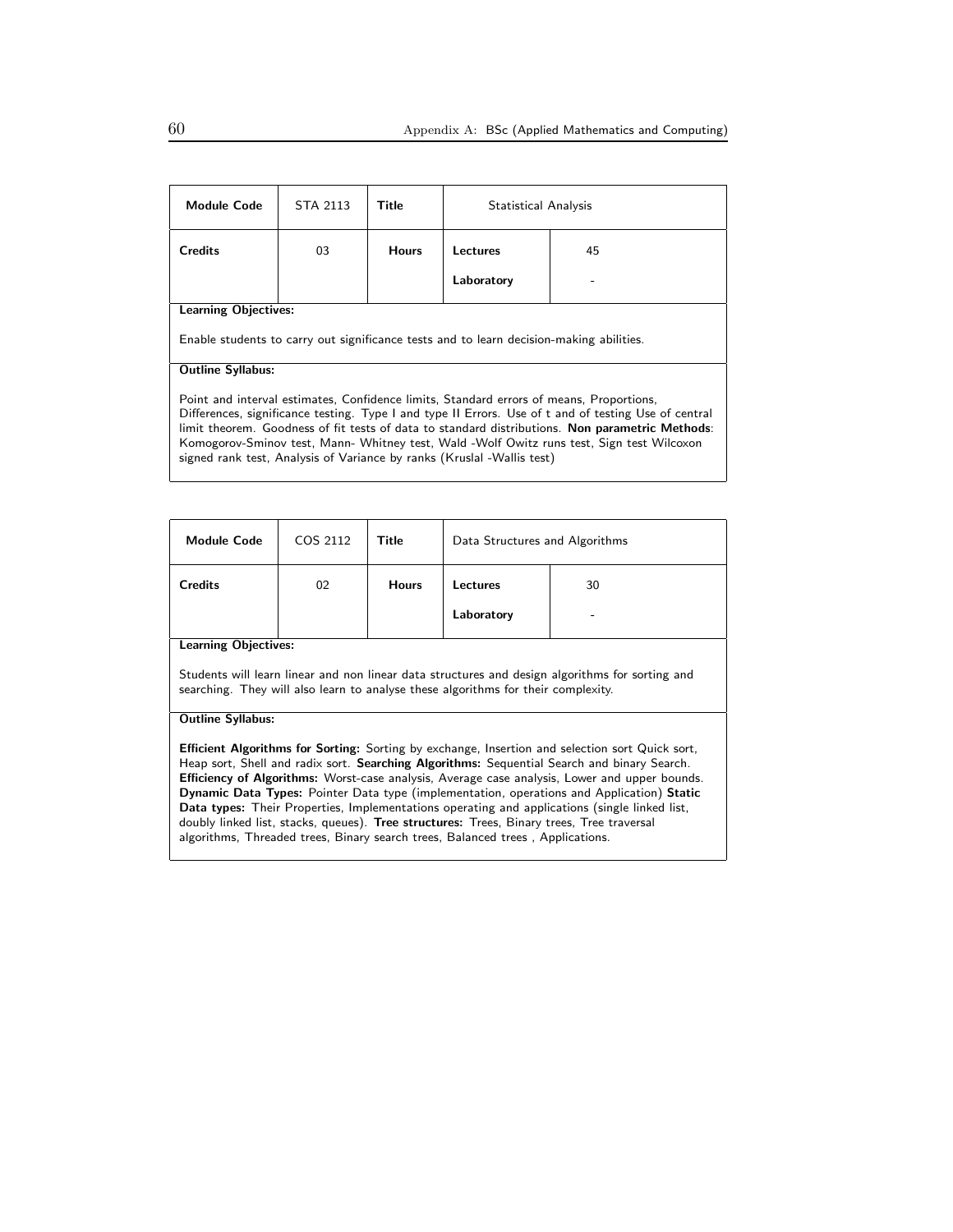| <b>Module Code</b>                                                                                            | COS 2121 | Title        | <b>Practical for Data Structures</b><br>and Algorithms |    |  |
|---------------------------------------------------------------------------------------------------------------|----------|--------------|--------------------------------------------------------|----|--|
| <b>Credits</b>                                                                                                | 01       | <b>Hours</b> | Lectures                                               |    |  |
|                                                                                                               |          |              | Laboratory                                             | 30 |  |
| <b>Learning Objectives:</b>                                                                                   |          |              |                                                        |    |  |
| This practical course is designed to provide the practical implementation of the theory taught in<br>COS 2112 |          |              |                                                        |    |  |
| <b>Outline Syllabus:</b>                                                                                      |          |              |                                                        |    |  |
| Practical for Data Structures and Algorithm (COS 2112)                                                        |          |              |                                                        |    |  |

| <b>Module Code</b>                                                                                                                                                                                                                                                                                                                                                                                                                                                                                                                                                                                                                                                                                                                                                                                                                                                                                                                                                                                                                                                                                                                                                                                                                                                                                                                                                                                                                                                                                                                                                                                                                                                                                                                                                                                               | <b>ACU 2110</b>                                                                                                          | Title        | English language II |    |  |  |
|------------------------------------------------------------------------------------------------------------------------------------------------------------------------------------------------------------------------------------------------------------------------------------------------------------------------------------------------------------------------------------------------------------------------------------------------------------------------------------------------------------------------------------------------------------------------------------------------------------------------------------------------------------------------------------------------------------------------------------------------------------------------------------------------------------------------------------------------------------------------------------------------------------------------------------------------------------------------------------------------------------------------------------------------------------------------------------------------------------------------------------------------------------------------------------------------------------------------------------------------------------------------------------------------------------------------------------------------------------------------------------------------------------------------------------------------------------------------------------------------------------------------------------------------------------------------------------------------------------------------------------------------------------------------------------------------------------------------------------------------------------------------------------------------------------------|--------------------------------------------------------------------------------------------------------------------------|--------------|---------------------|----|--|--|
| <b>Credits</b>                                                                                                                                                                                                                                                                                                                                                                                                                                                                                                                                                                                                                                                                                                                                                                                                                                                                                                                                                                                                                                                                                                                                                                                                                                                                                                                                                                                                                                                                                                                                                                                                                                                                                                                                                                                                   | $\Omega$                                                                                                                 | <b>Hours</b> | <b>Lectures</b>     | 30 |  |  |
|                                                                                                                                                                                                                                                                                                                                                                                                                                                                                                                                                                                                                                                                                                                                                                                                                                                                                                                                                                                                                                                                                                                                                                                                                                                                                                                                                                                                                                                                                                                                                                                                                                                                                                                                                                                                                  |                                                                                                                          |              | Laboratory          |    |  |  |
| <b>Learning Objectives:</b>                                                                                                                                                                                                                                                                                                                                                                                                                                                                                                                                                                                                                                                                                                                                                                                                                                                                                                                                                                                                                                                                                                                                                                                                                                                                                                                                                                                                                                                                                                                                                                                                                                                                                                                                                                                      |                                                                                                                          |              |                     |    |  |  |
|                                                                                                                                                                                                                                                                                                                                                                                                                                                                                                                                                                                                                                                                                                                                                                                                                                                                                                                                                                                                                                                                                                                                                                                                                                                                                                                                                                                                                                                                                                                                                                                                                                                                                                                                                                                                                  | To test the students' communicative abilities and other skills such as informative, writing and<br>comprehensive powers. |              |                     |    |  |  |
| <b>Outline Syllabus:</b>                                                                                                                                                                                                                                                                                                                                                                                                                                                                                                                                                                                                                                                                                                                                                                                                                                                                                                                                                                                                                                                                                                                                                                                                                                                                                                                                                                                                                                                                                                                                                                                                                                                                                                                                                                                         |                                                                                                                          |              |                     |    |  |  |
| Exposure to significant structures of the English language as the basis of developing language<br>abilities: Reading, Writing, listening and speaking through language skill integration with<br>emphasis on communicative competence at a higher level. Reading: Basic reading skills, Reading<br>for details, Understanding vocabulary in and from context, Finding main ideas, Understanding<br>sequences, Intensive reading, Reading comprehension, Making inference, Summarizing. Writing:<br>(a) Introducing basic structures and grammatical items - all tenses, active/passive voices,<br>relativization, joining sentences, prepositions, adverbials, adjectives and question formation. (b)<br>Controlled writing - Transforming graphic information into writing, picture composition,<br>sequencing, form-filling. (c)Communicating in writing - writing notes, memos, personal/official<br>letters, report writing. Listening: Listening for specific information; for specific details; for gist of<br>the passages; for comprehension, for making inferences, listening and note taking; listening<br>reproducing. Speaking: Introducing describing people/events/pictures; asking for information;<br>giving directions/instructions, making requests/complains. Using model<br>dialogues/improvisations/reading to stimulate conversations and small group discussion. Project:<br>Writing an essay of not less than 600 words on a topic selected from students' fields of interest.<br>Each student has to choose his/her topic from a list of 5 topics proposed for him/her by the<br>examiners at the end of the first semester in the second year. The written examination on essay is<br>conducted during the last fortnight of the first half of the second semester of the second year. |                                                                                                                          |              |                     |    |  |  |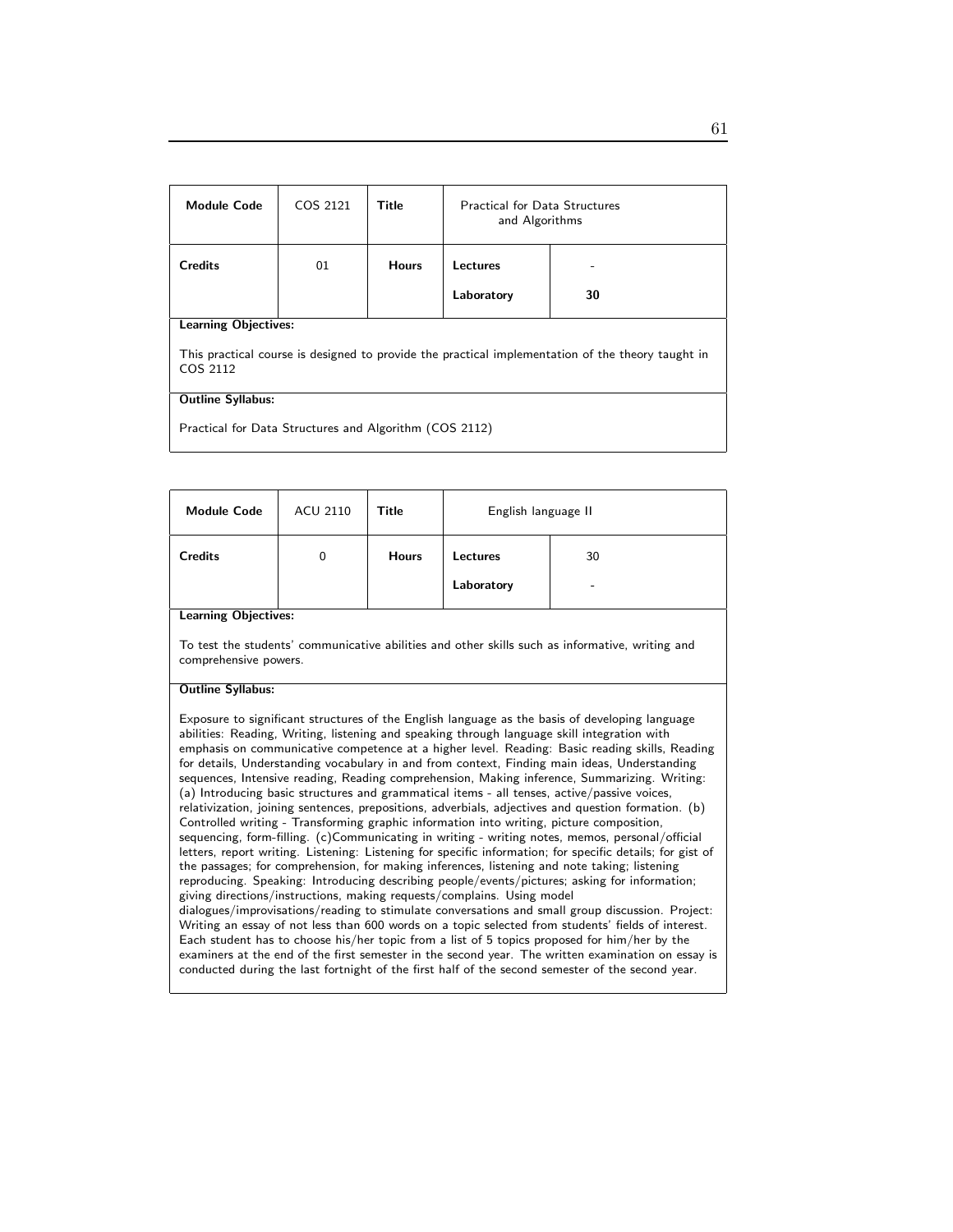| AMA 2212                                                                                                                                                                                                                                                                                                                                                                      | Title        | <b>Fundamentals of Optimization</b> |    |  |  |
|-------------------------------------------------------------------------------------------------------------------------------------------------------------------------------------------------------------------------------------------------------------------------------------------------------------------------------------------------------------------------------|--------------|-------------------------------------|----|--|--|
| 02                                                                                                                                                                                                                                                                                                                                                                            | <b>Hours</b> | Lectures                            | 30 |  |  |
|                                                                                                                                                                                                                                                                                                                                                                               |              | Laboratory                          |    |  |  |
| <b>Learning Objectives:</b>                                                                                                                                                                                                                                                                                                                                                   |              |                                     |    |  |  |
| Students should be able to understand the organizational structure in operations and techniques<br>to run the system.                                                                                                                                                                                                                                                         |              |                                     |    |  |  |
|                                                                                                                                                                                                                                                                                                                                                                               |              |                                     |    |  |  |
| Simplex Method - Theory and Computational Procedure : Efficient computational techniques,<br>Revised Simplex method, Decomposition algorithm and the Bound variables algorithm, Dual<br>problem, post optimality analysis. Transportation Assignment and Allocation Problems :<br>Project and scheduling by PERT - CPM (Critical path method). Network analysis applications. |              |                                     |    |  |  |
|                                                                                                                                                                                                                                                                                                                                                                               |              |                                     |    |  |  |

| <b>Module Code</b>                                                                                                                                                                                                                                                                                                                                                                                                                                                                                                                                                                      | AMA 2223 | Title        | <b>Elementary Fluid Dynamics</b> |    |
|-----------------------------------------------------------------------------------------------------------------------------------------------------------------------------------------------------------------------------------------------------------------------------------------------------------------------------------------------------------------------------------------------------------------------------------------------------------------------------------------------------------------------------------------------------------------------------------------|----------|--------------|----------------------------------|----|
| <b>Credits</b>                                                                                                                                                                                                                                                                                                                                                                                                                                                                                                                                                                          | 03       | <b>Hours</b> | <b>Lectures</b>                  | 45 |
|                                                                                                                                                                                                                                                                                                                                                                                                                                                                                                                                                                                         |          |              | Laboratory                       |    |
| <b>Learning Objectives:</b>                                                                                                                                                                                                                                                                                                                                                                                                                                                                                                                                                             |          |              |                                  |    |
| Student will learn to solve 2D and 3D fluid dynamical problems.                                                                                                                                                                                                                                                                                                                                                                                                                                                                                                                         |          |              |                                  |    |
| <b>Outline Syllabus:</b>                                                                                                                                                                                                                                                                                                                                                                                                                                                                                                                                                                |          |              |                                  |    |
| The concept of continuum of a fluid, Description of flows, Eulerian and Lagrangian variables,<br>Steam lines and particle path, Material derivatives, Kinematics and conditions, Mass<br>conservation, Steam functions, Relative motion, Expansion, Voracity. Circulation, Uniqueness of a<br>flow of given expansion rate and Voracity, Dynamically considerations, irrational incompressible<br>flow, Sources, Sinks, Doublets, Spherical and axis-symmetric problems, Stress in fluid and the<br>equation of motion of a real fluid, Conditions at a material boundary applications. |          |              |                                  |    |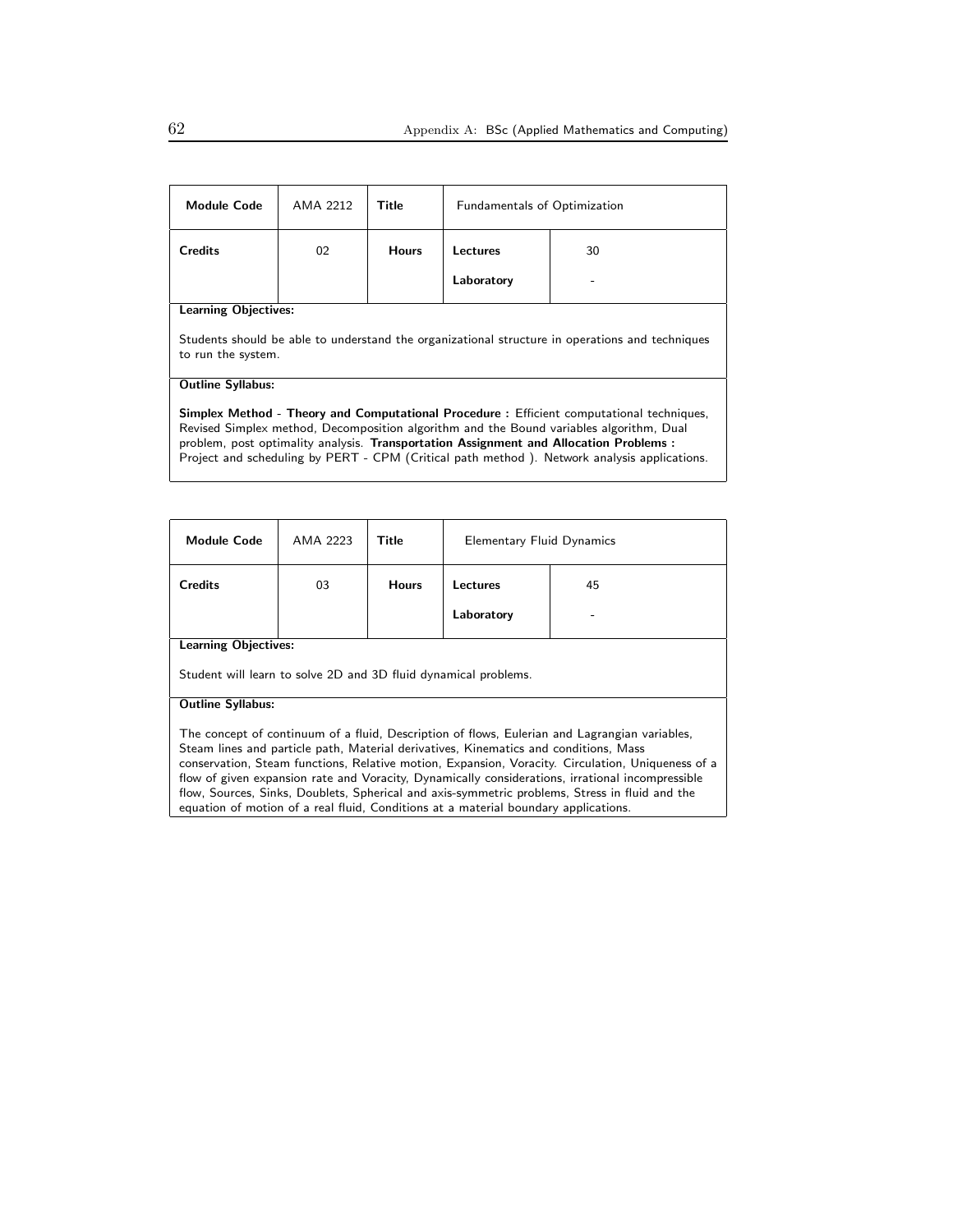| <b>Module Code</b>                                                                                                             | AMA 2231 | <b>Title</b> | Practical for Fundamentals of<br>Optimization |    |  |
|--------------------------------------------------------------------------------------------------------------------------------|----------|--------------|-----------------------------------------------|----|--|
| <b>Credits</b>                                                                                                                 | 01       | <b>Hours</b> | Lectures<br>Laboratory                        | 30 |  |
| <b>Learning Objectives:</b><br>Implementation of the theory taught in AMA 2212 using Microsoft Excel or any relevant software. |          |              |                                               |    |  |
| <b>Outline Syllabus:</b><br>Practical for Fundamentals of Optimization (AMA 2212)                                              |          |              |                                               |    |  |

| <b>Module Code</b>                                                                                                                                                                                                                                                           | STA 2212 | Title        | Design of Experiments |    |  |
|------------------------------------------------------------------------------------------------------------------------------------------------------------------------------------------------------------------------------------------------------------------------------|----------|--------------|-----------------------|----|--|
| <b>Credits</b>                                                                                                                                                                                                                                                               | 02       | <b>Hours</b> | Lectures              | 30 |  |
|                                                                                                                                                                                                                                                                              |          |              | Laboratory            |    |  |
| <b>Learning Objectives:</b>                                                                                                                                                                                                                                                  |          |              |                       |    |  |
| Enable students to understand the similarities and differences between various types of analysis of<br>varience including univariate verses multivariate studies.                                                                                                            |          |              |                       |    |  |
| <b>Outline Syllabus:</b>                                                                                                                                                                                                                                                     |          |              |                       |    |  |
| Basic concepts, Testing different among several means, F- ratio and F-tables, One -way ANOVA,<br>Two - way ANOVA, The randomized blocked design, Two factor randomized design. Analysis of<br>treatment effects and factorial treatments. Latin squares and related designs. |          |              |                       |    |  |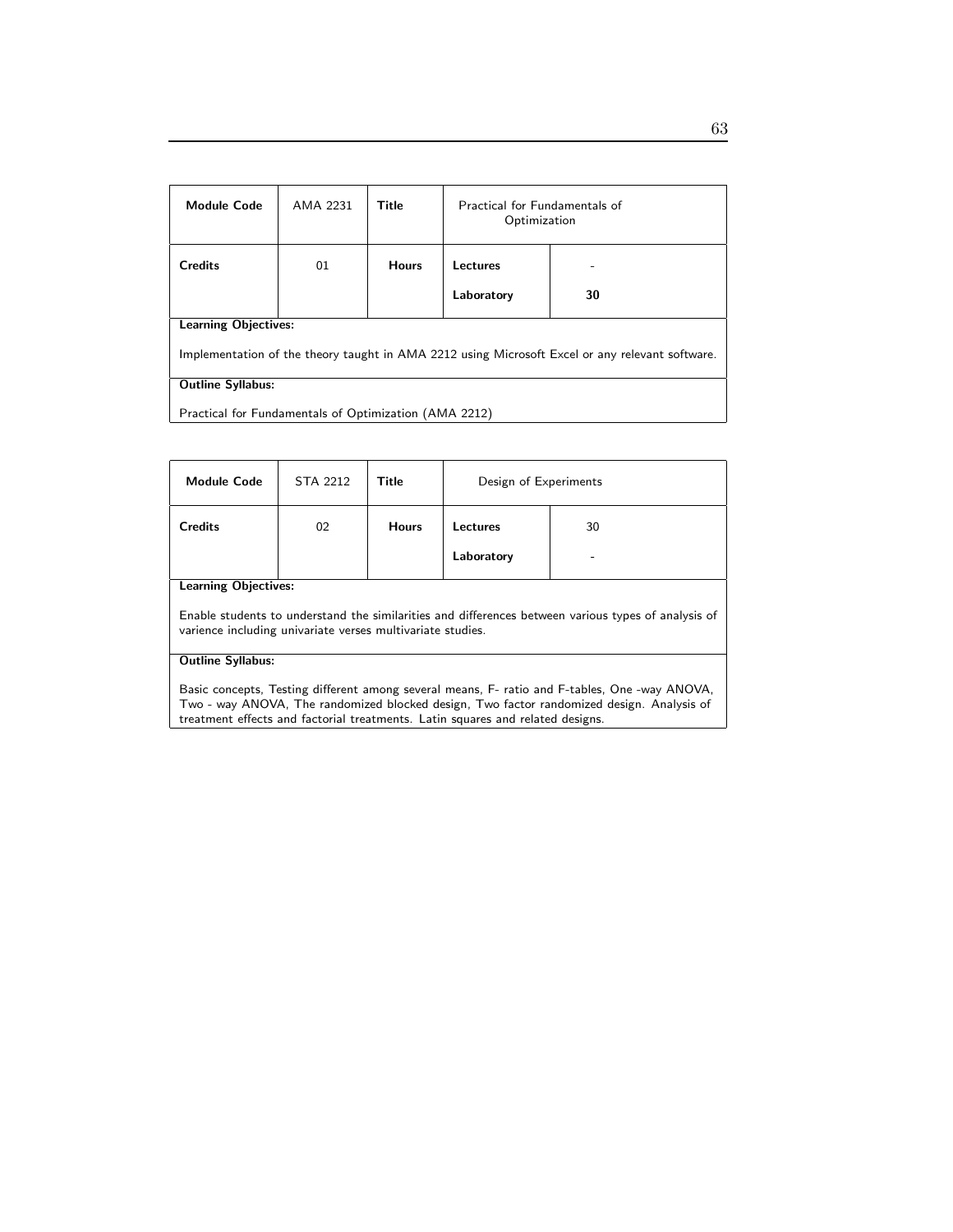| <b>Module Code</b>                                                                                                                    | <b>STA 2221</b> | Title        | Practical in Statistical systems |    |  |
|---------------------------------------------------------------------------------------------------------------------------------------|-----------------|--------------|----------------------------------|----|--|
| <b>Credits</b>                                                                                                                        | 01              | <b>Hours</b> | Lectures                         |    |  |
|                                                                                                                                       |                 |              | Laboratory                       | 30 |  |
| <b>Learning Objectives:</b>                                                                                                           |                 |              |                                  |    |  |
| The main objectives of this course are to learn the statistical software Minitab and to discuss the<br>problems of the course STA2212 |                 |              |                                  |    |  |
| <b>Outline Syllabus:</b>                                                                                                              |                 |              |                                  |    |  |
| Practical in Statistical systems (STA2212)                                                                                            |                 |              |                                  |    |  |

| <b>Module Code</b>                                                                                                                                                                                                                                                                                                                                                                                                                                                                                                                                                                                                                                                                                                                        | COS 2212 | Title        | Numerical Computing II |    |  |  |
|-------------------------------------------------------------------------------------------------------------------------------------------------------------------------------------------------------------------------------------------------------------------------------------------------------------------------------------------------------------------------------------------------------------------------------------------------------------------------------------------------------------------------------------------------------------------------------------------------------------------------------------------------------------------------------------------------------------------------------------------|----------|--------------|------------------------|----|--|--|
| <b>Credits</b>                                                                                                                                                                                                                                                                                                                                                                                                                                                                                                                                                                                                                                                                                                                            | 02       | <b>Hours</b> | Lectures               | 30 |  |  |
|                                                                                                                                                                                                                                                                                                                                                                                                                                                                                                                                                                                                                                                                                                                                           |          |              | Laboratory             |    |  |  |
| <b>Learning Objectives:</b>                                                                                                                                                                                                                                                                                                                                                                                                                                                                                                                                                                                                                                                                                                               |          |              |                        |    |  |  |
| Students will learns to solve large linear systems and ordinary differential equations. They will<br>also leave to assess the errors involved in the computation of the solution of linear systems and<br>differential equations.                                                                                                                                                                                                                                                                                                                                                                                                                                                                                                         |          |              |                        |    |  |  |
| <b>Outline Syllabus:</b>                                                                                                                                                                                                                                                                                                                                                                                                                                                                                                                                                                                                                                                                                                                  |          |              |                        |    |  |  |
| The numerical solution of system of linear equation<br><b>Direct method:</b> Gaussion Elimination, pivoting strategies, operational count, Matrix<br>factorization, compact schemes (Crouts, Choleski), Tridiagonal system, stability and Ill<br>conditioning, Vector and matrix norms, condition number.<br>Indirect method: Jacobi, Gauss-seidal methods, Convergence of Iteration methods, Successive<br>over relaxation method<br><b>Solution of Ordinary Differential Equations</b> Derivation of method, One step method, Runge -<br>Kutta method, Derivation of R-K methods, Euller's method and Errors Estimation, Linear<br>Multistep methods, Adams methods and predictor-corrector methods, Stability of Numerical<br>methods. |          |              |                        |    |  |  |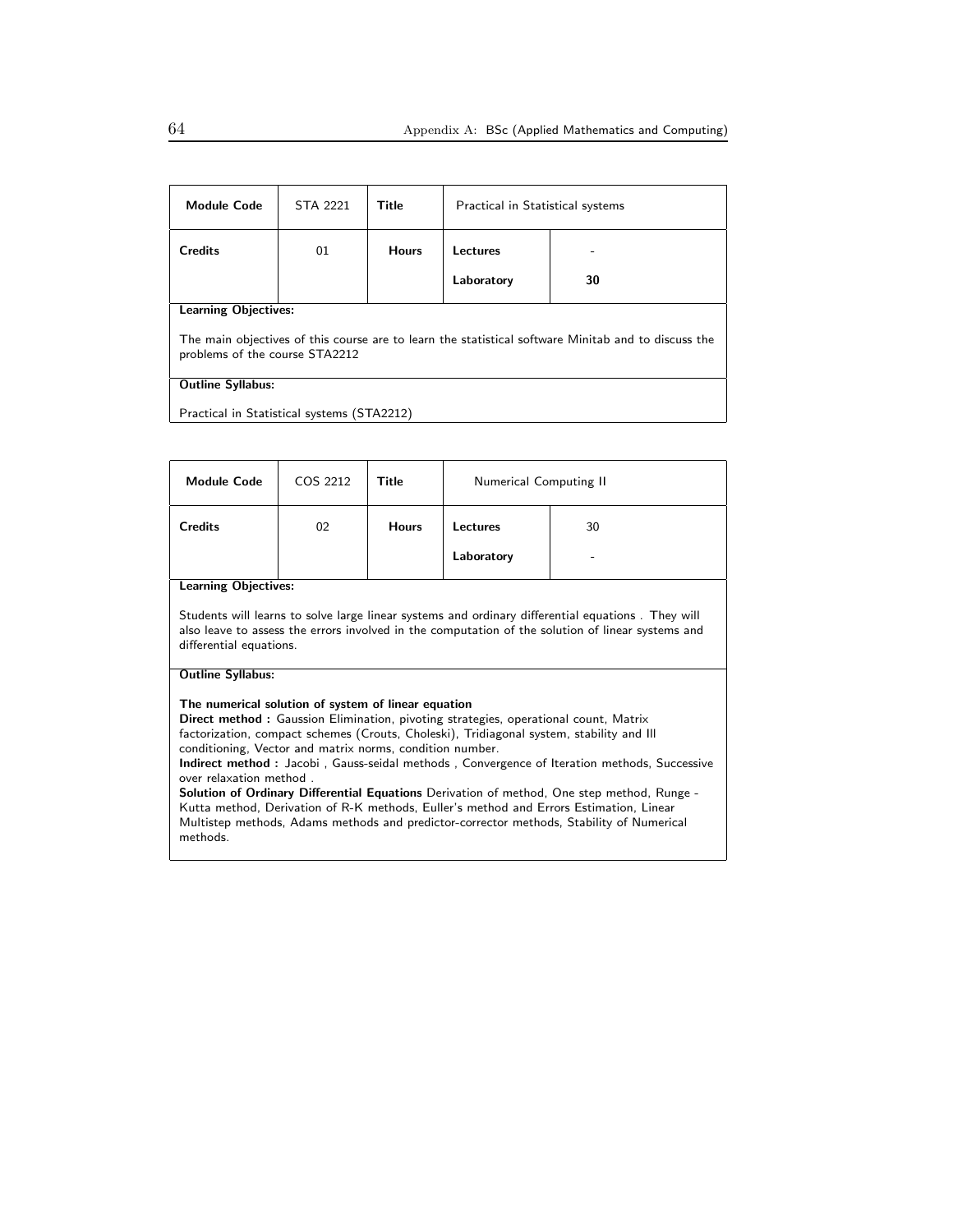| <b>Module Code</b>                                                                                                                                                                                                                                                                                                                                                                                                                                                                                                                                                                                                                                                                                                                                                             | COS 2222 | Title        | Data Base System |    |  |
|--------------------------------------------------------------------------------------------------------------------------------------------------------------------------------------------------------------------------------------------------------------------------------------------------------------------------------------------------------------------------------------------------------------------------------------------------------------------------------------------------------------------------------------------------------------------------------------------------------------------------------------------------------------------------------------------------------------------------------------------------------------------------------|----------|--------------|------------------|----|--|
|                                                                                                                                                                                                                                                                                                                                                                                                                                                                                                                                                                                                                                                                                                                                                                                |          |              |                  |    |  |
| <b>Credits</b>                                                                                                                                                                                                                                                                                                                                                                                                                                                                                                                                                                                                                                                                                                                                                                 | 02       | <b>Hours</b> | Lectures         | 30 |  |
|                                                                                                                                                                                                                                                                                                                                                                                                                                                                                                                                                                                                                                                                                                                                                                                |          |              | Laboratory       |    |  |
| <b>Learning Objectives:</b>                                                                                                                                                                                                                                                                                                                                                                                                                                                                                                                                                                                                                                                                                                                                                    |          |              |                  |    |  |
| Students will learn the file organization method and learn the mathematical foundation of<br>relational data bases. They will also learn about Normal forms and data modelling techniques.<br>Students will be able to query the data base in query language such as SQL.                                                                                                                                                                                                                                                                                                                                                                                                                                                                                                      |          |              |                  |    |  |
| <b>Outline Syllabus:</b>                                                                                                                                                                                                                                                                                                                                                                                                                                                                                                                                                                                                                                                                                                                                                       |          |              |                  |    |  |
| File Organization and Access Mechanisms: Sequential, Direct, Indexed, B- tree, Inverted tree.<br>Data models : pre - relational, Relational, post - relation (Object oriented, Deductive, Functional<br>ect.) Mathematical Foundations: Relational algebra, Calculus, Propositional and predicate<br>calculus. Query Language Interfaces: QBE, QUEL, Graphical. Advanced SQL Features : Sup<br>-queries, Correlated queries, Complex joins, Recursion, Triggers and events, 4GL, Embedded SQL.<br><b>Integrity Constrains:</b> Domain integrity, Referential integrity, Functional dependencies. Normal<br>Forms and Normalization. BCZF and 3rd normal forms. Data base Design : ER Modelling,<br>Mapping ER model to relational model. Development of Data base Application. |          |              |                  |    |  |

| <b>Module Code</b>                                                                                             | COS 2231 | Title        | Practical for Data Base System |    |
|----------------------------------------------------------------------------------------------------------------|----------|--------------|--------------------------------|----|
| <b>Credits</b>                                                                                                 | 01       | <b>Hours</b> | Lectures                       |    |
|                                                                                                                |          |              | Laboratory                     | 30 |
| <b>Learning Objectives:</b>                                                                                    |          |              |                                |    |
| This practical course is designed to provide the practical implementation of the theory taught in<br>COS 2222. |          |              |                                |    |
| <b>Outline Syllabus:</b>                                                                                       |          |              |                                |    |
| Practical for Data Base System (COS 2222)                                                                      |          |              |                                |    |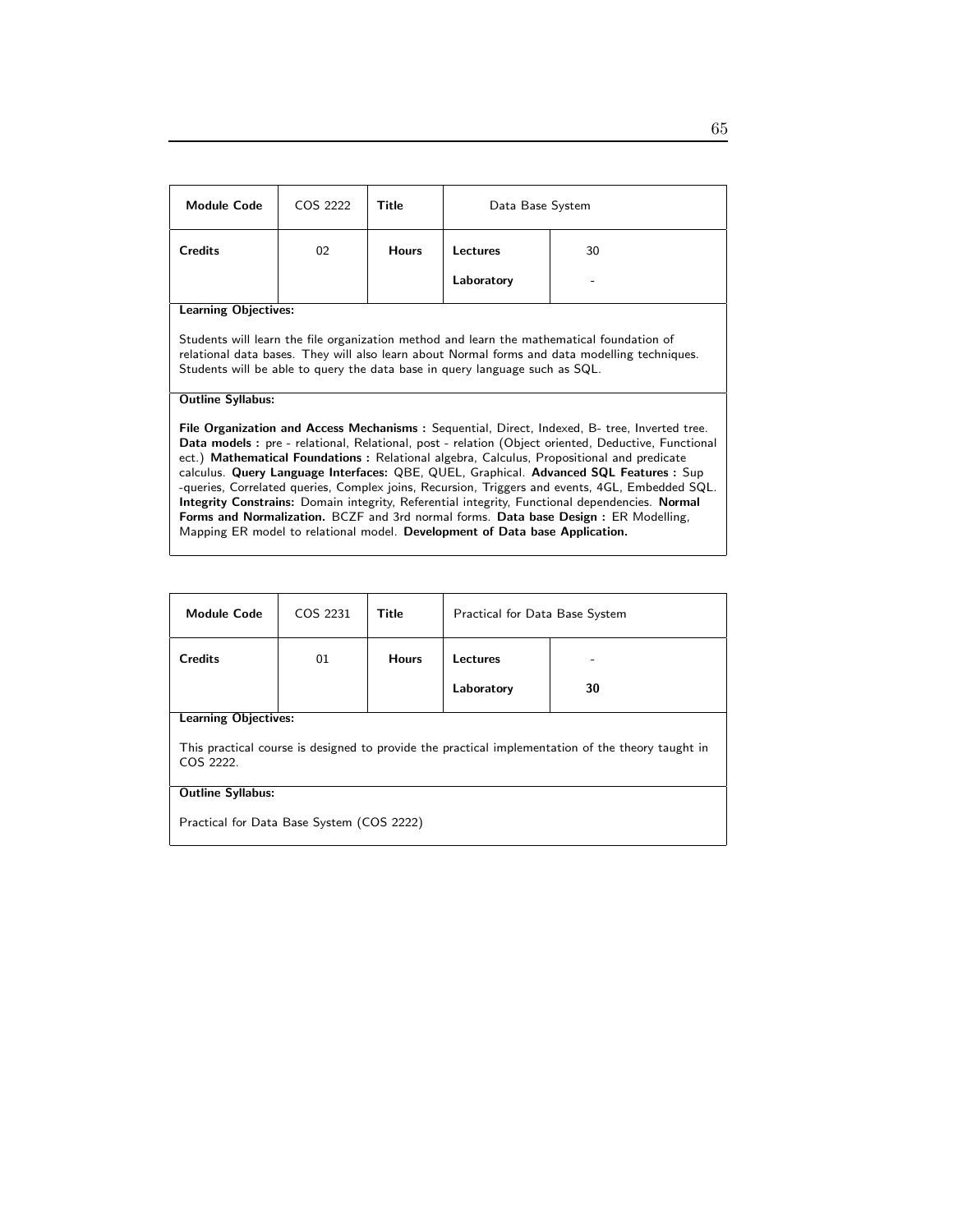| <b>Module Code</b>                                                                                             | COS 2241 | Title        | <b>Practical for Numerical</b><br>Computing II |    |
|----------------------------------------------------------------------------------------------------------------|----------|--------------|------------------------------------------------|----|
| <b>Credits</b>                                                                                                 | 01       | <b>Hours</b> | Lectures                                       |    |
|                                                                                                                |          |              | Laboratory                                     | 30 |
| <b>Learning Objectives:</b>                                                                                    |          |              |                                                |    |
| This practical course is designed to provide the practical implementation of the theory taught in<br>COS 2212. |          |              |                                                |    |
| <b>Outline Syllabus:</b>                                                                                       |          |              |                                                |    |
| Practical for Numerical Computing II (COS 2212).                                                               |          |              |                                                |    |

| <b>Module Code</b>                                                                                                                                                                                                                                                                                                                                                                                                                                                                                                                                                                                                                                                                                                                     | <b>ACU 2210</b> | Title        | Career Guidance |    |  |
|----------------------------------------------------------------------------------------------------------------------------------------------------------------------------------------------------------------------------------------------------------------------------------------------------------------------------------------------------------------------------------------------------------------------------------------------------------------------------------------------------------------------------------------------------------------------------------------------------------------------------------------------------------------------------------------------------------------------------------------|-----------------|--------------|-----------------|----|--|
| <b>Credits</b>                                                                                                                                                                                                                                                                                                                                                                                                                                                                                                                                                                                                                                                                                                                         | $\Omega$        | <b>Hours</b> | <b>Lectures</b> | 30 |  |
|                                                                                                                                                                                                                                                                                                                                                                                                                                                                                                                                                                                                                                                                                                                                        |                 |              | Laboratory      |    |  |
| <b>Learning Objectives:</b>                                                                                                                                                                                                                                                                                                                                                                                                                                                                                                                                                                                                                                                                                                            |                 |              |                 |    |  |
| To give an overall view of the career prospective and guidance.                                                                                                                                                                                                                                                                                                                                                                                                                                                                                                                                                                                                                                                                        |                 |              |                 |    |  |
| <b>Outline Syllabus:</b>                                                                                                                                                                                                                                                                                                                                                                                                                                                                                                                                                                                                                                                                                                               |                 |              |                 |    |  |
| The world of work: Unemployment in Sri Lanka. Recent demographic, Economic and social<br>changes of Sri Lanka and how they effect the graduate labour market. The private sector culture<br>- emphasis on attitudes The role of scientists in various employment sectors. The expectations of<br>private sector employer from new graduate employees. Career guidance Employment search.<br><b>Image Projection:</b> Social graces, Public relations, Career development and survival skills of young<br>graduates, Personality development, Leadership, Team work, Human relations, Effective<br>communication, Problem solving, Stress management.<br><b>Presentation Techniques:</b> The bio-data, Facing interviews, assertiveness |                 |              |                 |    |  |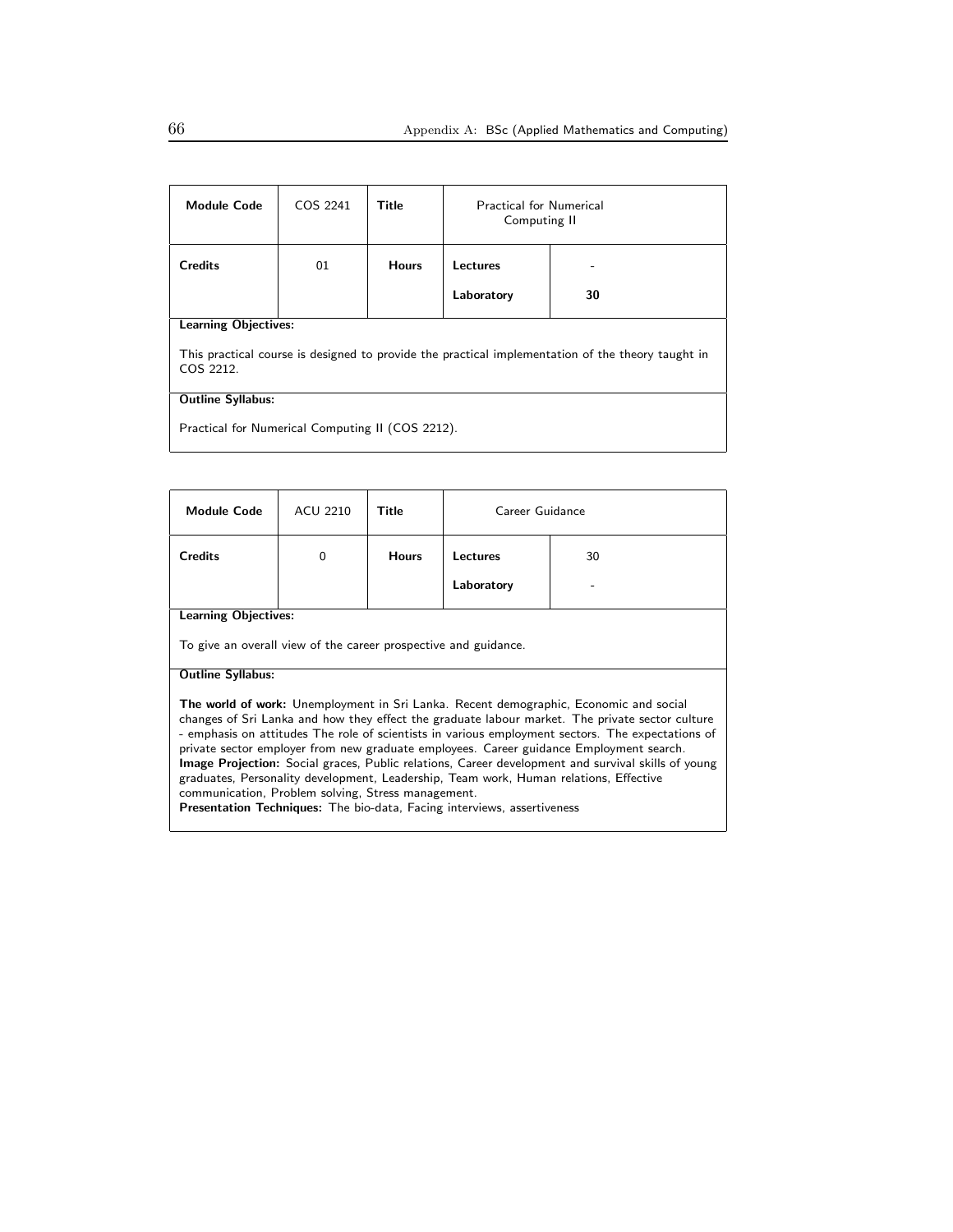LEVEL 3

| <b>Module Code</b>                                                                                                                                                                                                                                                                                                                         | AMA 3113 | Title        | Modelling  |    |
|--------------------------------------------------------------------------------------------------------------------------------------------------------------------------------------------------------------------------------------------------------------------------------------------------------------------------------------------|----------|--------------|------------|----|
| <b>Credits</b>                                                                                                                                                                                                                                                                                                                             | 03       | <b>Hours</b> | Lectures   | 45 |
|                                                                                                                                                                                                                                                                                                                                            |          |              | Laboratory |    |
| <b>Learning Objectives:</b>                                                                                                                                                                                                                                                                                                                |          |              |            |    |
| The main goal of this unit is to learn how to make a creative use of some mathematical tools.<br>Modeling is the process to gain a better understanding to develop skills in formulating, solving,<br>and interpreting appropriate models of some problems in physical science and computing.                                              |          |              |            |    |
| <b>Outline Syllabus:</b>                                                                                                                                                                                                                                                                                                                   |          |              |            |    |
| <b>Modelling Fundamentals:</b> Setting up differential equation from word problems, Qualitative<br>solutions, Sketching for first order differential equations, Discrete and system model. <b>Some</b><br><b>Models and Instructions:</b> Population growth models, Growth and decay models, Leading to<br>partial differential equations. |          |              |            |    |

| <b>Module Code</b>                                                                                                                                                                                                                                                                                                                                                                                                                   | AMA 3123 | Title        | Mathematical programming |    |
|--------------------------------------------------------------------------------------------------------------------------------------------------------------------------------------------------------------------------------------------------------------------------------------------------------------------------------------------------------------------------------------------------------------------------------------|----------|--------------|--------------------------|----|
| <b>Credits</b>                                                                                                                                                                                                                                                                                                                                                                                                                       | 03       | <b>Hours</b> | Lectures                 | 45 |
|                                                                                                                                                                                                                                                                                                                                                                                                                                      |          |              | Laboratory               |    |
| <b>Learning Objectives:</b>                                                                                                                                                                                                                                                                                                                                                                                                          |          |              |                          |    |
| Students will learn to solve various optimization problems.                                                                                                                                                                                                                                                                                                                                                                          |          |              |                          |    |
| <b>Outline Syllabus:</b>                                                                                                                                                                                                                                                                                                                                                                                                             |          |              |                          |    |
| <b>Dynamic Programming:</b> Characteristic of dynamic programming problems,<br>Deterministic dynamic programming, probabilistic dynamic programming. <b>Goal</b><br>programming: Objective of goal programming, Non - pre -Emotive goal programming,<br>pre - Emotive goal programming, Formulation of linear programming models for variables<br>of linear functions with positive and negative component. Non. linear programming: |          |              |                          |    |

of linear functions with positive and negative component. **Non - linear programming** : Optimization fundamentals, Types of non -linear programming problems, Unconstrained optimization, Constrain optimization, the Karush - Kuhn- Tucker (K . K . T ) condition for constrained optimization , Fractional programming, Quadratic programming, Separable programming, Convex programming, Introduction to Game Theory : Two-Person Zero -sum games, solving simple games, Dominated strategies method, Minimax criterion, Games with mixed strategies .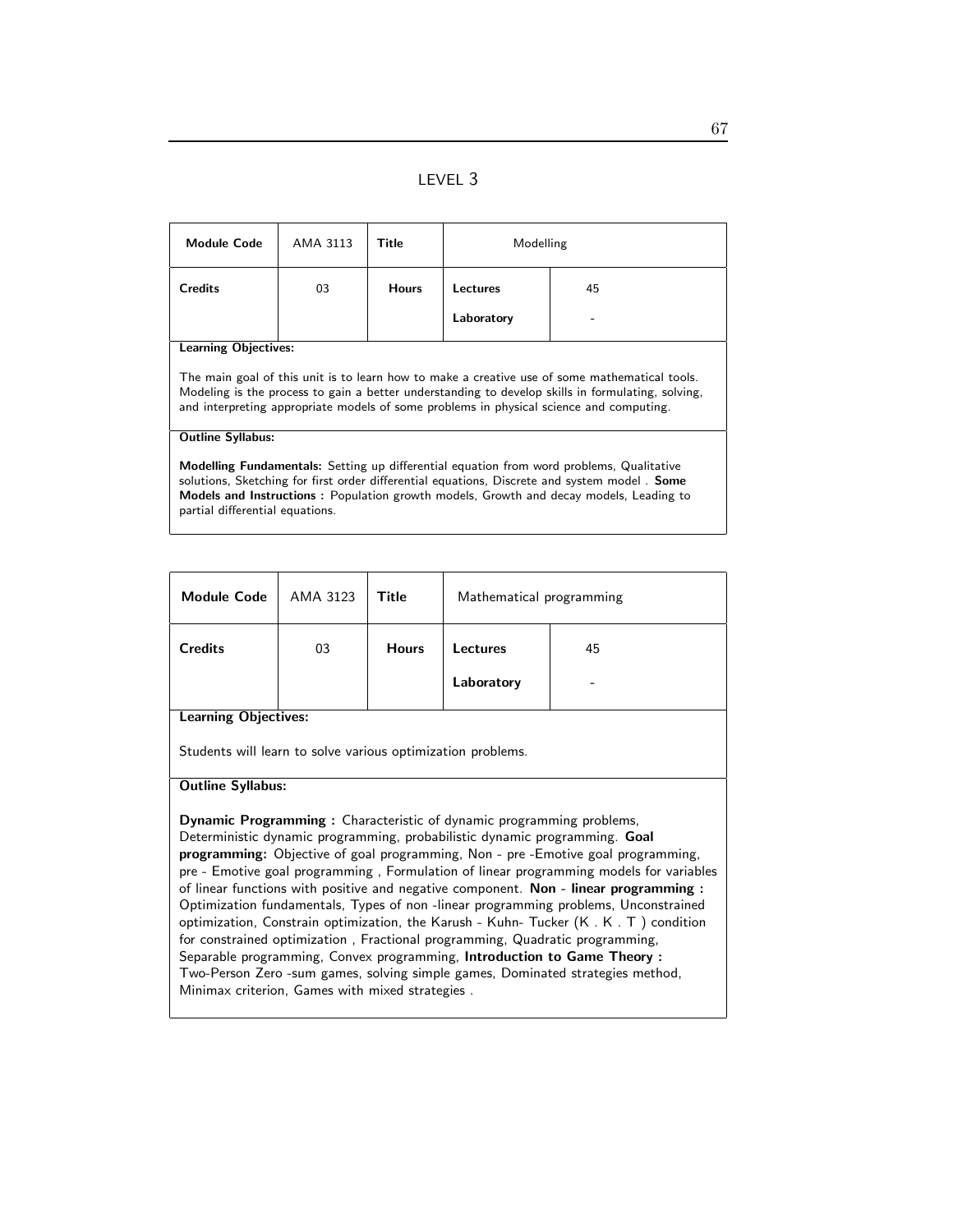| <b>Module Code</b>                                                                                                                                                                                                                                                                                                                                                                                                                                                                                                                             | STA 3112 | Title        | Regression Analysis and Time<br>Series |    |
|------------------------------------------------------------------------------------------------------------------------------------------------------------------------------------------------------------------------------------------------------------------------------------------------------------------------------------------------------------------------------------------------------------------------------------------------------------------------------------------------------------------------------------------------|----------|--------------|----------------------------------------|----|
| <b>Credits</b>                                                                                                                                                                                                                                                                                                                                                                                                                                                                                                                                 | 02       | <b>Hours</b> | <b>Lectures</b>                        | 30 |
|                                                                                                                                                                                                                                                                                                                                                                                                                                                                                                                                                |          |              | Laboratory                             |    |
| <b>Learning Objectives:</b>                                                                                                                                                                                                                                                                                                                                                                                                                                                                                                                    |          |              |                                        |    |
| Students will learn simple and multiple regression analysis, how to use and interpret the<br>regression results in a real world setting and variety of statistical models for time series.                                                                                                                                                                                                                                                                                                                                                     |          |              |                                        |    |
| <b>Outline Syllabus:</b>                                                                                                                                                                                                                                                                                                                                                                                                                                                                                                                       |          |              |                                        |    |
| Simple linear regression and the principle of least Squares, Matrix approach to linear regression,<br>Multiple linear regression, Interpretation of coefficients. Inferences in regression analysis,<br>prediction of future values, Correlation and the coefficient of determination, Analysis of aptness<br>of the model, Model selection procedures. Time series: Additive and multiplicative models,<br>Isolation of trend, Seasonal variation and cyclic variation, Moving average and centred moving<br>average, Elementary forecasting. |          |              |                                        |    |

| <b>Module Code</b>                                                                                                                                                          | STA 3121 | Title        | Practical for Regression<br>Analysis and Time Series |    |  |
|-----------------------------------------------------------------------------------------------------------------------------------------------------------------------------|----------|--------------|------------------------------------------------------|----|--|
| <b>Credits</b>                                                                                                                                                              | 01       | <b>Hours</b> | Lectures                                             |    |  |
|                                                                                                                                                                             |          |              | Laboratory                                           | 30 |  |
| <b>Learning Objectives:</b>                                                                                                                                                 |          |              |                                                      |    |  |
| Student should be able to get first-hand experience in conducting and interpretating regression<br>and time series analysis learned in STA 3112 using statistical software. |          |              |                                                      |    |  |
| <b>Outline Syllabus:</b>                                                                                                                                                    |          |              |                                                      |    |  |
| Practical for Regression Analysis & Time Series (STA 3112)                                                                                                                  |          |              |                                                      |    |  |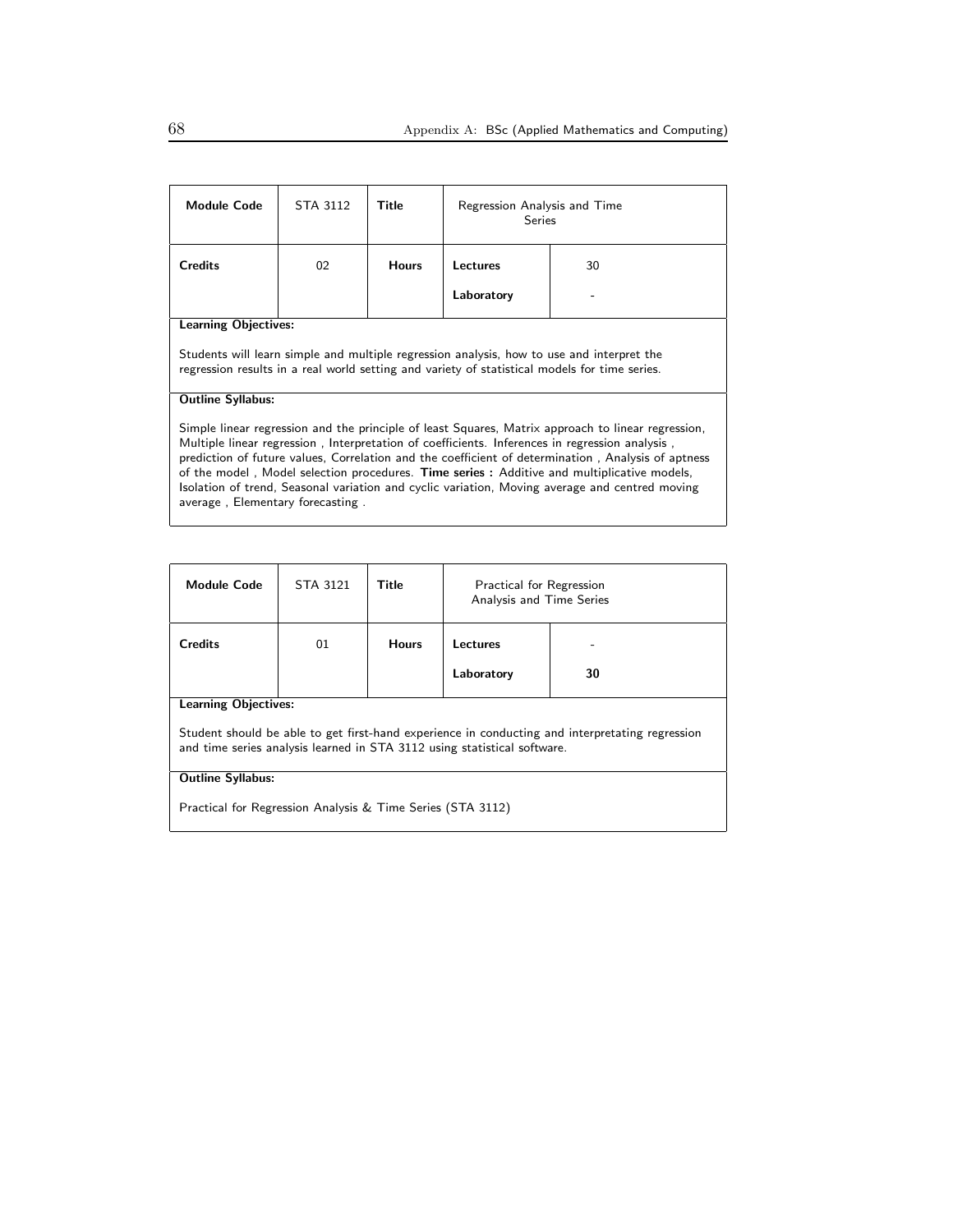| <b>Module Code</b>                                                                                                                                                                            | COS 3113 | Title        | Software Engineering |    |  |
|-----------------------------------------------------------------------------------------------------------------------------------------------------------------------------------------------|----------|--------------|----------------------|----|--|
| <b>Credits</b>                                                                                                                                                                                | 03       | <b>Hours</b> | Lectures             | 45 |  |
|                                                                                                                                                                                               |          |              | Laboratory           |    |  |
| <b>Learning Objectives:</b>                                                                                                                                                                   |          |              |                      |    |  |
| Student will learn how to analyze and evaluate system demands. They will study system design,<br>project planning, system maintenance and testing. They will also learn different programming |          |              |                      |    |  |

#### Outline Syllabus:

paradigms.

Scope of software Engineering: Software crisis, Software engineering objectives, Object oriented paradigm. Software Life Cycle Models : Build - and -Fix model, Water fall model, Object - oriented life cycle model, Comparison of life -Cycle models, Testing : Quality issues, Non execution - based testing, Execution -based testing, Correctness proofs, Testing distributed and real time software. Introduction to Objects : Models , Cohesion, Coupling Data Encapsulation, Abstract data types, Information hiding inheritance, Polymorphism and dynamic binding Reusability , portability. and interpretability. Planning and Estimating: planning the software process, Estimating duration and cost. Requirement Specification: Requirement analysis, Specification document. Object - Oriented Analysis: Use - Case modelling, Class modelling, Dynamic modelling . Object - Oriented Design : Sequence diagram , Collaboration diagram and detailed class diagram, Implementation, integration and maintenance, Introduction to Computer assisted software engineering.

| <b>Module Code</b>          | COS 3122 | <b>Title</b> | <b>Operating Systems</b> |                                |  |
|-----------------------------|----------|--------------|--------------------------|--------------------------------|--|
| <b>Credits</b>              | 02       | <b>Hours</b> | Lectures<br>Laboratory   | 30<br>$\overline{\phantom{a}}$ |  |
| <b>Learning Objectives:</b> |          |              |                          |                                |  |

Student should have the knowledge of internal structure of modern operating system. Student will learn various facilities provided by the operating system to the user.

#### Outline Syllabus:

Operating Systems as a virtual machine and as resource as a manager, Processes, Interprocess communication and synchronization, Process transition using UNIX (Solaris) as an example , Memory allocation, Segmentation , Paging Loading , Linking , and libraries , Resource allocation , Scheduling and deadlock , File systems , Consistency, Redundancy , UNIX and DOS file systems as examples , Distributed systems principles , Amoeda and Mach. Current Operating Systems : Introduction to windows NT architecture and file system . System programming in the UNIX environment : Review of C Programming, shell command language , System calls for process management, File access, Network system calls , RPC, Threading , Program development .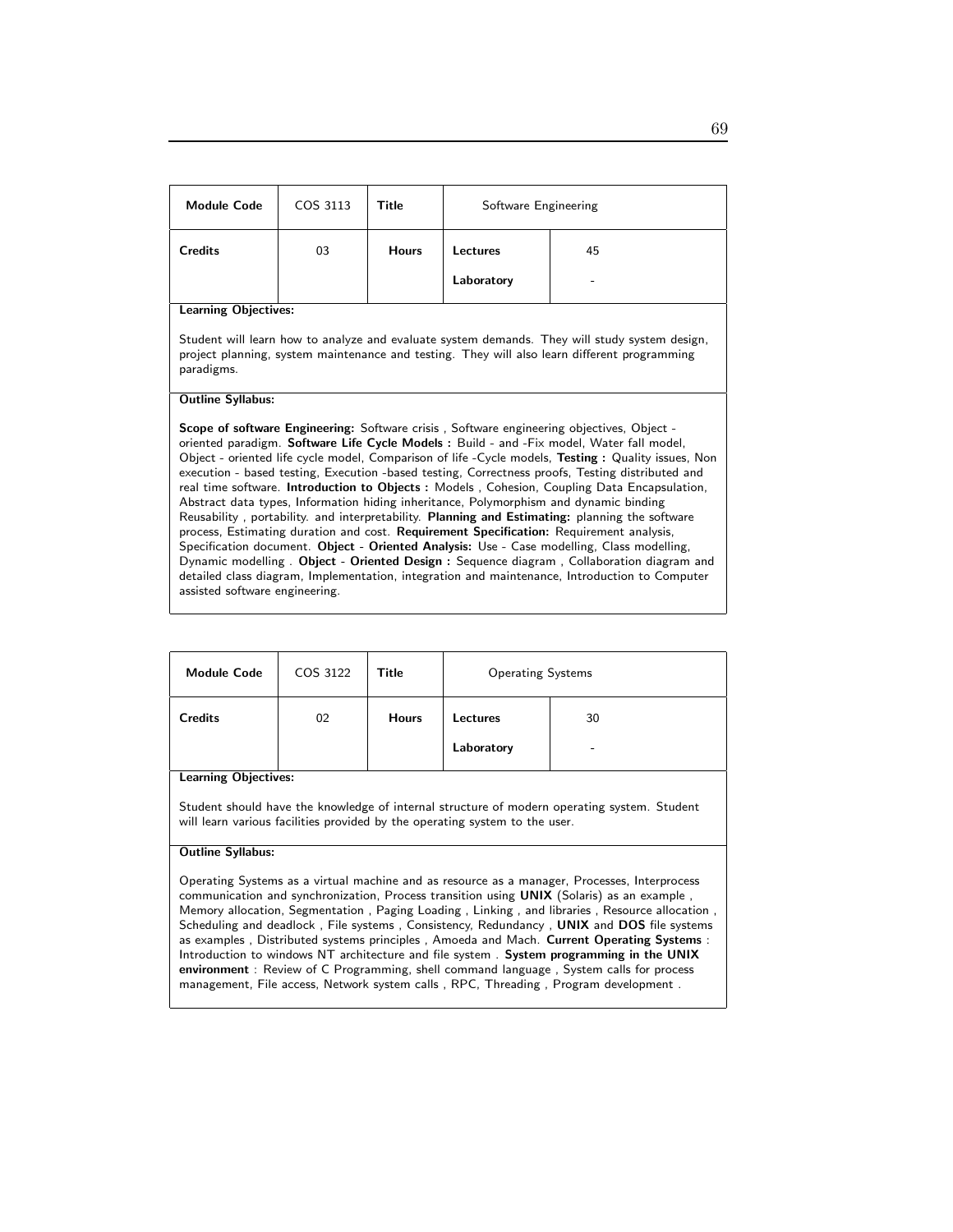| <b>Module Code</b>                                                                                            | COS 3131 | Title        | <b>Practical for Operating Systems</b> |    |  |
|---------------------------------------------------------------------------------------------------------------|----------|--------------|----------------------------------------|----|--|
| <b>Credits</b>                                                                                                | 01       | <b>Hours</b> | Lectures                               |    |  |
|                                                                                                               |          |              | Laboratory                             | 30 |  |
| <b>Learning Objectives:</b>                                                                                   |          |              |                                        |    |  |
| This practical course is designed to provide the practical implementation of the theory taught in<br>COS 3122 |          |              |                                        |    |  |
| <b>Outline Syllabus:</b>                                                                                      |          |              |                                        |    |  |
| Practical for Operating Systems (COS 3122).                                                                   |          |              |                                        |    |  |

| <b>Module Code</b>                                                                                                                                                                                                                                                                                                                                                                                                                                                                                                                                                                                                                                                                                                                                                                                                                                                                                                                                                                                                                                                                                                                                                                                                                                                                                                                                                                                                                                                                                                                                                                                                                                                                                                                                                                                                                                                                       | <b>ACU 3110</b> | Title        | Management and<br>Entrepreneurial skills |                                                                                              |  |
|------------------------------------------------------------------------------------------------------------------------------------------------------------------------------------------------------------------------------------------------------------------------------------------------------------------------------------------------------------------------------------------------------------------------------------------------------------------------------------------------------------------------------------------------------------------------------------------------------------------------------------------------------------------------------------------------------------------------------------------------------------------------------------------------------------------------------------------------------------------------------------------------------------------------------------------------------------------------------------------------------------------------------------------------------------------------------------------------------------------------------------------------------------------------------------------------------------------------------------------------------------------------------------------------------------------------------------------------------------------------------------------------------------------------------------------------------------------------------------------------------------------------------------------------------------------------------------------------------------------------------------------------------------------------------------------------------------------------------------------------------------------------------------------------------------------------------------------------------------------------------------------|-----------------|--------------|------------------------------------------|----------------------------------------------------------------------------------------------|--|
| <b>Credits</b>                                                                                                                                                                                                                                                                                                                                                                                                                                                                                                                                                                                                                                                                                                                                                                                                                                                                                                                                                                                                                                                                                                                                                                                                                                                                                                                                                                                                                                                                                                                                                                                                                                                                                                                                                                                                                                                                           | $\mathbf 0$     | <b>Hours</b> | <b>Lectures</b>                          | 30                                                                                           |  |
|                                                                                                                                                                                                                                                                                                                                                                                                                                                                                                                                                                                                                                                                                                                                                                                                                                                                                                                                                                                                                                                                                                                                                                                                                                                                                                                                                                                                                                                                                                                                                                                                                                                                                                                                                                                                                                                                                          |                 |              | Laboratory                               |                                                                                              |  |
| <b>Learning Objectives:</b>                                                                                                                                                                                                                                                                                                                                                                                                                                                                                                                                                                                                                                                                                                                                                                                                                                                                                                                                                                                                                                                                                                                                                                                                                                                                                                                                                                                                                                                                                                                                                                                                                                                                                                                                                                                                                                                              |                 |              |                                          |                                                                                              |  |
| environmental manager.                                                                                                                                                                                                                                                                                                                                                                                                                                                                                                                                                                                                                                                                                                                                                                                                                                                                                                                                                                                                                                                                                                                                                                                                                                                                                                                                                                                                                                                                                                                                                                                                                                                                                                                                                                                                                                                                   |                 |              |                                          | Development of basic appreciation for managerial and entrepreneurial skills as a prospective |  |
| <b>Outline Syllabus:</b>                                                                                                                                                                                                                                                                                                                                                                                                                                                                                                                                                                                                                                                                                                                                                                                                                                                                                                                                                                                                                                                                                                                                                                                                                                                                                                                                                                                                                                                                                                                                                                                                                                                                                                                                                                                                                                                                 |                 |              |                                          |                                                                                              |  |
| Management: Definition of Management, Function of Management, Planning, Organising,<br>Staffing, Directing, Communication, Motivation, Leadership and Controlling. Communication in<br>Management: Effective communication skills, Communication process, Presentation skills,<br>Written communication and Data collection techniques. Motivation: Motivation and incentives,<br>Needs, Drives and Obstacles, Behavioural theories, Morale. Groups and teams: Organisation of<br>work group, Team building and characteristics of successful team. Leadership: Characteristics of<br>leaders and Leadership styles. Interpersonal processes: Active listening skills, Non-verbal<br>communication and Interviews and counselling. Managing change: Causes and nature of change,<br>Resistance of change, Practices that support change and Handling conflict. Problem solving and<br>decision making: Barriers to creative thinking, Problem definition, Problem solving techniques,<br>Group discussion, Brainstorming and Decision making aids. Managing time: Benefits of time<br>management, Time wasting activities, Time management aids, Personal time management plan<br>measuring methods and Time management techniques. Entrepreneurial skills: Definition of<br>entrepreneurial skills, Small business management, Micro based industry and Characteristics of<br>entrepreneur. Total quality management: Concept of quality and customer, Customer<br>requirements, Quality approach and Implications of quality systems. Customer care: Customer<br>service, Words to use and words to avoid and Establishing rapport and new business. Purchasing<br>skills: Stock control, Procedures, Supplier selection, Procurement policy and strategy.<br>Negotiation skills: What is negotiation, Four stages of negotiation and Types of negotiation,<br>Questioning techniques. |                 |              |                                          |                                                                                              |  |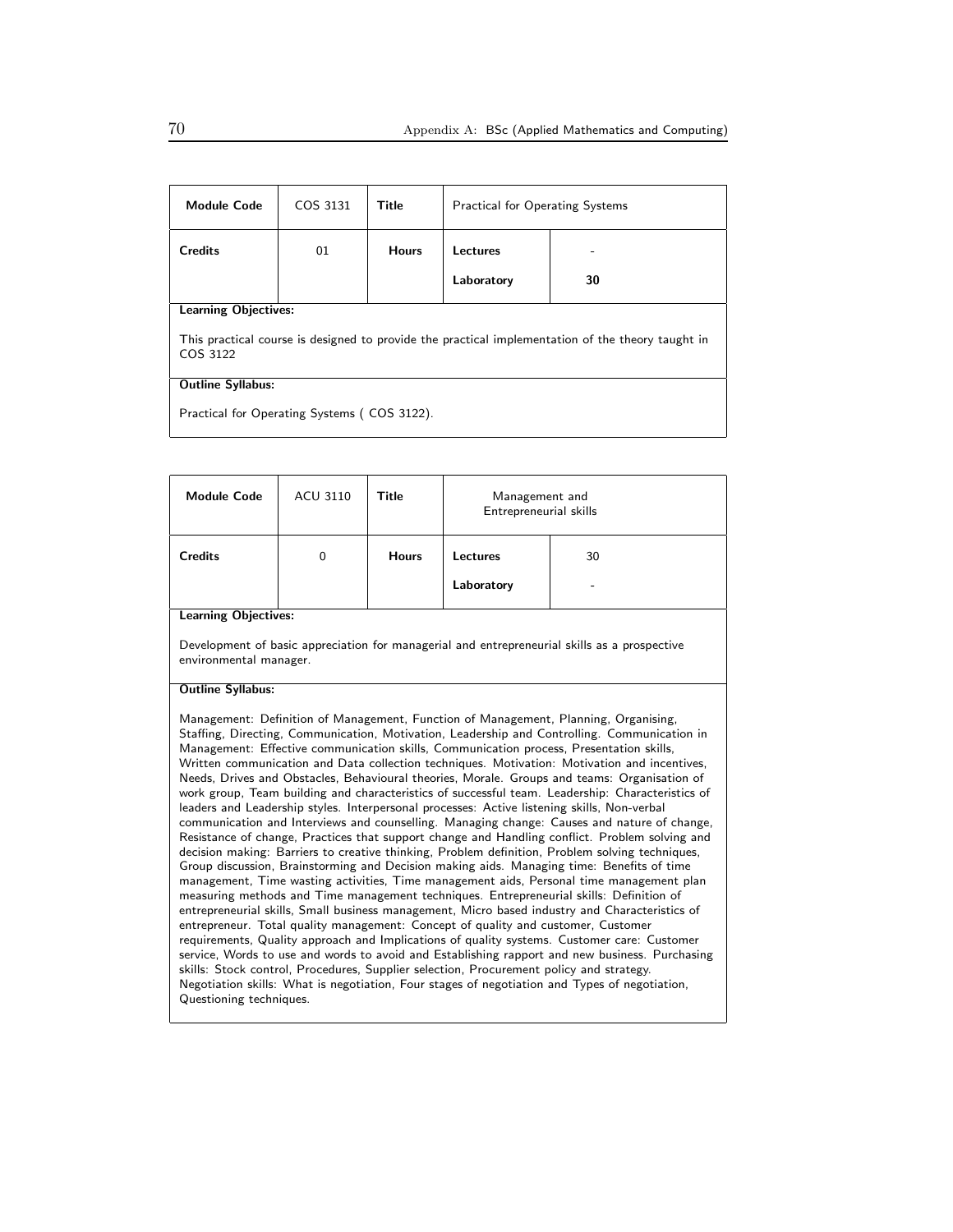| <b>Module Code</b>                                                                                                                                                                                                                                                                                                                 | PMA 3213 | Title        | Algebraic Structures and<br><b>Complex Variables</b> |    |  |
|------------------------------------------------------------------------------------------------------------------------------------------------------------------------------------------------------------------------------------------------------------------------------------------------------------------------------------|----------|--------------|------------------------------------------------------|----|--|
| <b>Credits</b>                                                                                                                                                                                                                                                                                                                     | 03       | <b>Hours</b> | Lectures<br>Laboratory                               | 45 |  |
| <b>Learning Objectives:</b><br>The objective is to increase students' creativity, thinking and the knowledge of the algebraic<br>properties of the Algebraic Structures. Complex variable techniques develop analytical reasoning<br>skills. Also gain some experience to solve certain kinds of problems in the applied sciences. |          |              |                                                      |    |  |

#### Outline Syllabus:

Algebraic Structures: Elementary theory of groups, Normal subgroups, Quotient groups, Homomorphism, Characteristic subgroups, Conjugate classes and the normalizer of a subgroups, Isomorphism theorems. Complex Variables: Complex numbers and functions , Limits and continuity, Sequences and series, Taylor's and Laurent's series, Singularities and residues. The application of contour integrals to evaluate real integrals, The argument principle, Rouches theorem with applications.

| <b>Module Code</b> | AMA 3213 | Title        | Analytical Dynamics    |         |
|--------------------|----------|--------------|------------------------|---------|
| <b>Credits</b>     | 03       | <b>Hours</b> | Lectures<br>Laboratory | 45<br>- |

Learning Objectives:

The subject provides advanced theoretical developments, which prove elegant and versatile in solving dynamical problems. Develop a deep understanding of the fundamentals of analytical dynamics and applications to mechanical systems. Also introduce the skill in reformulation and generalization for practical application.

#### Outline Syllabus:

Theory of rotation axis, Kinematics of rigid body, Equation of motion of rigid body, Euler's equations, Lagrangian formulation and applications. Small oscillation, Impulsive motion, Two body central force problems. Hamiltonian formulation and applications, Canonical Transformations, Hamilton -Jacobian equation.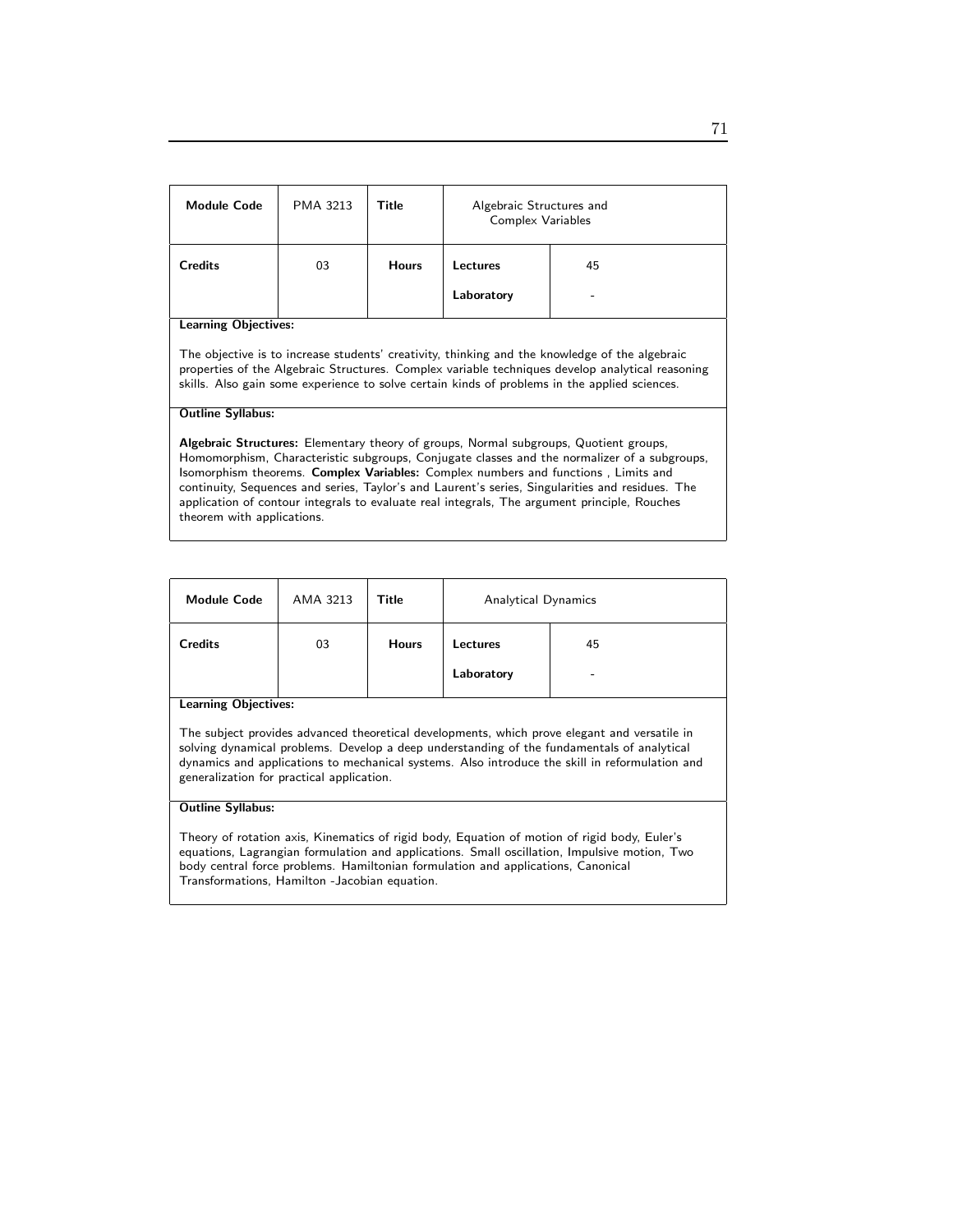| <b>Module Code</b>                                                                                                                                                                                                                                                                                                                                                                                                                                                                                                                                                                                                           | STA 3213 | Title        | <b>Applied Statistics</b> |    |
|------------------------------------------------------------------------------------------------------------------------------------------------------------------------------------------------------------------------------------------------------------------------------------------------------------------------------------------------------------------------------------------------------------------------------------------------------------------------------------------------------------------------------------------------------------------------------------------------------------------------------|----------|--------------|---------------------------|----|
| <b>Credits</b>                                                                                                                                                                                                                                                                                                                                                                                                                                                                                                                                                                                                               | 03       | <b>Hours</b> | Lectures                  | 45 |
|                                                                                                                                                                                                                                                                                                                                                                                                                                                                                                                                                                                                                              |          |              | Laboratory                |    |
| <b>Learning Objectives:</b>                                                                                                                                                                                                                                                                                                                                                                                                                                                                                                                                                                                                  |          |              |                           |    |
| Students will learn about proper sampling methods, as well as common errors that occur during<br>the sampling process that can lead to poor data collection.                                                                                                                                                                                                                                                                                                                                                                                                                                                                 |          |              |                           |    |
| <b>Outline Syllabus:</b>                                                                                                                                                                                                                                                                                                                                                                                                                                                                                                                                                                                                     |          |              |                           |    |
| Various methods of sampling, Detail study of Sample, Stratified and systematic sampling,<br>Optimal sampling where total sample size or total cost is fixed, Models for cost functions,<br>Quota, Cluster, Systematic and multi-stage methods of sampling, census and sample surveys<br>design, pilot surveys, Methods of data collation, Analysis of sample surveys, Estimation of means<br>, Variances, Totals and proportions, Ration and regression estimators, Acceptance sampling<br>Operation characteristic curves, Single and double sampling plans, Producers and consumers risk,<br>Average sample number curves. |          |              |                           |    |

| <b>Module Code</b>                                                                                                                                                                                                                                                                                                                                                                                                                                                                                                                                                                                                                                                                                                                                                                                                                                                                                                                                                                                                                                                                                                                                                                                                | COS 3213 | Title        | Internet programming |    |  |
|-------------------------------------------------------------------------------------------------------------------------------------------------------------------------------------------------------------------------------------------------------------------------------------------------------------------------------------------------------------------------------------------------------------------------------------------------------------------------------------------------------------------------------------------------------------------------------------------------------------------------------------------------------------------------------------------------------------------------------------------------------------------------------------------------------------------------------------------------------------------------------------------------------------------------------------------------------------------------------------------------------------------------------------------------------------------------------------------------------------------------------------------------------------------------------------------------------------------|----------|--------------|----------------------|----|--|
| <b>Credits</b>                                                                                                                                                                                                                                                                                                                                                                                                                                                                                                                                                                                                                                                                                                                                                                                                                                                                                                                                                                                                                                                                                                                                                                                                    | 03       | <b>Hours</b> | <b>Lectures</b>      | 45 |  |
|                                                                                                                                                                                                                                                                                                                                                                                                                                                                                                                                                                                                                                                                                                                                                                                                                                                                                                                                                                                                                                                                                                                                                                                                                   |          |              | Laboratory           |    |  |
| <b>Learning Objectives:</b>                                                                                                                                                                                                                                                                                                                                                                                                                                                                                                                                                                                                                                                                                                                                                                                                                                                                                                                                                                                                                                                                                                                                                                                       |          |              |                      |    |  |
| Students will learn to program the Internet using Java. They will also learn HTML forms<br>programming.                                                                                                                                                                                                                                                                                                                                                                                                                                                                                                                                                                                                                                                                                                                                                                                                                                                                                                                                                                                                                                                                                                           |          |              |                      |    |  |
| <b>Outline Syllabus:</b>                                                                                                                                                                                                                                                                                                                                                                                                                                                                                                                                                                                                                                                                                                                                                                                                                                                                                                                                                                                                                                                                                                                                                                                          |          |              |                      |    |  |
| Introduction to Internet programming: Client, Server model, Browsers - Graphical and<br>Hypertext Access to the Internet, HTTP- Hyper Text Transfer Protocol (how it actually works).<br>Creating Internet World Wide Web pages: HTML - Hyper Text Markup Language, headers,<br>body, html tags, tables, Text, graphics, sounds, video clips, multi - media, Client side image<br>mapping, web page counters, HTML resources - html converters and tools.<br><b>HTML forms programming:</b> Building a form, Text fields and value, size, max-length, html<br>buttons, radio, checkboxes, pre-checked, selection lists, Introduction to CGI scripting, Action and<br>Method - GET and POST, html form interface with CGI scripts, Automating processing such as<br>info forms and email, programming CGI interfacing via forms.<br>Creating Interactive Executable Content - Intro to Java: Applets.<br>Advanced Java programming: Graphic User Interface with AWT, AWT calls, Windows, dialog<br>boxes, pop - up menus, Graphics, Using a layout manager, Manipulating images, Image<br>animation, Threads - Process Management, Socket Programming - client - sever processing, URL<br>connections, Java Beans. |          |              |                      |    |  |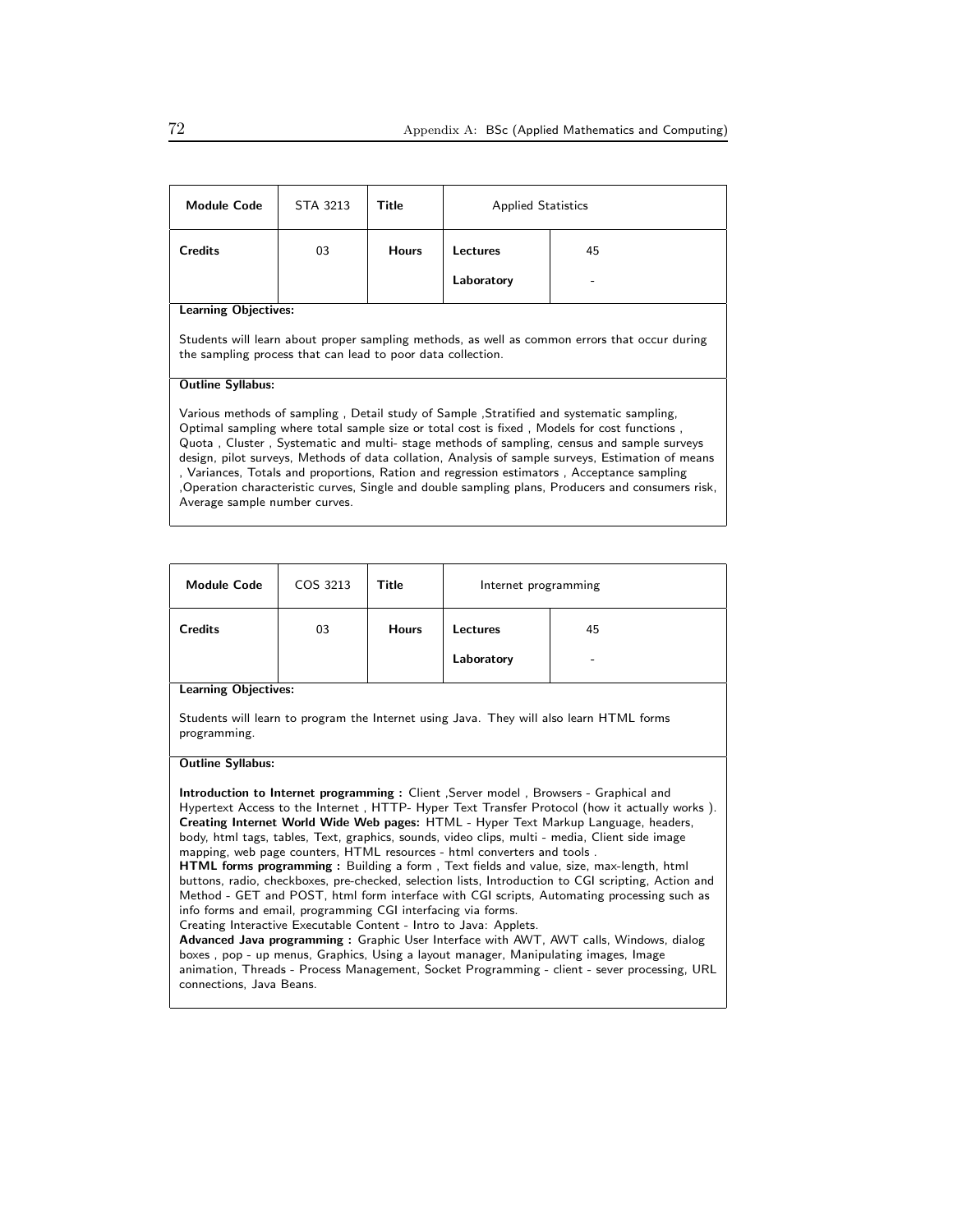| <b>Module Code</b>                                                                                                                                                                                                                                                                                                                                                                                                                                                                                                                                                                                                                                                                                                                                                                                                                                                                                                           | COS 3222                                                                                                                                                              | Title        | <b>Computer Systems</b> |    |  |
|------------------------------------------------------------------------------------------------------------------------------------------------------------------------------------------------------------------------------------------------------------------------------------------------------------------------------------------------------------------------------------------------------------------------------------------------------------------------------------------------------------------------------------------------------------------------------------------------------------------------------------------------------------------------------------------------------------------------------------------------------------------------------------------------------------------------------------------------------------------------------------------------------------------------------|-----------------------------------------------------------------------------------------------------------------------------------------------------------------------|--------------|-------------------------|----|--|
| <b>Credits</b>                                                                                                                                                                                                                                                                                                                                                                                                                                                                                                                                                                                                                                                                                                                                                                                                                                                                                                               | 02                                                                                                                                                                    | <b>Hours</b> | Lectures                | 30 |  |
|                                                                                                                                                                                                                                                                                                                                                                                                                                                                                                                                                                                                                                                                                                                                                                                                                                                                                                                              |                                                                                                                                                                       |              | Laboratory              |    |  |
| <b>Learning Objectives:</b>                                                                                                                                                                                                                                                                                                                                                                                                                                                                                                                                                                                                                                                                                                                                                                                                                                                                                                  |                                                                                                                                                                       |              |                         |    |  |
|                                                                                                                                                                                                                                                                                                                                                                                                                                                                                                                                                                                                                                                                                                                                                                                                                                                                                                                              | Students will learn elements of digital logic and data and number representation. They also learn<br>computer organization and learn to program in assembly language. |              |                         |    |  |
| <b>Outline Syllabus:</b>                                                                                                                                                                                                                                                                                                                                                                                                                                                                                                                                                                                                                                                                                                                                                                                                                                                                                                     |                                                                                                                                                                       |              |                         |    |  |
| Binary Notation, Logical operations: AND, OR, NOT, EXOR, Truth tables, Boolean algebra,<br>Logical expressions and minimization. Combination and Sequential Logic Devices: Encoders,<br>Decoders, Multiplexes, Address, Registers and counters. <b>Number System:</b> Binary, Octal<br>Hexadecimal. Data Representation: Bytes and words. Negative Number Representation:<br>Signed and tow's complements. Memory Devices: Read only and read / write memory, Back up<br>storage, Access and cycle time, Principles of serial and parallel data transmission, Stored program<br>control concept. The function and the interaction between arithmetic/logic, control and storage<br>elements of a computer, Micro program control. Typical Instruction Set: Fetch and execution<br>cycle, Addressing modes. Assembly Language Programming: Detail study of instruction set of a<br>microprocessor and writing simple program. |                                                                                                                                                                       |              |                         |    |  |

| <b>Module Code</b>                                                                                             | COS 3231 | Title        | <b>Practical for Computer Systems</b> |    |  |
|----------------------------------------------------------------------------------------------------------------|----------|--------------|---------------------------------------|----|--|
| <b>Credits</b>                                                                                                 | 01       | <b>Hours</b> | Lectures                              |    |  |
|                                                                                                                |          |              | Laboratory                            | 30 |  |
| <b>Learning Objectives:</b>                                                                                    |          |              |                                       |    |  |
| This practical course is designed to provide the practical implementation of the theory taught in<br>COS 3222. |          |              |                                       |    |  |
| <b>Outline Syllabus:</b>                                                                                       |          |              |                                       |    |  |
| Practical for Computer Systems (COS 3222).                                                                     |          |              |                                       |    |  |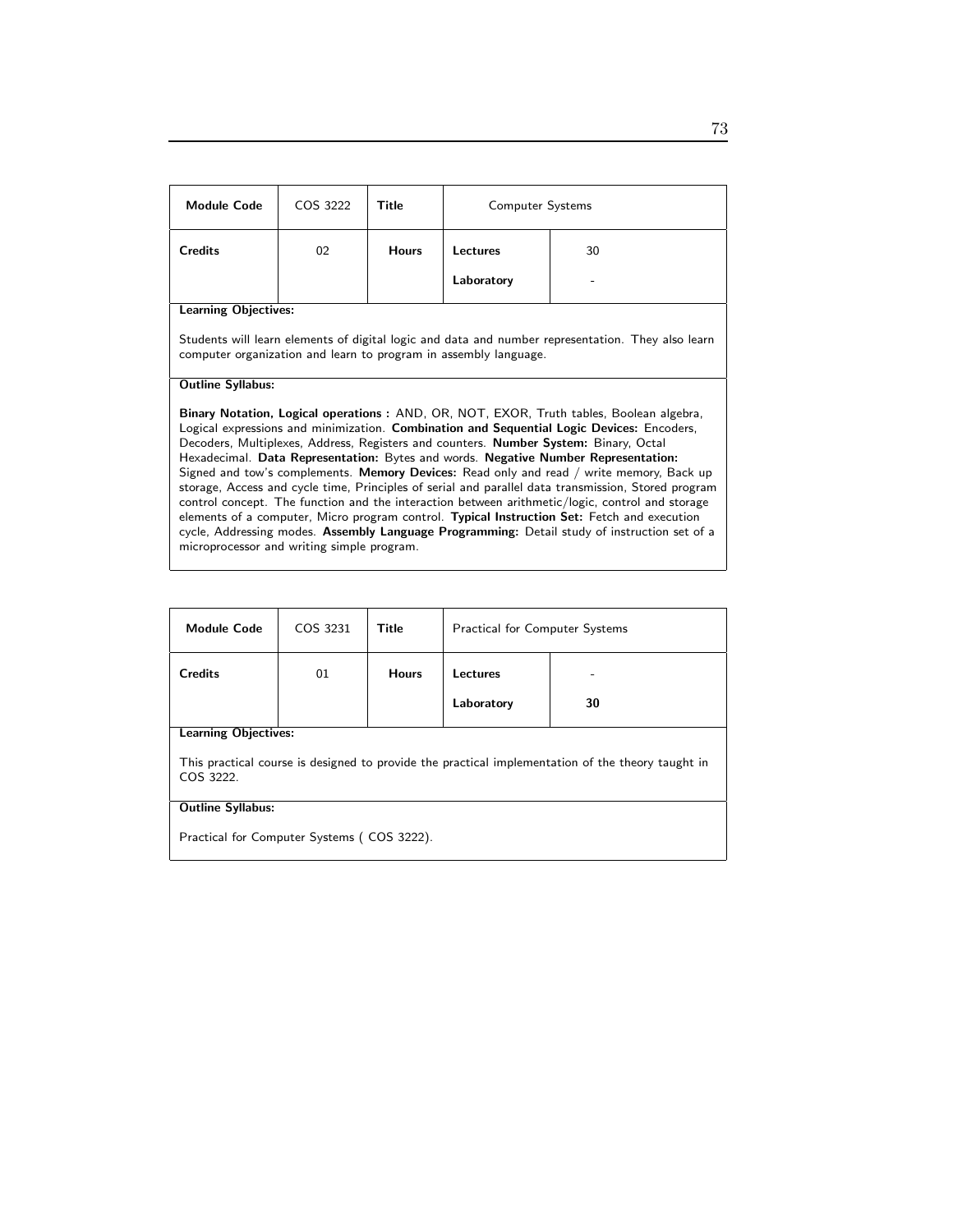| <b>Module Code</b>                                                                                                                                                                                                                                                                                                                                                                                                                                                                                                                                                                                                                                                                                                                                                                                                                                                                                                                                                                                                                                                                                                                                                                                                                                                      | SCOS 3213                                                                                                                                                                                                                          | <b>Title</b> | Knowledge Based System<br>(KBS) and Logic Programming |    |  |
|-------------------------------------------------------------------------------------------------------------------------------------------------------------------------------------------------------------------------------------------------------------------------------------------------------------------------------------------------------------------------------------------------------------------------------------------------------------------------------------------------------------------------------------------------------------------------------------------------------------------------------------------------------------------------------------------------------------------------------------------------------------------------------------------------------------------------------------------------------------------------------------------------------------------------------------------------------------------------------------------------------------------------------------------------------------------------------------------------------------------------------------------------------------------------------------------------------------------------------------------------------------------------|------------------------------------------------------------------------------------------------------------------------------------------------------------------------------------------------------------------------------------|--------------|-------------------------------------------------------|----|--|
| <b>Credits</b>                                                                                                                                                                                                                                                                                                                                                                                                                                                                                                                                                                                                                                                                                                                                                                                                                                                                                                                                                                                                                                                                                                                                                                                                                                                          | 03                                                                                                                                                                                                                                 | <b>Hours</b> | Lectures                                              | 45 |  |
|                                                                                                                                                                                                                                                                                                                                                                                                                                                                                                                                                                                                                                                                                                                                                                                                                                                                                                                                                                                                                                                                                                                                                                                                                                                                         |                                                                                                                                                                                                                                    |              | Laboratory                                            |    |  |
| <b>Learning Objectives:</b>                                                                                                                                                                                                                                                                                                                                                                                                                                                                                                                                                                                                                                                                                                                                                                                                                                                                                                                                                                                                                                                                                                                                                                                                                                             |                                                                                                                                                                                                                                    |              |                                                       |    |  |
|                                                                                                                                                                                                                                                                                                                                                                                                                                                                                                                                                                                                                                                                                                                                                                                                                                                                                                                                                                                                                                                                                                                                                                                                                                                                         | Student should have the knowledge in various methods of knowledge representation and storage.<br>Student will be able to solve search and constraint problem using AI techniques. Also, Student<br>will learn adaptive techniques. |              |                                                       |    |  |
| <b>Outline Syllabus:</b>                                                                                                                                                                                                                                                                                                                                                                                                                                                                                                                                                                                                                                                                                                                                                                                                                                                                                                                                                                                                                                                                                                                                                                                                                                                |                                                                                                                                                                                                                                    |              |                                                       |    |  |
| <b>Overview Of The Artificial Intelligence Field:</b> Basic concepts, Definition of AI, Background and<br>past achievements, Aims, Overview of application areas, Problems and problem solving, State<br>space search, production rules, logic, Heuristic search techniques, Generate and test, Hill climbing<br>search reduction, Strategies, Knowledge Representation: Representation models, Predicate logic,<br>rules, Semantic nets, frames: Conceptual graphs, Scripts, Fuzzy logic: statistical techniques for<br>determining, Probability Methodologies for developing KBS, The KBS Development Life Cycle;<br>Knowledge acquisition, Prototyping: implementation, Development environments. Adaptive<br>Approaches: In both of the following approaches, learning and applications will be emphasized,<br>Neural networks, Architectures: Hop field network: multi-layer perception: Feed forward:<br>Back-propagation, Genetic algorithms, Basic concepts: population: chromosomes: operators,<br>Schemata: coding, Rule induction, Basic concepts: Decision trees/ rule sets. Major Application<br>Areas: Expert systems, Natural language and processing, Machine vision and robotics, Data<br>mining and intelligent business support, Intelligent agents. |                                                                                                                                                                                                                                    |              |                                                       |    |  |

| <b>Module Code</b>                                                                                                                                         | SCOS 3223                   | Title        | <b>Parallel Computing</b> |    |  |  |
|------------------------------------------------------------------------------------------------------------------------------------------------------------|-----------------------------|--------------|---------------------------|----|--|--|
| <b>Credits</b>                                                                                                                                             | 03                          | <b>Hours</b> | Lectures                  | 45 |  |  |
|                                                                                                                                                            |                             |              | Laboratory                |    |  |  |
|                                                                                                                                                            | <b>Learning Objectives:</b> |              |                           |    |  |  |
| Student will learn parallel architecture and to design parallel programs to these architecture. They<br>will also learn to program in MPI/PVM environment. |                             |              |                           |    |  |  |
| <b>Outline Syllabus:</b>                                                                                                                                   |                             |              |                           |    |  |  |
| Parallel architectures (SIMD, MIMD, etc.), Parallel algorithm design, Scalability, Communication                                                           |                             |              |                           |    |  |  |

techniques, Speed and efficiency of parallel algorithms.

Introduction to MPI/PVM.

General introduction to the concept of cluster based distributed computing. Hardware technologies for cluster computing, including a survey of the possible node hardware and high-speed networking hardware and software. Software for cluster computing. Software and software architectures for cluster computing, including both shared memory (OpenMP) and message-passing (MPI/PVM) models. Programming, features and performance of standard MPI variants (LAM/MPICH/vendor specific MPI versions) and variants based on new low level protocols (MVICH), evaluation and tuning of system and software performance.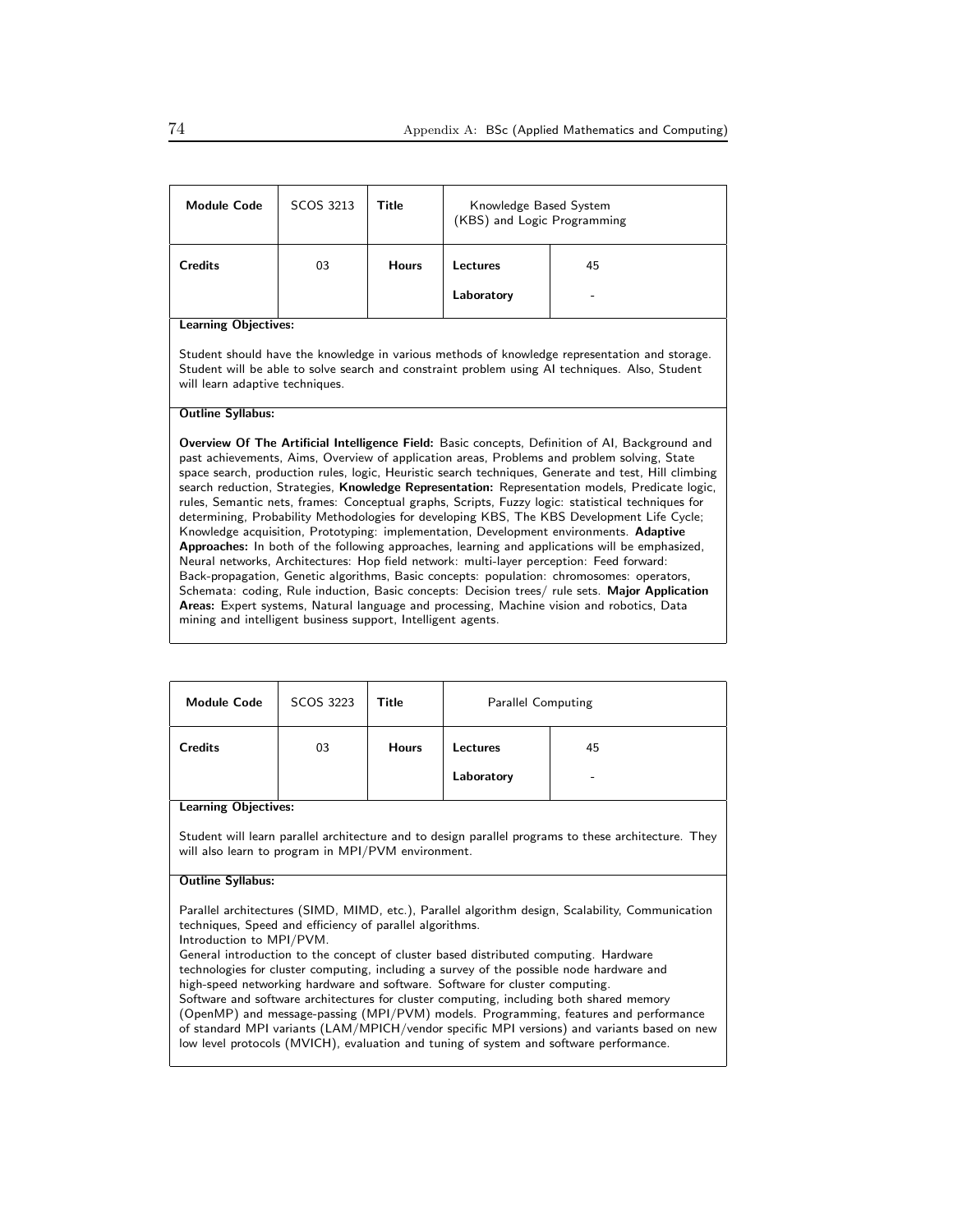| <b>Module Code</b>                                                                                              | <b>SCOC 3232</b> | Title        | Practical for Knowledge Based<br>System (KBS) and Logic<br>Programming |    |
|-----------------------------------------------------------------------------------------------------------------|------------------|--------------|------------------------------------------------------------------------|----|
| <b>Credits</b>                                                                                                  | 02               | <b>Hours</b> | Lectures                                                               |    |
|                                                                                                                 |                  |              | Laboratory                                                             | 60 |
| <b>Learning Objectives:</b>                                                                                     |                  |              |                                                                        |    |
| This practical course is designed to provide the practical implementation of the theory taught in<br>SCOS 3213. |                  |              |                                                                        |    |
| <b>Outline Syllabus:</b>                                                                                        |                  |              |                                                                        |    |
| Practical for Knowledge Based System (KBS) and Logic Programming (SCOS 3213).                                   |                  |              |                                                                        |    |

| <b>Module Code</b>                                                                                              | SCOS 3241                   | Title        | Practical for Parallel computing |    |  |
|-----------------------------------------------------------------------------------------------------------------|-----------------------------|--------------|----------------------------------|----|--|
| <b>Credits</b>                                                                                                  | 01                          | <b>Hours</b> | Lectures                         |    |  |
|                                                                                                                 |                             |              | Laboratory                       | 30 |  |
|                                                                                                                 | <b>Learning Objectives:</b> |              |                                  |    |  |
| This practical course is designed to provide the practical implementation of the theory taught in<br>SCOS 3223. |                             |              |                                  |    |  |
| <b>Outline Syllabus:</b>                                                                                        |                             |              |                                  |    |  |
| Practical for Parallel Computing (SCOS 3223)                                                                    |                             |              |                                  |    |  |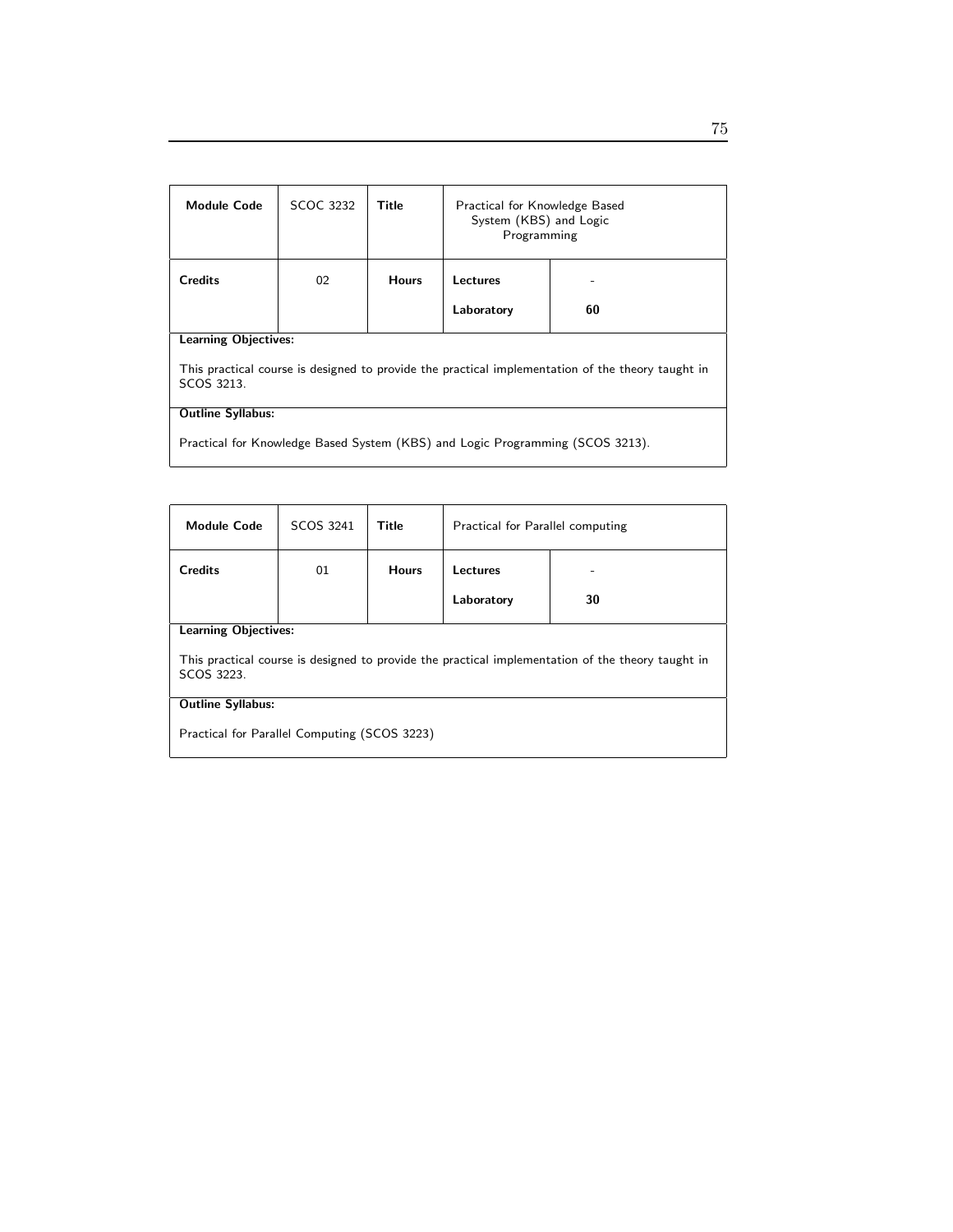#### LEVEL 4

| <b>Module Code</b>                                                                                                                                                                                                                                                                                                                                     | SCOS 4113 | Title        | Advanced Numerical Analysis |    |  |
|--------------------------------------------------------------------------------------------------------------------------------------------------------------------------------------------------------------------------------------------------------------------------------------------------------------------------------------------------------|-----------|--------------|-----------------------------|----|--|
| <b>Credits</b>                                                                                                                                                                                                                                                                                                                                         | 03        | <b>Hours</b> | Lectures                    | 45 |  |
|                                                                                                                                                                                                                                                                                                                                                        |           |              | Laboratory                  |    |  |
| <b>Learning Objectives:</b>                                                                                                                                                                                                                                                                                                                            |           |              |                             |    |  |
| Student will learn about solving large sparse matrix equation and semi iterative methods to solve<br>large system. They will also learn to solve Eigen value problem.                                                                                                                                                                                  |           |              |                             |    |  |
| <b>Outline Syllabus:</b>                                                                                                                                                                                                                                                                                                                               |           |              |                             |    |  |
| Sparse matrices and their representation, sparse matrix techniques, graph theory, adjacency level<br>structure, pseudo peripheral vertex, Gibbs algorithm, Cuthill and Makee algorithm to reduce the<br>bandwidth, Eigen value problem: Power methods, Jacobi, Householders method QR, LR<br>methods, avoiding complex arithmetic by double QR method. |           |              |                             |    |  |

| <b>Module Code</b> | SCOS 4123 | Title        | Combinatorial mathematics and<br>Graph Theory |                                |
|--------------------|-----------|--------------|-----------------------------------------------|--------------------------------|
| <b>Credits</b>     | 03        | <b>Hours</b> | Lectures<br>Laboratory                        | 45<br>$\overline{\phantom{a}}$ |
|                    |           |              |                                               |                                |

Learning Objectives:

Students should be able to get clear understanding about the concept of graph theory and to make easy to handle graphics programing.

#### Outline Syllabus:

Introduction, Numbers and counting, Subsets, partitions, permutations, Recurrence relations and generating functions, The principle of inclusion and exclusion, Latin squares and SDRs, Extremal set theory, Steiner triple systems, Finite geometry, Ramsey's theorem, Graphs, Posets, lattices, and matroids, Automorphism groups and permutations, Enumeration under group action, Designs, Error-correcting codes.

Introduction, Graphs: Graphs and simple graphs; Graphs isomorphism; The incidence and adjacency matrices; Vertex degrees; Paths and connection; Cycles and the shortest path problem, Trees: Trees; Cut edges and bonds; Cut vertices; Cayley's formula and Kruskal's algorithm, Connectivity: Connectivity; Blocks and construction of reliable communication networks, Euler Tours and Hamilton Cycles: Euler tours; Hamilton cycles; The Chinese postman problem and the traveling salesman problem, Planar Graphs: Planar graphs; Dual graphs and Euler's formula, Networks: Flows; Cuts; The Max-Flow Min-Cut theorem and applications.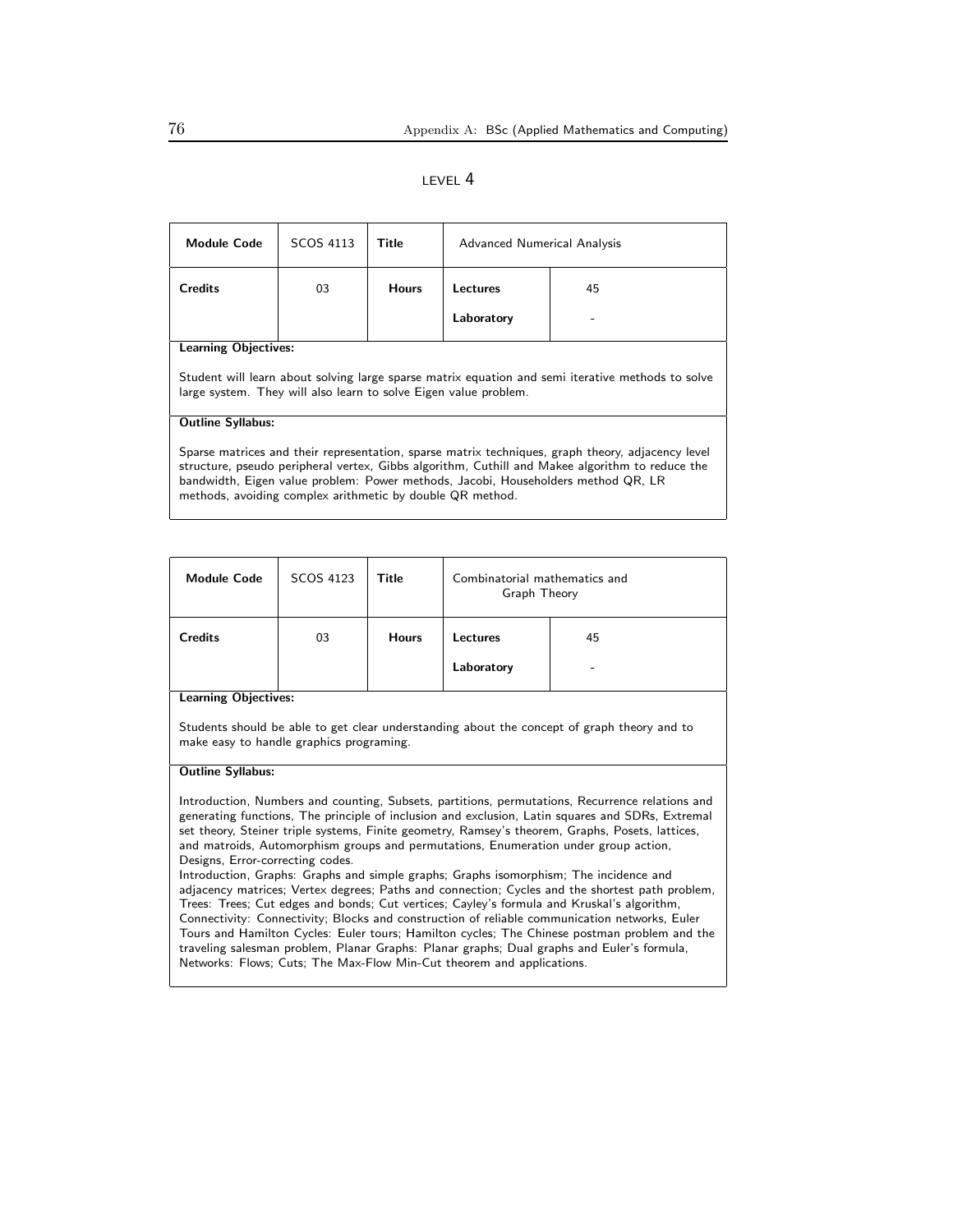| Module Code                                                                                                                                                                                                                                                                                                                                                                                                                                                                                                                                                                                                                                                                                                                                                                                                                                                                                                                                                  | SCOS 4133                                                                         | Title        | <b>Networking Basics</b> |    |  |  |
|--------------------------------------------------------------------------------------------------------------------------------------------------------------------------------------------------------------------------------------------------------------------------------------------------------------------------------------------------------------------------------------------------------------------------------------------------------------------------------------------------------------------------------------------------------------------------------------------------------------------------------------------------------------------------------------------------------------------------------------------------------------------------------------------------------------------------------------------------------------------------------------------------------------------------------------------------------------|-----------------------------------------------------------------------------------|--------------|--------------------------|----|--|--|
| <b>Credits</b>                                                                                                                                                                                                                                                                                                                                                                                                                                                                                                                                                                                                                                                                                                                                                                                                                                                                                                                                               | 03                                                                                | <b>Hours</b> | Lectures                 | 45 |  |  |
|                                                                                                                                                                                                                                                                                                                                                                                                                                                                                                                                                                                                                                                                                                                                                                                                                                                                                                                                                              |                                                                                   |              | Laboratory               |    |  |  |
| <b>Learning Objectives:</b>                                                                                                                                                                                                                                                                                                                                                                                                                                                                                                                                                                                                                                                                                                                                                                                                                                                                                                                                  |                                                                                   |              |                          |    |  |  |
|                                                                                                                                                                                                                                                                                                                                                                                                                                                                                                                                                                                                                                                                                                                                                                                                                                                                                                                                                              | Students will learn basic concepts in computer Network and emerging technologies. |              |                          |    |  |  |
| <b>Outline Syllabus:</b>                                                                                                                                                                                                                                                                                                                                                                                                                                                                                                                                                                                                                                                                                                                                                                                                                                                                                                                                     |                                                                                   |              |                          |    |  |  |
| Introduction to Networking, Networking Math, Networking Fundamentals. Networking<br>Terminology, Bandwidth, Networking Models Networking Media. Copper Media, Optical Media,<br>Wireless Media. Cable Testing -Discovering and Connecting to Neighbors, Background -Waves,<br>Sine waves, etc., Signals and Noise. Cabling LANs and WANs- Cabling the LAN, Cabling the<br>WAN, Ethernet Fundamentals-Ethernet. Fundamentals, Ethernet Operation, Ethernet<br>Technologies- 10 Mbps and 100 Mbps Ethernet, 1000, Mbps and 10 Gigabit Ethernet<br>Ethernet Switching- Ethernet Switching, Collision Domains and Broadcast Domains, TCP/IP<br>Protocol Suite and IP Addressing.<br>Introduction to TCP/IP, Internet Addresses, Obtaining an IP Address.<br>Routing Fundamentals and Subnets.<br>Routed Protocol, IP Routing Protocols, Mechanics of Subnetting.<br>TCP/IP Transport and Application Layer.<br>TCP/IP Transport Layer, TCP/IP Application Layer. |                                                                                   |              |                          |    |  |  |

| <b>Module Code</b>                                                                                                                                                                     | SCOS 4143 | Title        | Object oriented analysis and<br>design |    |  |
|----------------------------------------------------------------------------------------------------------------------------------------------------------------------------------------|-----------|--------------|----------------------------------------|----|--|
| <b>Credits</b>                                                                                                                                                                         | 03        | <b>Hours</b> | Lectures<br>Laboratory                 | 45 |  |
| <b>Learning Objectives:</b><br>Student will learn object oriented methodologies such as UML, use cases. They will also learn<br>user interface design and software quality assuarence. |           |              |                                        |    |  |

#### Outline Syllabus:

Introduction and Overview, Object-oriented life cycle, Object-oriented methodologies - a guided tour, Unified Modeling Language, Object-oriented analysis with use cases, classification approach and identification of object relationships, attributes, and methods, Object-oriented design pertinent to classes and database management, Design of the user interface, Software quality assurance and assessment, Review and recapitulation.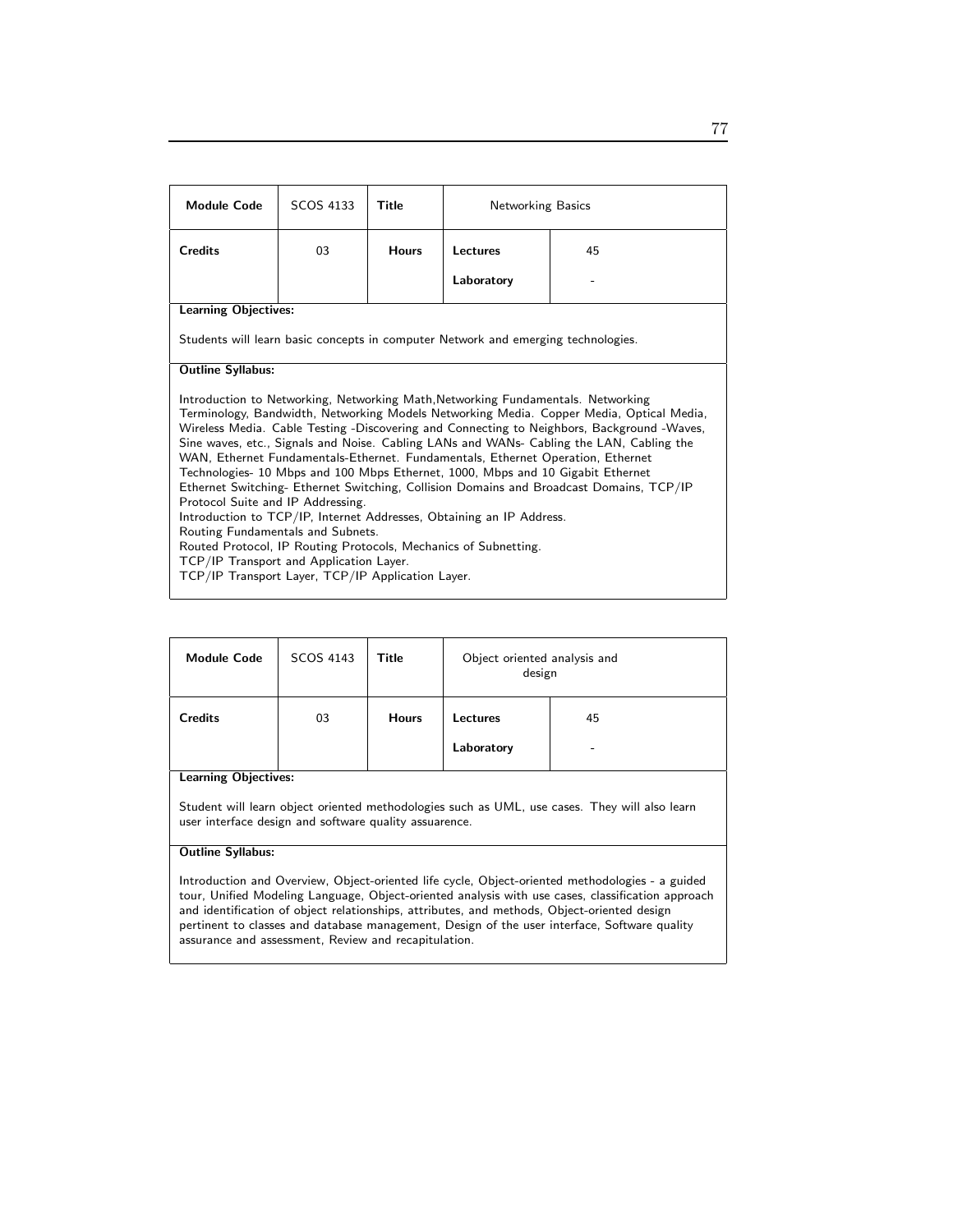| <b>Module Code</b>                                                                                                                                                                                                                                                                                                                                                                                                                                                                                                                                                                                                         | SCOS 4153 | Title        | Computer Graphics and Image<br>processing |    |  |
|----------------------------------------------------------------------------------------------------------------------------------------------------------------------------------------------------------------------------------------------------------------------------------------------------------------------------------------------------------------------------------------------------------------------------------------------------------------------------------------------------------------------------------------------------------------------------------------------------------------------------|-----------|--------------|-------------------------------------------|----|--|
| <b>Credits</b>                                                                                                                                                                                                                                                                                                                                                                                                                                                                                                                                                                                                             | 03        | <b>Hours</b> | Lectures                                  | 45 |  |
|                                                                                                                                                                                                                                                                                                                                                                                                                                                                                                                                                                                                                            |           |              | Laboratory                                |    |  |
| <b>Learning Objectives:</b>                                                                                                                                                                                                                                                                                                                                                                                                                                                                                                                                                                                                |           |              |                                           |    |  |
| Student will learn 2D, 3D graphics algorithms. They will also learn basic algorithm in image<br>processing.                                                                                                                                                                                                                                                                                                                                                                                                                                                                                                                |           |              |                                           |    |  |
| <b>Outline Syllabus:</b>                                                                                                                                                                                                                                                                                                                                                                                                                                                                                                                                                                                                   |           |              |                                           |    |  |
| Graphic devices, 2D drawing algorithms: line, circle, curve, 2D filling algorithms, 2D clipping, 2D,<br>3D Transformation, Polygon representation, 3D Surface representation, projection, hidden surface<br>removal, matrix representation, Color models, rendering, illumination, object modeling.<br>Visual Perception, Image Hardware and Software, Image representation, Image compression,<br>Image file formats. Image Formation, Image Transforms: Fourier, Image Enhancement, Image<br>Restoration, Image Interpretation: Edge detection, feature extraction, template matching, Hough<br>transform, Case Studies. |           |              |                                           |    |  |

| <b>Module Code</b>          | SCOS 4213 | <b>Title</b> | Compiler Design               |    |  |
|-----------------------------|-----------|--------------|-------------------------------|----|--|
| <b>Credits</b>              | 03        | <b>Hours</b> | <b>Lectures</b><br>Laboratory | 45 |  |
| <b>Learning Objectives:</b> |           |              |                               |    |  |

Student will learn about lexical analysis, syntax analysis and passers for high level languages. They will also learn about code generation and optimization.

#### Outline Syllabus:

Introduction to Compilers; Introduction to Lexical Analysis, Generating Lexers; Introduction to Parsing, Shift-reduce Parsing, Parser Generators, Static Analysis; Type Checking, Introduction to code generation, Improving code quality, Implementing Functions; Implementing Objects; Introduction to Optimization; Optimization of Flow Graphs and Basic Blocks, Dataflow Analysis; Instruction Selection.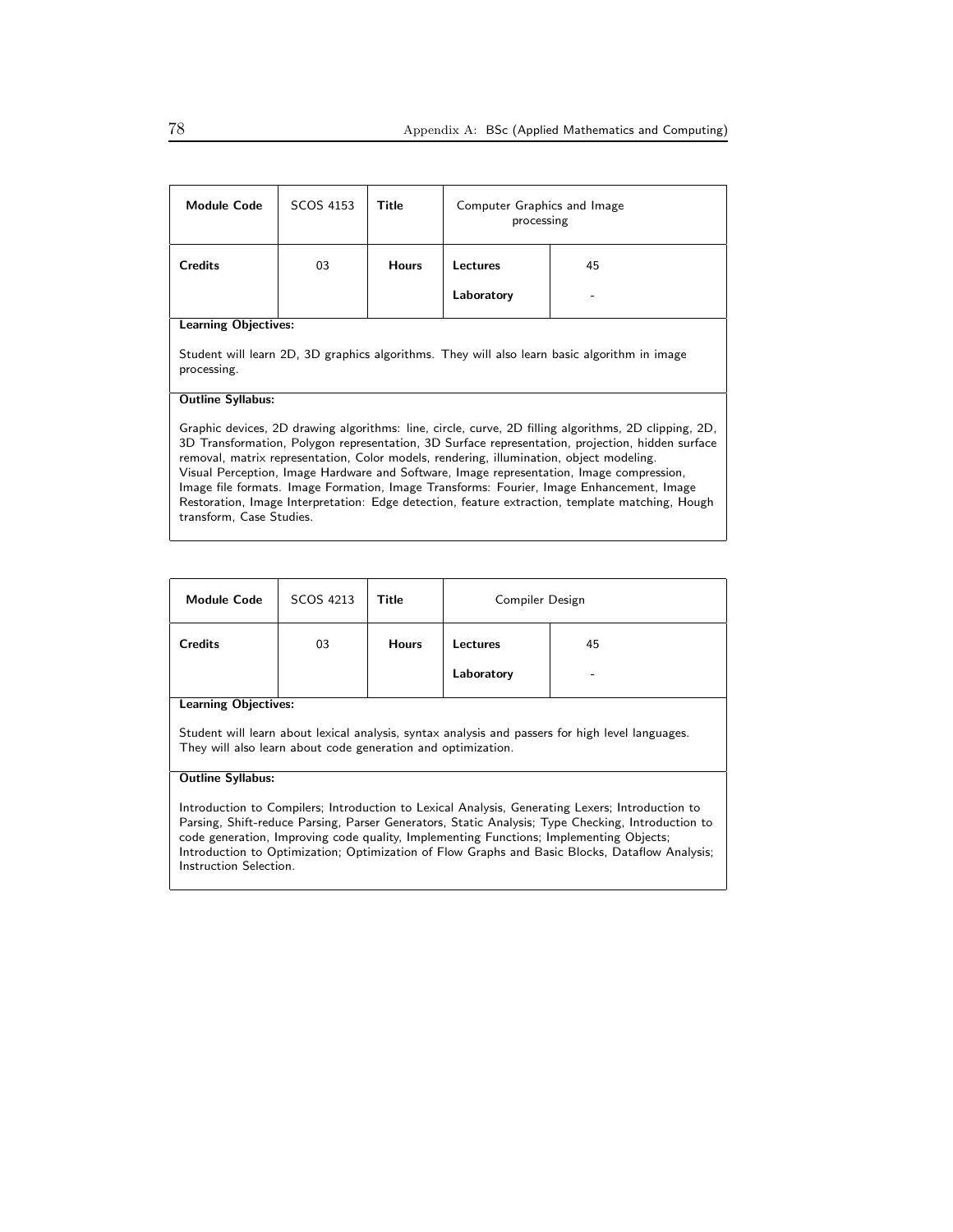| <b>Module Code</b>                                                                                                                                                                                                                                                                                                  | SCOS 4223 | Title        | Theory of Computation |    |  |
|---------------------------------------------------------------------------------------------------------------------------------------------------------------------------------------------------------------------------------------------------------------------------------------------------------------------|-----------|--------------|-----------------------|----|--|
| <b>Credits</b>                                                                                                                                                                                                                                                                                                      | 03        | <b>Hours</b> | Lectures              | 45 |  |
|                                                                                                                                                                                                                                                                                                                     |           |              | Laboratory            |    |  |
| <b>Learning Objectives:</b>                                                                                                                                                                                                                                                                                         |           |              |                       |    |  |
| Students will learn about finite state automata and formal language. They will also learn about<br>Turing machines and P and NP classes.                                                                                                                                                                            |           |              |                       |    |  |
| <b>Outline Syllabus:</b>                                                                                                                                                                                                                                                                                            |           |              |                       |    |  |
| Introduction to the theory of automata and formal languages with application to the theory of<br>computation. Deterministic finite automata, regular languages, pushdown automata, context free<br>grammars, Turing machines (TM), unsolvable problems about TM and grammars, P and NP<br>classes, NP completeness. |           |              |                       |    |  |

| <b>Module Code</b>                                                                                 | SCOS 4232 | Title        | Numerical Solution of Partial<br>Differential Equations - Finite<br>Element Method |         |
|----------------------------------------------------------------------------------------------------|-----------|--------------|------------------------------------------------------------------------------------|---------|
| <b>Credits</b><br>$\mathbf{r}$ and $\mathbf{r}$ and $\mathbf{r}$ and $\mathbf{r}$ and $\mathbf{r}$ | 02        | <b>Hours</b> | Lectures<br>Laboratory                                                             | 30<br>- |

Students should be able to understand advanced numerical techniques (FEM) to solve PDEs and graphics techniques.

#### Outline Syllabus:

Introduction to finite element method. One dimensional problems. Two dimensional problems and applications to both linear and nonlinear elliptic and parabolic partial differential equations. Algorithm design and implementation using any programming language. Commercial finite element software.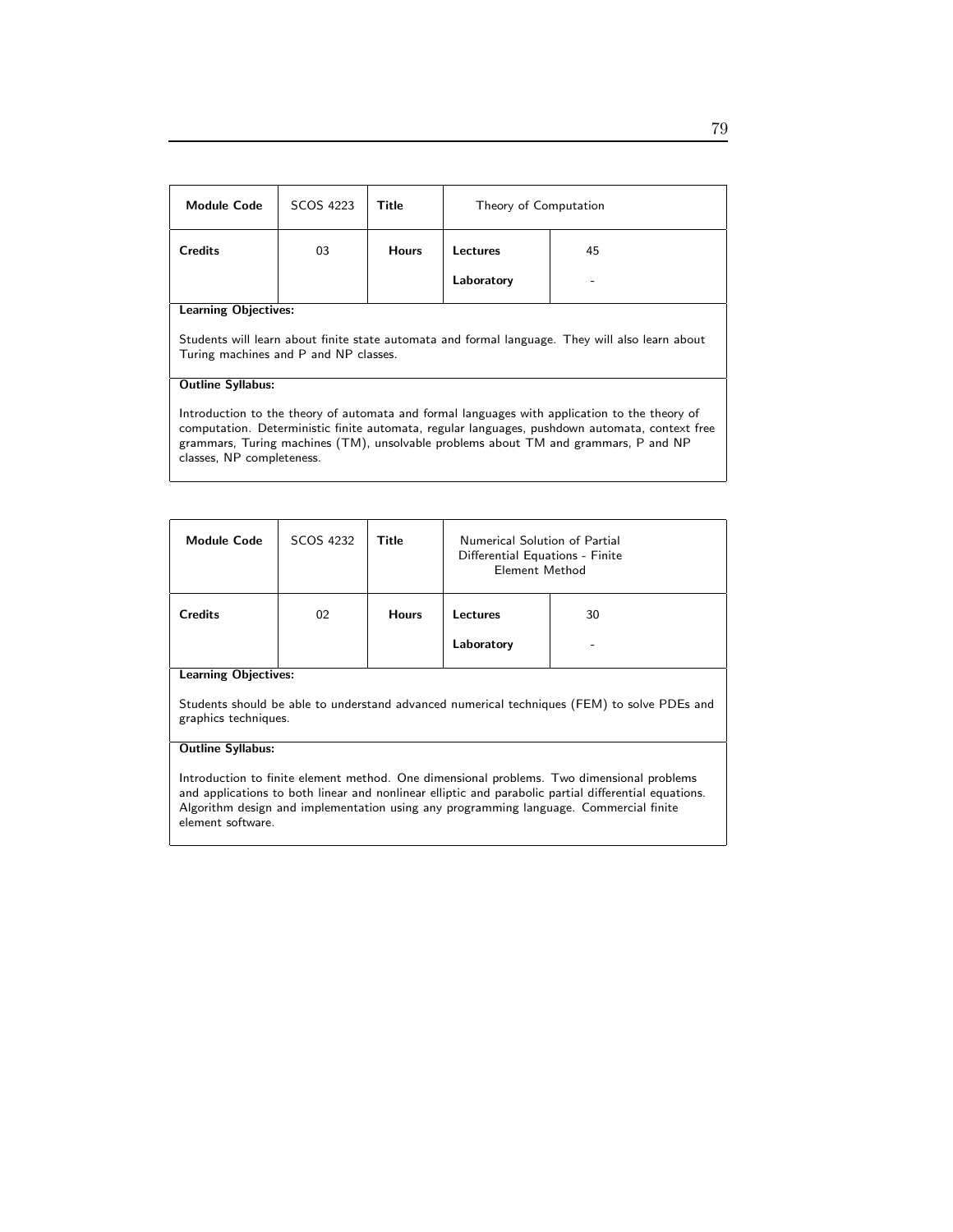| <b>Module Code</b>                                                                          | SCOS 4241 | Title        | <b>Practical for Numerical</b><br>Solution of Partial Differential<br>Equations - Finite Element<br>Method |    |  |
|---------------------------------------------------------------------------------------------|-----------|--------------|------------------------------------------------------------------------------------------------------------|----|--|
| <b>Credits</b>                                                                              | 01        | <b>Hours</b> | Lectures<br>Laboratory                                                                                     | 30 |  |
| <b>Learning Objectives:</b>                                                                 |           |              |                                                                                                            |    |  |
| Students should be able to solve PDEs using FEM through any programming languages.          |           |              |                                                                                                            |    |  |
| <b>Outline Syllabus:</b>                                                                    |           |              |                                                                                                            |    |  |
| Matrix algorithms and graphics techniques, Mesh generation using any programming languages. |           |              |                                                                                                            |    |  |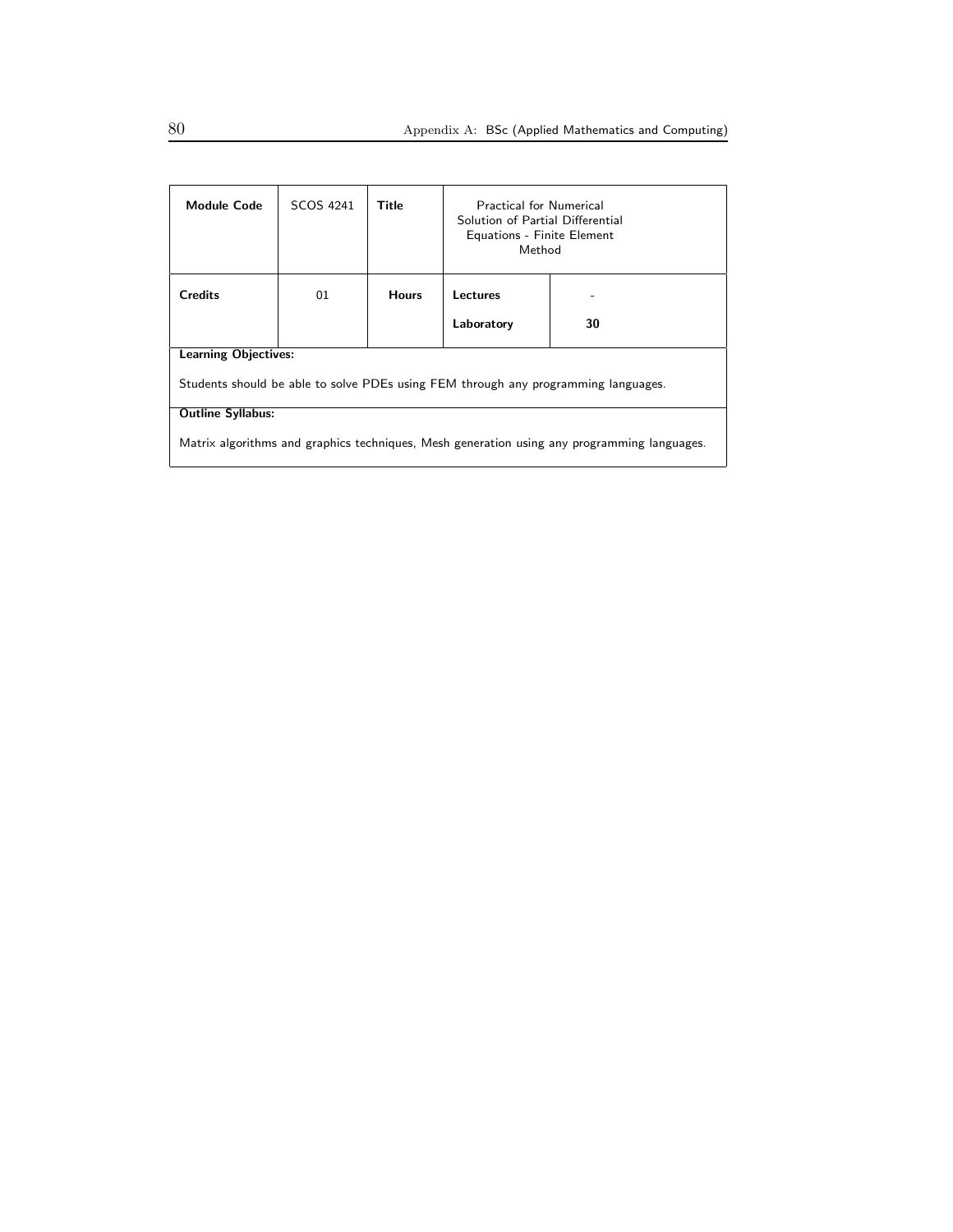# Appendix B

## Detailed Syllabus

Bachelor of Information and Communication Technology (BICT)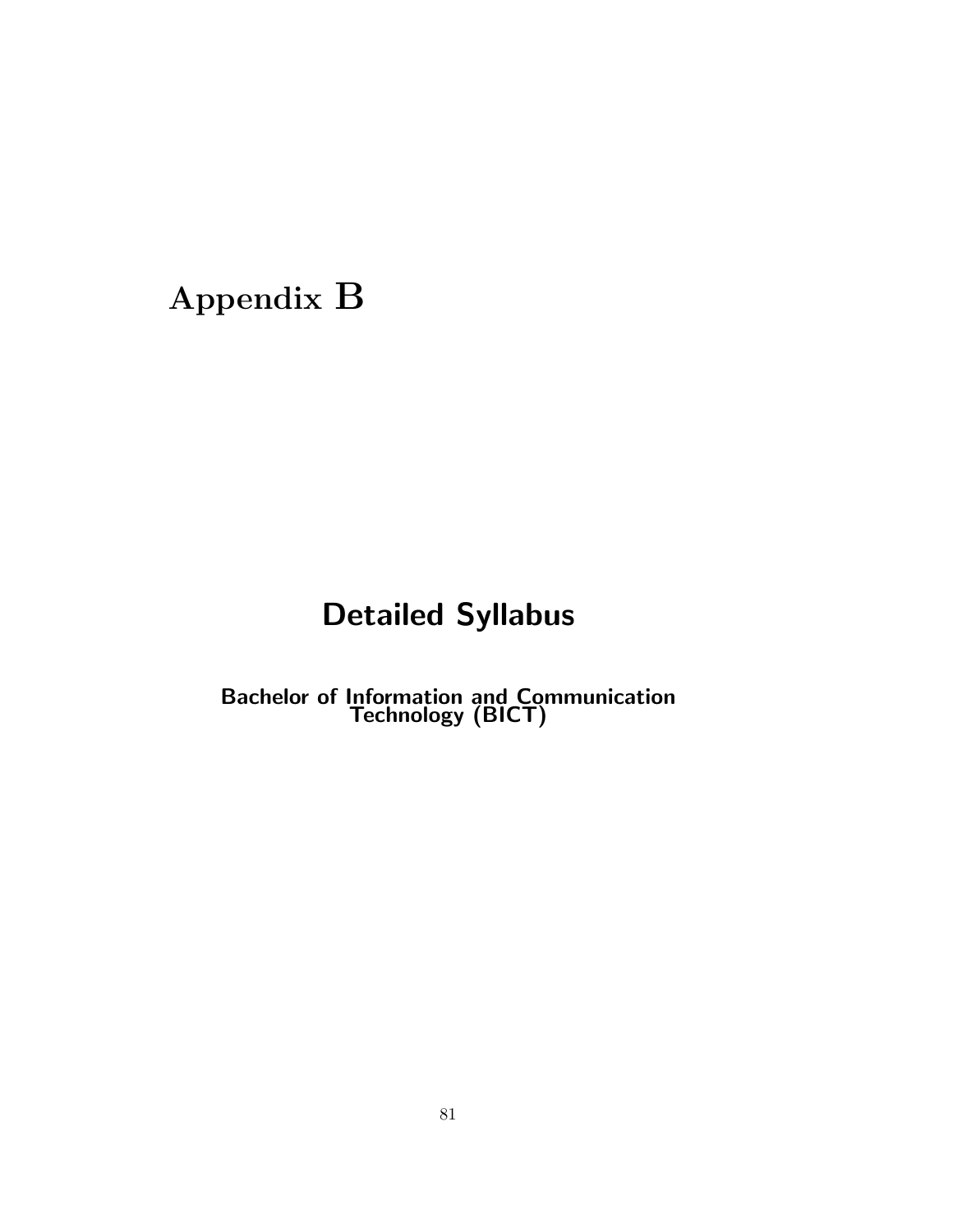### LEVEL 1

| <b>Module Code</b>                                                                                                                                                                                                                                          | ICT1113 | Title        | Discrete Structures |  |  |
|-------------------------------------------------------------------------------------------------------------------------------------------------------------------------------------------------------------------------------------------------------------|---------|--------------|---------------------|--|--|
| Credits                                                                                                                                                                                                                                                     | 03      | <b>Hours</b> | Lectures<br>45      |  |  |
|                                                                                                                                                                                                                                                             |         |              | Laboratory          |  |  |
| <b>Learning Objectives:</b>                                                                                                                                                                                                                                 |         |              |                     |  |  |
| Students should have basic mathematics and logical understanding to follow the information<br>technology courses.                                                                                                                                           |         |              |                     |  |  |
| <b>Outline Syllabus:</b>                                                                                                                                                                                                                                    |         |              |                     |  |  |
| Mathematical Reasoning, Set theory, Propositional logic, Boolean algebra, Number systems,<br>Relations and Functions, Combinatorics, Difference equation, Theory of series, Probability<br>concepts, Graph theory, Automata and languages, Turing machines. |         |              |                     |  |  |

| <b>Module Code</b>                                                                                                                                                                                                                                                                                                                                                                                                                                                                                                                                                                                                                                                                                                                                                                                                                                                                                                                                                                                                                                                                                                                                                                                                                                                           | <b>ICT1122</b> | Title        | Fundamentals of Computer<br><b>Systems</b>                                 |  |  |
|------------------------------------------------------------------------------------------------------------------------------------------------------------------------------------------------------------------------------------------------------------------------------------------------------------------------------------------------------------------------------------------------------------------------------------------------------------------------------------------------------------------------------------------------------------------------------------------------------------------------------------------------------------------------------------------------------------------------------------------------------------------------------------------------------------------------------------------------------------------------------------------------------------------------------------------------------------------------------------------------------------------------------------------------------------------------------------------------------------------------------------------------------------------------------------------------------------------------------------------------------------------------------|----------------|--------------|----------------------------------------------------------------------------|--|--|
| <b>Credits</b>                                                                                                                                                                                                                                                                                                                                                                                                                                                                                                                                                                                                                                                                                                                                                                                                                                                                                                                                                                                                                                                                                                                                                                                                                                                               | 02             | <b>Hours</b> | Lectures<br>30                                                             |  |  |
|                                                                                                                                                                                                                                                                                                                                                                                                                                                                                                                                                                                                                                                                                                                                                                                                                                                                                                                                                                                                                                                                                                                                                                                                                                                                              |                |              | Laboratory                                                                 |  |  |
| <b>Learning Objectives:</b>                                                                                                                                                                                                                                                                                                                                                                                                                                                                                                                                                                                                                                                                                                                                                                                                                                                                                                                                                                                                                                                                                                                                                                                                                                                  |                |              |                                                                            |  |  |
|                                                                                                                                                                                                                                                                                                                                                                                                                                                                                                                                                                                                                                                                                                                                                                                                                                                                                                                                                                                                                                                                                                                                                                                                                                                                              |                |              | Students should have basic knowledge in computer / Information Technology. |  |  |
| <b>Outline Syllabus:</b>                                                                                                                                                                                                                                                                                                                                                                                                                                                                                                                                                                                                                                                                                                                                                                                                                                                                                                                                                                                                                                                                                                                                                                                                                                                     |                |              |                                                                            |  |  |
| Introduction: Early history of computing. The computer generation, Characterization,<br>Classification of computers, Basic components and organization of a computer, Representation of<br>information in a computer, Concept of programming and programming languages, Language<br>translation.<br>Application software: Basic features of application software, tools for work and study- Desktop<br>Accessories, word processing, spreadsheets, Database Management system, Graphics,<br>Communications, Software suites, etc. Operating system and its functions, the need for an<br>operating system, The types of operating systems, The features of the MS-DOS/Windows XP<br>operating system, Linux. Utility programs, Utility packages.<br>Peripherals: Input devices and its functions, output devices and its functions, processing and<br>memory hardware, Secondary storage and communication devices.<br>Computers and communication: Revolution in Computers and communications.<br>The digital future: Role of IT in society, Distinguish between data and information. Properties of<br>Information and basic IT tools, e-learning, e-banking.<br>Social issues: Ethics and standards in computing, copyright, Intellectual property right, piracy,<br>etc. |                |              |                                                                            |  |  |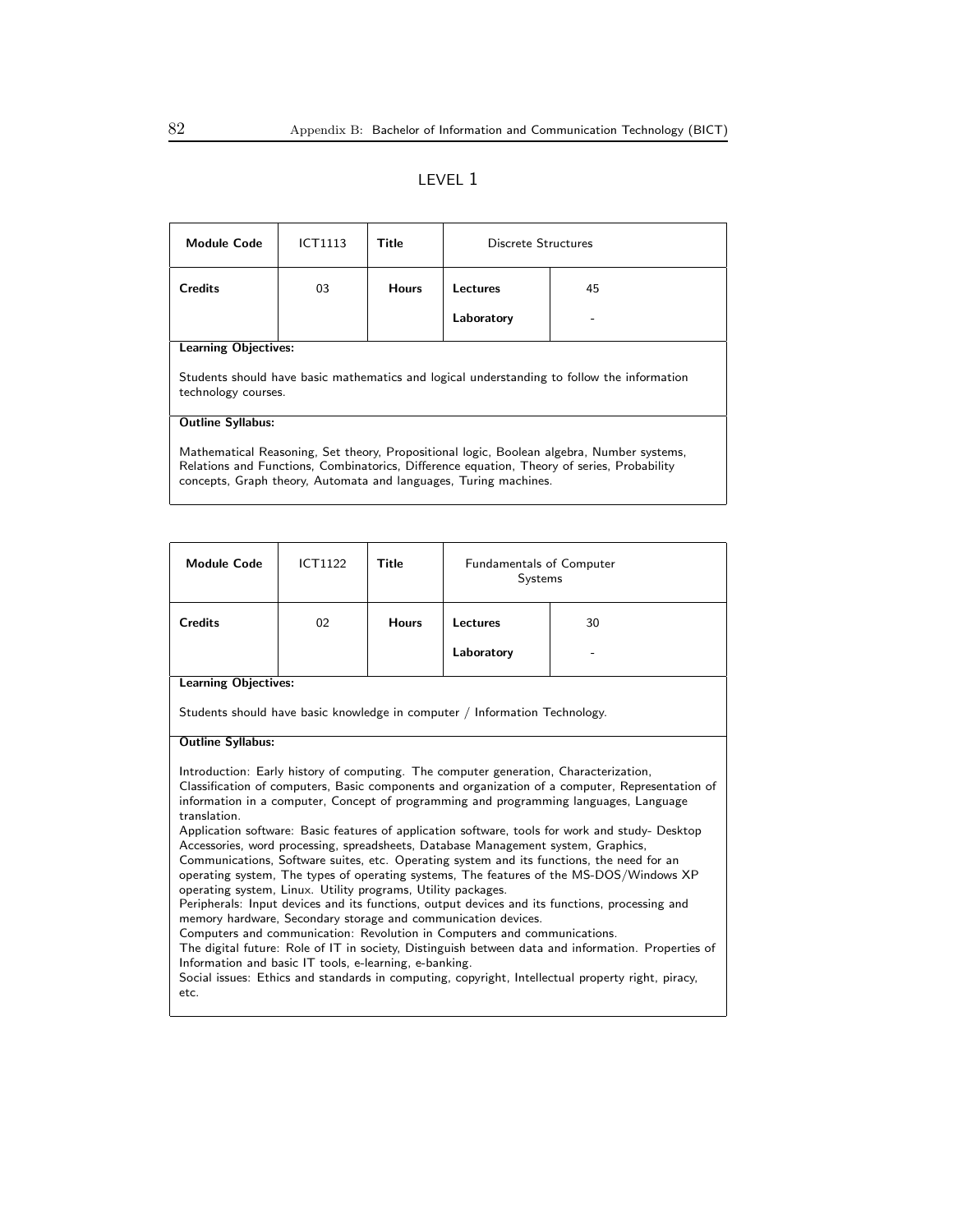| <b>Module Code</b>                                                                                                                                                                                                                                                                                                                                                                                                                                                                                                                                                                                                                                                                    | ICT1132                                                                                                                                                                                                                       | Title        | Introduction to Program<br>Design and Programming |    |  |
|---------------------------------------------------------------------------------------------------------------------------------------------------------------------------------------------------------------------------------------------------------------------------------------------------------------------------------------------------------------------------------------------------------------------------------------------------------------------------------------------------------------------------------------------------------------------------------------------------------------------------------------------------------------------------------------|-------------------------------------------------------------------------------------------------------------------------------------------------------------------------------------------------------------------------------|--------------|---------------------------------------------------|----|--|
| <b>Credits</b>                                                                                                                                                                                                                                                                                                                                                                                                                                                                                                                                                                                                                                                                        | 02                                                                                                                                                                                                                            | <b>Hours</b> | Lectures                                          | 30 |  |
|                                                                                                                                                                                                                                                                                                                                                                                                                                                                                                                                                                                                                                                                                       |                                                                                                                                                                                                                               |              | Laboratory                                        |    |  |
|                                                                                                                                                                                                                                                                                                                                                                                                                                                                                                                                                                                                                                                                                       | <b>Learning Objectives:</b><br>A Student should have a clear understanding what comprises a correct program in $C_{++}$ and able<br>to design, code and test $C_{++}$ programs, which meet requirements expressed in English. |              |                                                   |    |  |
| <b>Outline Syllabus:</b><br>Techniques of Problem solving: Algorithm, Flowchart and Pseudo codes.<br>Introduction of $C_{++}$ Programming, Fundamental of $C_{++}$ Programming, Structure of a $C_{++}$<br>Program, Input / Output Streams, Variable declaration, Arithmetic Operations, Relational<br>Operations, Logical Operations, Control Structures: If / Else, While repetition, For repetition,<br>Switch multiple selection, Do /while, Break and Continue, Functions, scope of variable and<br>Parameters, Recursion, Arrays, Records.<br>Object Oriented Concepts: Classes and objects, Inheritance, Encapsulation, Polymorphism,<br>Linked list Class, String Class, etc. |                                                                                                                                                                                                                               |              |                                                   |    |  |

| <b>Module Code</b> | <b>ICT1142</b> | Title        | Object Oriented Program<br>Design |         |
|--------------------|----------------|--------------|-----------------------------------|---------|
| <b>Credits</b>     | 02             | <b>Hours</b> | Lectures<br>Laboratory            | 30<br>- |

A Student should have a clear understanding of the object oriented terminology used to describe feature of C++ / Java.

#### Outline Syllabus:

Introduction, Specifying a class, Defining Member Functions, Constructors and Destructors, Copy Constructors, Static Data Members, Static Member Functions: Inheritance: Extending Classes, Defining Derived Classes, Single Inheritance, Making A Private Member Inheritance, Multilevel Inheritance, Multiple Inheritance, Hierarchical Inheritance, Hybrid Inheritance, Virtual Base Classes, Abstract Classes, Constructors In Derived Classes, Member Classes, Operator overloading and type conversions, Defining Operator Overloading, Overloading Unary Operators, Overloading Binary Operators, Overloading Binary Operators Using Friends, Manipulation of Strings Using Operators, Rules for Overloading Operators, Type Conversions, Pointers, Virtual Functions and Polymorphism, Pointers to objects, this pointer, Pointers to derived classes, Virtual functions, Pure Virtual functions.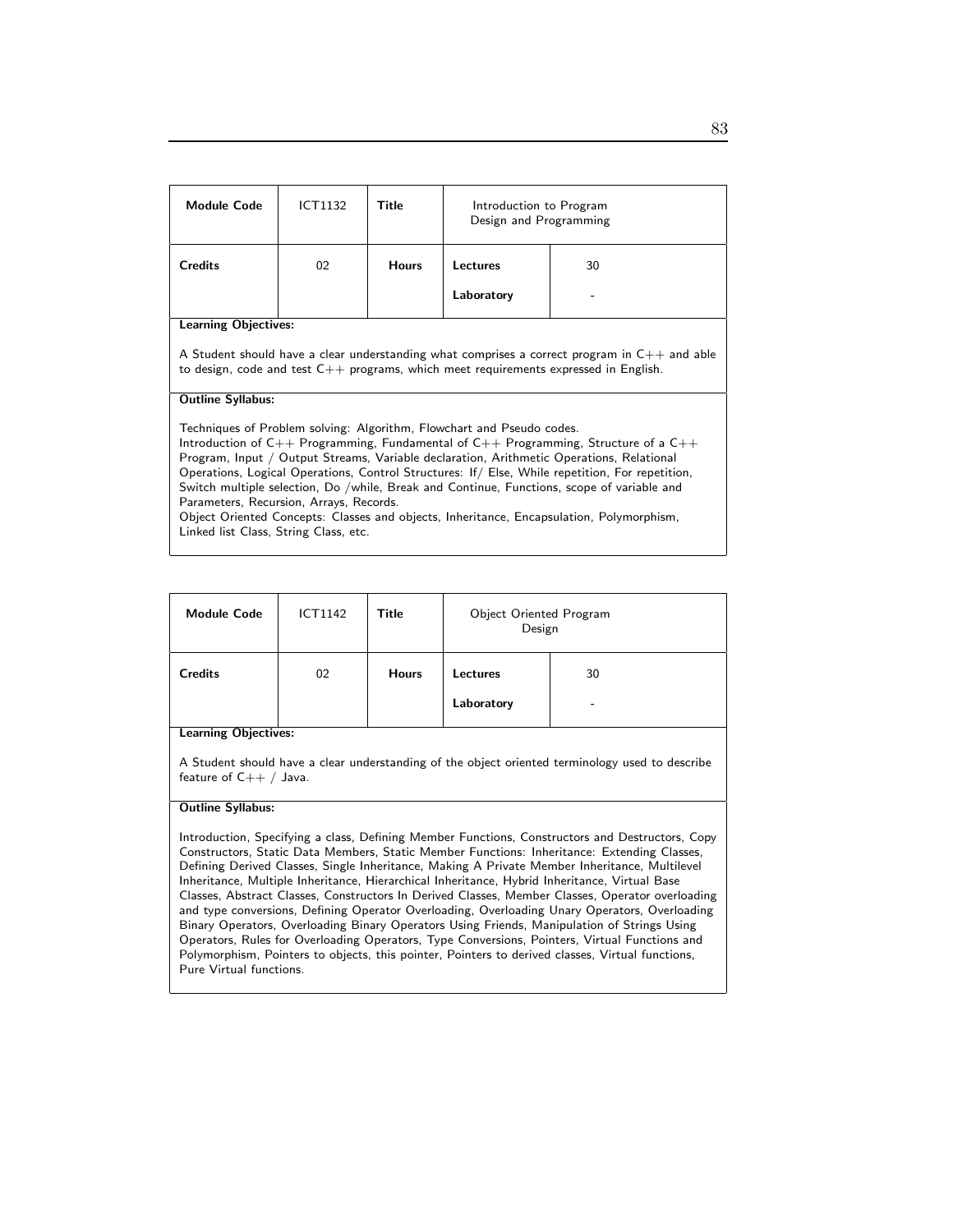| <b>Module Code</b>                                                                                            | ICT1152 | Title        | Practical for Fundamentals of<br><b>Computer Systems</b> |    |
|---------------------------------------------------------------------------------------------------------------|---------|--------------|----------------------------------------------------------|----|
| <b>Credits</b>                                                                                                | 02      | <b>Hours</b> | Lectures<br>-                                            |    |
|                                                                                                               |         |              | Laboratory                                               | 60 |
| <b>Learning Objectives:</b>                                                                                   |         |              |                                                          |    |
| This practical course is designed to provide the practical implementation of the theory taught in<br>ICT1122. |         |              |                                                          |    |
| <b>Outline Syllabus:</b>                                                                                      |         |              |                                                          |    |
| Practicals for Fundamentals of Computer Systems (ICT1122).                                                    |         |              |                                                          |    |

| <b>Module Code</b>                                                                                            | ICT1162 | Title        | Practical for Introduction to<br>Program Design and<br>Programming |    |  |
|---------------------------------------------------------------------------------------------------------------|---------|--------------|--------------------------------------------------------------------|----|--|
| <b>Credits</b>                                                                                                | 02      | <b>Hours</b> | Lectures                                                           |    |  |
|                                                                                                               |         |              | Laboratory                                                         | 60 |  |
| <b>Learning Objectives:</b>                                                                                   |         |              |                                                                    |    |  |
| This practical course is designed to provide the practical implementation of the theory taught in<br>ICT1132. |         |              |                                                                    |    |  |
| <b>Outline Syllabus:</b>                                                                                      |         |              |                                                                    |    |  |
| Practicals for Introduction to Program Design and Programming (ICT1132).                                      |         |              |                                                                    |    |  |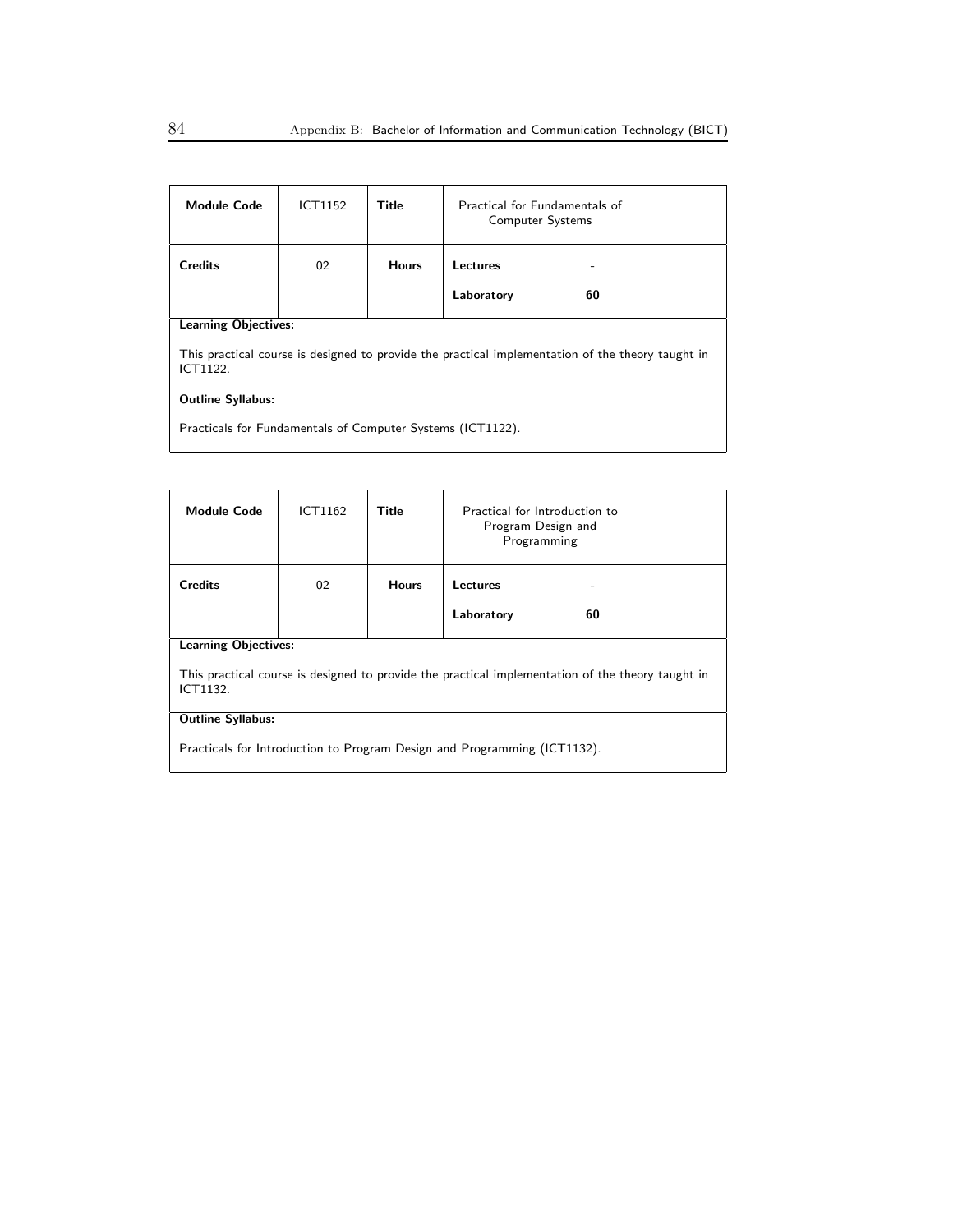| <b>Module Code</b>                                                                                            | <b>ICT1172</b> | Title        | Practical for Object Oriented<br>Program Design |    |  |
|---------------------------------------------------------------------------------------------------------------|----------------|--------------|-------------------------------------------------|----|--|
| <b>Credits</b>                                                                                                | 02             | <b>Hours</b> | Lectures                                        |    |  |
|                                                                                                               |                |              | Laboratory                                      | 60 |  |
| <b>Learning Objectives:</b>                                                                                   |                |              |                                                 |    |  |
| This practical course is designed to provide the practical implementation of the theory taught in<br>ICT1142. |                |              |                                                 |    |  |
| <b>Outline Syllabus:</b>                                                                                      |                |              |                                                 |    |  |
| Practicals for Object Oriented Program Design (ICT1142).                                                      |                |              |                                                 |    |  |

| <b>Module Code</b>                                                                                                                                                                                                                                                                                                                                                                                                                                                                                                                                                                                                                                                                                                                                                                                                                                                                                                                                                                                                                                                                                                                                                                                                               | ACU 1110    | Title        | English language I |    |  |
|----------------------------------------------------------------------------------------------------------------------------------------------------------------------------------------------------------------------------------------------------------------------------------------------------------------------------------------------------------------------------------------------------------------------------------------------------------------------------------------------------------------------------------------------------------------------------------------------------------------------------------------------------------------------------------------------------------------------------------------------------------------------------------------------------------------------------------------------------------------------------------------------------------------------------------------------------------------------------------------------------------------------------------------------------------------------------------------------------------------------------------------------------------------------------------------------------------------------------------|-------------|--------------|--------------------|----|--|
| <b>Credits</b>                                                                                                                                                                                                                                                                                                                                                                                                                                                                                                                                                                                                                                                                                                                                                                                                                                                                                                                                                                                                                                                                                                                                                                                                                   | $\mathbf 0$ | <b>Hours</b> | <b>Lectures</b>    | 15 |  |
|                                                                                                                                                                                                                                                                                                                                                                                                                                                                                                                                                                                                                                                                                                                                                                                                                                                                                                                                                                                                                                                                                                                                                                                                                                  |             |              | Laboratory         | 30 |  |
| <b>Learning Objectives:</b>                                                                                                                                                                                                                                                                                                                                                                                                                                                                                                                                                                                                                                                                                                                                                                                                                                                                                                                                                                                                                                                                                                                                                                                                      |             |              |                    |    |  |
| The students should be able to gain necessary skill to read, understand and communicate in<br>English.                                                                                                                                                                                                                                                                                                                                                                                                                                                                                                                                                                                                                                                                                                                                                                                                                                                                                                                                                                                                                                                                                                                           |             |              |                    |    |  |
| <b>Outline Syllabus:</b>                                                                                                                                                                                                                                                                                                                                                                                                                                                                                                                                                                                                                                                                                                                                                                                                                                                                                                                                                                                                                                                                                                                                                                                                         |             |              |                    |    |  |
| Reading: Basic Reading skills, Skimming, Scanning, Identifying main points, Understanding<br>vocabulary, Understanding sequencing, Reading for comprehension. Writing: Introducing the<br>Mechanics of writing, Introducing vocabulary in and around the University environment,<br>Transferring graphic, statistical, pictorial Information into writing, Sequencing, Form filling,<br>Writing notes, Preparing to write a project. Speaking: Introducing, Describing/<br>people/events/pictures, Interviewing at an elementary stage, Giving instructions/directions,<br>Making short speeches on a previously prepared topic. Listening: Listening to discriminate<br>sounds, Listening to discriminate sounds. Listening for specific information, Listening for the gist,<br>Listening and responding to telephone conversion, Listening $\&$ comprehending Communicative<br>grammar: Introducing basic structures, Word-order Tense, Negation, Question formation,<br>Articles, Preposition, Pronouns, Quantifier, Word class, Active/passive, Conjunctions/<br>relativization Project: Topics to be selected from student's field of interest, Submission of<br>individual projects to be before the end of the semester. |             |              |                    |    |  |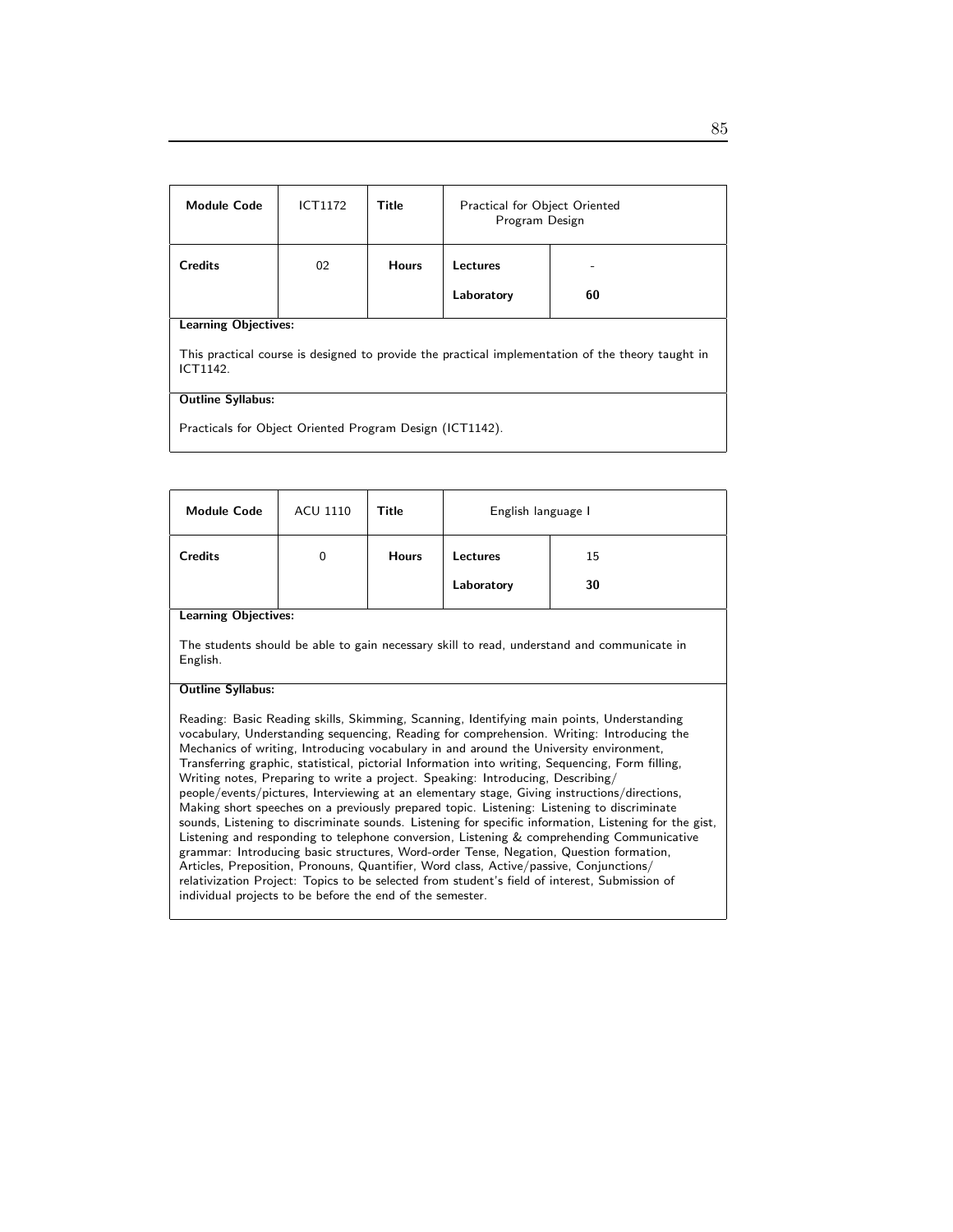| <b>Module Code</b>                                                                                                                                  | ICT1213 | Title        | Data Structures |    |
|-----------------------------------------------------------------------------------------------------------------------------------------------------|---------|--------------|-----------------|----|
| <b>Credits</b>                                                                                                                                      | 03      | <b>Hours</b> | Lectures        | 45 |
|                                                                                                                                                     |         |              | Laboratory      |    |
| <b>Learning Objectives:</b><br>Student should be able to apply the fundamental structure of computer science to real life<br>problem.               |         |              |                 |    |
| <b>Outline Syllabus:</b><br>Arrays, Lists, Stacks, Queues, Trees, Graphs, Files and their applications in computer Science,                         |         |              |                 |    |
| Recursion.<br>Simple Sorting & Searching Algorithms: Selection sort, Bubble sort, Merge sort, Binary search,<br>and their computational complexity. |         |              |                 |    |

| <b>Module Code</b> | <b>ICT1223</b> | Title        | Basic Electronics and Digital<br>Logic Design |         |  |
|--------------------|----------------|--------------|-----------------------------------------------|---------|--|
| <b>Credits</b>     | 03             | <b>Hours</b> | Lectures<br>Laboratory                        | 45<br>- |  |
| earning Objectives |                |              |                                               |         |  |

Students will learn the Fundamentals of Electronics needed for ICT, its application in computer hardware and its process.

#### Outline Syllabus:

Introduction to electronics and electronic systems, Semiconductor and devices like diodes, BJT, FET, MOSFET, Rectifier and Filters, Transistor biasing. Small signal transistor amplifiers, Operational amplifiers, Feedback and Oscillators, Digital circuit and combinational logic, Sequential logic and flip-flops, ADC & DAC, Data acquisition systems, Memory systems, Case studies of electronic systems like microprocessors, radio & TV broadcasting, Mobile & cellular telephones, fiber optics & networking.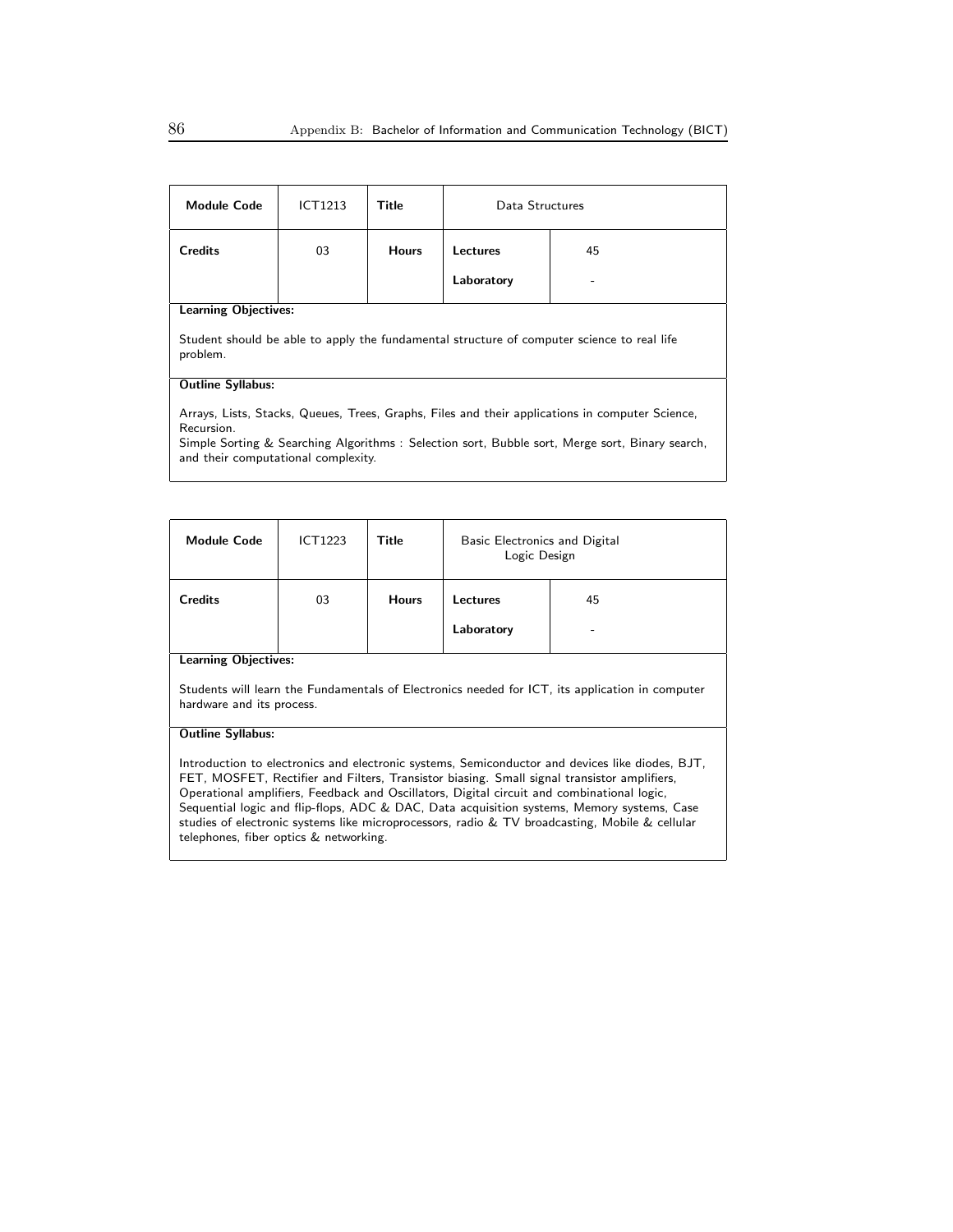| <b>Module Code</b>                                                                                                                                                                                                                                                                                                                                                                                                                                                                                                                                                                                                                                                                                                                                                                                       | <b>ICT1233</b> | Title        | <b>Operating Systems</b> |    |
|----------------------------------------------------------------------------------------------------------------------------------------------------------------------------------------------------------------------------------------------------------------------------------------------------------------------------------------------------------------------------------------------------------------------------------------------------------------------------------------------------------------------------------------------------------------------------------------------------------------------------------------------------------------------------------------------------------------------------------------------------------------------------------------------------------|----------------|--------------|--------------------------|----|
| <b>Credits</b>                                                                                                                                                                                                                                                                                                                                                                                                                                                                                                                                                                                                                                                                                                                                                                                           | 03             | <b>Hours</b> | <b>Lectures</b>          | 45 |
|                                                                                                                                                                                                                                                                                                                                                                                                                                                                                                                                                                                                                                                                                                                                                                                                          |                |              | Laboratory               |    |
| <b>Learning Objectives:</b><br>Student should have the knowledge of internal structure of modern operating system. Student<br>will learn various facilities provided by the operating system to the user.                                                                                                                                                                                                                                                                                                                                                                                                                                                                                                                                                                                                |                |              |                          |    |
| <b>Outline Syllabus:</b><br>Operating Systems as a virtual machine and as resource as a manager, Processes, Inter process<br>communication and synchronization, Process transition using UNIX (Solaris) as an example,<br>Memory allocation, Segmentation, Paging Loading, Linking, and libraries, Resource allocation,<br>Scheduling and deadlock, File systems, Consistency, Redundancy, UNIX and DOS file systems as<br>examples, Distributed systems principles, Amoeda and Mach. Current Operating Systems:<br>Introduction to windows XP architecture and file system. System programming in the UNIX<br>environment : Review of C Programming, Broughn /C shell command language, System calls for<br>process management, File access, Network system calls, RPC, Threading, Program development. |                |              |                          |    |

| <b>Module Code</b>                                                                                            | <b>ICT1242</b>              | Title        | <b>Practical for Data Structures</b> |    |  |  |
|---------------------------------------------------------------------------------------------------------------|-----------------------------|--------------|--------------------------------------|----|--|--|
| <b>Credits</b>                                                                                                | 02                          | <b>Hours</b> | Lectures                             |    |  |  |
|                                                                                                               |                             |              | Laboratory                           | 60 |  |  |
|                                                                                                               | <b>Learning Objectives:</b> |              |                                      |    |  |  |
| This practical course is designed to provide the practical implementation of the theory taught in<br>ICT1213. |                             |              |                                      |    |  |  |
| <b>Outline Syllabus:</b>                                                                                      |                             |              |                                      |    |  |  |
| Practicals for Data Structures (ICT1213).                                                                     |                             |              |                                      |    |  |  |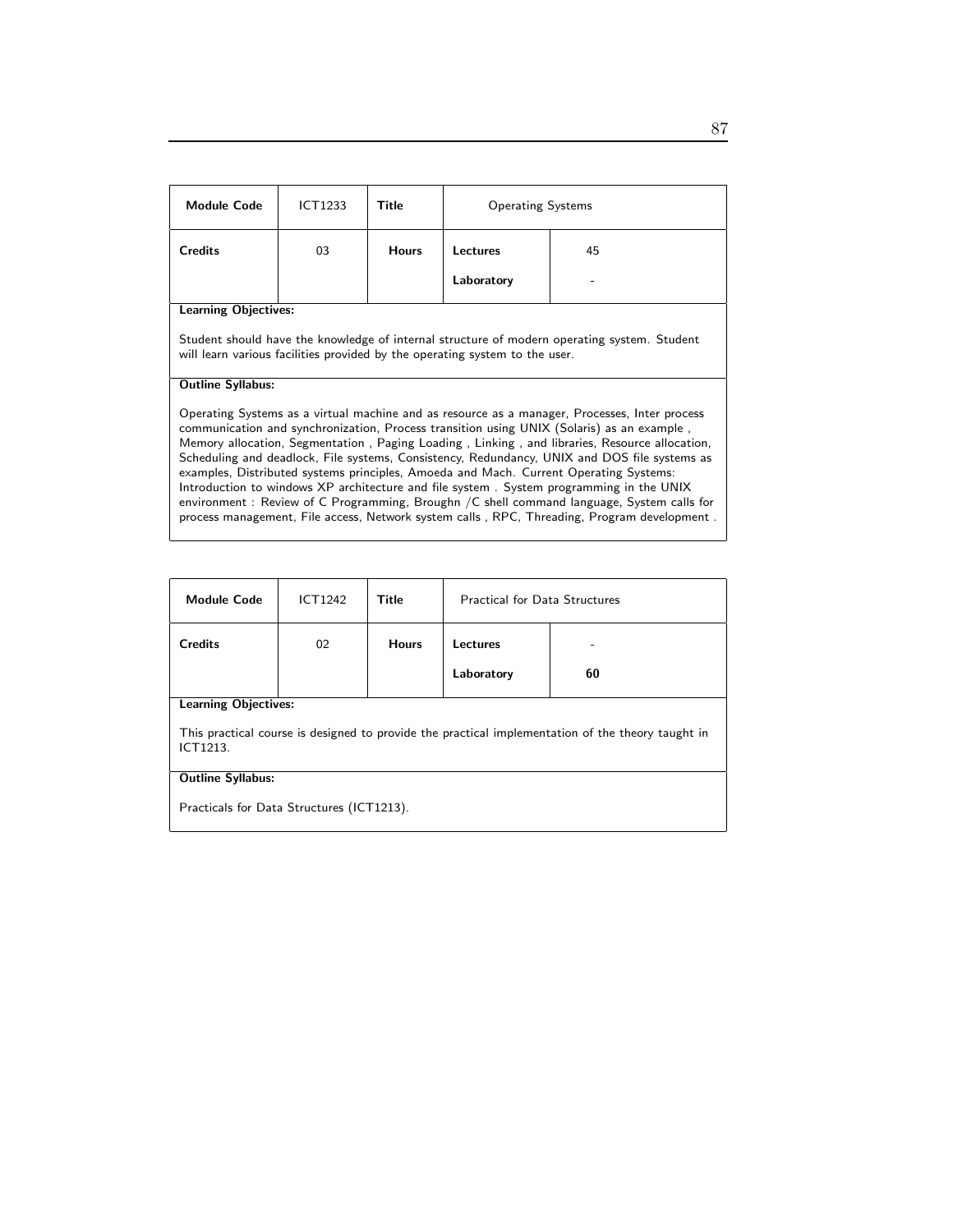| <b>Module Code</b>                                                                                            | ICT1252 | Title        | <b>Practical for Basic Electronics</b><br>and Digital Logic Design |    |  |
|---------------------------------------------------------------------------------------------------------------|---------|--------------|--------------------------------------------------------------------|----|--|
| <b>Credits</b>                                                                                                | 02      | <b>Hours</b> | Lectures                                                           |    |  |
|                                                                                                               |         |              | Laboratory                                                         | 60 |  |
| <b>Learning Objectives:</b>                                                                                   |         |              |                                                                    |    |  |
| This practical course is designed to provide the practical implementation of the theory taught in<br>ICT1223. |         |              |                                                                    |    |  |
| <b>Outline Syllabus:</b>                                                                                      |         |              |                                                                    |    |  |
| Practicals for Basic Electronics and Digital Logic Design (ICT1223).                                          |         |              |                                                                    |    |  |

| <b>Module Code</b>                                                                                            | ICT1262 | Title        | <b>Practical for Operating Systems</b> |    |  |
|---------------------------------------------------------------------------------------------------------------|---------|--------------|----------------------------------------|----|--|
| <b>Credits</b>                                                                                                | 02      | <b>Hours</b> | Lectures                               |    |  |
|                                                                                                               |         |              | Laboratory                             | 60 |  |
| <b>Learning Objectives:</b>                                                                                   |         |              |                                        |    |  |
| This practical course is designed to provide the practical implementation of the theory taught in<br>ICT1233. |         |              |                                        |    |  |
| <b>Outline Syllabus:</b>                                                                                      |         |              |                                        |    |  |
| Practicals for Operating Systems (ICT1233).                                                                   |         |              |                                        |    |  |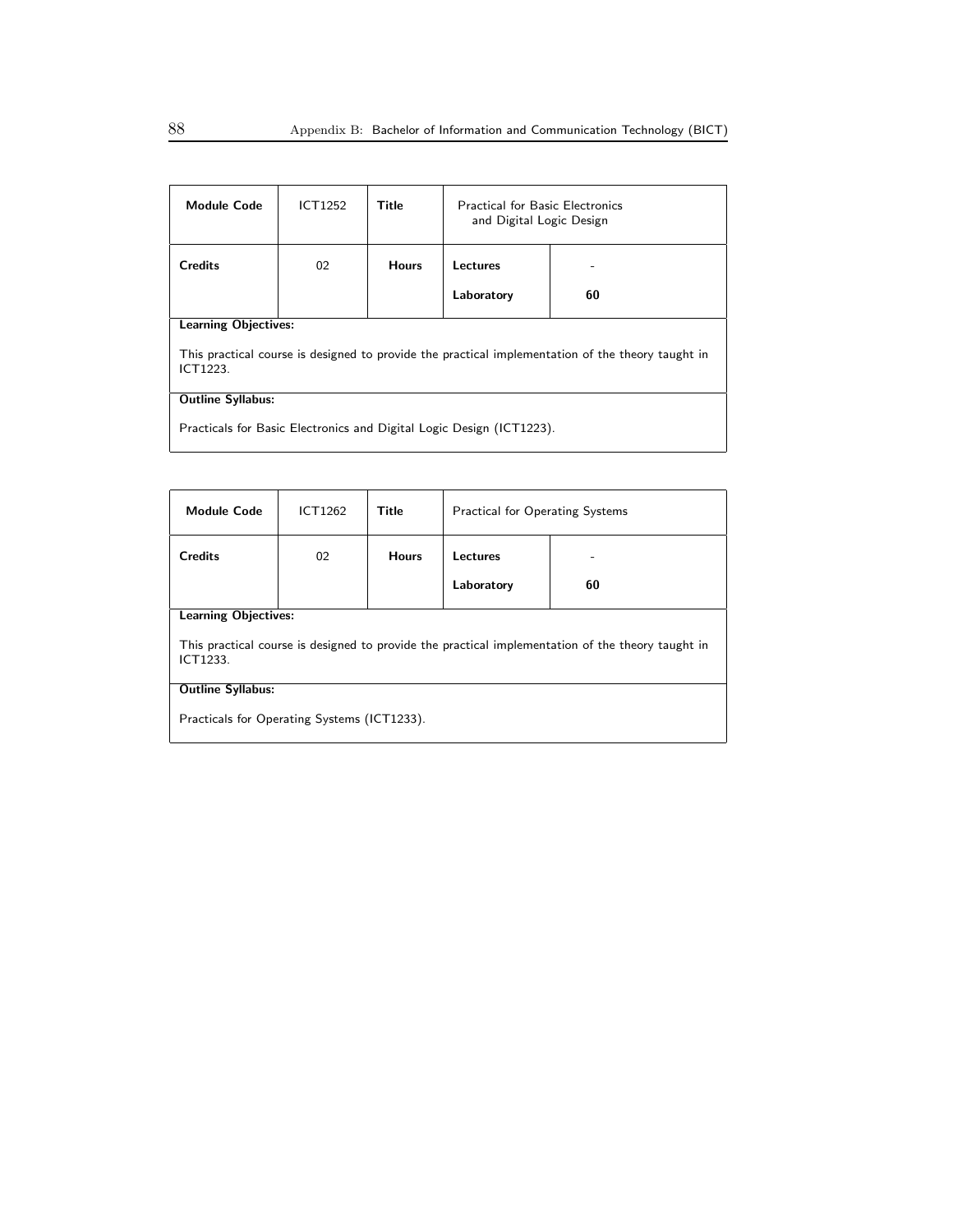| <b>Module Code</b>                                                                                                                                                                                                                                                                                                                                                                                                                                                                                                                                                                                                                                                                                                                                                                                                                                                                                                                                                                                                                                                                                                                                                                                                                                                                                                                                                                                                                                                                                                                                                                                                                                                                                                                                                                                                                                                                            | <b>ACU 1210</b>                                                                                                                                                                                                               | Title        | Communication skills |    |  |  |
|-----------------------------------------------------------------------------------------------------------------------------------------------------------------------------------------------------------------------------------------------------------------------------------------------------------------------------------------------------------------------------------------------------------------------------------------------------------------------------------------------------------------------------------------------------------------------------------------------------------------------------------------------------------------------------------------------------------------------------------------------------------------------------------------------------------------------------------------------------------------------------------------------------------------------------------------------------------------------------------------------------------------------------------------------------------------------------------------------------------------------------------------------------------------------------------------------------------------------------------------------------------------------------------------------------------------------------------------------------------------------------------------------------------------------------------------------------------------------------------------------------------------------------------------------------------------------------------------------------------------------------------------------------------------------------------------------------------------------------------------------------------------------------------------------------------------------------------------------------------------------------------------------|-------------------------------------------------------------------------------------------------------------------------------------------------------------------------------------------------------------------------------|--------------|----------------------|----|--|--|
| <b>Credits</b>                                                                                                                                                                                                                                                                                                                                                                                                                                                                                                                                                                                                                                                                                                                                                                                                                                                                                                                                                                                                                                                                                                                                                                                                                                                                                                                                                                                                                                                                                                                                                                                                                                                                                                                                                                                                                                                                                | $\mathbf 0$                                                                                                                                                                                                                   | <b>Hours</b> | Lectures             | 30 |  |  |
|                                                                                                                                                                                                                                                                                                                                                                                                                                                                                                                                                                                                                                                                                                                                                                                                                                                                                                                                                                                                                                                                                                                                                                                                                                                                                                                                                                                                                                                                                                                                                                                                                                                                                                                                                                                                                                                                                               |                                                                                                                                                                                                                               |              | Laboratory           |    |  |  |
| <b>Learning Objectives:</b>                                                                                                                                                                                                                                                                                                                                                                                                                                                                                                                                                                                                                                                                                                                                                                                                                                                                                                                                                                                                                                                                                                                                                                                                                                                                                                                                                                                                                                                                                                                                                                                                                                                                                                                                                                                                                                                                   |                                                                                                                                                                                                                               |              |                      |    |  |  |
|                                                                                                                                                                                                                                                                                                                                                                                                                                                                                                                                                                                                                                                                                                                                                                                                                                                                                                                                                                                                                                                                                                                                                                                                                                                                                                                                                                                                                                                                                                                                                                                                                                                                                                                                                                                                                                                                                               | Student should develop skills and knowledge in broad self institutional, social and public<br>communications and develop specialized knowledge and skills in creative, professional,<br>organization and mass communications. |              |                      |    |  |  |
| <b>Outline Syllabus:</b>                                                                                                                                                                                                                                                                                                                                                                                                                                                                                                                                                                                                                                                                                                                                                                                                                                                                                                                                                                                                                                                                                                                                                                                                                                                                                                                                                                                                                                                                                                                                                                                                                                                                                                                                                                                                                                                                      |                                                                                                                                                                                                                               |              |                      |    |  |  |
| Introduction to Communication: The communication process, Exchange of meanings, Experience<br>Transmission, Downward communication , Upward communication, Horizontal communication,<br>One-way communication, Two-way communication and Multi-directional communication.<br>Importance of Communication: Communications for Management, Managerial time in<br>communications and Effects of Good communication. Forms of Communication: Oral<br>communication: Written communication, Non-verbal communication, Para-language Code,<br>Signals, Symbols, Icons, Gestures, Freelance writing, Writing for your people and Publishing and<br>Editing. Levels of communication: Inter personal communication, Public communication and<br>Major components of communication. Planning and Organization: Provision of Information,<br>Management Participation, Analytical skills, Establishment of objectives, Strategy formulation &<br>Development, Activity Identification, Work grouping, Resource allocation, Delegation, Balancing<br>& Timing, Activity Synchronization & Harmonization, Communication for coordination.<br>Motivation: Legal Compliance. Instrumental Satisfaction, Self Expression, Goal Congruence and<br>Communication in Motivation. Control: Issue of Instructions, Reporting & Recommendations,<br>Performance Appraisal and Styles of Control. Staffing: Interview Techniques, Communication in<br>Training & Development, Performance Evaluation & Feedback and Industrial Relations.<br>Leadership: Supportive Leadership, Directive leadership, Achievement Oriented leadership and<br>Participative leadership. Public Relations & Marketing Communication: Negotiating skills:<br>Creating the climate, Opening process, Fabric of Negotiations, Conduct of Negotiation,<br>Communication during Negotiations, Bargaining, Teamwork and Negotiating styles. |                                                                                                                                                                                                                               |              |                      |    |  |  |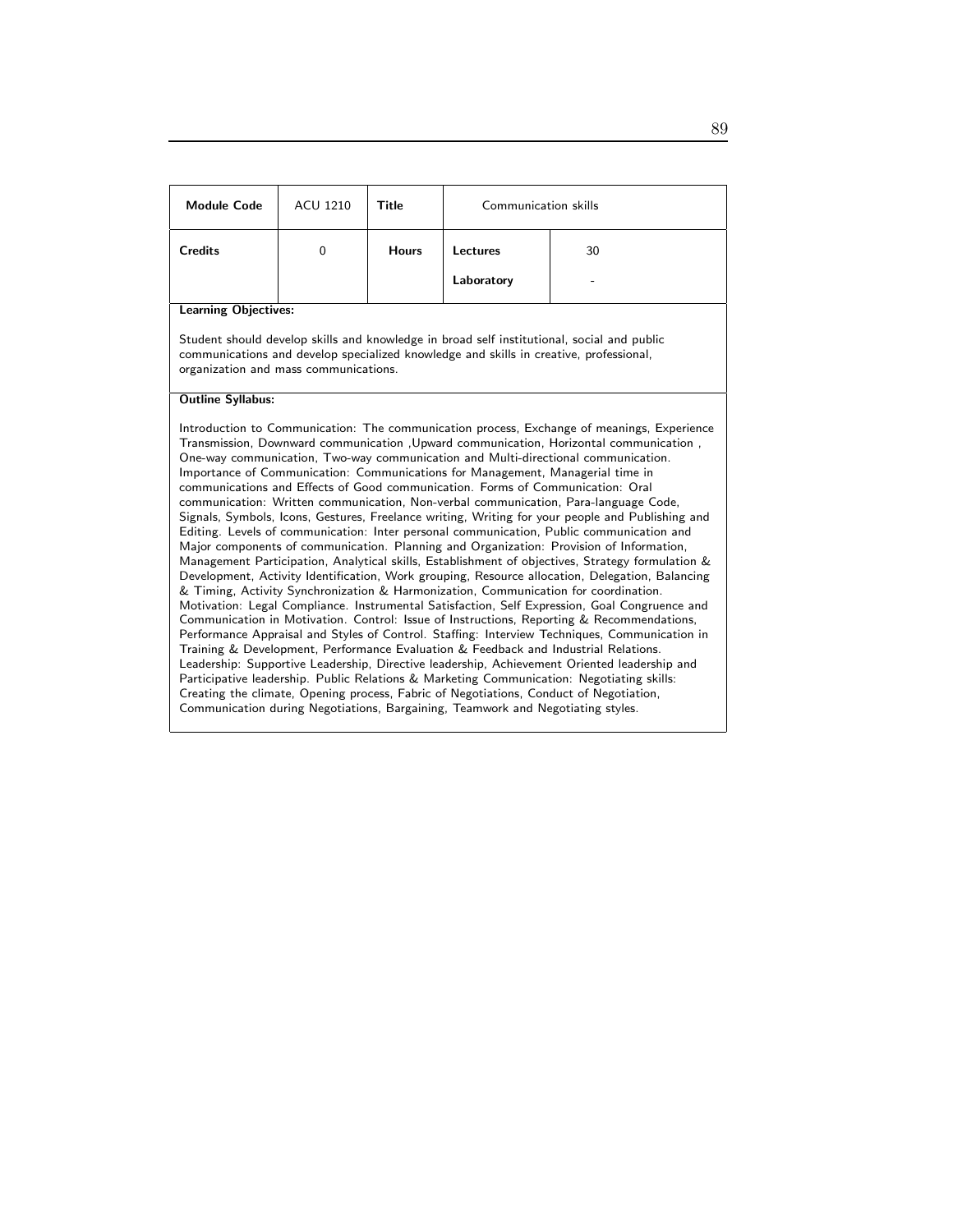| <b>Module Code</b>                                                                                                                                                                                                                                                                                                                                                                                                                                                                                                                                                                                                                                                                                                                                                                                                                                                                                                                                                                                                                                                                                                                                                                                                                                                                                                                                                                                                                                                                                                                                                                                  | <b>ACU 1220</b> | Title        | Sri Lankan studies, Social<br>Harmony and Natural<br>Resources of Sri Lanka |                                                                                                                                                                                              |  |
|-----------------------------------------------------------------------------------------------------------------------------------------------------------------------------------------------------------------------------------------------------------------------------------------------------------------------------------------------------------------------------------------------------------------------------------------------------------------------------------------------------------------------------------------------------------------------------------------------------------------------------------------------------------------------------------------------------------------------------------------------------------------------------------------------------------------------------------------------------------------------------------------------------------------------------------------------------------------------------------------------------------------------------------------------------------------------------------------------------------------------------------------------------------------------------------------------------------------------------------------------------------------------------------------------------------------------------------------------------------------------------------------------------------------------------------------------------------------------------------------------------------------------------------------------------------------------------------------------------|-----------------|--------------|-----------------------------------------------------------------------------|----------------------------------------------------------------------------------------------------------------------------------------------------------------------------------------------|--|
| <b>Credits</b>                                                                                                                                                                                                                                                                                                                                                                                                                                                                                                                                                                                                                                                                                                                                                                                                                                                                                                                                                                                                                                                                                                                                                                                                                                                                                                                                                                                                                                                                                                                                                                                      | $\mathbf 0$     | <b>Hours</b> | <b>Lectures</b>                                                             | 30                                                                                                                                                                                           |  |
|                                                                                                                                                                                                                                                                                                                                                                                                                                                                                                                                                                                                                                                                                                                                                                                                                                                                                                                                                                                                                                                                                                                                                                                                                                                                                                                                                                                                                                                                                                                                                                                                     |                 |              | Laboratory                                                                  |                                                                                                                                                                                              |  |
| <b>Learning Objectives:</b>                                                                                                                                                                                                                                                                                                                                                                                                                                                                                                                                                                                                                                                                                                                                                                                                                                                                                                                                                                                                                                                                                                                                                                                                                                                                                                                                                                                                                                                                                                                                                                         |                 |              |                                                                             |                                                                                                                                                                                              |  |
| multiethnic society.                                                                                                                                                                                                                                                                                                                                                                                                                                                                                                                                                                                                                                                                                                                                                                                                                                                                                                                                                                                                                                                                                                                                                                                                                                                                                                                                                                                                                                                                                                                                                                                |                 |              |                                                                             | This course is designed to provide basic knowledge in Sri Lankan history and natural resources;<br>social concepts; human rights and the importance of social harmony in a multicultural and |  |
| <b>Outline Syllabus:</b>                                                                                                                                                                                                                                                                                                                                                                                                                                                                                                                                                                                                                                                                                                                                                                                                                                                                                                                                                                                                                                                                                                                                                                                                                                                                                                                                                                                                                                                                                                                                                                            |                 |              |                                                                             |                                                                                                                                                                                              |  |
| Sri Lankan Studies: History, religion, languages, literature, arts, local wisdom and the lifestyle of<br>Sri Lanka in the past, present and the future trend. Social Harmony: Concepts & Ideals: Human<br>rights, dignity and values. Acceptance of Global and National pluralism. Acceptance and<br>tolerance of other cultures, traditions, religions and languages. Identification of issues relating to<br>Social disharmony: Discrimination, deprivation, Social injustice, Racism, Gender discrimination,<br>Religious fundamentalism. Historical background to social disharmony in Sri Lanka: Denial of<br>equal rights in language, employment, education, and economic development of the regions etc.,<br>lack of mutual understanding, criminalization of politics and politicization of social issues. Steps<br>to peace building: Mutual understanding, progressive positive negotiations, dialogue instead of<br>debate, sustainable peace process, participation of the grass root level society in the peace<br>process, cultivating a "Culture of peace", reconciliation, conflict management. Activity based<br>session to enhance and build social harmony. At the political level: Political reform and<br>devolution of powers, good governance, cultivating a sound political culture, cohabitation among<br>political parties and forces, effectively handling pressure groups, inclusive approach than an<br>exclusive one. Natural Resources of Sri Lanka: Land aquatic-coastal and marine resources, inland<br>aquatic resources, Renewable and Non-renewable resources. |                 |              |                                                                             |                                                                                                                                                                                              |  |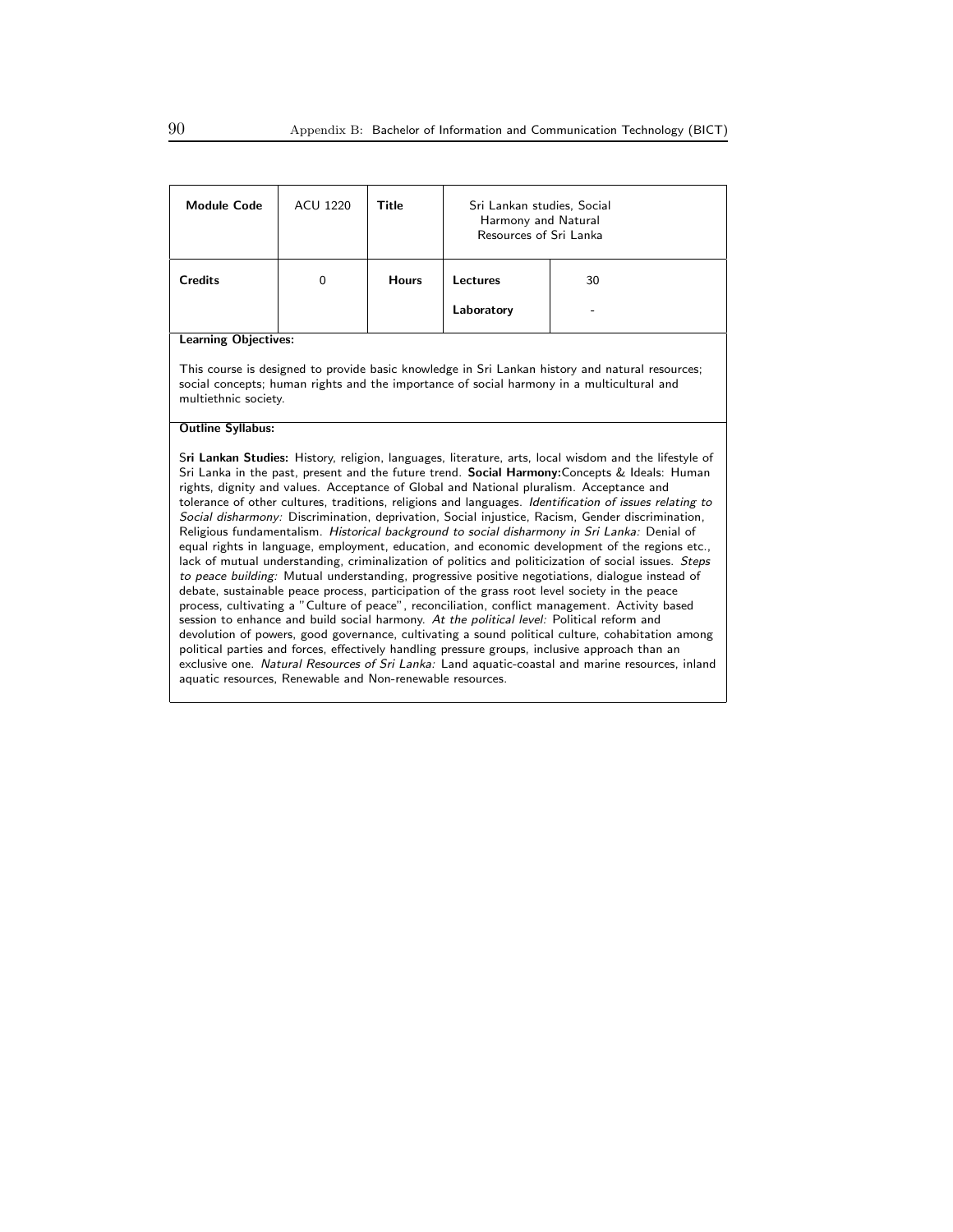|--|--|

| <b>Module Code</b>                                                                                                                                                                                                                                                                                                                                                                                                                                                   | ICT2113                                                                                | Title        | Mathematics for Computing |    |  |  |
|----------------------------------------------------------------------------------------------------------------------------------------------------------------------------------------------------------------------------------------------------------------------------------------------------------------------------------------------------------------------------------------------------------------------------------------------------------------------|----------------------------------------------------------------------------------------|--------------|---------------------------|----|--|--|
| <b>Credits</b>                                                                                                                                                                                                                                                                                                                                                                                                                                                       | 03                                                                                     | <b>Hours</b> | <b>Lectures</b>           | 45 |  |  |
|                                                                                                                                                                                                                                                                                                                                                                                                                                                                      |                                                                                        |              | Laboratory                |    |  |  |
|                                                                                                                                                                                                                                                                                                                                                                                                                                                                      | <b>Learning Objectives:</b>                                                            |              |                           |    |  |  |
|                                                                                                                                                                                                                                                                                                                                                                                                                                                                      | Student should acquire necessary mathematical maturity to handle various topics in IT. |              |                           |    |  |  |
| <b>Outline Syllabus:</b>                                                                                                                                                                                                                                                                                                                                                                                                                                             |                                                                                        |              |                           |    |  |  |
| Differential Calculus: Limits and Continuity, differential coefficients, Mean Value Theorem,<br>Taylor's Theorem, Integration, Definite integrals, Polynomial interpolation.<br>Linear Algebra: Matrices, Matrix operations, System of equations.<br>Coordinate Geometry: Coordinates, 2D and 3D coordinate transformation Equation of line, circle,<br>etc.<br>Basic Statistics: Analysis and presentation data, Probability Distribution, Regression, Correlation. |                                                                                        |              |                           |    |  |  |

| <b>Module Code</b> | <b>ICT2122</b> | Title        | Design and Analysis of<br>Algorithms |         |
|--------------------|----------------|--------------|--------------------------------------|---------|
| <b>Credits</b>     | 02             | <b>Hours</b> | <b>Lectures</b><br>Laboratory        | 30<br>- |

Student should have knowledge in various algorithm design methods and be able to solve various real life problems.

#### Outline Syllabus:

Introduction: Characteristics of algorithms; designing, devising and expressing algorithms, use and removal of recursion; validation, analysis, testing and profiling.

Greedy Method: Graph algorithms such as finding spanning tree and single source shortest path etc. Knapsack problem, job sequencing, etc.

Divide and Conquer: Binary search; merge sort; quick sort, etc.

Backtracking: N-queen problem; sum of subsets, graph colouring; Hamiltonian cycle; knapsack problem.

Dynamic Programming: All pairs shortest paths; optimal binary search trees; O/I knapsack problem; traveling sales person problem.

Branch and Bound: O/I knapsack problem; traveling sales person problem.

Graph / Tree Algorithm: Breadth-first search in graph (AND-graph, OR-graph etc.); tree traversal on binary, threaded AVL and game trees, handling B\* tree and disk memory management. Symbol Table Algorithm: Dynamic tree tables, Hash tables.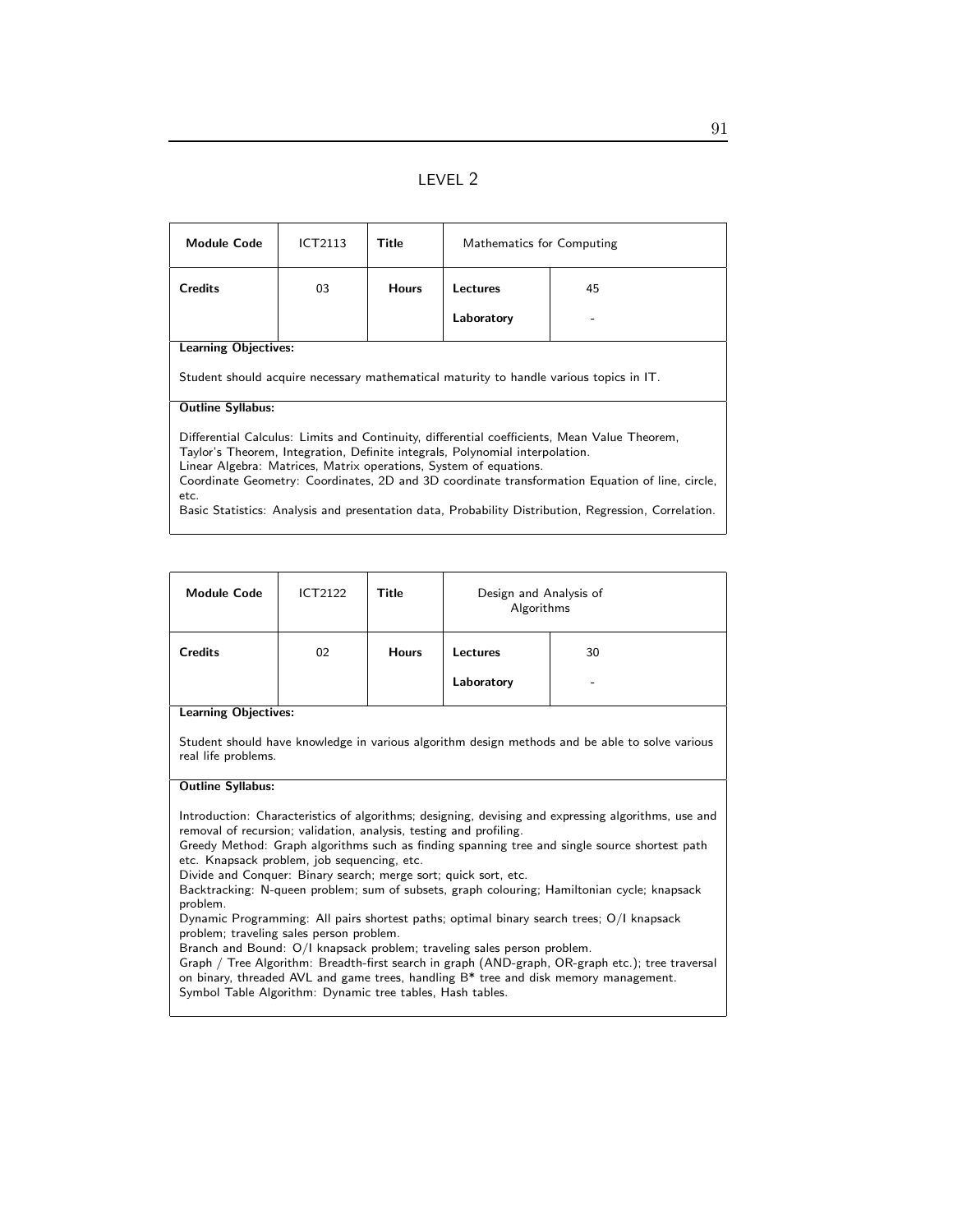| <b>Module Code</b>                                                                                                                                                                                                                                                                                                                                                                                                                                                                                                                                                                                                                                                                                                                                                                                                                                                                                                                                                                                                                                                                                                    | ICT2133 | Title        | Software Engineering |    |  |
|-----------------------------------------------------------------------------------------------------------------------------------------------------------------------------------------------------------------------------------------------------------------------------------------------------------------------------------------------------------------------------------------------------------------------------------------------------------------------------------------------------------------------------------------------------------------------------------------------------------------------------------------------------------------------------------------------------------------------------------------------------------------------------------------------------------------------------------------------------------------------------------------------------------------------------------------------------------------------------------------------------------------------------------------------------------------------------------------------------------------------|---------|--------------|----------------------|----|--|
| <b>Credits</b>                                                                                                                                                                                                                                                                                                                                                                                                                                                                                                                                                                                                                                                                                                                                                                                                                                                                                                                                                                                                                                                                                                        | 03      | <b>Hours</b> | Lectures             | 45 |  |
|                                                                                                                                                                                                                                                                                                                                                                                                                                                                                                                                                                                                                                                                                                                                                                                                                                                                                                                                                                                                                                                                                                                       |         |              | Laboratory           |    |  |
| <b>Learning Objectives:</b>                                                                                                                                                                                                                                                                                                                                                                                                                                                                                                                                                                                                                                                                                                                                                                                                                                                                                                                                                                                                                                                                                           |         |              |                      |    |  |
| Student will learn how to analyse and evaluate system demands. They will study system design,<br>project planning, system maintenance and testing. They will also learn different programming<br>paradigms.                                                                                                                                                                                                                                                                                                                                                                                                                                                                                                                                                                                                                                                                                                                                                                                                                                                                                                           |         |              |                      |    |  |
| <b>Outline Syllabus:</b>                                                                                                                                                                                                                                                                                                                                                                                                                                                                                                                                                                                                                                                                                                                                                                                                                                                                                                                                                                                                                                                                                              |         |              |                      |    |  |
| <b>Scope of Software Engineering:</b> Software crisis, Software engineering objectives, Object -<br>oriented paradigm.<br>Software Life Cycle Models: Build -and-Fix model, Water fall model, Object-oriented life cycle<br>model, Comparison of life-Cycle models, Testing: Quality issues, Non execution - based testing,<br>Execution -based testing, Correctness proofs, Testing distributed and real time software.<br>Introduction to Objects: Models, Cohesion, Coupling Data Encapsulation, Abstract data types,<br>Information hiding inheritance, Polymorphism and dynamic binding, Reusability, portability and<br>interpretability. Planning and estimating: planning the software process, Estimating duration and<br>cost. Requirement Specification: Requirement analysis, Specification documents.<br>Object-Oriented Analysis: Use-Case modeling, Class modeling, Dynamic modeling.<br>Object-Oriented Design: Sequence diagram, Collaboration diagram and detailed class diagram,<br>Implementation, integration and maintenance, Introduction to Computer assisted software<br>engineering (CASE). |         |              |                      |    |  |

| <b>Module Code</b>                                                                                                 | <b>ICT2142</b> | <b>Title</b> | Visual Computing (Rapid<br>Application Development) |    |  |
|--------------------------------------------------------------------------------------------------------------------|----------------|--------------|-----------------------------------------------------|----|--|
| <b>Credits</b>                                                                                                     | 02             | <b>Hours</b> | Lectures<br>Laboratory                              | 30 |  |
| <b>Learning Objectives:</b><br>Student should be able to develop Rapid Application in Visual Programming Language. |                |              |                                                     |    |  |
| <b>Outline Syllabus:</b>                                                                                           |                |              |                                                     |    |  |

An overview of visual thinking; Introduction to the Visual Languages and Visual programming; Examples of languages for handling visual information; Examples of languages for handling visual interactions; Visualization of software design; Visual coaching system; Visual interface design system: Non textual programming environments (including diagrammatic systems and iconic systems); Table-and-form-based systems; Visual database design; Advances in visual languages and visual programming systems.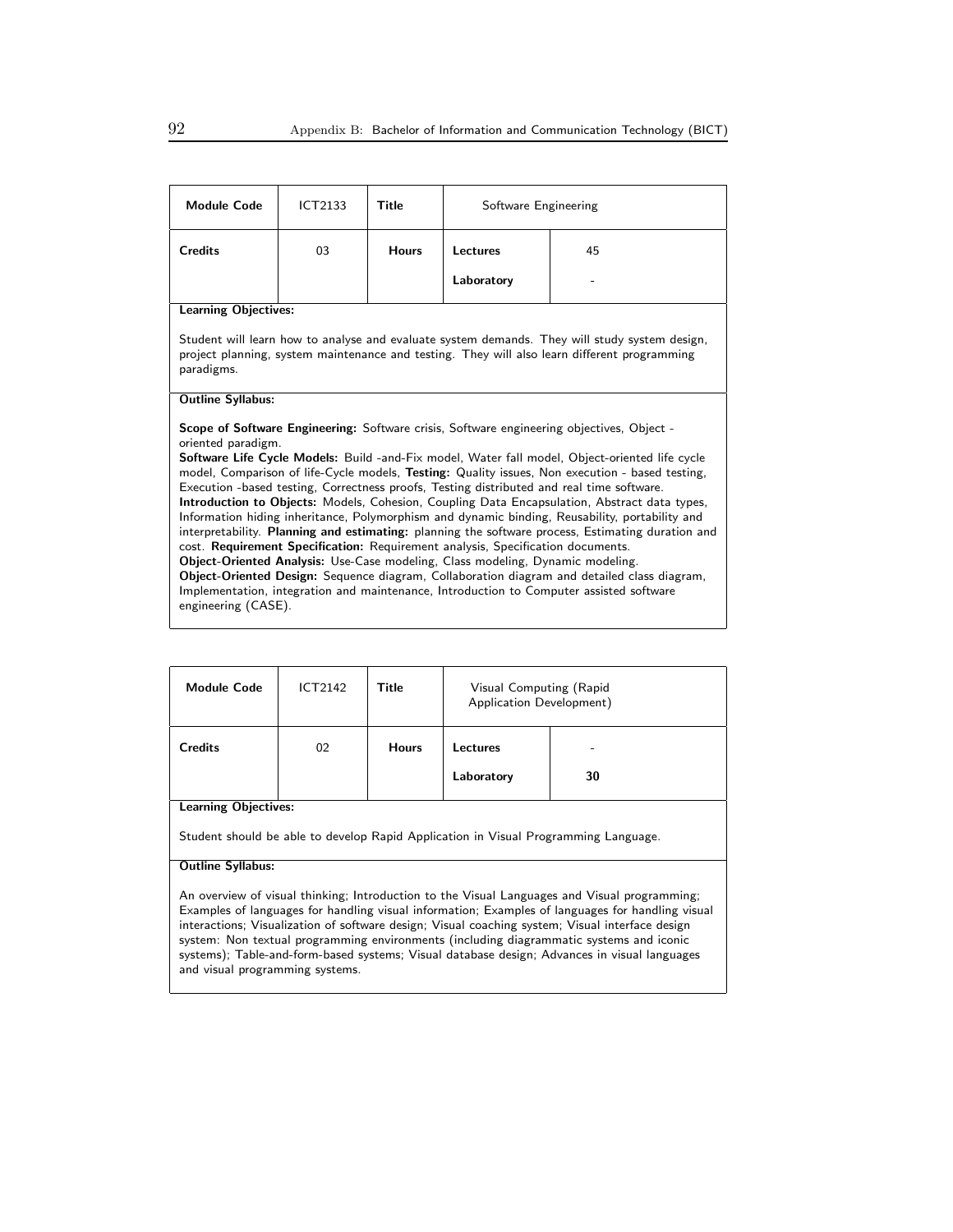| <b>Module Code</b>                                                                                            | ICT2152                     | Title        | Practical for Design and<br>Analysis of Algorithms |    |  |  |
|---------------------------------------------------------------------------------------------------------------|-----------------------------|--------------|----------------------------------------------------|----|--|--|
| <b>Credits</b>                                                                                                | 02                          | <b>Hours</b> | Lectures                                           |    |  |  |
|                                                                                                               |                             |              | Laboratory                                         | 60 |  |  |
|                                                                                                               | <b>Learning Objectives:</b> |              |                                                    |    |  |  |
| This practical course is designed to provide the practical implementation of the theory taught in<br>ICT2122. |                             |              |                                                    |    |  |  |
| <b>Outline Syllabus:</b>                                                                                      |                             |              |                                                    |    |  |  |
| Practicals for Design and Analysis of Algorithms (ICT2122).                                                   |                             |              |                                                    |    |  |  |

| <b>Module Code</b>                                                                                                                  | ICT2161 | Title        | <b>Practical for Software</b><br>Engineering |    |  |
|-------------------------------------------------------------------------------------------------------------------------------------|---------|--------------|----------------------------------------------|----|--|
| <b>Credits</b>                                                                                                                      | 01      | <b>Hours</b> | Lectures                                     |    |  |
|                                                                                                                                     |         |              | Laboratory                                   | 30 |  |
| <b>Learning Objectives:</b>                                                                                                         |         |              |                                              |    |  |
| This practical course is designed to provide the practical implementation of the theory taught in<br>ICT2133.                       |         |              |                                              |    |  |
| <b>Outline Syllabus:</b>                                                                                                            |         |              |                                              |    |  |
| Students will undertake a small project and submit a project report using software engineering<br>principles and do a presentation. |         |              |                                              |    |  |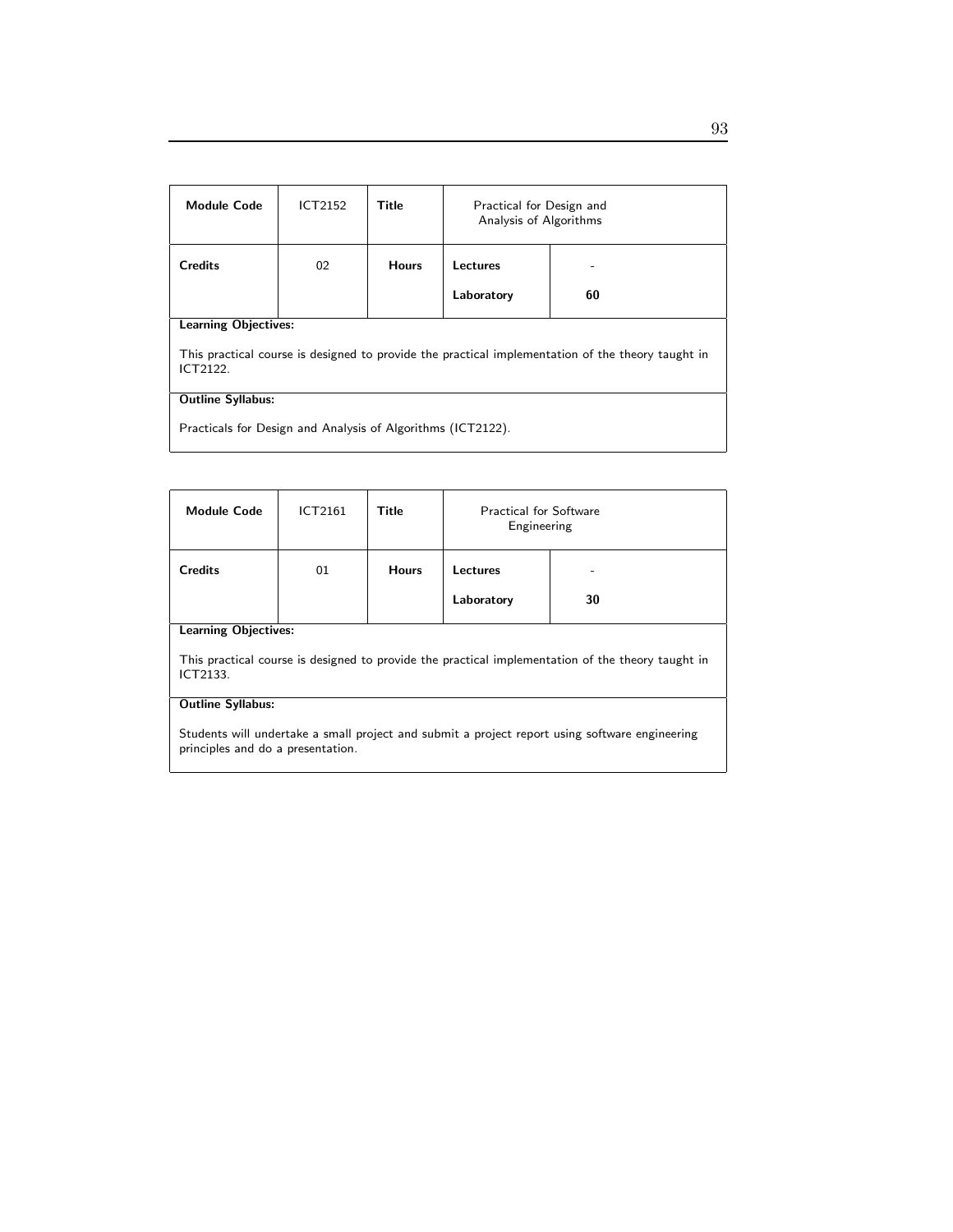| <b>Module Code</b>                                                                                            | ICT2172 | Title        | <b>Practical for Visual Computing</b><br>(Rapid Application<br>Development) |    |  |
|---------------------------------------------------------------------------------------------------------------|---------|--------------|-----------------------------------------------------------------------------|----|--|
| <b>Credits</b>                                                                                                | 02      | <b>Hours</b> | Lectures                                                                    |    |  |
|                                                                                                               |         |              | Laboratory                                                                  | 60 |  |
| <b>Learning Objectives:</b>                                                                                   |         |              |                                                                             |    |  |
| This practical course is designed to provide the practical implementation of the theory taught in<br>ICT2142. |         |              |                                                                             |    |  |
| <b>Outline Syllabus:</b>                                                                                      |         |              |                                                                             |    |  |
| Practicals for Visual Computing (Rapid Application Development) (ICT2142).                                    |         |              |                                                                             |    |  |

| <b>Module Code</b>                                                                                                                                                                                                                                                                                                                                                                                                                                                                                                                                                                                                                                                                                                                                                                                                                                                                                                                                                                                                                                                                                                                                                                                                                                                                                                                                                                                                                                                                                                                                                                                                                                                                                                                                                                                                        | <b>ACU 2110</b> | Title        | English language II |                                                                                                 |  |
|---------------------------------------------------------------------------------------------------------------------------------------------------------------------------------------------------------------------------------------------------------------------------------------------------------------------------------------------------------------------------------------------------------------------------------------------------------------------------------------------------------------------------------------------------------------------------------------------------------------------------------------------------------------------------------------------------------------------------------------------------------------------------------------------------------------------------------------------------------------------------------------------------------------------------------------------------------------------------------------------------------------------------------------------------------------------------------------------------------------------------------------------------------------------------------------------------------------------------------------------------------------------------------------------------------------------------------------------------------------------------------------------------------------------------------------------------------------------------------------------------------------------------------------------------------------------------------------------------------------------------------------------------------------------------------------------------------------------------------------------------------------------------------------------------------------------------|-----------------|--------------|---------------------|-------------------------------------------------------------------------------------------------|--|
| <b>Credits</b>                                                                                                                                                                                                                                                                                                                                                                                                                                                                                                                                                                                                                                                                                                                                                                                                                                                                                                                                                                                                                                                                                                                                                                                                                                                                                                                                                                                                                                                                                                                                                                                                                                                                                                                                                                                                            | $\mathbf 0$     | <b>Hours</b> | Lectures            | 30                                                                                              |  |
|                                                                                                                                                                                                                                                                                                                                                                                                                                                                                                                                                                                                                                                                                                                                                                                                                                                                                                                                                                                                                                                                                                                                                                                                                                                                                                                                                                                                                                                                                                                                                                                                                                                                                                                                                                                                                           |                 |              | Laboratory          |                                                                                                 |  |
| <b>Learning Objectives:</b>                                                                                                                                                                                                                                                                                                                                                                                                                                                                                                                                                                                                                                                                                                                                                                                                                                                                                                                                                                                                                                                                                                                                                                                                                                                                                                                                                                                                                                                                                                                                                                                                                                                                                                                                                                                               |                 |              |                     |                                                                                                 |  |
| comprehensive powers.                                                                                                                                                                                                                                                                                                                                                                                                                                                                                                                                                                                                                                                                                                                                                                                                                                                                                                                                                                                                                                                                                                                                                                                                                                                                                                                                                                                                                                                                                                                                                                                                                                                                                                                                                                                                     |                 |              |                     | To test the students' communicative abilities and other skills such as informative, writing and |  |
| <b>Outline Syllabus:</b>                                                                                                                                                                                                                                                                                                                                                                                                                                                                                                                                                                                                                                                                                                                                                                                                                                                                                                                                                                                                                                                                                                                                                                                                                                                                                                                                                                                                                                                                                                                                                                                                                                                                                                                                                                                                  |                 |              |                     |                                                                                                 |  |
| Exposure to significant structures of the English language as the basis of developing language<br>abilities: Reading, Writing, listening and speaking through language skill integration with<br>emphasis on communicative competence at a higher level.<br>Reading: Basic reading skills, Reading for details, Understanding vocabulary in and from context,<br>Finding main ideas, Understanding sequences, Intensive reading, Reading comprehension, Making<br>inference, Summarizing.<br>Writing: (a) Introducing basic structures and grammatical items - all tenses, active/passive<br>voices, relativization, joining sentences, prepositions, adverbials, adjectives and question<br>formation. (b) Controlled writing - Transforming graphic information into writing, picture<br>composition, sequencing, form-filling. (c)Communicating in writing - writing notes, memos,<br>personal/official letters, report writing.<br>Listening: Listening for specific information; for specific details; for gist of the passages; for<br>comprehension, for making inferences, listening and note taking; listening reproducing. Speaking:<br>Introducing describing people/events/pictures; asking for information; giving<br>directions/instructions, making requests/complains. Using model<br>dialogues/improvisations/reading to stimulate conversations and small group discussion.<br>Project: Writing an essay of not less than 600 words on a topic selected from students' fields of<br>interest. Each student has to choose his/her topic from a list of 5 topics proposed for him/her by<br>the examiners at the end of the first semester in the second year. The written examination on<br>essay is conducted during the last fortnight of the first half of the second semester of the second<br>year. |                 |              |                     |                                                                                                 |  |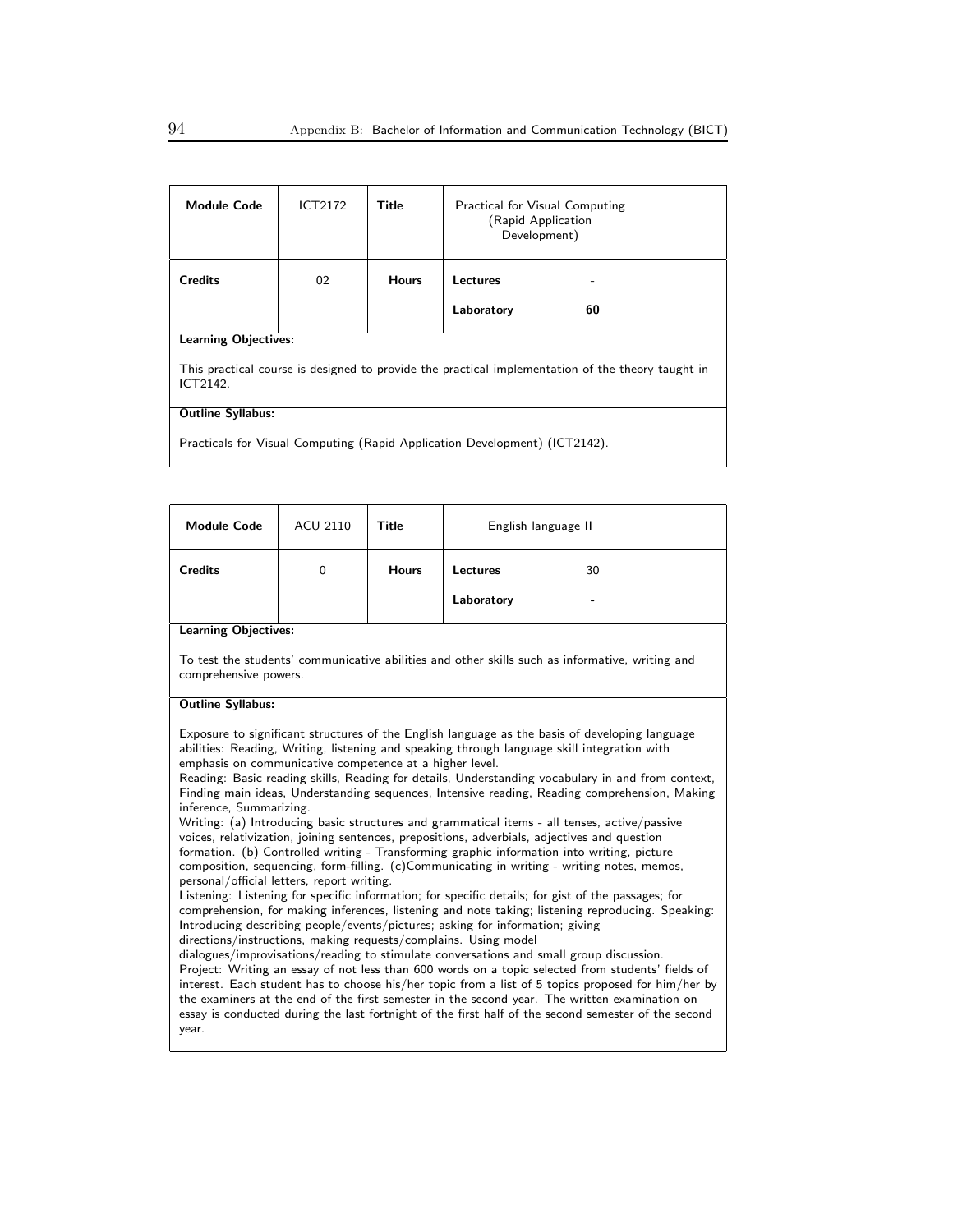| <b>Module Code</b>                                                                                                                                                                | ICT2212 | Title        | Operational Research |    |  |
|-----------------------------------------------------------------------------------------------------------------------------------------------------------------------------------|---------|--------------|----------------------|----|--|
| <b>Credits</b>                                                                                                                                                                    | 02      | <b>Hours</b> | Lectures             | 30 |  |
|                                                                                                                                                                                   |         |              | Laboratory           |    |  |
| <b>Learning Objectives:</b>                                                                                                                                                       |         |              |                      |    |  |
| Student should be able to solve industrial problems using linear programming techniques.                                                                                          |         |              |                      |    |  |
| <b>Outline Syllabus:</b>                                                                                                                                                          |         |              |                      |    |  |
| Simplex Method-Theory and Computational Procedure: Efficient Computational Techniques.<br>Revised Simpley Method, Decomposition Algorithm and the Round Variables Algorithm. Dual |         |              |                      |    |  |

Revised Simplex Method, Decomposition Algorithm and the Bound Variables Algorithm. Dual Problem and Post Optimality Analysis. Transportation Assignment and Allocation Problems: Project and Scheduling by PERT-CPM (Critical Path Method). Network Analysis, Applications.

| <b>Credits</b>                                                                                                                                                                                                                                                                                                                                                                                                                                                                                                                                                                                                                                                                                                                                                                                                                                                                                   | 02 | <b>Hours</b> |            |    |  |
|--------------------------------------------------------------------------------------------------------------------------------------------------------------------------------------------------------------------------------------------------------------------------------------------------------------------------------------------------------------------------------------------------------------------------------------------------------------------------------------------------------------------------------------------------------------------------------------------------------------------------------------------------------------------------------------------------------------------------------------------------------------------------------------------------------------------------------------------------------------------------------------------------|----|--------------|------------|----|--|
|                                                                                                                                                                                                                                                                                                                                                                                                                                                                                                                                                                                                                                                                                                                                                                                                                                                                                                  |    |              | Lectures   | 30 |  |
|                                                                                                                                                                                                                                                                                                                                                                                                                                                                                                                                                                                                                                                                                                                                                                                                                                                                                                  |    |              | Laboratory |    |  |
| <b>Learning Objectives:</b>                                                                                                                                                                                                                                                                                                                                                                                                                                                                                                                                                                                                                                                                                                                                                                                                                                                                      |    |              |            |    |  |
| Student should have the basic knowledge in relational databases and their design principles.                                                                                                                                                                                                                                                                                                                                                                                                                                                                                                                                                                                                                                                                                                                                                                                                     |    |              |            |    |  |
| <b>Outline Syllabus:</b>                                                                                                                                                                                                                                                                                                                                                                                                                                                                                                                                                                                                                                                                                                                                                                                                                                                                         |    |              |            |    |  |
| Introduction: Definition as a centralized storage of database; prevention of redundancy and<br>inconsistency; data independence; data abstraction; data models; data definition and data<br>manipulation language (DDL and DML); database manager, administrator, users; overall system<br>structure: Indexing and hashing.<br>Entity Model - Relationship Model: Entities, relationships, entity-sets, relationship-sets,<br>attributes. Mapping constraints, keys, E-R diagrams, reduction of E-R diagrams to tables, design<br>of an E-R database scheme.<br>Relational Model: Structure of relational database, relational algebra and calculus;<br>Normalisation and Relational Database Design: Relational database design and its pitfalls;<br>normalisation (First second, and third) using functional dependencies and multivalued functional<br>dependencies.<br>Query Processing: SQL |    |              |            |    |  |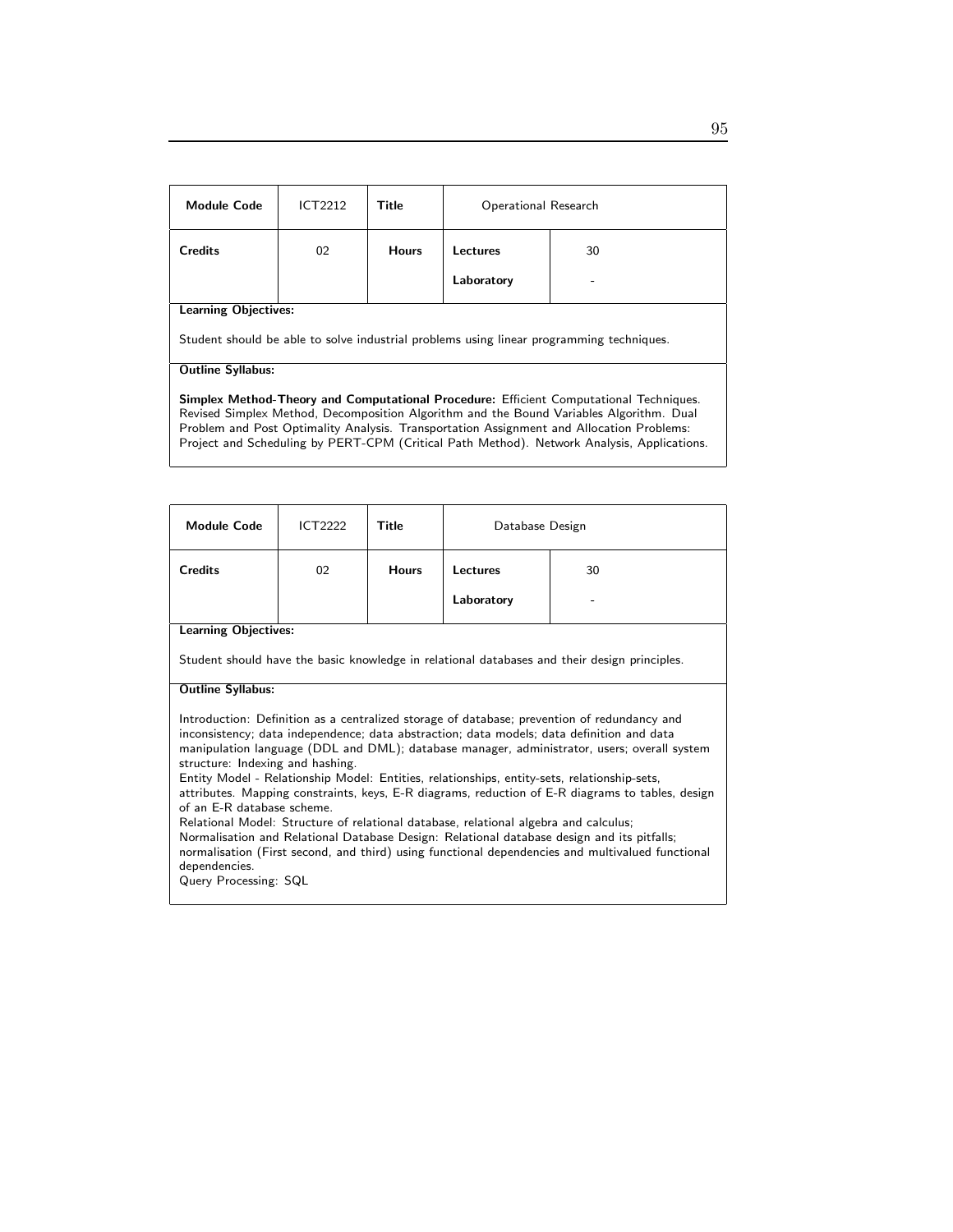| <b>Module Code</b>                                                                                                                                                                      | ICT2232 | Title        | <b>Computer Networks</b> |                                                                                                                                                                                      |  |  |
|-----------------------------------------------------------------------------------------------------------------------------------------------------------------------------------------|---------|--------------|--------------------------|--------------------------------------------------------------------------------------------------------------------------------------------------------------------------------------|--|--|
| <b>Credits</b>                                                                                                                                                                          | 02      | <b>Hours</b> | Lectures                 | 30                                                                                                                                                                                   |  |  |
|                                                                                                                                                                                         |         |              | Laboratory               |                                                                                                                                                                                      |  |  |
| <b>Learning Objectives:</b>                                                                                                                                                             |         |              |                          |                                                                                                                                                                                      |  |  |
| Student should have the knowledge in basic technologies of Computer networks and<br>communications.                                                                                     |         |              |                          |                                                                                                                                                                                      |  |  |
| <b>Outline Syllabus:</b>                                                                                                                                                                |         |              |                          |                                                                                                                                                                                      |  |  |
|                                                                                                                                                                                         |         |              |                          | Introduction to Computer Networks, Classification of Computer Networks, ISO-OSI architecture.                                                                                        |  |  |
|                                                                                                                                                                                         |         |              |                          | Data Communication and transmission: Introduction to data transmission, Time domain,                                                                                                 |  |  |
|                                                                                                                                                                                         |         |              |                          | Frequency domain, Modulation techniques. Transmission media: Twisted pair, Coaxial cable,<br>Optical fiber, Terrestrial Microwave, Satellite Microwave, Radio wave. Transmission and |  |  |
|                                                                                                                                                                                         |         |              |                          | switching: Frequency Division and Time division multiplexing, Circuit switching, Packet                                                                                              |  |  |
|                                                                                                                                                                                         |         |              |                          | switching. Datalink Layer, Error detection and correction technique: Parity checks, Cyclic                                                                                           |  |  |
|                                                                                                                                                                                         |         |              |                          | Redundancy Checks (CRC), error-correcting code, Hamming distance. Framing: character count,                                                                                          |  |  |
|                                                                                                                                                                                         |         |              |                          | starting and ending characters with character stuffing, Starting and ending flags with bit stuffing.                                                                                 |  |  |
| Protocols: Stop and wait protocol, Sliding window protocol, go-back-n, Selective Repeat                                                                                                 |         |              |                          |                                                                                                                                                                                      |  |  |
| protocol, piggybacking, HDLC, LAN Techniques CSMA/CD, Ethernet, IEEE standard 802,                                                                                                      |         |              |                          |                                                                                                                                                                                      |  |  |
| Cabling, MAC sublayer, token ring, token bus, Cambridge Ring, FDDI. Network layer and<br>Internetworking Connection less and Connection oriented Services, Virtual circuit and datagram |         |              |                          |                                                                                                                                                                                      |  |  |
|                                                                                                                                                                                         |         |              |                          | delivery, Switches, and Routers, Internet Protocol(IP), Routing and Routing algorithms, Building                                                                                     |  |  |
| routing table, RIP, OSP.                                                                                                                                                                |         |              |                          |                                                                                                                                                                                      |  |  |

| <b>Module Code</b>                                                                                                                                                                                                                                                                                                                                                                                                                                                                                                                                                                                                                                                                                                                                                                                                                                                                                                                                                                                                                                                                | ICT2243 | Title        | <b>Computer Graphics</b> |                                                                                              |  |  |
|-----------------------------------------------------------------------------------------------------------------------------------------------------------------------------------------------------------------------------------------------------------------------------------------------------------------------------------------------------------------------------------------------------------------------------------------------------------------------------------------------------------------------------------------------------------------------------------------------------------------------------------------------------------------------------------------------------------------------------------------------------------------------------------------------------------------------------------------------------------------------------------------------------------------------------------------------------------------------------------------------------------------------------------------------------------------------------------|---------|--------------|--------------------------|----------------------------------------------------------------------------------------------|--|--|
| <b>Credits</b>                                                                                                                                                                                                                                                                                                                                                                                                                                                                                                                                                                                                                                                                                                                                                                                                                                                                                                                                                                                                                                                                    | 03      | <b>Hours</b> | Lectures                 | 45                                                                                           |  |  |
|                                                                                                                                                                                                                                                                                                                                                                                                                                                                                                                                                                                                                                                                                                                                                                                                                                                                                                                                                                                                                                                                                   |         |              | Laboratory               |                                                                                              |  |  |
| <b>Learning Objectives:</b>                                                                                                                                                                                                                                                                                                                                                                                                                                                                                                                                                                                                                                                                                                                                                                                                                                                                                                                                                                                                                                                       |         |              |                          |                                                                                              |  |  |
| Student should have theoretical knowledge in modeling and construction of interactive 2-D and<br>3-D graphics system. The student will get knowledge in different methods for 3-D visualization.                                                                                                                                                                                                                                                                                                                                                                                                                                                                                                                                                                                                                                                                                                                                                                                                                                                                                  |         |              |                          |                                                                                              |  |  |
| <b>Outline Syllabus:</b>                                                                                                                                                                                                                                                                                                                                                                                                                                                                                                                                                                                                                                                                                                                                                                                                                                                                                                                                                                                                                                                          |         |              |                          |                                                                                              |  |  |
|                                                                                                                                                                                                                                                                                                                                                                                                                                                                                                                                                                                                                                                                                                                                                                                                                                                                                                                                                                                                                                                                                   |         |              |                          | <b>Overview of Graphics Systems:</b> Video display devices, Raster-scan systems, Random-scan |  |  |
| systems, Graphics monitors and workstations, Input devices, Hard-copy devices. Output<br>Primitives: Points and lines, Line-drawing algorithms, Loading the frame buffer, Circle-generating<br>algorithms, Filled-area primitive. Two-Dimensional Geometric Transformations: Basic<br>transformations (Translation, Rotation, Scaling, Reflection, Shear), Matrix representations and<br>homogeneous coordinates, Composite transformations (General pivot-point rotation, General<br>fixed-point rotation, General scaling directions), Transformations between coordinate system.<br><b>Two-Dimensional Viewing:</b> The viewing pipeline, Viewing coordinate reference frame,<br>Window-to-viewport coordinate transformation, Clipping operations: Point clipping, Line<br>clipping, Polygon clipping. Three-Dimensional Geometric and modeling Transformations:<br>Translation, Rotation, Scaling, Reflections and Shears, Composite transformations.<br><b>Three-dimensional viewing:</b> Viewing pipeline, Viewing coordinates, Projections (Parallel and<br>Perspective). |         |              |                          |                                                                                              |  |  |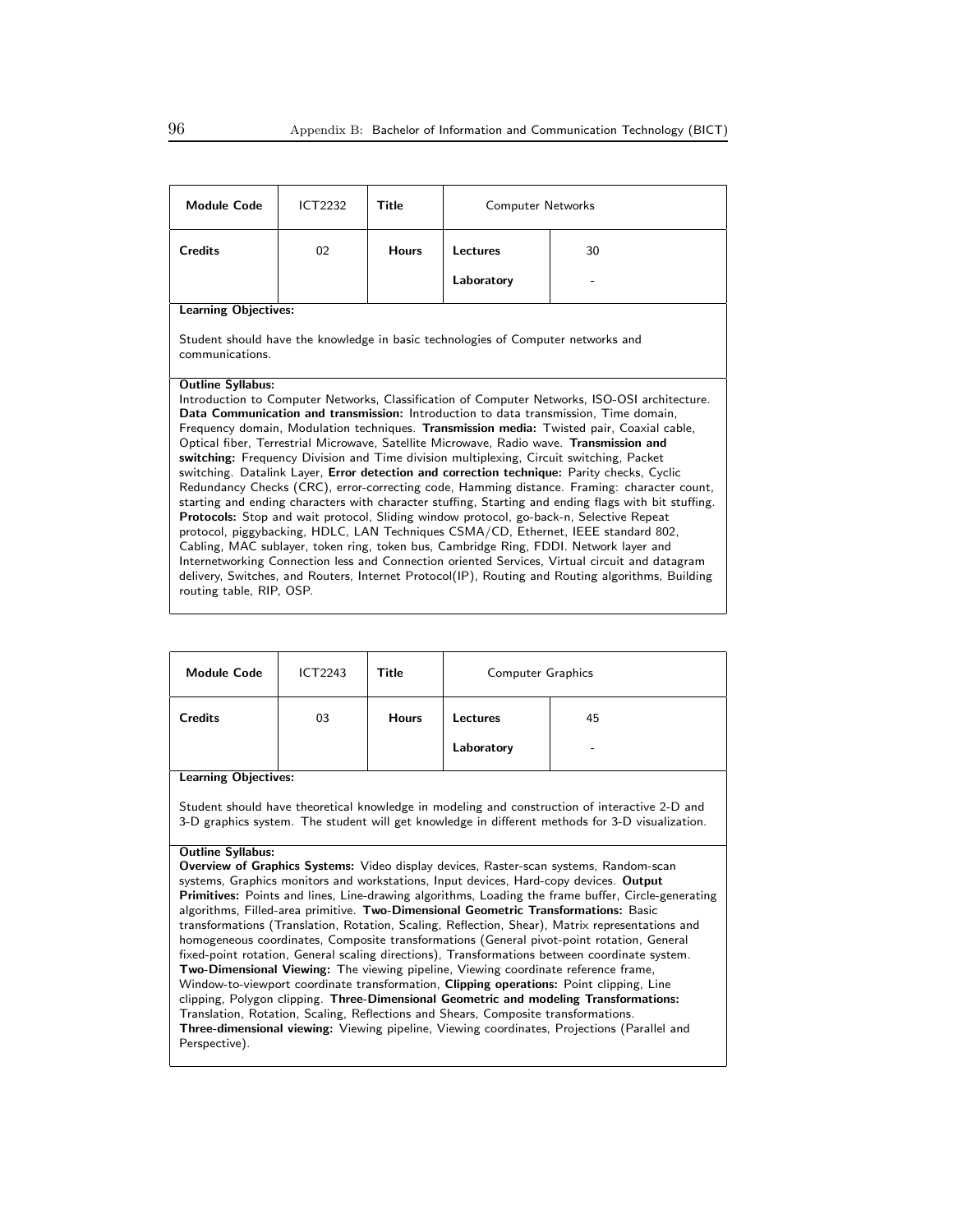| <b>Module Code</b>                                                                                                                                                                                                                                                                                                                                                                                                                                                                                                                                                                                                                                                                                                                                                                                                                                                                                                                                                                                                                                                                                                                                                                                                                                                                                                                                               | ICT2252 | <b>Title</b> | Management Information<br>Systems                                             |    |  |  |
|------------------------------------------------------------------------------------------------------------------------------------------------------------------------------------------------------------------------------------------------------------------------------------------------------------------------------------------------------------------------------------------------------------------------------------------------------------------------------------------------------------------------------------------------------------------------------------------------------------------------------------------------------------------------------------------------------------------------------------------------------------------------------------------------------------------------------------------------------------------------------------------------------------------------------------------------------------------------------------------------------------------------------------------------------------------------------------------------------------------------------------------------------------------------------------------------------------------------------------------------------------------------------------------------------------------------------------------------------------------|---------|--------------|-------------------------------------------------------------------------------|----|--|--|
| <b>Credits</b>                                                                                                                                                                                                                                                                                                                                                                                                                                                                                                                                                                                                                                                                                                                                                                                                                                                                                                                                                                                                                                                                                                                                                                                                                                                                                                                                                   | 02      | <b>Hours</b> | Lectures                                                                      | 30 |  |  |
|                                                                                                                                                                                                                                                                                                                                                                                                                                                                                                                                                                                                                                                                                                                                                                                                                                                                                                                                                                                                                                                                                                                                                                                                                                                                                                                                                                  |         |              | Laboratory                                                                    |    |  |  |
| <b>Learning Objectives:</b>                                                                                                                                                                                                                                                                                                                                                                                                                                                                                                                                                                                                                                                                                                                                                                                                                                                                                                                                                                                                                                                                                                                                                                                                                                                                                                                                      |         |              |                                                                               |    |  |  |
|                                                                                                                                                                                                                                                                                                                                                                                                                                                                                                                                                                                                                                                                                                                                                                                                                                                                                                                                                                                                                                                                                                                                                                                                                                                                                                                                                                  |         |              | Student will be able to apply IT knowledge in managing business organization. |    |  |  |
| <b>Outline Syllabus:</b><br><b>Management in organisation:</b> Role of the management function within an organization, The<br>evolution of the MIS function in an organization, Strategic management and MIS, Using MIS as a<br>tool for changing the ways of business, MIS and the value Chain, Managing MIS Projects,<br>Outsourcing considerations,<br>MIS support capabilities: The migration to distributed systems and client/ server Technologies,<br>The applicability of packages versus bespoke applications, The management and control of<br>information resources at the corporate level, Principals and application of trends in support such<br>as BPR, DIP, Office automation products, their use and interface with other systems, Use of data<br>modeling and mining facilities, development of MIS: The growth of MIS: the fore eras, The<br>traditional MIS development life cycle and Contemporary development methodologies, Use of<br>CASE, RAD and Object Oriented methodologies, Matching development methodologies with<br>application requests, End-user computing, applications and implications, Re-engineering legacy<br>systems. Future trends: Trends in hardware, software, communications, Impact of the<br>communications revolution, Virtual organizations, Teleporting, The continued evolution of<br>Internet applications |         |              |                                                                               |    |  |  |

| <b>Module Code</b>                                                                                            | ICT2262 | Title        | Practical for Database Design |    |  |
|---------------------------------------------------------------------------------------------------------------|---------|--------------|-------------------------------|----|--|
| <b>Credits</b>                                                                                                | 02      | <b>Hours</b> | Lectures                      |    |  |
|                                                                                                               |         |              | Laboratory                    | 60 |  |
| <b>Learning Objectives:</b>                                                                                   |         |              |                               |    |  |
| This practical course is designed to provide the practical implementation of the theory taught in<br>ICT2222. |         |              |                               |    |  |
| <b>Outline Syllabus:</b><br>Practical for Database Design (ICT2222).                                          |         |              |                               |    |  |
|                                                                                                               |         |              |                               |    |  |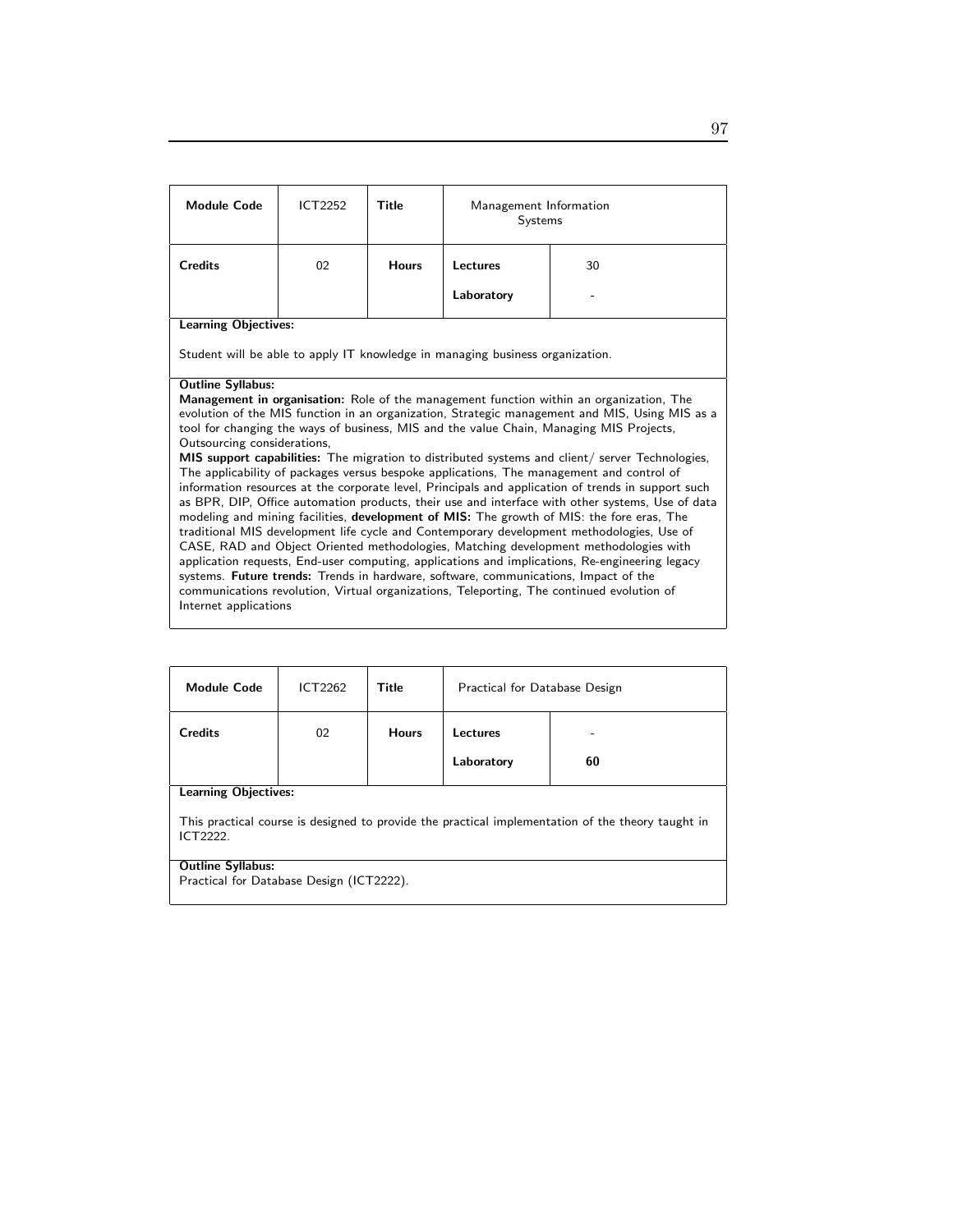| <b>Module Code</b>                                                                                            | <b>ICT2272</b> | Title        | <b>Practical for Computer</b><br>Graphics |    |  |
|---------------------------------------------------------------------------------------------------------------|----------------|--------------|-------------------------------------------|----|--|
| <b>Credits</b>                                                                                                | 02             | <b>Hours</b> | Lectures                                  |    |  |
|                                                                                                               |                |              | Laboratory                                | 60 |  |
| <b>Learning Objectives:</b>                                                                                   |                |              |                                           |    |  |
| This practical course is designed to provide the practical implementation of the theory taught in<br>ICT2243. |                |              |                                           |    |  |
| <b>Outline Syllabus:</b>                                                                                      |                |              |                                           |    |  |
| Practical for Computer Graphics (ICT2243).                                                                    |                |              |                                           |    |  |
|                                                                                                               |                |              |                                           |    |  |

| Module Code                                                                                                                                                                                                                                                                                                                                                                                                                                                                                                                                                                                                                                                                                                                                                                | ACU 2210 | Title        | Career Guidance |    |  |
|----------------------------------------------------------------------------------------------------------------------------------------------------------------------------------------------------------------------------------------------------------------------------------------------------------------------------------------------------------------------------------------------------------------------------------------------------------------------------------------------------------------------------------------------------------------------------------------------------------------------------------------------------------------------------------------------------------------------------------------------------------------------------|----------|--------------|-----------------|----|--|
| <b>Credits</b>                                                                                                                                                                                                                                                                                                                                                                                                                                                                                                                                                                                                                                                                                                                                                             | $\Omega$ | <b>Hours</b> | Lectures        | 30 |  |
|                                                                                                                                                                                                                                                                                                                                                                                                                                                                                                                                                                                                                                                                                                                                                                            |          |              | Laboratory      |    |  |
| <b>Learning Objectives:</b>                                                                                                                                                                                                                                                                                                                                                                                                                                                                                                                                                                                                                                                                                                                                                |          |              |                 |    |  |
| To give an overall view of the career prospective and guidance.                                                                                                                                                                                                                                                                                                                                                                                                                                                                                                                                                                                                                                                                                                            |          |              |                 |    |  |
| <b>Outline Syllabus:</b><br><b>The world of work:</b> Unemployment in Sri Lanka. Recent demographic, Economic and social<br>changes of Sri Lanka and how they effect the graduate labour market. The private sector culture<br>- emphasis on attitudes The role of scientists in various employment sectors. The expectations of<br>private sector employer from new graduate employees. Career guidance Employment search.<br><b>Image Projection:</b> Social graces, Public relations, Career development and survival skills of young<br>graduates, Personality development, Leadership, Team work, Human relations, Effective<br>communication, Problem solving, Stress management.<br><b>Presentation Techniques:</b> The bio-data, Facing interviews, assertiveness. |          |              |                 |    |  |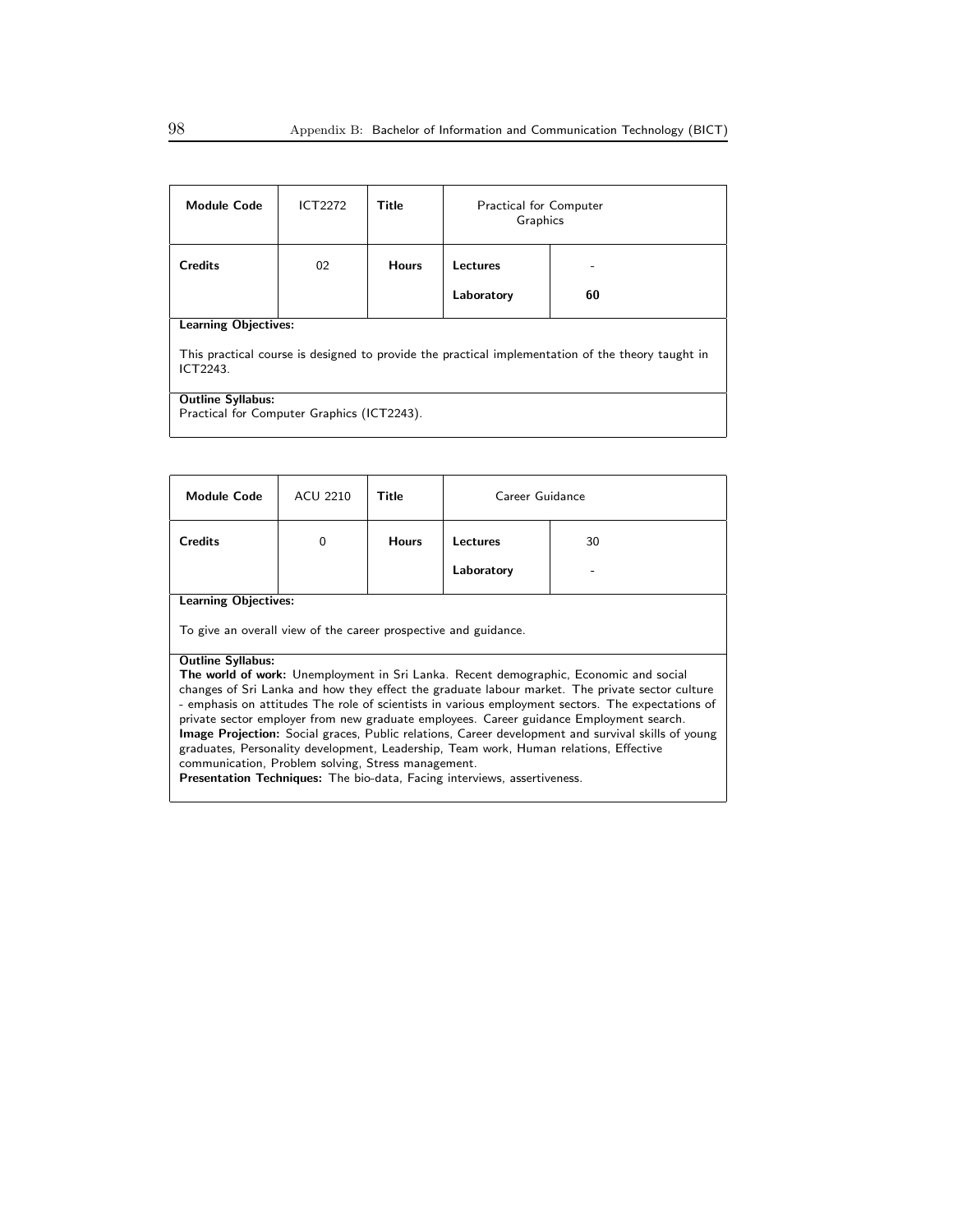| <b>Module Code</b>                                                                                                                                                               | <b>ICT3113</b>                                                                                                                                                                          | Title        | Advanced Database<br><b>Management Systems</b> |                                                                                                                                                                           |  |  |
|----------------------------------------------------------------------------------------------------------------------------------------------------------------------------------|-----------------------------------------------------------------------------------------------------------------------------------------------------------------------------------------|--------------|------------------------------------------------|---------------------------------------------------------------------------------------------------------------------------------------------------------------------------|--|--|
| <b>Credits</b>                                                                                                                                                                   | 03                                                                                                                                                                                      | <b>Hours</b> | Lectures                                       | 45                                                                                                                                                                        |  |  |
|                                                                                                                                                                                  |                                                                                                                                                                                         |              | Laboratory                                     |                                                                                                                                                                           |  |  |
| <b>Learning Objectives:</b>                                                                                                                                                      |                                                                                                                                                                                         |              |                                                |                                                                                                                                                                           |  |  |
|                                                                                                                                                                                  | Student should understand current database technology in distributed environment.                                                                                                       |              |                                                |                                                                                                                                                                           |  |  |
| <b>Outline Syllabus:</b>                                                                                                                                                         |                                                                                                                                                                                         |              |                                                |                                                                                                                                                                           |  |  |
|                                                                                                                                                                                  |                                                                                                                                                                                         |              |                                                | Data Models: EER model and relationship to the OO model, Object Oriented data model and                                                                                   |  |  |
|                                                                                                                                                                                  |                                                                                                                                                                                         |              |                                                | ODMG standard, other data models - NIAM, GOOD, ORM. Query Optimisation: Query<br>Execution Algorithms, Heuristics in Query Execution, Cost Estimation in Query Execution, |  |  |
|                                                                                                                                                                                  |                                                                                                                                                                                         |              |                                                |                                                                                                                                                                           |  |  |
|                                                                                                                                                                                  | Semantic Query Optimisation. Database Transactions and Recovery Procedures: Transaction<br>Processing Concepts, Transaction and System Concepts, Desirable Properties of a Transaction, |              |                                                |                                                                                                                                                                           |  |  |
| Schedules and Recoverability, Serialisability of Schedules, Transaction Support in SQL, Recovery                                                                                 |                                                                                                                                                                                         |              |                                                |                                                                                                                                                                           |  |  |
| Techniques, Database Backup. Concurrency control: Locking techniques for Concurrency                                                                                             |                                                                                                                                                                                         |              |                                                |                                                                                                                                                                           |  |  |
| Control, Concurrency Control Techniques, Granularity of Data Items. Database Security: Access                                                                                    |                                                                                                                                                                                         |              |                                                |                                                                                                                                                                           |  |  |
| Privileges, Multilevel Security, And Statistical Database Security. Distributed Databases:                                                                                       |                                                                                                                                                                                         |              |                                                |                                                                                                                                                                           |  |  |
| Reliability and Commit protocols, Fragmentation and Distribution, View Integration, Distributed                                                                                  |                                                                                                                                                                                         |              |                                                |                                                                                                                                                                           |  |  |
| database design, Distributed algorithms for data management, Heterogeneous and Federated                                                                                         |                                                                                                                                                                                         |              |                                                |                                                                                                                                                                           |  |  |
| Database Systems. Deductive Databases: Recursive Queries, Prolog/Datalog Notation, Basic<br>inference Mechanism for Logic Programs, Deductive Database Systems, Deductive Object |                                                                                                                                                                                         |              |                                                |                                                                                                                                                                           |  |  |
| Oriented Database Systems.                                                                                                                                                       |                                                                                                                                                                                         |              |                                                |                                                                                                                                                                           |  |  |
|                                                                                                                                                                                  |                                                                                                                                                                                         |              |                                                |                                                                                                                                                                           |  |  |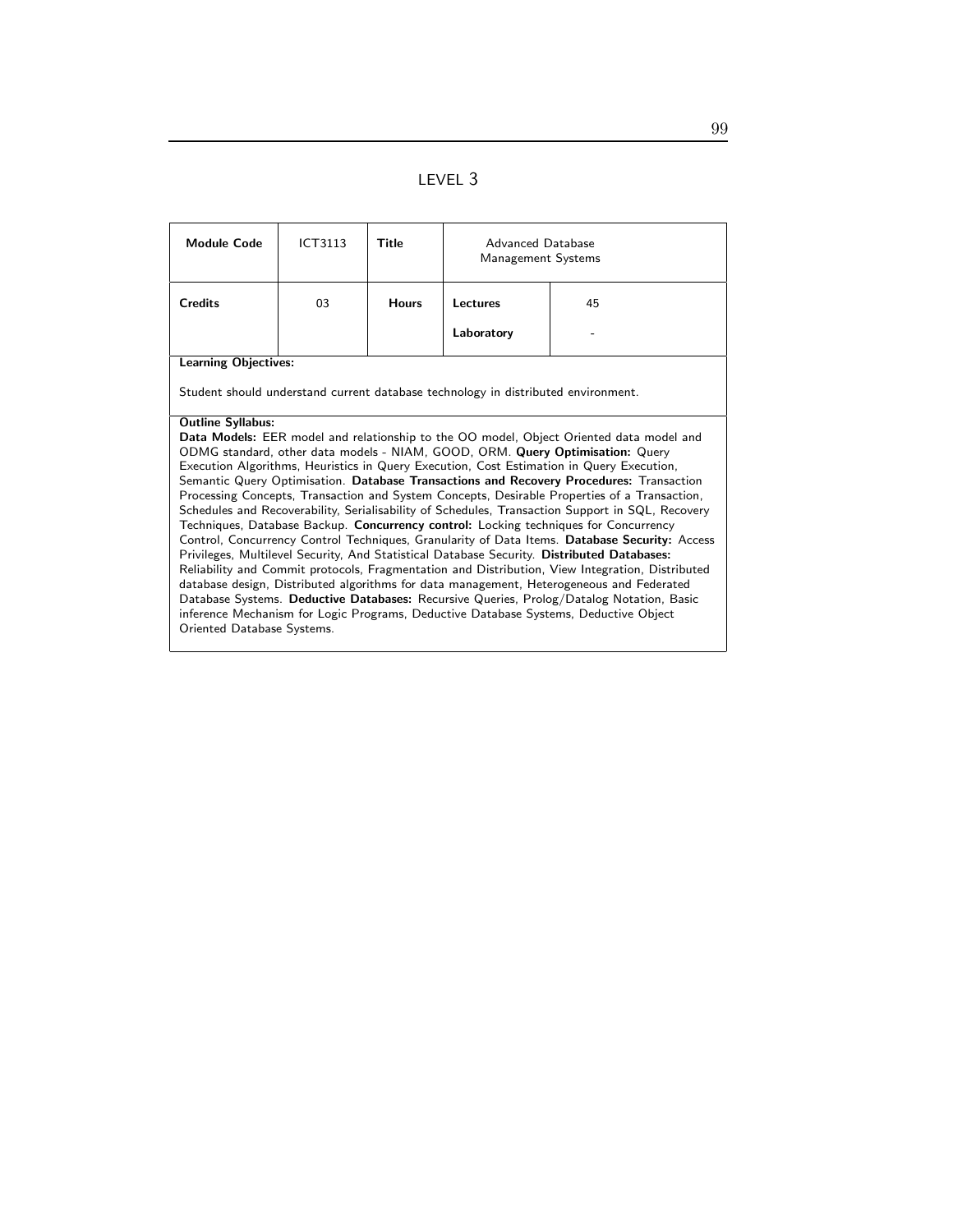| <b>Module Code</b>                                                                                  | ICT3122 | Title        | Project Management                                                                    |                                                                                                       |  |  |
|-----------------------------------------------------------------------------------------------------|---------|--------------|---------------------------------------------------------------------------------------|-------------------------------------------------------------------------------------------------------|--|--|
| <b>Credits</b>                                                                                      | 02      | <b>Hours</b> | <b>Lectures</b>                                                                       | 30                                                                                                    |  |  |
|                                                                                                     |         |              | Laboratory                                                                            |                                                                                                       |  |  |
| <b>Learning Objectives:</b>                                                                         |         |              |                                                                                       |                                                                                                       |  |  |
|                                                                                                     |         |              | Students should be able to plan, manage, and estimates a software project in a group. |                                                                                                       |  |  |
| <b>Outline Syllabus:</b>                                                                            |         |              |                                                                                       |                                                                                                       |  |  |
|                                                                                                     |         |              |                                                                                       | <b>Stages In A Project:</b> Use of requirements elicitation, gathering, analysis, Design of software, |  |  |
|                                                                                                     |         |              |                                                                                       | hardware and networks, Build and/or OTS purchase, Configuration and integration with current          |  |  |
|                                                                                                     |         |              |                                                                                       | systems, Installation issues, methods of going live, The use of post-implementation evaluation,       |  |  |
|                                                                                                     |         |              |                                                                                       | Causes of project failure and areas of risk in each stage. Project Planning And Estimating: Use       |  |  |
|                                                                                                     |         |              |                                                                                       | of work breakdown structure WBS, Use of Gantt Charts, Use of precedence plans and networks            |  |  |
|                                                                                                     |         |              |                                                                                       | analysis, Estimating techniques: development time and cost using CoCoMo2, Function Point              |  |  |
|                                                                                                     |         |              |                                                                                       | Analysis, Delphi and Expert technique. Software packages, functionality and use of CASE tools in      |  |  |
|                                                                                                     |         |              |                                                                                       | planning and estimating, Financial planning and budget failure in planning and estimating,            |  |  |
|                                                                                                     |         |              |                                                                                       | Human Factors: Team building theory and practice, structures and responsibilities, How to staff       |  |  |
|                                                                                                     |         |              |                                                                                       | a project stage with appropriate skill sets; how and where obtain skilled personnel, Team             |  |  |
|                                                                                                     |         |              |                                                                                       | management, motivation, retention, Project management skills, interpersonal skills, transferable      |  |  |
| skills, Human causes of project failure and areas of risk, Process Monitoring, Project Control And  |         |              |                                                                                       |                                                                                                       |  |  |
| Reporting, What to monitor and why, Where and when to monitor, Project control through              |         |              |                                                                                       |                                                                                                       |  |  |
| monitoring, Use of plans in project control, Reason for reports: whom to report to and how to       |         |              |                                                                                       |                                                                                                       |  |  |
| report, Types of report: exception, progress, management, Monitor and control project finances      |         |              |                                                                                       |                                                                                                       |  |  |
| and quality, Implications and impact on the project, Risk analysis and causes of projects going out |         |              |                                                                                       |                                                                                                       |  |  |
|                                                                                                     |         |              |                                                                                       | of control, <b>Project management:</b> Risk Management, Team Management (Personnel and                |  |  |
|                                                                                                     |         |              |                                                                                       | Technical), Project Planning (Resource and Technical), Education and Training, Cost Estimation,       |  |  |
| Project Scheduling, software quality, Software Quality Assurance, Configuration Management and      |         |              |                                                                                       |                                                                                                       |  |  |
| Change Control, Software Tools, The utilities, Standards, Documentation, Metrics.                   |         |              |                                                                                       |                                                                                                       |  |  |
|                                                                                                     |         |              |                                                                                       |                                                                                                       |  |  |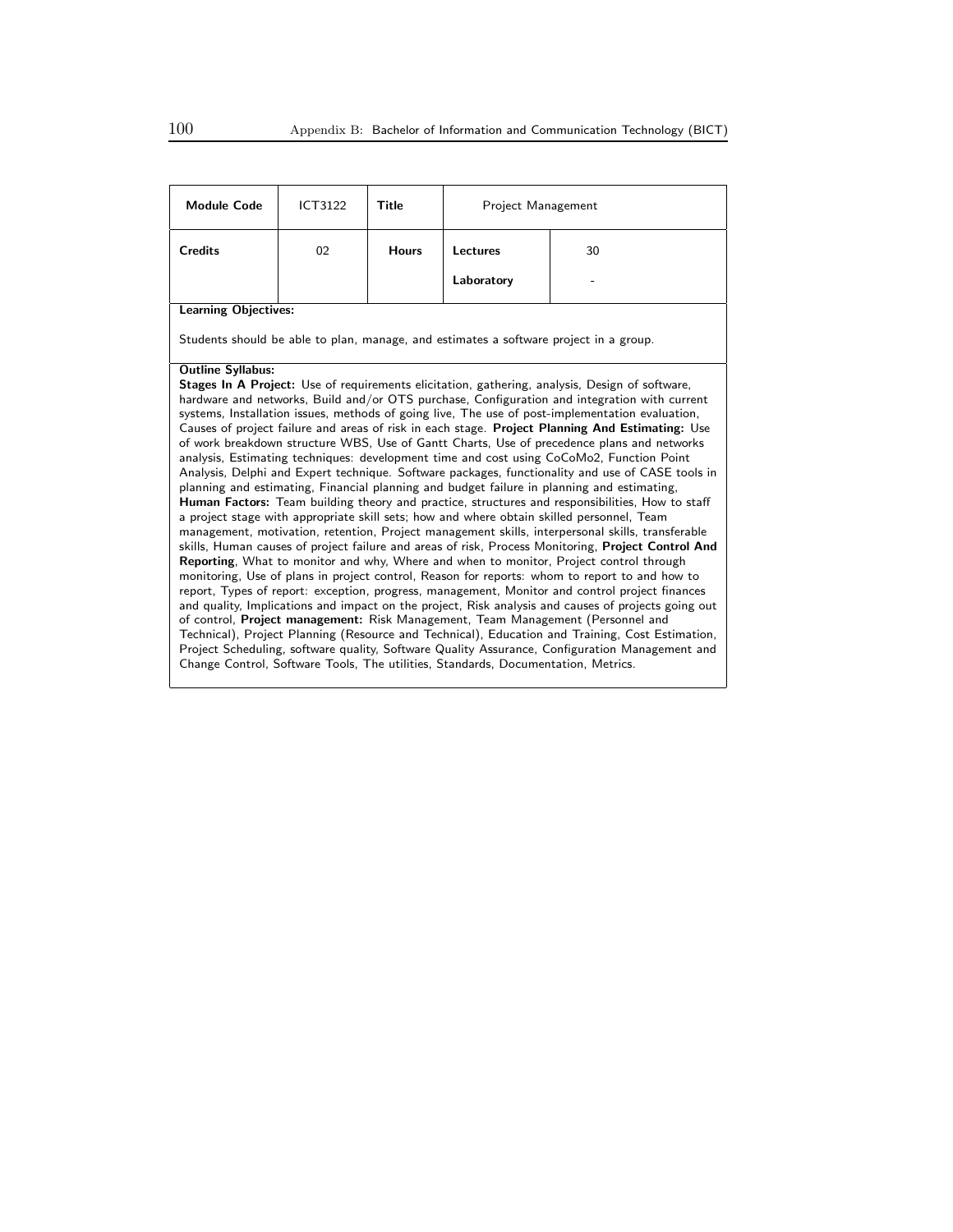| <b>Module Code</b>                                                                                                                                                                                                                                                                                                                                                                                                                                                                                                                                       | ICT3133 | Title        | Project                |                   |  |
|----------------------------------------------------------------------------------------------------------------------------------------------------------------------------------------------------------------------------------------------------------------------------------------------------------------------------------------------------------------------------------------------------------------------------------------------------------------------------------------------------------------------------------------------------------|---------|--------------|------------------------|-------------------|--|
| <b>Credits</b>                                                                                                                                                                                                                                                                                                                                                                                                                                                                                                                                           | 03      | <b>Hours</b> | Lectures<br>Laboratory | $3 - 4$<br>months |  |
| <b>Learning Objectives:</b><br>This course facilitates the student interaction with the relevant industries.                                                                                                                                                                                                                                                                                                                                                                                                                                             |         |              |                        |                   |  |
| <b>Outline Syllabus:</b><br>They visit to industries where their subject of specialisation is put into practice. They study<br>various progress and problems faced by the industries. The students will try to find solutions to<br>various problems in consultation with staff of the Faculty as well as with outside experts. The<br>candidate will submit a report at the end of this course and this report will be evaluated for 3<br>credits by a team of examiners.<br>This unit may span throughout the year. This is done by group of students. |         |              |                        |                   |  |

| <b>Module Code</b>          | <b>ICT3142</b> | <b>Title</b> | Human Computer Interaction |         |
|-----------------------------|----------------|--------------|----------------------------|---------|
| <b>Credits</b>              | 02             | <b>Hours</b> | Lectures<br>Laboratory     | 30<br>- |
| <b>Learning Objectives:</b> |                |              |                            |         |

Students should be able to design and construct user-friendly user interface.

#### Outline Syllabus:

Basic knowledge on theories of cognitive psychology and on how the human being interacts with (computer) systems. How knowledge of the human capabilities can influence the way in which we construct technical systems. Methods and techniques for design and construction of user interfaces.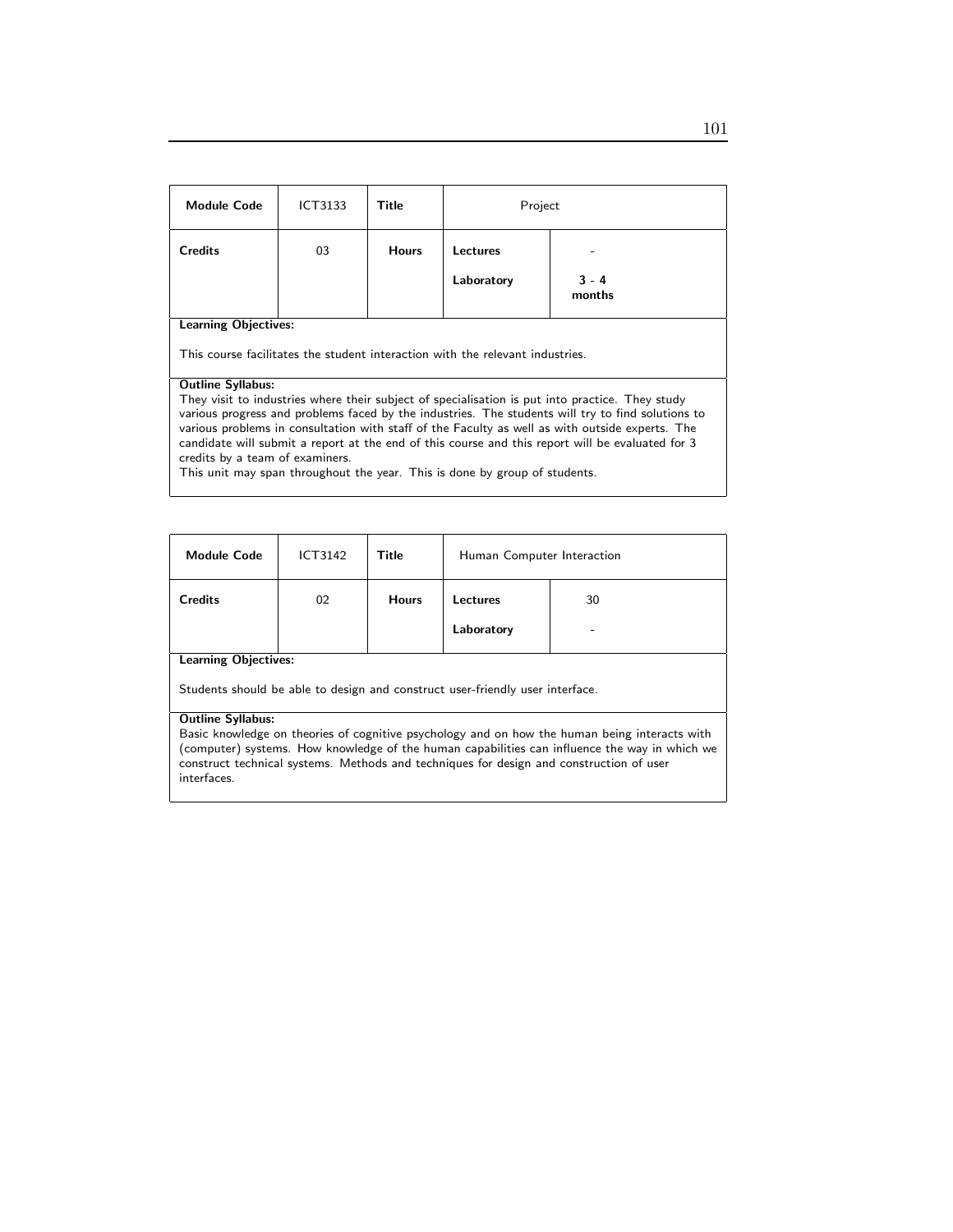| Module Code                                                                                                                                                                                                              | ICT3152 | Title        | Server Management |    |
|--------------------------------------------------------------------------------------------------------------------------------------------------------------------------------------------------------------------------|---------|--------------|-------------------|----|
| <b>Credits</b>                                                                                                                                                                                                           | 02      | <b>Hours</b> | Lectures          | 30 |
|                                                                                                                                                                                                                          |         |              | Laboratory        |    |
| <b>Learning Objectives:</b>                                                                                                                                                                                              |         |              |                   |    |
| Students should be able to gain knowledge in handling the OS's and to configure servers required<br>in a LAN. Also students should be able to build security systems for a LAN and servers<br>independently.             |         |              |                   |    |
| <b>Outline Syllabus:</b><br>Installation and File management, user management, Web server setup and maintenance, email<br>server setup and maintenance, Proxy server setup and maintenance, Firewall setup and security. |         |              |                   |    |

| <b>Module Code</b>                                                                                                                           | ICT3162 | Title        | Practical for Advanced<br>Database Management Systems |    |  |
|----------------------------------------------------------------------------------------------------------------------------------------------|---------|--------------|-------------------------------------------------------|----|--|
| <b>Credits</b>                                                                                                                               | 02      | <b>Hours</b> | Lectures<br>Laboratory                                | 60 |  |
| <b>Learning Objectives:</b><br>This practical course is designed to provide the practical implementation of the theory taught in<br>ICT3113. |         |              |                                                       |    |  |
| <b>Outline Syllabus:</b><br>Practical for Advanced Database Management Systems (ICT3113).                                                    |         |              |                                                       |    |  |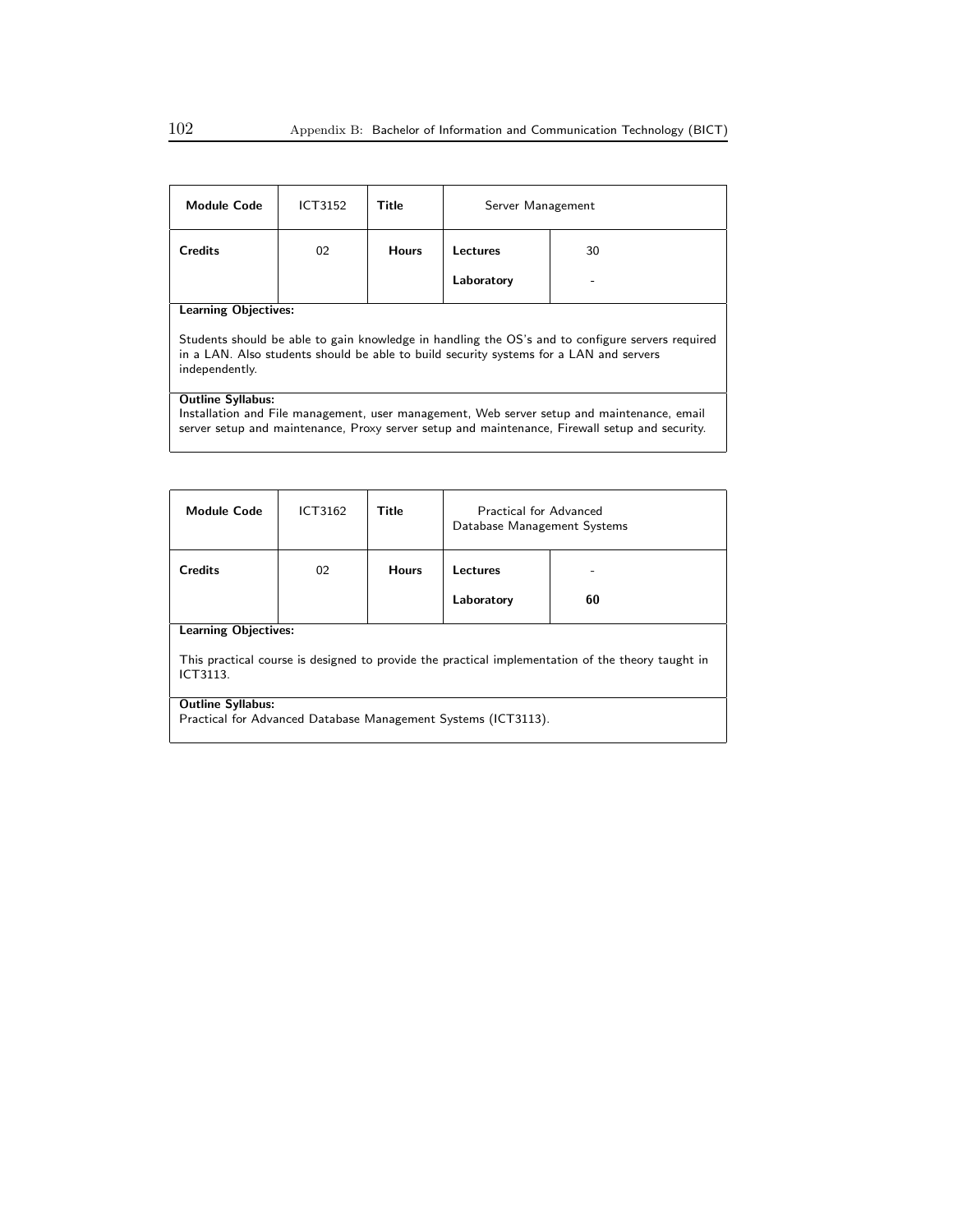| <b>Module Code</b>                                                                                            | <b>ICT3171</b> | <b>Title</b> | Practical for Human Computer<br>Interaction |    |  |
|---------------------------------------------------------------------------------------------------------------|----------------|--------------|---------------------------------------------|----|--|
| <b>Credits</b>                                                                                                | 01             | <b>Hours</b> | Lectures                                    |    |  |
|                                                                                                               |                |              | Laboratory                                  | 30 |  |
| <b>Learning Objectives:</b>                                                                                   |                |              |                                             |    |  |
| This practical course is designed to provide the practical implementation of the theory taught in<br>ICT3142. |                |              |                                             |    |  |
| <b>Outline Syllabus:</b>                                                                                      |                |              |                                             |    |  |
| Practical for Human Computer Interaction (ICT3142).                                                           |                |              |                                             |    |  |

| <b>Module Code</b>                                                                                                                                                                                                                                                                                                                                                                                                                                                                                                                                                                                                                                                                                                                                                                                                                                                                                                                                                                                                                                                                                                                                                                                                                                                                                                                                                                                                                                                                                                                                                                                                                                                                                                                                                                                                                                                                                                | <b>ACU 3110</b> | Title        | Management and<br>Entrepreneurial skills |                                                                                              |  |
|-------------------------------------------------------------------------------------------------------------------------------------------------------------------------------------------------------------------------------------------------------------------------------------------------------------------------------------------------------------------------------------------------------------------------------------------------------------------------------------------------------------------------------------------------------------------------------------------------------------------------------------------------------------------------------------------------------------------------------------------------------------------------------------------------------------------------------------------------------------------------------------------------------------------------------------------------------------------------------------------------------------------------------------------------------------------------------------------------------------------------------------------------------------------------------------------------------------------------------------------------------------------------------------------------------------------------------------------------------------------------------------------------------------------------------------------------------------------------------------------------------------------------------------------------------------------------------------------------------------------------------------------------------------------------------------------------------------------------------------------------------------------------------------------------------------------------------------------------------------------------------------------------------------------|-----------------|--------------|------------------------------------------|----------------------------------------------------------------------------------------------|--|
| <b>Credits</b>                                                                                                                                                                                                                                                                                                                                                                                                                                                                                                                                                                                                                                                                                                                                                                                                                                                                                                                                                                                                                                                                                                                                                                                                                                                                                                                                                                                                                                                                                                                                                                                                                                                                                                                                                                                                                                                                                                    | $\Omega$        | <b>Hours</b> | Lectures                                 | 60                                                                                           |  |
|                                                                                                                                                                                                                                                                                                                                                                                                                                                                                                                                                                                                                                                                                                                                                                                                                                                                                                                                                                                                                                                                                                                                                                                                                                                                                                                                                                                                                                                                                                                                                                                                                                                                                                                                                                                                                                                                                                                   |                 |              | Laboratory                               |                                                                                              |  |
| <b>Learning Objectives:</b>                                                                                                                                                                                                                                                                                                                                                                                                                                                                                                                                                                                                                                                                                                                                                                                                                                                                                                                                                                                                                                                                                                                                                                                                                                                                                                                                                                                                                                                                                                                                                                                                                                                                                                                                                                                                                                                                                       |                 |              |                                          |                                                                                              |  |
|                                                                                                                                                                                                                                                                                                                                                                                                                                                                                                                                                                                                                                                                                                                                                                                                                                                                                                                                                                                                                                                                                                                                                                                                                                                                                                                                                                                                                                                                                                                                                                                                                                                                                                                                                                                                                                                                                                                   |                 |              |                                          | Development of basic appreciation for managerial and entrepreneurial skills as a prospective |  |
| environmental manager.<br><b>Outline Syllabus:</b><br>Management: Definition of Management, Function of Management, Planning, Organising,<br>Staffing, Directing, Communication, Motivation, Leadership and Controlling. Communication in<br>Management: Effective communication skills, Communication process, Presentation skills,<br>Written communication and Data collection techniques. Motivation: Motivation and incentives,<br>Needs, Drives and Obstacles, Behavioral theories, Morale. Groups and teams: Organisation of<br>work group, Team building and characteristics of successful team. Leadership: Characteristics of<br>leaders and Leadership styles. Interpersonal processes: Active listening skills, Non-verbal<br>communication and Interviews and counseling. Managing change: Causes and nature of change,<br>Resistance of change, Practices that support change and Handling conflict. Problem solving and<br>decision making: Barriers to creative thinking, Problem definition, Problem solving techniques,<br>Group discussion, Brainstorming and Decision making aids. Managing time: Benefits of time<br>management, Time wasting activities, Time management aids, Personal time management plan<br>measuring methods and Time management techniques. Entrepreneurial skills: Definition of<br>entrepreneurial skills, Small business management, Micro based industry and Characteristics of<br>entrepreneur. Total quality management: Concept of quality and customer, Customer<br>requirements, Quality approach and Implications of quality systems. Customer care: Customer<br>service, Words to use and words to avoid and Establishing rapport and new business. Purchasing<br>skills: Stock control, Procedures, Supplier selection, Procurement policy and strategy.<br>Negotiation skills: What is negotiation, Four stages of negotiation and Types of negotiation, |                 |              |                                          |                                                                                              |  |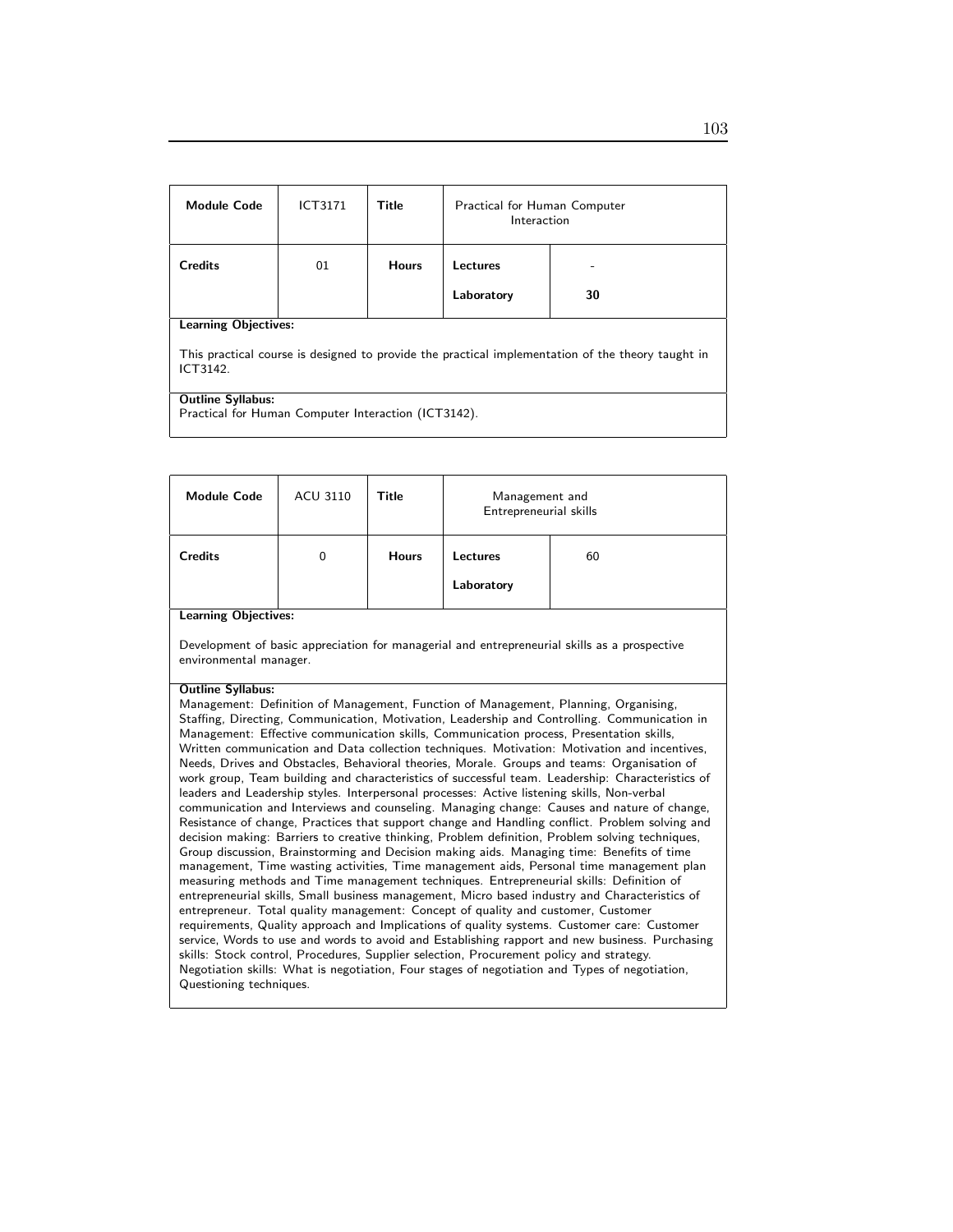| <b>Module Code</b>                                                                                                                                                                                                                                                                                                                                                                                                                                                                                                                                                                                                                                                                                                                                                                                                                                                                                                                                                                                                                                                                                                                                                                                                                                                                                 | ICT3213 | <b>Title</b> | Knowledge Based System<br>(KBS) and Logic Programming |    |  |
|----------------------------------------------------------------------------------------------------------------------------------------------------------------------------------------------------------------------------------------------------------------------------------------------------------------------------------------------------------------------------------------------------------------------------------------------------------------------------------------------------------------------------------------------------------------------------------------------------------------------------------------------------------------------------------------------------------------------------------------------------------------------------------------------------------------------------------------------------------------------------------------------------------------------------------------------------------------------------------------------------------------------------------------------------------------------------------------------------------------------------------------------------------------------------------------------------------------------------------------------------------------------------------------------------|---------|--------------|-------------------------------------------------------|----|--|
| <b>Credits</b>                                                                                                                                                                                                                                                                                                                                                                                                                                                                                                                                                                                                                                                                                                                                                                                                                                                                                                                                                                                                                                                                                                                                                                                                                                                                                     | 03      | <b>Hours</b> | Lectures                                              | 45 |  |
|                                                                                                                                                                                                                                                                                                                                                                                                                                                                                                                                                                                                                                                                                                                                                                                                                                                                                                                                                                                                                                                                                                                                                                                                                                                                                                    |         |              | Laboratory                                            |    |  |
| <b>Learning Objectives:</b><br>Student should have the knowledge in various methods of knowledge representation and storage.<br>Student will be able to solve search and constraint problem using AI techniques. Also, Student<br>will learn adaptive techniques.                                                                                                                                                                                                                                                                                                                                                                                                                                                                                                                                                                                                                                                                                                                                                                                                                                                                                                                                                                                                                                  |         |              |                                                       |    |  |
| <b>Outline Syllabus:</b><br><b>Overview Of The Artificial Intelligence Field:</b> Basic concepts, Definition of AI, Background and<br>past achievements, Aims, Overview of application areas, Problems and problem solving, State<br>space search, production rules, logic, Heuristic search techniques, Generate and test, Hill climbing<br>search reduction, Strategies, Knowledge Representation: Representation models, Predicate logic,<br>rules, Semantic nets, frames: Conceptual graphs, Scripts, Fuzzy logic: statistical techniques for<br>determining, Probability Methodologies for developing KBS, The KBS Development Life Cycle;<br>Knowledge acquisition, Prototyping: implementation, Development environments. Adaptive<br>Approaches: In both of the following approaches, learning and applications will be emphasized,<br>Neural networks, Architectures: Hop field network: multi-layer perception: Feed forward:<br>Backpropagation, Genetic algorithms, Basic concepts: population: chromosomes: operators,<br>Schemata: coding, Rule induction, Basic concepts: Decision trees/ rule sets. Major Application<br>Areas: Expert systems, Natural language and processing, Machine vision and robotics, Data<br>mining and intelligent business support, Intelligent agents. |         |              |                                                       |    |  |

| <b>Module Code</b>                                                                                                                                                                                                                                                                                                                               | ICT3222 | Title        | Internet Security |  |  |
|--------------------------------------------------------------------------------------------------------------------------------------------------------------------------------------------------------------------------------------------------------------------------------------------------------------------------------------------------|---------|--------------|-------------------|--|--|
| <b>Credits</b>                                                                                                                                                                                                                                                                                                                                   | 02      | <b>Hours</b> | 30<br>Lectures    |  |  |
|                                                                                                                                                                                                                                                                                                                                                  |         |              | Laboratory        |  |  |
| <b>Learning Objectives:</b>                                                                                                                                                                                                                                                                                                                      |         |              |                   |  |  |
| Student should understand: The principles and practices of cryptographic techniques; Generic<br>security threats and vulnerabilities; The design of security protocol.                                                                                                                                                                           |         |              |                   |  |  |
| <b>Outline Syllabus:</b>                                                                                                                                                                                                                                                                                                                         |         |              |                   |  |  |
| Principles and practices of cryptography and network security; public key cryptography, digital<br>signatures, confidentially, authenticity, web security, email security, firewalls,<br>e-commerce The principles and practices of cryptographic techniques; Generic security threats<br>and vulnerabilities; The design of security protocols. |         |              |                   |  |  |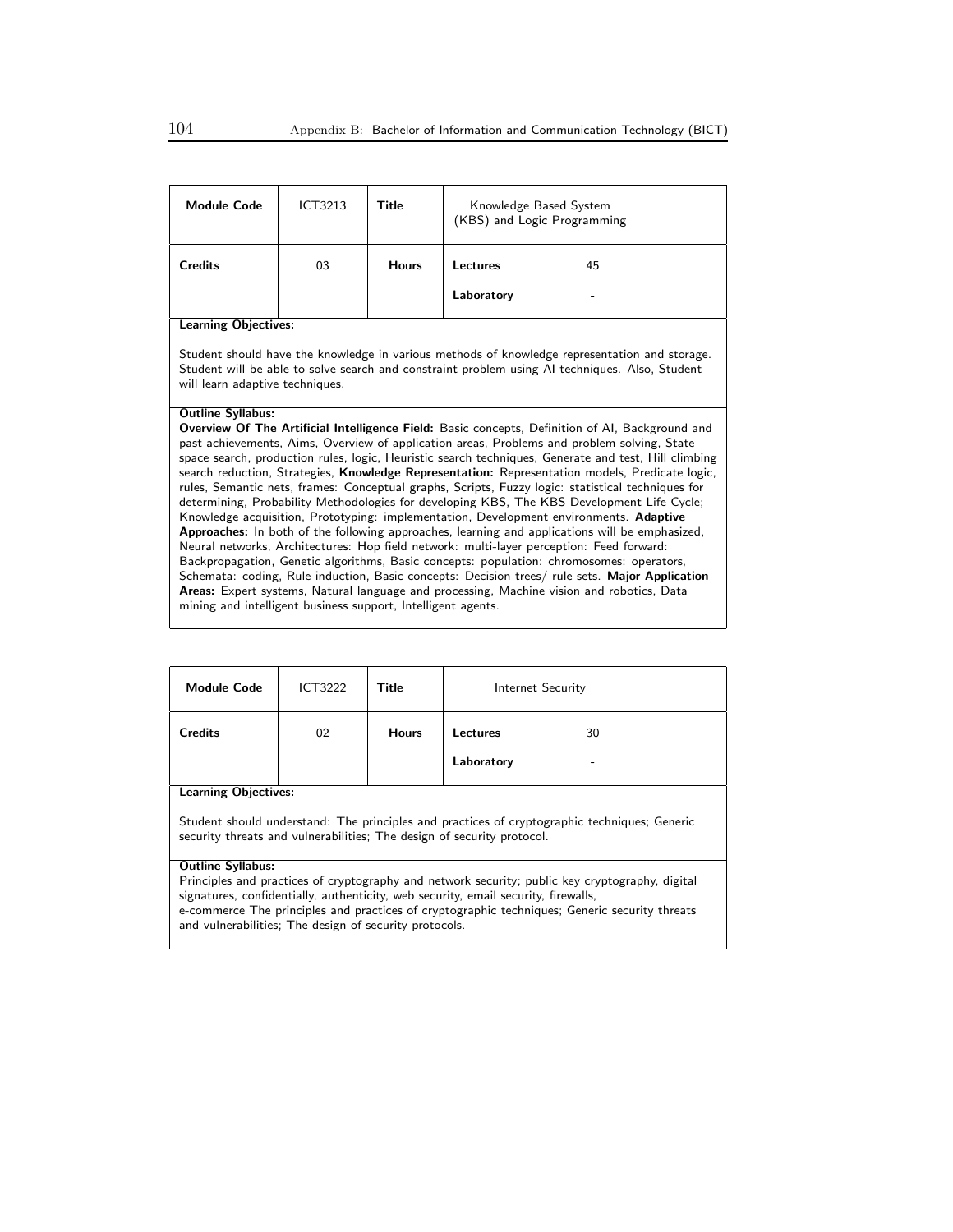| Module Code                                                                                                                                                                                                                                                                                                                                                                                                                                                                                                                                                                                                           | ICT3232 | Title        | Multimedia and Web<br>development |    |  |
|-----------------------------------------------------------------------------------------------------------------------------------------------------------------------------------------------------------------------------------------------------------------------------------------------------------------------------------------------------------------------------------------------------------------------------------------------------------------------------------------------------------------------------------------------------------------------------------------------------------------------|---------|--------------|-----------------------------------|----|--|
| <b>Credits</b>                                                                                                                                                                                                                                                                                                                                                                                                                                                                                                                                                                                                        | 02      | <b>Hours</b> | Lectures                          | 30 |  |
|                                                                                                                                                                                                                                                                                                                                                                                                                                                                                                                                                                                                                       |         |              | Laboratory                        |    |  |
| <b>Learning Objectives:</b><br>Student will learn compressing technique and will able to develop web using the current<br>technology.                                                                                                                                                                                                                                                                                                                                                                                                                                                                                 |         |              |                                   |    |  |
| <b>Outline Syllabus:</b><br>Multimedia Applications, An Introduction to Multimedia, Data Compression: Basic data<br>compression techniques, Graphic compression, Audio compression, Video compression, Media<br>Composition: Text and Graphic editors, Sound editors, Video editors Media Entertainment:<br>Virtual reality, Interactive audio, Interactive video. Hardware that enables multimedia, file types,<br>their features and usage, Authoring multimedia, multimedia on the Internet, E merging Trend and<br>future, Social and Legal issues. Web Development: HTML, XHTML, XML, JavaScript, Java<br>beans. |         |              |                                   |    |  |

| <b>Module Code</b>                                                                                                                                                             | <b>ICT3242</b> | Title        | Internet Computing |    |  |
|--------------------------------------------------------------------------------------------------------------------------------------------------------------------------------|----------------|--------------|--------------------|----|--|
| <b>Credits</b>                                                                                                                                                                 | 02             | <b>Hours</b> | Lectures           | 30 |  |
|                                                                                                                                                                                |                |              | Laboratory         |    |  |
| <b>Learning Objectives:</b>                                                                                                                                                    |                |              |                    |    |  |
| Students will be able to build client-server application.                                                                                                                      |                |              |                    |    |  |
| <b>Outline Syllabus:</b>                                                                                                                                                       |                |              |                    |    |  |
| An introduction to Internet and TCP/IP reference model, IP addressing: IPv4 and IPv6<br>addressing, Transitioning from IPv4 to IPv6, LAN addresses and ARP, Domain Name System |                |              |                    |    |  |

(DNS), Internet Applications, World Wide Web, VoIP, VLAN concept, HTTP, FTP and TELNET, Electronic Mail: SMTP, Mail Access Protocols (POP3, IMAP), Web based e-mail; Internet Programming, An Introduction to Sockets, Socket Programming with TCP, Java and Pearl language, PHP Client/Server computing.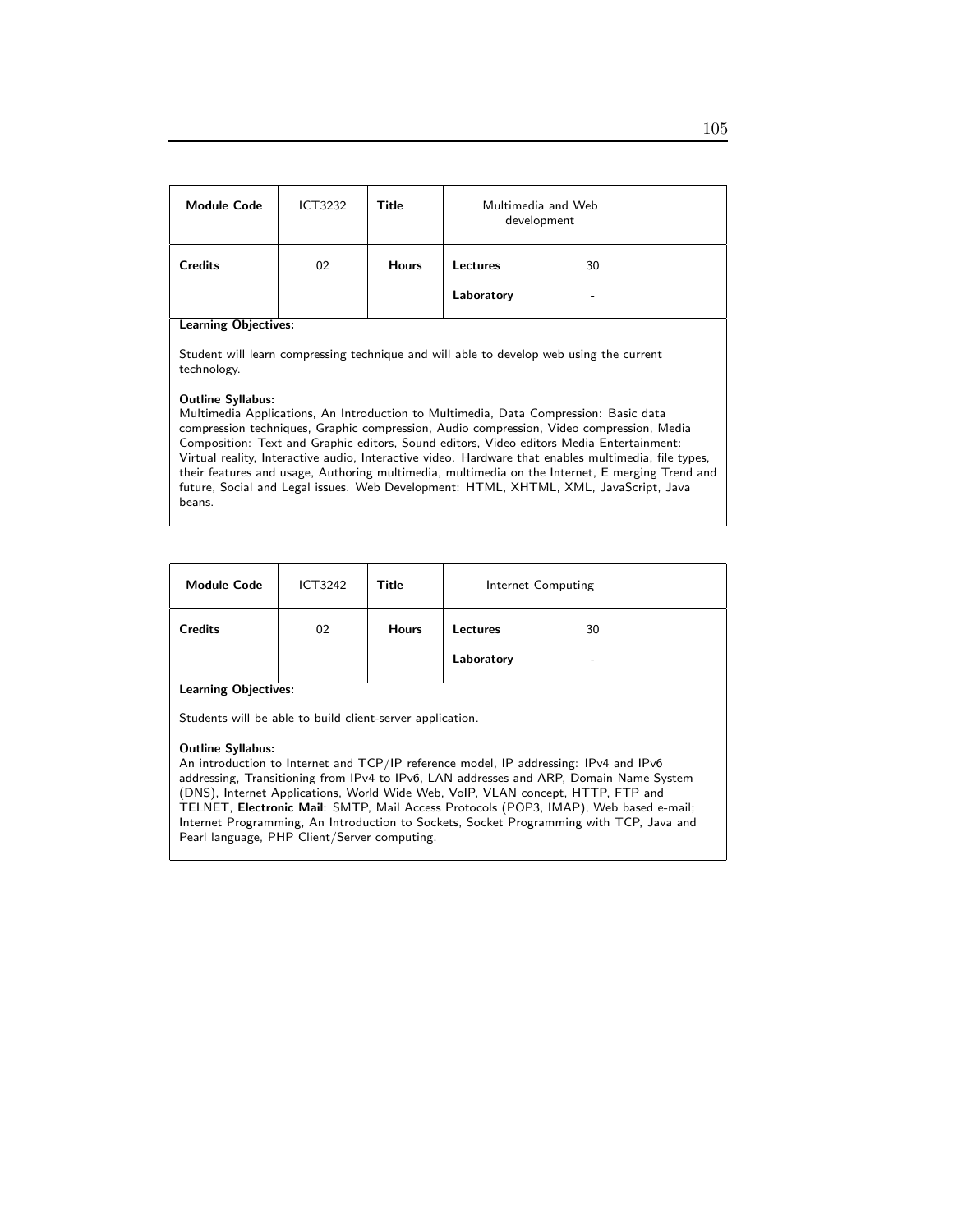| <b>Module Code</b>                                                                                                                           | ICT3252 | Title        | Practical for Knowledge Based<br>System (KBS) and Logic<br>Programming |    |  |
|----------------------------------------------------------------------------------------------------------------------------------------------|---------|--------------|------------------------------------------------------------------------|----|--|
| <b>Credits</b>                                                                                                                               | 02      | <b>Hours</b> | Lectures                                                               |    |  |
|                                                                                                                                              |         |              | Laboratory                                                             | 60 |  |
| <b>Learning Objectives:</b><br>This practical course is designed to provide the practical implementation of the theory taught in<br>ICT3213. |         |              |                                                                        |    |  |
| <b>Outline Syllabus:</b><br>Practical for Knowledge Based System (KBS) and Logic Programming (ICT3213).                                      |         |              |                                                                        |    |  |

| <b>Module Code</b>                                                                                            | ICT3262                                                 | Title        | Practical for Multimedia and<br>Web development |    |  |  |
|---------------------------------------------------------------------------------------------------------------|---------------------------------------------------------|--------------|-------------------------------------------------|----|--|--|
| Credits                                                                                                       | 02                                                      | <b>Hours</b> | Lectures                                        |    |  |  |
|                                                                                                               |                                                         |              | Laboratory                                      | 60 |  |  |
| <b>Learning Objectives:</b>                                                                                   |                                                         |              |                                                 |    |  |  |
| This practical course is designed to provide the practical implementation of the theory taught in<br>ICT3232. |                                                         |              |                                                 |    |  |  |
| <b>Outline Syllabus:</b>                                                                                      |                                                         |              |                                                 |    |  |  |
|                                                                                                               | Practical for Multimedia and Web development (ICT3232). |              |                                                 |    |  |  |
|                                                                                                               |                                                         |              |                                                 |    |  |  |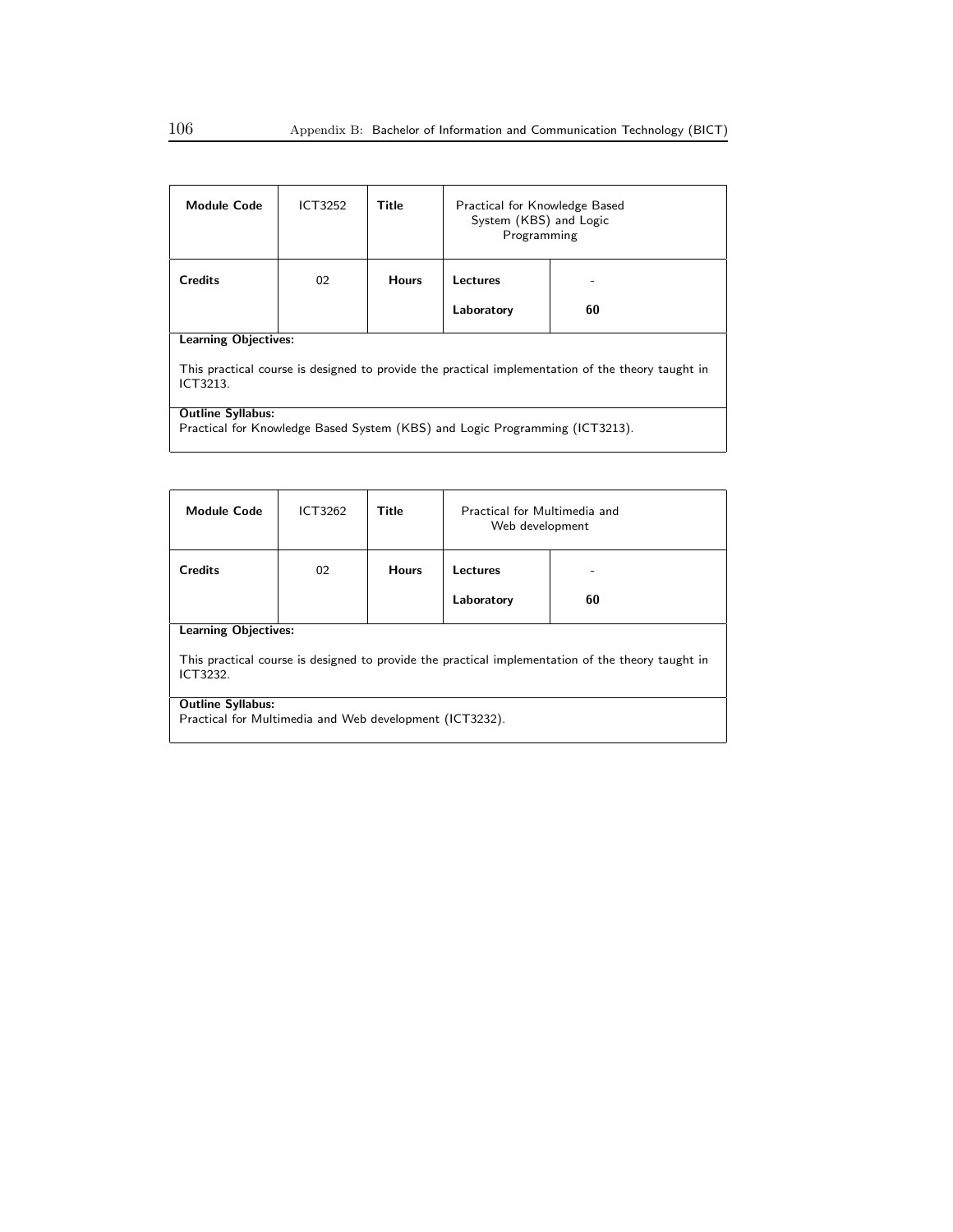| <b>Module Code</b>                                                                                            | <b>ICT3272</b> | Title        | <b>ICT</b> Practical for Internet<br>Computing |    |  |
|---------------------------------------------------------------------------------------------------------------|----------------|--------------|------------------------------------------------|----|--|
| <b>Credits</b>                                                                                                | 02             | <b>Hours</b> | Lectures                                       |    |  |
|                                                                                                               |                |              | Laboratory                                     | 60 |  |
| <b>Learning Objectives:</b>                                                                                   |                |              |                                                |    |  |
| This practical course is designed to provide the practical implementation of the theory taught in<br>ICT3242. |                |              |                                                |    |  |
| <b>Outline Syllabus:</b>                                                                                      |                |              |                                                |    |  |
| Practical for Internet Computing (ICT3242).                                                                   |                |              |                                                |    |  |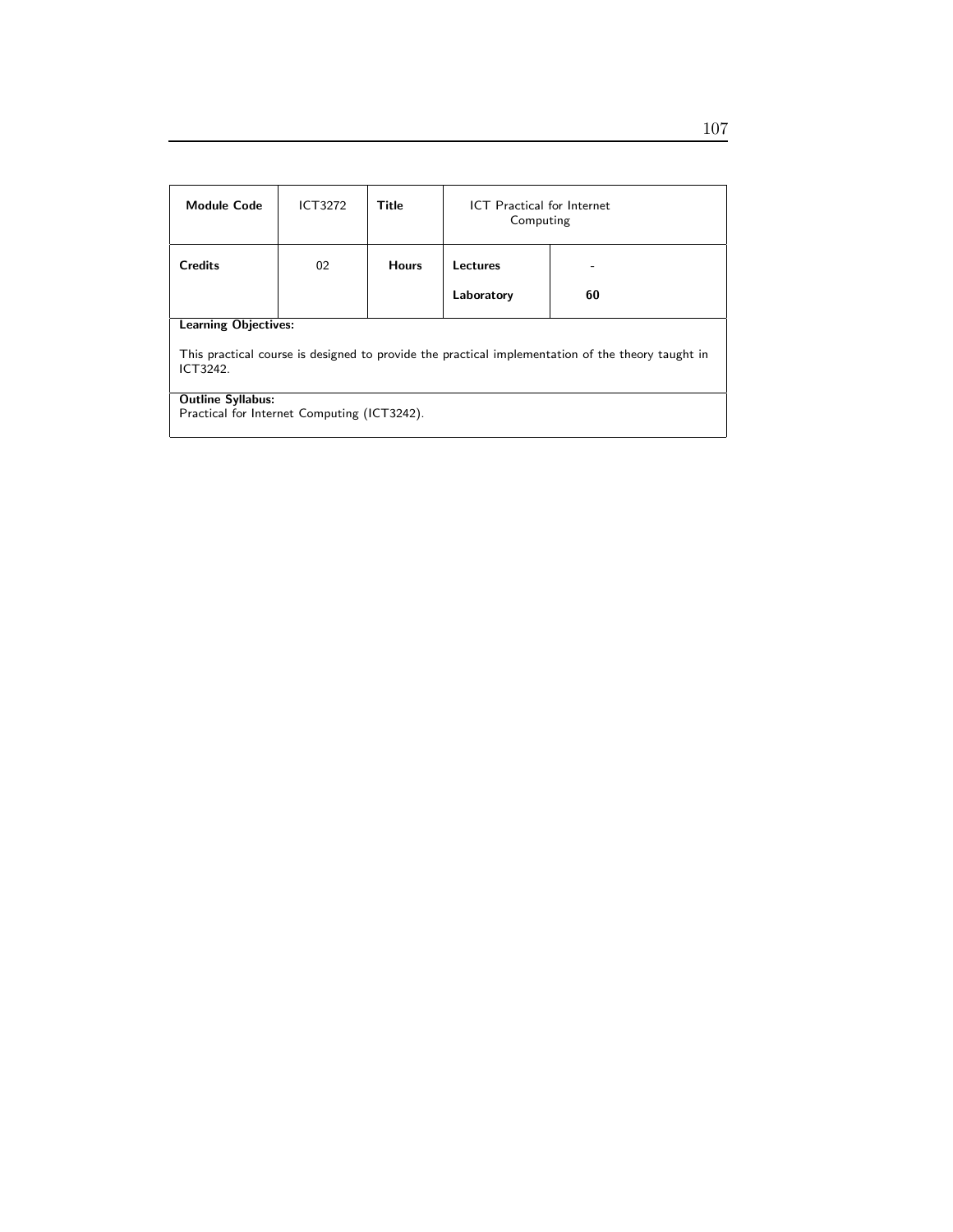### LEVEL 4

| <b>Module Code</b>                                                                                                                                                                                                                                                                                                                                                                                                                                                                                                                                                                                                                                                                                                                                   | ICT4113 | Title        | Computer Architecture and<br>Assembly Language<br>Programming |                                                                                              |  |
|------------------------------------------------------------------------------------------------------------------------------------------------------------------------------------------------------------------------------------------------------------------------------------------------------------------------------------------------------------------------------------------------------------------------------------------------------------------------------------------------------------------------------------------------------------------------------------------------------------------------------------------------------------------------------------------------------------------------------------------------------|---------|--------------|---------------------------------------------------------------|----------------------------------------------------------------------------------------------|--|
| <b>Credits</b>                                                                                                                                                                                                                                                                                                                                                                                                                                                                                                                                                                                                                                                                                                                                       | 03      | <b>Hours</b> | Lectures<br>45                                                |                                                                                              |  |
|                                                                                                                                                                                                                                                                                                                                                                                                                                                                                                                                                                                                                                                                                                                                                      |         |              | Laboratory                                                    |                                                                                              |  |
| <b>Learning Objectives:</b>                                                                                                                                                                                                                                                                                                                                                                                                                                                                                                                                                                                                                                                                                                                          |         |              |                                                               |                                                                                              |  |
| language program.                                                                                                                                                                                                                                                                                                                                                                                                                                                                                                                                                                                                                                                                                                                                    |         |              |                                                               | Student will learn advanced architectures of microprocessors and learn how to write assembly |  |
| <b>Outline Syllabus:</b><br>The Computer System Computer components, Instruction fetch and Execute, CPU registers,<br>instruction format, instruction execution, interrupts, interrupts and the instruction cycle,<br>Interconnection structure, Bus Interconnection, micro programmed control. Computer Memory<br>System Characteristics of Memory system, the memory hierarchy, Cache memory, Cache levels,<br>RAID levels. Input/Output System I/O Module structure, programmed I/O, interrupt driven I/O,<br>DMA transfer. Overview of Advanced Architecture Pipelining, RISC architecture, Superscalar<br>architecture.<br>Assembly Language Programming: Detail study of an instruction set of a microprocessor and<br>writing simple Program. |         |              |                                                               |                                                                                              |  |

| <b>Module Code</b>                                                                                                                                                                                                                                                                                                                                                                                                                                                                            | ICT4122 | Title        | Bio Informatics and<br><b>Computational Biology</b> |    |  |
|-----------------------------------------------------------------------------------------------------------------------------------------------------------------------------------------------------------------------------------------------------------------------------------------------------------------------------------------------------------------------------------------------------------------------------------------------------------------------------------------------|---------|--------------|-----------------------------------------------------|----|--|
| <b>Credits</b>                                                                                                                                                                                                                                                                                                                                                                                                                                                                                | 02      | <b>Hours</b> | Lectures                                            | 30 |  |
|                                                                                                                                                                                                                                                                                                                                                                                                                                                                                               |         |              | Laboratory                                          |    |  |
| <b>Learning Objectives:</b>                                                                                                                                                                                                                                                                                                                                                                                                                                                                   |         |              |                                                     |    |  |
| Students will learn the computational techniques in biologyand DNA computing.                                                                                                                                                                                                                                                                                                                                                                                                                 |         |              |                                                     |    |  |
| <b>Outline Syllabus:</b>                                                                                                                                                                                                                                                                                                                                                                                                                                                                      |         |              |                                                     |    |  |
| Overview of DNA and Protein Sequences, Genomics, WEB Sites and Data Banks of Proteins,<br>$\mathbf{1} \cap \mathbf{0}$ $\mathbf{0}$ $\mathbf{0}$ $\mathbf{1} \cap \mathbf{0}$ $\mathbf{0}$ $\mathbf{1} \cap \mathbf{1}$ $\mathbf{1} \cap \mathbf{1}$ $\mathbf{1} \cap \mathbf{1}$ $\mathbf{1} \cap \mathbf{1}$ $\mathbf{1} \cap \mathbf{1}$ $\mathbf{1} \cap \mathbf{1}$ $\mathbf{1} \cap \mathbf{1}$ $\mathbf{1} \cap \mathbf{1}$ $\mathbf{1} \cap \mathbf{1}$ $\mathbf{1}$<br><b>DAIA C</b> |         |              |                                                     |    |  |

DNA Sequences, and 3D Structures, Searching and Matching on String, Arrays and Trees, Computer Analysis of Sequence Data, Regularities, Statistics, Sequence Comparison and Alignment, Two and Multiple, Local and Global, Phylogeny and the Inference of Evolutionary Trees, Computational Aspects of Physical Mapping and Sequence Assembly, Computer Analysis and Prediction of Protein Structure, 3D Matching, Export Techniques to Data Mining, Compression, DNA Computing.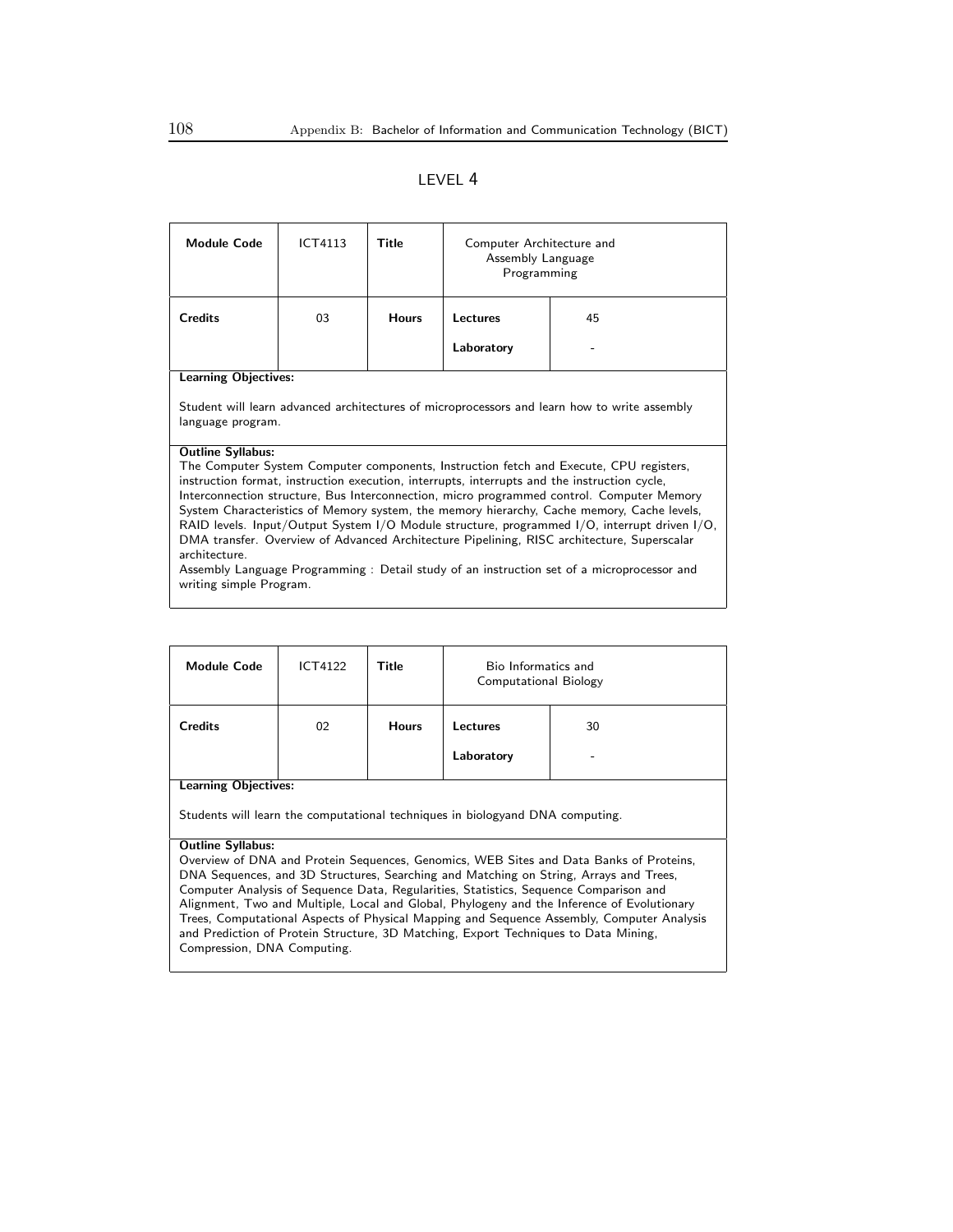| Module Code                                                                                                                                                                                                                                                                                                                                                                                                                                                                                                                                               | ICT4132 | Title        | Mobile Computing |    |  |
|-----------------------------------------------------------------------------------------------------------------------------------------------------------------------------------------------------------------------------------------------------------------------------------------------------------------------------------------------------------------------------------------------------------------------------------------------------------------------------------------------------------------------------------------------------------|---------|--------------|------------------|----|--|
| <b>Credits</b>                                                                                                                                                                                                                                                                                                                                                                                                                                                                                                                                            | 02      | <b>Hours</b> | Lectures         | 30 |  |
|                                                                                                                                                                                                                                                                                                                                                                                                                                                                                                                                                           |         |              | Laboratory       |    |  |
| <b>Learning Objectives:</b><br>Students will learn wireless technologies and convergence technologies (Computer, telephone,<br>multimedia, home entertainment).                                                                                                                                                                                                                                                                                                                                                                                           |         |              |                  |    |  |
| <b>Outline Syllabus:</b><br>Introduction / Problem Motivation, OS support for small devices, Wireless technologies (CDMA,<br>Bluetooth, etc.)<br>Routing and transport in mobile / wireless environments, Ad hoc routing protocols, MEMS /<br>Micro sensors.<br>Next generation naming (IPv6, NAT), Replication / Consistency in wide-area systems, Persistent<br>storage: caching content (dynamic / multimedia) distribution, Resource allocation, Next<br>generation applications "Convergence" (Computer, telephone, multimedia, home entertainment). |         |              |                  |    |  |

| <b>Module Code</b>          | <b>ICT4142</b> | <b>Title</b> | Advanced Computer Networks |    |
|-----------------------------|----------------|--------------|----------------------------|----|
| <b>Credits</b>              | 02             | <b>Hours</b> | Lectures                   | 30 |
|                             |                |              | Laboratory                 | -  |
| <b>Learning Objectives:</b> |                |              |                            |    |

Students will learn advanced concept in computer Network and emerging technologies.

#### Outline Syllabus:

Scaling IP Addresses: Scaling networks with NAT and PAT, DHCP, WAN Technologies: WAN Technologies Overview, WAN Technologies, WAN Design, PPP: Serial Point-to-Point Links, PPP, PPP Configuration, ISDN and DDR: ISDN Concepts, ISDN Configuration, DDR Configuration, Frame Relay: Frame Relay Concepts, Basic Frame Relay Configuration, Introduction to Network Administration: Workstations and Servers, Network Management. Emerging Technologies: Basics of Optical Networks, Optical Transmission and Multiplexing.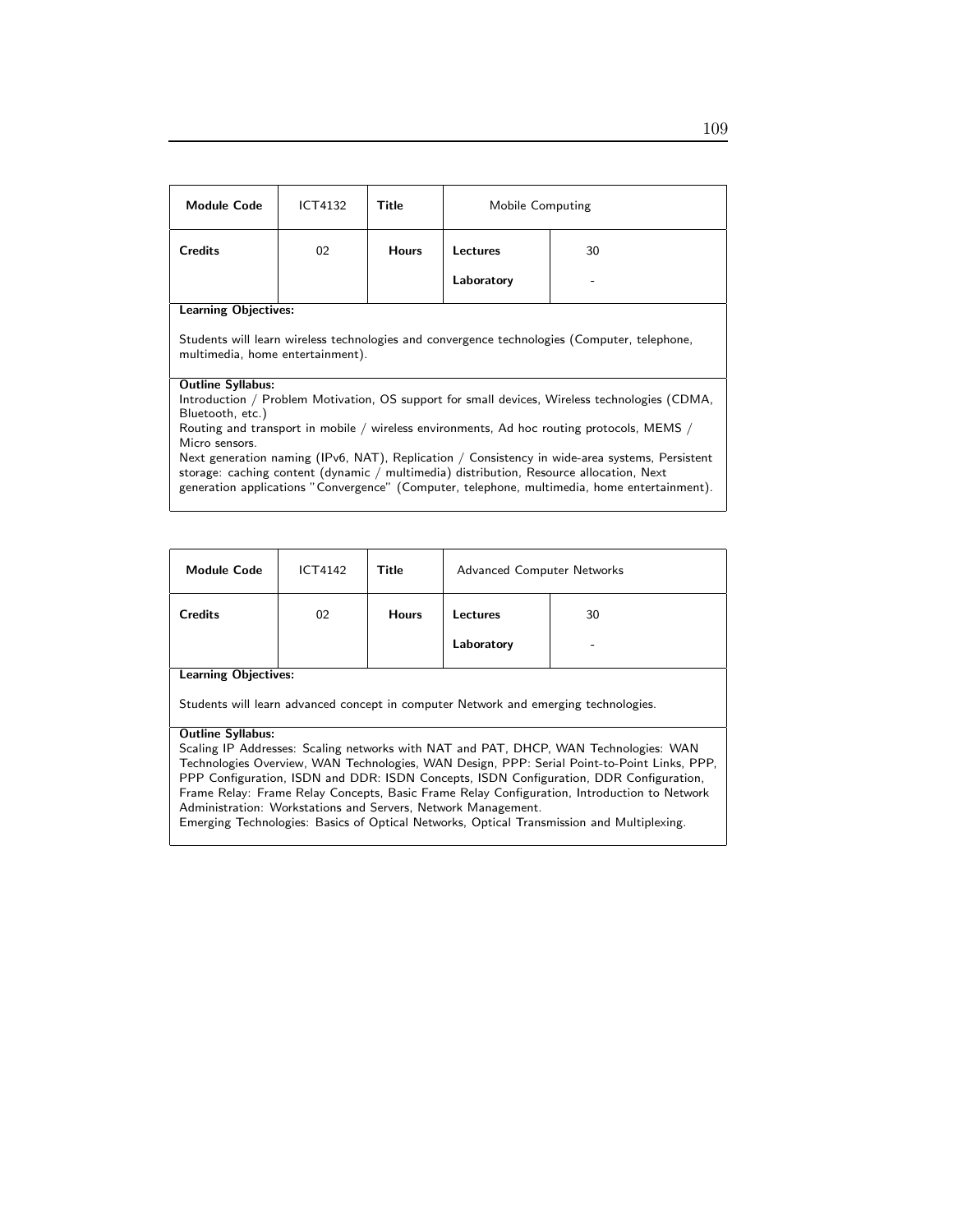| <b>Module Code</b>                                                                                                                                                                                                                                                                                                                                                                                                                                                                                                                                                                                                                                                                                                                                                                                                                                                                                                                                                                                                                                                                                        | ICT4152 | Title        | E-Commerce      |    |  |
|-----------------------------------------------------------------------------------------------------------------------------------------------------------------------------------------------------------------------------------------------------------------------------------------------------------------------------------------------------------------------------------------------------------------------------------------------------------------------------------------------------------------------------------------------------------------------------------------------------------------------------------------------------------------------------------------------------------------------------------------------------------------------------------------------------------------------------------------------------------------------------------------------------------------------------------------------------------------------------------------------------------------------------------------------------------------------------------------------------------|---------|--------------|-----------------|----|--|
| <b>Credits</b>                                                                                                                                                                                                                                                                                                                                                                                                                                                                                                                                                                                                                                                                                                                                                                                                                                                                                                                                                                                                                                                                                            | 02      | <b>Hours</b> | <b>Lectures</b> | 30 |  |
|                                                                                                                                                                                                                                                                                                                                                                                                                                                                                                                                                                                                                                                                                                                                                                                                                                                                                                                                                                                                                                                                                                           |         |              | Laboratory      |    |  |
| <b>Learning Objectives:</b>                                                                                                                                                                                                                                                                                                                                                                                                                                                                                                                                                                                                                                                                                                                                                                                                                                                                                                                                                                                                                                                                               |         |              |                 |    |  |
| Students will learn electronic commerce technique and its implementations.                                                                                                                                                                                                                                                                                                                                                                                                                                                                                                                                                                                                                                                                                                                                                                                                                                                                                                                                                                                                                                |         |              |                 |    |  |
| <b>Outline Syllabus:</b><br>Setting the context to EC, Related terminologies- E markets, E Business, Web - Commerce, The<br>ever-widening impact of EC, Types of EC - B2B, B2C, C2B, Government participation in EC, The<br>EC bandwagon, Work-flow management, Customization of products and services, Supply chain<br>management, Inter- organizational applications of EC, An Electronic Commerce Framework, EC<br>requirements and services, Policy and regulatory issues in EC, Components of EC, EDI, Intranets<br>and Extranets, Digital Currency and Electronic Catalogues,<br>Telecommunications infrastructure, Decision support systems, Interoperability, Storage and<br>retrieval of information/ linking databases to the web, Workflow management, Markup languages<br>EC business models, Developing an EC business case, EC implementation strategies, Key lessons<br>to remember in EC implementation, Change Management and EC implementation, Information<br>based Marketing, Advertising on the net, Approach to Interactive Marketing on the net, Security<br>Issues and solutions. |         |              |                 |    |  |

| <b>Module Code</b>                                                                                                                           | ICT4161 | Title        | <b>Practical for Computer</b><br>Architecture and Assembly<br>Language Programming |  |  |
|----------------------------------------------------------------------------------------------------------------------------------------------|---------|--------------|------------------------------------------------------------------------------------|--|--|
| <b>Credits</b>                                                                                                                               | 01      | <b>Hours</b> | Lectures<br>30<br>Laboratory                                                       |  |  |
| <b>Learning Objectives:</b><br>This practical course is designed to provide the practical implementation of the theory taught in<br>ICT4113. |         |              |                                                                                    |  |  |
| <b>Outline Syllabus:</b><br>Practical for Computer Architecture and Assembly Language Programming (ICT4113).                                 |         |              |                                                                                    |  |  |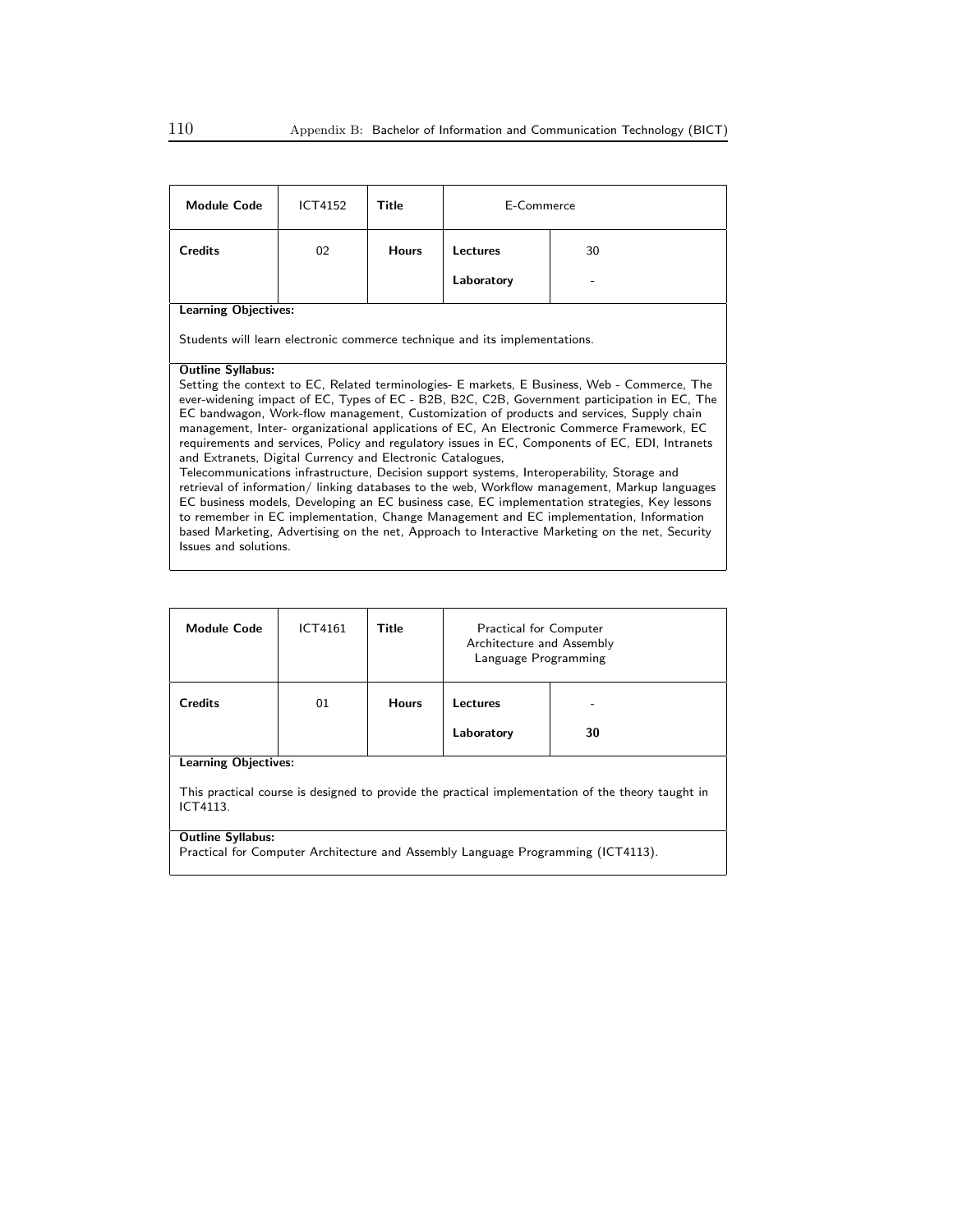| <b>Module Code</b>                                                                                                                           | <b>ICT4171</b> | Title        | <b>Practical for Bio Informatics</b><br>and Computational Biology |    |  |
|----------------------------------------------------------------------------------------------------------------------------------------------|----------------|--------------|-------------------------------------------------------------------|----|--|
| <b>Credits</b>                                                                                                                               | 01             | <b>Hours</b> | Lectures                                                          |    |  |
|                                                                                                                                              |                |              | Laboratory                                                        | 30 |  |
| <b>Learning Objectives:</b><br>This practical course is designed to provide the practical implementation of the theory taught in<br>ICT4122. |                |              |                                                                   |    |  |
| <b>Outline Syllabus:</b><br>Practical for Bio Informatics and Computational Biology (ICT4122).                                               |                |              |                                                                   |    |  |

| <b>Module Code</b>                                                                                            | <b>ICT4181</b>              | Title        | <b>Practical for Mobile Computing</b> |    |  |  |
|---------------------------------------------------------------------------------------------------------------|-----------------------------|--------------|---------------------------------------|----|--|--|
| <b>Credits</b>                                                                                                | 01                          | <b>Hours</b> | Lectures                              |    |  |  |
|                                                                                                               |                             |              | Laboratory                            | 30 |  |  |
|                                                                                                               | <b>Learning Objectives:</b> |              |                                       |    |  |  |
| This practical course is designed to provide the practical implementation of the theory taught in<br>ICT4132. |                             |              |                                       |    |  |  |
| <b>Outline Syllabus:</b>                                                                                      |                             |              |                                       |    |  |  |
| Practical for Mobile Computing (ICT4132).                                                                     |                             |              |                                       |    |  |  |
|                                                                                                               |                             |              |                                       |    |  |  |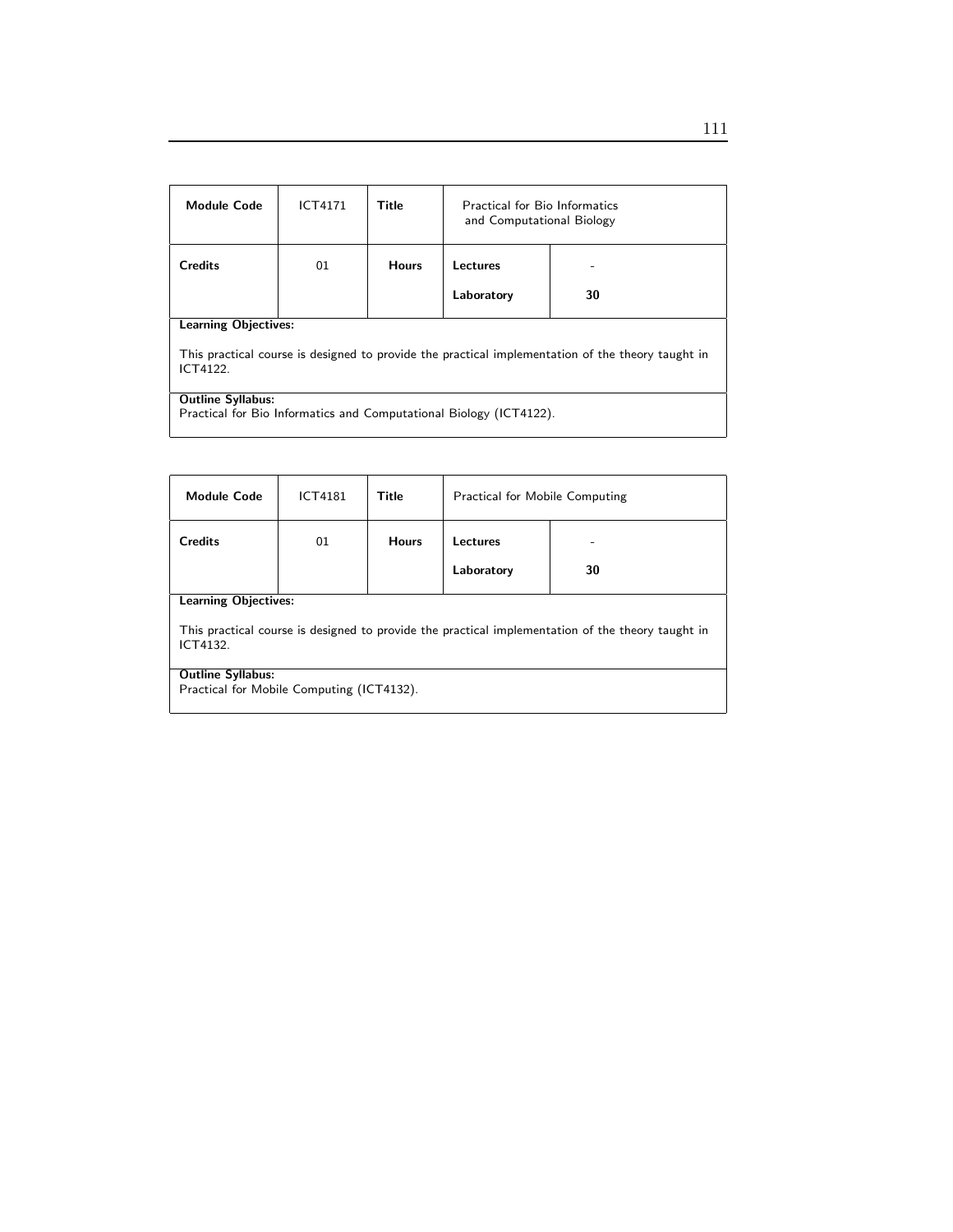| <b>Module Code</b>                                                                                            | <b>ICT4191</b>              | Title        | <b>Practical for E-Commerce</b> |    |  |  |
|---------------------------------------------------------------------------------------------------------------|-----------------------------|--------------|---------------------------------|----|--|--|
| <b>Credits</b>                                                                                                | 01                          | <b>Hours</b> | Lectures                        |    |  |  |
|                                                                                                               |                             |              | Laboratory                      | 30 |  |  |
|                                                                                                               | <b>Learning Objectives:</b> |              |                                 |    |  |  |
| This practical course is designed to provide the practical implementation of the theory taught in<br>ICT4152. |                             |              |                                 |    |  |  |
| <b>Outline Syllabus:</b>                                                                                      |                             |              |                                 |    |  |  |
| Practical for E-Commerce (ICT4152).                                                                           |                             |              |                                 |    |  |  |
|                                                                                                               |                             |              |                                 |    |  |  |

| <b>Module Code</b>                                                                                                                                                                                                                                                                                                                                                                                                                                                                                                                                                                                                                                                                                                                                                                                                                                                                                                                                                                                                                                                                                                                                                                                                                                                                                                                                                                                                                                                                                                                                                                                                                                                                           | ICT4213                                                                                                                                                    | Title        | Parallel and Cluster Computing |    |  |  |
|----------------------------------------------------------------------------------------------------------------------------------------------------------------------------------------------------------------------------------------------------------------------------------------------------------------------------------------------------------------------------------------------------------------------------------------------------------------------------------------------------------------------------------------------------------------------------------------------------------------------------------------------------------------------------------------------------------------------------------------------------------------------------------------------------------------------------------------------------------------------------------------------------------------------------------------------------------------------------------------------------------------------------------------------------------------------------------------------------------------------------------------------------------------------------------------------------------------------------------------------------------------------------------------------------------------------------------------------------------------------------------------------------------------------------------------------------------------------------------------------------------------------------------------------------------------------------------------------------------------------------------------------------------------------------------------------|------------------------------------------------------------------------------------------------------------------------------------------------------------|--------------|--------------------------------|----|--|--|
| <b>Credits</b>                                                                                                                                                                                                                                                                                                                                                                                                                                                                                                                                                                                                                                                                                                                                                                                                                                                                                                                                                                                                                                                                                                                                                                                                                                                                                                                                                                                                                                                                                                                                                                                                                                                                               | 03                                                                                                                                                         | <b>Hours</b> | <b>Lectures</b>                | 45 |  |  |
|                                                                                                                                                                                                                                                                                                                                                                                                                                                                                                                                                                                                                                                                                                                                                                                                                                                                                                                                                                                                                                                                                                                                                                                                                                                                                                                                                                                                                                                                                                                                                                                                                                                                                              |                                                                                                                                                            |              | Laboratory                     |    |  |  |
| <b>Learning Objectives:</b>                                                                                                                                                                                                                                                                                                                                                                                                                                                                                                                                                                                                                                                                                                                                                                                                                                                                                                                                                                                                                                                                                                                                                                                                                                                                                                                                                                                                                                                                                                                                                                                                                                                                  |                                                                                                                                                            |              |                                |    |  |  |
|                                                                                                                                                                                                                                                                                                                                                                                                                                                                                                                                                                                                                                                                                                                                                                                                                                                                                                                                                                                                                                                                                                                                                                                                                                                                                                                                                                                                                                                                                                                                                                                                                                                                                              | Student will learn parallel architecture and to design parallel programs to these architecture. They<br>will also learn to program in MPI/PVM environment. |              |                                |    |  |  |
| <b>Outline Syllabus:</b><br>Parallel architectures (SIMD, MIMD, etc.), Parallel algorithm design, Scalability, Communication<br>techniques, Speed and efficiency of parallel algorithms. Introduction to MPI/PVM.<br>General introduction to the concept of cluster based distributed computing. Hardware<br>technologies for cluster computing, including a survey of the possible node hardware and<br>high-speed networking hardware and software. Software for cluster computing Configuring and<br>Tuning Clusters: This will involve evaluation of the performance of various nodes and networking<br>hardware such as Gigabit Ethernet, Myrinet, Infiniband, Quadrics etc., and special purpose driver<br>software such as VIA. Setting up Clusters: OSCAR, NPCAI Rocks, Score etc. Software and<br>software architectures for cluster computing, including both shared memory (OpenMP) and<br>message-passing (MPI/PVM) models. Programming, features and performance of standard MPI<br>variants (LAM/MPICH/vendor specific MPI versions) and variants based on new low level<br>protocols (MVICH), evaluation and tuning of system and software performance. Managing cluster<br>resources: single system images, system level middleware, distributed task scheduling, monitoring<br>and administering system resources and possibly some of the following topics: Parallel I/O and<br>Parallel Virtual File System, Scheduling: Condor, Maui Scheduler, Portable Batch System (PBS),<br>Application steering and visualization: Cumulvs, GUIs for visualization and debugging Brief<br>overview of meta-clustering: the Computational Grid, Globus, Grid Portals, Java RMI, Jini |                                                                                                                                                            |              |                                |    |  |  |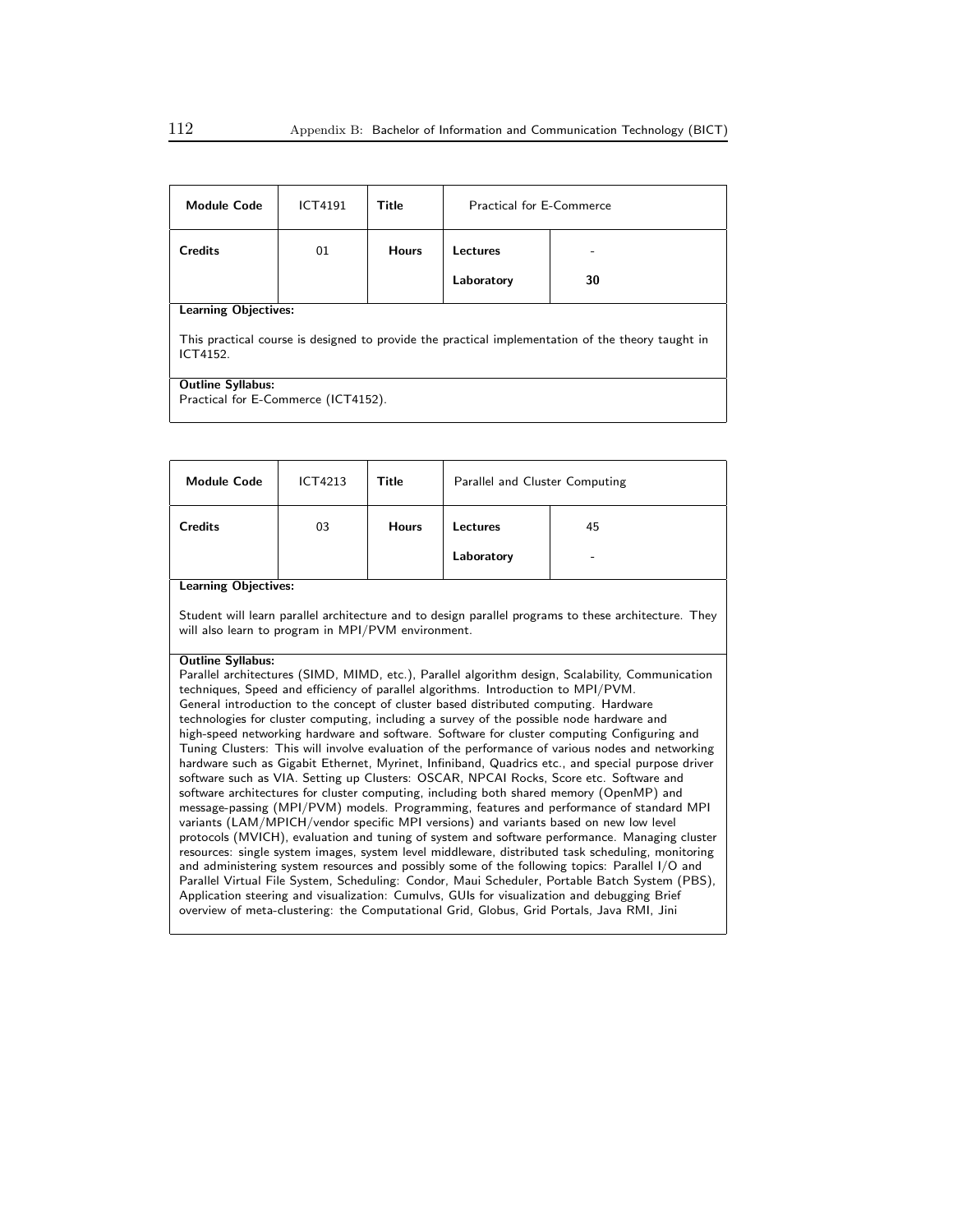| <b>Module Code</b>                                                                        | <b>ICT4222</b>                                                                                                                                                          | Title        | Advanced Networking<br>Technologies I (Routing) |                                                                                                                                                                                                |  |
|-------------------------------------------------------------------------------------------|-------------------------------------------------------------------------------------------------------------------------------------------------------------------------|--------------|-------------------------------------------------|------------------------------------------------------------------------------------------------------------------------------------------------------------------------------------------------|--|
| <b>Credits</b>                                                                            | 02                                                                                                                                                                      | <b>Hours</b> | Lectures<br>30                                  |                                                                                                                                                                                                |  |
|                                                                                           |                                                                                                                                                                         |              | Laboratory                                      |                                                                                                                                                                                                |  |
| <b>Learning Objectives:</b>                                                               |                                                                                                                                                                         |              |                                                 |                                                                                                                                                                                                |  |
| Student will learn various routing technologies.                                          |                                                                                                                                                                         |              |                                                 |                                                                                                                                                                                                |  |
| <b>Outline Syllabus:</b>                                                                  |                                                                                                                                                                         |              |                                                 |                                                                                                                                                                                                |  |
|                                                                                           |                                                                                                                                                                         |              |                                                 | WANs and Routers: WANs, WAN Technologies, Routers, Introduction to Router: Operating                                                                                                           |  |
|                                                                                           |                                                                                                                                                                         |              |                                                 | Cisco IOS, Starting a Router, Configuring a Router: Configuring and Finishing the Configuration.<br>Learning about Other Devices: Discovering and Connecting to Neighbors, Getting Information |  |
| about Remote Devices.                                                                     |                                                                                                                                                                         |              |                                                 |                                                                                                                                                                                                |  |
|                                                                                           |                                                                                                                                                                         |              |                                                 | Managing Cisco IOS: Router Boot Sequence and Verification, Managing the Cisco Router File                                                                                                      |  |
| System.                                                                                   |                                                                                                                                                                         |              |                                                 |                                                                                                                                                                                                |  |
| Routing and Routing Protocols: Static Routing, Dynamic Routing, Routing Protocols.        |                                                                                                                                                                         |              |                                                 |                                                                                                                                                                                                |  |
| Distance Vector Routing Protocols: Distance Vector Routing, RIP, IGRP, TCP/IP Suite Error |                                                                                                                                                                         |              |                                                 |                                                                                                                                                                                                |  |
|                                                                                           |                                                                                                                                                                         |              |                                                 | and Control Messages: TCP/IP Error Message, Overview of TCP/IP Control Messages, Basic                                                                                                         |  |
|                                                                                           | Router Troubleshooting: Examining the Routing Table, Network Testing, Troubleshooting Router.<br>Intermediate TCP/IP: TCP Operation, Overview of Transport Layer Ports. |              |                                                 |                                                                                                                                                                                                |  |

| <b>Module Code</b>                                                                    | <b>ICT4232</b>                                                                               | Title        | Advanced Networking<br>Technologies II (Switching) |                                                                                              |  |
|---------------------------------------------------------------------------------------|----------------------------------------------------------------------------------------------|--------------|----------------------------------------------------|----------------------------------------------------------------------------------------------|--|
| <b>Credits</b>                                                                        | 02                                                                                           | <b>Hours</b> | Lectures                                           | 30                                                                                           |  |
|                                                                                       |                                                                                              |              | Laboratory                                         |                                                                                              |  |
|                                                                                       | <b>Learning Objectives:</b>                                                                  |              |                                                    |                                                                                              |  |
| Students will learn various switching technologies.                                   |                                                                                              |              |                                                    |                                                                                              |  |
| <b>Outline Syllabus:</b>                                                              |                                                                                              |              |                                                    |                                                                                              |  |
|                                                                                       |                                                                                              |              |                                                    | Introduction to Classless Routing- VLSM, RIP Version 2, Single-Area OSPF: Link State Routing |  |
|                                                                                       |                                                                                              |              |                                                    | Protocol, Single Area OSPF Concepts, Single Area OSPF Configuration. EIGRP: EIGRP            |  |
| Concepts, EIGRP Configuration, Troubleshooting Routing Protocols, Switching Concepts: |                                                                                              |              |                                                    |                                                                                              |  |
|                                                                                       | Introduction to Ethernet/802.3 LANs, Intro to LAN Switching, Switch Operation, Switches: LAN |              |                                                    |                                                                                              |  |
|                                                                                       |                                                                                              |              |                                                    | Design, LAN Switches, Switch Configuration: Starting the Switch, Configuring the Switch,     |  |
|                                                                                       |                                                                                              |              |                                                    | Spanning Tree Protocol: Redundant Topologies, STP Overview, VLANs: VLAN Concepts, VLAN       |  |

Configuration, Troubleshooting VLANs, VTP: Trunking, VTP, Inter-VLAN Routing.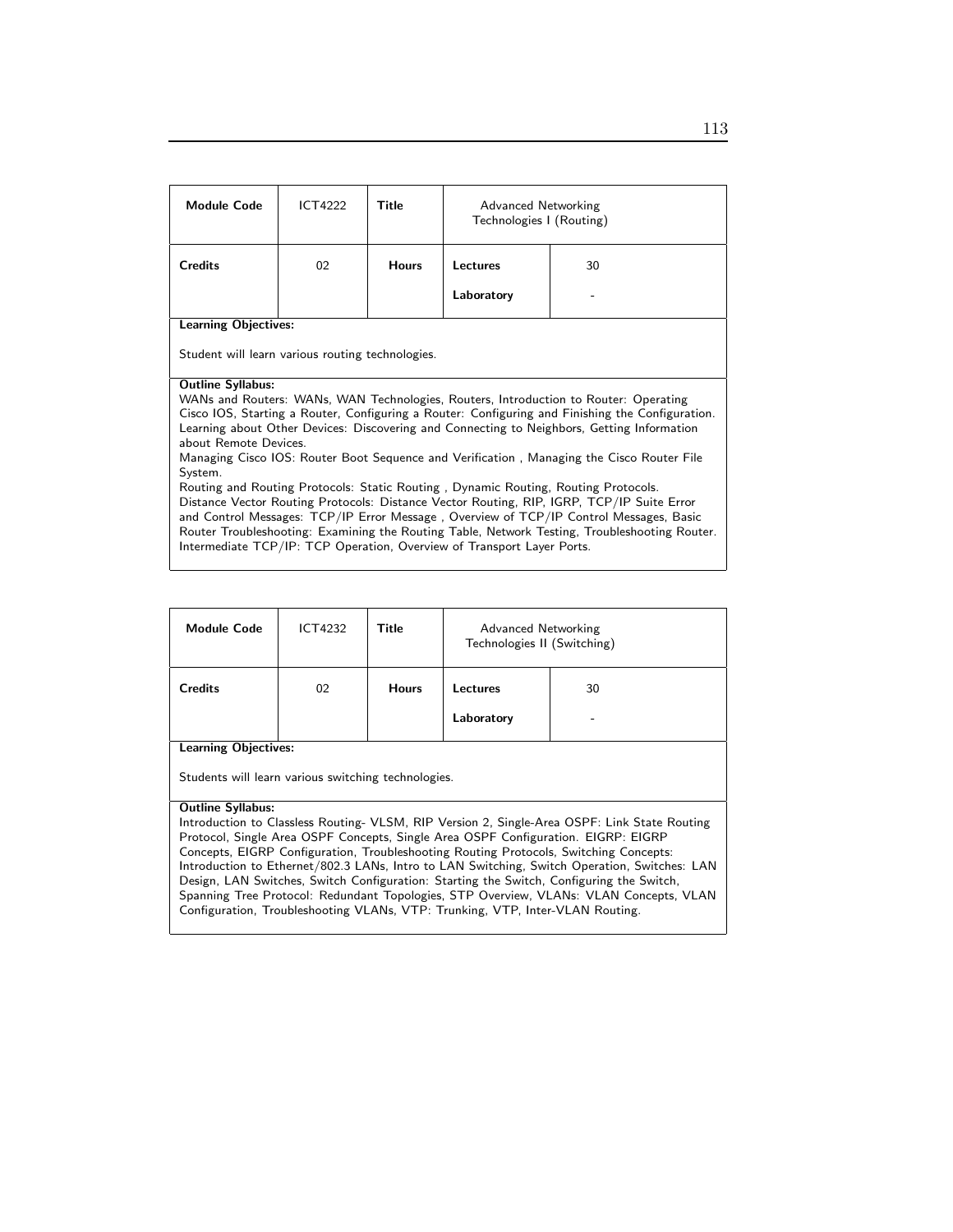| <b>Module Code</b>                                                                                                                                                                                                                                                                                                                                                                                                                                                                              | ICT4242 | Title        | Agent Technology |    |
|-------------------------------------------------------------------------------------------------------------------------------------------------------------------------------------------------------------------------------------------------------------------------------------------------------------------------------------------------------------------------------------------------------------------------------------------------------------------------------------------------|---------|--------------|------------------|----|
| <b>Credits</b>                                                                                                                                                                                                                                                                                                                                                                                                                                                                                  | 02      | <b>Hours</b> | Lectures         | 30 |
|                                                                                                                                                                                                                                                                                                                                                                                                                                                                                                 |         |              | Laboratory       |    |
| <b>Learning Objectives:</b>                                                                                                                                                                                                                                                                                                                                                                                                                                                                     |         |              |                  |    |
| Student will learn the fundamentals of Agent technologies.                                                                                                                                                                                                                                                                                                                                                                                                                                      |         |              |                  |    |
| <b>Outline Syllabus:</b>                                                                                                                                                                                                                                                                                                                                                                                                                                                                        |         |              |                  |    |
| Introduction to the agent concepts (competence & trust, degrees of automony), Agents<br>Metaphors (e.g. personal assistants) and Indirect manipulation, Agent Learning and Knowledge<br>Acquisition (direct programming, machine learning) Agent Architectures (horizontal, vertical,<br>multi-agent), Agent Toolkits (e.g. JatLite, Aglets), Agent Communication (e.g. KQML),<br>Applications of agents in autonomous systems (e.g. search engines, information filtering, load<br>balancing). |         |              |                  |    |

| <b>Module Code</b>                                                                          | ICT4252 | Title        | Seminar / Presentation |                   |  |
|---------------------------------------------------------------------------------------------|---------|--------------|------------------------|-------------------|--|
| Credits                                                                                     | 02      | <b>Hours</b> | Lectures               |                   |  |
|                                                                                             |         |              | Laboratory             | $2 - 3$<br>months |  |
| <b>Learning Objectives:</b>                                                                 |         |              |                        |                   |  |
| To upgrade the current technology upgrades and trend.                                       |         |              |                        |                   |  |
| <b>Outline Syllabus:</b>                                                                    |         |              |                        |                   |  |
| Students will have to do independent reading on new trends in Information and Communication |         |              |                        |                   |  |
| Technology and conduct seminar / presentation.                                              |         |              |                        |                   |  |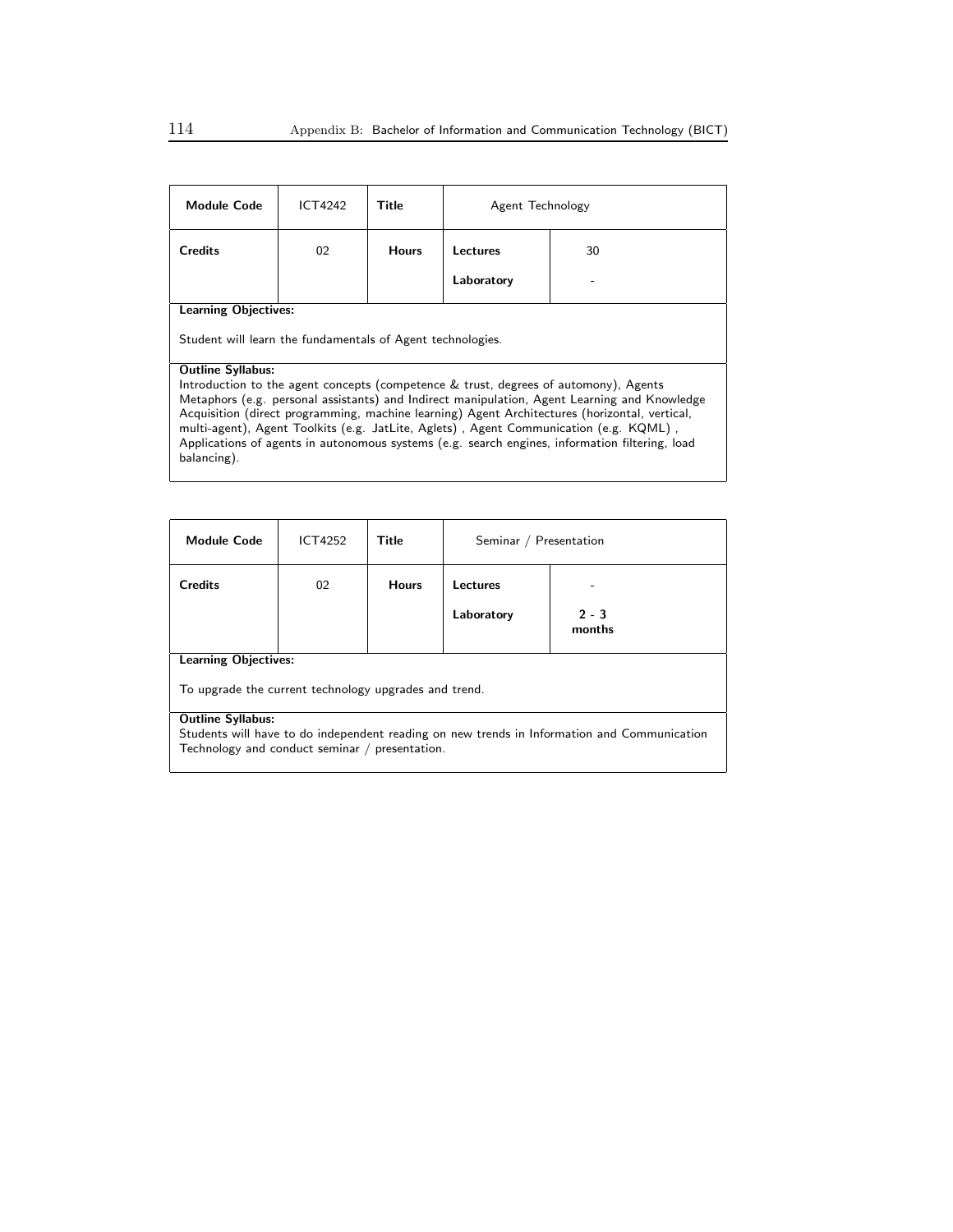| <b>Module Code</b>                                                                                            | ICT4261                     | <b>Title</b> | Practical for Parallel and<br><b>Cluster Computing</b> |    |  |  |
|---------------------------------------------------------------------------------------------------------------|-----------------------------|--------------|--------------------------------------------------------|----|--|--|
| <b>Credits</b>                                                                                                | 01                          | <b>Hours</b> | Lectures                                               |    |  |  |
|                                                                                                               |                             |              | Laboratory                                             | 30 |  |  |
|                                                                                                               | <b>Learning Objectives:</b> |              |                                                        |    |  |  |
| This practical course is designed to provide the practical implementation of the theory taught in<br>ICT4213. |                             |              |                                                        |    |  |  |
| <b>Outline Syllabus:</b>                                                                                      |                             |              |                                                        |    |  |  |
| Practical for Parallel and Cluster Computing (ICT4213).                                                       |                             |              |                                                        |    |  |  |

| <b>Module Code</b>                                                                                            | <b>ICT4271</b> | Title        | Practical for Advanced<br>Networking Technologies I<br>(Routing) |    |  |
|---------------------------------------------------------------------------------------------------------------|----------------|--------------|------------------------------------------------------------------|----|--|
| <b>Credits</b>                                                                                                | 01             | <b>Hours</b> | Lectures                                                         | ۰  |  |
|                                                                                                               |                |              | Laboratory                                                       | 30 |  |
| <b>Learning Objectives:</b>                                                                                   |                |              |                                                                  |    |  |
| This practical course is designed to provide the practical implementation of the theory taught in<br>ICT4222. |                |              |                                                                  |    |  |
| <b>Outline Syllabus:</b><br>Practical for Advanced Networking Technologies I (Routing) (ICT4222).             |                |              |                                                                  |    |  |
|                                                                                                               |                |              |                                                                  |    |  |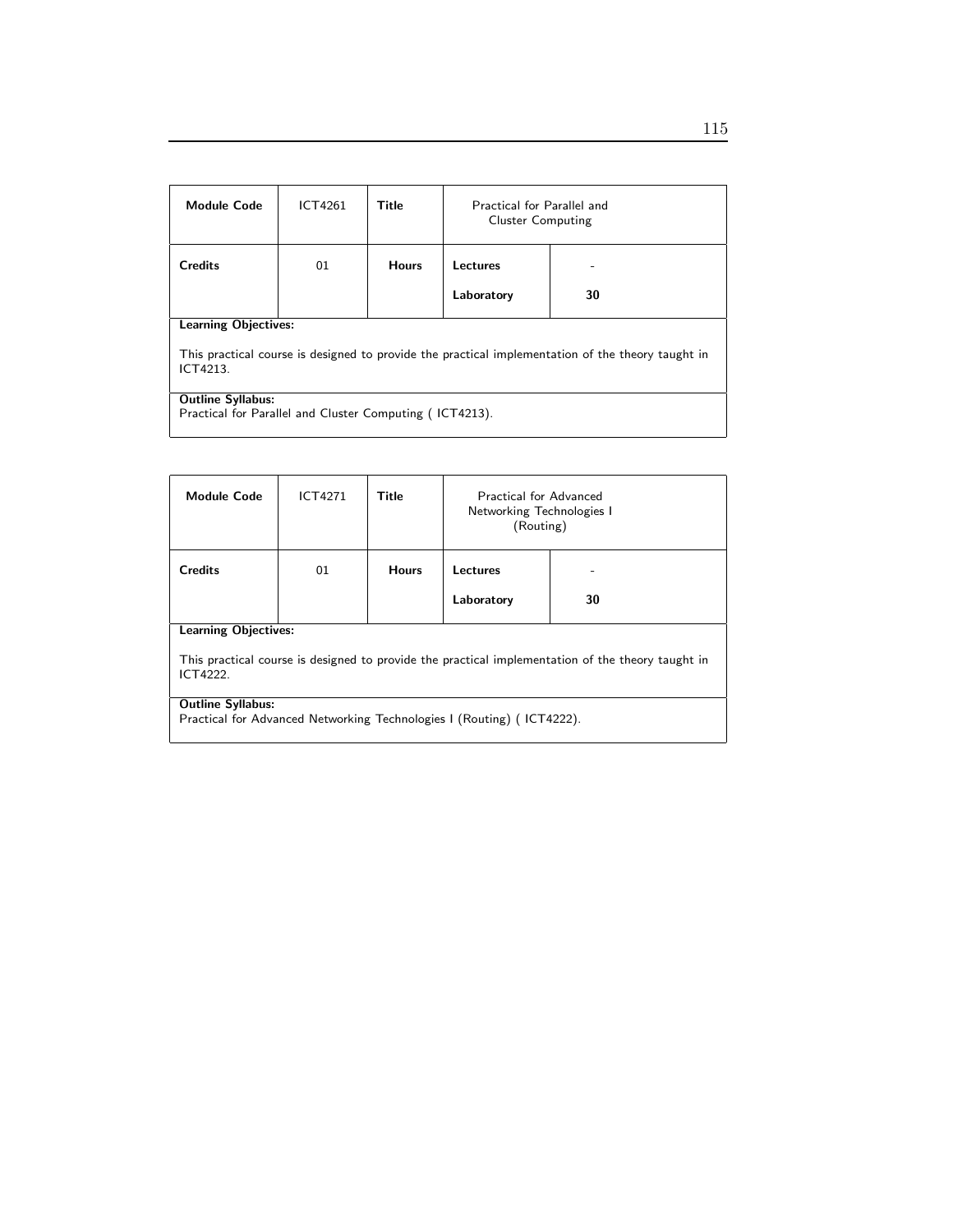| <b>Module Code</b>                                                                                            | ICT4281 | Title        | Practical for Advanced<br>Networking Technologies II<br>(Switching) |    |  |
|---------------------------------------------------------------------------------------------------------------|---------|--------------|---------------------------------------------------------------------|----|--|
| <b>Credits</b>                                                                                                | 01      | <b>Hours</b> | Lectures                                                            |    |  |
|                                                                                                               |         |              | Laboratory                                                          | 30 |  |
| <b>Learning Objectives:</b>                                                                                   |         |              |                                                                     |    |  |
| This practical course is designed to provide the practical implementation of the theory taught in<br>ICT4232. |         |              |                                                                     |    |  |
| <b>Outline Syllabus:</b>                                                                                      |         |              |                                                                     |    |  |
| Practical for Advanced Networking Technologies II (Switching) (ICT4232).                                      |         |              |                                                                     |    |  |

| <b>Module Code</b>                                                                                            | <b>ICT4291</b> | Title        | Practical for Agent Technology |    |  |
|---------------------------------------------------------------------------------------------------------------|----------------|--------------|--------------------------------|----|--|
| <b>Credits</b>                                                                                                | 01             | <b>Hours</b> | Lectures<br>۰                  |    |  |
|                                                                                                               |                |              | Laboratory                     | 30 |  |
| <b>Learning Objectives:</b>                                                                                   |                |              |                                |    |  |
| This practical course is designed to provide the practical implementation of the theory taught in<br>ICT4242. |                |              |                                |    |  |
| <b>Outline Syllabus:</b>                                                                                      |                |              |                                |    |  |
| Practical for Agent Technology (ICT4242).                                                                     |                |              |                                |    |  |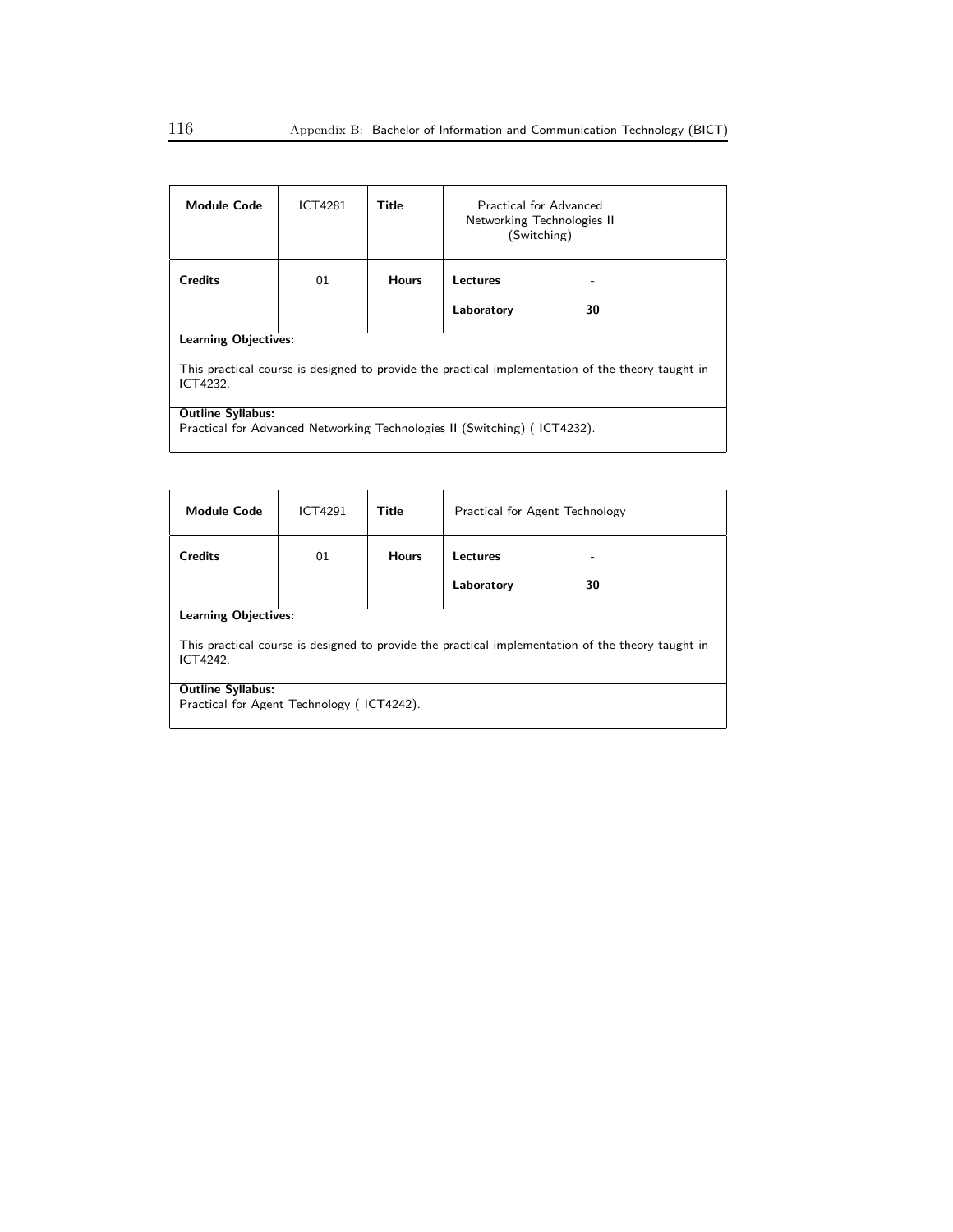# Appendix C

# Detailed Syllabus

B.Sc. (Environmental Science)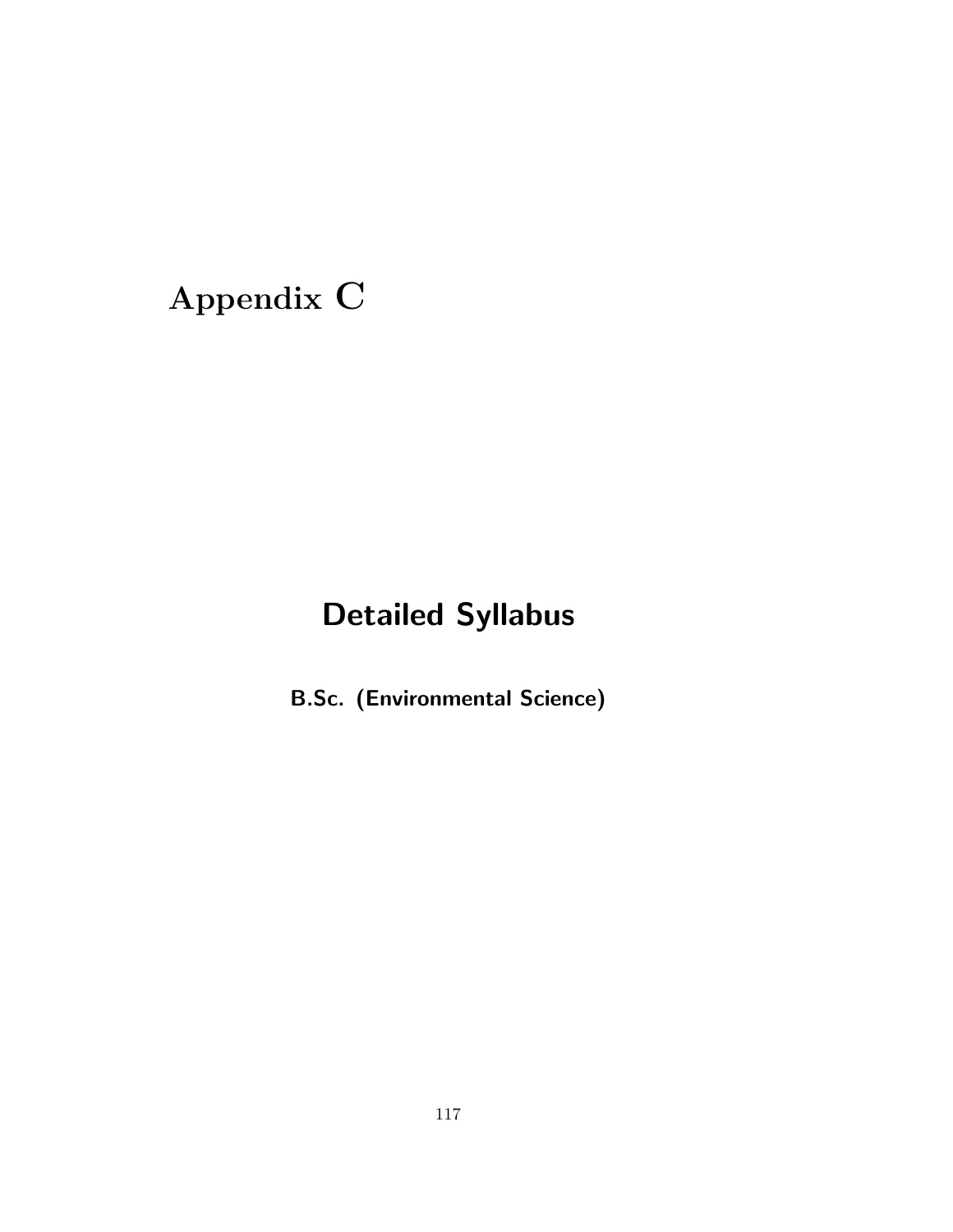## LEVEL 1

| <b>Module Code</b>                                                                                                                                                                                                                                                                                                                                                                                                                                                                                                                                                                                                                                                                                                                                                                                                                                                                                                                                                                                                                                                                                                                                                                                     | ASB 1113 | Title        | Plant Diversity and Taxonomy |    |  |  |
|--------------------------------------------------------------------------------------------------------------------------------------------------------------------------------------------------------------------------------------------------------------------------------------------------------------------------------------------------------------------------------------------------------------------------------------------------------------------------------------------------------------------------------------------------------------------------------------------------------------------------------------------------------------------------------------------------------------------------------------------------------------------------------------------------------------------------------------------------------------------------------------------------------------------------------------------------------------------------------------------------------------------------------------------------------------------------------------------------------------------------------------------------------------------------------------------------------|----------|--------------|------------------------------|----|--|--|
| <b>Credits</b>                                                                                                                                                                                                                                                                                                                                                                                                                                                                                                                                                                                                                                                                                                                                                                                                                                                                                                                                                                                                                                                                                                                                                                                         | 03       | <b>Hours</b> | <b>Lectures</b><br>35        |    |  |  |
|                                                                                                                                                                                                                                                                                                                                                                                                                                                                                                                                                                                                                                                                                                                                                                                                                                                                                                                                                                                                                                                                                                                                                                                                        |          |              | Laboratory                   | 30 |  |  |
| <b>Learning Objectives:</b>                                                                                                                                                                                                                                                                                                                                                                                                                                                                                                                                                                                                                                                                                                                                                                                                                                                                                                                                                                                                                                                                                                                                                                            |          |              |                              |    |  |  |
| Developing an appreciation on the aspect of plant diversity. Developing scientific skills for<br>identifying and classifying plants (as part of environmental science investigations).                                                                                                                                                                                                                                                                                                                                                                                                                                                                                                                                                                                                                                                                                                                                                                                                                                                                                                                                                                                                                 |          |              |                              |    |  |  |
| <b>Outline Syllabus:</b>                                                                                                                                                                                                                                                                                                                                                                                                                                                                                                                                                                                                                                                                                                                                                                                                                                                                                                                                                                                                                                                                                                                                                                               |          |              |                              |    |  |  |
| Theory: Nomenclature and Classification system. A general study of the kingdom Monera,<br>Protoctista, Fungi and Plantae (including their characteristic features, reproduction, ecology and<br>distribution). The phylogeny relationships of the major groups of plant. Morphology of<br>Angiosperm and reproduction of Angiosperm. A taxonomic study of Angiosperms with special<br>reference to some important families in the flora of Sri Lanka and construction of identification<br>keys. Field collection and herbarium. Practical/s: Study the Monocular and Binocular<br>Microscope and Functions of different parts, Identify and Study the characters of different<br>bacteria, cyanobacteria, algae, fungi, Phylum Bryophyta, Club mosses, Horsetails, Ferns &<br>Gymnosperms, study the difference between Monocotyledons and Dicotyledons, and observe the<br>different characters of seed dispersal, Study the morphology of Angiosperm, Field collection &<br>herbarium techniques, Study the importance families and their characters.<br><b>Learning Outcome:</b><br>At the end of the course the student should be able to identify and classify the plants in the<br>environment. |          |              |                              |    |  |  |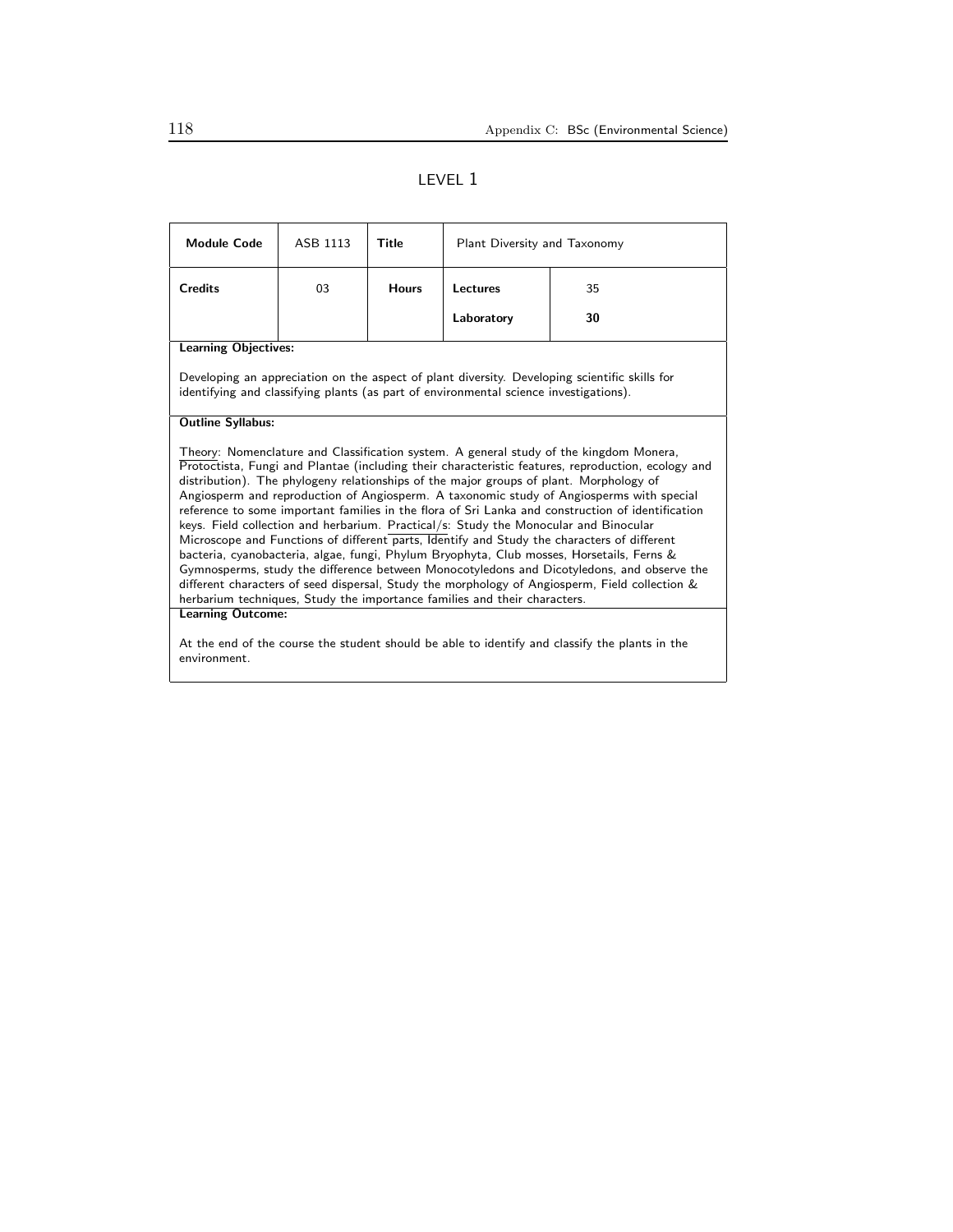| <b>Module Code</b>                                                                                                                                                                                                                                                                                                                                                                                                                                                                                                                                                                                                                                                                                                                                                                                                                                                                                                                                                                                                                                                                                                                                                                                                                 | ASB 1122 | <b>Title</b> | General and Inorganic<br>Chemistry and Chemical<br>Thermodynamics |    |  |  |
|------------------------------------------------------------------------------------------------------------------------------------------------------------------------------------------------------------------------------------------------------------------------------------------------------------------------------------------------------------------------------------------------------------------------------------------------------------------------------------------------------------------------------------------------------------------------------------------------------------------------------------------------------------------------------------------------------------------------------------------------------------------------------------------------------------------------------------------------------------------------------------------------------------------------------------------------------------------------------------------------------------------------------------------------------------------------------------------------------------------------------------------------------------------------------------------------------------------------------------|----------|--------------|-------------------------------------------------------------------|----|--|--|
| <b>Credits</b>                                                                                                                                                                                                                                                                                                                                                                                                                                                                                                                                                                                                                                                                                                                                                                                                                                                                                                                                                                                                                                                                                                                                                                                                                     | 02       | <b>Hours</b> | Lectures                                                          | 30 |  |  |
|                                                                                                                                                                                                                                                                                                                                                                                                                                                                                                                                                                                                                                                                                                                                                                                                                                                                                                                                                                                                                                                                                                                                                                                                                                    |          |              | Laboratory                                                        |    |  |  |
| <b>Learning Objectives:</b>                                                                                                                                                                                                                                                                                                                                                                                                                                                                                                                                                                                                                                                                                                                                                                                                                                                                                                                                                                                                                                                                                                                                                                                                        |          |              |                                                                   |    |  |  |
| Development of a general appreciation for the principles of inorganic chemistry and<br>thermodynamics within the confinements of the field of environmental science.                                                                                                                                                                                                                                                                                                                                                                                                                                                                                                                                                                                                                                                                                                                                                                                                                                                                                                                                                                                                                                                               |          |              |                                                                   |    |  |  |
| <b>Outline Syllabus:</b>                                                                                                                                                                                                                                                                                                                                                                                                                                                                                                                                                                                                                                                                                                                                                                                                                                                                                                                                                                                                                                                                                                                                                                                                           |          |              |                                                                   |    |  |  |
| General and Inorganic Chemistry: Units and dimension, electromagnetic spectrum, wave and<br>particle nature, Heisenberg uncertainty principle, De-Broglie equation, atomic spectra, quantum<br>numbers, electronic configuration, Aufbau principle Hund's rule, Pauli's exclusion principle,<br>configuration of element. Electro valence, covalence, coordinate valence, types of chemical bond,<br>theory of valence bond, introduction to bonding and anti-bonding, $\nabla \& \triangle$ molecular orbital and<br>their shapes, Van der Waals forces, hydrogen bond, metallic bond. Magnetism, dipole moment,<br>polarization Fajan's rule radii of atoms and ions, energy factors, Born - Haber cycle, Electric<br>potential date disproportionation, stability constant, activation energy. Chemical<br>Thermodynamics: Definition of common terms used in thermodynamics, Laws of thermodynamics<br>$(1st$ and $2nd$ law work heat, reversible processes entropy changes, heat capacities<br>Clausius-Claypeyron equation, Maxwell's relationships and their application, Henrys law. Inorganic<br>chemistry: Characters and Reactions of Group 1, 2, 3, 4, 5, 6, 7, 8 and transition elements.<br><b>Learning Outcome:</b> |          |              |                                                                   |    |  |  |
|                                                                                                                                                                                                                                                                                                                                                                                                                                                                                                                                                                                                                                                                                                                                                                                                                                                                                                                                                                                                                                                                                                                                                                                                                                    |          |              |                                                                   |    |  |  |
| Students will be able to apply the principles of the inorganic chemistry and thermodynamics in<br>the field of environmental science.                                                                                                                                                                                                                                                                                                                                                                                                                                                                                                                                                                                                                                                                                                                                                                                                                                                                                                                                                                                                                                                                                              |          |              |                                                                   |    |  |  |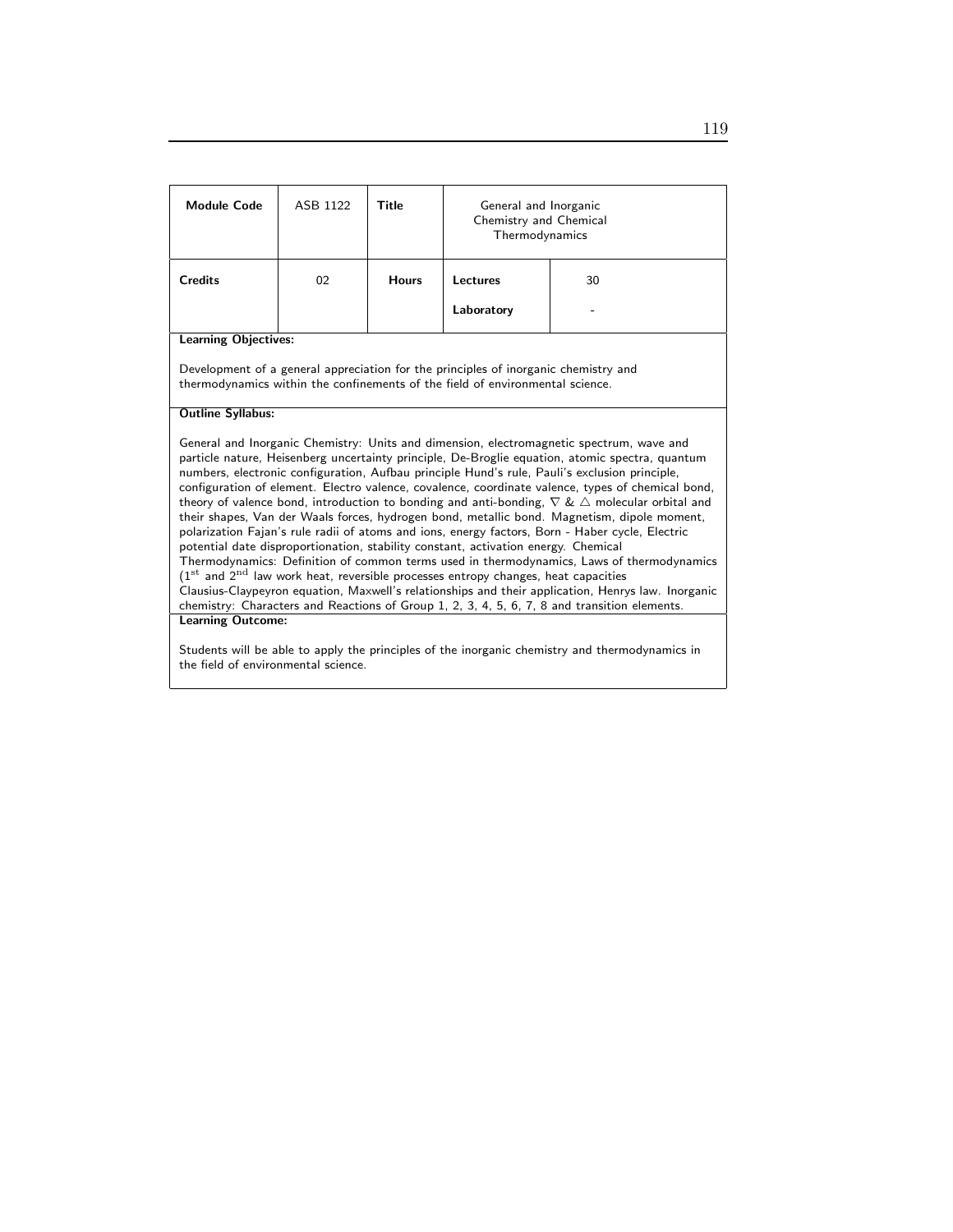| <b>Module Code</b>                                                                                                                                        | ASB 1131 | Title        | Practical unit: Inorganic<br>Chemistry |    |  |
|-----------------------------------------------------------------------------------------------------------------------------------------------------------|----------|--------------|----------------------------------------|----|--|
| <b>Credits</b>                                                                                                                                            | 01       | <b>Hours</b> | Lectures                               |    |  |
|                                                                                                                                                           |          |              | Laboratory                             | 45 |  |
| <b>Learning Objectives:</b>                                                                                                                               |          |              |                                        |    |  |
| Developments of basic laboratory skills in inorganic chemistry as per theoretical elements covered<br>in ASB 1122.                                        |          |              |                                        |    |  |
| <b>Outline Syllabus:</b>                                                                                                                                  |          |              |                                        |    |  |
| Acid, base, precipitation and redox titration's Qualitative analysis of simple anion and simple<br>cation mixtures.                                       |          |              |                                        |    |  |
| <b>Learning Outcome:</b>                                                                                                                                  |          |              |                                        |    |  |
| Students will demonstrate the practical skills in quantitative analysis based on volumetric titration<br>and qualitative analysis of inorganic chemicals. |          |              |                                        |    |  |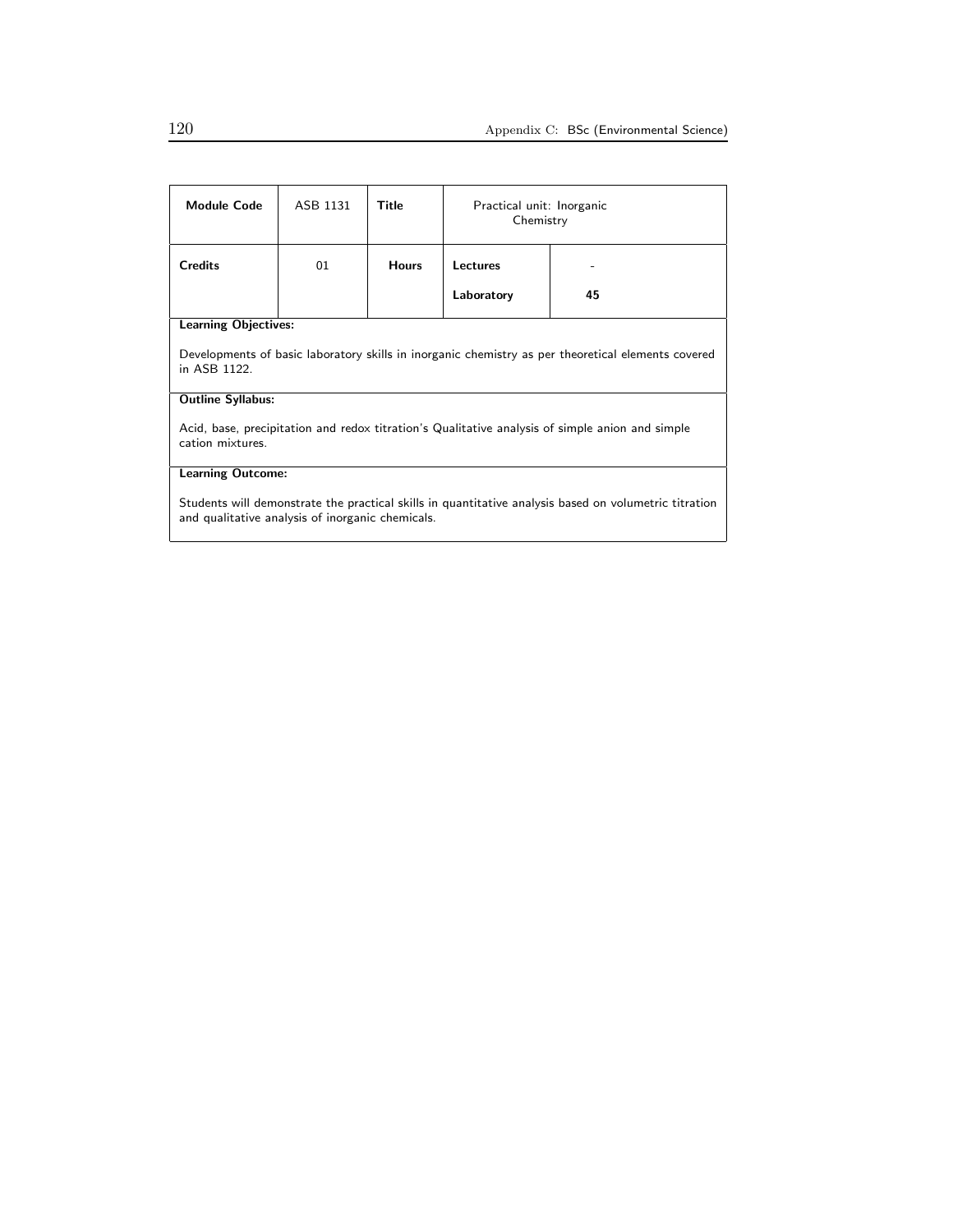| <b>Module Code</b>                                                                                                                                                                                                                                                                                                                                                                                                                                                                                                                                                                                                                                                                                                                                                                                                                                                                                                                                                                                                                                                                                                                                                                                                                                                                                                                                                                                                                                                                                                                                                                                                                                                                                                                                                                                                                                                                                                                                                    | ASB 1143 | Title        | Cell and Molecular biology |                                                                                                   |  |
|-----------------------------------------------------------------------------------------------------------------------------------------------------------------------------------------------------------------------------------------------------------------------------------------------------------------------------------------------------------------------------------------------------------------------------------------------------------------------------------------------------------------------------------------------------------------------------------------------------------------------------------------------------------------------------------------------------------------------------------------------------------------------------------------------------------------------------------------------------------------------------------------------------------------------------------------------------------------------------------------------------------------------------------------------------------------------------------------------------------------------------------------------------------------------------------------------------------------------------------------------------------------------------------------------------------------------------------------------------------------------------------------------------------------------------------------------------------------------------------------------------------------------------------------------------------------------------------------------------------------------------------------------------------------------------------------------------------------------------------------------------------------------------------------------------------------------------------------------------------------------------------------------------------------------------------------------------------------------|----------|--------------|----------------------------|---------------------------------------------------------------------------------------------------|--|
| <b>Credits</b>                                                                                                                                                                                                                                                                                                                                                                                                                                                                                                                                                                                                                                                                                                                                                                                                                                                                                                                                                                                                                                                                                                                                                                                                                                                                                                                                                                                                                                                                                                                                                                                                                                                                                                                                                                                                                                                                                                                                                        | 03       | <b>Hours</b> | Lectures                   | 40                                                                                                |  |
|                                                                                                                                                                                                                                                                                                                                                                                                                                                                                                                                                                                                                                                                                                                                                                                                                                                                                                                                                                                                                                                                                                                                                                                                                                                                                                                                                                                                                                                                                                                                                                                                                                                                                                                                                                                                                                                                                                                                                                       |          |              | Laboratory                 | 15                                                                                                |  |
| <b>Learning Objectives:</b>                                                                                                                                                                                                                                                                                                                                                                                                                                                                                                                                                                                                                                                                                                                                                                                                                                                                                                                                                                                                                                                                                                                                                                                                                                                                                                                                                                                                                                                                                                                                                                                                                                                                                                                                                                                                                                                                                                                                           |          |              |                            |                                                                                                   |  |
| field of environmental science.                                                                                                                                                                                                                                                                                                                                                                                                                                                                                                                                                                                                                                                                                                                                                                                                                                                                                                                                                                                                                                                                                                                                                                                                                                                                                                                                                                                                                                                                                                                                                                                                                                                                                                                                                                                                                                                                                                                                       |          |              |                            | Development of a basic appreciation for cell and molecular biology within the confinements of the |  |
| <b>Outline Syllabus:</b>                                                                                                                                                                                                                                                                                                                                                                                                                                                                                                                                                                                                                                                                                                                                                                                                                                                                                                                                                                                                                                                                                                                                                                                                                                                                                                                                                                                                                                                                                                                                                                                                                                                                                                                                                                                                                                                                                                                                              |          |              |                            |                                                                                                   |  |
| Theory: Cell Biology: Cell organization and cell structure, chemical constants of cells Differences<br>in plant and animal sub- cellular organelles: cell cytosol, nucleus, mucleolus, mitochondria,<br>chloroplast, ribosome, lysosome, vacuoles, centrioles, Flagella and cilia, Golgibodies and<br>Dictiozomes. Structure and function of cell membrane, Transport of molecules through cell<br>membrane, Cell junctions; Cell division, mitosis and meiosis. Chemistry of living things:<br>[Structure and function of Carbohydrates, protein, lipids, vitamins, and macro and micro<br>elements. Enzymes structure and function; Cell metabolism. Photosynthesis]. Genetic material<br>and DNA Replication: The structure of DNA Chromosomal and plastic DNA - chromosome<br>structure and gene organization in pro and eukaryotes. Semiconservative model an overview of<br>bacterial and eukaryotic DNA replication- replications, origin and termini. DNA unwinding<br>synthesis of leading and lagging atands proteins and enzymes of replication. Genetic code of<br>protein synthesis: triple codons, deciphering the gene code. Degeneracy of the code, termination<br>codons, prokaryotic and eukaryotic protein synthesis -initiation, elongation and termination<br>factors. DNA damage and repair; RNA and RNA synthesis: Biosynthesis of RNA in prokaryotes<br>and eukaryotes enzymes and proteins involved in promotor selection. Gene regulation in<br>prokaryotes and gene regulation in eukaryotes. Mutagenesis and chromosomal changes:<br>hetroploidy chromosomal aberrations, point mutations.<br>Practical/s: Microscopy and techniques, Growth of bacteria, counting bacteria, Cell and cell<br>organelles, Protein separation techniques, Electrophoresis, molecular weight determination,<br>Nucleic acid extraction and DNA sequencing, PCR technology, Agarose gel Electrophoresis, Gene<br>cloning, DNA sequencing and tissue culture. |          |              |                            |                                                                                                   |  |

### Learning Outcome:

At the end of the course the students will be able to develop basic theoretical understanding of the basis of life form and will demonstrate practical skills on the relevant topics.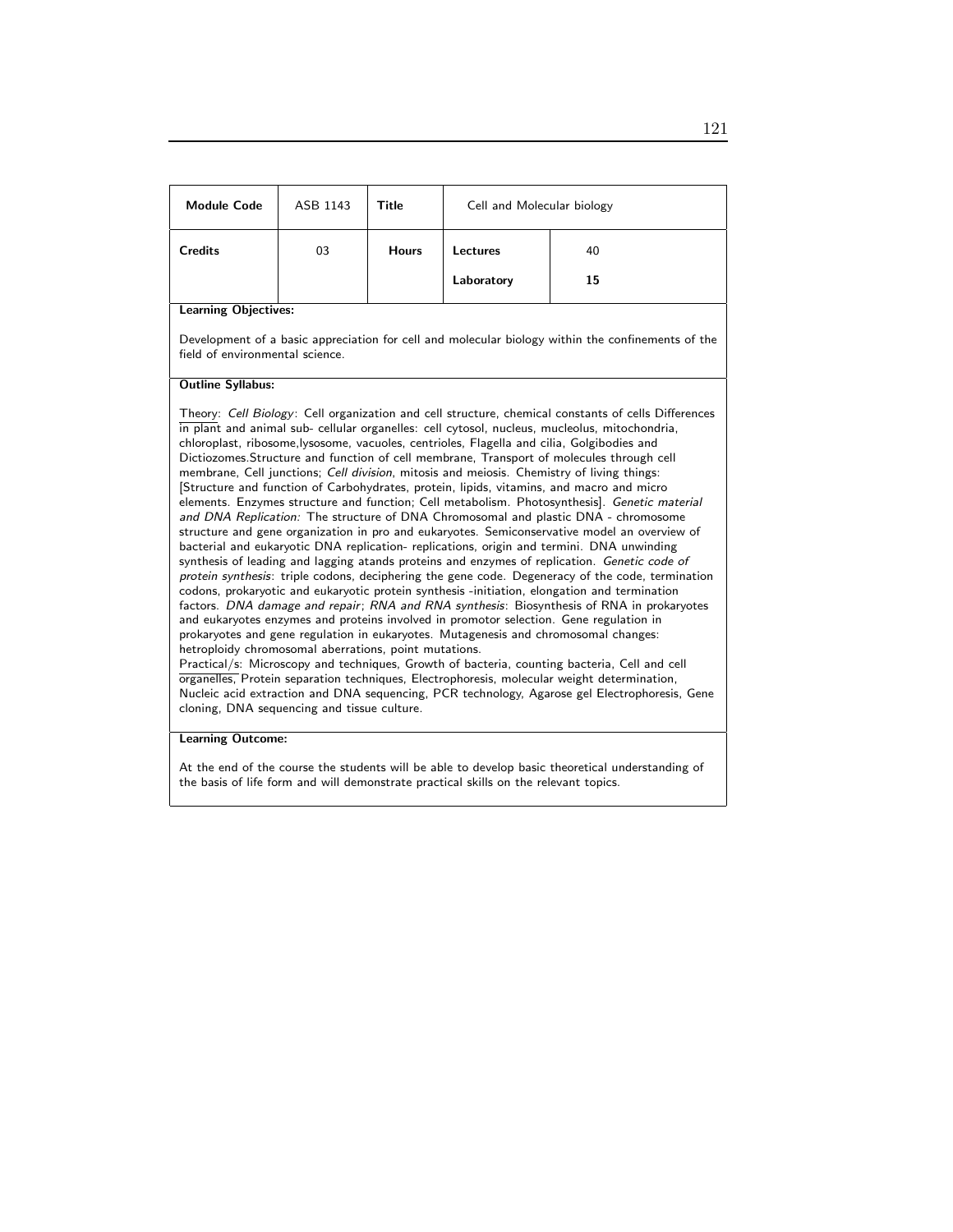| <b>Module Code</b>                                                                                                                                                                                                                                                                                                                                                              | ASB 1153 | Title        | Basic Mathematics and<br><b>Statistics</b> |  |
|---------------------------------------------------------------------------------------------------------------------------------------------------------------------------------------------------------------------------------------------------------------------------------------------------------------------------------------------------------------------------------|----------|--------------|--------------------------------------------|--|
| <b>Credits</b>                                                                                                                                                                                                                                                                                                                                                                  | 03       | <b>Hours</b> | Lectures<br>45                             |  |
|                                                                                                                                                                                                                                                                                                                                                                                 |          |              | Laboratory                                 |  |
| <b>Learning Objectives:</b>                                                                                                                                                                                                                                                                                                                                                     |          |              |                                            |  |
| Student will gain the basic knowledge in mathematics and statistics for further studies in<br>environmental studies                                                                                                                                                                                                                                                             |          |              |                                            |  |
| <b>Outline Syllabus:</b>                                                                                                                                                                                                                                                                                                                                                        |          |              |                                            |  |
| Basic Mathematics: Basic trignometry, real numbers and complex numbers, Indices and<br>logarithms; Co-ordinate systems, differentiations, Maxima and Minima; integration; solution of<br>simple differential equations. Statistics: Sampling method, Sampling distribution of the mean,<br>Descriptive statistics- measures of location and dispersion, shapes of distribution. |          |              |                                            |  |
| <b>Learning Outcome:</b>                                                                                                                                                                                                                                                                                                                                                        |          |              |                                            |  |
| At the end of the course the students will be able to understand the mathematical and statistical<br>concept and apply this knowledge for further studies                                                                                                                                                                                                                       |          |              |                                            |  |

I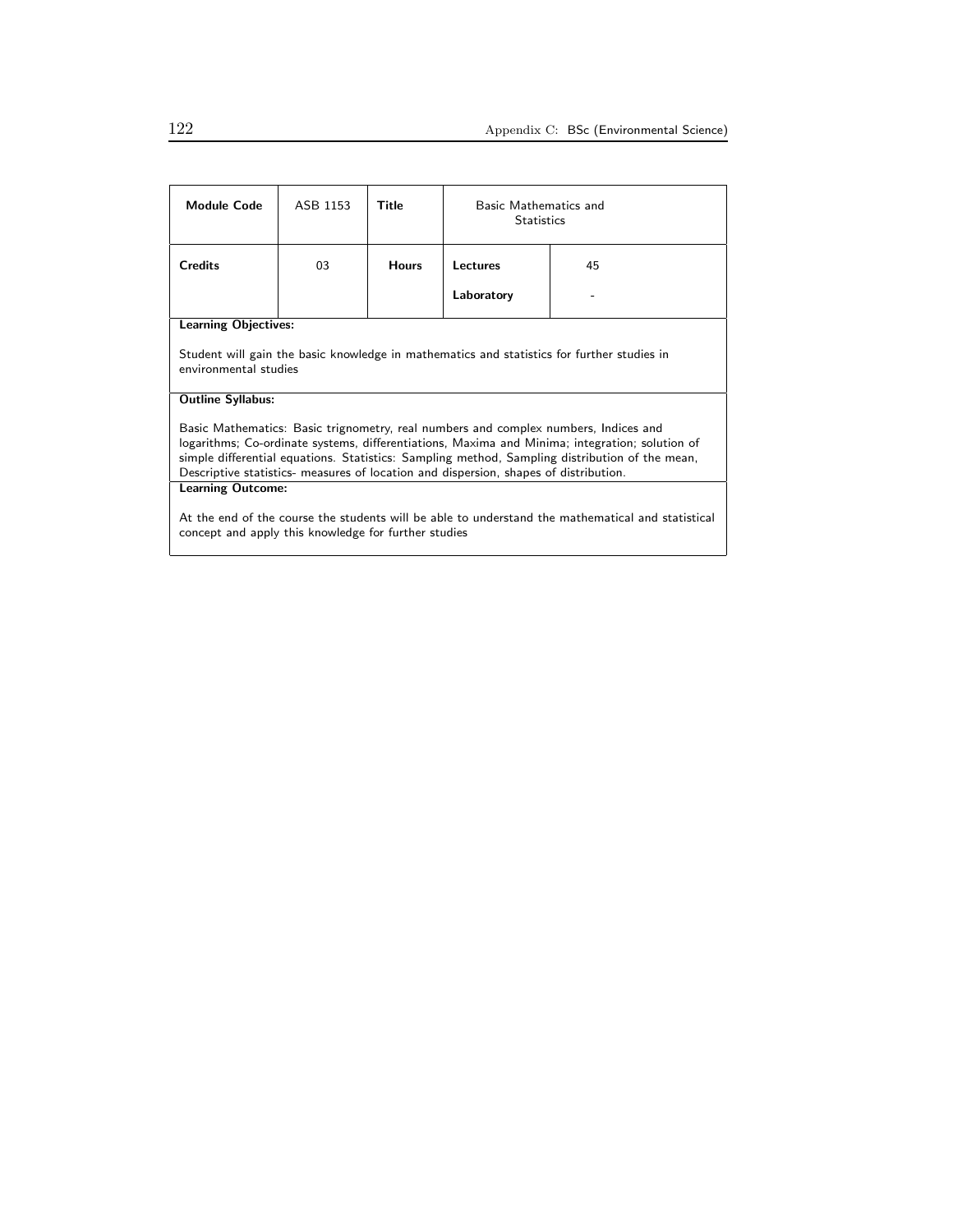| <b>Module Code</b>                                                                                                                                                                                                                                                                                                                                                                                                                                                                                                                                                                                                                                                                                                                                                                                                                                                                                                                                                                                                                                                                                                                                                                                                                                                                                                                                                                                                                                                                                                                                                                                                                                                                                                                                                                                                                                                                                                                                                                                                                                                      | <b>CCCU 1113</b> | Title        | Fundamental concepts in<br>Information Technology |                                                                                               |  |  |
|-------------------------------------------------------------------------------------------------------------------------------------------------------------------------------------------------------------------------------------------------------------------------------------------------------------------------------------------------------------------------------------------------------------------------------------------------------------------------------------------------------------------------------------------------------------------------------------------------------------------------------------------------------------------------------------------------------------------------------------------------------------------------------------------------------------------------------------------------------------------------------------------------------------------------------------------------------------------------------------------------------------------------------------------------------------------------------------------------------------------------------------------------------------------------------------------------------------------------------------------------------------------------------------------------------------------------------------------------------------------------------------------------------------------------------------------------------------------------------------------------------------------------------------------------------------------------------------------------------------------------------------------------------------------------------------------------------------------------------------------------------------------------------------------------------------------------------------------------------------------------------------------------------------------------------------------------------------------------------------------------------------------------------------------------------------------------|------------------|--------------|---------------------------------------------------|-----------------------------------------------------------------------------------------------|--|--|
| <b>Credits</b>                                                                                                                                                                                                                                                                                                                                                                                                                                                                                                                                                                                                                                                                                                                                                                                                                                                                                                                                                                                                                                                                                                                                                                                                                                                                                                                                                                                                                                                                                                                                                                                                                                                                                                                                                                                                                                                                                                                                                                                                                                                          | 03               | <b>Hours</b> | Lectures<br>25                                    |                                                                                               |  |  |
|                                                                                                                                                                                                                                                                                                                                                                                                                                                                                                                                                                                                                                                                                                                                                                                                                                                                                                                                                                                                                                                                                                                                                                                                                                                                                                                                                                                                                                                                                                                                                                                                                                                                                                                                                                                                                                                                                                                                                                                                                                                                         |                  |              | Laboratory                                        | 60                                                                                            |  |  |
| <b>Learning Objectives:</b>                                                                                                                                                                                                                                                                                                                                                                                                                                                                                                                                                                                                                                                                                                                                                                                                                                                                                                                                                                                                                                                                                                                                                                                                                                                                                                                                                                                                                                                                                                                                                                                                                                                                                                                                                                                                                                                                                                                                                                                                                                             |                  |              |                                                   |                                                                                               |  |  |
|                                                                                                                                                                                                                                                                                                                                                                                                                                                                                                                                                                                                                                                                                                                                                                                                                                                                                                                                                                                                                                                                                                                                                                                                                                                                                                                                                                                                                                                                                                                                                                                                                                                                                                                                                                                                                                                                                                                                                                                                                                                                         |                  |              |                                                   | Students will learn the basic concepts in IT and learn about various basic software packages. |  |  |
| <b>Outline Syllabus:</b><br><b>Introduction:</b> Early history of computing, The computer generation, Characterization/<br>Classification of computers, Basic components and organization of a computer, Representation of<br>information in a computer, Number Systems, Computer logic, Concept of programming and<br>programming languages, Introduction to Matlab. Application software: Basic features of<br>application software, tools for work and study - Desktop Accessories, word processing,<br>spreadsheets, Database Management system, Graphics, Communications, Software suites, etc.<br>Operating system and its functions. Utility programs, Utility packages. Introduction to operating<br>systems: The need for an operating system, The types of operating systems, The features of the<br>MS-DOS/Windows X operating system, Linux.Introduction to word processing : Word<br>processors and its advantages. Ms Word, LateX. Introduction to spreadsheets packages:<br>Training in the usage of spreadsheet such as Excel; Introduction to computer presentation<br>techniques: Ms power point Introduction to Database management system packages: Ms<br>Access. Statistical packages: A brief introduction to statistical packages, usage of packages such<br>as Minitab/SAS. Introduction to IT & Computer and communication: Revolution in Computers<br>and communications. The digital future: Role of IT in society, Distinguish between data and<br>information. properties of Information and basis IT tools., Input devices and its functions, output<br>devices and its functions, processing and memory hardware, Secondary storage and<br>communication devices. Development of communication/computer Technology: Type of<br>network: WAN, MAN, & LAN, Types of LAN and its components, Topology of LAN,<br>Transmission Media: Twisted-pair, co axial and fibre optics cables, Circuit switching and packet<br>switching, Basics of Protocol, VoIP (IP telephony). Web design Tools: Introduction to HTML<br>and Macromedia Flash MX. |                  |              |                                                   |                                                                                               |  |  |
| <b>Learning Outcome:</b>                                                                                                                                                                                                                                                                                                                                                                                                                                                                                                                                                                                                                                                                                                                                                                                                                                                                                                                                                                                                                                                                                                                                                                                                                                                                                                                                                                                                                                                                                                                                                                                                                                                                                                                                                                                                                                                                                                                                                                                                                                                |                  |              |                                                   |                                                                                               |  |  |
| At the end of the course the students will be able to understand the fundamental concents of $\mathsf{I} \mathsf{T}$                                                                                                                                                                                                                                                                                                                                                                                                                                                                                                                                                                                                                                                                                                                                                                                                                                                                                                                                                                                                                                                                                                                                                                                                                                                                                                                                                                                                                                                                                                                                                                                                                                                                                                                                                                                                                                                                                                                                                    |                  |              |                                                   |                                                                                               |  |  |

At the end of the course the students will be able to understand the fundamental concepts of IT and to apply in their career.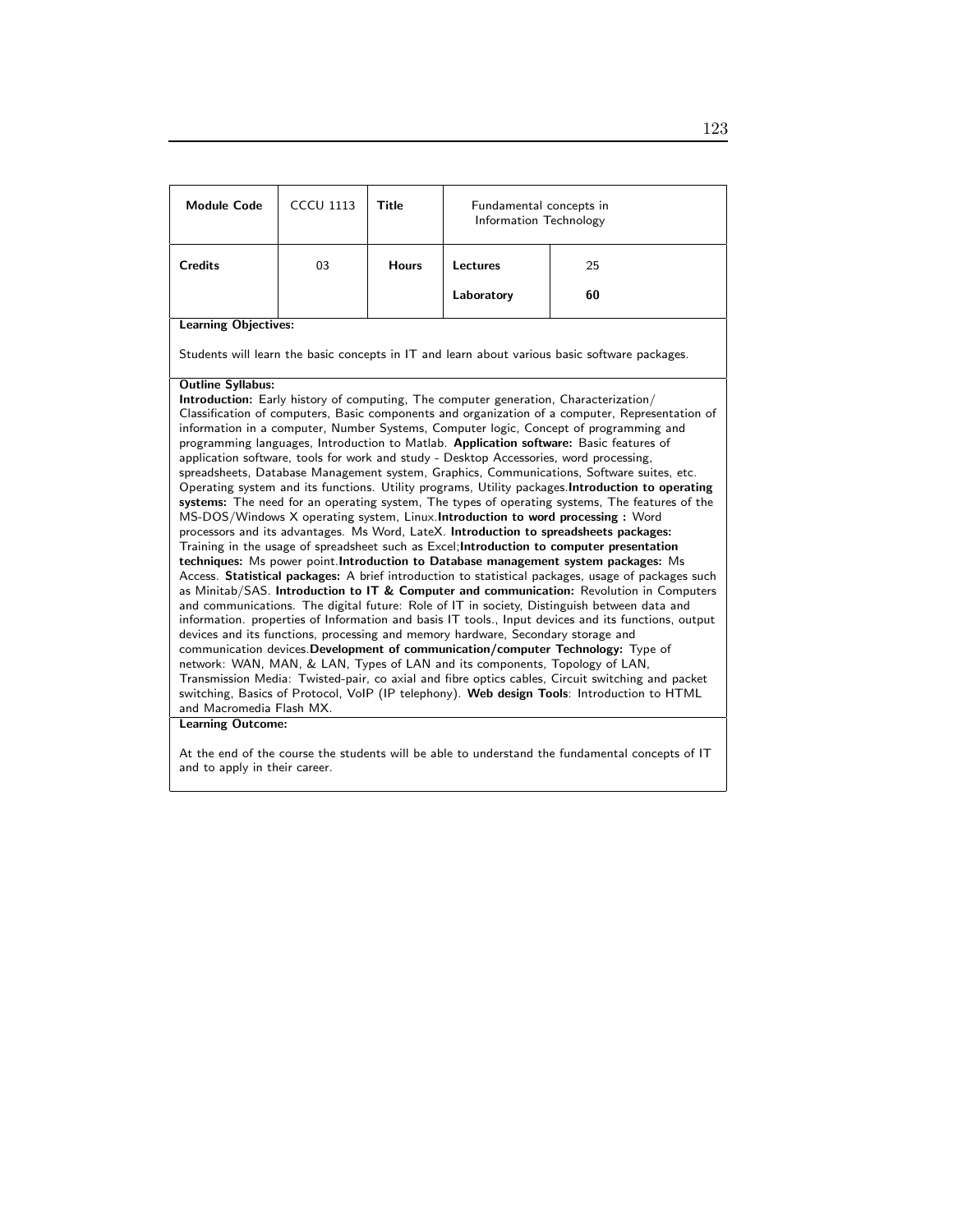| <b>Module Code</b>                                                                                                                                                                                                                                                                                                                                                                                                                                                                                                                                                                                                                                                                                                                                                                                                                                                                                                                                                                                                                                                                                                                                                                                                                                                        | ACU 1112 | Title        | English Language - I  |    |  |  |
|---------------------------------------------------------------------------------------------------------------------------------------------------------------------------------------------------------------------------------------------------------------------------------------------------------------------------------------------------------------------------------------------------------------------------------------------------------------------------------------------------------------------------------------------------------------------------------------------------------------------------------------------------------------------------------------------------------------------------------------------------------------------------------------------------------------------------------------------------------------------------------------------------------------------------------------------------------------------------------------------------------------------------------------------------------------------------------------------------------------------------------------------------------------------------------------------------------------------------------------------------------------------------|----------|--------------|-----------------------|----|--|--|
| <b>Credits</b>                                                                                                                                                                                                                                                                                                                                                                                                                                                                                                                                                                                                                                                                                                                                                                                                                                                                                                                                                                                                                                                                                                                                                                                                                                                            | 2        | <b>Hours</b> | <b>Lectures</b><br>15 |    |  |  |
|                                                                                                                                                                                                                                                                                                                                                                                                                                                                                                                                                                                                                                                                                                                                                                                                                                                                                                                                                                                                                                                                                                                                                                                                                                                                           |          |              | Laboratory            | 30 |  |  |
| <b>Learning Objectives:</b>                                                                                                                                                                                                                                                                                                                                                                                                                                                                                                                                                                                                                                                                                                                                                                                                                                                                                                                                                                                                                                                                                                                                                                                                                                               |          |              |                       |    |  |  |
| The students should be able to gain necessary skill to read, understand and communicate in<br>English.                                                                                                                                                                                                                                                                                                                                                                                                                                                                                                                                                                                                                                                                                                                                                                                                                                                                                                                                                                                                                                                                                                                                                                    |          |              |                       |    |  |  |
| <b>Outline Syllabus:</b>                                                                                                                                                                                                                                                                                                                                                                                                                                                                                                                                                                                                                                                                                                                                                                                                                                                                                                                                                                                                                                                                                                                                                                                                                                                  |          |              |                       |    |  |  |
| <b>Reading:</b> Basic Reading skills, Skimming, Scanning, Identifying main points, Understanding<br>vocabulary, Understanding sequencing, Reading for comprehension. Writing: Introducing the<br>Mechanics of writing, Introducing vocabulary in and around the University environment,<br>Transferring graphic, statistical, pictorial Information into writing, Sequencing, Form filling,<br>Writing notes, Preparing to write a project. Speaking: Introducing, Describing/<br>people/events/pictures, Interviewing at an elementary stage, Giving instructions/directions,<br>Making short speeches on a previously prepared topic. Listening: Listening to discriminate<br>sounds, Listening to discriminate sounds. Listening for specific information, Listening for the gist,<br>Listening and responding to telephone conversion, Listening & comprehending Communicative<br>grammar: Introducing basic structures, Word-order Tense, Negation, Question formation,<br>Articles, Preposition, Pronouns, Quantifier, Word class, Active/passive, Conjunctions/<br>relativization. <b>Project</b> : Topics to be selected from student's field of interest, Submission of<br>individual projects to be before the end of the semester.<br><b>Learning Outcome:</b> |          |              |                       |    |  |  |

At the end of the course the students will be able to read, understand and communicate in English.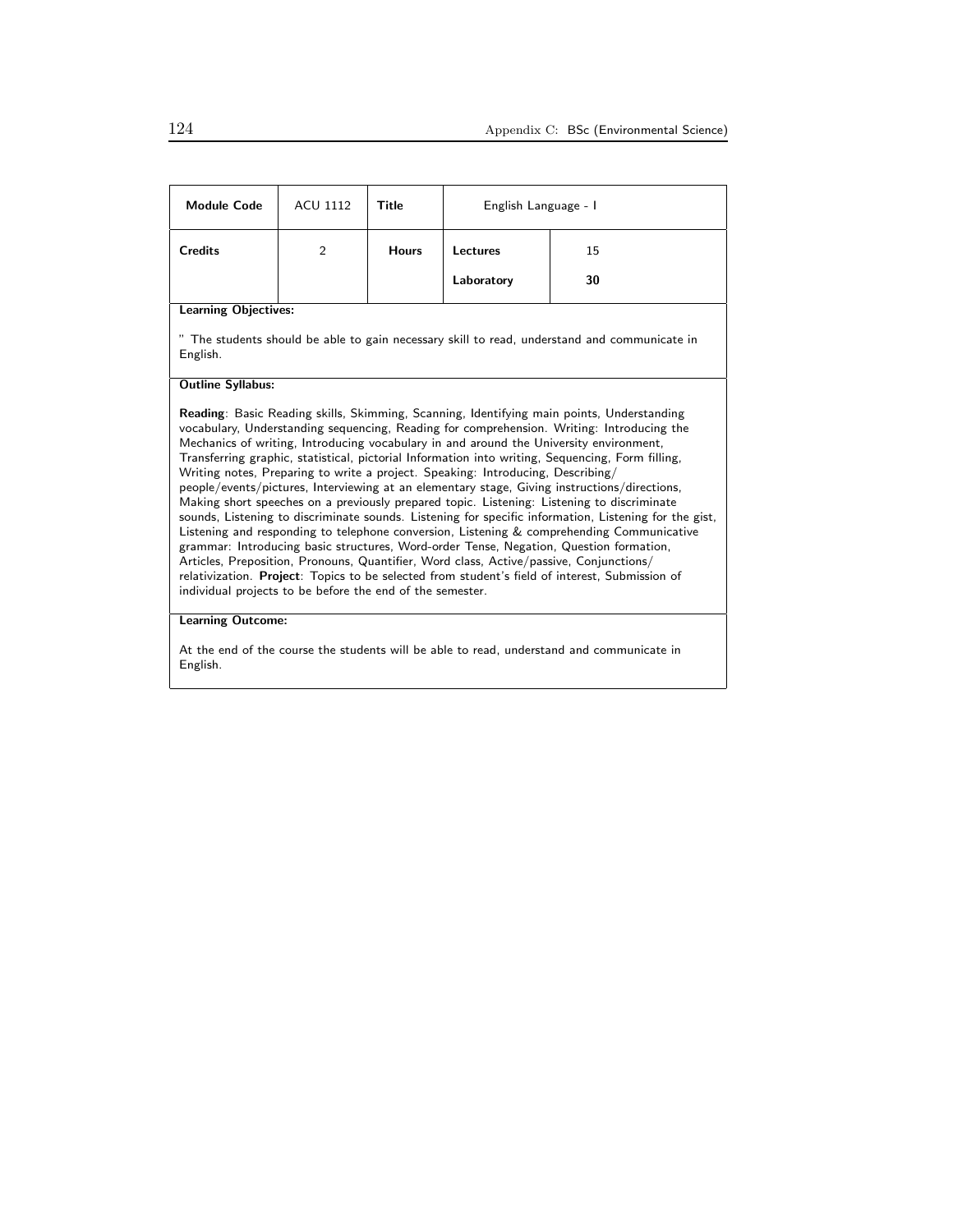| <b>Credits</b><br>02<br><b>Hours</b><br>Lectures<br>25<br>Laboratory<br>15<br><b>Learning Objectives:</b><br>Development of a general appreciation of plant physiology within the confinements of the field<br>of environmental science.<br><b>Outline Syllabus:</b><br>Theory: Cell: [Structure of a generalized plant cell. Structure and function of plant cell wall,<br>Nucleus, Cytoplasm, Mitochondrion, Chloroplast, Endoplasm reticulum, Golgi complex, Lysosome<br>and plasma membrane]. Anatomy: [Primary plant body, Tissue differentiation, Secondary growth<br>in stem and root, Wood properties, Secondary phloem, Wound healing and grafting. Anomalous<br>growth in plants]. Photosynthesis: [Photochemical and biochemical reactions. Carbon fixing<br>pathways. Phloem transport. Measurement of photosynthesis. Factors affecting photosynthesis].<br>Respiration: [Respiratory pathways- fermentation, Kreb's cycle, respiration and growth, factors<br>affecting respiration, photorespiration]. Plant water relationship: [Function of water in the plant.<br>Soil water potential. The concept of water potential. Factors affecting the water potential, water<br>uptake by roots, the role of tugor pressure in the plant cells, measurements of transpiration rates,<br>plant anti-transpitrants, water stress and its physiological consequences, stomatas, water loss and<br>gas exchange]. Mineral nutrition, Nutrition uptake and ion transport.<br>Practical/s: Study the anatomy of different parts (leaf, stem and root) of monocot and dicot<br>plants, and study the anatomical differences between $C_3$ and $C_4$ plants. Study the different<br>physiological activities of plant. (Osmosis, Plasmolysis, Diffusion, Imbibitions) | <b>Module Code</b> | ASB 1212 | Title | Plant Anatomy and Physiology |  |  |
|-------------------------------------------------------------------------------------------------------------------------------------------------------------------------------------------------------------------------------------------------------------------------------------------------------------------------------------------------------------------------------------------------------------------------------------------------------------------------------------------------------------------------------------------------------------------------------------------------------------------------------------------------------------------------------------------------------------------------------------------------------------------------------------------------------------------------------------------------------------------------------------------------------------------------------------------------------------------------------------------------------------------------------------------------------------------------------------------------------------------------------------------------------------------------------------------------------------------------------------------------------------------------------------------------------------------------------------------------------------------------------------------------------------------------------------------------------------------------------------------------------------------------------------------------------------------------------------------------------------------------------------------------------------------------------------------------------------------------------------------------------------------------|--------------------|----------|-------|------------------------------|--|--|
|                                                                                                                                                                                                                                                                                                                                                                                                                                                                                                                                                                                                                                                                                                                                                                                                                                                                                                                                                                                                                                                                                                                                                                                                                                                                                                                                                                                                                                                                                                                                                                                                                                                                                                                                                                         |                    |          |       |                              |  |  |
|                                                                                                                                                                                                                                                                                                                                                                                                                                                                                                                                                                                                                                                                                                                                                                                                                                                                                                                                                                                                                                                                                                                                                                                                                                                                                                                                                                                                                                                                                                                                                                                                                                                                                                                                                                         |                    |          |       |                              |  |  |
|                                                                                                                                                                                                                                                                                                                                                                                                                                                                                                                                                                                                                                                                                                                                                                                                                                                                                                                                                                                                                                                                                                                                                                                                                                                                                                                                                                                                                                                                                                                                                                                                                                                                                                                                                                         |                    |          |       |                              |  |  |
|                                                                                                                                                                                                                                                                                                                                                                                                                                                                                                                                                                                                                                                                                                                                                                                                                                                                                                                                                                                                                                                                                                                                                                                                                                                                                                                                                                                                                                                                                                                                                                                                                                                                                                                                                                         |                    |          |       |                              |  |  |
|                                                                                                                                                                                                                                                                                                                                                                                                                                                                                                                                                                                                                                                                                                                                                                                                                                                                                                                                                                                                                                                                                                                                                                                                                                                                                                                                                                                                                                                                                                                                                                                                                                                                                                                                                                         |                    |          |       |                              |  |  |
| <b>Learning Outcome:</b>                                                                                                                                                                                                                                                                                                                                                                                                                                                                                                                                                                                                                                                                                                                                                                                                                                                                                                                                                                                                                                                                                                                                                                                                                                                                                                                                                                                                                                                                                                                                                                                                                                                                                                                                                |                    |          |       |                              |  |  |

At the end of the course the students will be able to understand the anatomy and physiology of plants and will be able to identify anatomical & physiological variations in plants.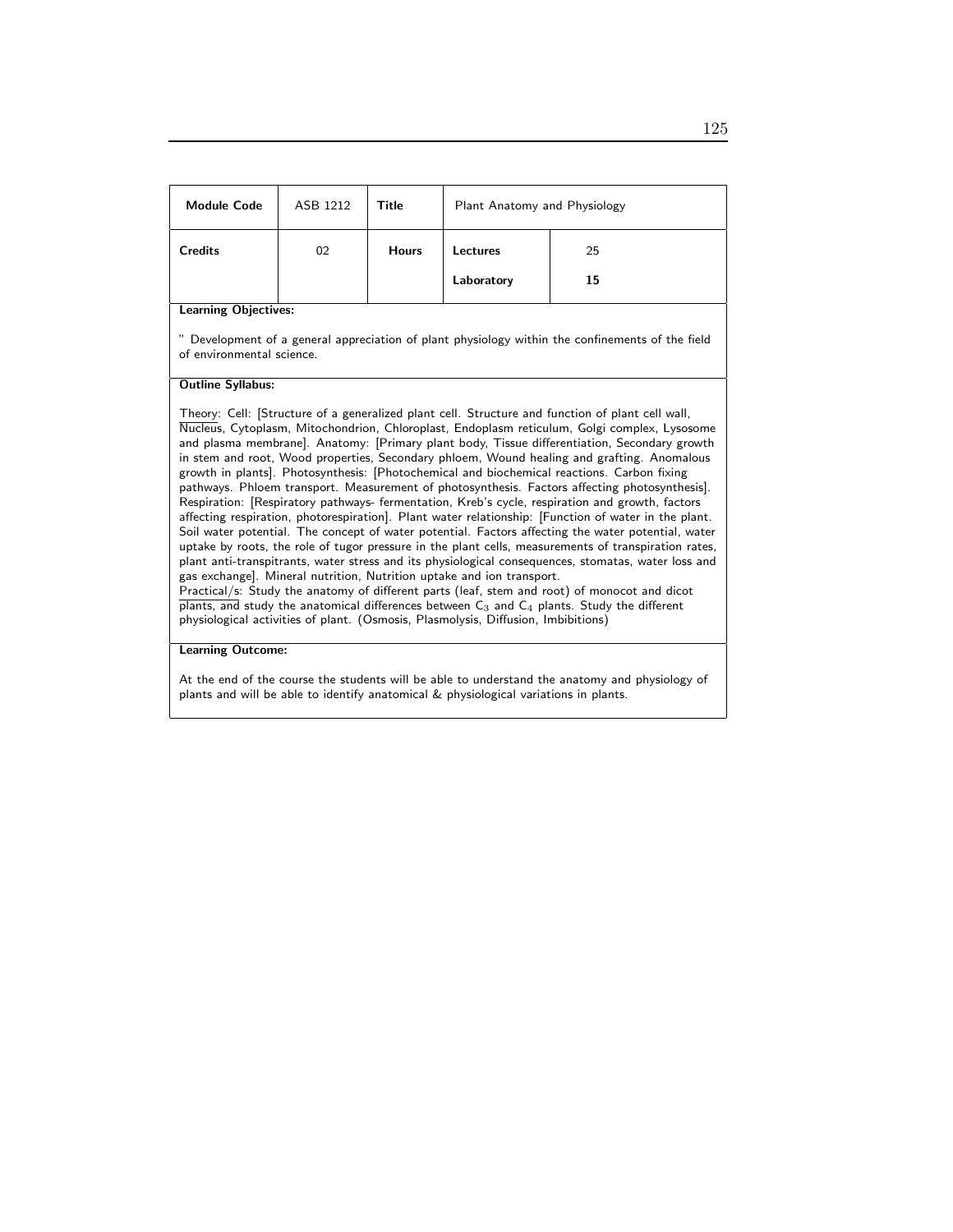| <b>Module Code</b>                                                                                                                                                                                                                                                                                                                                                                                                                                                                                                                                                                                                                                              | ASB 1223 | Title        | Organic Chemistry |    |  |
|-----------------------------------------------------------------------------------------------------------------------------------------------------------------------------------------------------------------------------------------------------------------------------------------------------------------------------------------------------------------------------------------------------------------------------------------------------------------------------------------------------------------------------------------------------------------------------------------------------------------------------------------------------------------|----------|--------------|-------------------|----|--|
| <b>Credits</b>                                                                                                                                                                                                                                                                                                                                                                                                                                                                                                                                                                                                                                                  | 03       | <b>Hours</b> | Lectures          | 45 |  |
|                                                                                                                                                                                                                                                                                                                                                                                                                                                                                                                                                                                                                                                                 |          |              | Laboratory        |    |  |
| <b>Learning Objectives:</b>                                                                                                                                                                                                                                                                                                                                                                                                                                                                                                                                                                                                                                     |          |              |                   |    |  |
| Development of general appreciation/s for the principles of organic chemistry within the<br>confinements of the field of environmental science                                                                                                                                                                                                                                                                                                                                                                                                                                                                                                                  |          |              |                   |    |  |
| <b>Outline Syllabus:</b>                                                                                                                                                                                                                                                                                                                                                                                                                                                                                                                                                                                                                                        |          |              |                   |    |  |
| Nomenclature of organic compounds, stereochemistry:- Optical activity, Chirality, enantiomers,<br>diastreoisomers, racemic modification and their separation, projection formula, R, S system<br>nomenclature, geometrical isomerism, conformation of decalin. Reaction intermediates in organic<br>chemistry, stability and reactivity of these intermediates, resonance and inductive effect, strength<br>of acids and bases. Synthesis and reaction of alkanes, alkenes, alkynes, alkyl halides, alcohols and<br>ethers. Mechanisms- $S_N$ 1, $S_N$ 2, $E_1$ , $E_2$ , E1 $c$ B, addition and rearrangement reactions. Factors<br>affecting these reactions. |          |              |                   |    |  |
| <b>Learning Outcome:</b>                                                                                                                                                                                                                                                                                                                                                                                                                                                                                                                                                                                                                                        |          |              |                   |    |  |

At the end of the course the students will be able to develop the basic understanding of organic chemistry in relation to the environmental science.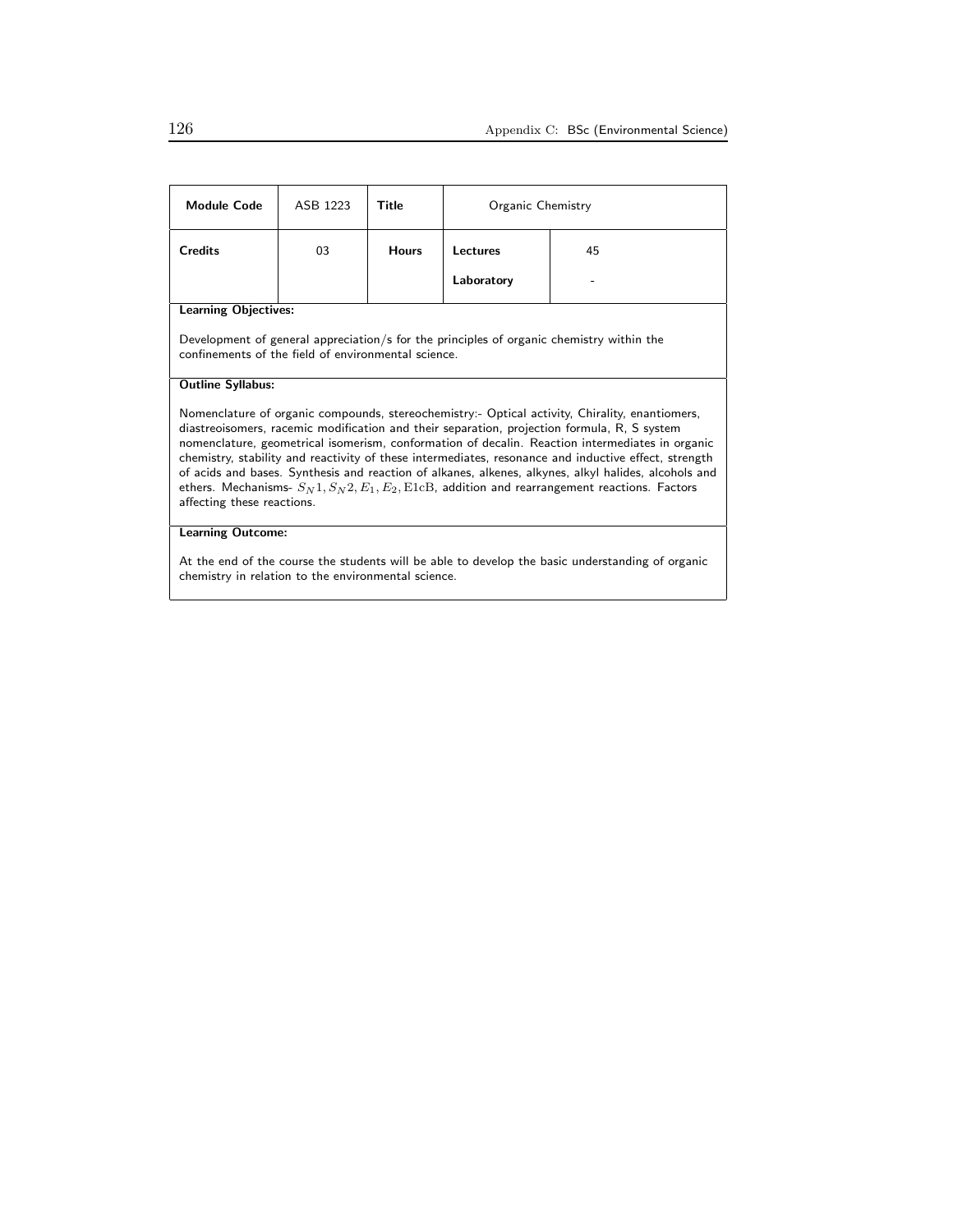| Module Code                                                                                                                             | ASB 1231 | Title        | Practical unit- Organic<br>Chemistry |    |
|-----------------------------------------------------------------------------------------------------------------------------------------|----------|--------------|--------------------------------------|----|
| <b>Credits</b>                                                                                                                          | 01       | <b>Hours</b> | Lectures                             |    |
|                                                                                                                                         |          |              | Laboratory                           | 45 |
| <b>Learning Objectives:</b>                                                                                                             |          |              |                                      |    |
| Developments of basic laboratory skills in organic chemistry as per theoretical elements covered in<br>ASB 1263.                        |          |              |                                      |    |
| <b>Outline Syllabus:</b>                                                                                                                |          |              |                                      |    |
| Elemental and functional group analysis of organic compounds.                                                                           |          |              |                                      |    |
| <b>Learning Outcome:</b>                                                                                                                |          |              |                                      |    |
| At the end of the course the students will be able to demonstrate the practical skills in qualitative<br>analysis in organic chemistry. |          |              |                                      |    |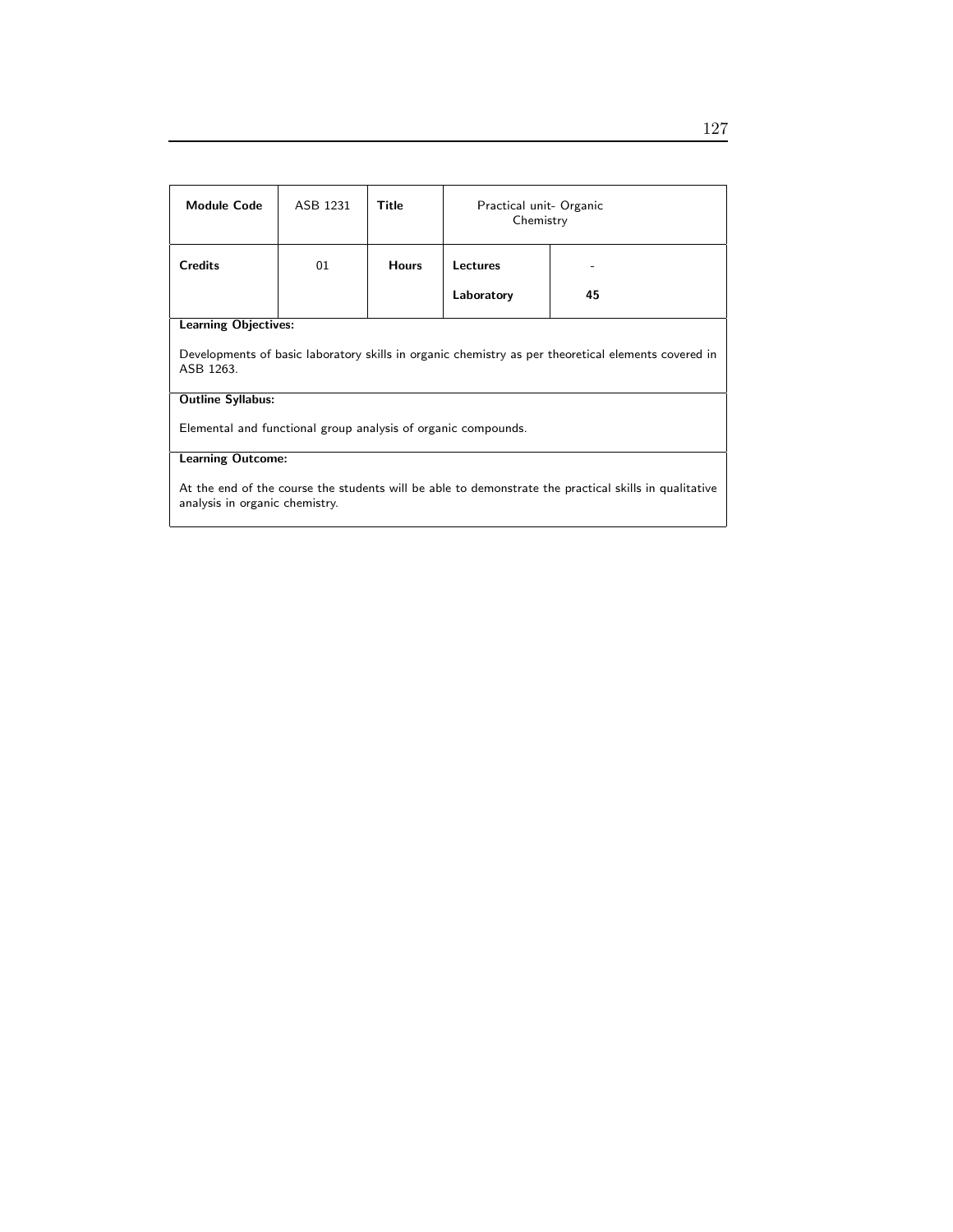| <b>Module Code</b>                                                                                                                                                                                                                                                                             | ASB 1242 | Title        | Vertebrate Diversity |    |  |
|------------------------------------------------------------------------------------------------------------------------------------------------------------------------------------------------------------------------------------------------------------------------------------------------|----------|--------------|----------------------|----|--|
| <b>Credits</b>                                                                                                                                                                                                                                                                                 | 02       | <b>Hours</b> | Lectures             | 20 |  |
|                                                                                                                                                                                                                                                                                                |          |              | Laboratory           | 30 |  |
| <b>Learning Objectives:</b>                                                                                                                                                                                                                                                                    |          |              |                      |    |  |
| Development of a general appeciation for vertebrate diversity within the confinements of the field<br>of environmental science.                                                                                                                                                                |          |              |                      |    |  |
| <b>Outline Syllabus:</b>                                                                                                                                                                                                                                                                       |          |              |                      |    |  |
| Theory: Vertebrate diversity as illustrated by cyclostomes and gnathostomes; classification,<br>distribution, life style, adaptations and evolution of the fishes, amphibians, reptiles, birds, and<br>mammals.<br>Practical/s: Levels of organization and Anatomy & structure of vertebrates. |          |              |                      |    |  |
| <b>Learning Outcome:</b>                                                                                                                                                                                                                                                                       |          |              |                      |    |  |
| At the end of the course the students will be able to identify $\&$ classify various vertebrates in the<br>environment.                                                                                                                                                                        |          |              |                      |    |  |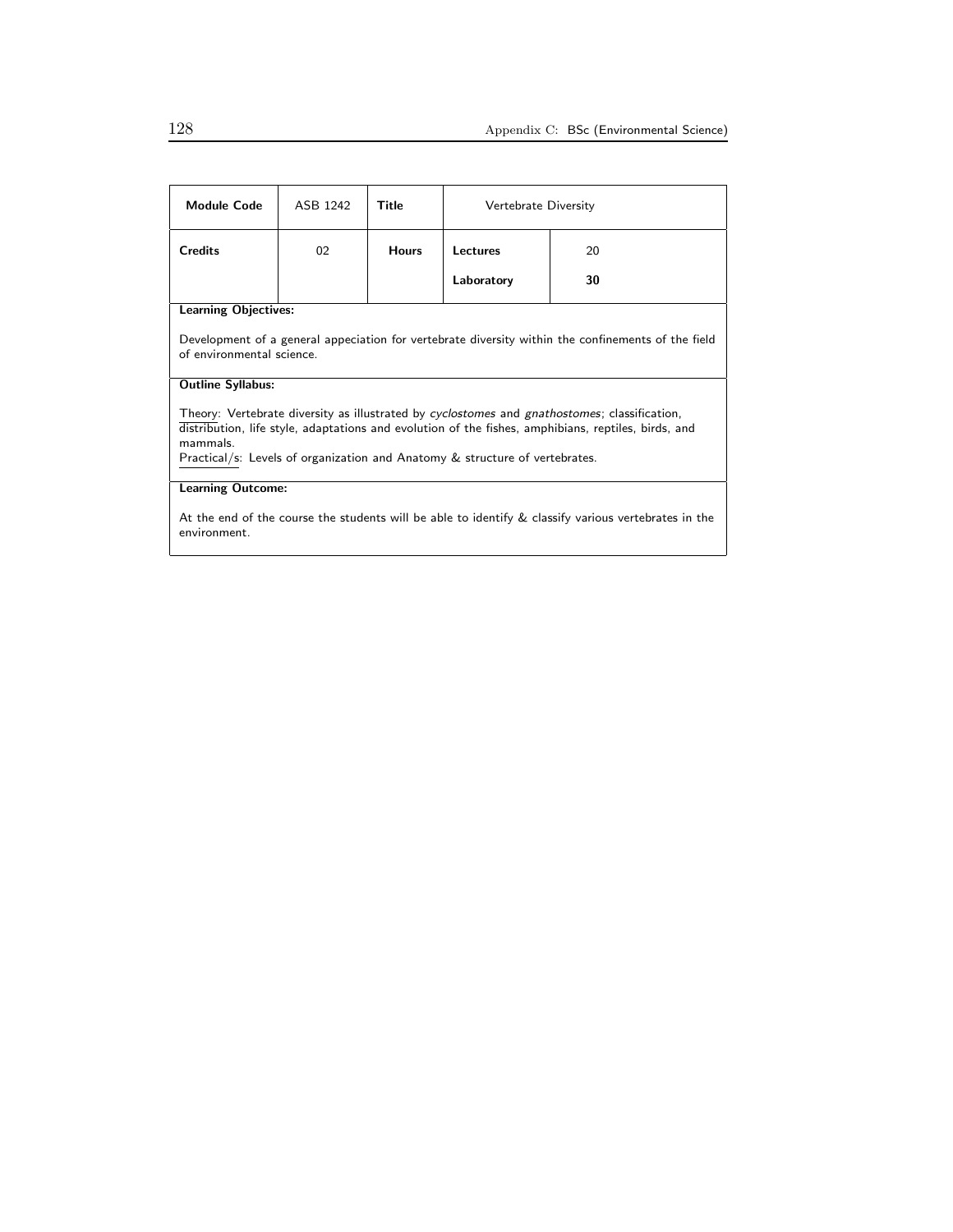| <b>Module Code</b>                                                                                                                                                                                                                                                                                                                                                                                                                                       | ASB 1252 | Title        | Invertebrate Diversity |    |  |
|----------------------------------------------------------------------------------------------------------------------------------------------------------------------------------------------------------------------------------------------------------------------------------------------------------------------------------------------------------------------------------------------------------------------------------------------------------|----------|--------------|------------------------|----|--|
| <b>Credits</b>                                                                                                                                                                                                                                                                                                                                                                                                                                           | 02       | <b>Hours</b> | Lectures               | 20 |  |
|                                                                                                                                                                                                                                                                                                                                                                                                                                                          |          |              | Laboratory             | 30 |  |
| <b>Learning Objectives:</b>                                                                                                                                                                                                                                                                                                                                                                                                                              |          |              |                        |    |  |
| Development of a general appreciation for invertebrate diversity within the confinements of the<br>field of environmental science.                                                                                                                                                                                                                                                                                                                       |          |              |                        |    |  |
| <b>Outline Syllabus:</b>                                                                                                                                                                                                                                                                                                                                                                                                                                 |          |              |                        |    |  |
| Theory: Animal kingdom and levels of organisation; classification and nomenclature; concept of<br>species, taxonomy, patterns of animal life style (habit $\&$ habitat) and organisations from<br>evolutionary point-of-view, unicellular animals, poriferans, cnidarians, platyhelminthes,<br>nematodes, annelids, arthropods, molluscs, echinoderms, proto-chordates.<br>Practical/s: Levels of organization and Anatomy & structure of invertebrates. |          |              |                        |    |  |
| <b>Learning Outcome:</b>                                                                                                                                                                                                                                                                                                                                                                                                                                 |          |              |                        |    |  |
| At the end of the course the students will be able to identify & classify various Invertebrates in<br>the environment                                                                                                                                                                                                                                                                                                                                    |          |              |                        |    |  |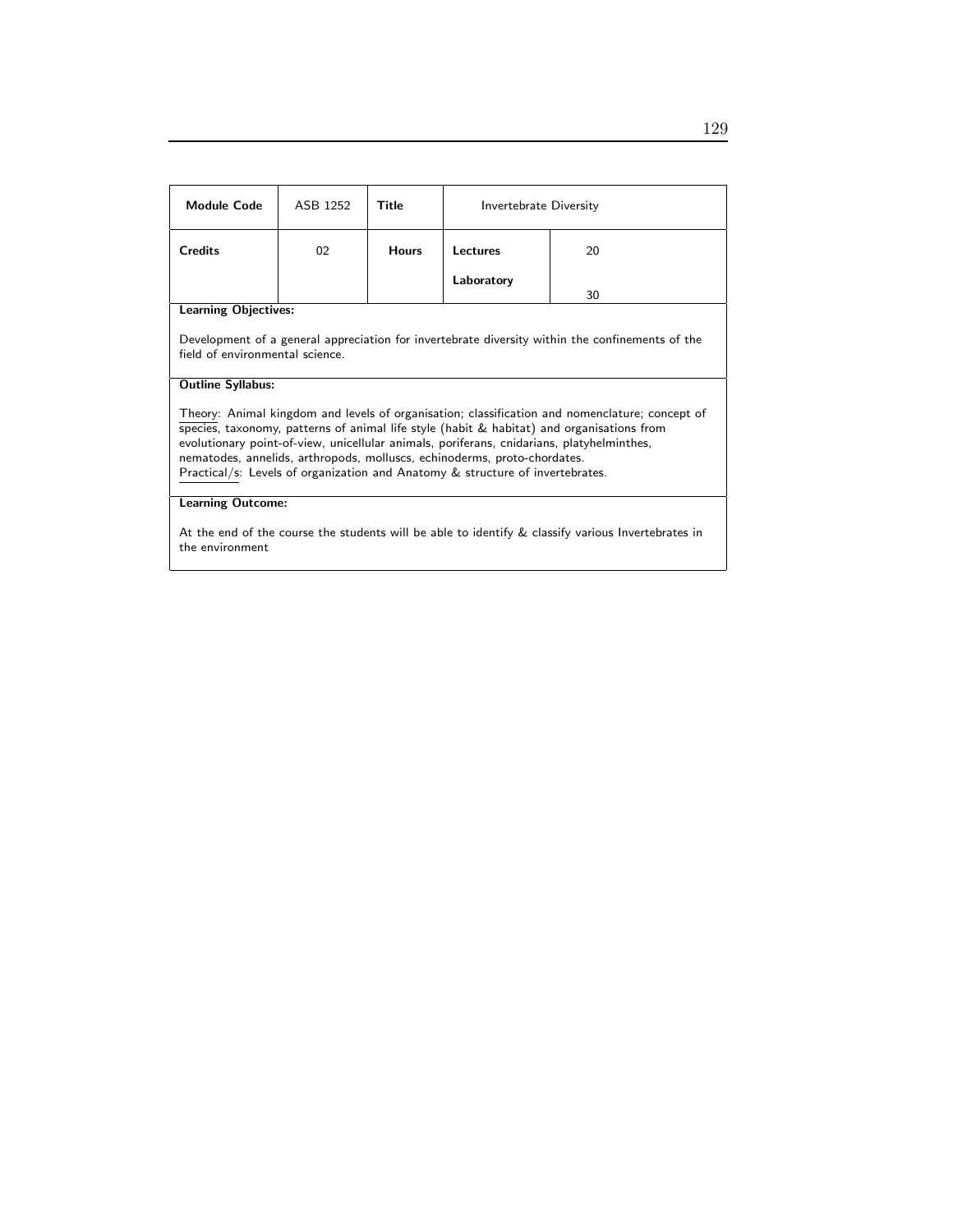| <b>Module Code</b>                                                                                                                                                                                                                                                                                                                                                                                                                                                                                                                                                                                                                                                                                                                                                | ASB 1262 | Title        | Development Physiology and<br>Post Harvest Technology |    |  |
|-------------------------------------------------------------------------------------------------------------------------------------------------------------------------------------------------------------------------------------------------------------------------------------------------------------------------------------------------------------------------------------------------------------------------------------------------------------------------------------------------------------------------------------------------------------------------------------------------------------------------------------------------------------------------------------------------------------------------------------------------------------------|----------|--------------|-------------------------------------------------------|----|--|
| <b>Credits</b>                                                                                                                                                                                                                                                                                                                                                                                                                                                                                                                                                                                                                                                                                                                                                    | 02       | <b>Hours</b> | Lectures                                              | 30 |  |
|                                                                                                                                                                                                                                                                                                                                                                                                                                                                                                                                                                                                                                                                                                                                                                   |          |              | Laboratory                                            |    |  |
| <b>Learning Objectives:</b>                                                                                                                                                                                                                                                                                                                                                                                                                                                                                                                                                                                                                                                                                                                                       |          |              |                                                       |    |  |
| Development of a general appreciation of development physiology and post harvest technology<br>within the confinements of the field of environmental science.                                                                                                                                                                                                                                                                                                                                                                                                                                                                                                                                                                                                     |          |              |                                                       |    |  |
| <b>Outline Syllabus:</b>                                                                                                                                                                                                                                                                                                                                                                                                                                                                                                                                                                                                                                                                                                                                          |          |              |                                                       |    |  |
| Theory: Plant growth substance. Structure and physiological effects of plant growth substances<br>[e.g. Auxin, Gibberellins, Cytokinin, Ethylene and growth inhibitors]. Plant growth and<br>development. Movement and orientation of plants. Flowering physiology. Factors affecting<br>flowering, Photoperiodism. Vernalization. Fruit set, Fruit growth and development, Ripening and<br>abscission of fruit. Harvesting, physiochemical changes. Use of chemical/s to induce fruit<br>ripening and their impacts on environment. Influence of pre-harvest factors on storage. Post<br>harvest physiology and bio chemistry of fruits and vegetables. Types of storage. Major causes of<br>losses, post harvest handling and reduction of post harvest losses. |          |              |                                                       |    |  |
| <b>Learning Outcome:</b>                                                                                                                                                                                                                                                                                                                                                                                                                                                                                                                                                                                                                                                                                                                                          |          |              |                                                       |    |  |
| At the end of the course the students will be able to develop the basic understanding of the plant                                                                                                                                                                                                                                                                                                                                                                                                                                                                                                                                                                                                                                                                |          |              |                                                       |    |  |

At the end of the course the students will be able to develop the basic understanding of the plant growth substances, development physiology of plants and post harvest factors, which influences the plant growth.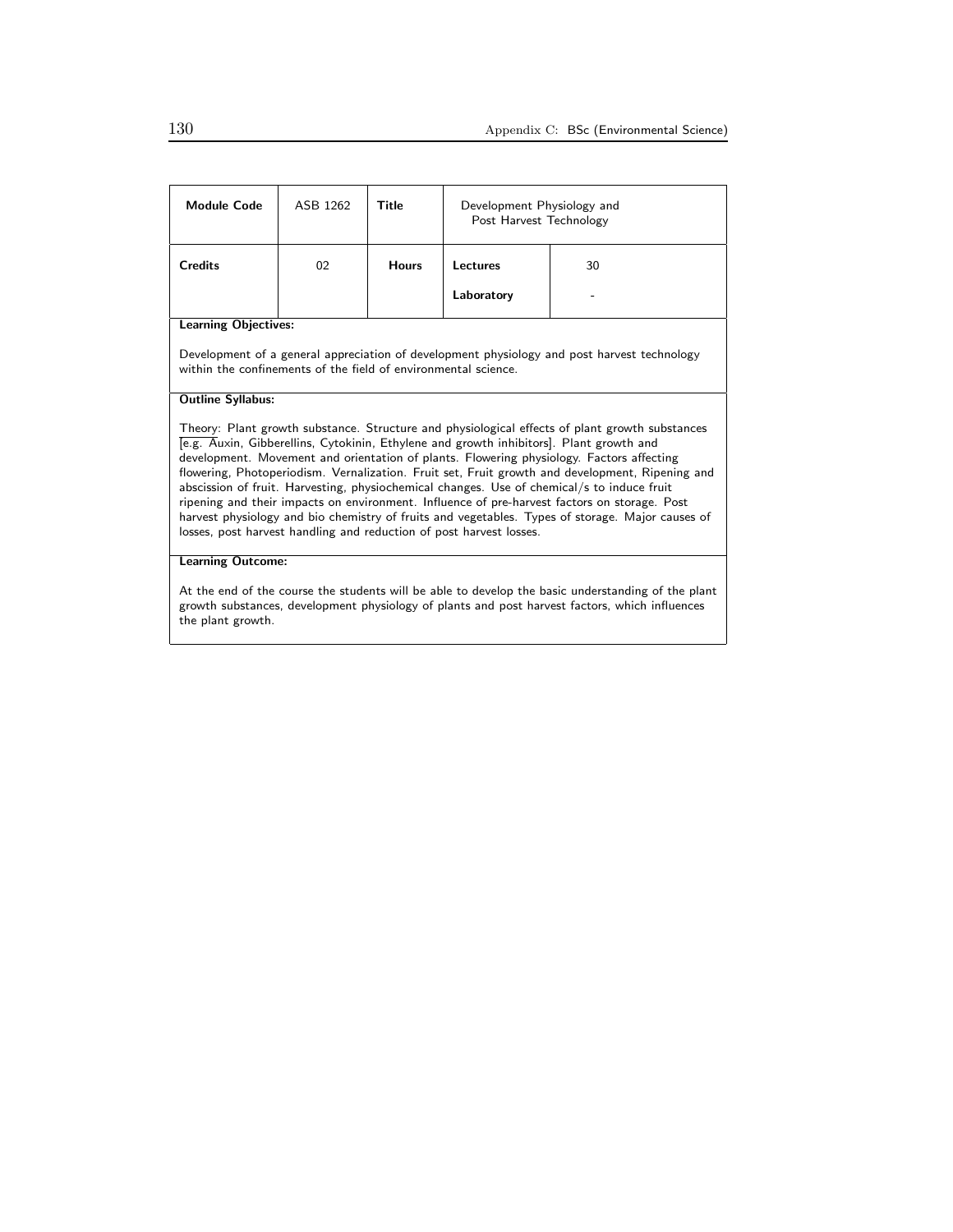| <b>Module Code</b>                                                                                                                                                                                                                                                                                                                                                                                                                                                                                                                                                                                                                                                                                                                                                                                                                                                                                                                                                                                                                                                                                                                                                                                                                                                                                                                                               | ASB 1273 | Title        | Basic Microbiology |    |  |
|------------------------------------------------------------------------------------------------------------------------------------------------------------------------------------------------------------------------------------------------------------------------------------------------------------------------------------------------------------------------------------------------------------------------------------------------------------------------------------------------------------------------------------------------------------------------------------------------------------------------------------------------------------------------------------------------------------------------------------------------------------------------------------------------------------------------------------------------------------------------------------------------------------------------------------------------------------------------------------------------------------------------------------------------------------------------------------------------------------------------------------------------------------------------------------------------------------------------------------------------------------------------------------------------------------------------------------------------------------------|----------|--------------|--------------------|----|--|
| <b>Credits</b>                                                                                                                                                                                                                                                                                                                                                                                                                                                                                                                                                                                                                                                                                                                                                                                                                                                                                                                                                                                                                                                                                                                                                                                                                                                                                                                                                   | 03       | <b>Hours</b> | Lectures           | 40 |  |
|                                                                                                                                                                                                                                                                                                                                                                                                                                                                                                                                                                                                                                                                                                                                                                                                                                                                                                                                                                                                                                                                                                                                                                                                                                                                                                                                                                  |          |              | Laboratory         | 15 |  |
| <b>Learning Objectives:</b>                                                                                                                                                                                                                                                                                                                                                                                                                                                                                                                                                                                                                                                                                                                                                                                                                                                                                                                                                                                                                                                                                                                                                                                                                                                                                                                                      |          |              |                    |    |  |
| Development of a general appreciation of basic micro biology within the confinements of the field<br>of environmental science                                                                                                                                                                                                                                                                                                                                                                                                                                                                                                                                                                                                                                                                                                                                                                                                                                                                                                                                                                                                                                                                                                                                                                                                                                    |          |              |                    |    |  |
| <b>Outline Syllabus:</b>                                                                                                                                                                                                                                                                                                                                                                                                                                                                                                                                                                                                                                                                                                                                                                                                                                                                                                                                                                                                                                                                                                                                                                                                                                                                                                                                         |          |              |                    |    |  |
| Theory: Microbiological techniques. Isolation and characterization of micro organisms.<br>Morphology of bacteria (staining, etc) Physiological characters such as carbohydrate<br>dissimulation, proteolysis test, test for specific enzymes and serological tests. Cell growth,<br>methods of determining bacterial cell numbers, breeds methods, dilution count, and plate count.<br>Bacterial growth curve. Factors affecting the rate of cell division. Microbiology of air:<br>[Contamination of air borne infections, prevention and control of air contamination].<br>Microbiology of soil: [Soil micro organism. Role of soil micro organisms in plants, animals and<br>soil fertility]. Micro biology of water: [Water micro organisms. Problems of water micro<br>organisms, microbial standards of water]. Water born infections. Purification of water. Food<br>micro biology: [Food micro organism, spoilage of food, food poisoning and food infection,<br>methods of food preservation].<br>Practical/s: Introduction to microbiological equipments, Sterilization techniques in microbiology,<br>Plate preparation, Isolation methods: streak, pour plate and contact slide method. Serial dilution<br>and isolation of soil microbes, Study of airborne microbes, methylene blue reduction test in milk,<br>staining technique in microbiology. |          |              |                    |    |  |
| <b>Learning Outcome:</b><br>At the end of the course the students will be able to develop the basic understanding of<br>microbiology and demonstrate the practical techniques in manipulating microbes in the<br>environment.                                                                                                                                                                                                                                                                                                                                                                                                                                                                                                                                                                                                                                                                                                                                                                                                                                                                                                                                                                                                                                                                                                                                    |          |              |                    |    |  |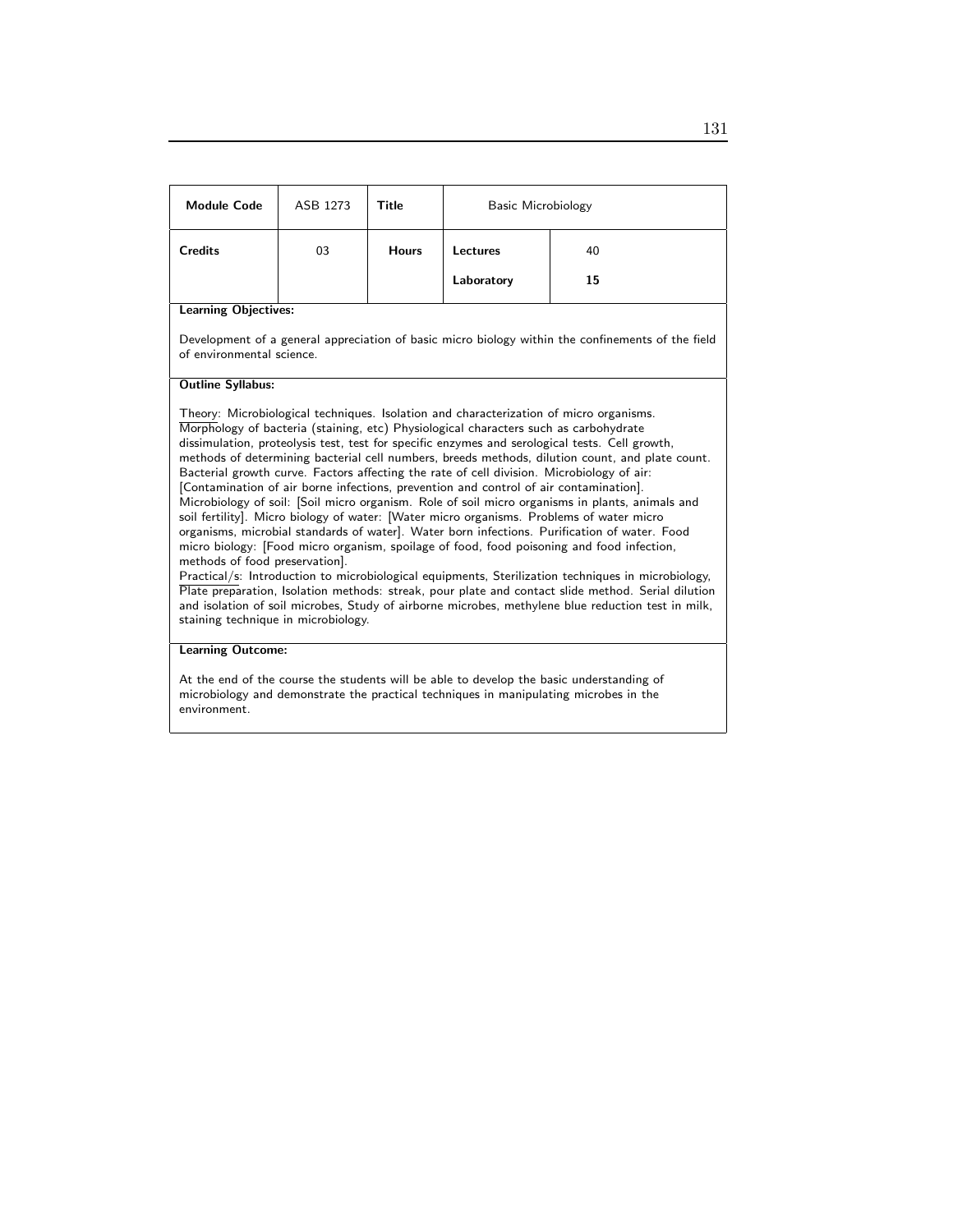| <b>Module Code</b>                                                                                                                                                                                                                                                                                                                                                                                                                                                                                                                                                                                                                                                                                                                                                                                                                                                                                                                                                                                                                                                                                                                                            | <b>ACU 1220</b> | Title        | Sri Lankan Studies, Social<br>Harmony, and Natural<br>Resources of Sri Lanka |    |  |
|---------------------------------------------------------------------------------------------------------------------------------------------------------------------------------------------------------------------------------------------------------------------------------------------------------------------------------------------------------------------------------------------------------------------------------------------------------------------------------------------------------------------------------------------------------------------------------------------------------------------------------------------------------------------------------------------------------------------------------------------------------------------------------------------------------------------------------------------------------------------------------------------------------------------------------------------------------------------------------------------------------------------------------------------------------------------------------------------------------------------------------------------------------------|-----------------|--------------|------------------------------------------------------------------------------|----|--|
| <b>Credits</b>                                                                                                                                                                                                                                                                                                                                                                                                                                                                                                                                                                                                                                                                                                                                                                                                                                                                                                                                                                                                                                                                                                                                                | 02              | <b>Hours</b> | Lectures                                                                     | 30 |  |
|                                                                                                                                                                                                                                                                                                                                                                                                                                                                                                                                                                                                                                                                                                                                                                                                                                                                                                                                                                                                                                                                                                                                                               |                 |              | Laboratory                                                                   |    |  |
| <b>Learning Objectives:</b>                                                                                                                                                                                                                                                                                                                                                                                                                                                                                                                                                                                                                                                                                                                                                                                                                                                                                                                                                                                                                                                                                                                                   |                 |              |                                                                              |    |  |
| This course is designed to provide basic knowledge in Sri Lankan history and natural resources;<br>social concepts; human rights and the importance of social harmony in a multicultural and<br>multiethnic society.<br>The student will develop general skills (and an appreciation) in applying sociological concepts and<br>theories in effective conflict mitigation/resoultion in natural resource management at the<br>culmination of this module.                                                                                                                                                                                                                                                                                                                                                                                                                                                                                                                                                                                                                                                                                                      |                 |              |                                                                              |    |  |
| <b>Outline Syllabus:</b>                                                                                                                                                                                                                                                                                                                                                                                                                                                                                                                                                                                                                                                                                                                                                                                                                                                                                                                                                                                                                                                                                                                                      |                 |              |                                                                              |    |  |
| Sri Lankan Studies: History, religion, languages, literature, arts, local wisdom and the lifestyle of<br>Sri Lanka in the past, present and the future trend. Social Harmony: Organizing social life<br>[Culture and society, Cultural integration, Socialization, Social interaction]; Social Harmony<br>[Possible definition/s, Concepts, Ideals, Human Rights]; Identification of issues relating to social<br>disharmony [Social stratification, Ethnicity, Prejudice and discrimination<br>(race/gender/institutional), Criminal and deviant behaviours]; Conflict resolution/management<br>and peace building [Definition of conflict, Understanding conflict management and resolution,<br>Conflict resolution among groups (using tools such as negotiation, reconciliation, mediation,<br>arbitration, interpersonal communication), Non-violence communication]; Dealing with conflict/s<br>in environment and natural resources management (using case studies from local to global<br>scenarios). Natural Resources of Sri Lanka: Land, aquatic-coastal and marine resources, inland<br>aquatic resources, Renewable and Non-renewable resources. |                 |              |                                                                              |    |  |
| <b>Learning Outcome:</b>                                                                                                                                                                                                                                                                                                                                                                                                                                                                                                                                                                                                                                                                                                                                                                                                                                                                                                                                                                                                                                                                                                                                      |                 |              |                                                                              |    |  |

At the end of the course the students will be able to understand the history of Sri Lanka, multicultural nature and the resources available in Sri Lanka and develop the knowledge and attitude to manage and conserve natural resources, conflict mitigation and social harmony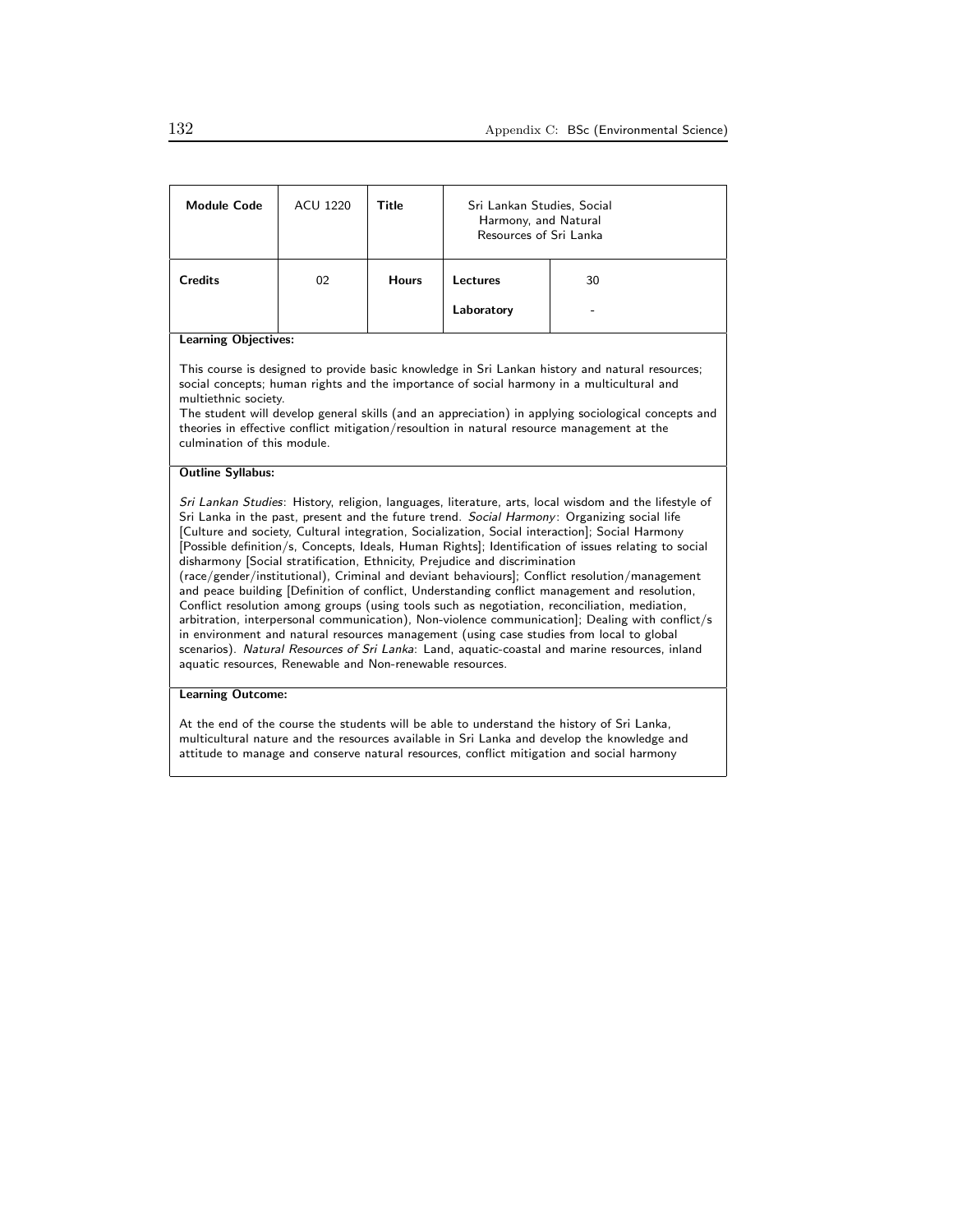| <b>Module Code</b>                                                                                                                                                                                                                                                                                                                                                                                                                                                                                                                                                                                                                                                                                                                                                                                                                                                                                                                                                                                                                                                                                                                                                                                                                                                                                                                                                                                                                                                                                                                                                                                                                                                                                                                                                                                                                                                                            | <b>ACU 1211</b> | Title        | Communication skills |    |  |
|-----------------------------------------------------------------------------------------------------------------------------------------------------------------------------------------------------------------------------------------------------------------------------------------------------------------------------------------------------------------------------------------------------------------------------------------------------------------------------------------------------------------------------------------------------------------------------------------------------------------------------------------------------------------------------------------------------------------------------------------------------------------------------------------------------------------------------------------------------------------------------------------------------------------------------------------------------------------------------------------------------------------------------------------------------------------------------------------------------------------------------------------------------------------------------------------------------------------------------------------------------------------------------------------------------------------------------------------------------------------------------------------------------------------------------------------------------------------------------------------------------------------------------------------------------------------------------------------------------------------------------------------------------------------------------------------------------------------------------------------------------------------------------------------------------------------------------------------------------------------------------------------------|-----------------|--------------|----------------------|----|--|
| <b>Credits</b>                                                                                                                                                                                                                                                                                                                                                                                                                                                                                                                                                                                                                                                                                                                                                                                                                                                                                                                                                                                                                                                                                                                                                                                                                                                                                                                                                                                                                                                                                                                                                                                                                                                                                                                                                                                                                                                                                | 01              | <b>Hours</b> | Lectures             | 10 |  |
|                                                                                                                                                                                                                                                                                                                                                                                                                                                                                                                                                                                                                                                                                                                                                                                                                                                                                                                                                                                                                                                                                                                                                                                                                                                                                                                                                                                                                                                                                                                                                                                                                                                                                                                                                                                                                                                                                               |                 |              | Laboratory           | 15 |  |
| <b>Learning Objectives:</b>                                                                                                                                                                                                                                                                                                                                                                                                                                                                                                                                                                                                                                                                                                                                                                                                                                                                                                                                                                                                                                                                                                                                                                                                                                                                                                                                                                                                                                                                                                                                                                                                                                                                                                                                                                                                                                                                   |                 |              |                      |    |  |
| Students will develop skills and knowledge in broad self institutional, social, and, public<br>communications; as well as specialized knowledge and skills in creative and innovative mass<br>communication.                                                                                                                                                                                                                                                                                                                                                                                                                                                                                                                                                                                                                                                                                                                                                                                                                                                                                                                                                                                                                                                                                                                                                                                                                                                                                                                                                                                                                                                                                                                                                                                                                                                                                  |                 |              |                      |    |  |
| <b>Outline Syllabus:</b>                                                                                                                                                                                                                                                                                                                                                                                                                                                                                                                                                                                                                                                                                                                                                                                                                                                                                                                                                                                                                                                                                                                                                                                                                                                                                                                                                                                                                                                                                                                                                                                                                                                                                                                                                                                                                                                                      |                 |              |                      |    |  |
| Introduction to Communication: The communication process, Exchange of meanings, Experience<br>Transmission, Downward communication , Upward communication, Horizontal communication,<br>One-way communication, Two-way communication and Multi-directional communication.<br>Importance of Communication: Communications for Management, Managerial time in<br>communications and Effects of Good communication. Forms of Communication: Oral<br>communication: Written communication, Non-verbal communication, Para-language Code,<br>Signals, Symbols, Icons, Gestures, Freelance writing, Writing for your people and Publishing and<br>Editing. Levels of communication: Inter personal communication, Public communication and<br>Major components of communication. Planning and Organization: Provision of Information,<br>Management Participation, Analytical skills, Establishment of objectives, Strategy formulation &<br>Development, Activity Identification, Work grouping, Resource allocation, Delegation, Balancing<br>& Timing, Activity Synchronization & Harmonization, Communication for coordination.<br>Motivation: Legal Compliance. Instrumental Satisfaction, Self Expression, Goal Congruence and<br>Communication in Motivation. Control: Issue of Instructions, Reporting & Recommendations,<br>Performance Appraisal and Styles of Control. Staffing: Interview Techniques, Communication in<br>Training & Development, Performance Evaluation & Feedback and Industrial Relations.<br>Leadership: Supportive Leadership, Directive leadership, Achievement Oriented leadership and<br>Participative leadership. Public Relations & Marketing Communication: Negotiating skills:<br>Creating the climate, Opening process, Fabric of Negotiations, Conduct of Negotiation,<br>Communication during Negotiations, Bargaining, Teamwork and Negotiating styles. |                 |              |                      |    |  |

### Learning Outcome:

At the end of the course the students will be able to communicate effectively in self institutional, society and public forums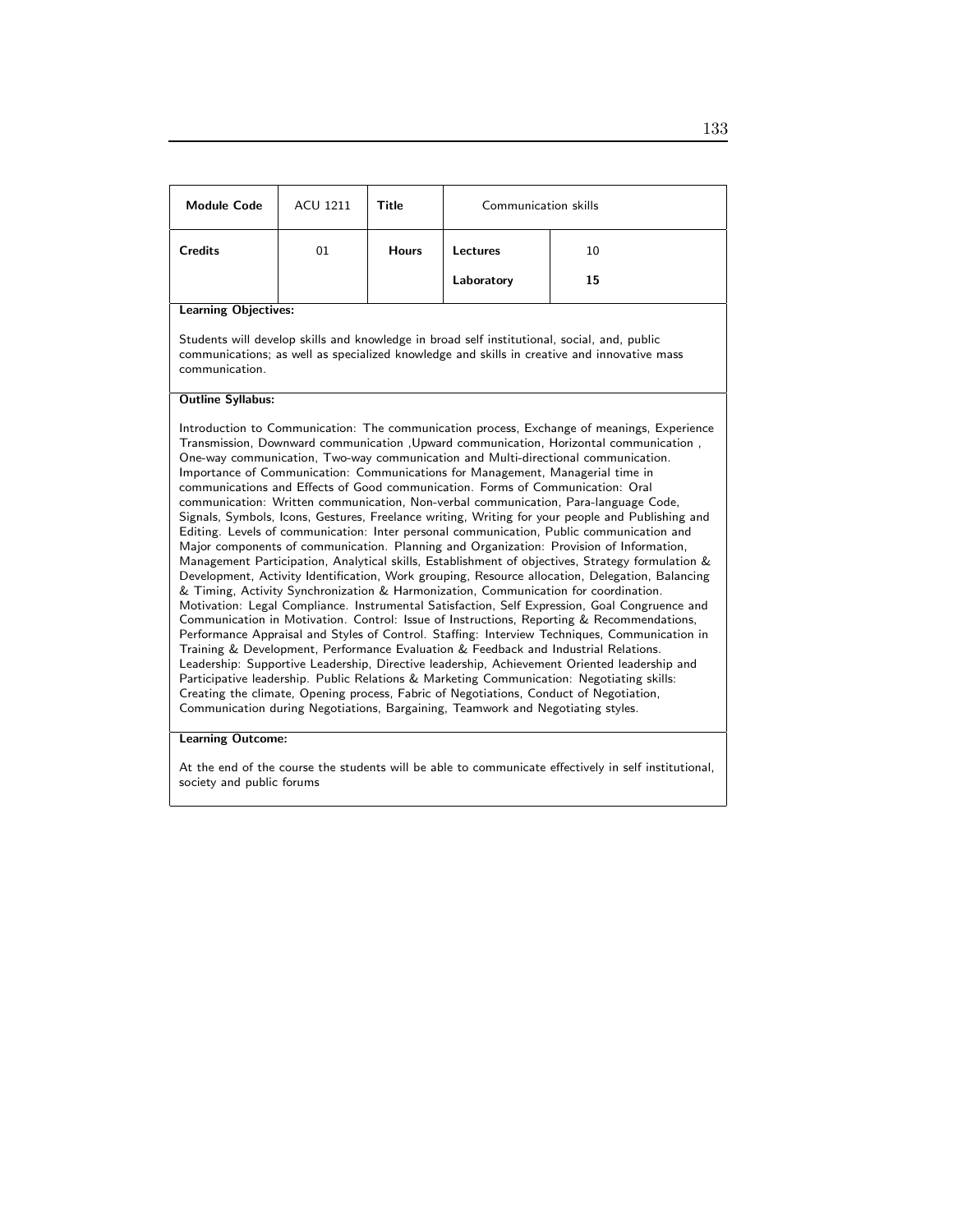## LEVEL 2

| <b>Module Code</b>                                                                                                                                                                                                                                                                                                                                                                                                                                                                                                                                                                                                                                                                                                                                                                                                                                                                                                                                                                                                                                                                                                                               | <b>ENS 2112</b> | Title        | Biodiversity and Conservation |                                                                                                |  |
|--------------------------------------------------------------------------------------------------------------------------------------------------------------------------------------------------------------------------------------------------------------------------------------------------------------------------------------------------------------------------------------------------------------------------------------------------------------------------------------------------------------------------------------------------------------------------------------------------------------------------------------------------------------------------------------------------------------------------------------------------------------------------------------------------------------------------------------------------------------------------------------------------------------------------------------------------------------------------------------------------------------------------------------------------------------------------------------------------------------------------------------------------|-----------------|--------------|-------------------------------|------------------------------------------------------------------------------------------------|--|
| <b>Credits</b>                                                                                                                                                                                                                                                                                                                                                                                                                                                                                                                                                                                                                                                                                                                                                                                                                                                                                                                                                                                                                                                                                                                                   | 02              | <b>Hours</b> | <b>Lectures</b>               | 30                                                                                             |  |
|                                                                                                                                                                                                                                                                                                                                                                                                                                                                                                                                                                                                                                                                                                                                                                                                                                                                                                                                                                                                                                                                                                                                                  |                 |              | Laboratory                    |                                                                                                |  |
| <b>Learning Objectives:</b>                                                                                                                                                                                                                                                                                                                                                                                                                                                                                                                                                                                                                                                                                                                                                                                                                                                                                                                                                                                                                                                                                                                      |                 |              |                               |                                                                                                |  |
|                                                                                                                                                                                                                                                                                                                                                                                                                                                                                                                                                                                                                                                                                                                                                                                                                                                                                                                                                                                                                                                                                                                                                  |                 |              |                               | Understanding the importance/s of the concept of <i>biodiversity</i> in environmental science. |  |
| <b>Outline Syllabus:</b>                                                                                                                                                                                                                                                                                                                                                                                                                                                                                                                                                                                                                                                                                                                                                                                                                                                                                                                                                                                                                                                                                                                         |                 |              |                               |                                                                                                |  |
| Biodiversity - Ecosystem Diversity, Species Diversity, Genetic Diversity, and cultural diversity.<br>Importance of Biodiversity; Role of genetic diversity on the stability of a population; Inbreeding<br>and out breeding depression; Minimum Viable population, Evolution of Biodiversity, speciation,<br>theory of Island bio-geography, extinction of species, threats to biodiversity globally and locally.<br>IUCN Categories of threatened species, endemism, relict, keystone species, flagship species,<br>Sustainable use of Biodiversity, Conservation strategies of biodiversity (special concern to Sri<br>Lanka), National and International Legislation for Biodiversity Conservation, Habitat<br>development. Effects of fragmentation. Restoration, reclamation, and regeneration of degraded<br>ecosystems. Forest corridors; Reintroduction; Management of Nature Reserves. Semi<br>domestication of wild animals for food production. Management of wildlife under captivity.<br>Frotourism<br>Field visit: may be executed via field visits to biodiversity hotspots, <i>insitu</i> or exsitu conservation<br>centres etc. |                 |              |                               |                                                                                                |  |
| <b>Learning Outcome:</b>                                                                                                                                                                                                                                                                                                                                                                                                                                                                                                                                                                                                                                                                                                                                                                                                                                                                                                                                                                                                                                                                                                                         |                 |              |                               |                                                                                                |  |
| At the end of the course the students will be able to develop the basic understanding of<br>geo-physical aspects of hydrosphere and atmosphere.                                                                                                                                                                                                                                                                                                                                                                                                                                                                                                                                                                                                                                                                                                                                                                                                                                                                                                                                                                                                  |                 |              |                               |                                                                                                |  |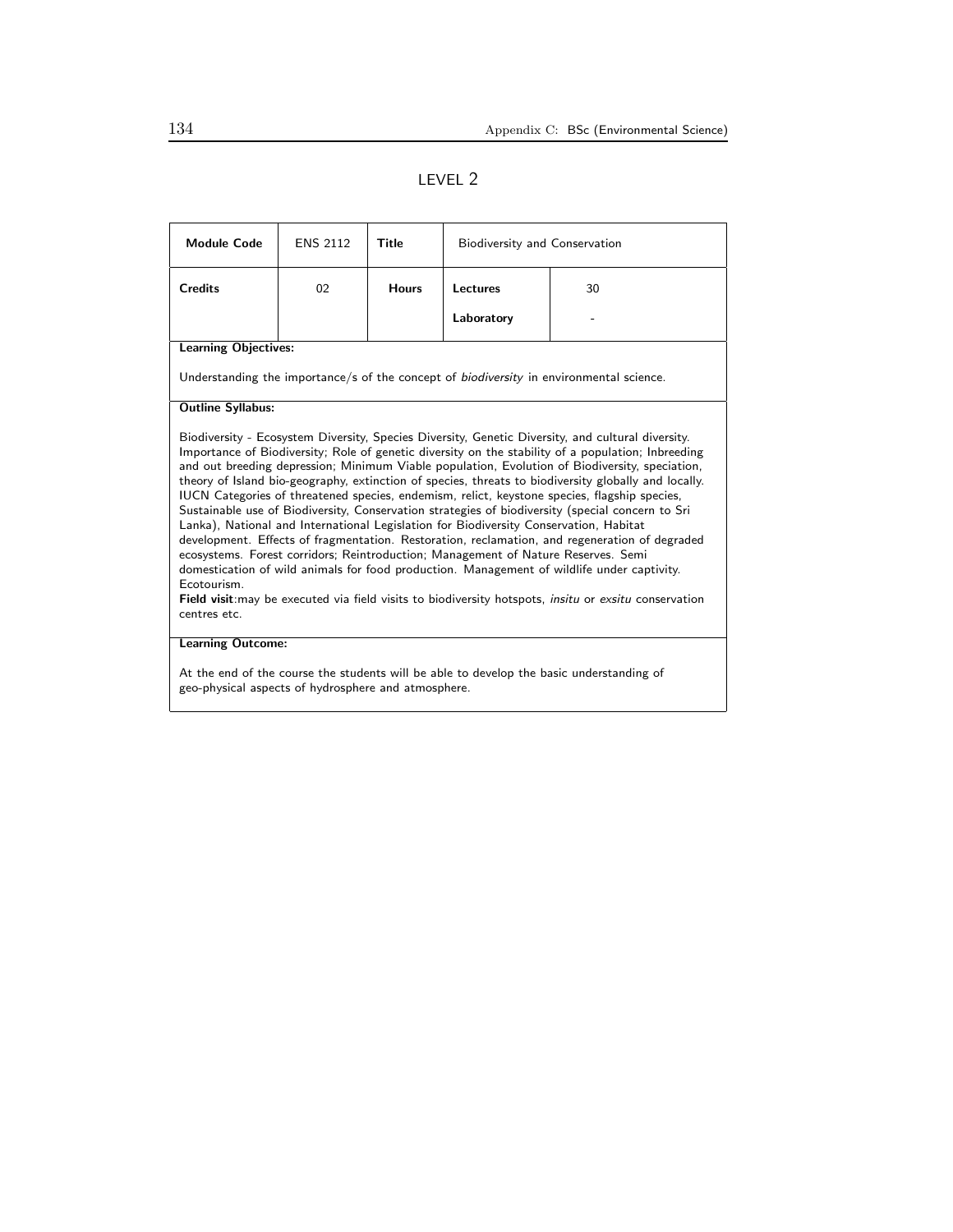| <b>Module Code</b>          | <b>ENS 2123</b> | Title        | Environmental Pollution and<br><b>Pollution Control</b> |          |
|-----------------------------|-----------------|--------------|---------------------------------------------------------|----------|
| <b>Credits</b>              | 03              | <b>Hours</b> | Lectures<br>Laboratory                                  | 40<br>15 |
| <b>Learning Objectives:</b> |                 |              |                                                         |          |

Development of basic, comprehensive understanding/s on the issue of environmental pollution. Development of an appreciation for effects and control measures of environmental pollution.

#### Outline Syllabus:

Introducing the terms 'pollution' and, 'pollutants': the sources of pollution; types of pollution; Air pollution - [classification and properties of air pollutants, emission source - major emissions from global sources - importance of anthropogenic sources - behaviour and fate of air pollutants photochemical smog - effects of air pollution; Global issues of air pollution: global warming, green house gases, acid rain, stratospheric ozone depletion etc. ecology of air, kinds of air pollution], Devices used to control air pollution - [electrostatic precipitator, fabric filter, gas adsorption and absorption]. Water pollution - [types of water pollution, kinds and sources of water pollutants, ecology of water pollution - sewage pollution. Significance of acidity, alkalinity, hardness, turbidity, suspended and dissolved solids, DO, BOD, COD, chlorides, fluorides, ammonia, nitrite-nitrate, total nitrogen-phosphates, sodium, potassium, calcium, magnesium, iron, manganese, heavy metals- pesticides]. Global episodes of environmental pollution. Control of water pollution, silt pollution, estuarine and marine pollution; Biology of polluted water: various kinds of wastes; biological and ecological changes of aquatic conditions due to domestic, industrial and agricultural waste discharge; Use of organisms as an indicator of water pollution. Pesticides in aquatic environment: types of pesticides that cause hazards in aquatic system; movement and fate of pesticides in aquatic environment and their toxicological and ecological effects. Land pollution; of pollutants, source of pollution, pesticide and herbicide contamination; Physical, chemical and biological pollutants in polluted water. Industrial pollution - types of pollutants (hazardous and non-hazardous), thermal pollution radioactive pollution; noise pollution, effects of noise pollution. Practical:Measurements of pollutants in air, water & land .

#### Learning Outcome:

At the end of the course the students will be able to understand the types of environmental pollution, impacts of pollution and available control measures. And also they will be able to measure the pollutants in air, water and land.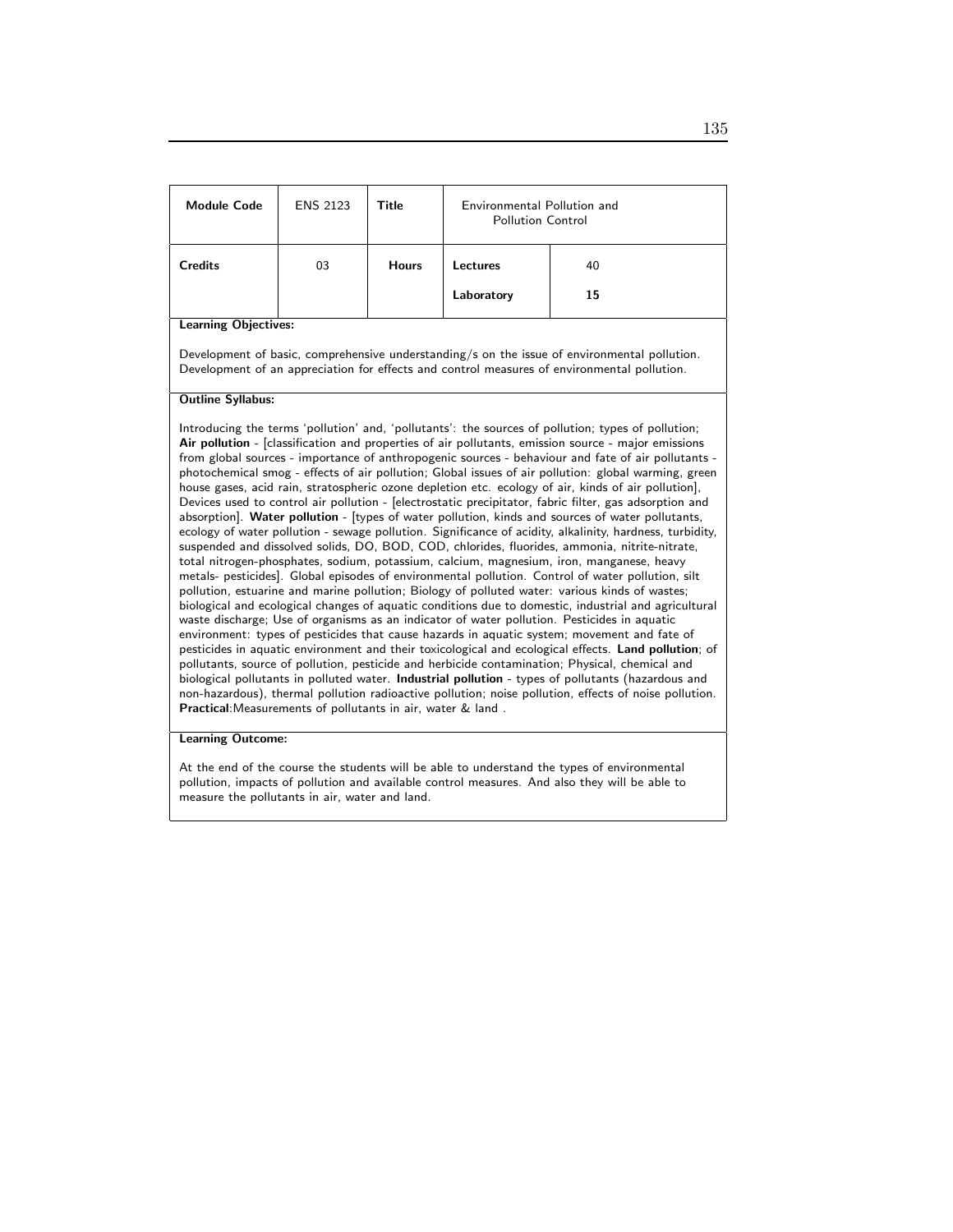| <b>Module Code</b>                                                                                                                                                                                                                                                                                                                                                                                                                                                                                                                                                                                                                                                                                                                                                                                                                                                                             | <b>ENS 2132</b> | Title        | <b>Environment and Agriculture</b> |    |  |
|------------------------------------------------------------------------------------------------------------------------------------------------------------------------------------------------------------------------------------------------------------------------------------------------------------------------------------------------------------------------------------------------------------------------------------------------------------------------------------------------------------------------------------------------------------------------------------------------------------------------------------------------------------------------------------------------------------------------------------------------------------------------------------------------------------------------------------------------------------------------------------------------|-----------------|--------------|------------------------------------|----|--|
| <b>Credits</b>                                                                                                                                                                                                                                                                                                                                                                                                                                                                                                                                                                                                                                                                                                                                                                                                                                                                                 | 02              | <b>Hours</b> | Lectures                           | 30 |  |
|                                                                                                                                                                                                                                                                                                                                                                                                                                                                                                                                                                                                                                                                                                                                                                                                                                                                                                |                 |              | Laboratory                         |    |  |
| <b>Learning Objectives:</b>                                                                                                                                                                                                                                                                                                                                                                                                                                                                                                                                                                                                                                                                                                                                                                                                                                                                    |                 |              |                                    |    |  |
| Understanding the effects of environment on agriculture and vice versa.                                                                                                                                                                                                                                                                                                                                                                                                                                                                                                                                                                                                                                                                                                                                                                                                                        |                 |              |                                    |    |  |
| <b>Outline Syllabus:</b>                                                                                                                                                                                                                                                                                                                                                                                                                                                                                                                                                                                                                                                                                                                                                                                                                                                                       |                 |              |                                    |    |  |
| Climate as a resource in agriculture. Classification of Agro ecological zones in Sri Lanka.<br>Ecological approaches to use natural resources. Sustainable Development, Sustainable<br>agriculture, Indicators for assessing the sustainability. Cropping systems. Plantation development<br>in relation to resource use. Forest as a natural resource in relation to agriculture. Livestock<br>production in relation to environment. Impact of livestock on natural resources and environment.<br>Livestock as vectors of diseases. Disposing animal excreta. Forage development to optimize<br>natural resource utilization. Aquaculture resource availability and environment. Carrying<br>capacities of different livestock enterprises. Agricultures' impact on environment: water, air, soil<br>quality. Reducing agricultural pollutants. Organic farming, Integrated pest management. |                 |              |                                    |    |  |
| <b>Learning Outcome:</b>                                                                                                                                                                                                                                                                                                                                                                                                                                                                                                                                                                                                                                                                                                                                                                                                                                                                       |                 |              |                                    |    |  |

At the end of the course the students will be able to identify the impacts of crop cultivation & livestock activity on environment and the effects of environment on agriculture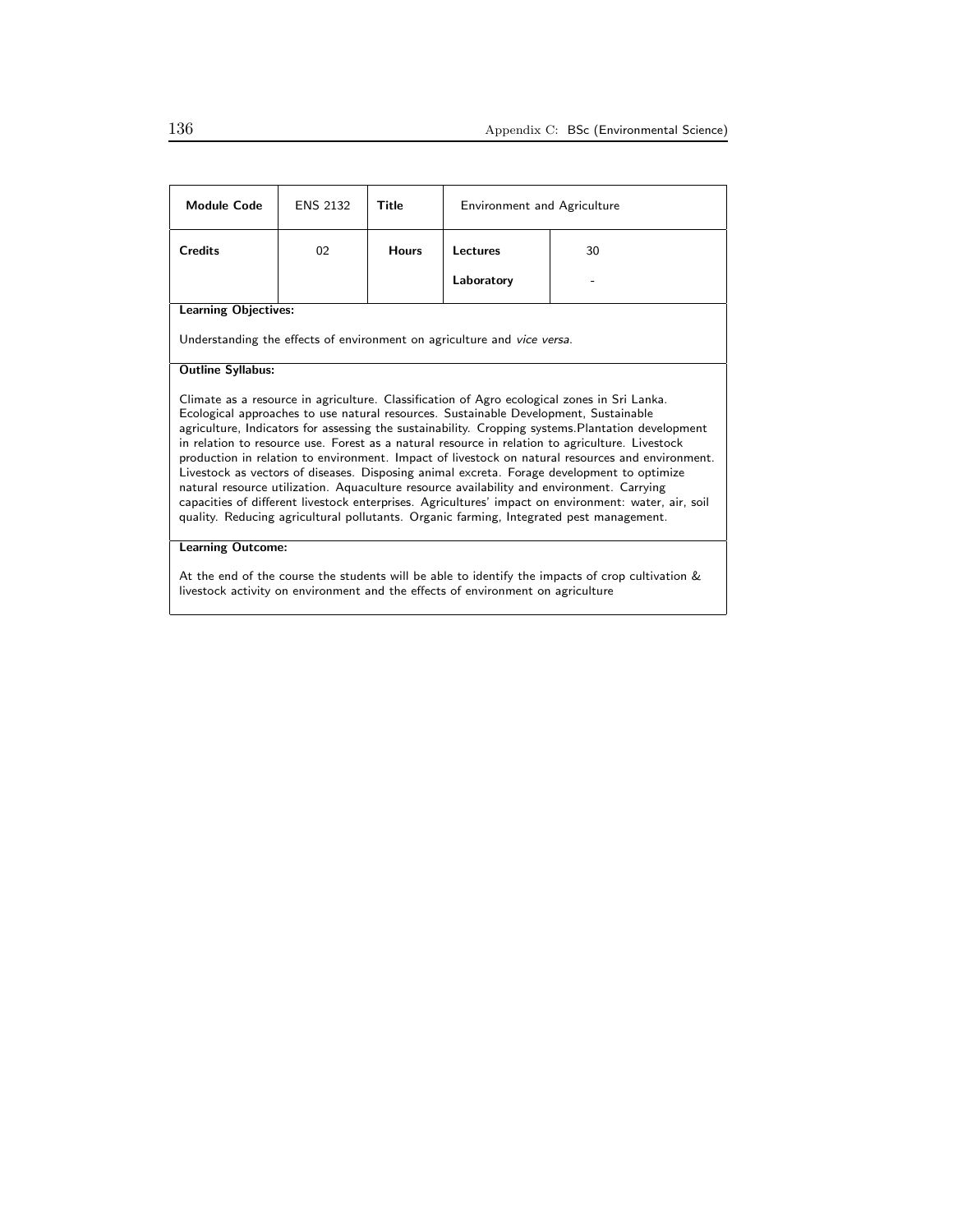| <b>Module Code</b>                                                                                                                                                                                                                                                                                                                                                                                                                                                                                                                                                                                                                                                                                                                                                                                                                                                                                                                                                                                   | <b>ENS 2143</b> | Title        | Earth and Atmospheric<br>Sciences |    |  |
|------------------------------------------------------------------------------------------------------------------------------------------------------------------------------------------------------------------------------------------------------------------------------------------------------------------------------------------------------------------------------------------------------------------------------------------------------------------------------------------------------------------------------------------------------------------------------------------------------------------------------------------------------------------------------------------------------------------------------------------------------------------------------------------------------------------------------------------------------------------------------------------------------------------------------------------------------------------------------------------------------|-----------------|--------------|-----------------------------------|----|--|
| <b>Credits</b>                                                                                                                                                                                                                                                                                                                                                                                                                                                                                                                                                                                                                                                                                                                                                                                                                                                                                                                                                                                       | 03              | <b>Hours</b> | Lectures                          | 45 |  |
|                                                                                                                                                                                                                                                                                                                                                                                                                                                                                                                                                                                                                                                                                                                                                                                                                                                                                                                                                                                                      |                 |              | Laboratory                        |    |  |
| <b>Learning Objectives:</b>                                                                                                                                                                                                                                                                                                                                                                                                                                                                                                                                                                                                                                                                                                                                                                                                                                                                                                                                                                          |                 |              |                                   |    |  |
| Developing basic know-how on geo-physical aspects of Earth System Dynamics                                                                                                                                                                                                                                                                                                                                                                                                                                                                                                                                                                                                                                                                                                                                                                                                                                                                                                                           |                 |              |                                   |    |  |
| <b>Outline Syllabus:</b>                                                                                                                                                                                                                                                                                                                                                                                                                                                                                                                                                                                                                                                                                                                                                                                                                                                                                                                                                                             |                 |              |                                   |    |  |
| The Earth: Origin of the earth and the solar system, Earth's rotation and seasons, Earth's crust,<br>Earth quakes, Volcanoes, Thermal and electrical properties of earth. Geomagnetism . The<br>Hydrosphere: The hydrological cycle, The oceans: physical changes due to temperature,<br>Salination and living organisms, Physical properties of sea water and pure water, sound in the sea<br>Light in the sea, colour of sea water, ocean currents, Ocean waves and tides. The Atmosphere:<br>Chemical composition of the atmosphere, Temperature profile, Upper atmosphere, Radiation<br>energy balance. Clouds formation and classification. Atmospheric optics. Meteorology: The wind,<br>Monsoons, Thunder storms, Cyclones, Tornadoes, Hurricanes, Lightning and thunder, lightning<br>protection. Meteorological instruments and observation Measurement of wind speed, Humidity<br>and temperature. World climate, Climate records and climate variability, forecasting, remote<br>sensing. |                 |              |                                   |    |  |
| <b>Learning Outcome:</b>                                                                                                                                                                                                                                                                                                                                                                                                                                                                                                                                                                                                                                                                                                                                                                                                                                                                                                                                                                             |                 |              |                                   |    |  |
| At the end of the course the students will be able to develop the basic understanding of                                                                                                                                                                                                                                                                                                                                                                                                                                                                                                                                                                                                                                                                                                                                                                                                                                                                                                             |                 |              |                                   |    |  |

geo-physical aspects of hydrosphere and atmosphere.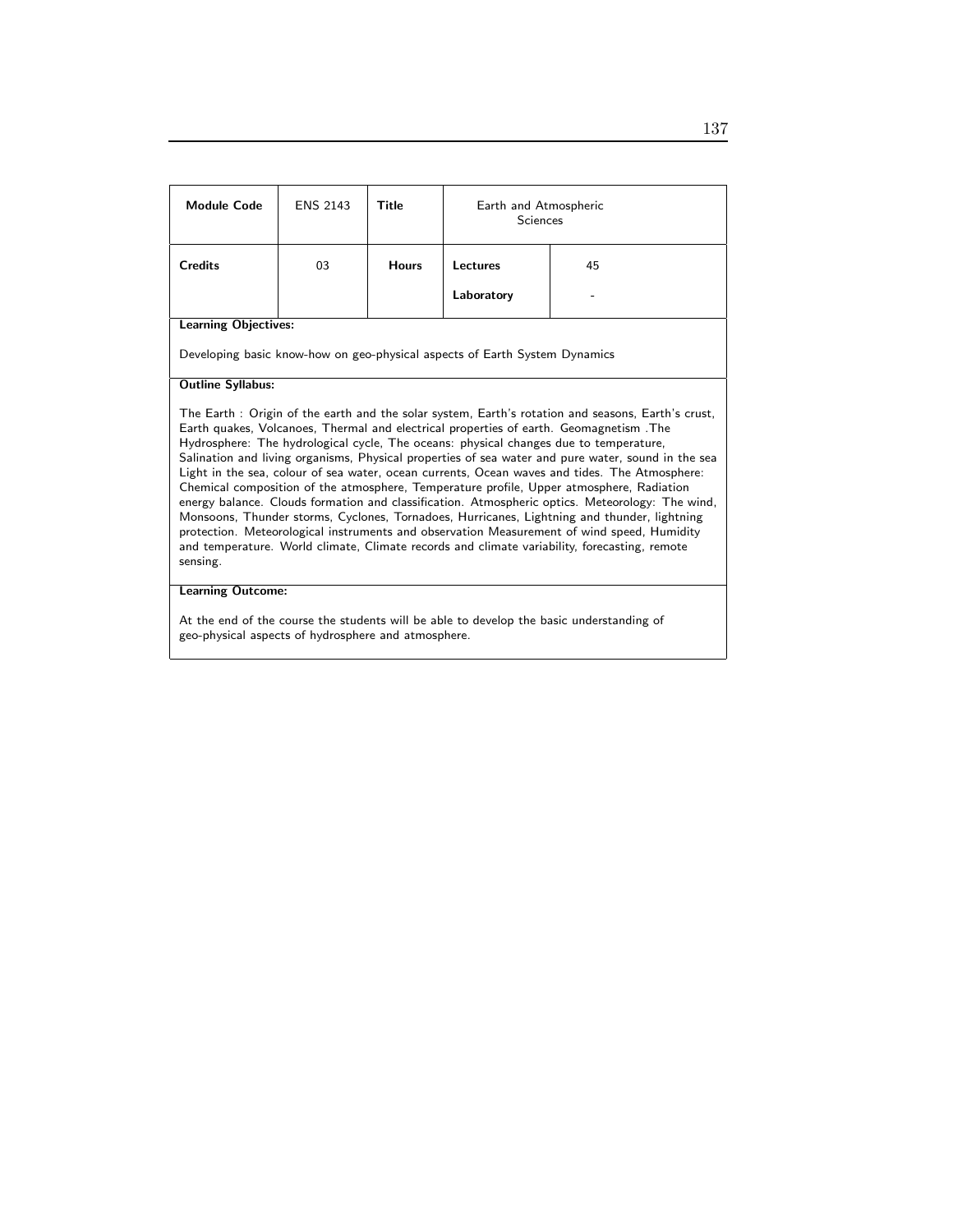| <b>Module Code</b>                                                                                                                                                                                                                                                                                                                                                                                                                                                                                                                                                                                                                                                                                                                                                                                                                                                                                                                                                                                                                                                                                                                                                                                                                                                                                                                                                                                                                                                                                                                                                                                                                                                                                                                                                                                                                                                                                                                                                                                                                                                                                                                                                                                                                                                                                                                                                                                                                                                                                                                                                                                                                                                                                                                                                                      | <b>ENS 2153</b> | Title        | Food, Nutrition and<br>Environment |                                                                                            |  |
|-----------------------------------------------------------------------------------------------------------------------------------------------------------------------------------------------------------------------------------------------------------------------------------------------------------------------------------------------------------------------------------------------------------------------------------------------------------------------------------------------------------------------------------------------------------------------------------------------------------------------------------------------------------------------------------------------------------------------------------------------------------------------------------------------------------------------------------------------------------------------------------------------------------------------------------------------------------------------------------------------------------------------------------------------------------------------------------------------------------------------------------------------------------------------------------------------------------------------------------------------------------------------------------------------------------------------------------------------------------------------------------------------------------------------------------------------------------------------------------------------------------------------------------------------------------------------------------------------------------------------------------------------------------------------------------------------------------------------------------------------------------------------------------------------------------------------------------------------------------------------------------------------------------------------------------------------------------------------------------------------------------------------------------------------------------------------------------------------------------------------------------------------------------------------------------------------------------------------------------------------------------------------------------------------------------------------------------------------------------------------------------------------------------------------------------------------------------------------------------------------------------------------------------------------------------------------------------------------------------------------------------------------------------------------------------------------------------------------------------------------------------------------------------------|-----------------|--------------|------------------------------------|--------------------------------------------------------------------------------------------|--|
| <b>Credits</b>                                                                                                                                                                                                                                                                                                                                                                                                                                                                                                                                                                                                                                                                                                                                                                                                                                                                                                                                                                                                                                                                                                                                                                                                                                                                                                                                                                                                                                                                                                                                                                                                                                                                                                                                                                                                                                                                                                                                                                                                                                                                                                                                                                                                                                                                                                                                                                                                                                                                                                                                                                                                                                                                                                                                                                          | 03              | <b>Hours</b> | Lectures                           | 40                                                                                         |  |
|                                                                                                                                                                                                                                                                                                                                                                                                                                                                                                                                                                                                                                                                                                                                                                                                                                                                                                                                                                                                                                                                                                                                                                                                                                                                                                                                                                                                                                                                                                                                                                                                                                                                                                                                                                                                                                                                                                                                                                                                                                                                                                                                                                                                                                                                                                                                                                                                                                                                                                                                                                                                                                                                                                                                                                                         |                 |              | Laboratory                         | 15                                                                                         |  |
| <b>Learning Objectives:</b>                                                                                                                                                                                                                                                                                                                                                                                                                                                                                                                                                                                                                                                                                                                                                                                                                                                                                                                                                                                                                                                                                                                                                                                                                                                                                                                                                                                                                                                                                                                                                                                                                                                                                                                                                                                                                                                                                                                                                                                                                                                                                                                                                                                                                                                                                                                                                                                                                                                                                                                                                                                                                                                                                                                                                             |                 |              |                                    |                                                                                            |  |
| management developed.                                                                                                                                                                                                                                                                                                                                                                                                                                                                                                                                                                                                                                                                                                                                                                                                                                                                                                                                                                                                                                                                                                                                                                                                                                                                                                                                                                                                                                                                                                                                                                                                                                                                                                                                                                                                                                                                                                                                                                                                                                                                                                                                                                                                                                                                                                                                                                                                                                                                                                                                                                                                                                                                                                                                                                   |                 |              |                                    | Understandings on health and nutrition within the confinement of environment and community |  |
| <b>Outline Syllabus:</b>                                                                                                                                                                                                                                                                                                                                                                                                                                                                                                                                                                                                                                                                                                                                                                                                                                                                                                                                                                                                                                                                                                                                                                                                                                                                                                                                                                                                                                                                                                                                                                                                                                                                                                                                                                                                                                                                                                                                                                                                                                                                                                                                                                                                                                                                                                                                                                                                                                                                                                                                                                                                                                                                                                                                                                |                 |              |                                    |                                                                                            |  |
| Theory: Food: Definition and classification of foods, functions of food, diet. Nutrition: Macro<br>and micro nutrition. Carbohydrates- Introduction, Structure, Function and Biological Significance<br>Protein and Amino acids- Introduction, Structure, Function and Biological Significance Lipids-<br>Introduction Structure, Function and Biological Signification Vitamins: Classification and<br>biochemistry of vitamins, Sources of vitamin, Daily requirements of vitamins. Biochemical<br>functions of vitamins. Cell respiration, Hormones. Human Nutrition: Nutritional role, digestion,<br>absorption, transport and metabolism of carbohydrates, lipids and proteins. Carbohydrate<br>metabolism; Fate of glucose in the tissues, glycogenolysis, control of glycogenesis and<br>glycogenelysis, Blood glucose and glucose tolerance test. Endocrine regulation of carbohydrate<br>metabolism. Inborn errors of carbohydrate metabolism. Lipid metabolism; lipoprotein, chilomicrons,<br>VLDL, LDL, HDL,. Liver and lipid metabolism, Adipose tissue, release of fatty acid, and to the<br>blood. Lipogenesis, ketogenesis and its physiological significance. Cholesterol metabolism.<br>Protein metabolism: Revision on protein synthesis, effect of antibiotics on protein synthesis.<br>Mineral nutrition: Importance of trace elements, requirements, absorption. Transport and<br>storage. Iodine metabolism, hypothyrodism/hyperthyroidism. Tests for thyroid function. Iron and<br>its function, intestinal absorption, iron deficiency and overload. Calcium and phosphorous:<br>Dietary sources, factors affecting the absorption of calcium; Importance of Zn, Cr, and Fe.<br>Balanced diet, Nutritional values and the effects of processing and cooking of cereals, pulses,<br>meat, and meat products, eggs, fish, milk and milk products, fruits, vegetables and beverages;<br>nutritive properties of unconventional foods; toxic compounds present in the foods. Assessing<br>nutritional status in the community. Assessment methods. Common nutritional deficiency<br>diseases with special reference to Sri Lanka. Guidelines for healthy nutrition surveillance.<br>Nutrition intervention programmes. Food and Environment: Food pyramid, Food web.<br>Microorganisms and food. Contamination and spoilage of food, water and air contamination,<br>food, sanitation. Storage- milk sanitation. Changes on cooking and processing. Assessment of<br>Nutritional status: assessment methods, Nutritional surveillance, nutritional status indicators.<br>Food surveillance, Food borne intoxifications, Food toxicants, Food fortification.<br>Practical/s: Laboratory, identification tests for carbohydrates, lipids, protein compounds., vitamin |                 |              |                                    |                                                                                            |  |

#### Learning Outcome:

At the end of the course the students will be able to develop the understanding of health and nutrition aspects for the community management. And will demonstrate the practical skills in lab-oriented analysis of food and field based case studies.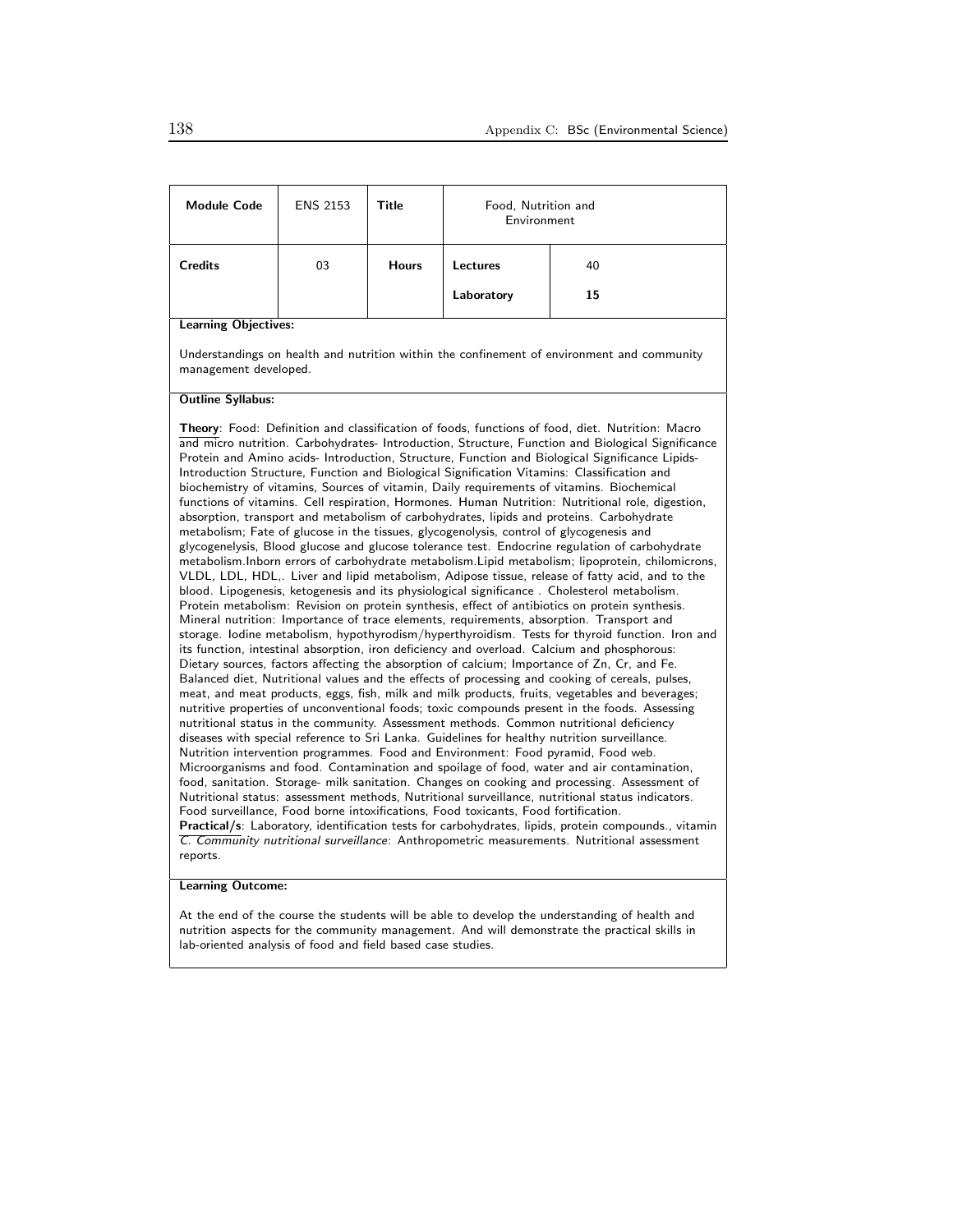| <b>Module Code</b>                                                                                                                                                                                                                                                                                                                                                                                                                                                                                                                                                                                                                                                                                                                                                                                                                                                                                                                                                                                                                                                                                                                                                                                                                                                                                                                                                                                                                                                                                                                                                                                                                                                                                                                                                                                                                                                                                                                                                                                                             | <b>ENS 2162</b> | <b>Title</b> | Environmental Sanitation,<br>Health, and, Legal Aspects |                                                                                                |  |
|--------------------------------------------------------------------------------------------------------------------------------------------------------------------------------------------------------------------------------------------------------------------------------------------------------------------------------------------------------------------------------------------------------------------------------------------------------------------------------------------------------------------------------------------------------------------------------------------------------------------------------------------------------------------------------------------------------------------------------------------------------------------------------------------------------------------------------------------------------------------------------------------------------------------------------------------------------------------------------------------------------------------------------------------------------------------------------------------------------------------------------------------------------------------------------------------------------------------------------------------------------------------------------------------------------------------------------------------------------------------------------------------------------------------------------------------------------------------------------------------------------------------------------------------------------------------------------------------------------------------------------------------------------------------------------------------------------------------------------------------------------------------------------------------------------------------------------------------------------------------------------------------------------------------------------------------------------------------------------------------------------------------------------|-----------------|--------------|---------------------------------------------------------|------------------------------------------------------------------------------------------------|--|
| <b>Credits</b>                                                                                                                                                                                                                                                                                                                                                                                                                                                                                                                                                                                                                                                                                                                                                                                                                                                                                                                                                                                                                                                                                                                                                                                                                                                                                                                                                                                                                                                                                                                                                                                                                                                                                                                                                                                                                                                                                                                                                                                                                 | 02              | <b>Hours</b> | Lectures                                                | 25                                                                                             |  |
|                                                                                                                                                                                                                                                                                                                                                                                                                                                                                                                                                                                                                                                                                                                                                                                                                                                                                                                                                                                                                                                                                                                                                                                                                                                                                                                                                                                                                                                                                                                                                                                                                                                                                                                                                                                                                                                                                                                                                                                                                                |                 |              | Laboratory                                              | 15                                                                                             |  |
| <b>Learning Objectives:</b>                                                                                                                                                                                                                                                                                                                                                                                                                                                                                                                                                                                                                                                                                                                                                                                                                                                                                                                                                                                                                                                                                                                                                                                                                                                                                                                                                                                                                                                                                                                                                                                                                                                                                                                                                                                                                                                                                                                                                                                                    |                 |              |                                                         |                                                                                                |  |
| management                                                                                                                                                                                                                                                                                                                                                                                                                                                                                                                                                                                                                                                                                                                                                                                                                                                                                                                                                                                                                                                                                                                                                                                                                                                                                                                                                                                                                                                                                                                                                                                                                                                                                                                                                                                                                                                                                                                                                                                                                     |                 |              |                                                         | Developing an appreciation for the role of environmental sanitation in effective environmental |  |
| <b>Outline Syllabus:</b>                                                                                                                                                                                                                                                                                                                                                                                                                                                                                                                                                                                                                                                                                                                                                                                                                                                                                                                                                                                                                                                                                                                                                                                                                                                                                                                                                                                                                                                                                                                                                                                                                                                                                                                                                                                                                                                                                                                                                                                                       |                 |              |                                                         |                                                                                                |  |
| Learning about the different health and legal aspects of environmental sanitation.<br>Environmental Sanitation (WHO), Importance, rural and urban sanitation. Interactions between<br>micro-organisms and Environment, Methods for monitoring microbial activities; petroleum<br>microbiology; survival of airborne micro-organisms. Microbial degradation of selected pollutants<br>and bio-control. Sanitation of water: water sanitation and diseases, Drinking water quality<br>standards, Water treatment methods, purification of drinking water (in both large scale and<br>household level), planning and designing of a sanitary water supply scheme, Domestic sewage<br>disposal options (low cost), cattle farm sanitation, house hold and community solid waste<br>disposals options - sanitary landfilling, composting, biogas production etc., management of health<br>care or clinical waste management options. Indoor sanitation: Ventilation, lighting, indoor air<br>pollution, disinfection of air, Noise and health effects of noise pollution. Environmental<br>Housing/Residential environment (WHO recommendations). Brief description on solid wastes and<br>management. Waste disposal. Disease and Environmental Sanitation: Diseases due to poor<br>sanitary practices: epidemic-endemic-pandemic-sporadic diseases. Methods of infection and<br>transmission- Diseases of intestinal origin, vector -borne, arthropod -borne diseases. Insect<br>vectors- flies and mosquitoes- life histories- diseases transmitted by vectors, eradication methods-<br>biological control versus chemical - rural and urban remedial measures - rats and rodents control-<br>fumigation, disinfection, insecticides - use and abuse. Environmental protection and<br>laws-environmental protection acts on food sanitation, water, air, solid waste management, etc.<br>Practical: Can be executed in the form of field visits and reports by assessing the local and<br>national sanitary issues in the field. |                 |              |                                                         |                                                                                                |  |
| <b>Learning Outcome:</b>                                                                                                                                                                                                                                                                                                                                                                                                                                                                                                                                                                                                                                                                                                                                                                                                                                                                                                                                                                                                                                                                                                                                                                                                                                                                                                                                                                                                                                                                                                                                                                                                                                                                                                                                                                                                                                                                                                                                                                                                       |                 |              |                                                         |                                                                                                |  |

At the end of the course the students will be able to understand the concepts in environmental sanitation to apply for effective environmental management and develop the understanding of existing legal aspects.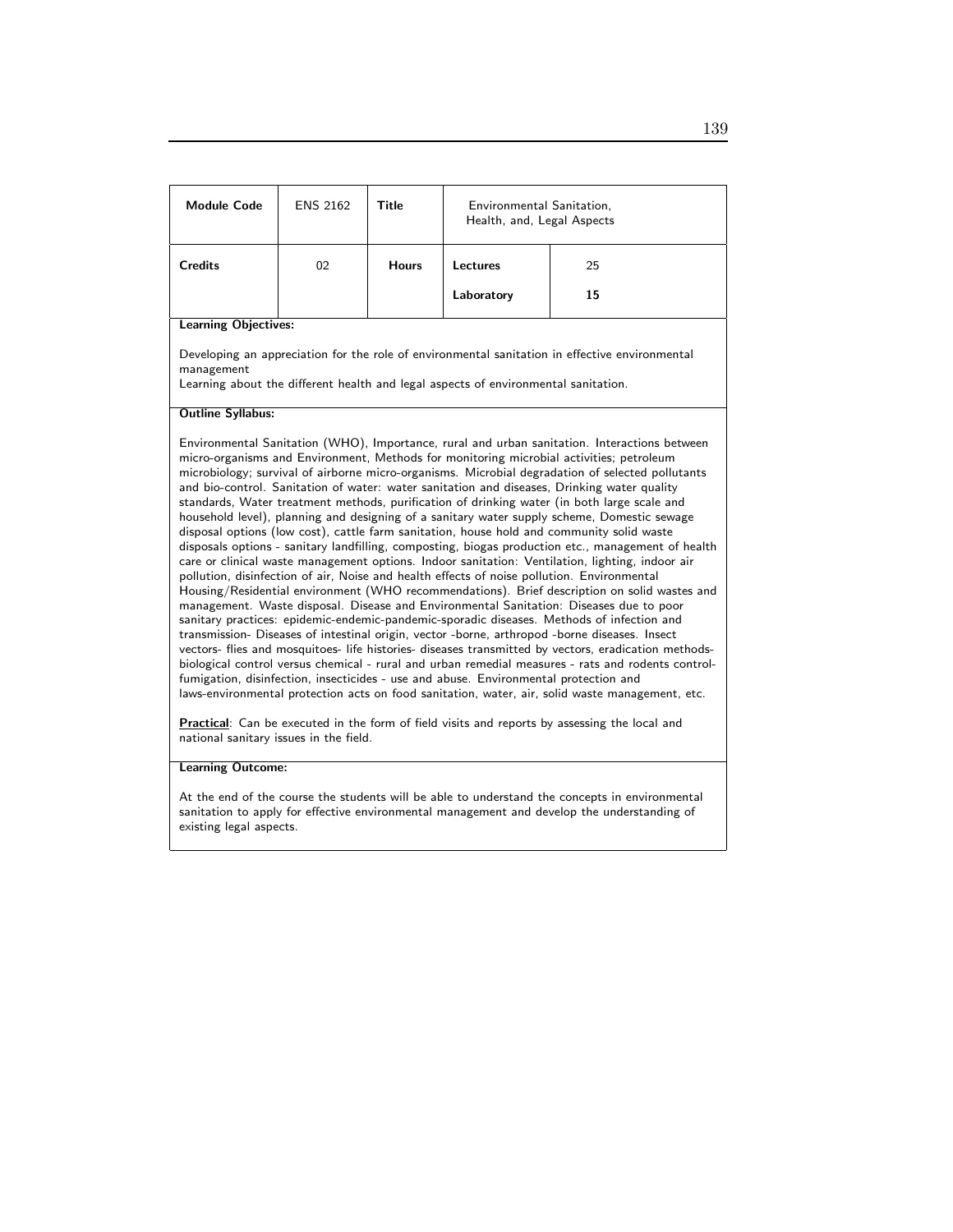| <b>Module Code</b>                                                                                                                                                                                                                                                                                                                                                                                                                                                                                                                                                                                                                                                                                                                                                                                                                                                                                                                                                                                                                                                                                                                                                                                                                                                                                                                                                                                                                                                                                                                                                                                                                                                                                                                                                                                                  | <b>ACU 2113</b> | <b>Title</b> | English Language II |    |  |
|---------------------------------------------------------------------------------------------------------------------------------------------------------------------------------------------------------------------------------------------------------------------------------------------------------------------------------------------------------------------------------------------------------------------------------------------------------------------------------------------------------------------------------------------------------------------------------------------------------------------------------------------------------------------------------------------------------------------------------------------------------------------------------------------------------------------------------------------------------------------------------------------------------------------------------------------------------------------------------------------------------------------------------------------------------------------------------------------------------------------------------------------------------------------------------------------------------------------------------------------------------------------------------------------------------------------------------------------------------------------------------------------------------------------------------------------------------------------------------------------------------------------------------------------------------------------------------------------------------------------------------------------------------------------------------------------------------------------------------------------------------------------------------------------------------------------|-----------------|--------------|---------------------|----|--|
| <b>Credits</b>                                                                                                                                                                                                                                                                                                                                                                                                                                                                                                                                                                                                                                                                                                                                                                                                                                                                                                                                                                                                                                                                                                                                                                                                                                                                                                                                                                                                                                                                                                                                                                                                                                                                                                                                                                                                      | 03              | <b>Hours</b> | Lectures            | 30 |  |
|                                                                                                                                                                                                                                                                                                                                                                                                                                                                                                                                                                                                                                                                                                                                                                                                                                                                                                                                                                                                                                                                                                                                                                                                                                                                                                                                                                                                                                                                                                                                                                                                                                                                                                                                                                                                                     |                 |              | Laboratory          | 15 |  |
| <b>Learning Objectives:</b>                                                                                                                                                                                                                                                                                                                                                                                                                                                                                                                                                                                                                                                                                                                                                                                                                                                                                                                                                                                                                                                                                                                                                                                                                                                                                                                                                                                                                                                                                                                                                                                                                                                                                                                                                                                         |                 |              |                     |    |  |
| Students will develop skills and knowledge in broad self institutional, social, and, public<br>communications; as well as specialized knowledge and skills in creative and innovative mass<br>communication.                                                                                                                                                                                                                                                                                                                                                                                                                                                                                                                                                                                                                                                                                                                                                                                                                                                                                                                                                                                                                                                                                                                                                                                                                                                                                                                                                                                                                                                                                                                                                                                                        |                 |              |                     |    |  |
| <b>Outline Syllabus:</b>                                                                                                                                                                                                                                                                                                                                                                                                                                                                                                                                                                                                                                                                                                                                                                                                                                                                                                                                                                                                                                                                                                                                                                                                                                                                                                                                                                                                                                                                                                                                                                                                                                                                                                                                                                                            |                 |              |                     |    |  |
| Exposure to significant structures of the English language as the basis of developing language<br>abilities, Reading, Writing, Listening and speaking through language skill integration with<br>emphasis on communicative competence at a higher level. Reading: Basic reading skills, Reading<br>for details, Understanding vocabulary in and from context, Finding main ideas, Understanding<br>sequences, Intensive reading, Reading comprehension, Making inference and Summarizing.<br>Writing: Introducing basic structures and grammatical items - all tenses, active/passive voices,<br>relativization, Joining sentences, prepositions, adverbials, adjectives and question formation.<br>1. Controlled writing - Transforming graphic information into writing, picture composition,<br>sequencing and form- filling. 2. Communicating in writing - writing notes, memos,<br>personal/official letters and report writing. 1. Report writing on scientific survey / assignments<br>2. Recording of science practical 3. Preparation of field reports and assignments 4. Introducing<br>topics from scientific journals/magazines 5. Enabling students to engage in write-ups on science<br>6. Preparing presentations to be introduced in a workshop/conference/seminar 7. Drafting out<br>minutes, memos, character certificates, etc.<br>Listening: Listening for specific information; for specific details; for gist of the passages; for<br>comprehension, for making inferences, listening and note taking; listening reproducing. Speaking:<br>Introducing describing people/ events/ pictures; asking for information; giving directions/<br>instructions, making requests/ complains, Using model dialogues/ improvisations / reading to<br>stimulate conversations and small group discussion. |                 |              |                     |    |  |
| <b>Learning Outcome:</b><br>At the end of the course the students will be able to develop skills in participating in creative and<br>innovative mass communications.                                                                                                                                                                                                                                                                                                                                                                                                                                                                                                                                                                                                                                                                                                                                                                                                                                                                                                                                                                                                                                                                                                                                                                                                                                                                                                                                                                                                                                                                                                                                                                                                                                                |                 |              |                     |    |  |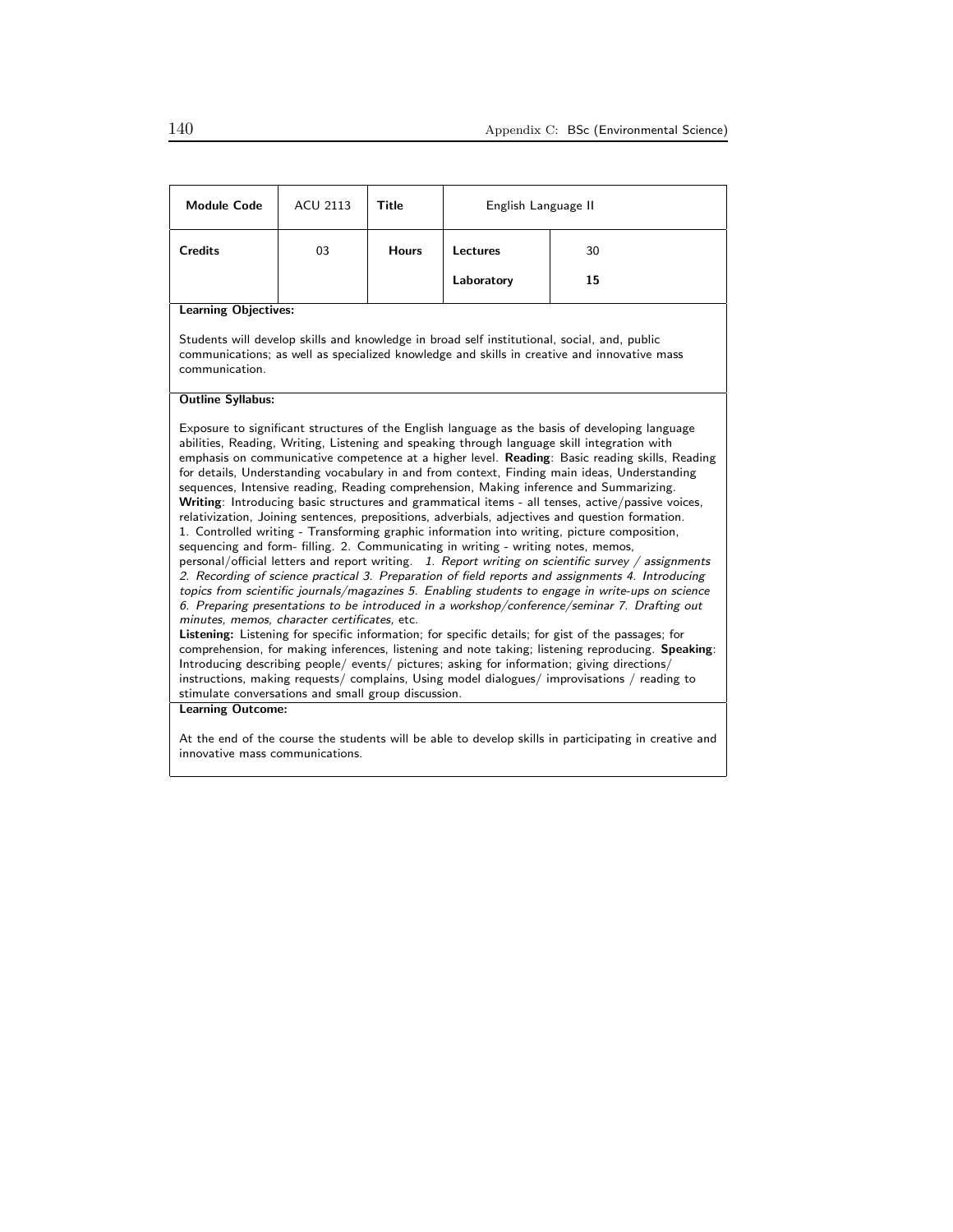| <b>Module Code</b>                                                                                                                                                                                                                                                                                                                                                                                                                                                                                                                                                                                                                                                                                                                                                                                                                               | <b>ENS 2213</b> | Title        | Analytical Chemistry |    |  |
|--------------------------------------------------------------------------------------------------------------------------------------------------------------------------------------------------------------------------------------------------------------------------------------------------------------------------------------------------------------------------------------------------------------------------------------------------------------------------------------------------------------------------------------------------------------------------------------------------------------------------------------------------------------------------------------------------------------------------------------------------------------------------------------------------------------------------------------------------|-----------------|--------------|----------------------|----|--|
| <b>Credits</b>                                                                                                                                                                                                                                                                                                                                                                                                                                                                                                                                                                                                                                                                                                                                                                                                                                   | 03              | <b>Hours</b> | Lectures             | 40 |  |
|                                                                                                                                                                                                                                                                                                                                                                                                                                                                                                                                                                                                                                                                                                                                                                                                                                                  |                 |              | Laboratory           | 15 |  |
| <b>Learning Objectives:</b>                                                                                                                                                                                                                                                                                                                                                                                                                                                                                                                                                                                                                                                                                                                                                                                                                      |                 |              |                      |    |  |
| Development of practical and theorretical skills (basic to medium) in analytical chemistry (within<br>the confienements of the field of environmental science).                                                                                                                                                                                                                                                                                                                                                                                                                                                                                                                                                                                                                                                                                  |                 |              |                      |    |  |
| <b>Outline Syllabus:</b>                                                                                                                                                                                                                                                                                                                                                                                                                                                                                                                                                                                                                                                                                                                                                                                                                         |                 |              |                      |    |  |
| Theory: Statistical evaluation of analytical data, precision and accuracy errors and error analysis,<br>standard deviation, sampling techniques. Titrimetry and gravimetric analysis Thermal analysis:<br>Theromo gravimetry, differential thermal analysis, Thermometry titrimetry Electro analytical<br>methods: Introduction potentiometry, coulometry, voltametry, conductormetry Chromatogrsphy-<br>paper, thin, column, Gas HPLC. Solvent extraction and ion exchange Reagent in analysis. Radio<br>chemical method: isotopic analysis, activation analysis, radio carbon dating, Beer-Lambert law,<br>UV Spectroscopy, IR spectroscopy, Analytical atomic spectroscopy, AAS, Flame photometry.<br>Practical/s: Titrimetric analysis, Colorimetric analysis,, Determination of unknown from standard<br>curve, Chromatographic techniques. |                 |              |                      |    |  |
| <b>Learning Outcome:</b>                                                                                                                                                                                                                                                                                                                                                                                                                                                                                                                                                                                                                                                                                                                                                                                                                         |                 |              |                      |    |  |
|                                                                                                                                                                                                                                                                                                                                                                                                                                                                                                                                                                                                                                                                                                                                                                                                                                                  |                 |              |                      |    |  |

At the end of the course the students will be able to develop the theoretical understanding of analytical chemistry related to environmental science.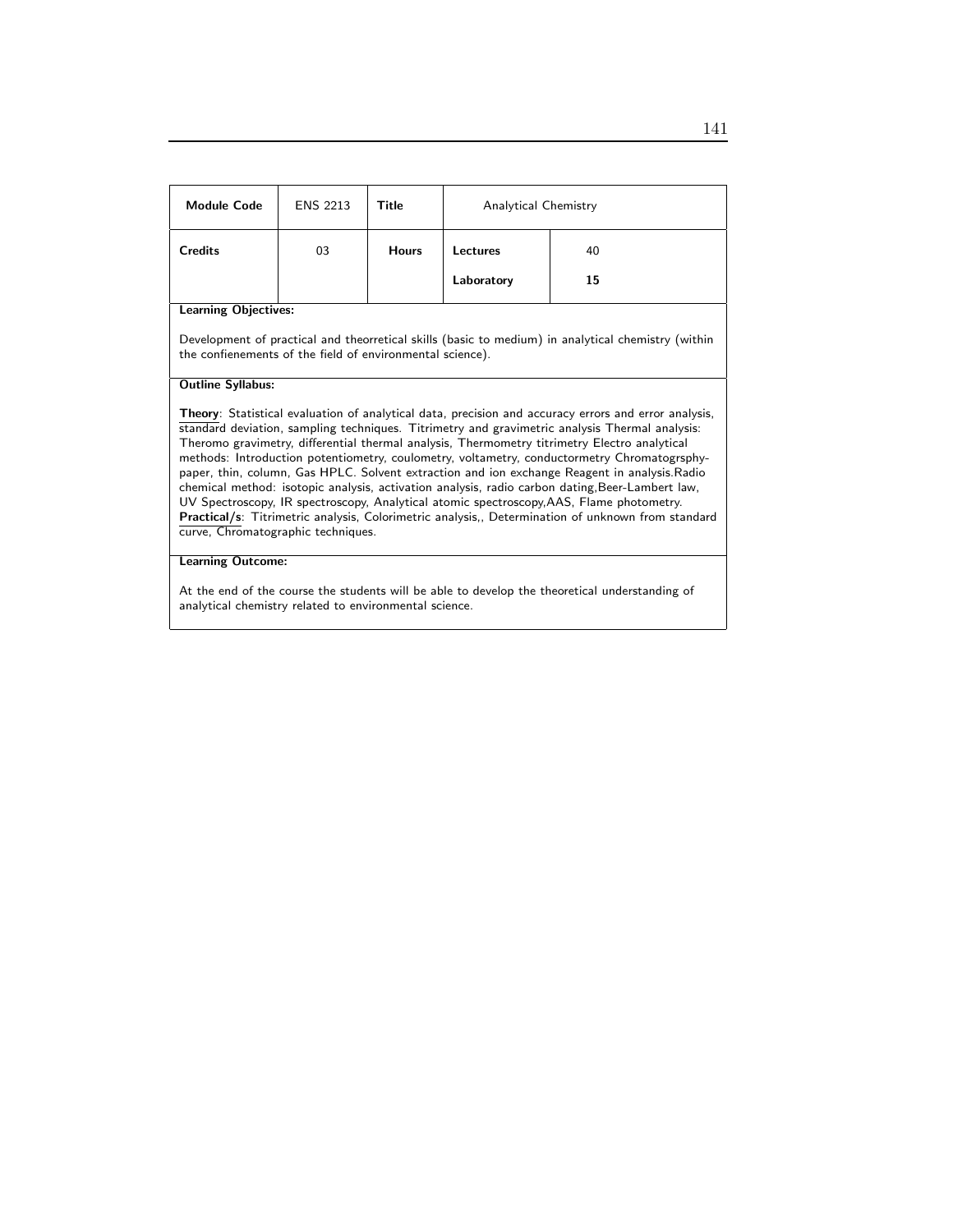| <b>Module Code</b>                                                                                                                                                                                                                                                                                                                                                                                                                                                                                                                                                                                                                                                                                                                                                                                                                                              | <b>ENS 2222</b> | Title        | Animal Behaviour and<br>Population Dynamics |    |
|-----------------------------------------------------------------------------------------------------------------------------------------------------------------------------------------------------------------------------------------------------------------------------------------------------------------------------------------------------------------------------------------------------------------------------------------------------------------------------------------------------------------------------------------------------------------------------------------------------------------------------------------------------------------------------------------------------------------------------------------------------------------------------------------------------------------------------------------------------------------|-----------------|--------------|---------------------------------------------|----|
| <b>Credits</b>                                                                                                                                                                                                                                                                                                                                                                                                                                                                                                                                                                                                                                                                                                                                                                                                                                                  | 02              | <b>Hours</b> | Lectures                                    | 25 |
|                                                                                                                                                                                                                                                                                                                                                                                                                                                                                                                                                                                                                                                                                                                                                                                                                                                                 |                 |              | Laboratory                                  | 15 |
| <b>Learning Objectives:</b>                                                                                                                                                                                                                                                                                                                                                                                                                                                                                                                                                                                                                                                                                                                                                                                                                                     |                 |              |                                             |    |
| " Understanding wildlife behaviour and population dynamics for effective environmental<br>management.                                                                                                                                                                                                                                                                                                                                                                                                                                                                                                                                                                                                                                                                                                                                                           |                 |              |                                             |    |
| <b>Outline Syllabus:</b>                                                                                                                                                                                                                                                                                                                                                                                                                                                                                                                                                                                                                                                                                                                                                                                                                                        |                 |              |                                             |    |
| <b>Theory:</b> Behaviour: Behaviour of important animal with emphasis on fish, Amphibian, Reptiles,<br>Birds and Mammals in the wild. Role of behavioural studies in management and conservation of<br>wildlife in Sri Lanka, Human-animal conflict. Population Dynamics: Population as unit of study,<br>population and population characters- distribution, mortality, growth, natality, density,<br>Demographic techniques life tables etc. principles of community.<br>Practical/s: Population estimation techniques, Behavioural experiments, Habitat evaluation and<br>management strategies for national parks, sanctuaries and habitats of large mammals and<br>reptiles. Field visit to wild life area to study the behaviour of birds, mammals and reptiles.<br>Field visit: to wild life area to study the behaviour of birds, mammals and reptiles. |                 |              |                                             |    |
| <b>Learning Outcome:</b>                                                                                                                                                                                                                                                                                                                                                                                                                                                                                                                                                                                                                                                                                                                                                                                                                                        |                 |              |                                             |    |
| Students will be able to develop the understanding of the behaviour of wild animals and their<br>population characters. and to demonstrate the skills in wild animal estimation.                                                                                                                                                                                                                                                                                                                                                                                                                                                                                                                                                                                                                                                                                |                 |              |                                             |    |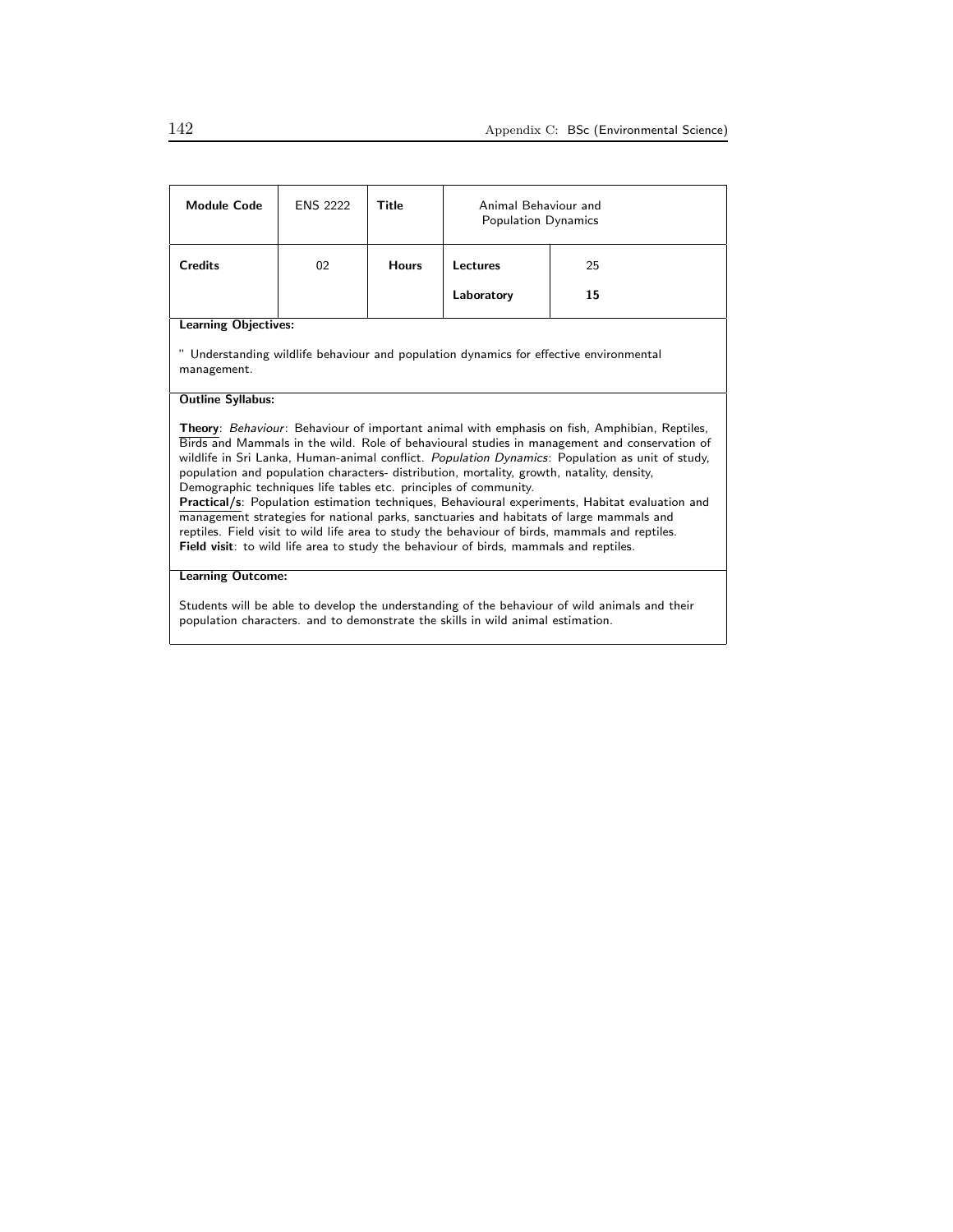| <b>Module Code</b>                                                                                                                                                                                                                                                                                                                                                                                                                                                                                                                                                                                                                                                                                                                                | <b>ENS 2232</b> | <b>Title</b> | Applied Ecology and<br>Community Environment |    |  |
|---------------------------------------------------------------------------------------------------------------------------------------------------------------------------------------------------------------------------------------------------------------------------------------------------------------------------------------------------------------------------------------------------------------------------------------------------------------------------------------------------------------------------------------------------------------------------------------------------------------------------------------------------------------------------------------------------------------------------------------------------|-----------------|--------------|----------------------------------------------|----|--|
| <b>Credits</b>                                                                                                                                                                                                                                                                                                                                                                                                                                                                                                                                                                                                                                                                                                                                    | 02              | <b>Hours</b> | Lectures                                     | 30 |  |
|                                                                                                                                                                                                                                                                                                                                                                                                                                                                                                                                                                                                                                                                                                                                                   |                 |              | Laboratory                                   |    |  |
| <b>Learning Objectives:</b>                                                                                                                                                                                                                                                                                                                                                                                                                                                                                                                                                                                                                                                                                                                       |                 |              |                                              |    |  |
| Developing an understanding of applied ecology and community environment with the<br>perspectives of effective community management (within the confinements of the field of<br>environmental science).                                                                                                                                                                                                                                                                                                                                                                                                                                                                                                                                           |                 |              |                                              |    |  |
| <b>Outline Syllabus:</b>                                                                                                                                                                                                                                                                                                                                                                                                                                                                                                                                                                                                                                                                                                                          |                 |              |                                              |    |  |
| Biotic and abiotic components of Ecosystem, Ecological Niche, Limiting Factors, Ecological<br>Indicators, Energy flow in an Ecosystem, Food Pyramids, Food Chains, Bio-accumulation,<br>Bio-magnification, Cycle of Water and Nutrients, Water, N, C, S, and P; Distribution of Species,<br>Succession and Cyclic changes in Vegetation.<br>Application of science of ecology to the real world; Habitat Ecology, Biotas, Communities,<br>Zonation and Productivity of major habitats, Population Ecology and Natural resource<br>Management, Population growth and regulation; Population management ( <i>insitu</i> and <i>exsitu</i> ),<br>Species Interactions; Ecology of human society.<br><b>Field visit to local habitat to ecosystem</b> |                 |              |                                              |    |  |
| <b>Learning Outcome:</b>                                                                                                                                                                                                                                                                                                                                                                                                                                                                                                                                                                                                                                                                                                                          |                 |              |                                              |    |  |
| At the end of the course the students will be able to develop the basic underpinnings of ecology<br>and community environment for the effective community management of real world through                                                                                                                                                                                                                                                                                                                                                                                                                                                                                                                                                        |                 |              |                                              |    |  |

application of gained knowledge.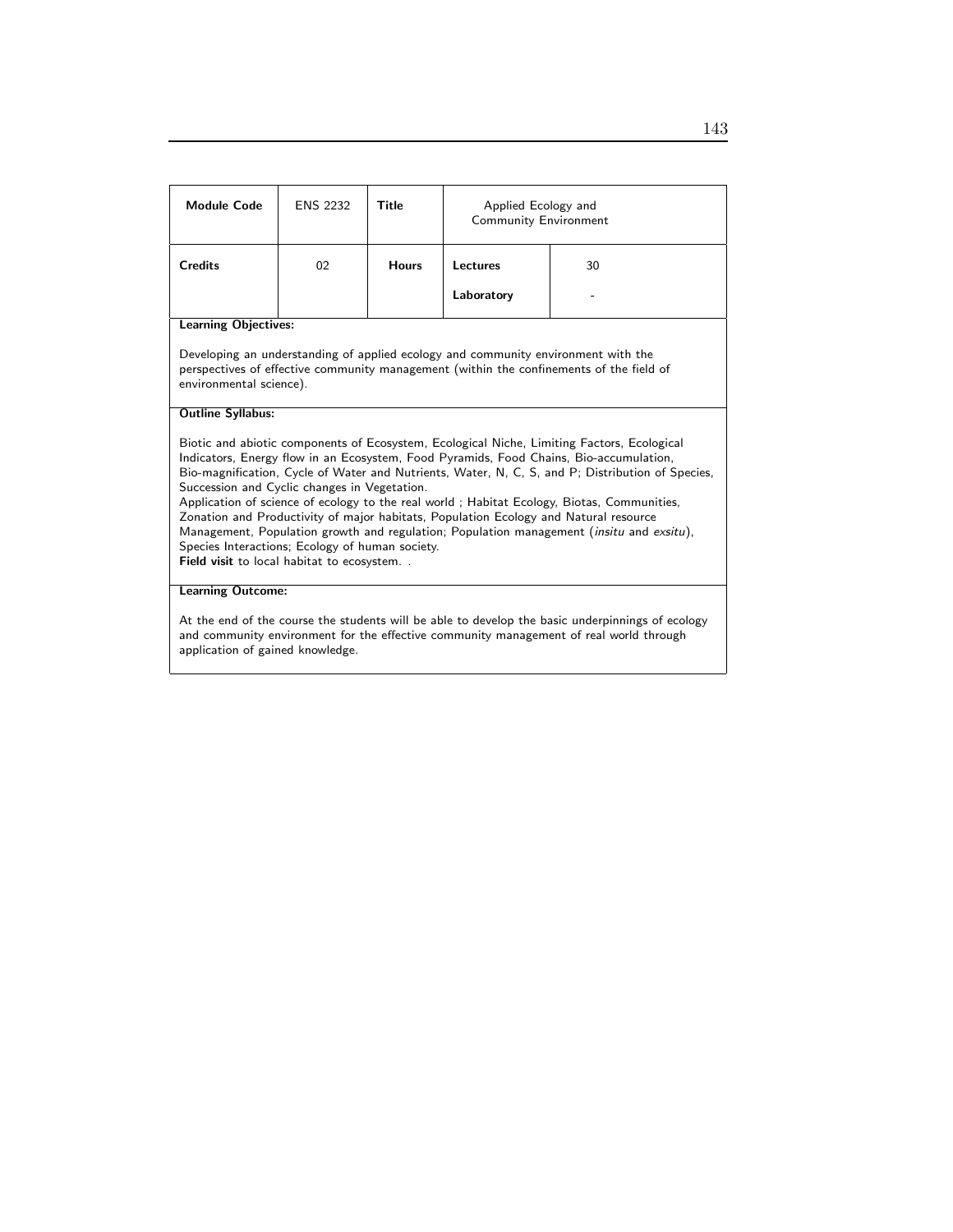| <b>Module Code</b>                                                                                                                                                                                                                                                                                                                                                                                                                                                                                                                                                                                                                                                                                                                                                                                                                                                                                                                                                                 | <b>ENS 2242</b> | Title        | <b>Resource and Environment</b><br>Economics |    |  |
|------------------------------------------------------------------------------------------------------------------------------------------------------------------------------------------------------------------------------------------------------------------------------------------------------------------------------------------------------------------------------------------------------------------------------------------------------------------------------------------------------------------------------------------------------------------------------------------------------------------------------------------------------------------------------------------------------------------------------------------------------------------------------------------------------------------------------------------------------------------------------------------------------------------------------------------------------------------------------------|-----------------|--------------|----------------------------------------------|----|--|
| <b>Credits</b>                                                                                                                                                                                                                                                                                                                                                                                                                                                                                                                                                                                                                                                                                                                                                                                                                                                                                                                                                                     | 02              | <b>Hours</b> | Lectures                                     | 30 |  |
|                                                                                                                                                                                                                                                                                                                                                                                                                                                                                                                                                                                                                                                                                                                                                                                                                                                                                                                                                                                    |                 |              | Laboratory                                   |    |  |
| <b>Learning Objectives:</b>                                                                                                                                                                                                                                                                                                                                                                                                                                                                                                                                                                                                                                                                                                                                                                                                                                                                                                                                                        |                 |              |                                              |    |  |
| Development of basic theoretical underpinnings of resource economics and management as<br>environmental science professionals.                                                                                                                                                                                                                                                                                                                                                                                                                                                                                                                                                                                                                                                                                                                                                                                                                                                     |                 |              |                                              |    |  |
| <b>Outline Syllabus:</b>                                                                                                                                                                                                                                                                                                                                                                                                                                                                                                                                                                                                                                                                                                                                                                                                                                                                                                                                                           |                 |              |                                              |    |  |
| Micro economics and welfare theory: Introduction to economics. A market economy. Demand<br>(Consumption). Supply (Production): markets and the price mechanism. Market failure -<br>government intervention. Market failure as a cause of environmental degradation, Potential<br>market economic solutions to mitigate environmental conservation, Introduction to environmental<br>valuation techniques. Microeconomic models for peasant households. Integrating gender issues<br>into microeconomic theory. Welfare theory - introduction to project evaluation. Applying<br>microeconomic theory to the management of natural resources: Resource classification. Models<br>for optimal management of renewable and non - renewable resources. Bio - economic models.<br>Common property and externalities. Regulation tools - direct regulation, taxes, subsidies, tradable<br>quotas. Case studies. Managing global common resources, Ethics of environmental conservation. |                 |              |                                              |    |  |
| <b>Learning Outcome:</b>                                                                                                                                                                                                                                                                                                                                                                                                                                                                                                                                                                                                                                                                                                                                                                                                                                                                                                                                                           |                 |              |                                              |    |  |
| At the end of the course the students will be able to understand the theoretical concepts behind<br>resource and environmental economics and how it serves as a model tool for environmental                                                                                                                                                                                                                                                                                                                                                                                                                                                                                                                                                                                                                                                                                                                                                                                       |                 |              |                                              |    |  |

management.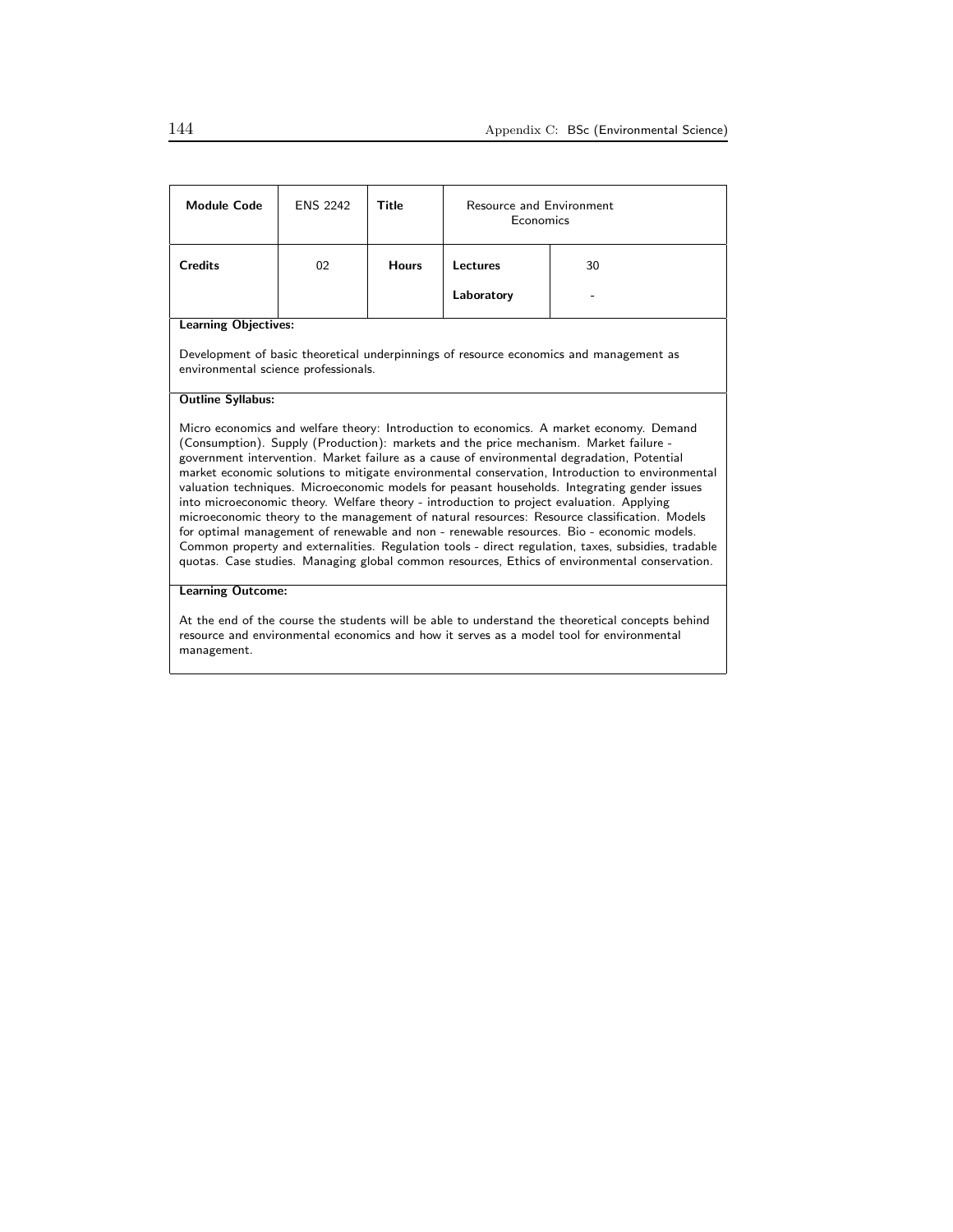| <b>Module Code</b>                                                                                                                                                                                                                                                                                                                                                                                                                                                                                                                                                                                                                                                                                 | <b>ENS 2253</b> | Title        | Environmental Disaster<br>Management |                                                                                         |
|----------------------------------------------------------------------------------------------------------------------------------------------------------------------------------------------------------------------------------------------------------------------------------------------------------------------------------------------------------------------------------------------------------------------------------------------------------------------------------------------------------------------------------------------------------------------------------------------------------------------------------------------------------------------------------------------------|-----------------|--------------|--------------------------------------|-----------------------------------------------------------------------------------------|
| <b>Credits</b>                                                                                                                                                                                                                                                                                                                                                                                                                                                                                                                                                                                                                                                                                     | 03              | <b>Hours</b> | Lectures                             | 45                                                                                      |
|                                                                                                                                                                                                                                                                                                                                                                                                                                                                                                                                                                                                                                                                                                    |                 |              | Laboratory                           |                                                                                         |
| <b>Learning Objectives:</b>                                                                                                                                                                                                                                                                                                                                                                                                                                                                                                                                                                                                                                                                        |                 |              |                                      |                                                                                         |
|                                                                                                                                                                                                                                                                                                                                                                                                                                                                                                                                                                                                                                                                                                    |                 |              |                                      | Understanding the importance/s of the concept of biodiversity in environmental science. |
| <b>Outline Syllabus:</b>                                                                                                                                                                                                                                                                                                                                                                                                                                                                                                                                                                                                                                                                           |                 |              |                                      |                                                                                         |
| Introduction & Dimensions of Natural & Anthropogenic Disasters, Principles/Components of<br>Disaster Management, Organizational Structure for Disaster Management, Disaster Management<br>Schemes/SOPs, Natural Disasters and Mitigation Efforts, Flood Control, Drought Management,<br>Cyclones, Earth quick and tsunami, Mangroves, Land Use Planning, Inter-Linking of Rivers, Role<br>of Union/States, Role of Armed Forces/Other Agencies in Disasters, Important Statutes/ Legal<br>Provisions, IEDs/Bomb Threat Planning, NBC Threat and Safety Measures, Forest Fires, Oil<br>Fires, Crisis in Power Sector, Accidents in Coal Mines, Terrorism and Emergency Management,<br>Case Studies. |                 |              |                                      |                                                                                         |
| <b>Learning Outcome:</b>                                                                                                                                                                                                                                                                                                                                                                                                                                                                                                                                                                                                                                                                           |                 |              |                                      |                                                                                         |
| At the end of the course the students will be able to develop the basic theoretical understanding<br>of natural disasters, responses and safety measures and to develop the logical alternative in case<br>of emergency situation.                                                                                                                                                                                                                                                                                                                                                                                                                                                                 |                 |              |                                      |                                                                                         |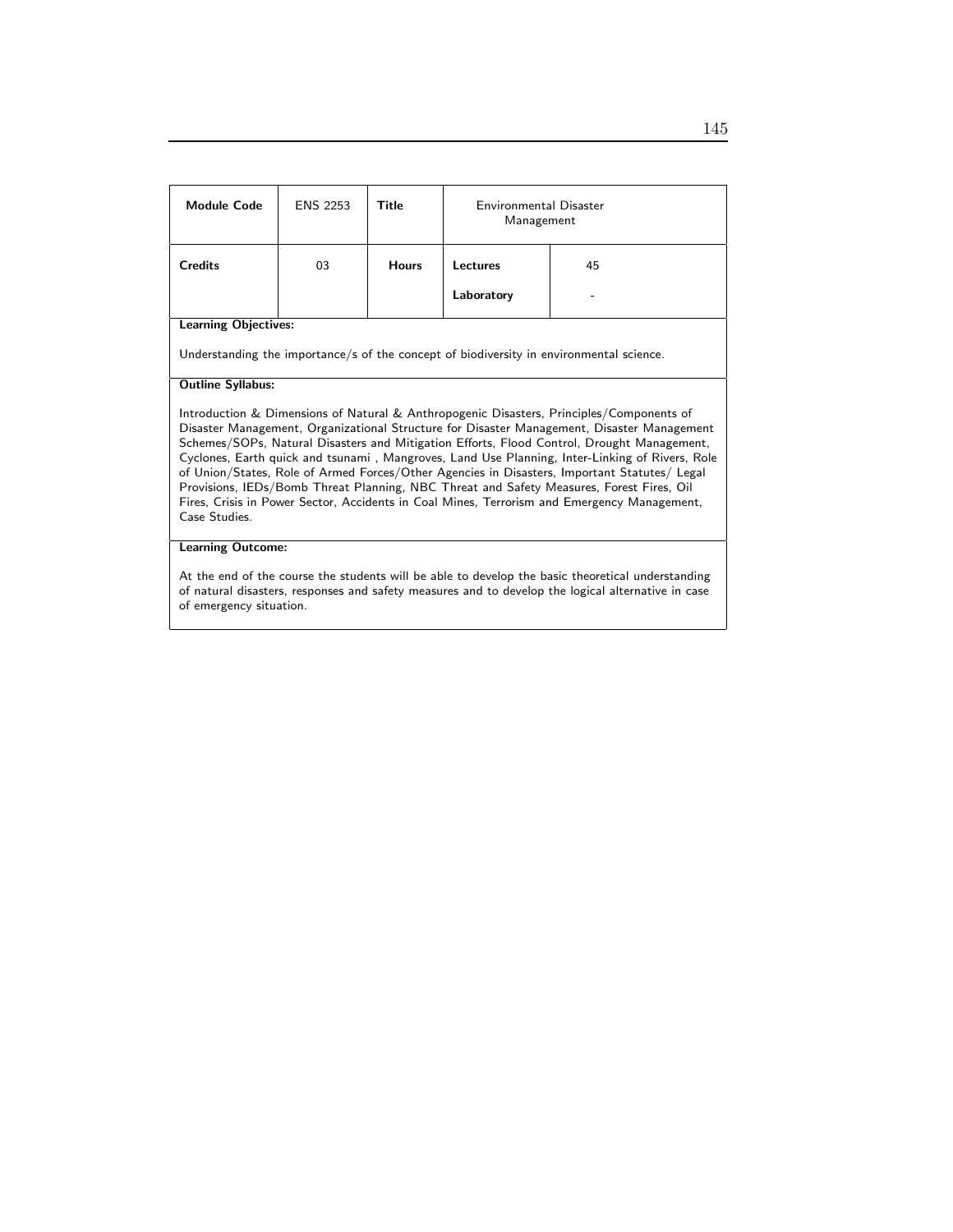| <b>Module Code</b>                                                                                                                                                                                                                                                                                                                                                                                                                                                                                                                                                                                                                                                                                                                                                                                                                                                                                                                                                                                                                                                                                                                                                                                                                                                                                                                                                                                                                                                                                                                                                | <b>ENS 2263</b> | Title        | Soil Science and Fertility<br>Management |                                                                                              |  |
|-------------------------------------------------------------------------------------------------------------------------------------------------------------------------------------------------------------------------------------------------------------------------------------------------------------------------------------------------------------------------------------------------------------------------------------------------------------------------------------------------------------------------------------------------------------------------------------------------------------------------------------------------------------------------------------------------------------------------------------------------------------------------------------------------------------------------------------------------------------------------------------------------------------------------------------------------------------------------------------------------------------------------------------------------------------------------------------------------------------------------------------------------------------------------------------------------------------------------------------------------------------------------------------------------------------------------------------------------------------------------------------------------------------------------------------------------------------------------------------------------------------------------------------------------------------------|-----------------|--------------|------------------------------------------|----------------------------------------------------------------------------------------------|--|
| <b>Credits</b>                                                                                                                                                                                                                                                                                                                                                                                                                                                                                                                                                                                                                                                                                                                                                                                                                                                                                                                                                                                                                                                                                                                                                                                                                                                                                                                                                                                                                                                                                                                                                    | 03              | <b>Hours</b> | Lectures<br>35                           |                                                                                              |  |
|                                                                                                                                                                                                                                                                                                                                                                                                                                                                                                                                                                                                                                                                                                                                                                                                                                                                                                                                                                                                                                                                                                                                                                                                                                                                                                                                                                                                                                                                                                                                                                   |                 |              | Laboratory                               | 30                                                                                           |  |
| <b>Learning Objectives:</b>                                                                                                                                                                                                                                                                                                                                                                                                                                                                                                                                                                                                                                                                                                                                                                                                                                                                                                                                                                                                                                                                                                                                                                                                                                                                                                                                                                                                                                                                                                                                       |                 |              |                                          |                                                                                              |  |
| environmental management.                                                                                                                                                                                                                                                                                                                                                                                                                                                                                                                                                                                                                                                                                                                                                                                                                                                                                                                                                                                                                                                                                                                                                                                                                                                                                                                                                                                                                                                                                                                                         |                 |              |                                          | Development of an appreciation for soil science (and soil fertility management) in effective |  |
| <b>Outline Syllabus:</b>                                                                                                                                                                                                                                                                                                                                                                                                                                                                                                                                                                                                                                                                                                                                                                                                                                                                                                                                                                                                                                                                                                                                                                                                                                                                                                                                                                                                                                                                                                                                          |                 |              |                                          |                                                                                              |  |
| Minerals and rocks, formation, classification & properties, Rocks of Sri Lanka, Rock Weathering<br>and Soil formation, Soil physical properties; Composition of soil, Soil colour, bulk density,<br>porosity, Soil texture, Soil structure, Soil moisture content, Soil moisture potentials, Soil moisture<br>retention; Nature and properties of soil colloids, Ion exchange in soils, Soil reaction, Redox<br>potential and Electrical conductivity, Soil profile, Soil taxonomy, Soils of Sri Lanka. Soil<br>organisms, soil organic matter C/N ratio and its significance, soils as limited Resource, Processes<br>and types of soil erosion, soil loss tolerance Estimation of soil loss, Agronomic and mechanical soil<br>conservation methods, soil conservation act. Importance of soil fertility, Detailed interpretations<br>and fertility parameters, Evaluation/ Assessment of soil fertility, Basic concepts to manage soil<br>fertility, Behaviour/fate of fertilizers and amendments in soils Specific fertility management<br>approaches for Sri Lankan soils. Problems of soil. Soil analysis.<br>Practical/s: Study the physical properties of minerals and rocks, Identify the Soil sampling<br>equipment, Collection and preparation of soil sample, Determination of Soil moisture, Soil<br>colour, Soil bulk density, Soil texture, Cation exchange capacity (CEC), Total exchangeable<br>bases, Soil pH, Electrical conductivity, Soil organic matter, Total nitrogen in soil, Available<br>Phosphorus in soil, Lime requirement in soils. |                 |              |                                          |                                                                                              |  |
| <b>Learning Outcome:</b>                                                                                                                                                                                                                                                                                                                                                                                                                                                                                                                                                                                                                                                                                                                                                                                                                                                                                                                                                                                                                                                                                                                                                                                                                                                                                                                                                                                                                                                                                                                                          |                 |              |                                          |                                                                                              |  |

At the end of the course the students will be able to develop the understanding of soil science and to demonstrate the laboratory skills in analysing various soil parameters for effective soil fertility management.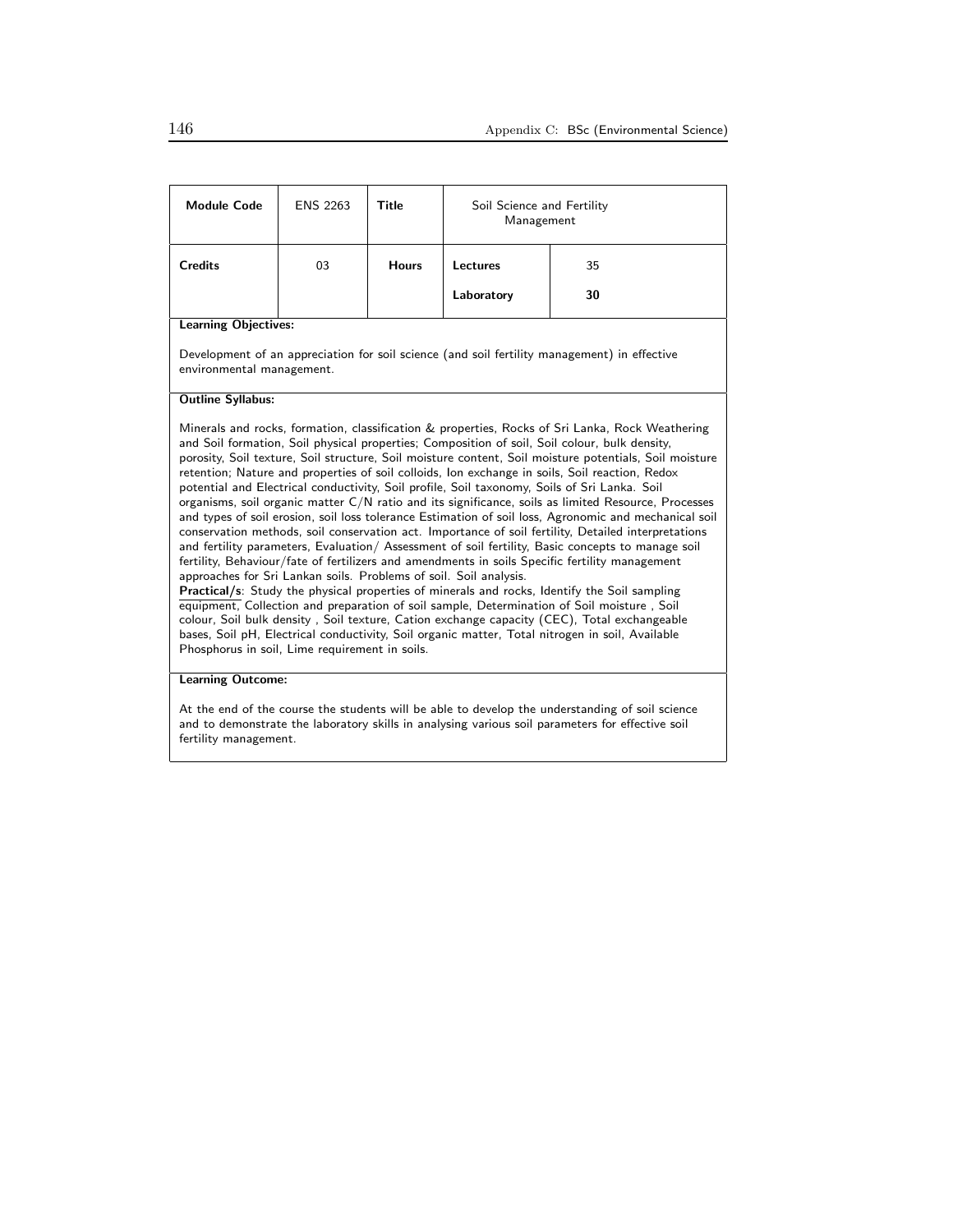| <b>Module Code</b>                                                                                                                                                                                                                                                                                                                                                                                                                                                                                                                                                                                                                                                                                                                | <b>ACU 2212</b> | Title        | Career Guidance |    |
|-----------------------------------------------------------------------------------------------------------------------------------------------------------------------------------------------------------------------------------------------------------------------------------------------------------------------------------------------------------------------------------------------------------------------------------------------------------------------------------------------------------------------------------------------------------------------------------------------------------------------------------------------------------------------------------------------------------------------------------|-----------------|--------------|-----------------|----|
| <b>Credits</b>                                                                                                                                                                                                                                                                                                                                                                                                                                                                                                                                                                                                                                                                                                                    | 02              | <b>Hours</b> | Lectures        | 30 |
|                                                                                                                                                                                                                                                                                                                                                                                                                                                                                                                                                                                                                                                                                                                                   |                 |              | Laboratory      |    |
| <b>Learning Objectives:</b>                                                                                                                                                                                                                                                                                                                                                                                                                                                                                                                                                                                                                                                                                                       |                 |              |                 |    |
| To give an overall view of the career prospective and guidance.                                                                                                                                                                                                                                                                                                                                                                                                                                                                                                                                                                                                                                                                   |                 |              |                 |    |
| <b>Outline Syllabus:</b>                                                                                                                                                                                                                                                                                                                                                                                                                                                                                                                                                                                                                                                                                                          |                 |              |                 |    |
| The world of work: Unemployment in Sri Lanka. Recent demographic, Economic and social<br>changes of Sri Lanka and how they effect the graduate labour market. The private sector culture<br>- emphasis on attitudes The role of scientists in various employment sectors. The expectations of<br>private sector employer from new graduate employees. Career guidance Employment search.<br><b>Image Projection</b> : Social graces, Public relations, Career development and survival skills of young<br>graduates, Personality development, Leadership, Team work, Human relations, Effective<br>communication, Problem solving, Stress management. Presentation Techniques: The bio-data,<br>Facing interviews, assertiveness. |                 |              |                 |    |
| <b>Learning Outcome:</b>                                                                                                                                                                                                                                                                                                                                                                                                                                                                                                                                                                                                                                                                                                          |                 |              |                 |    |

At the end of the course the students will be able to know the carrier prospects.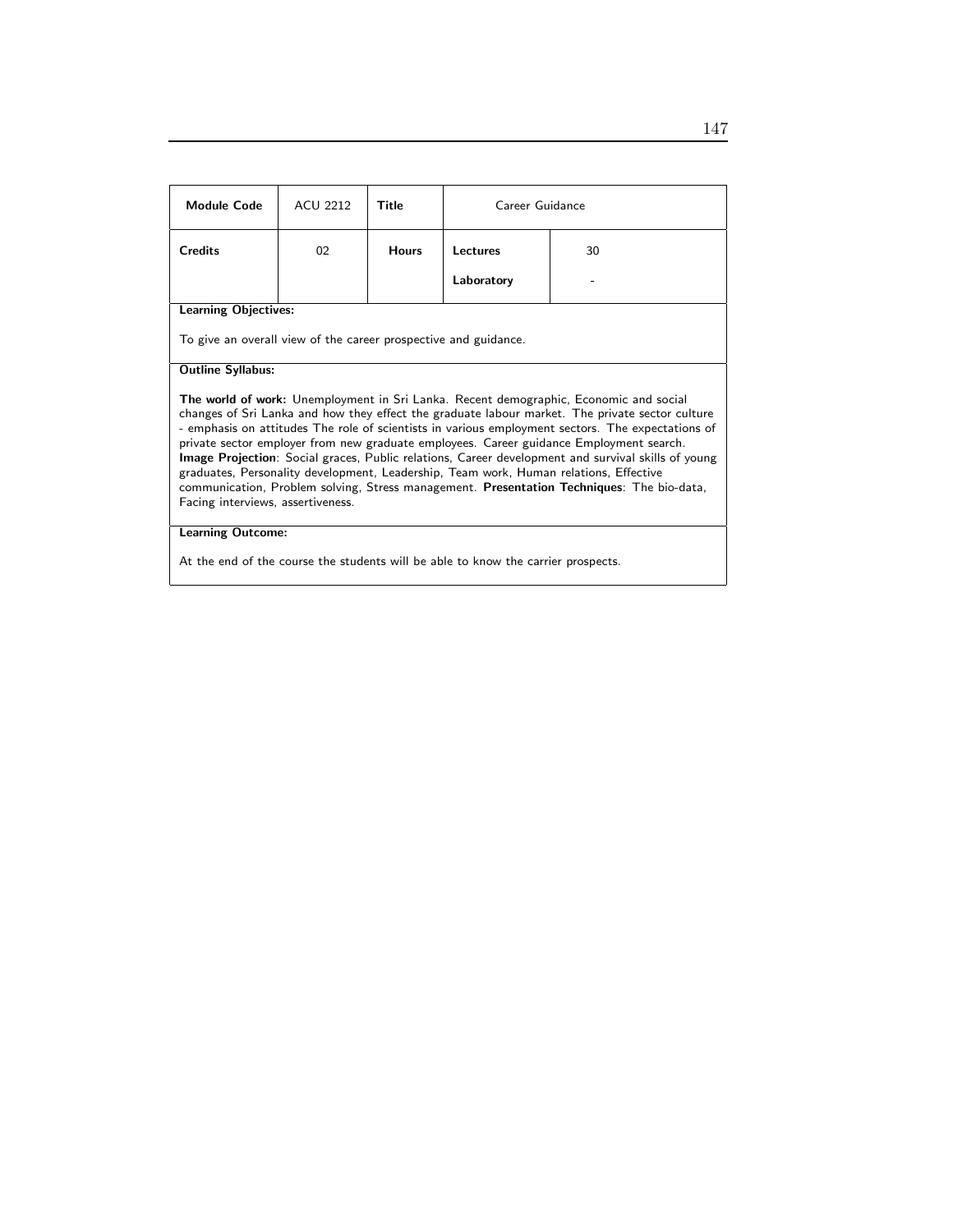# LEVEL 3

| <b>Module Code</b>                                                                                                                                                                                                                                                                                                                                                                                                                                                                                                                                                                                                                                                                                                                                                                                                                                                                                                                                                                                                                                                                                                                                                                                                                                                                                                                                                                                                                           | <b>ENS 3113</b> | Title        | Applied Hydrology and Water<br>Resource Management (WRM) |    |  |
|----------------------------------------------------------------------------------------------------------------------------------------------------------------------------------------------------------------------------------------------------------------------------------------------------------------------------------------------------------------------------------------------------------------------------------------------------------------------------------------------------------------------------------------------------------------------------------------------------------------------------------------------------------------------------------------------------------------------------------------------------------------------------------------------------------------------------------------------------------------------------------------------------------------------------------------------------------------------------------------------------------------------------------------------------------------------------------------------------------------------------------------------------------------------------------------------------------------------------------------------------------------------------------------------------------------------------------------------------------------------------------------------------------------------------------------------|-----------------|--------------|----------------------------------------------------------|----|--|
| <b>Credits</b>                                                                                                                                                                                                                                                                                                                                                                                                                                                                                                                                                                                                                                                                                                                                                                                                                                                                                                                                                                                                                                                                                                                                                                                                                                                                                                                                                                                                                               | 03              | <b>Hours</b> | Lectures                                                 | 40 |  |
|                                                                                                                                                                                                                                                                                                                                                                                                                                                                                                                                                                                                                                                                                                                                                                                                                                                                                                                                                                                                                                                                                                                                                                                                                                                                                                                                                                                                                                              |                 |              | Laboratory                                               | 15 |  |
| <b>Learning Objectives:</b>                                                                                                                                                                                                                                                                                                                                                                                                                                                                                                                                                                                                                                                                                                                                                                                                                                                                                                                                                                                                                                                                                                                                                                                                                                                                                                                                                                                                                  |                 |              |                                                          |    |  |
| Developing a basic appreciation for the theoretical undepinnings in applied hydrology.<br>Understanding the various issues revolving around water resource management in local and global<br>contexts.<br>Development of (applied) practical skills for investigating water resource management problems in<br>the local contexts (this could be executed through field based investigations).<br>Development of appreciation for IWRM and its importance as a sustainable environmental<br>management tool.                                                                                                                                                                                                                                                                                                                                                                                                                                                                                                                                                                                                                                                                                                                                                                                                                                                                                                                                 |                 |              |                                                          |    |  |
| <b>Outline Syllabus:</b>                                                                                                                                                                                                                                                                                                                                                                                                                                                                                                                                                                                                                                                                                                                                                                                                                                                                                                                                                                                                                                                                                                                                                                                                                                                                                                                                                                                                                     |                 |              |                                                          |    |  |
| Theory: Applied Hydrology: [definition of hydrology, the hydrologic cycle, processes contributing<br>to the hydrologic cycle (condensation, precipitation, infiltration, [interception], runoff and,<br>evapotransipiration), water balance (conservation equation, water balance examples), runoff,<br>factors affecting runoff, runoff measurement, hydrograph analysis, unit hydrograph, runoff<br>prediction, flooding, reservoir and flood routing, watersheds/drainage-basins (including: the<br>processes operating in a watershed, problems in a watershed i.e. sedimentation, soil erosion; and,<br>strategies to prevent watershed degradation), aspects of irrigation ( <i>including</i> : calculation of<br>irrigation requirements), methods of developing surface and ground water resources. Managing<br>water resources: [uses of the water resource from local to global contexts, the hydrologic<br>civilisation of Sri Lanka, concepts in water resource management, IWRM (definitions and the<br>process), case studies on IWRM from Sri Lanka and the world, policies, strategies and legislations<br>related to water resource management.<br>Practical/s: measurement of precipitation, introduction to modelling in Applied Hydrology and<br>Water Resource Management (where the students will develop simple computer models as tools<br>for problem solving in Applied Hydrology and Water Resources Management). |                 |              |                                                          |    |  |
| <b>Learning Outcome:</b>                                                                                                                                                                                                                                                                                                                                                                                                                                                                                                                                                                                                                                                                                                                                                                                                                                                                                                                                                                                                                                                                                                                                                                                                                                                                                                                                                                                                                     |                 |              |                                                          |    |  |
| At the end of the course the students will be able to develop the theoretical understanding<br>hydrology and able to address the water related issues in local/global context. And to<br>demonstrate the practical skill in investigating WRM problems and to provide sustainable                                                                                                                                                                                                                                                                                                                                                                                                                                                                                                                                                                                                                                                                                                                                                                                                                                                                                                                                                                                                                                                                                                                                                            |                 |              |                                                          |    |  |

solutions.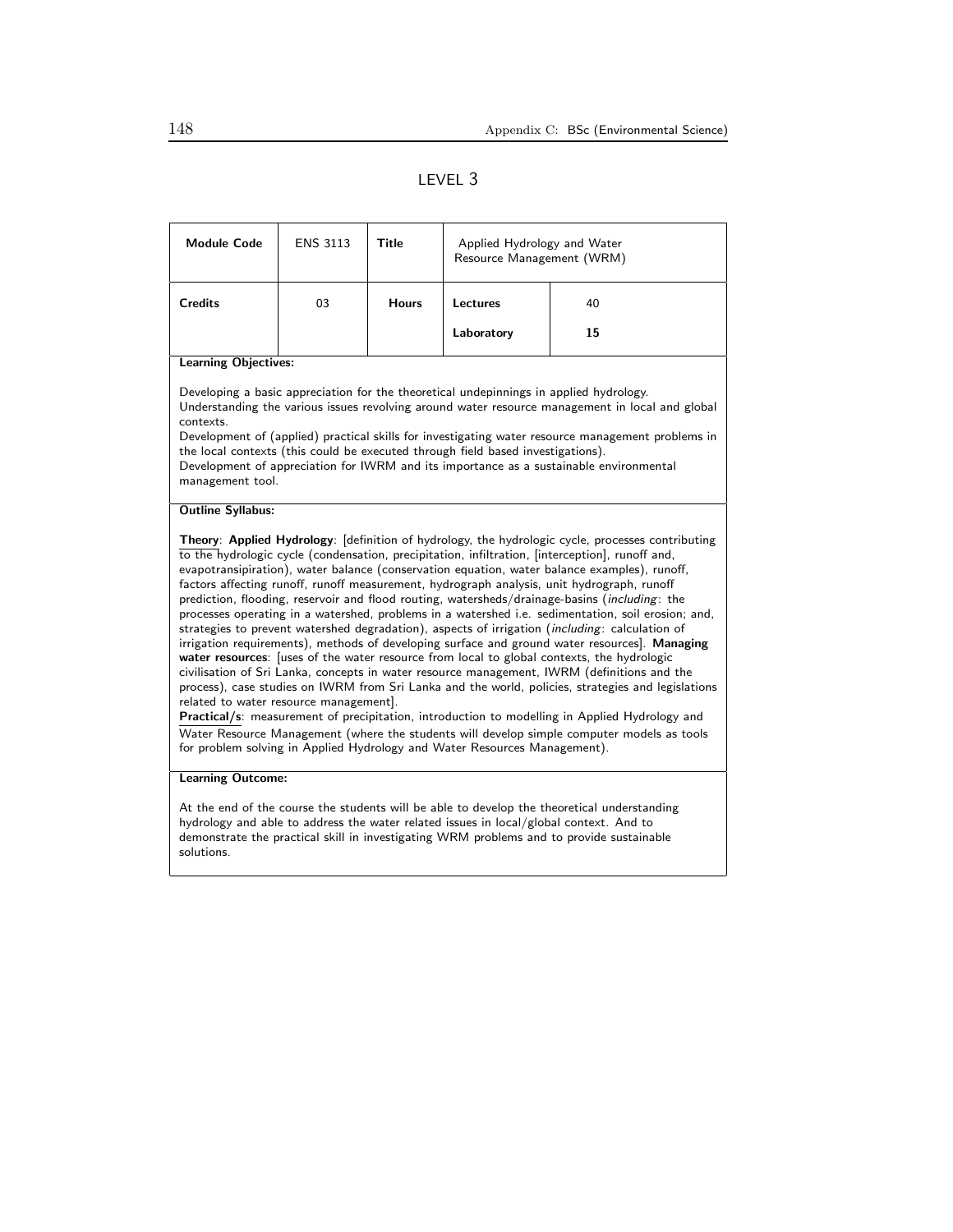| <b>Module Code</b>                                                                                                                                                                                                                                                                                                                                                                                                                                                                                                                                                                                                                                                                                                                                                                                                                                                                                                                                                                                                                                                                                                                                                                                                                                                                                                                                                                | <b>ENS 3122</b> | <b>Title</b> | Application of Geographic<br>Information Systems (GIS) in<br>Natural Resource Management<br>(NRM) |    |  |
|-----------------------------------------------------------------------------------------------------------------------------------------------------------------------------------------------------------------------------------------------------------------------------------------------------------------------------------------------------------------------------------------------------------------------------------------------------------------------------------------------------------------------------------------------------------------------------------------------------------------------------------------------------------------------------------------------------------------------------------------------------------------------------------------------------------------------------------------------------------------------------------------------------------------------------------------------------------------------------------------------------------------------------------------------------------------------------------------------------------------------------------------------------------------------------------------------------------------------------------------------------------------------------------------------------------------------------------------------------------------------------------|-----------------|--------------|---------------------------------------------------------------------------------------------------|----|--|
| <b>Credits</b>                                                                                                                                                                                                                                                                                                                                                                                                                                                                                                                                                                                                                                                                                                                                                                                                                                                                                                                                                                                                                                                                                                                                                                                                                                                                                                                                                                    | 02              | <b>Hours</b> | Lectures                                                                                          | 20 |  |
|                                                                                                                                                                                                                                                                                                                                                                                                                                                                                                                                                                                                                                                                                                                                                                                                                                                                                                                                                                                                                                                                                                                                                                                                                                                                                                                                                                                   |                 |              | Laboratory                                                                                        | 30 |  |
| <b>Learning Objectives:</b>                                                                                                                                                                                                                                                                                                                                                                                                                                                                                                                                                                                                                                                                                                                                                                                                                                                                                                                                                                                                                                                                                                                                                                                                                                                                                                                                                       |                 |              |                                                                                                   |    |  |
| Development of understandings on the theoretical fundamentals of GIS.<br>Development of the basic ability to design, implement and manage a GIS project as an<br>environmental science professional.<br>Skill development in the usage of GIS software (off-the shelf, and custom made by the user)                                                                                                                                                                                                                                                                                                                                                                                                                                                                                                                                                                                                                                                                                                                                                                                                                                                                                                                                                                                                                                                                               |                 |              |                                                                                                   |    |  |
| <b>Outline Syllabus:</b>                                                                                                                                                                                                                                                                                                                                                                                                                                                                                                                                                                                                                                                                                                                                                                                                                                                                                                                                                                                                                                                                                                                                                                                                                                                                                                                                                          |                 |              |                                                                                                   |    |  |
| Theory (divided in to parts 'a' and 'b'): a. Fundamentals of GIS - What is GIS? (Defining GIS,<br>GIS in Geomatics, the components of a GIS and basic principles, GIS in NRM/Environmental<br>Science); Spatial data (data types, remote sensing as a source of data in GIS); Spatial data<br>modelling (including data management, data input methods, spatial analysis); Attribute data<br>management; Data input and editing; Data analysis; The role of analytical modelling of<br>environmental processes in GIS (including digital terrain modelling and spatial analysis); Output:<br>from digital maps/images to enhanced decision making. Remote sensing (including aerial<br>photography) - an introduction (from a GIS context). <b>b. Issues in GIS</b> - The development of<br>computer methods for handling spatial data in the environmental sciences, Data quality issues in<br>NRM when using GIS applications, Human and organizational issues with respect to applying GIS<br>in NRM, GIS Project Design and Management in the environmental sciences (or NRM), GIS as a<br>tool for EIA.<br>Practical/s: Grasping the basics of GIS using MS Excel - [building a simple GIS using MS Excel,<br>understanding the functions overlaying, buffering and querying]. Learning to use GPS in field<br>situations. Comprehensive training on the use of ArcView GIS. |                 |              |                                                                                                   |    |  |
| <b>Learning Outcome:</b>                                                                                                                                                                                                                                                                                                                                                                                                                                                                                                                                                                                                                                                                                                                                                                                                                                                                                                                                                                                                                                                                                                                                                                                                                                                                                                                                                          |                 |              |                                                                                                   |    |  |
| At the end of the course the students will be able to develop the basic theoretical understanding<br>of GIS and to demonstrate the ability to manage environmental projects using the knowledge                                                                                                                                                                                                                                                                                                                                                                                                                                                                                                                                                                                                                                                                                                                                                                                                                                                                                                                                                                                                                                                                                                                                                                                   |                 |              |                                                                                                   |    |  |

gained, executed via GIS manipulation devices/softwares.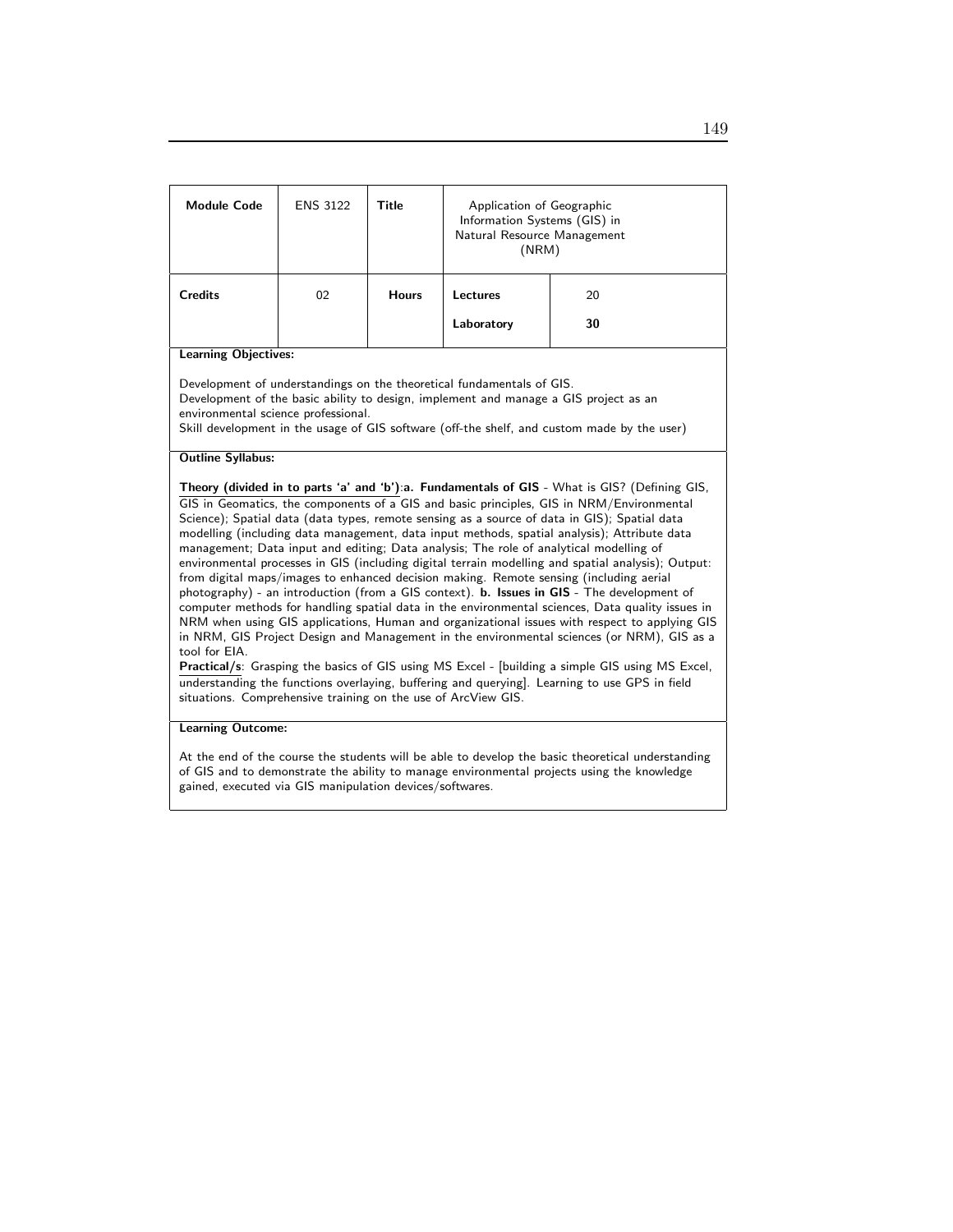| <b>Module Code</b>                                                                                                                                                                                                                                                                                                                                                                                                                                                                                                                                                                                                                                                                                                                                                                                                                                                                                                                                                                                                                                                                                                                                                                                 | <b>ENS 3132</b> | <b>Title</b> | Forest Environmental Biology<br>and Management |                                                                                          |  |
|----------------------------------------------------------------------------------------------------------------------------------------------------------------------------------------------------------------------------------------------------------------------------------------------------------------------------------------------------------------------------------------------------------------------------------------------------------------------------------------------------------------------------------------------------------------------------------------------------------------------------------------------------------------------------------------------------------------------------------------------------------------------------------------------------------------------------------------------------------------------------------------------------------------------------------------------------------------------------------------------------------------------------------------------------------------------------------------------------------------------------------------------------------------------------------------------------|-----------------|--------------|------------------------------------------------|------------------------------------------------------------------------------------------|--|
| <b>Credits</b>                                                                                                                                                                                                                                                                                                                                                                                                                                                                                                                                                                                                                                                                                                                                                                                                                                                                                                                                                                                                                                                                                                                                                                                     | 02              | <b>Hours</b> | Lectures<br>30                                 |                                                                                          |  |
|                                                                                                                                                                                                                                                                                                                                                                                                                                                                                                                                                                                                                                                                                                                                                                                                                                                                                                                                                                                                                                                                                                                                                                                                    |                 |              | Laboratory                                     |                                                                                          |  |
| <b>Learning Objectives:</b>                                                                                                                                                                                                                                                                                                                                                                                                                                                                                                                                                                                                                                                                                                                                                                                                                                                                                                                                                                                                                                                                                                                                                                        |                 |              |                                                |                                                                                          |  |
| environmental management.<br>Learning field level skills in forest management.                                                                                                                                                                                                                                                                                                                                                                                                                                                                                                                                                                                                                                                                                                                                                                                                                                                                                                                                                                                                                                                                                                                     |                 |              |                                                | Developing an understanding of the role of effective silvicultural management in general |  |
| <b>Outline Syllabus:</b><br>Theory: Theories and concepts of origin and evolutional processes of Forest tree species from<br>carboniferous, cretaceous and up to present eras. Influence of environment on evolution and<br>adaptation of forest trees. Definition of basic concepts, forest community analysis. Forest<br>structure and composition. Major forest types and their climatic control in Sri Lanka. Role of<br>forest/s. Forest environment and its current status of forestry: Globally and locally Forest<br>disturbances and recovery. Strategies for forestry problem in Sri Lanka. Sri Lankan forest policy:<br>history and development role of different groups in the formulation and implementation of forest<br>policy. Paradigms of forestry: quantitative information for decision making, planning and<br>implementing sustainable/multiple use forest management. Role of agro-forestry. Classification of<br>agro-forestry, Characteristics of agro-forestry practices in Sri Lanka. Species for agro-forestry.<br>Practical/s: Field visit to natural forest to identify the species, and measurement/s of the height,<br>diameter and breath of forest tree species. |                 |              |                                                |                                                                                          |  |
| <b>Learning Outcome:</b>                                                                                                                                                                                                                                                                                                                                                                                                                                                                                                                                                                                                                                                                                                                                                                                                                                                                                                                                                                                                                                                                                                                                                                           |                 |              |                                                |                                                                                          |  |
| At the end of the course the students will be able to develop the basic theoretical understanding<br>of forest resources and to state the importance of silviculture. And to identify plant species and<br>measure various parameters to estimate the monetary value of timber stands.                                                                                                                                                                                                                                                                                                                                                                                                                                                                                                                                                                                                                                                                                                                                                                                                                                                                                                             |                 |              |                                                |                                                                                          |  |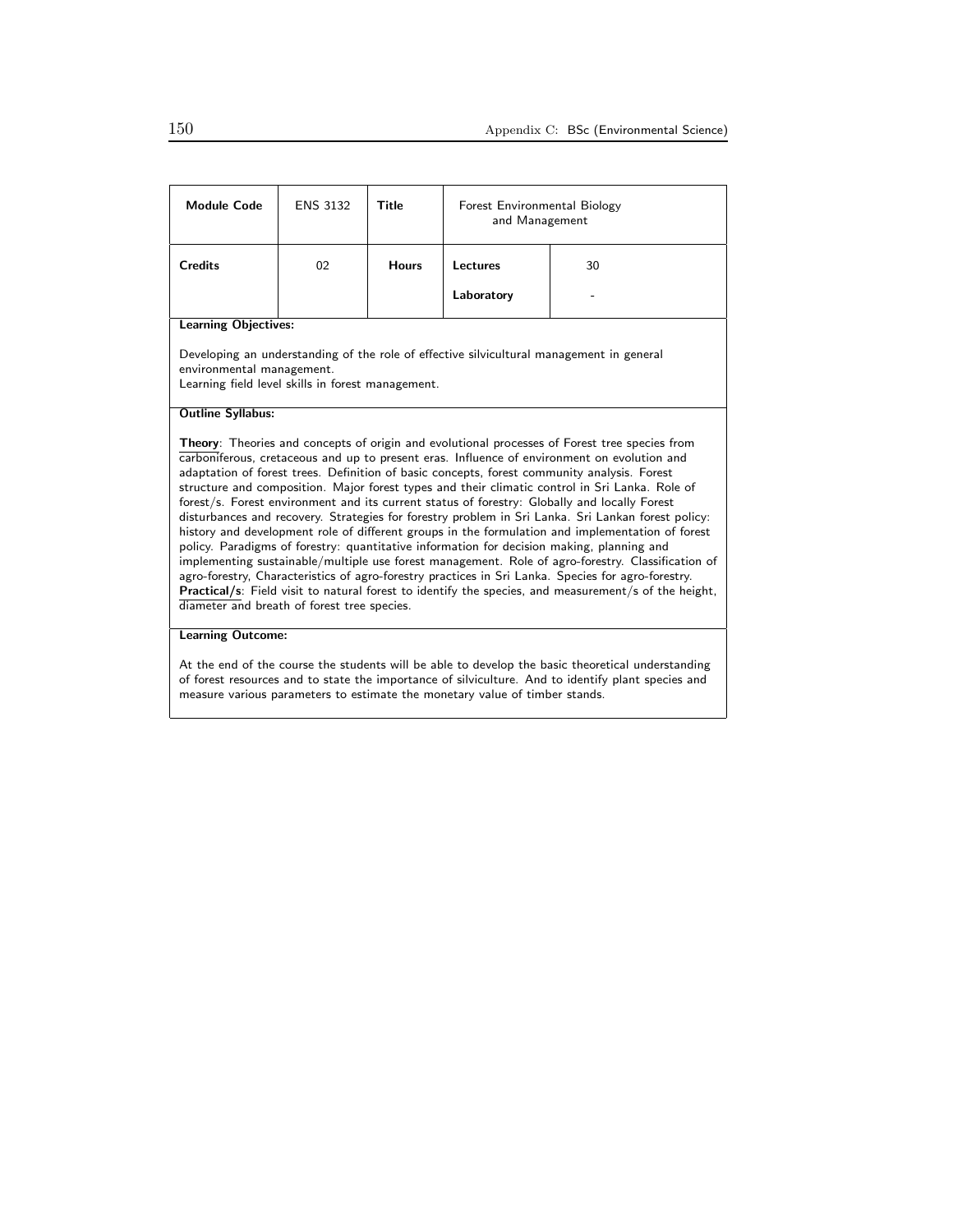| <b>Module Code</b>                                                                                                                                                                                                                                                                                                                                                                                                                                                                                                                                                                                                                                                                                                                                                                                                                                                                                                                               | <b>ENS 3142</b> | Title        | Wild life Biology and<br>Management |    |  |
|--------------------------------------------------------------------------------------------------------------------------------------------------------------------------------------------------------------------------------------------------------------------------------------------------------------------------------------------------------------------------------------------------------------------------------------------------------------------------------------------------------------------------------------------------------------------------------------------------------------------------------------------------------------------------------------------------------------------------------------------------------------------------------------------------------------------------------------------------------------------------------------------------------------------------------------------------|-----------------|--------------|-------------------------------------|----|--|
| <b>Credits</b>                                                                                                                                                                                                                                                                                                                                                                                                                                                                                                                                                                                                                                                                                                                                                                                                                                                                                                                                   | 02              | <b>Hours</b> | Lectures                            | 25 |  |
|                                                                                                                                                                                                                                                                                                                                                                                                                                                                                                                                                                                                                                                                                                                                                                                                                                                                                                                                                  |                 |              | Laboratory                          | 15 |  |
| <b>Learning Objectives:</b>                                                                                                                                                                                                                                                                                                                                                                                                                                                                                                                                                                                                                                                                                                                                                                                                                                                                                                                      |                 |              |                                     |    |  |
| Understanding wildlife biology for effective wildlife management.                                                                                                                                                                                                                                                                                                                                                                                                                                                                                                                                                                                                                                                                                                                                                                                                                                                                                |                 |              |                                     |    |  |
| <b>Outline Syllabus:</b>                                                                                                                                                                                                                                                                                                                                                                                                                                                                                                                                                                                                                                                                                                                                                                                                                                                                                                                         |                 |              |                                     |    |  |
| <b>Introduction</b> : Goals of wildlife management. Population as a unit of study; estimation of<br>population parameters; life tables; innate capacity for increase in numbers; population growth<br>and regulation; competition perdition and wildlife harvesting; methods of control; Fire as a<br>management tool; methods of estimating population size. The concept of the Minimum Viable<br>population; Effective population size; island biogeography; Inbreeding depression; Genetic<br>problems contributing to risk of extinction; Rescue and recovery of near extinction; In - situ and<br>en - situ conservation; Effects of fragmentation; Restoration, Reclamation, and regeneration of<br>degraded ecosystem. Forest corridors, reintroduction. Management of nature reserve.<br>International convention. Methods of wildlife study techniques: survey methods, radiometry,<br>remote sensing. Wildlife ordinance of Sri Lanka. |                 |              |                                     |    |  |
| <b>Learning Outcome:</b>                                                                                                                                                                                                                                                                                                                                                                                                                                                                                                                                                                                                                                                                                                                                                                                                                                                                                                                         |                 |              |                                     |    |  |
| At the end of the course the students will be able to develop the basic understanding of the<br>biology of wild animals' for the effective management by considering various environmental<br>factors.                                                                                                                                                                                                                                                                                                                                                                                                                                                                                                                                                                                                                                                                                                                                           |                 |              |                                     |    |  |

151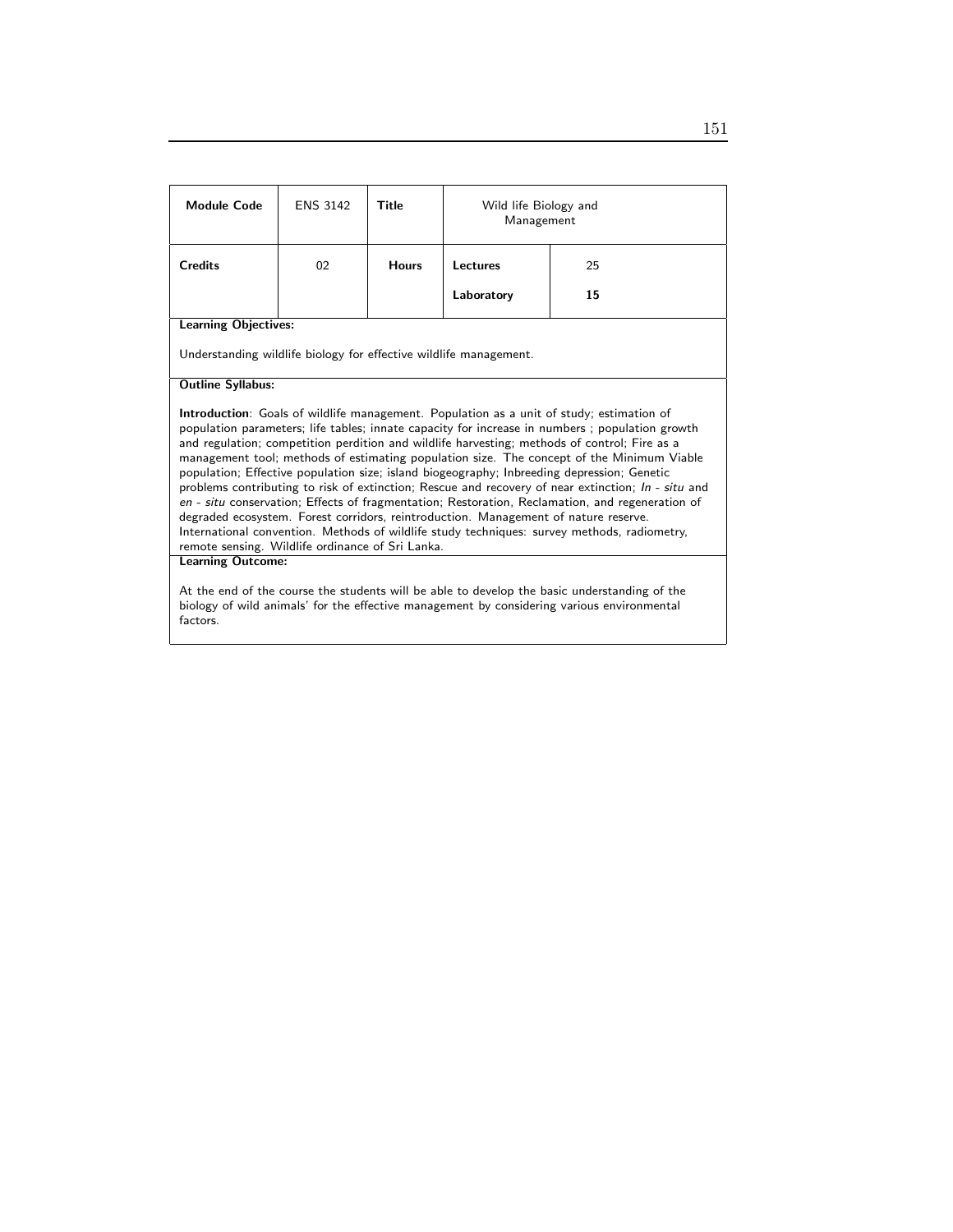| <b>Module Code</b>                                                                                                                                                                                                                                                                                                                                                                                                                                                                                                                                                                                                                                                                                                                                                                                                                                                                                                                                                                                                                                                                                                                                                                                                                                                                                                                                                                                                                                                                                                                                                                                                                                                                                                                                                                                                                                                           | <b>ENS 3153</b> | Title        | Solid and Hazardous Waste<br>Management |                                                                                           |  |
|------------------------------------------------------------------------------------------------------------------------------------------------------------------------------------------------------------------------------------------------------------------------------------------------------------------------------------------------------------------------------------------------------------------------------------------------------------------------------------------------------------------------------------------------------------------------------------------------------------------------------------------------------------------------------------------------------------------------------------------------------------------------------------------------------------------------------------------------------------------------------------------------------------------------------------------------------------------------------------------------------------------------------------------------------------------------------------------------------------------------------------------------------------------------------------------------------------------------------------------------------------------------------------------------------------------------------------------------------------------------------------------------------------------------------------------------------------------------------------------------------------------------------------------------------------------------------------------------------------------------------------------------------------------------------------------------------------------------------------------------------------------------------------------------------------------------------------------------------------------------------|-----------------|--------------|-----------------------------------------|-------------------------------------------------------------------------------------------|--|
| <b>Credits</b>                                                                                                                                                                                                                                                                                                                                                                                                                                                                                                                                                                                                                                                                                                                                                                                                                                                                                                                                                                                                                                                                                                                                                                                                                                                                                                                                                                                                                                                                                                                                                                                                                                                                                                                                                                                                                                                               | 03              | <b>Hours</b> | Lectures                                | 40                                                                                        |  |
|                                                                                                                                                                                                                                                                                                                                                                                                                                                                                                                                                                                                                                                                                                                                                                                                                                                                                                                                                                                                                                                                                                                                                                                                                                                                                                                                                                                                                                                                                                                                                                                                                                                                                                                                                                                                                                                                              |                 |              | Laboratory                              | 15                                                                                        |  |
| <b>Learning Objectives:</b>                                                                                                                                                                                                                                                                                                                                                                                                                                                                                                                                                                                                                                                                                                                                                                                                                                                                                                                                                                                                                                                                                                                                                                                                                                                                                                                                                                                                                                                                                                                                                                                                                                                                                                                                                                                                                                                  |                 |              |                                         |                                                                                           |  |
| effective environmental management.                                                                                                                                                                                                                                                                                                                                                                                                                                                                                                                                                                                                                                                                                                                                                                                                                                                                                                                                                                                                                                                                                                                                                                                                                                                                                                                                                                                                                                                                                                                                                                                                                                                                                                                                                                                                                                          |                 |              |                                         | Developing understandings on the need of solid wastes and hazardous wastes management for |  |
| <b>Outline Syllabus:</b>                                                                                                                                                                                                                                                                                                                                                                                                                                                                                                                                                                                                                                                                                                                                                                                                                                                                                                                                                                                                                                                                                                                                                                                                                                                                                                                                                                                                                                                                                                                                                                                                                                                                                                                                                                                                                                                     |                 |              |                                         |                                                                                           |  |
| Theory: Types of solidwastes, functional elements involved with the solidwaste management -<br>waste handling, collection, transportation, segregation, disposal etc. Methods of disposal -<br>sanitary land filling, bio reactor landfilling/sustainable landfilling, incineration, composting,<br>vemicompost, recovery of energy from solid wastes (RDF) etc. Solid waste Management:<br>Comprehensive overview of the planning of municipal solid waste management systems,<br>particularly problems in cities and their appropriate solutions, emphasizing correlations with<br>environmental health, water and sludge management for the sustainable development. Hazardous<br>wastes: Introduction, sources of generation, composition, physical form; quantity and quality of<br>hazardous wastes, physical and biological routes and transport of hazardous wastes substances,<br>hazardous waste regulations, the Sri Lankan scenario/s. Special hazardous waste - Hazardous<br>wastes sources and characterization categories and control - sampling and characterization.<br>Analysis of hazardous wastes - analytical approach for hazardous waste characterization -<br>proximate analysis, survey analysis, directed analysis, analytical methods. Hazardous waste<br>treatment technologies- waste recovery processes solidification, stabilization and encapsulation -<br>biological process and thermal processes. Storage and transportation, TSDF cradle to grave<br>concept: ultimate disposal facilities - secure landfilling, deep well injection, ocean disposal. Waste<br>minimization techniques: waste recovery processes, pollution prevention and recycling<br>Environmental facility assessment and audit waste minimization, hazardous waste site<br>remediation technologies.<br>Practical/s: Will be executed via case studies/assignments. |                 |              |                                         |                                                                                           |  |

At the end of the course the students will be able to develop the detailed theoretical understanding of the solid wastes and hazardous wastes concepts and to state and quantify the impacts on the environment. And to provide appropriate problem-based solution to manage waste generation and disposal issues.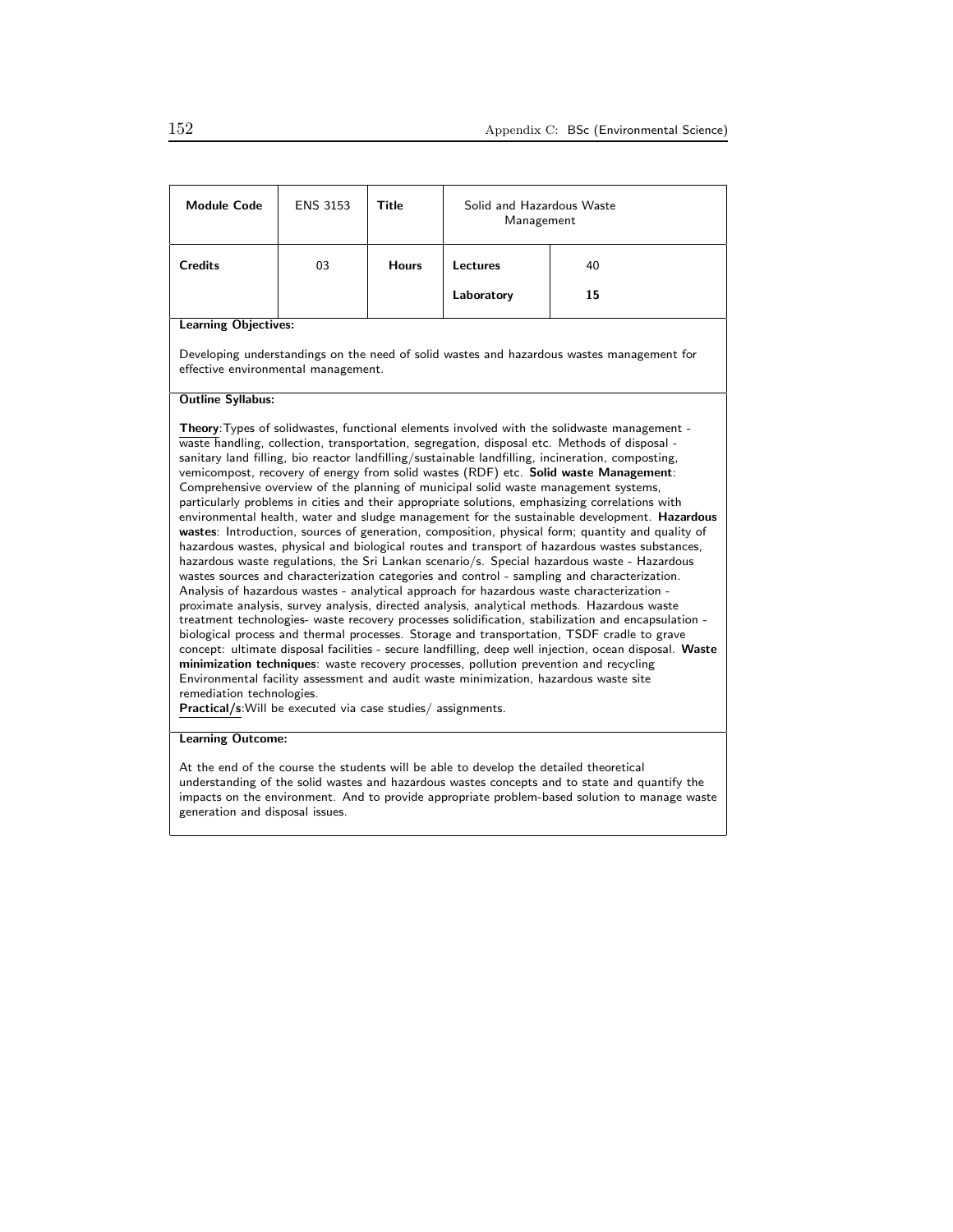| <b>Module Code</b>                                                                                                                                                                                                                                                                                                                                                                                                                                                                                                                                                                                                                                                                                                                                                                                                                                                                                                                                                                                                                                                                                                       | <b>ENS 3163</b> | Title        | Applied Statistics and<br>Experimental Design |    |  |
|--------------------------------------------------------------------------------------------------------------------------------------------------------------------------------------------------------------------------------------------------------------------------------------------------------------------------------------------------------------------------------------------------------------------------------------------------------------------------------------------------------------------------------------------------------------------------------------------------------------------------------------------------------------------------------------------------------------------------------------------------------------------------------------------------------------------------------------------------------------------------------------------------------------------------------------------------------------------------------------------------------------------------------------------------------------------------------------------------------------------------|-----------------|--------------|-----------------------------------------------|----|--|
| <b>Credits</b>                                                                                                                                                                                                                                                                                                                                                                                                                                                                                                                                                                                                                                                                                                                                                                                                                                                                                                                                                                                                                                                                                                           | 03              | <b>Hours</b> | <b>Lectures</b>                               | 40 |  |
|                                                                                                                                                                                                                                                                                                                                                                                                                                                                                                                                                                                                                                                                                                                                                                                                                                                                                                                                                                                                                                                                                                                          |                 |              | Laboratory                                    | 15 |  |
| <b>Learning Objectives:</b>                                                                                                                                                                                                                                                                                                                                                                                                                                                                                                                                                                                                                                                                                                                                                                                                                                                                                                                                                                                                                                                                                              |                 |              |                                               |    |  |
| Development of basic to medium skills in applied statistics (and experimental designing) to aid in<br>applied environmental science research.<br>Skill development in the use of appropriate (and relevant) statistical software to aid in analysis.                                                                                                                                                                                                                                                                                                                                                                                                                                                                                                                                                                                                                                                                                                                                                                                                                                                                     |                 |              |                                               |    |  |
| <b>Outline Syllabus:</b>                                                                                                                                                                                                                                                                                                                                                                                                                                                                                                                                                                                                                                                                                                                                                                                                                                                                                                                                                                                                                                                                                                 |                 |              |                                               |    |  |
| Theory: Population and samples, Measures of centre and dispersion, Expected values, Frequency<br>distributions, Histograms, Stem and leaf and Box plots, Concepts off probability sample space,<br>Calculation of probability for discrete and continuous events, Normal distributions, Calculation of<br>probabilities, Sampling distribution of sample means (for large and small samples) The "t"<br>distribution, Pooled and paired "t" tests, Introduction to analysis of variance, Simple Linear<br>Regression, Correlation coefficient interpretation, Lack of fit tests and alternative models,<br>Introduction to multiple linear regression. Principles of experimental designs. Completely<br>randomized, Complete block, and latin square designs. Covariance analysis, Transformation of<br>date. Factorial Experiments, fixed effects and random effects models. Sub sampling nested<br>factorial designs. Confounding in 2", factorial experiments fractional factorials (2"), split- plot<br>designs.<br>Practical/s: Introduction to statistical packages, usage of packages such as Minitab, SAS, SPSS |                 |              |                                               |    |  |
| <b>Learning Outcome:</b>                                                                                                                                                                                                                                                                                                                                                                                                                                                                                                                                                                                                                                                                                                                                                                                                                                                                                                                                                                                                                                                                                                 |                 |              |                                               |    |  |
| At the end of the course the students will be able to develop the skills in manipulating raw data<br>to perform statistical analysis executed via various software tools.                                                                                                                                                                                                                                                                                                                                                                                                                                                                                                                                                                                                                                                                                                                                                                                                                                                                                                                                                |                 |              |                                               |    |  |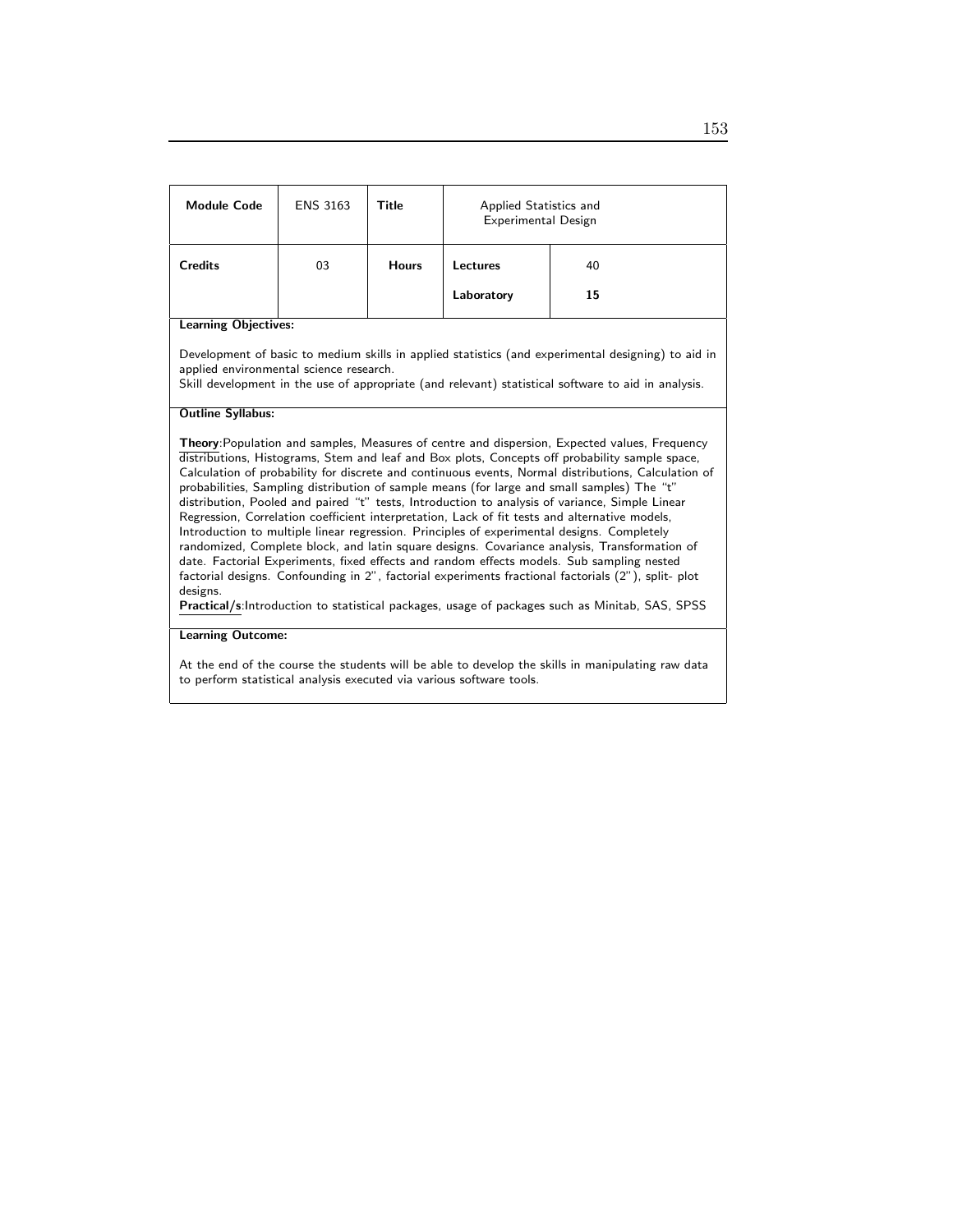| <b>Credits</b><br>03<br><b>Hours</b><br>Lectures<br>40<br>Laboratory<br>15<br><b>Learning Objectives:</b><br>Developing an appreciation for the theoretical aspects and recent advancements of biotechnology<br>within the confinements of the field of environmental science.<br><b>Outline Syllabus:</b><br><b>Theory:</b> Introduction to Environmental biotechnology: Scope and importance of renewable<br>sources, energy waste materials, Biogas energy, production of non-conventional fuels - methane<br>(biogas), hydrogen, alcohols and algal hydrocarbons. Use of micro-organisms in petroleum                                                                                                                                                                                                                                                                                                                                                                                                                                                   | <b>Module Code</b> | <b>SENS 3173</b> | Title | Environmental Biotechnology |  |  |
|-------------------------------------------------------------------------------------------------------------------------------------------------------------------------------------------------------------------------------------------------------------------------------------------------------------------------------------------------------------------------------------------------------------------------------------------------------------------------------------------------------------------------------------------------------------------------------------------------------------------------------------------------------------------------------------------------------------------------------------------------------------------------------------------------------------------------------------------------------------------------------------------------------------------------------------------------------------------------------------------------------------------------------------------------------------|--------------------|------------------|-------|-----------------------------|--|--|
|                                                                                                                                                                                                                                                                                                                                                                                                                                                                                                                                                                                                                                                                                                                                                                                                                                                                                                                                                                                                                                                             |                    |                  |       |                             |  |  |
|                                                                                                                                                                                                                                                                                                                                                                                                                                                                                                                                                                                                                                                                                                                                                                                                                                                                                                                                                                                                                                                             |                    |                  |       |                             |  |  |
|                                                                                                                                                                                                                                                                                                                                                                                                                                                                                                                                                                                                                                                                                                                                                                                                                                                                                                                                                                                                                                                             |                    |                  |       |                             |  |  |
|                                                                                                                                                                                                                                                                                                                                                                                                                                                                                                                                                                                                                                                                                                                                                                                                                                                                                                                                                                                                                                                             |                    |                  |       |                             |  |  |
|                                                                                                                                                                                                                                                                                                                                                                                                                                                                                                                                                                                                                                                                                                                                                                                                                                                                                                                                                                                                                                                             |                    |                  |       |                             |  |  |
| augmentation and recovery. Mining and metal biotechnology: Microbial transformation,<br>accumulation and concentration of metals, metal leaching, extraction and future prospects.<br>Biological control: Microbial control of plants, plant pests, pathogens and insects.<br>Micro-organisms and microbial products. Exploitation of micro-organisms for soil fertility:<br>Biological nitrogen fixation and bio-fertiliser phosphate solubilisation, VAM fungi and crop<br>productivity. Micro-organisms to be used as SCP & as food and feed supplements. Microbial<br>production of flavours and food colorants. Plants, animals and microbes as pollution indicators.<br>Pollution using biological systems, Biological waste managements. Biodegradation with<br>genetically engineered organisms. Microbial conversion of Biomass. Treatment of oil spillages,<br>sewage and sewage disposal. Alternative to synthetic uses of chemical pesticides; fertilizers.<br>Alternative energy uses; bio-diesel. Bio-processing.<br><b>Learning Outcome:</b> |                    |                  |       |                             |  |  |

At the end of the course the students will be able to develop the basic theoretical aspects of biotechnology with the recent advancements in the handling techniques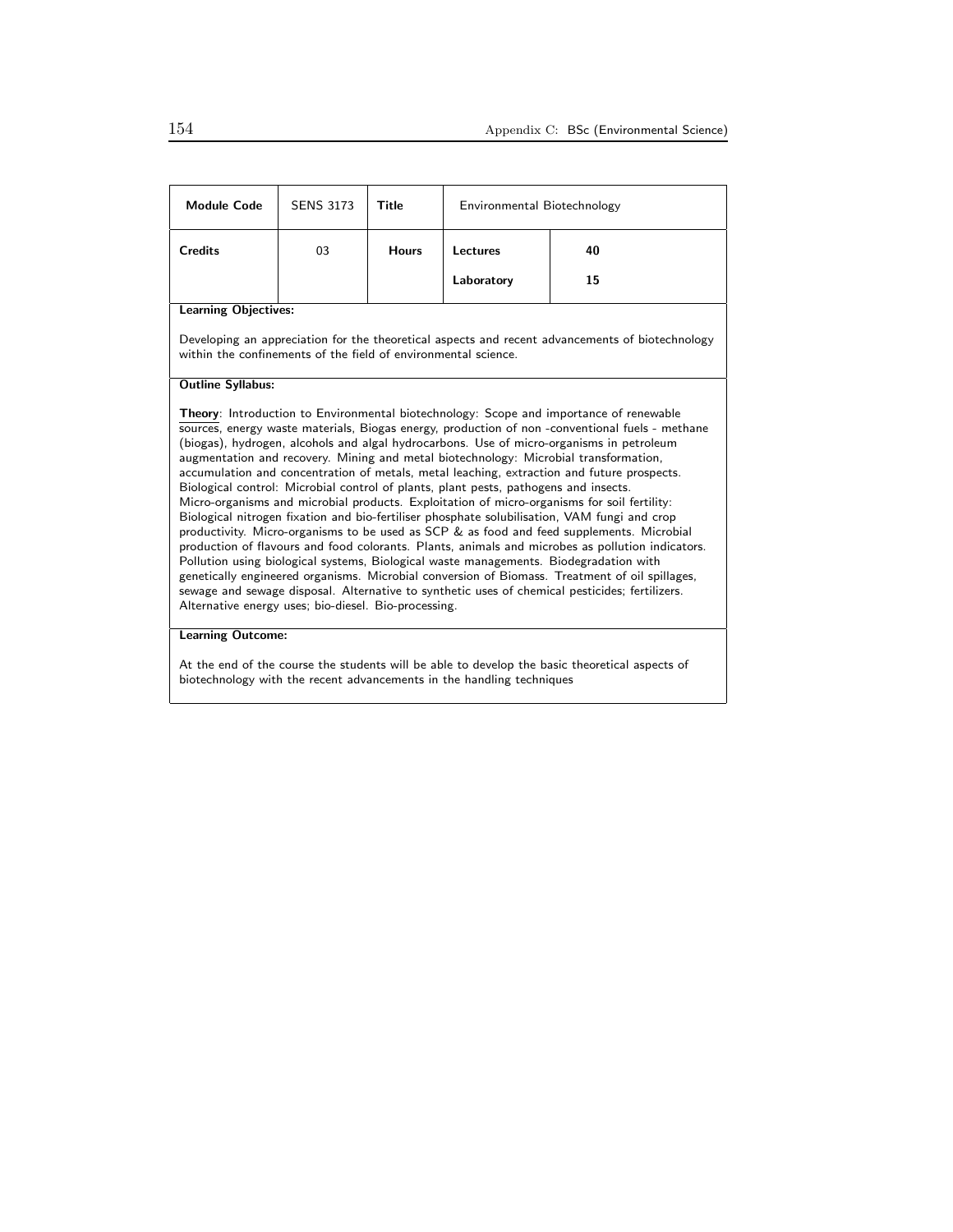| <b>Module Code</b>                                                                                                                                                                                                                                                                                                                                                                                                                                                                                                                                                                                                                                                                                                                                                                                                                                                                                                                                                                                                                                                                                                                                                                                                                                                                                                                                                                                                                                                                                                                                                                                                                                                                                                                                                                                                                                                                                 | <b>ACU 3112</b> | <b>Title</b> | Management and<br><b>Entrepreneurial Skills</b> |    |  |
|----------------------------------------------------------------------------------------------------------------------------------------------------------------------------------------------------------------------------------------------------------------------------------------------------------------------------------------------------------------------------------------------------------------------------------------------------------------------------------------------------------------------------------------------------------------------------------------------------------------------------------------------------------------------------------------------------------------------------------------------------------------------------------------------------------------------------------------------------------------------------------------------------------------------------------------------------------------------------------------------------------------------------------------------------------------------------------------------------------------------------------------------------------------------------------------------------------------------------------------------------------------------------------------------------------------------------------------------------------------------------------------------------------------------------------------------------------------------------------------------------------------------------------------------------------------------------------------------------------------------------------------------------------------------------------------------------------------------------------------------------------------------------------------------------------------------------------------------------------------------------------------------------|-----------------|--------------|-------------------------------------------------|----|--|
| <b>Credits</b>                                                                                                                                                                                                                                                                                                                                                                                                                                                                                                                                                                                                                                                                                                                                                                                                                                                                                                                                                                                                                                                                                                                                                                                                                                                                                                                                                                                                                                                                                                                                                                                                                                                                                                                                                                                                                                                                                     | 02              | <b>Hours</b> | Lectures                                        | 30 |  |
|                                                                                                                                                                                                                                                                                                                                                                                                                                                                                                                                                                                                                                                                                                                                                                                                                                                                                                                                                                                                                                                                                                                                                                                                                                                                                                                                                                                                                                                                                                                                                                                                                                                                                                                                                                                                                                                                                                    |                 |              | Laboratory                                      |    |  |
| <b>Learning Objectives:</b>                                                                                                                                                                                                                                                                                                                                                                                                                                                                                                                                                                                                                                                                                                                                                                                                                                                                                                                                                                                                                                                                                                                                                                                                                                                                                                                                                                                                                                                                                                                                                                                                                                                                                                                                                                                                                                                                        |                 |              |                                                 |    |  |
| Development of basic appreciation for managerial and entrepreneurial skills as a prospective<br>environmental manager.                                                                                                                                                                                                                                                                                                                                                                                                                                                                                                                                                                                                                                                                                                                                                                                                                                                                                                                                                                                                                                                                                                                                                                                                                                                                                                                                                                                                                                                                                                                                                                                                                                                                                                                                                                             |                 |              |                                                 |    |  |
| <b>Outline Syllabus:</b>                                                                                                                                                                                                                                                                                                                                                                                                                                                                                                                                                                                                                                                                                                                                                                                                                                                                                                                                                                                                                                                                                                                                                                                                                                                                                                                                                                                                                                                                                                                                                                                                                                                                                                                                                                                                                                                                           |                 |              |                                                 |    |  |
| Definition of Management, Function of Management, Planning Organizing, Staffing, Directing,<br>Communication, Motivation, Leadership and Controlling. Communication in Management:<br>[Effective communication skills, Communication process, Presentation skills, Written<br>communication and Data collection techniques]. Motivation: [Motivation and incentives, Needs,<br>drives and obstacles, Behavioural theories, Morale]. Groups and teams: [Organization of work<br>group, Team building and Characteristics of successful team]. Leadership: [Characteristics of<br>leaders and Leadership styles]. Interpersonal processes: [Active listening skills, Non-verbal<br>communication and Interviews and counselling]. Managing change: [Causes and nature of<br>change, Resistance of change, Practices that support change and Handling conflict]. Problem<br>solving and decision making: Barriers to creative thinking, Problem definition, Problem solving<br>techniques, Group discussion, brainstorming and Decision making aids. Managing time: [Benefits<br>of time management, Time wasting activities, Time management aids, Personal time<br>management plan measuring methods and Time management techniques]. Entrepreneurial skills:<br>[Definition of entrepreneurial skills, small business management, Micro based industry and<br>Characteristics of entrepreneur]. Total quality management: [Concept of quality and customer,<br>Customer requirements, Quality approach and Implications of quality systems]. Customer care:<br>[Customer service, Words to use and words to avoid and Establishing rapport and new business].<br>Purchasing skills: [Stock control, Procedures, Supplier selection, Procurement policy and<br>strategy]. Negotiation skills: [What is negotiation, Four stages of negotiation and Types of<br>negotiation questioning techniques]. |                 |              |                                                 |    |  |

## Learning Outcome:

At the end of the course the students will be able to develop their entrepreneurial and managerial skills.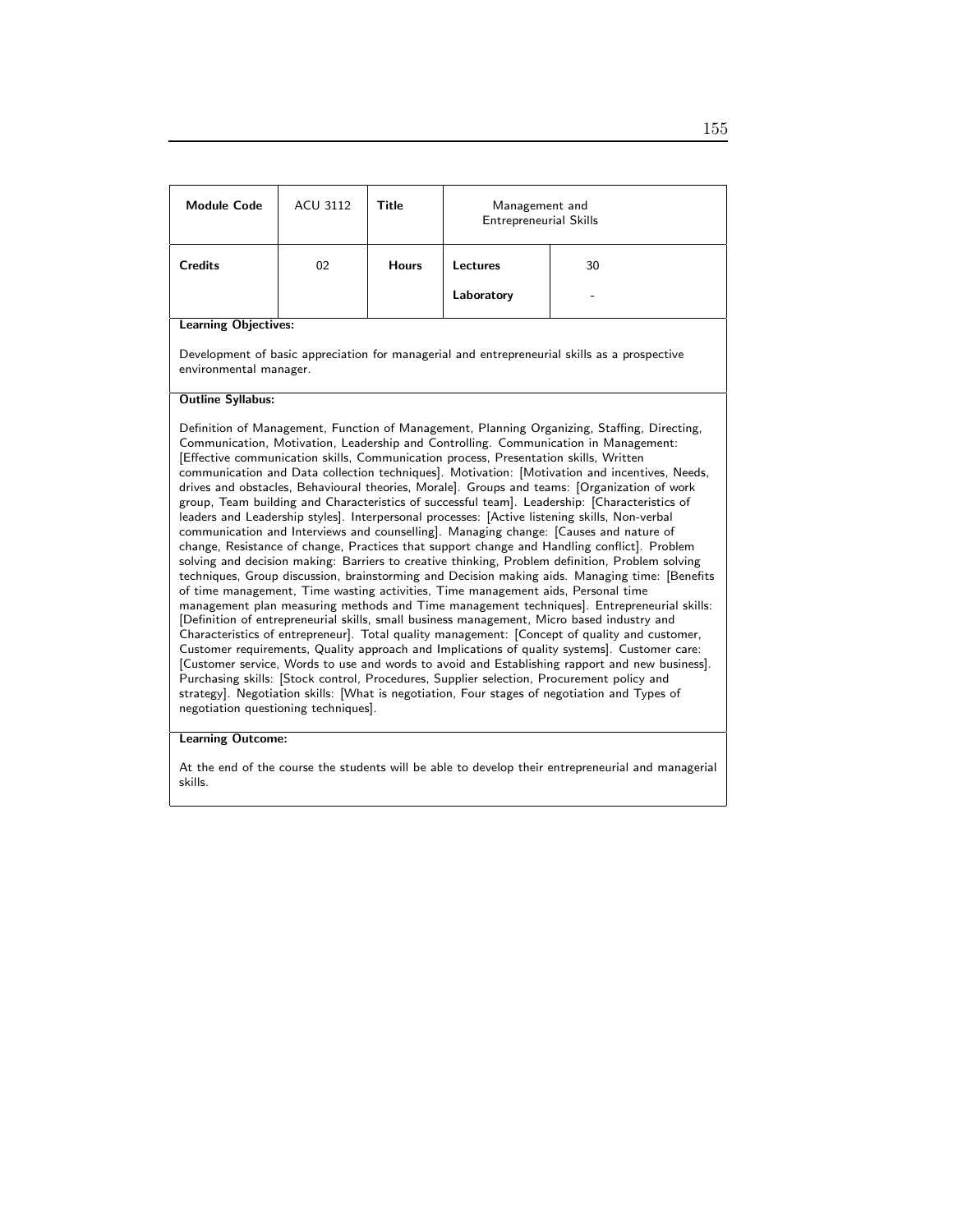| <b>Module Code</b>                                                                                                                                                                                                                                                                                                                                           | <b>ENS 3212</b> | Title        | Research Methods for<br><b>Environmental and Resource</b><br>Management |    |
|--------------------------------------------------------------------------------------------------------------------------------------------------------------------------------------------------------------------------------------------------------------------------------------------------------------------------------------------------------------|-----------------|--------------|-------------------------------------------------------------------------|----|
| <b>Credits</b>                                                                                                                                                                                                                                                                                                                                               | 02              | <b>Hours</b> | Lectures                                                                | 30 |
|                                                                                                                                                                                                                                                                                                                                                              |                 |              | Laboratory                                                              |    |
| <b>Learning Objectives:</b>                                                                                                                                                                                                                                                                                                                                  |                 |              |                                                                         |    |
| In parallel to the technical skills developed in ENS 3163, the students will learn about the theory<br>of scientific reasoning, research and ethics for taking up and conducting effective applied<br>environmental research projects.<br>Development of writing, presentation and referencing skills in scientific research.                                |                 |              |                                                                         |    |
| <b>Outline Syllabus:</b>                                                                                                                                                                                                                                                                                                                                     |                 |              |                                                                         |    |
| The scientific method. The research process. Identification of environmental and resource<br>management problems. Development of appropriate research designs. Impact analysis Data<br>collection methods; RRA, PRA, Surveys, Observations, multidisciplinary research. Evaluation<br>research. Analysis and presentation. Ethics of environmental research. |                 |              |                                                                         |    |
| <b>Learning Outcome:</b>                                                                                                                                                                                                                                                                                                                                     |                 |              |                                                                         |    |
| At the end of the course the students will be able to provide scientific reasoning in the<br>environmental research and to develop scientific writing and presentation.                                                                                                                                                                                      |                 |              |                                                                         |    |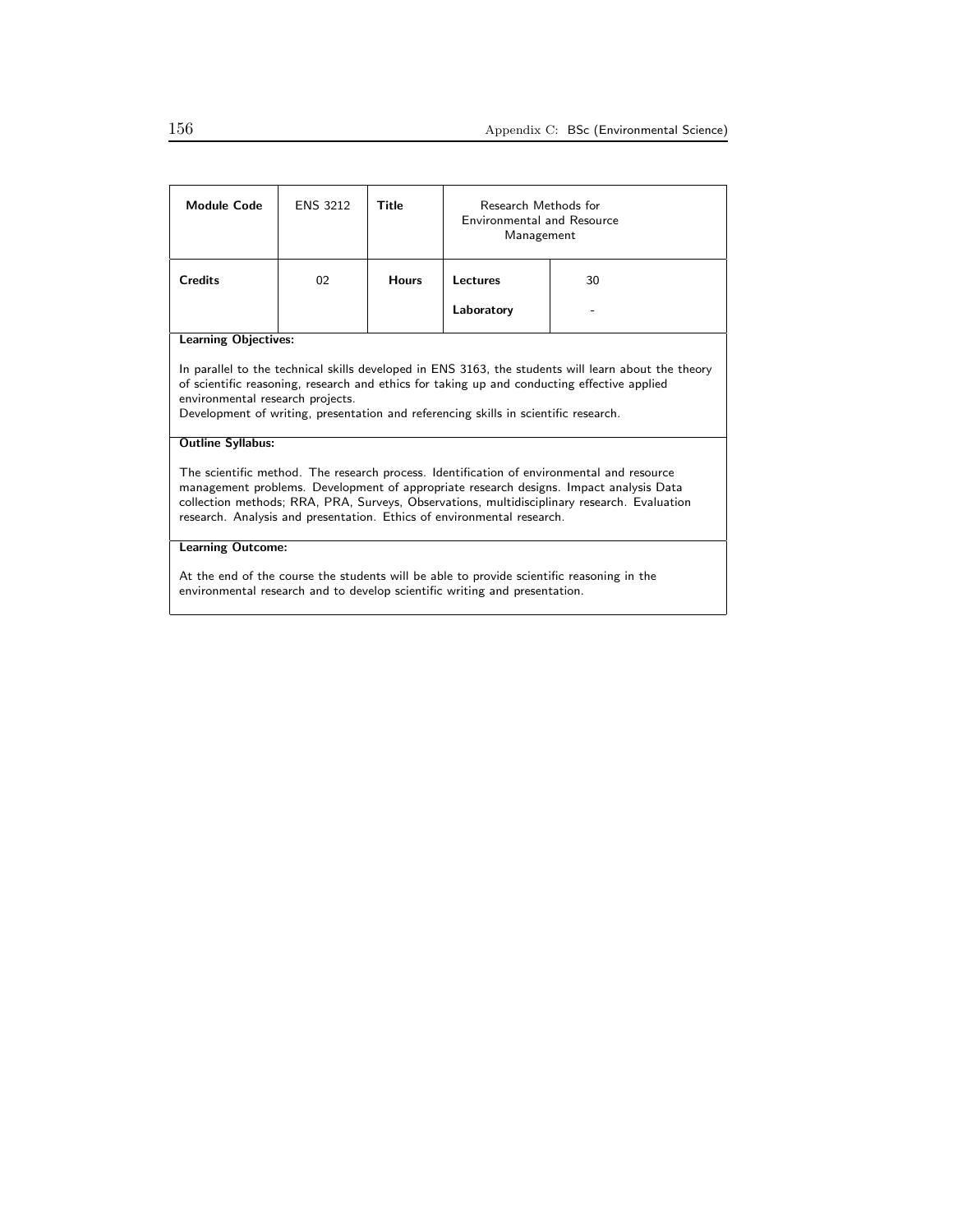| <b>Module Code</b>                                                                                                                                                                                                                                                                                                                                                                                                                                                                                                                                                                                                                                                                                                                                                                                                                                                                                                                                                                                                                                                                                                                                                                                                                                                              | <b>ENS 3222</b> | Title        | Marine Environment and<br>Management |    |  |
|---------------------------------------------------------------------------------------------------------------------------------------------------------------------------------------------------------------------------------------------------------------------------------------------------------------------------------------------------------------------------------------------------------------------------------------------------------------------------------------------------------------------------------------------------------------------------------------------------------------------------------------------------------------------------------------------------------------------------------------------------------------------------------------------------------------------------------------------------------------------------------------------------------------------------------------------------------------------------------------------------------------------------------------------------------------------------------------------------------------------------------------------------------------------------------------------------------------------------------------------------------------------------------|-----------------|--------------|--------------------------------------|----|--|
| <b>Credits</b>                                                                                                                                                                                                                                                                                                                                                                                                                                                                                                                                                                                                                                                                                                                                                                                                                                                                                                                                                                                                                                                                                                                                                                                                                                                                  | 02              | <b>Hours</b> | Lectures                             | 25 |  |
|                                                                                                                                                                                                                                                                                                                                                                                                                                                                                                                                                                                                                                                                                                                                                                                                                                                                                                                                                                                                                                                                                                                                                                                                                                                                                 |                 |              | Laboratory                           | 15 |  |
| <b>Learning Objectives:</b><br>Development of general appreciation of the marine environment and the various processes<br>involved within.<br>Understanding the concepts, theories and practicalities of marine environmental management in<br>the local and international contexts.<br>Development of the basic ability to apply environmental and management theories to solve                                                                                                                                                                                                                                                                                                                                                                                                                                                                                                                                                                                                                                                                                                                                                                                                                                                                                                |                 |              |                                      |    |  |
| management issues arising in the marine environment.<br><b>Outline Syllabus:</b><br>Theory: Introduction to the marine environment, structure of ocean basins, seawater chemistry.<br>Role of marine life in its environment (Pelagic; neritic & oceanic [hydrothermal vents], Benthic;<br>supra littoral, eulittoral, sub littoral [intertidal], Sea shore; rocky & sandy, Coastal: coral reefs,<br>mangroves, dunes & beach, lagoons estuaries). phytoplanktons, zooplanktons, sea weeds(algae),<br>sea grass, salt marsh and mangroves (plantae), marine invertebrates [porifera, coelenterate,<br>annelids, molluscs, arthropods, echinoderms] and marine vertebrates: [Fish, Reptiles, Birds,<br>Mammals], Marine Management: [MPAs, ICZM, SMAs (in the local contexts)], Marine pollution<br>and management, Effects of El Nio, Carbon cycle and Global warming on the Marine<br>Environment.<br>Practical/s: Will involve field visits to coastal areas such as Chilaw, Negombo, Hikkaduwa,<br>Batticaloa and Trincomalee. Identifying, recording and culturing (if possible) the local marine<br>organisms [fauna & flora]; (planktons, invertebrates, vertebrates, algae and plants);<br>estimation/determination of physiochemical properties of marine water sample. |                 |              |                                      |    |  |
| <b>Learning Outcome:</b><br>At the end of the course the students will be able to develop the understanding of the concepts<br>and theories in marine environment and to demonstrate the abilities in applying management<br>terms in solving marine environment related issues.                                                                                                                                                                                                                                                                                                                                                                                                                                                                                                                                                                                                                                                                                                                                                                                                                                                                                                                                                                                                |                 |              |                                      |    |  |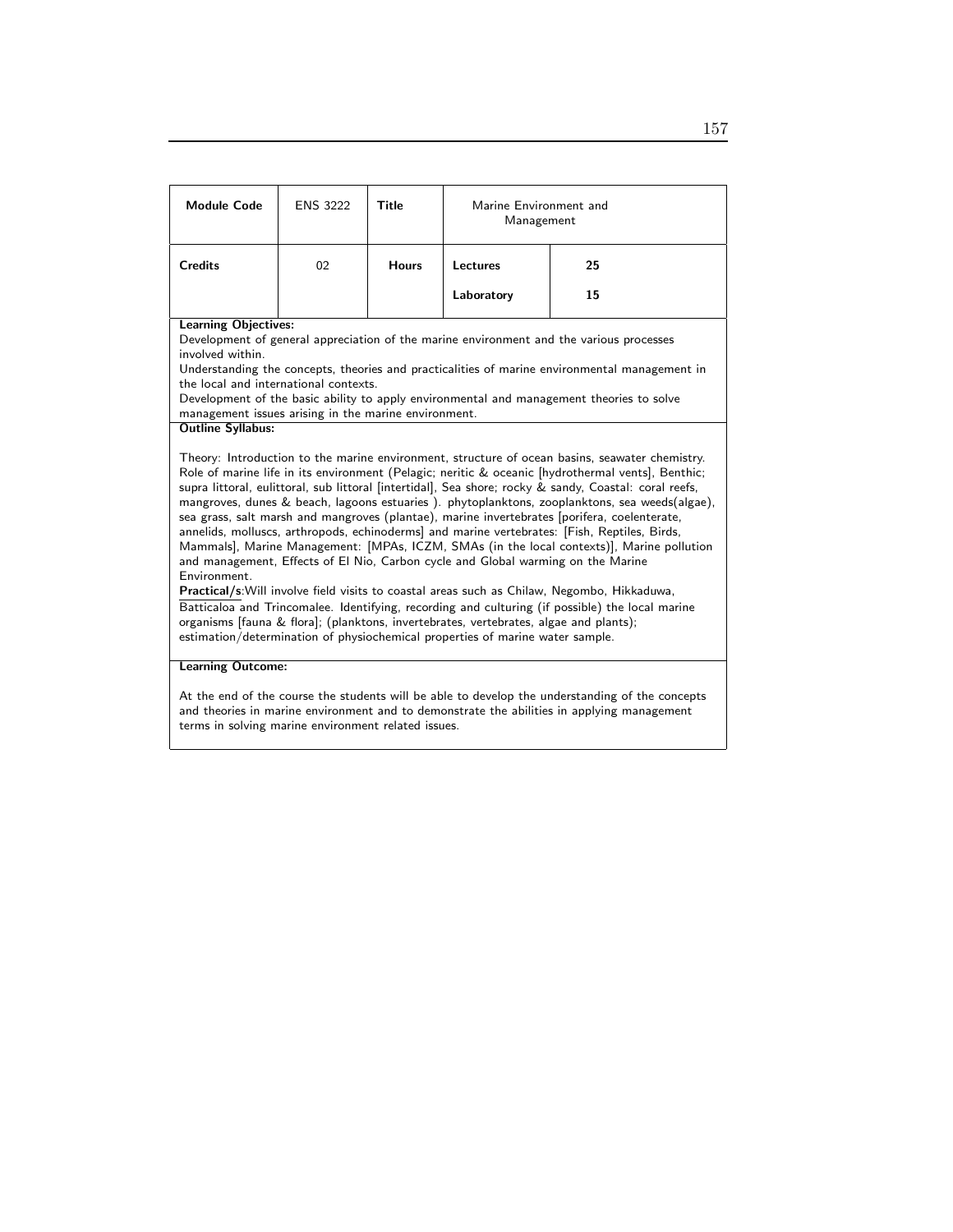| <b>Module Code</b>                                                                                                                                                                                                                                                                                                                                                                                                                                                                                                                                                                                                                                                                                                                                                                                                         | <b>ENS 3231</b> | Title        | Environmental Law |    |  |
|----------------------------------------------------------------------------------------------------------------------------------------------------------------------------------------------------------------------------------------------------------------------------------------------------------------------------------------------------------------------------------------------------------------------------------------------------------------------------------------------------------------------------------------------------------------------------------------------------------------------------------------------------------------------------------------------------------------------------------------------------------------------------------------------------------------------------|-----------------|--------------|-------------------|----|--|
| <b>Credits</b>                                                                                                                                                                                                                                                                                                                                                                                                                                                                                                                                                                                                                                                                                                                                                                                                             | 01              | <b>Hours</b> | Lectures          | 15 |  |
|                                                                                                                                                                                                                                                                                                                                                                                                                                                                                                                                                                                                                                                                                                                                                                                                                            |                 |              | Laboratory        | 30 |  |
| <b>Learning Objectives:</b><br>Understanding the environmental laws                                                                                                                                                                                                                                                                                                                                                                                                                                                                                                                                                                                                                                                                                                                                                        |                 |              |                   |    |  |
| <b>Outline Syllabus:</b><br>Principle and concepts of environmental law, Practice and enforcement of environmental law in<br>Sri Lanka. Introduction to the Act and statutes related to environment conservation and<br>management - National Environmental Act, Forest ordinance, plant protection ordinance, water<br>hyacinth ordinance, fauna and flora protection ordinance, mine and mineral acts, state gem<br>corporation, control of pesticides Act, regulation of fertilizer act, soil conservation act, coast<br>conservation act, hazardous waste regulations act, Atomic Energy Authority act, Fisheries act,<br>Marine Pollution Prevention Act, National Resources, Energy and Science Authority Act,<br>Environmental protection licence (EPL) scheme. Environmental ethics. Rain water harvesting<br>Act. |                 |              |                   |    |  |
| <b>Learning Outcome:</b>                                                                                                                                                                                                                                                                                                                                                                                                                                                                                                                                                                                                                                                                                                                                                                                                   |                 |              |                   |    |  |

At the end of the course the students will be able to understand and know the environmental law.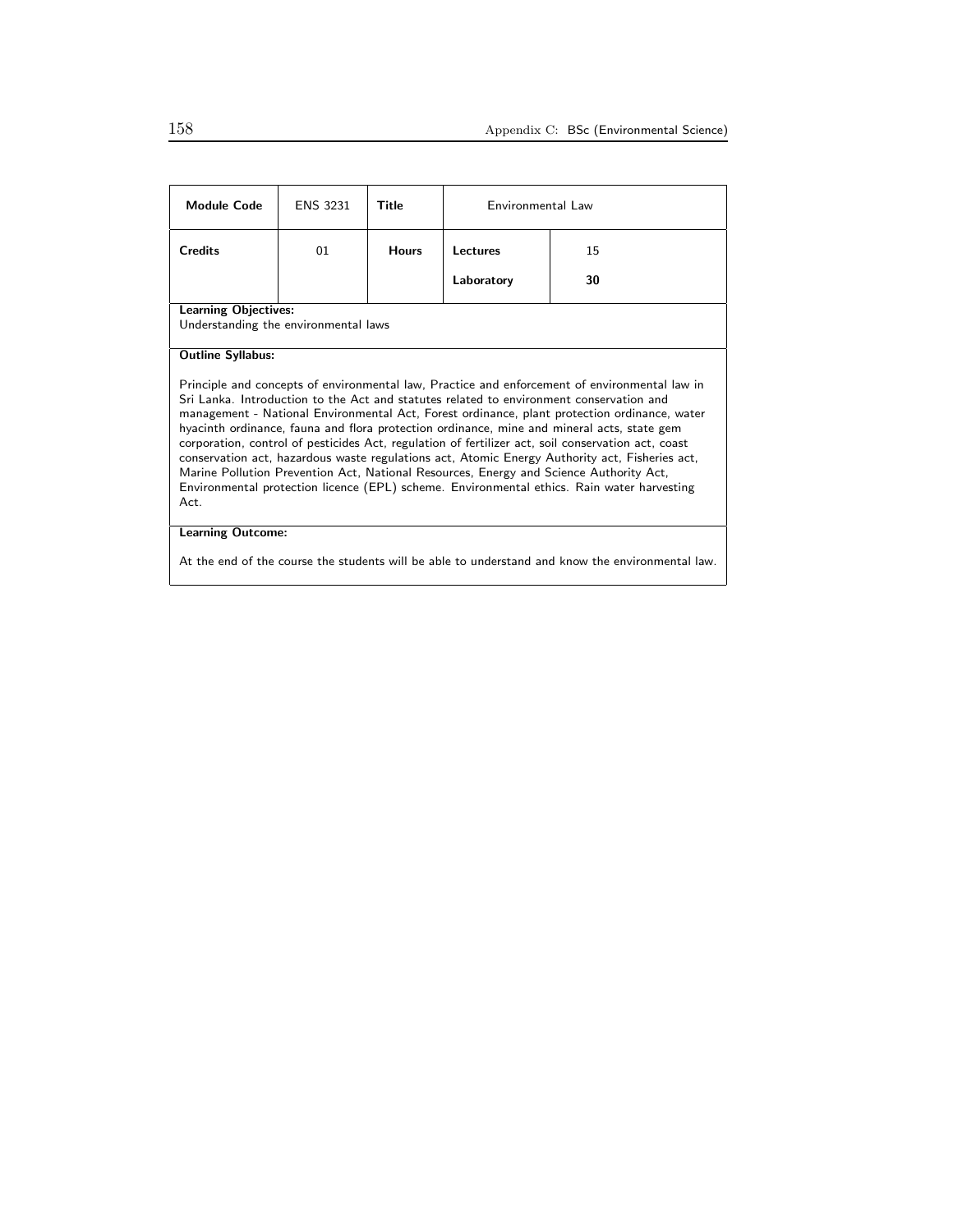| <b>Module Code</b>                                                                                                                                                                                                                                                                                                                                                                                                                                                                                                                                                                                                                                                                                                                                                                                                                                                                                                                                                                                                                                                                                                                                                                                                                                                                                                         | <b>ENS 3243</b> | <b>Title</b> | Industrial Chemistry and<br>Pollution monitoring methods |                                                                                           |  |
|----------------------------------------------------------------------------------------------------------------------------------------------------------------------------------------------------------------------------------------------------------------------------------------------------------------------------------------------------------------------------------------------------------------------------------------------------------------------------------------------------------------------------------------------------------------------------------------------------------------------------------------------------------------------------------------------------------------------------------------------------------------------------------------------------------------------------------------------------------------------------------------------------------------------------------------------------------------------------------------------------------------------------------------------------------------------------------------------------------------------------------------------------------------------------------------------------------------------------------------------------------------------------------------------------------------------------|-----------------|--------------|----------------------------------------------------------|-------------------------------------------------------------------------------------------|--|
| <b>Credits</b>                                                                                                                                                                                                                                                                                                                                                                                                                                                                                                                                                                                                                                                                                                                                                                                                                                                                                                                                                                                                                                                                                                                                                                                                                                                                                                             | 03              | <b>Hours</b> | Lectures                                                 | 40                                                                                        |  |
|                                                                                                                                                                                                                                                                                                                                                                                                                                                                                                                                                                                                                                                                                                                                                                                                                                                                                                                                                                                                                                                                                                                                                                                                                                                                                                                            |                 |              | Laboratory                                               | 15                                                                                        |  |
| <b>Learning Objectives:</b>                                                                                                                                                                                                                                                                                                                                                                                                                                                                                                                                                                                                                                                                                                                                                                                                                                                                                                                                                                                                                                                                                                                                                                                                                                                                                                |                 |              |                                                          |                                                                                           |  |
| effective environmental management.                                                                                                                                                                                                                                                                                                                                                                                                                                                                                                                                                                                                                                                                                                                                                                                                                                                                                                                                                                                                                                                                                                                                                                                                                                                                                        |                 |              |                                                          | Understanding about industrial chemistry and appropriate pollution monitoring methods for |  |
| <b>Outline Syllabus:</b>                                                                                                                                                                                                                                                                                                                                                                                                                                                                                                                                                                                                                                                                                                                                                                                                                                                                                                                                                                                                                                                                                                                                                                                                                                                                                                   |                 |              |                                                          |                                                                                           |  |
| Theory: Industrial chemistry: Theoretical fundamentals of chemical industry, role development<br>of chemical industry. Basic chemistry, processes and management of resource & waste in the<br>following industries: Cement, Ceramics, Glasses, Fertilizers, Soap, Paint and Vanishes, Paper<br>industry, Tanning industry, Dye and Pesticides. Cleaner Production Technology, Re-use,<br>recycling of Wastes: Types of wastes, industrial wastes and their disposal, collection of recyclable<br>from consumers, Recycling of organic and inorganic wastes, Economic of recycling. Practical/s:<br>Water pollution monitoring: pH and conductivity, turbidity, Colour and odour, hardness by<br>EDTA method, alkalinity, Estimation of nitrate- nitrogen by PDA method, amonical - nitrogen,<br>Nitrite - nitrogen, estimation of phosphorous, sulfate by spectrophometric & turbidimetric<br>method, residual chlorine, chlorine demand, Dissolved oxygen, Biological Oxygen Demand,<br>Chemical Oxygen Demand, Fluorides by SPADNS reagent, heavy metals by AAS, pesticide<br>residue estimation. Air pollution monitoring: NO <sub>x</sub> , SO <sub>x</sub> , particulate matter, hydrocarbons.<br><b>Field visits</b> to industries and pollution monitoring centres for the current waste monitoring<br>techniques. |                 |              |                                                          |                                                                                           |  |
| <b>Learning Outcome:</b><br>At the end of the course the students will be able to develop the theoretical understanding of the<br>environmental issues raised due to industrial chemicals and monitoring systems. And, to<br>demonstrate laboratory skills in analysing change in water quality by executing various analysis<br>process.                                                                                                                                                                                                                                                                                                                                                                                                                                                                                                                                                                                                                                                                                                                                                                                                                                                                                                                                                                                  |                 |              |                                                          |                                                                                           |  |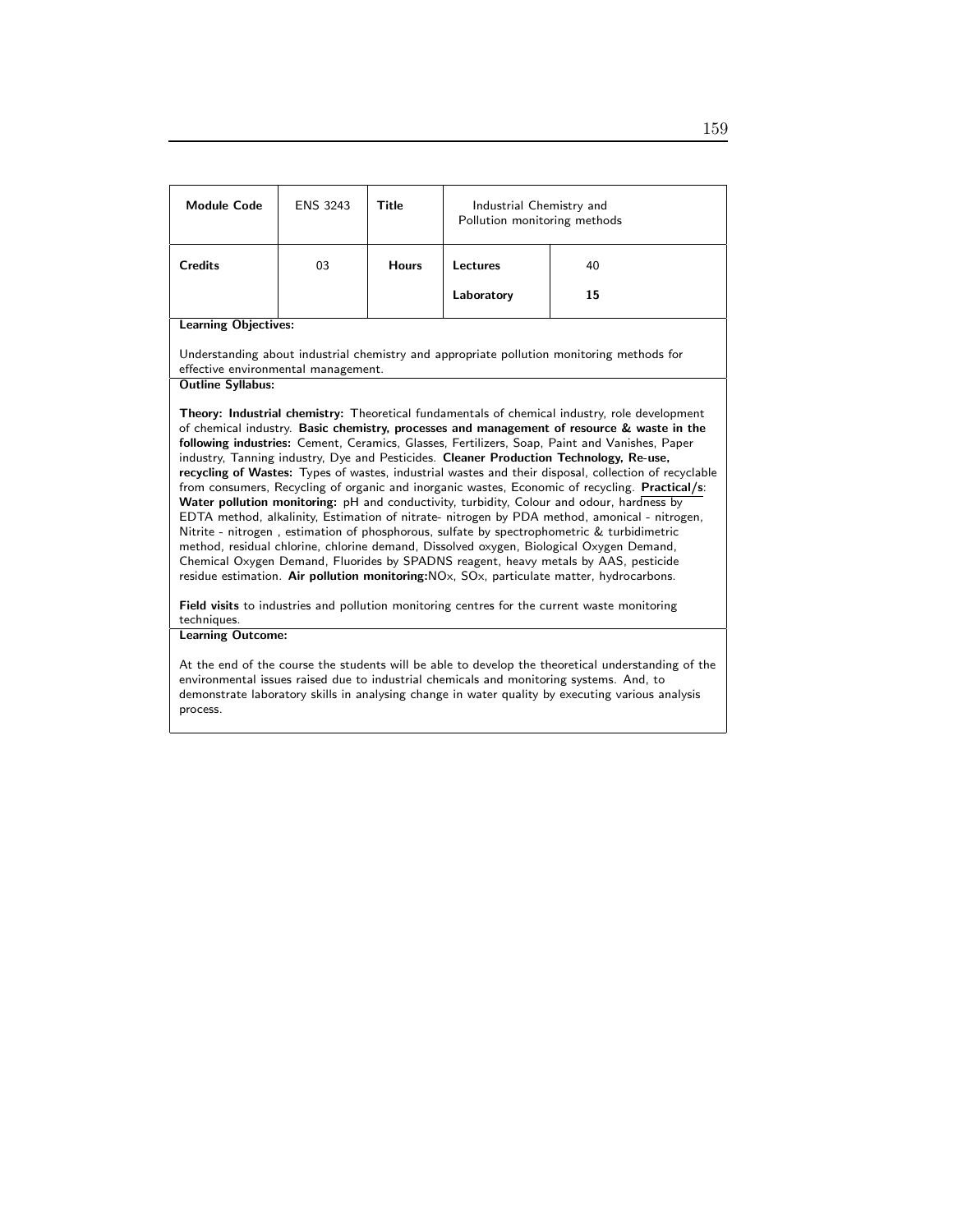| <b>Module Code</b>                                                                                                                                                                                                                                                                                                                                                                                                                                                                                                                                                                                                                                                                                                                                                                                                                                                                                                                | <b>ENS 3252</b> | Title        | Environmental Impact<br>Assessment & Environmental<br>Audit |    |
|-----------------------------------------------------------------------------------------------------------------------------------------------------------------------------------------------------------------------------------------------------------------------------------------------------------------------------------------------------------------------------------------------------------------------------------------------------------------------------------------------------------------------------------------------------------------------------------------------------------------------------------------------------------------------------------------------------------------------------------------------------------------------------------------------------------------------------------------------------------------------------------------------------------------------------------|-----------------|--------------|-------------------------------------------------------------|----|
| <b>Credits</b>                                                                                                                                                                                                                                                                                                                                                                                                                                                                                                                                                                                                                                                                                                                                                                                                                                                                                                                    | 02              | <b>Hours</b> | Lectures                                                    | 30 |
|                                                                                                                                                                                                                                                                                                                                                                                                                                                                                                                                                                                                                                                                                                                                                                                                                                                                                                                                   |                 |              | Laboratory                                                  |    |
| <b>Learning Objectives:</b>                                                                                                                                                                                                                                                                                                                                                                                                                                                                                                                                                                                                                                                                                                                                                                                                                                                                                                       |                 |              |                                                             |    |
| Developing an understanding and basic practical skills of EIA as a tool for effective environmental<br>management/monitoring                                                                                                                                                                                                                                                                                                                                                                                                                                                                                                                                                                                                                                                                                                                                                                                                      |                 |              |                                                             |    |
| <b>Outline Syllabus:</b>                                                                                                                                                                                                                                                                                                                                                                                                                                                                                                                                                                                                                                                                                                                                                                                                                                                                                                          |                 |              |                                                             |    |
| Components of an ecosystem. Development projects and their impact on the environment.<br>Concept of Environmental Impact Assessment, Objectives of EIA, advantages and limitations of<br>EIA, Problems of EIA. Environmental Impact assessment process. Preparation of terms of<br>reference. Conducting environmental scoping methods used in EIA. Public participation in EIA.<br>Economic valuation of environmental impacts, Extended benefit cost analysis. Monitoring plan.<br>Social Impact Assessment (SIA), Strategic Environmental Assessment SEA). Basic concept of air<br>quality, water quality and biodiversity in relation to EIA. GIS and its application to EIA. Legal<br>frame work for EIA. Case studies of EIA.<br>Preparation of mini EIA report for development projects. Brief introduction on environmental<br>audit for industrial process and quality control. Environmental audit and monitoring plan. |                 |              |                                                             |    |
| <b>Learning Outcome:</b>                                                                                                                                                                                                                                                                                                                                                                                                                                                                                                                                                                                                                                                                                                                                                                                                                                                                                                          |                 |              |                                                             |    |
| At the end of the course the students will be able to demonstrate the basic practical skills in                                                                                                                                                                                                                                                                                                                                                                                                                                                                                                                                                                                                                                                                                                                                                                                                                                   |                 |              |                                                             |    |

performing EIA and to produce report according the given guidelines.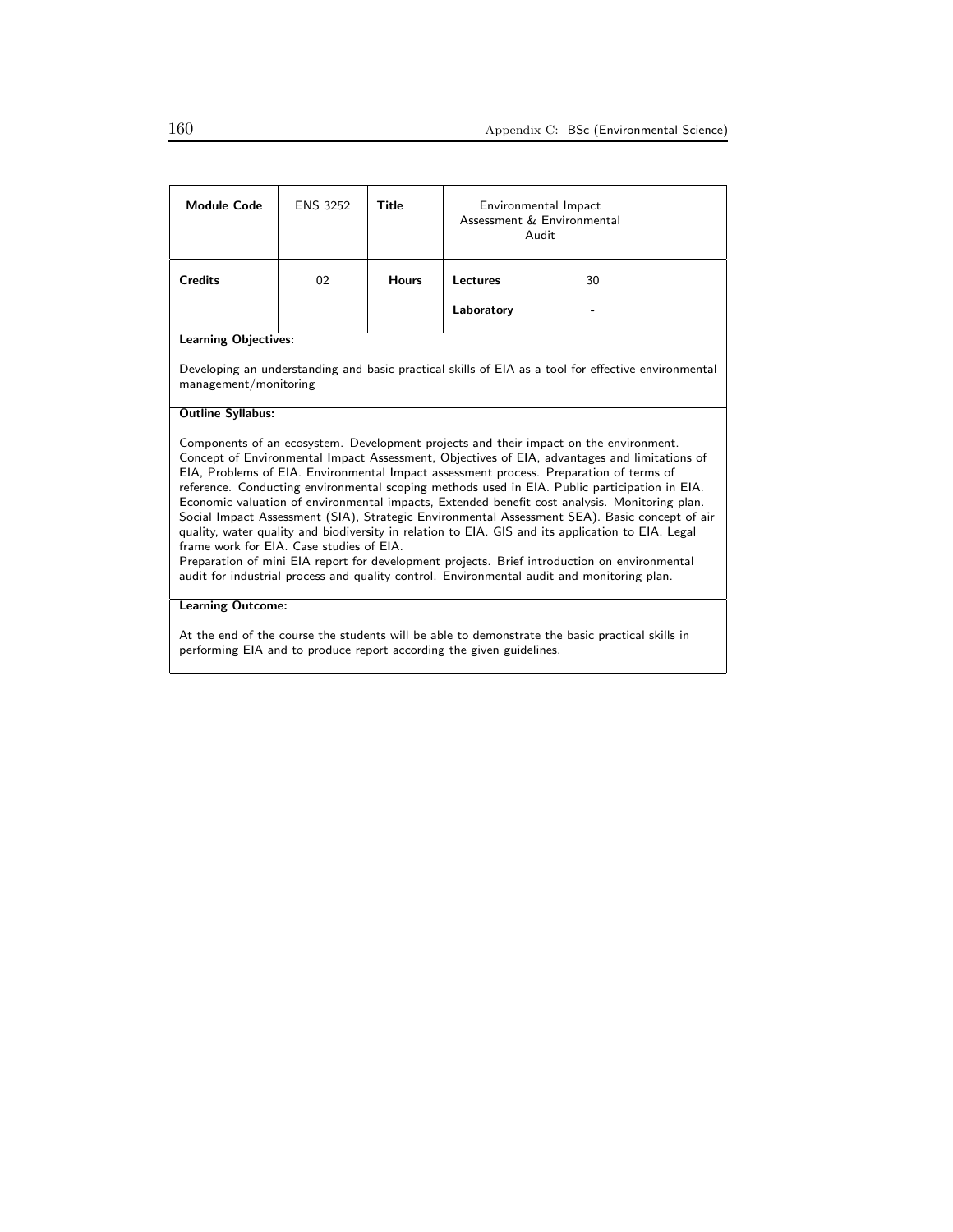| <b>Module Code</b>                                                                                                                                                                                                                                                                                                                                                                                                                                            | <b>ENS 3262</b> | Title        | Sustainable Development and<br>Environmental Policy |                                                                                                 |  |
|---------------------------------------------------------------------------------------------------------------------------------------------------------------------------------------------------------------------------------------------------------------------------------------------------------------------------------------------------------------------------------------------------------------------------------------------------------------|-----------------|--------------|-----------------------------------------------------|-------------------------------------------------------------------------------------------------|--|
| <b>Credits</b>                                                                                                                                                                                                                                                                                                                                                                                                                                                | 02              | <b>Hours</b> | Lectures                                            | 30                                                                                              |  |
|                                                                                                                                                                                                                                                                                                                                                                                                                                                               |                 |              | Laboratory                                          |                                                                                                 |  |
| <b>Learning Objectives:</b>                                                                                                                                                                                                                                                                                                                                                                                                                                   |                 |              |                                                     |                                                                                                 |  |
| of policy making for sustainable environmental management.                                                                                                                                                                                                                                                                                                                                                                                                    |                 |              |                                                     | Development of a general appreciation for the concept of sustainable development, and, the role |  |
| <b>Outline Syllabus:</b>                                                                                                                                                                                                                                                                                                                                                                                                                                      |                 |              |                                                     |                                                                                                 |  |
| Anatomy of economic backwardness, role of Natural Resources in sustainable development,<br>theories of economic growth and development. Economic Development and Planning. Concept of<br>sustainable development. Economic policies related to environment and natural resource<br>allocations with special reference to Sri Lanka. Dependency of natural resources regional and<br>international corporation in natural resources allocation and management. |                 |              |                                                     |                                                                                                 |  |
| <b>Learning Outcome:</b>                                                                                                                                                                                                                                                                                                                                                                                                                                      |                 |              |                                                     |                                                                                                 |  |
| At the end of the course the students will be able to develop the basic understanding of the<br>concepts in sustainable development for the role of policy making.                                                                                                                                                                                                                                                                                            |                 |              |                                                     |                                                                                                 |  |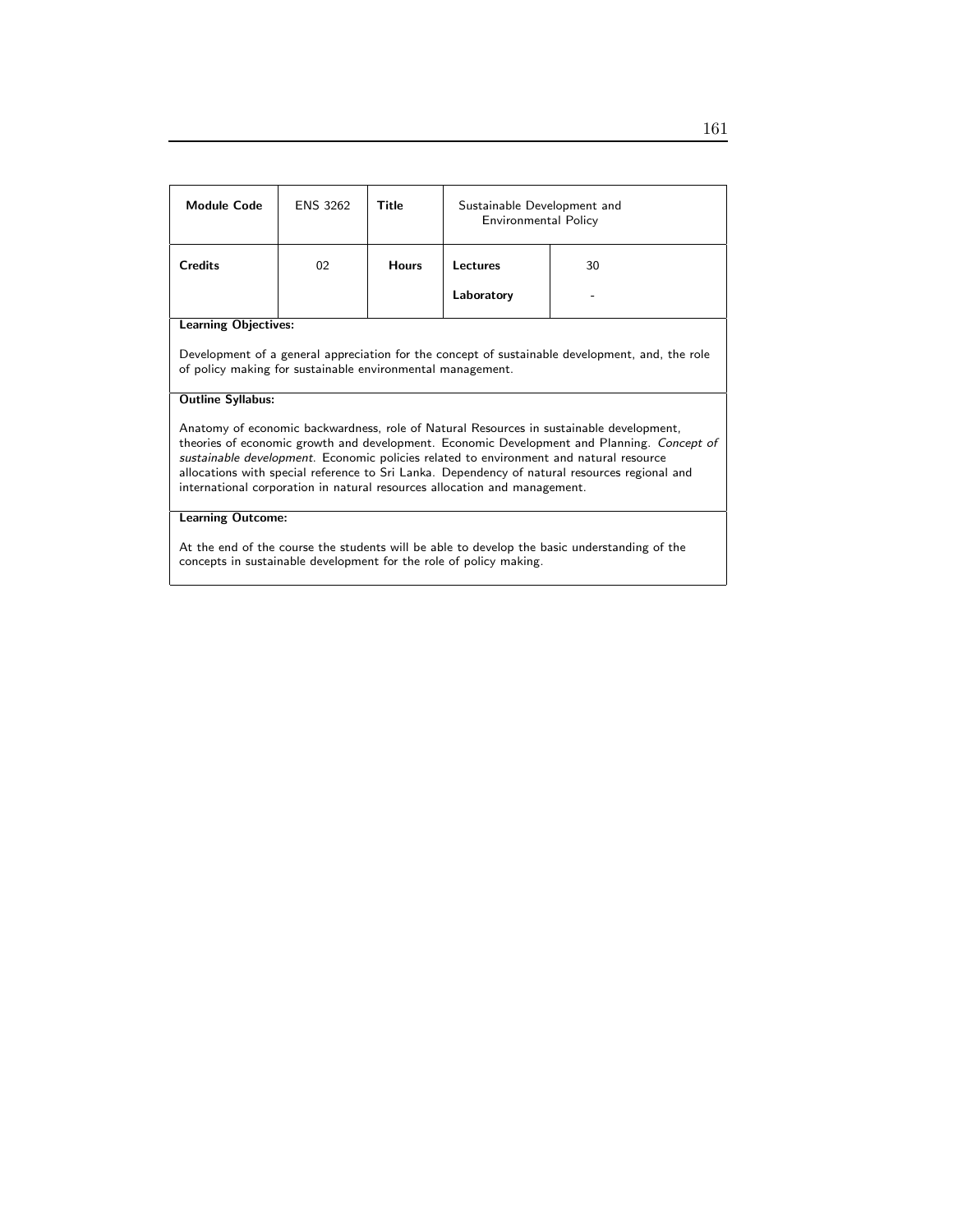| <b>Module Code</b>                                                                                                                                                                                                                                                                                                                                                                                                                                                                                                                                                                                                                                                                                                                                                                                                                                                                                                                                                                                                                                                                                                                                                                                                                                                                                                                                                                                                                                                                                                                                                                                                                                                                                                                                                                                                                                                                                                                                                                                                                                                                                                                                                                                                                                                                                                                                                                                                                                                                                                                            | <b>ENS 3272</b> | Title        | Environmental System/s<br>Modelling (ESM) |    |  |  |
|-----------------------------------------------------------------------------------------------------------------------------------------------------------------------------------------------------------------------------------------------------------------------------------------------------------------------------------------------------------------------------------------------------------------------------------------------------------------------------------------------------------------------------------------------------------------------------------------------------------------------------------------------------------------------------------------------------------------------------------------------------------------------------------------------------------------------------------------------------------------------------------------------------------------------------------------------------------------------------------------------------------------------------------------------------------------------------------------------------------------------------------------------------------------------------------------------------------------------------------------------------------------------------------------------------------------------------------------------------------------------------------------------------------------------------------------------------------------------------------------------------------------------------------------------------------------------------------------------------------------------------------------------------------------------------------------------------------------------------------------------------------------------------------------------------------------------------------------------------------------------------------------------------------------------------------------------------------------------------------------------------------------------------------------------------------------------------------------------------------------------------------------------------------------------------------------------------------------------------------------------------------------------------------------------------------------------------------------------------------------------------------------------------------------------------------------------------------------------------------------------------------------------------------------------|-----------------|--------------|-------------------------------------------|----|--|--|
| <b>Credits</b>                                                                                                                                                                                                                                                                                                                                                                                                                                                                                                                                                                                                                                                                                                                                                                                                                                                                                                                                                                                                                                                                                                                                                                                                                                                                                                                                                                                                                                                                                                                                                                                                                                                                                                                                                                                                                                                                                                                                                                                                                                                                                                                                                                                                                                                                                                                                                                                                                                                                                                                                | 02              | <b>Hours</b> | Lectures                                  | 25 |  |  |
|                                                                                                                                                                                                                                                                                                                                                                                                                                                                                                                                                                                                                                                                                                                                                                                                                                                                                                                                                                                                                                                                                                                                                                                                                                                                                                                                                                                                                                                                                                                                                                                                                                                                                                                                                                                                                                                                                                                                                                                                                                                                                                                                                                                                                                                                                                                                                                                                                                                                                                                                               |                 |              | Laboratory                                | 15 |  |  |
| <b>Learning Objectives:</b>                                                                                                                                                                                                                                                                                                                                                                                                                                                                                                                                                                                                                                                                                                                                                                                                                                                                                                                                                                                                                                                                                                                                                                                                                                                                                                                                                                                                                                                                                                                                                                                                                                                                                                                                                                                                                                                                                                                                                                                                                                                                                                                                                                                                                                                                                                                                                                                                                                                                                                                   |                 |              |                                           |    |  |  |
| Understanding the concept (and theoretical underpinning) of system/s modelling.<br>Development of a comprehensive understanding on system/s thinking.<br>Development of skills of visualising, mapping and comprehending systems processes and issues in<br>environmental science.<br>Developing the skills to construct and simulate simple (yet comprehensive and concise) models of<br>environmental systems using appropriate software packages.                                                                                                                                                                                                                                                                                                                                                                                                                                                                                                                                                                                                                                                                                                                                                                                                                                                                                                                                                                                                                                                                                                                                                                                                                                                                                                                                                                                                                                                                                                                                                                                                                                                                                                                                                                                                                                                                                                                                                                                                                                                                                          |                 |              |                                           |    |  |  |
| <b>Outline Syllabus:</b>                                                                                                                                                                                                                                                                                                                                                                                                                                                                                                                                                                                                                                                                                                                                                                                                                                                                                                                                                                                                                                                                                                                                                                                                                                                                                                                                                                                                                                                                                                                                                                                                                                                                                                                                                                                                                                                                                                                                                                                                                                                                                                                                                                                                                                                                                                                                                                                                                                                                                                                      |                 |              |                                           |    |  |  |
| Theory: Systems thinking - [understanding systems, defining a system, connective loops and<br>feedback processes, role of temporal and spatial elements in system dynamics, understanding<br>'change']. Assumptions, hypotheses and theories in the perspective/s of systems thinking.<br>Defining models and modelling, the scope of modelling, the philosophy of modelling, the modeler<br>versus the model. Types of models [classifications based on phase in research project, phases in<br>model development, from the perspectives of managing a modelling research project and the<br>perspectives adopted by the modeler - as per field of interest, knowledge and level of thinking].<br>Basics of modelling [construction of scenarios, simulations, validation of outputs, sensitivity<br>analysis and the importance of visualization (i.e. visualization of outputs to visualizing a problem<br>in different planes etc.)]. Application of systemic thinking in the development of models -<br>[mapping out systems, root definitions and the rich picture, developing flow charts of systems'<br>dynamics, role of data (spatial, temporal and of varying scales) in modelling]. Role of modelling<br>in present day applied environmental science research (the need for blue skies and practical<br>applications). Real world applications of environmental modelling e.g. models of vegetation<br>dynamics, ecological models (small scale, terrestrial to global), GCMs etc. Interactive case<br>study(ies) on developing an understanding on the construction and usage of environmental<br>system models on the MS Excel platform e.g. this will be a computer based interactive exercise<br>where the students will be lectured on the construction of models of geomorphic hill-slope<br>evolution, reservoir dynamics and eco-system homeostasis (i.e. Daisy World); and will be taught<br>on the various aspects of performing simulations to test different scenarios. System/s thinking<br>and model development using the Stella platform - the theoretical aspects. Practical/s: Defining<br>models on paper. Defining the root definition and developing the rich picture. Mapping modelling<br>processes on flow chart form. Basics of MS Excel spreadsheets: [techniques, functions, features<br>and capacities as a modelling platform]. Introduction to Stella, experimenting with models<br>constructed in the Stella platform, building simple models on the Stella platform.<br><b>Learning Outcome:</b> |                 |              |                                           |    |  |  |

At the end of the course the students will be able to conceptualize the aspects in systems modelling, as a tool for environmental management. And to demonstrate the ability in visualizing, mapping and comprehending systems processes to address environmental issues. And to construct and simulate simple models in software tools.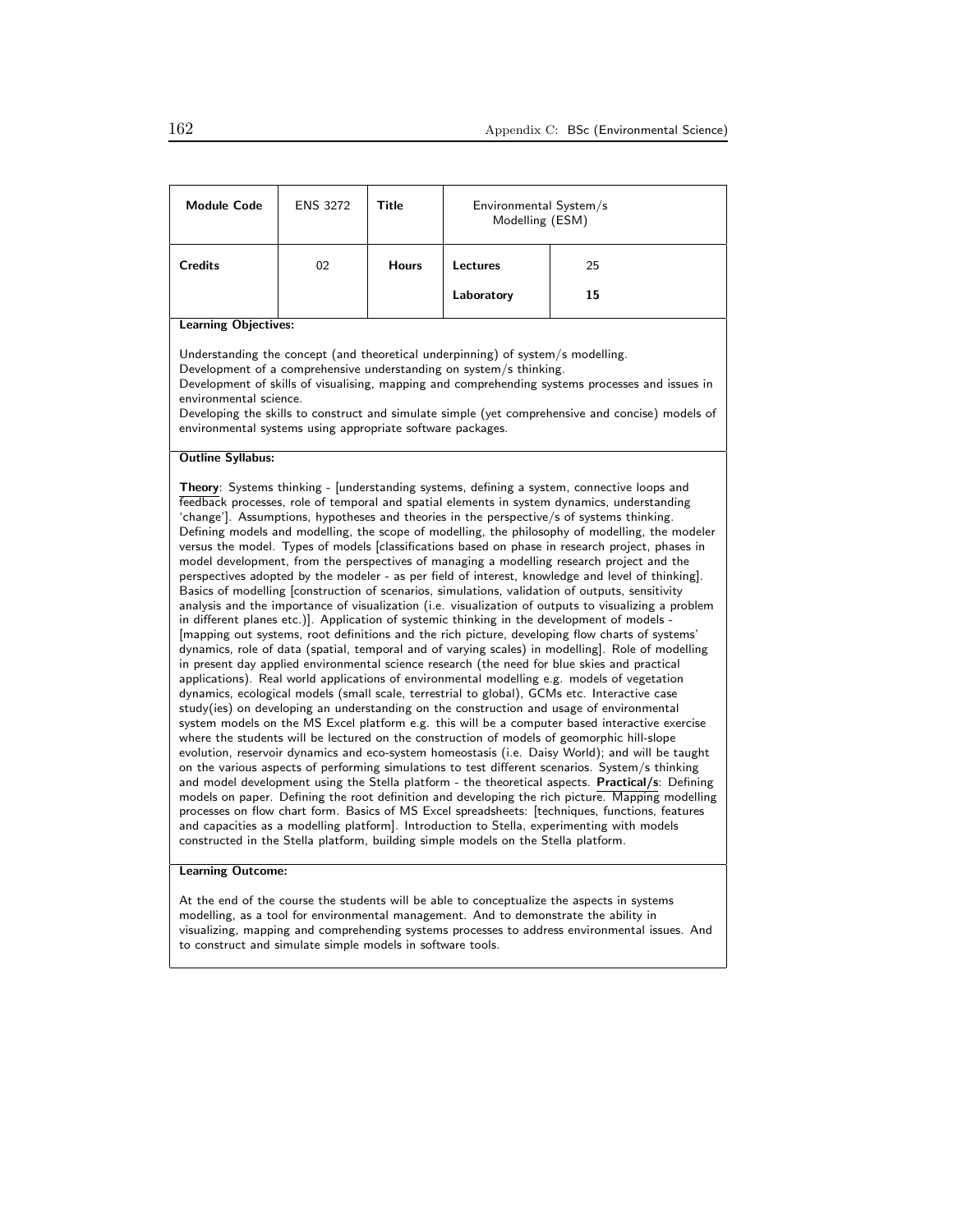| <b>Module Code</b>                                                                                                                                                                                                                                             | <b>ENS 3281</b> | <b>Title</b> | Seminar         |  |  |  |
|----------------------------------------------------------------------------------------------------------------------------------------------------------------------------------------------------------------------------------------------------------------|-----------------|--------------|-----------------|--|--|--|
| <b>Credits</b>                                                                                                                                                                                                                                                 | 01              | <b>Hours</b> | <b>Lectures</b> |  |  |  |
|                                                                                                                                                                                                                                                                |                 |              | Laboratory      |  |  |  |
| <b>Learning Objectives:</b>                                                                                                                                                                                                                                    |                 |              |                 |  |  |  |
| Development of skills to identify and investigate the local and national environmental issues<br>within the confinements of Sri Lanka.                                                                                                                         |                 |              |                 |  |  |  |
| <b>Outline Syllabus:</b>                                                                                                                                                                                                                                       |                 |              |                 |  |  |  |
| Use of logical, analytical and critical thinking for the problem identification, investigating the<br>issue via gathering and analyzing data, validation, conclusion/s, recommendations and producing<br>final documentation in the form of hard bound report. |                 |              |                 |  |  |  |
| <b>Learning Outcome:</b>                                                                                                                                                                                                                                       |                 |              |                 |  |  |  |
| At the end of the course the students will be able to identify and investigate the local and<br>national environmental issues within the confinements of Sri Lanka                                                                                             |                 |              |                 |  |  |  |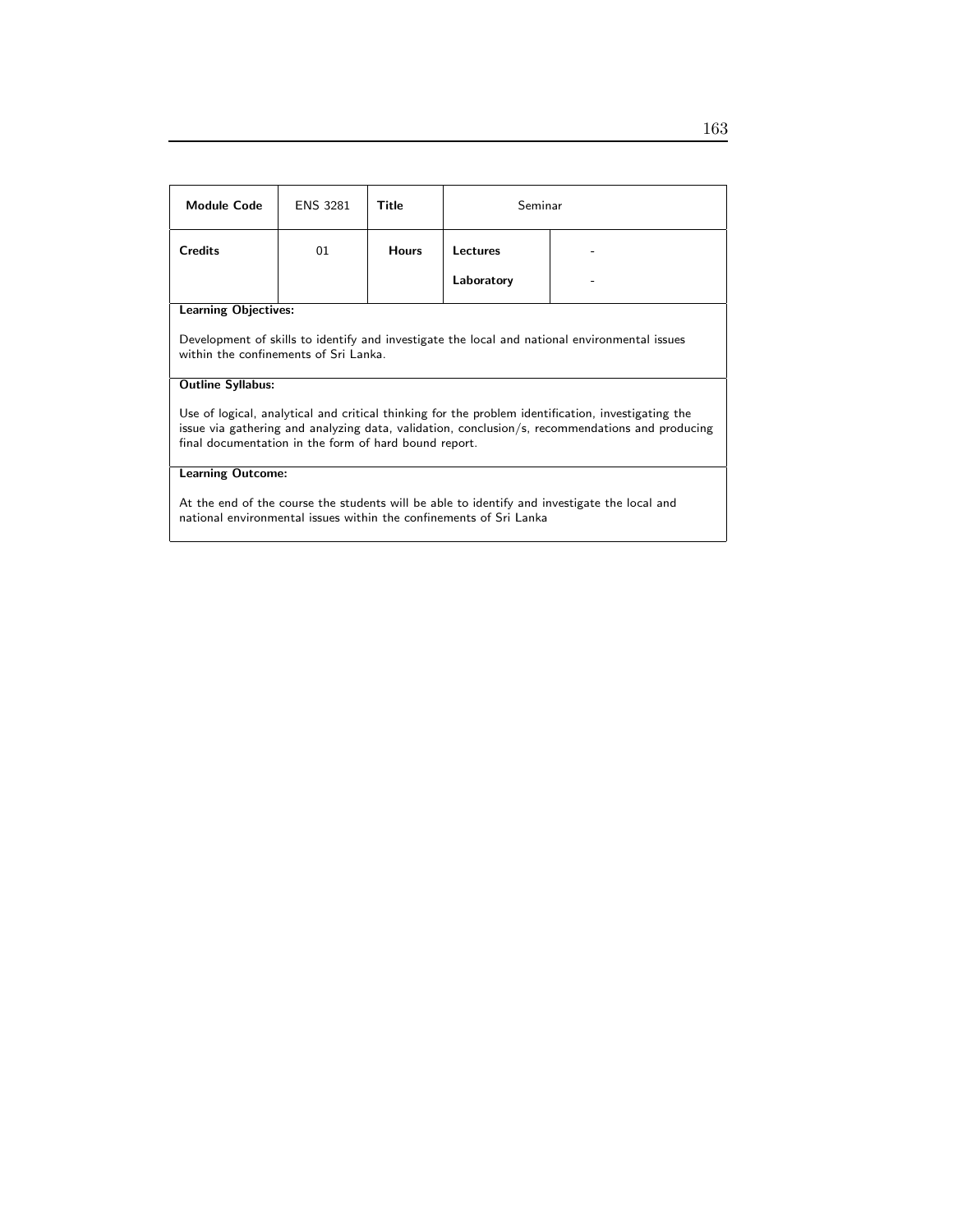| <b>Module Code</b>                                                                                                                                                                                                                                                                                                                                                                                                                                                                                                                                                                                                                                                                                                                                                                                                                                                                                                                                                                                                                                   | <b>SENS 3283</b> | Title        | Pesticide Chemistry and<br>Environmental Toxicology |    |  |
|------------------------------------------------------------------------------------------------------------------------------------------------------------------------------------------------------------------------------------------------------------------------------------------------------------------------------------------------------------------------------------------------------------------------------------------------------------------------------------------------------------------------------------------------------------------------------------------------------------------------------------------------------------------------------------------------------------------------------------------------------------------------------------------------------------------------------------------------------------------------------------------------------------------------------------------------------------------------------------------------------------------------------------------------------|------------------|--------------|-----------------------------------------------------|----|--|
| <b>Credits</b>                                                                                                                                                                                                                                                                                                                                                                                                                                                                                                                                                                                                                                                                                                                                                                                                                                                                                                                                                                                                                                       | 03               | <b>Hours</b> | 40<br>Lectures                                      |    |  |
|                                                                                                                                                                                                                                                                                                                                                                                                                                                                                                                                                                                                                                                                                                                                                                                                                                                                                                                                                                                                                                                      |                  |              | Laboratory                                          | 15 |  |
| <b>Learning Objectives:</b>                                                                                                                                                                                                                                                                                                                                                                                                                                                                                                                                                                                                                                                                                                                                                                                                                                                                                                                                                                                                                          |                  |              |                                                     |    |  |
| Development of an appreciation for pesticide chemistry and environmental toxicology for effective<br>environmental management.                                                                                                                                                                                                                                                                                                                                                                                                                                                                                                                                                                                                                                                                                                                                                                                                                                                                                                                       |                  |              |                                                     |    |  |
| <b>Outline Syllabus:</b>                                                                                                                                                                                                                                                                                                                                                                                                                                                                                                                                                                                                                                                                                                                                                                                                                                                                                                                                                                                                                             |                  |              |                                                     |    |  |
| Introduction to pests, pesticides, toxicants: Classification of pesticides - [respect to chemical<br>composition -organochlorines, organophosphates, carbamides etc, respect to nature of action<br>respect to control organism insecticides and acaricides, fungicides, herbicides, rodenticides etc:<br>Poisons and poisoning]. The toxicity of pesticides: [LD Values - classification of pesticides on<br>toxicity -LD 50 values, Chemistry, fate and distribution of toxicants in the environment;<br>Mechanisms of their action -pesticide action]. Absorption and translocation of toxicants,<br>Metabolism in an organism. Toxicity to harmful organisms. Toxic syndrome in human beings-<br>carcinogenic, teratogenic & mutagenic effects; Pesticide resistance. Influence of pesticides on<br>environment, air, water soil, biocoenoses, plants safety measures for using, storing pesticides.<br>Pesticide application methods. Toxicant includes mycotoxins, naturally occurring toxins,<br>N-nitroso compounds, solvents, plastics etc. |                  |              |                                                     |    |  |
| <b>Learning Outcome:</b>                                                                                                                                                                                                                                                                                                                                                                                                                                                                                                                                                                                                                                                                                                                                                                                                                                                                                                                                                                                                                             |                  |              |                                                     |    |  |

At the end of the course the students will be able to develop the theoretical basics of chemical pesticides and to address the levels of toxicity and their impacts on the environment.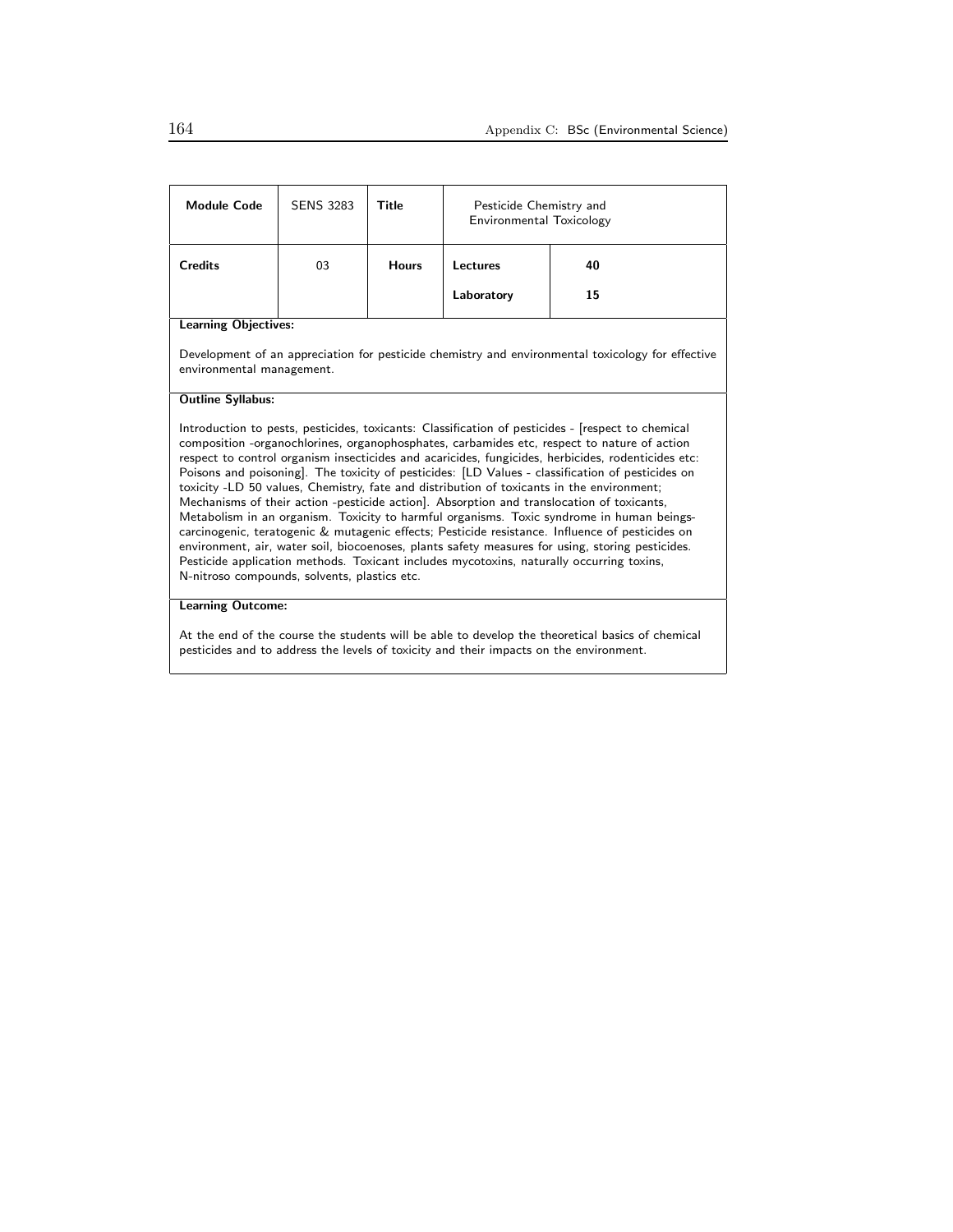|--|

| <b>Module Code</b>                                                                                                                                                                                                                                                                                                                                                                                                                                                                                                                                                                                                                                                                                                                                                                                                                                                                                                                                                                                                                                                     | <b>SENS 4113</b> | Title        | Ground and Surface Water<br>Management |    |  |
|------------------------------------------------------------------------------------------------------------------------------------------------------------------------------------------------------------------------------------------------------------------------------------------------------------------------------------------------------------------------------------------------------------------------------------------------------------------------------------------------------------------------------------------------------------------------------------------------------------------------------------------------------------------------------------------------------------------------------------------------------------------------------------------------------------------------------------------------------------------------------------------------------------------------------------------------------------------------------------------------------------------------------------------------------------------------|------------------|--------------|----------------------------------------|----|--|
| <b>Credits</b>                                                                                                                                                                                                                                                                                                                                                                                                                                                                                                                                                                                                                                                                                                                                                                                                                                                                                                                                                                                                                                                         | 03               | <b>Hours</b> | Lectures                               | 45 |  |
|                                                                                                                                                                                                                                                                                                                                                                                                                                                                                                                                                                                                                                                                                                                                                                                                                                                                                                                                                                                                                                                                        |                  |              | Laboratory                             |    |  |
| <b>Learning Objectives:</b>                                                                                                                                                                                                                                                                                                                                                                                                                                                                                                                                                                                                                                                                                                                                                                                                                                                                                                                                                                                                                                            |                  |              |                                        |    |  |
| Development of basic understandings and knowledge on the science of ground and surface water<br>management in the local and global contexts.                                                                                                                                                                                                                                                                                                                                                                                                                                                                                                                                                                                                                                                                                                                                                                                                                                                                                                                           |                  |              |                                        |    |  |
| <b>Outline Syllabus:</b>                                                                                                                                                                                                                                                                                                                                                                                                                                                                                                                                                                                                                                                                                                                                                                                                                                                                                                                                                                                                                                               |                  |              |                                        |    |  |
| Considerations for water treatment processes facilities; mixing and flocculation; turbidity removal;<br>iron and manganese removal, filtration, disinfection; design of water treatment processes facilities.<br>Groundwater flow, porosity and specific yields, vertical distribution of soil. Transmissivity and<br>storage coefficient and their physical significance, tracer techniques in ground water, types of<br>aquifers (confined and unconfined), revisiting Darcy's law, ground water flow contours and their<br>applications. Basic differential equation and its physical significance determination of $T \& S$ in<br>confined and unconfined aquifers recharge of ground water, salt water intrusion into the ground<br>water- status of North east of Sri Lanka and coastal aquifers and its remediation. Sorption and<br>other chemical reactions, factors influencing sorption, hydrophobic theory for sorption<br>contaminants, sorption effects on fate and transport of pollutants. Economic aspects in surface<br>and ground water management. |                  |              |                                        |    |  |
| <b>Learning Outcome:</b>                                                                                                                                                                                                                                                                                                                                                                                                                                                                                                                                                                                                                                                                                                                                                                                                                                                                                                                                                                                                                                               |                  |              |                                        |    |  |
| At the end of the course the students will be able to understand the principles and application<br>part of ground and surface water management and to address the economic aspects of surface<br>and ground water management.                                                                                                                                                                                                                                                                                                                                                                                                                                                                                                                                                                                                                                                                                                                                                                                                                                          |                  |              |                                        |    |  |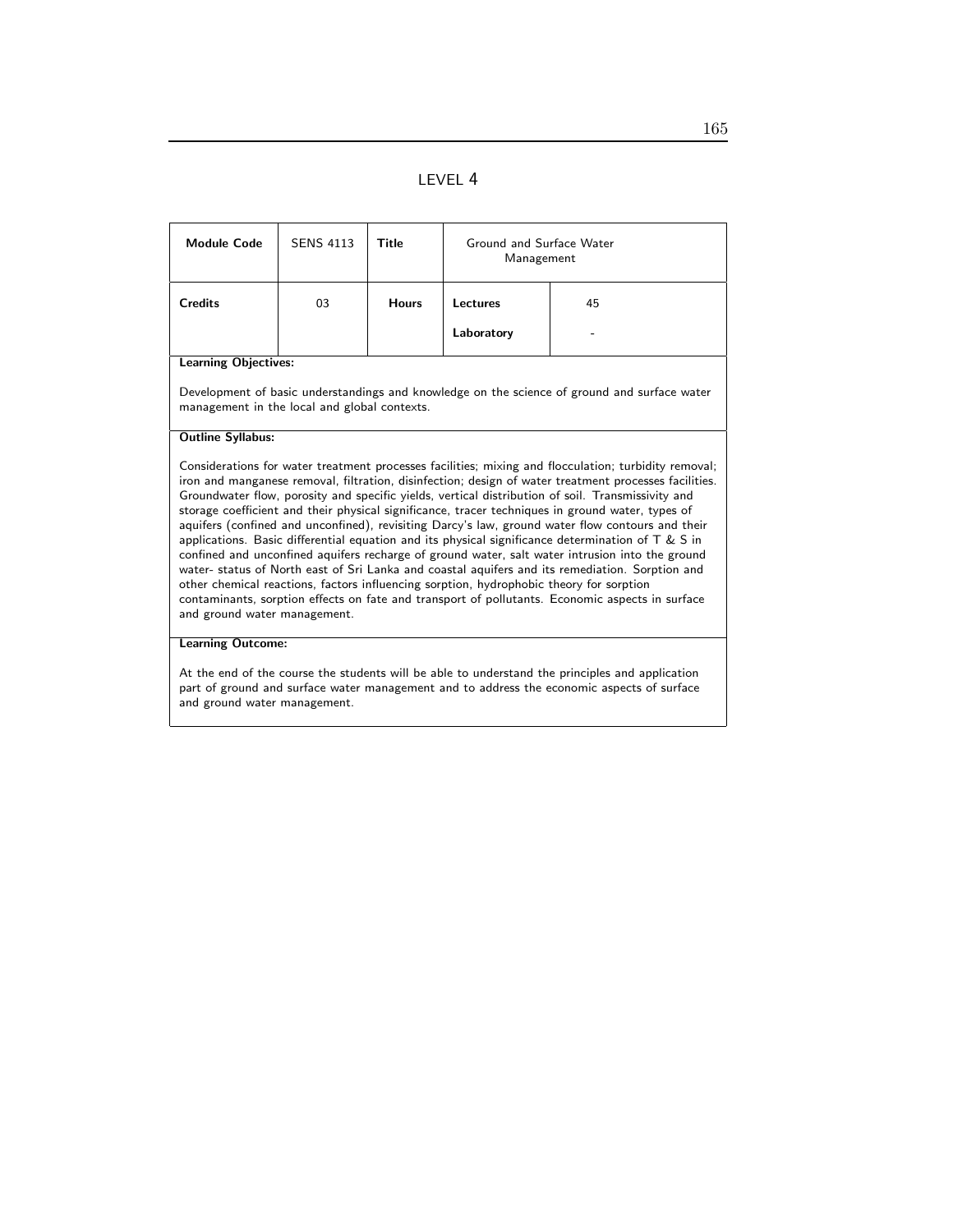| <b>Module Code</b>                                                                                                                                                                                                                                                                                                                                                                                                                                                                                                                                                                                                                                                                                                                                                                                                                                                                                                                                                                      | <b>SENS 4123</b> | Title        | The SoilPlantWater System |    |  |  |
|-----------------------------------------------------------------------------------------------------------------------------------------------------------------------------------------------------------------------------------------------------------------------------------------------------------------------------------------------------------------------------------------------------------------------------------------------------------------------------------------------------------------------------------------------------------------------------------------------------------------------------------------------------------------------------------------------------------------------------------------------------------------------------------------------------------------------------------------------------------------------------------------------------------------------------------------------------------------------------------------|------------------|--------------|---------------------------|----|--|--|
| <b>Credits</b>                                                                                                                                                                                                                                                                                                                                                                                                                                                                                                                                                                                                                                                                                                                                                                                                                                                                                                                                                                          | 03               | <b>Hours</b> | Lectures                  | 35 |  |  |
|                                                                                                                                                                                                                                                                                                                                                                                                                                                                                                                                                                                                                                                                                                                                                                                                                                                                                                                                                                                         |                  |              | Laboratory                | 30 |  |  |
| <b>Learning Objectives:</b>                                                                                                                                                                                                                                                                                                                                                                                                                                                                                                                                                                                                                                                                                                                                                                                                                                                                                                                                                             |                  |              |                           |    |  |  |
| Enabling students to gain understandings on various aspects of plant growth, so that they can<br>develop understandings on modern concepts of organic farming.                                                                                                                                                                                                                                                                                                                                                                                                                                                                                                                                                                                                                                                                                                                                                                                                                          |                  |              |                           |    |  |  |
| <b>Outline Syllabus:</b>                                                                                                                                                                                                                                                                                                                                                                                                                                                                                                                                                                                                                                                                                                                                                                                                                                                                                                                                                                |                  |              |                           |    |  |  |
| <b>Theory:</b> Nutritional aspects of plants, Nutrient movement in soil. Fertilizers, Manures (organic<br>Fertilizer) and Bio fertilizers and their types, uses, and effects on environment. Soil degradation -<br>soil acidification, Salinization, nutrient depletion and enrichment, compaction, desertification, etc.<br>rehabilitation of degraded soil. Legal aspects of soil conservation. Organic farming, Definition of<br>organic farming, main features of organic farming, importance of organic farming, use of green<br>manures (Sespania rostrata, Gliricidia, sunhemp, etc), compost making, making simple liquid<br>fertilizer, organic pesticides, integrated farming, ideas of organic farming in coconut land,<br>Vegetable growing and paddy land.<br>Practical/s:Calculation of fertilizer requirements for different soils, preparation of compost,<br>preparation of liquid fertilizers, Field visits to organic farms, identify the problems in farmers field. |                  |              |                           |    |  |  |
| <b>Learning Outcome:</b>                                                                                                                                                                                                                                                                                                                                                                                                                                                                                                                                                                                                                                                                                                                                                                                                                                                                                                                                                                |                  |              |                           |    |  |  |
| As a final that the state of the state of the state of the state of the state of the state of the state of the state of the state of the state of the state of the state of the state of the state of the state of the state                                                                                                                                                                                                                                                                                                                                                                                                                                                                                                                                                                                                                                                                                                                                                            |                  |              |                           |    |  |  |

At the end of the course the students will be able to develop the understanding of various aspects in soil plant water interaction and to identify the problems in farmer fields in order to put forward the concepts in organic farming.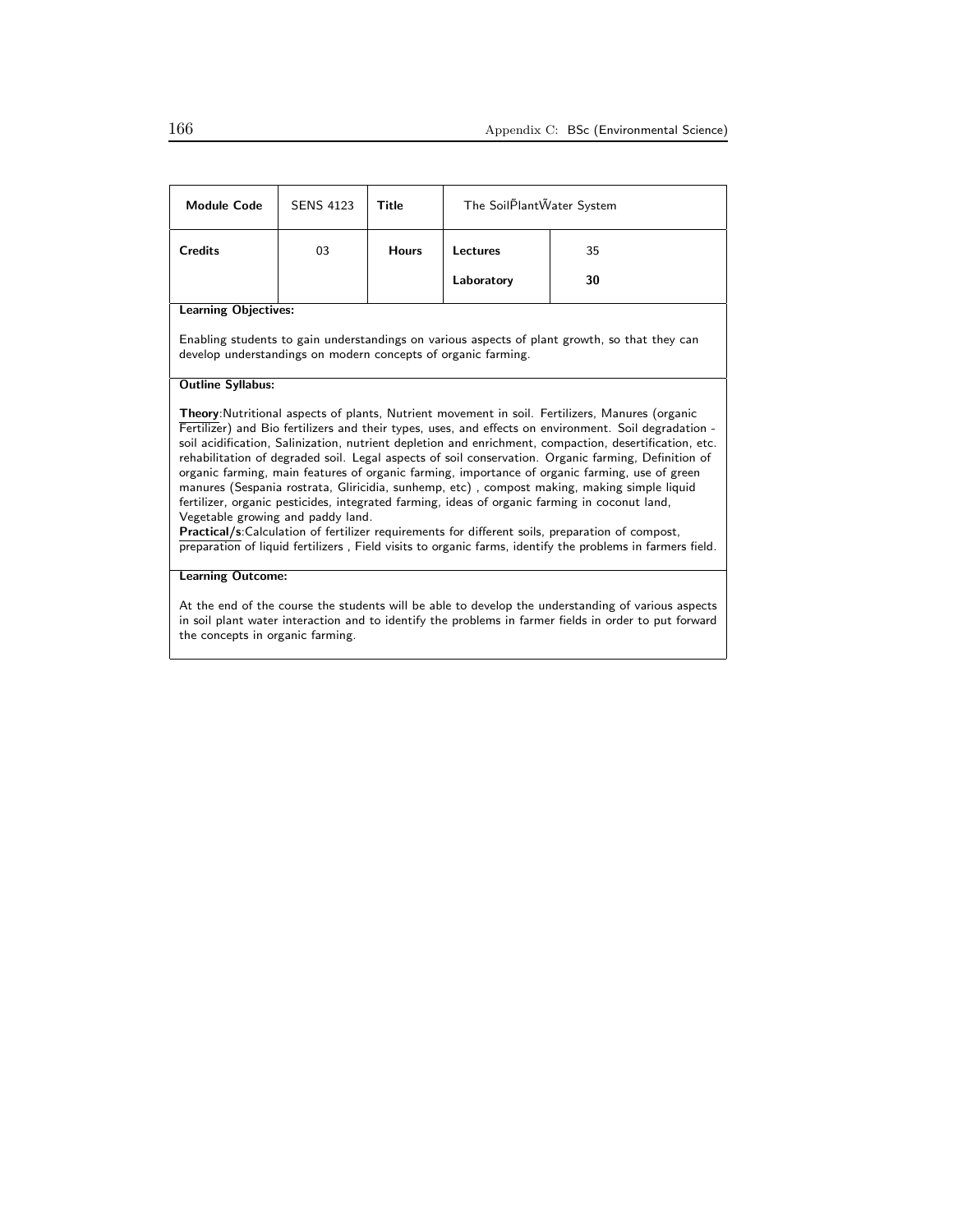| <b>Module Code</b>                                                                                                                                                                                                                                                                                                                                                                                                                                                                                                                                                                                                                                                                                                                                                                                                                                                                    | <b>SENS 4132</b>            | <b>Title</b> | Limnology and Wetland<br>Management |    |  |  |  |
|---------------------------------------------------------------------------------------------------------------------------------------------------------------------------------------------------------------------------------------------------------------------------------------------------------------------------------------------------------------------------------------------------------------------------------------------------------------------------------------------------------------------------------------------------------------------------------------------------------------------------------------------------------------------------------------------------------------------------------------------------------------------------------------------------------------------------------------------------------------------------------------|-----------------------------|--------------|-------------------------------------|----|--|--|--|
| <b>Credits</b>                                                                                                                                                                                                                                                                                                                                                                                                                                                                                                                                                                                                                                                                                                                                                                                                                                                                        | 03                          | <b>Hours</b> | Lectures                            | 25 |  |  |  |
|                                                                                                                                                                                                                                                                                                                                                                                                                                                                                                                                                                                                                                                                                                                                                                                                                                                                                       |                             |              | Laboratory                          | 15 |  |  |  |
|                                                                                                                                                                                                                                                                                                                                                                                                                                                                                                                                                                                                                                                                                                                                                                                                                                                                                       | <b>Learning Objectives:</b> |              |                                     |    |  |  |  |
| Developing understandings on the availability, utilization and management of Inland resources.<br>Further, understanding limnology within the context of fishing industry.<br>Understanding the importance of wetlands, and, develop basic to medium skills in effective<br>wetland management.                                                                                                                                                                                                                                                                                                                                                                                                                                                                                                                                                                                       |                             |              |                                     |    |  |  |  |
| <b>Outline Syllabus:</b>                                                                                                                                                                                                                                                                                                                                                                                                                                                                                                                                                                                                                                                                                                                                                                                                                                                              |                             |              |                                     |    |  |  |  |
| Theory:Limnology: Introduction to limnology; basic principles, origin and types of lakes, Abiotic<br>and biotic factors of inland water bodies, Nutrition cycling, trophic status, primary and secondary<br>productivity, Plankton identification, quantification and diversity indices,<br>Sustainable/socio-economic development of inland water fisheries (food fish culture and<br>ornamental fish culture). Wetland Management: Introduction to Wetlands (composition,<br>processes, systemic processes, functions etc.), Types of Wetlands, Wetland Types in Sri Lanka,<br>Development threats and alternatives, Wetland conservation and development strategy, role of<br>man-made wetlands in environmental management.<br>Practical/s:Introduction to Lake Survey and field techniques [Lake Morphometry], Assessment of<br>abiotic and biotic factors of inland water body. |                             |              |                                     |    |  |  |  |
| <b>Learning Outcome:</b>                                                                                                                                                                                                                                                                                                                                                                                                                                                                                                                                                                                                                                                                                                                                                                                                                                                              |                             |              |                                     |    |  |  |  |
| At the end of the course the students will be able to develop the theoretical underpinnings in<br>limnology and wetland management. And to demonstrate the field level skills in lake surveys and<br>assessment of abiotic/biotic factors of a local inland resources.                                                                                                                                                                                                                                                                                                                                                                                                                                                                                                                                                                                                                |                             |              |                                     |    |  |  |  |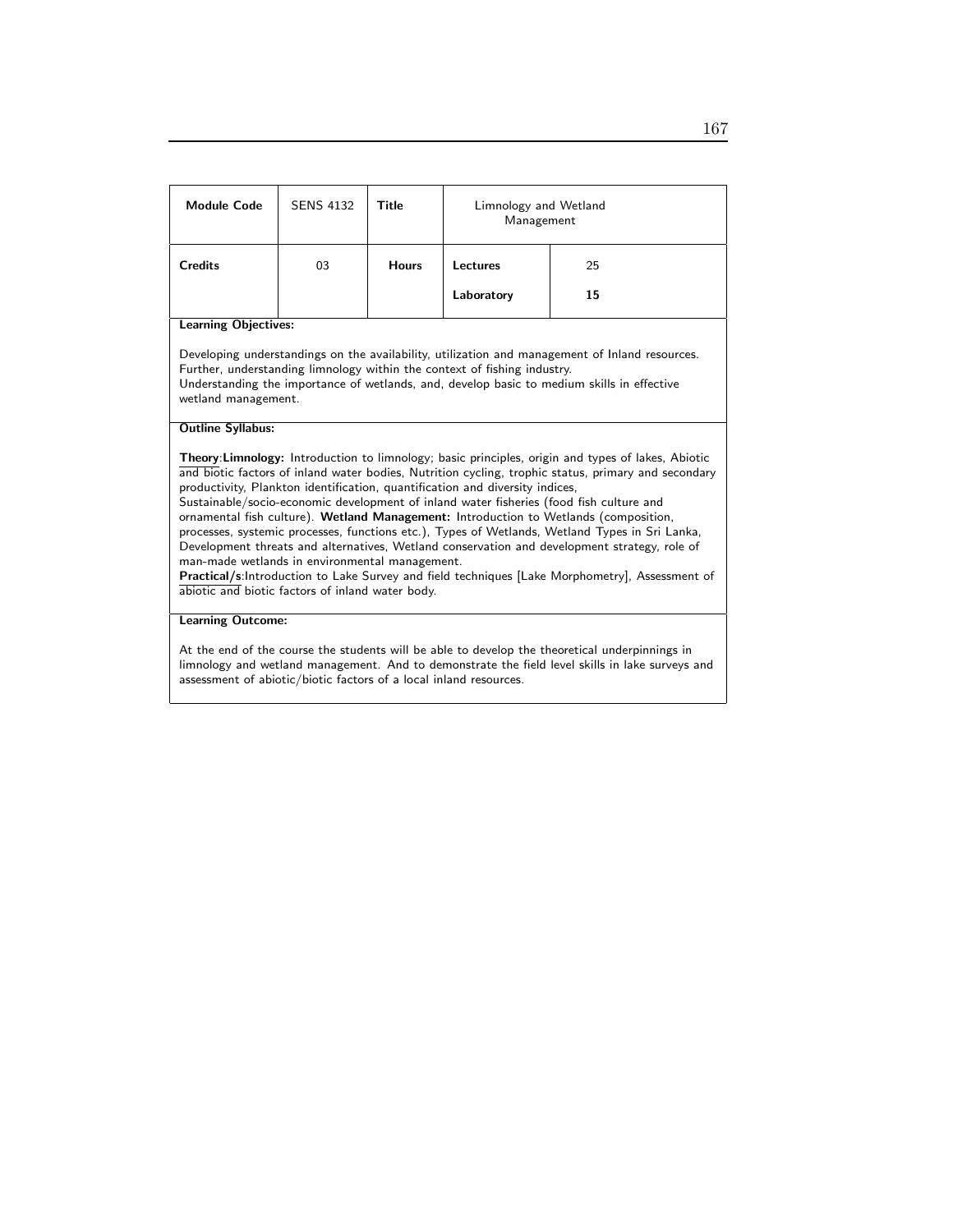| <b>Module Code</b>          | <b>SENS 4142</b> | Title        | Domestic and Industrial Waste<br>Water Treatment technology |         |  |
|-----------------------------|------------------|--------------|-------------------------------------------------------------|---------|--|
| <b>Credits</b>              | 02               | <b>Hours</b> | Lectures<br>Laboratory                                      | 30<br>۰ |  |
| <b>Learning Objectives:</b> |                  |              |                                                             |         |  |

Developing understandings on effective industrial waste water treatment methods as part of the means of environmental management.

#### Outline Syllabus:

Characteristics of industrial wastewater, determination of physical, chemical and biological parameters, selection of treatment system based on BOD and COD, design of wastewater treatment plant for screening, grit removal etc. Microbial treatment process, Kinetics of biological growth involved with biological treatment, efficiency of a treatment plant, Basic processes of treatment: Volume reduction, strength reduction, neutralization, equalization and proportionalisation - pre-treatment - primary treatment, sedimentation, floatation, secondary (biological) treatment, and tertiary treatment - techniques of nutrient removal, removal of residuals. On-site industrial/household wastewater and sewage disposal - site evaluation, septic systems, leaching field etc. Evaporation systems, intermitted sand filters, design and construction soakage pit in household level. Sludge treatment, processes involved, standard rate and high rate processes of sludge treatment, digestion, sludge disposal etc. Industrial water quality requirements of various industries for different pressure boiler feed waters, cooling water and process water. Waste generation, characterization and treatment technologies of different industries like paper and pulp, breweries and distilleries, textile, tannery, bulk drugs and pharmaceutical industries etc. Field visits to industries to understand the practicalities of industries in the area of wastewater treatment.

## Learning Outcome:

At the end of the course the students will be able to develop the basic understanding on domestic and industrial wastewater treatment methods as a tool for resource recycling and to reduce adverse effects on the environment.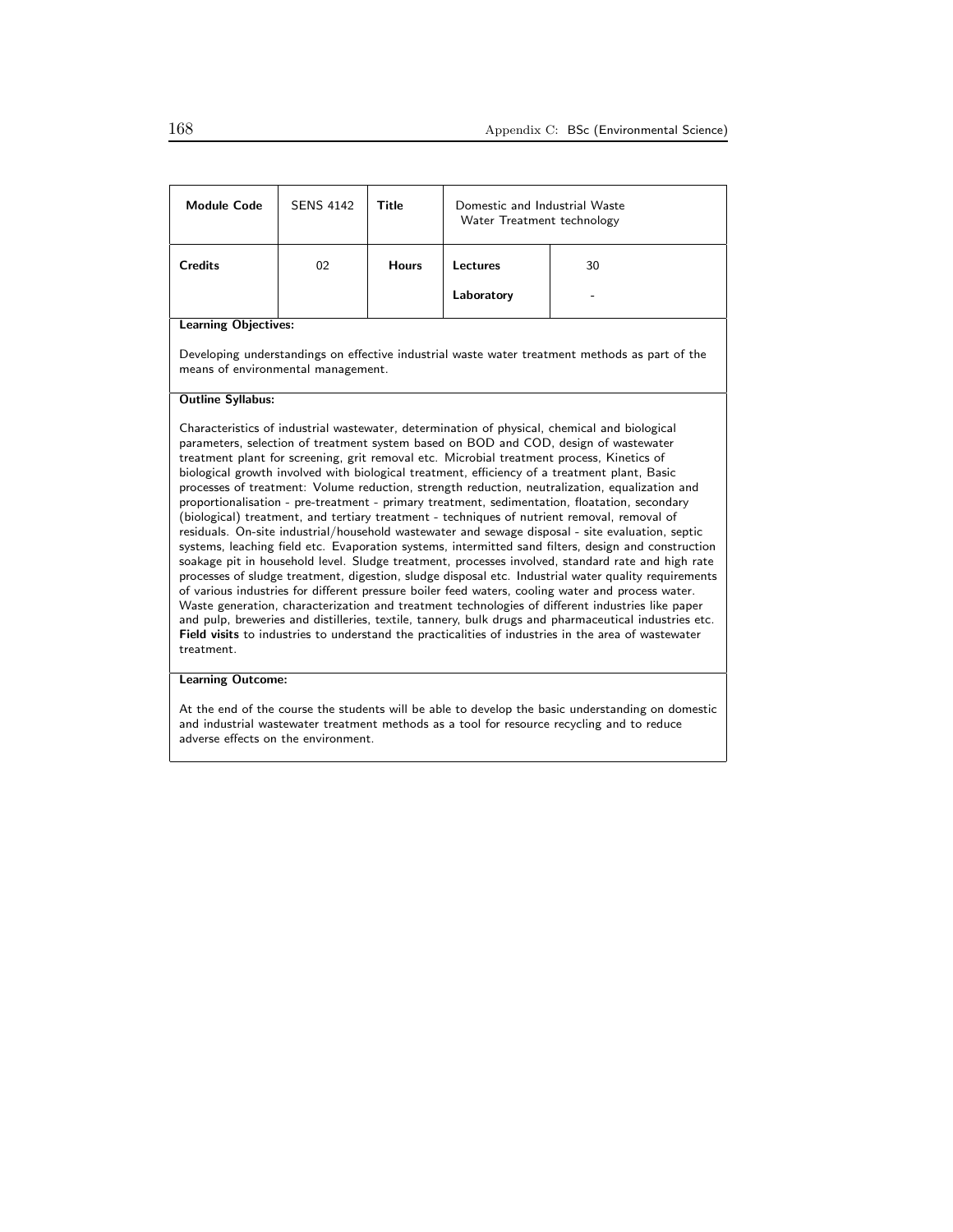| <b>Module Code</b>                                                                                                                                                                                                                                                                                                                                                                                                                                                                                                                                                                                                                                                                                                                                                                                                                                                               | <b>SENS 4152</b>            | Title        | Project Management |    |  |  |
|----------------------------------------------------------------------------------------------------------------------------------------------------------------------------------------------------------------------------------------------------------------------------------------------------------------------------------------------------------------------------------------------------------------------------------------------------------------------------------------------------------------------------------------------------------------------------------------------------------------------------------------------------------------------------------------------------------------------------------------------------------------------------------------------------------------------------------------------------------------------------------|-----------------------------|--------------|--------------------|----|--|--|
| <b>Credits</b>                                                                                                                                                                                                                                                                                                                                                                                                                                                                                                                                                                                                                                                                                                                                                                                                                                                                   | 02                          | <b>Hours</b> | Lectures           | 30 |  |  |
|                                                                                                                                                                                                                                                                                                                                                                                                                                                                                                                                                                                                                                                                                                                                                                                                                                                                                  |                             |              | Laboratory         |    |  |  |
|                                                                                                                                                                                                                                                                                                                                                                                                                                                                                                                                                                                                                                                                                                                                                                                                                                                                                  | <b>Learning Objectives:</b> |              |                    |    |  |  |
| To introduce the concepts of Project Management to Environmental Science students.<br>To illustrate how the Project Management act as a key to the development of environment.                                                                                                                                                                                                                                                                                                                                                                                                                                                                                                                                                                                                                                                                                                   |                             |              |                    |    |  |  |
| <b>Outline Syllabus:</b>                                                                                                                                                                                                                                                                                                                                                                                                                                                                                                                                                                                                                                                                                                                                                                                                                                                         |                             |              |                    |    |  |  |
| Ultraviolet and Visible Spectra: Introduction, Absorption laws, Chromophores, Solvent effects;<br>Infra red Spectroscopy: Preparation of Samples, Selection rules, Use of tables of characteristic<br>group frequencies, Absorption frequencies for functional groups; $1H - NMR$ Spectroscopy and<br>$^{13}CNMR$ spectroscopy: Pulse and Fourier transform NMR, Spin systems of nuclei, <sup>1</sup> -H chemical<br>shifts, Spin-spin coupling, Shift reagents, spin decoupling, The Nuclear Overhauser Effect,<br>$^{13}C-NMR$ , NOESY spectra, $(^{13}C-^{13}C)$ , $2DNMR$ spectroscopy- DEPT, COSY (H-H),<br>HMQC $(^1H^{13}CCOSY)$ , interpreting NMR spectrum; Mass spectroscopy: mass spectrometer,<br>Factors controlling fragmentation modes, Interpreting the Mass spectra. Practical: Structure<br>elucidation of Organic compound using these spectroscopic details. |                             |              |                    |    |  |  |
| <b>Learning Outcome:</b>                                                                                                                                                                                                                                                                                                                                                                                                                                                                                                                                                                                                                                                                                                                                                                                                                                                         |                             |              |                    |    |  |  |

At the end of the course the students will be able to understand the concepts of project management and to develop the skills to manage the projects related environmental management and development.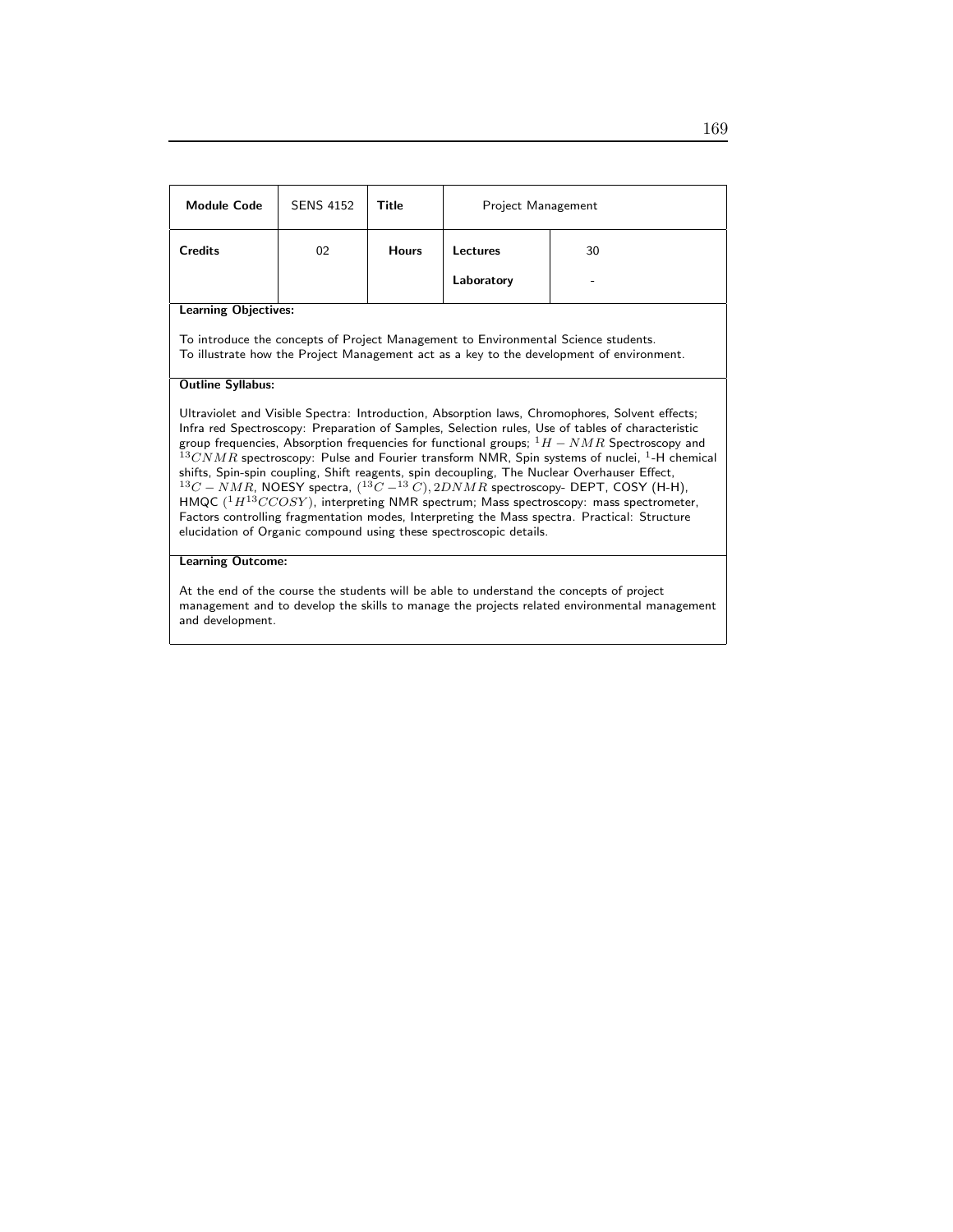| <b>Module Code</b>                                                                                                                                                                                                                                                                                                                                                                                                                                                                                                                                                                                                                                                                                                                                                                                                                                                                                                                  | <b>SENS 4163</b> | Title        | Food Microbiology &<br>Toxicology |    |  |
|-------------------------------------------------------------------------------------------------------------------------------------------------------------------------------------------------------------------------------------------------------------------------------------------------------------------------------------------------------------------------------------------------------------------------------------------------------------------------------------------------------------------------------------------------------------------------------------------------------------------------------------------------------------------------------------------------------------------------------------------------------------------------------------------------------------------------------------------------------------------------------------------------------------------------------------|------------------|--------------|-----------------------------------|----|--|
| <b>Credits</b>                                                                                                                                                                                                                                                                                                                                                                                                                                                                                                                                                                                                                                                                                                                                                                                                                                                                                                                      | 03               | <b>Hours</b> | Lectures                          | 35 |  |
|                                                                                                                                                                                                                                                                                                                                                                                                                                                                                                                                                                                                                                                                                                                                                                                                                                                                                                                                     |                  |              | Laboratory                        | 30 |  |
| <b>Learning Objectives:</b>                                                                                                                                                                                                                                                                                                                                                                                                                                                                                                                                                                                                                                                                                                                                                                                                                                                                                                         |                  |              |                                   |    |  |
| Developing understandings on food microbiology and toxicology within the confinements of the<br>field of environmental science.                                                                                                                                                                                                                                                                                                                                                                                                                                                                                                                                                                                                                                                                                                                                                                                                     |                  |              |                                   |    |  |
| <b>Outline Syllabus:</b>                                                                                                                                                                                                                                                                                                                                                                                                                                                                                                                                                                                                                                                                                                                                                                                                                                                                                                            |                  |              |                                   |    |  |
| <b>Theory:</b> Major groups of micro-organisms & their action on foods, Intrinsic & extrinsic<br>parameters in foods controlling microbial activity, Ecology & distribution of spoilage & other<br>micro-organisms in food, Food born illnesses & detection of causative micro-organisms, Rapid<br>methods for detection enumeration of micro-organisms, indices of food sanitary quality &<br>microbiological standards & criteria. Molecular biology of micro-organisms in foods, metabolic<br>pathways for fermentation & fermentation products, Microbial food spoilage. Epidemiology of<br>food borne diseases, adulterants & contaminants & chemical residues in food, chemical<br>contaminants preservatives & additives, genetically modified materials, hazard analysis and critical<br>control points, scientific basis of safe use of additives.<br>Practical/s: General microbiological techniques, bacterial colonies. |                  |              |                                   |    |  |
| <b>Learning Outcome:</b>                                                                                                                                                                                                                                                                                                                                                                                                                                                                                                                                                                                                                                                                                                                                                                                                                                                                                                            |                  |              |                                   |    |  |

At the end of the course the students will be able to develop the theoretical basics of food microbiology & toxicology and to demonstrate laboratory skills in microbial manipulation.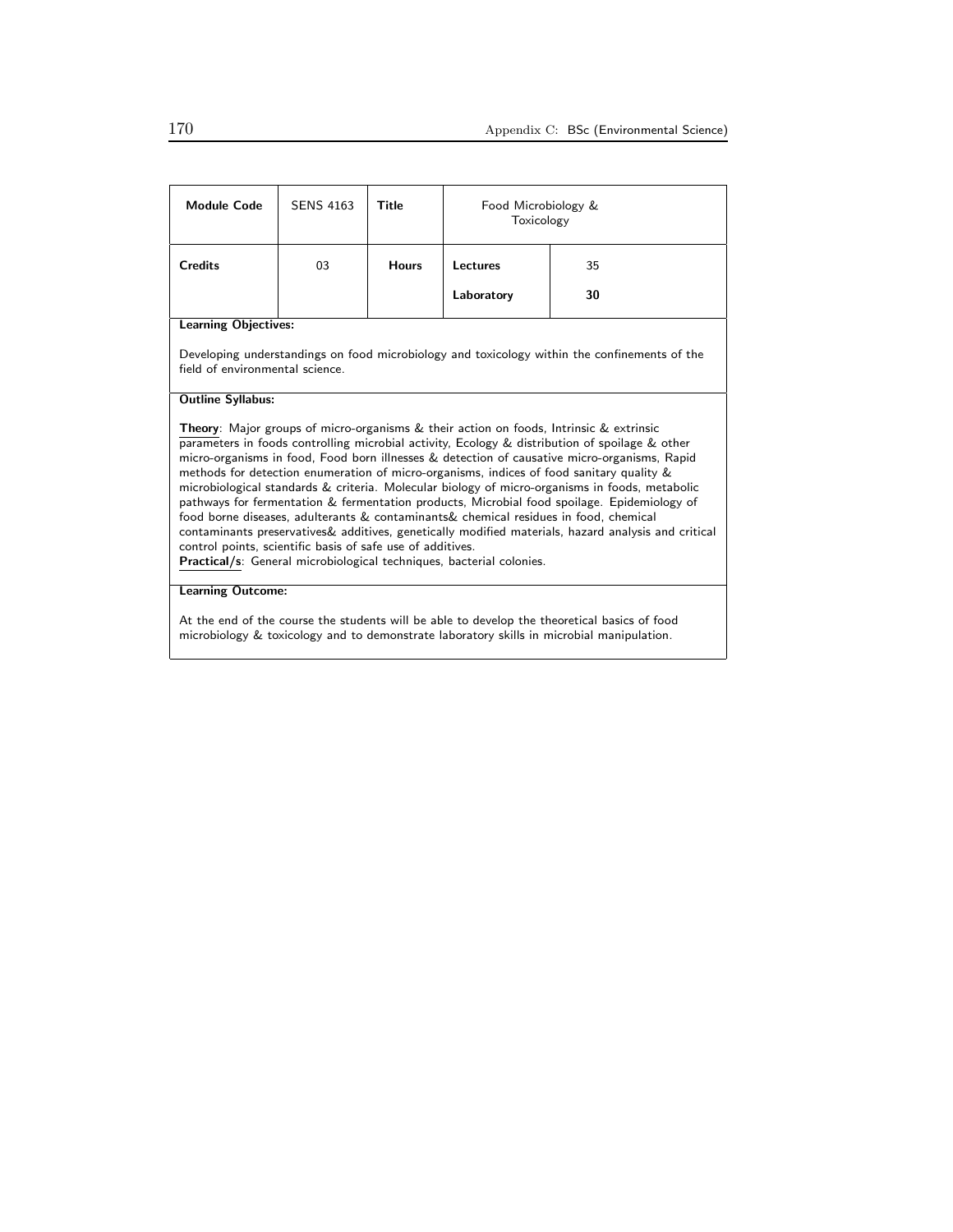| <b>Module Code</b>                                                                                                                                                                                                                                                                                                                                                                                                                                                                                                                                                                                                                                                                                                                                                                                                                                                                                                                                                                                                                                                                                   | <b>SENS 4173</b>         | Title        | Eco tourism    |    |  |  |
|------------------------------------------------------------------------------------------------------------------------------------------------------------------------------------------------------------------------------------------------------------------------------------------------------------------------------------------------------------------------------------------------------------------------------------------------------------------------------------------------------------------------------------------------------------------------------------------------------------------------------------------------------------------------------------------------------------------------------------------------------------------------------------------------------------------------------------------------------------------------------------------------------------------------------------------------------------------------------------------------------------------------------------------------------------------------------------------------------|--------------------------|--------------|----------------|----|--|--|
| <b>Credits</b>                                                                                                                                                                                                                                                                                                                                                                                                                                                                                                                                                                                                                                                                                                                                                                                                                                                                                                                                                                                                                                                                                       | 03                       | <b>Hours</b> | Lectures<br>30 |    |  |  |
|                                                                                                                                                                                                                                                                                                                                                                                                                                                                                                                                                                                                                                                                                                                                                                                                                                                                                                                                                                                                                                                                                                      |                          |              | Laboratory     | 45 |  |  |
| <b>Learning Objectives:</b>                                                                                                                                                                                                                                                                                                                                                                                                                                                                                                                                                                                                                                                                                                                                                                                                                                                                                                                                                                                                                                                                          |                          |              |                |    |  |  |
| Understanding and appreciating the concept of ecotourism as a means of environmental<br>management/conservation and as a way to generate income.                                                                                                                                                                                                                                                                                                                                                                                                                                                                                                                                                                                                                                                                                                                                                                                                                                                                                                                                                     |                          |              |                |    |  |  |
| <b>Outline Syllabus:</b>                                                                                                                                                                                                                                                                                                                                                                                                                                                                                                                                                                                                                                                                                                                                                                                                                                                                                                                                                                                                                                                                             |                          |              |                |    |  |  |
| Introduction to ecotourism, mass tourism, environment and climate. Identification of different<br>environment and climatic zones in Sri Lanka. Targets of Ecotourism in Sri Lanka; Protected<br>areas: Forest reserves, National parks, Sancturies, Beaches. Sanctured areas in Srilanka and its<br>important cultural activities and its location in Sri Lanka. Marketing and hotel management:<br>Marketing tourism, Designing and managing environmentally friendly restaurants and lodges,<br>Training local people: As guides, Managers. Increasing number of visitors and managing high<br>number of visitors, encourage high spending. Increasing sympathy for nature, plant and wild life<br>of the area, Communication: Preparing handouts, posters, guidelines, audiovisual products,<br>websites, and information centres. Negative and positive impact on Wildlife, Vegetation Ancient<br>monuments, pollution, littering, constructions.<br>Practical: Field visits to hotel industries, Field visits to protected areas, field visits to sacred and<br>other tourist attractive areas. |                          |              |                |    |  |  |
|                                                                                                                                                                                                                                                                                                                                                                                                                                                                                                                                                                                                                                                                                                                                                                                                                                                                                                                                                                                                                                                                                                      | <b>Learning Outcome:</b> |              |                |    |  |  |
| $\mathbf{A}$ , and a set of the set of the set of the set of the set of the set of the set of the set of the set of the set of the set of the set of the set of the set of the set of the set of the set of the set of the set of<br>$\sim$ $\sim$ $\sim$                                                                                                                                                                                                                                                                                                                                                                                                                                                                                                                                                                                                                                                                                                                                                                                                                                            |                          |              |                |    |  |  |

At the end of the course the students will be able to develop the understanding of the concepts in ecotourism as a means of environmental management/conservation.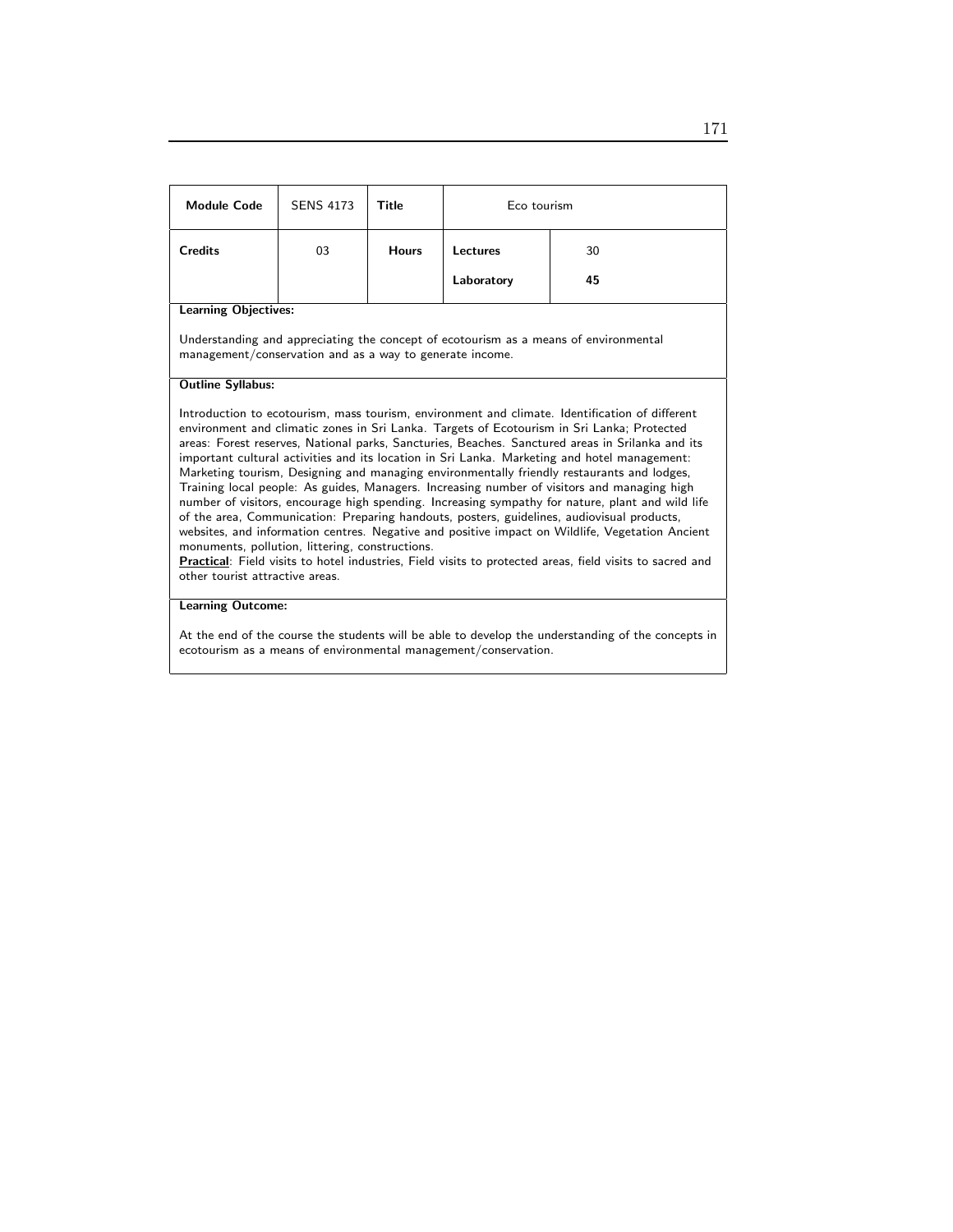| <b>Module Code</b>                                                                                                                                                                                                                                                                                                                                                                                                                                                                                                                                                                                                                                                                                                                                                                                                                                                                                                                                                                                                                                                                                                                                                                                                                                                                          | <b>SENS 4182</b> | <b>Title</b> | <b>Environmental Remote Sensing</b><br>(ERS) |    |  |  |
|---------------------------------------------------------------------------------------------------------------------------------------------------------------------------------------------------------------------------------------------------------------------------------------------------------------------------------------------------------------------------------------------------------------------------------------------------------------------------------------------------------------------------------------------------------------------------------------------------------------------------------------------------------------------------------------------------------------------------------------------------------------------------------------------------------------------------------------------------------------------------------------------------------------------------------------------------------------------------------------------------------------------------------------------------------------------------------------------------------------------------------------------------------------------------------------------------------------------------------------------------------------------------------------------|------------------|--------------|----------------------------------------------|----|--|--|
| <b>Credits</b>                                                                                                                                                                                                                                                                                                                                                                                                                                                                                                                                                                                                                                                                                                                                                                                                                                                                                                                                                                                                                                                                                                                                                                                                                                                                              | 02               | <b>Hours</b> | Lectures<br>25                               |    |  |  |
|                                                                                                                                                                                                                                                                                                                                                                                                                                                                                                                                                                                                                                                                                                                                                                                                                                                                                                                                                                                                                                                                                                                                                                                                                                                                                             |                  |              | Laboratory                                   | 15 |  |  |
| <b>Learning Objectives:</b>                                                                                                                                                                                                                                                                                                                                                                                                                                                                                                                                                                                                                                                                                                                                                                                                                                                                                                                                                                                                                                                                                                                                                                                                                                                                 |                  |              |                                              |    |  |  |
| Developing understandings on the fundamentals of ERS<br>Development of skills to handle ERS software packages.<br>Development of basic skills to design, implement and manage ERS projects within the<br>confinements of the field of Environmental Science.                                                                                                                                                                                                                                                                                                                                                                                                                                                                                                                                                                                                                                                                                                                                                                                                                                                                                                                                                                                                                                |                  |              |                                              |    |  |  |
| <b>Outline Syllabus:</b>                                                                                                                                                                                                                                                                                                                                                                                                                                                                                                                                                                                                                                                                                                                                                                                                                                                                                                                                                                                                                                                                                                                                                                                                                                                                    |                  |              |                                              |    |  |  |
| <b>Theory:</b> Introduction to ERS, ERS in Geomatics, basic principles of remote sensing, remote<br>sensing system classification, image processing and image classification (including aspects of<br>extracting metric information and thematic information from remotely sensed images), digital<br>remote sensed data types and formats, aerial photographs, overview of remote sensing<br>applications in environmental science: (including disaster management, forest fire detection,<br>forestry applications, agricultural applications, urban planning and development e.g. water supply,<br>coastal zone management, fishery and marine applications, geological applications, archaeological<br>applications, applications in wildlife conservations/rangeland monitoring), types of sensors and<br>satellites, high resolution optical satellites, moderate low resolution satellites. ERS and GIS -<br>integration and the linkages, applications of RS in the EIA process. Practical/s: Learning to use<br>$ERDAS$ Imagine $TM$ for analyzing environmental (digital) datasets [this will include aspects of<br>data acquisition (and transformation of format/s), geometric correction, image processing,<br>classification, spatial modelling and the creation of reports]. |                  |              |                                              |    |  |  |
| <b>Learning Outcome:</b>                                                                                                                                                                                                                                                                                                                                                                                                                                                                                                                                                                                                                                                                                                                                                                                                                                                                                                                                                                                                                                                                                                                                                                                                                                                                    |                  |              |                                              |    |  |  |
| At the end of the course the students will be able to develop the basic theoretical understanding<br>of RS. And to demonstrate the skills in handling RS software tools to design, implement and                                                                                                                                                                                                                                                                                                                                                                                                                                                                                                                                                                                                                                                                                                                                                                                                                                                                                                                                                                                                                                                                                            |                  |              |                                              |    |  |  |

manage ERS projects.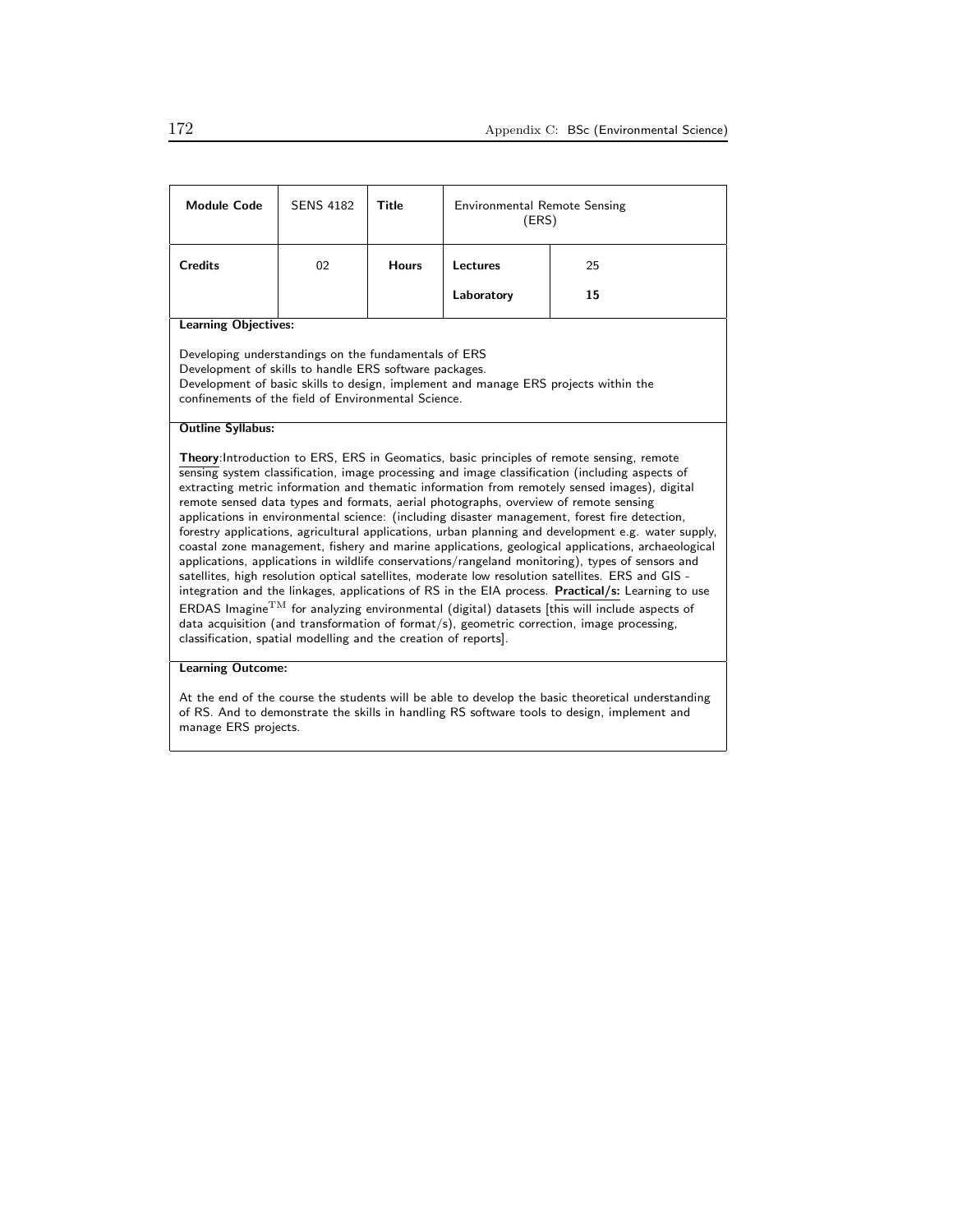| <b>Module Code</b>                                                                                                                   | <b>SENS 4193</b> | Title        | Advanced Spectroscopic<br>methods |          |  |
|--------------------------------------------------------------------------------------------------------------------------------------|------------------|--------------|-----------------------------------|----------|--|
| <b>Credits</b>                                                                                                                       | 03               | <b>Hours</b> | Lectures<br>Laboratory            | 40<br>15 |  |
| <b>Learning Objectives:</b>                                                                                                          |                  |              |                                   |          |  |
| Development of analytical skills using advanced spectroscopy methods for conducting research<br>projects in environmental scieneces. |                  |              |                                   |          |  |

### Outline Syllabus:

Ultraviolet and Visible Spectra: Introduction continued from ENS2213, Absorption laws, Chromophores, Solvent effects; Infra red Spectroscopy: Preparation of Samples, Selection rules, Use of tables of characteristic group frequencies, Absorption frequencies for functional groups;  $^1$ H- NMR Spectroscopy and  $^{13}$ C NMR spectroscopy: Pulse and Fourier transform NMR, Spin systems of nuclei,  $^1\mathsf{H}$  chemical shifts, Spin-spin coupling, Shift reagents, spin decoupling, The Nuclear Overhauser Effect,  $^{13}$ C-NMR, NOESY spectra,  $(^{13}$ C -  $^{13}$ C), 2 D NMR spectroscopy-DEPT, COSY (H-H), HMQC (<sup>1</sup>H<sup>13</sup>C COSY), interpreting NMR spectrum; Mass spectroscopy: mass spectrometer, Factors controlling fragmentation modes, Interpreting the Mass spectra. Practical: Structure elucidation of Organic compound using these spectroscopic details.

### Learning Outcome:

At the end of the course the students will be able to develop the analytical skills in spectroscopy techniques to conduct research projects.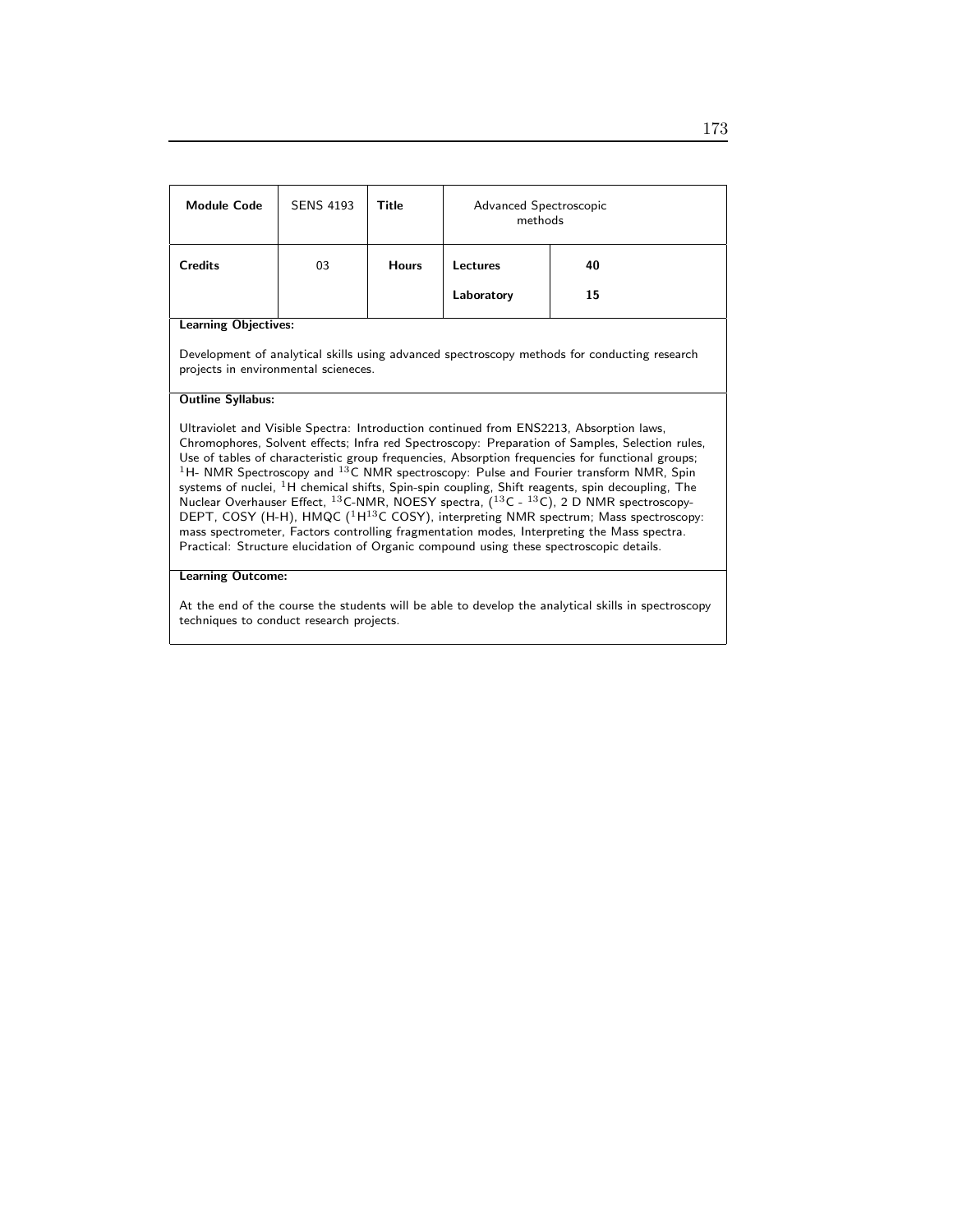| Module Code                                                                                                                                                                                                                                                                                                                                                                                                                                                        | <b>SENS</b><br>41(10)2 | Title        | Plantation Forestry and<br>Environment |    |
|--------------------------------------------------------------------------------------------------------------------------------------------------------------------------------------------------------------------------------------------------------------------------------------------------------------------------------------------------------------------------------------------------------------------------------------------------------------------|------------------------|--------------|----------------------------------------|----|
| <b>Credits</b>                                                                                                                                                                                                                                                                                                                                                                                                                                                     | 02                     | <b>Hours</b> | Lectures                               | 30 |
|                                                                                                                                                                                                                                                                                                                                                                                                                                                                    |                        |              | Laboratory                             |    |
| <b>Learning Objectives:</b>                                                                                                                                                                                                                                                                                                                                                                                                                                        |                        |              |                                        |    |
| Understanding the importance of plantation forestry as an effective means of environmental<br>management/conservation.                                                                                                                                                                                                                                                                                                                                             |                        |              |                                        |    |
| <b>Outline Syllabus:</b>                                                                                                                                                                                                                                                                                                                                                                                                                                           |                        |              |                                        |    |
| Role of plantation forestry on environment. Reforestation / Aforestation. Choice of tree species<br>for different climatic zone. Nursery techniques, field planting, fertilizer application. Silvicultural<br>treatment- clearing, pruning, thinning. Timber stand improvement, silvicultural System, growth<br>and dynamics of stand, forest mensuration - age, diameter, height stem form Bark thickness, etc.<br>Introduction to social forest and urban forest |                        |              |                                        |    |
| <b>Learning Outcome:</b>                                                                                                                                                                                                                                                                                                                                                                                                                                           |                        |              |                                        |    |
| At the end of the course the students will be able to identify the importance of forestry and to<br>develop the basic theoretical understanding of silviculture systems.                                                                                                                                                                                                                                                                                           |                        |              |                                        |    |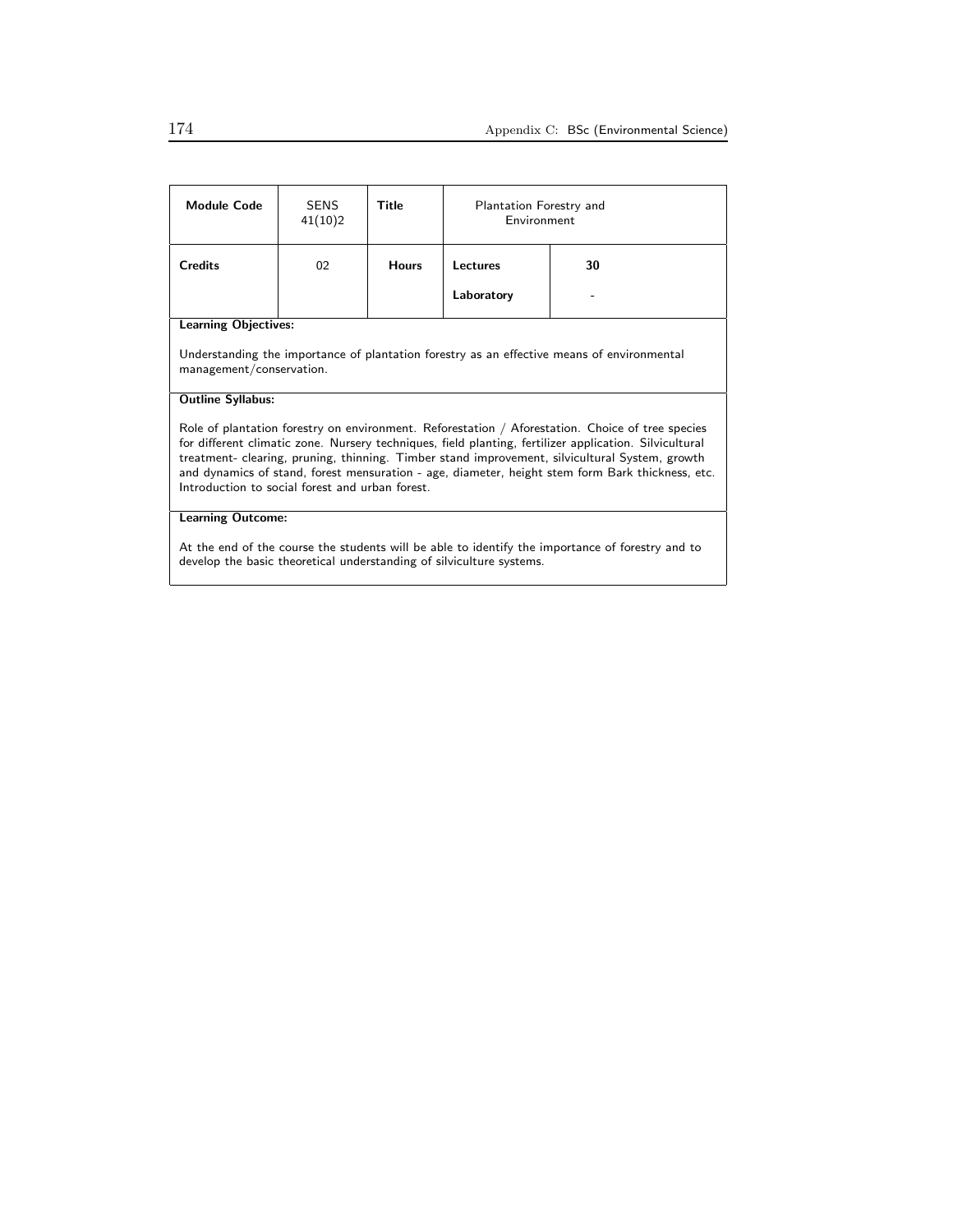| Module Code                                                                                                                                                                                                                                                                                                                                                                                                                                                                                                                                                                                                                                                                                                                                              | <b>SENS</b><br>41(11)2 | Title        | Integrated Approaches in Pest<br>and Weed Management |    |  |
|----------------------------------------------------------------------------------------------------------------------------------------------------------------------------------------------------------------------------------------------------------------------------------------------------------------------------------------------------------------------------------------------------------------------------------------------------------------------------------------------------------------------------------------------------------------------------------------------------------------------------------------------------------------------------------------------------------------------------------------------------------|------------------------|--------------|------------------------------------------------------|----|--|
| <b>Credits</b>                                                                                                                                                                                                                                                                                                                                                                                                                                                                                                                                                                                                                                                                                                                                           | 02                     | <b>Hours</b> | Lectures                                             | 25 |  |
|                                                                                                                                                                                                                                                                                                                                                                                                                                                                                                                                                                                                                                                                                                                                                          |                        |              | Laboratory                                           | 15 |  |
| <b>Learning Objectives:</b>                                                                                                                                                                                                                                                                                                                                                                                                                                                                                                                                                                                                                                                                                                                              |                        |              |                                                      |    |  |
| Understanding the <i>integrated</i> approaches to pest and weed management as an environmentally<br>sustainable measure in-par with sustainable environmental management and industrial<br>metabolism concepts.                                                                                                                                                                                                                                                                                                                                                                                                                                                                                                                                          |                        |              |                                                      |    |  |
| <b>Outline Syllabus:</b>                                                                                                                                                                                                                                                                                                                                                                                                                                                                                                                                                                                                                                                                                                                                 |                        |              |                                                      |    |  |
| Roles and effect of entomological venture to the environment. Entomological operations<br>threatening to environmental deterioration. Their improvement and other disciplines relating to<br>conservation of the environment. Definition of weed. Weed nomenclature and classification.<br>Reproduction of weeds. Effect of environment on weed and crop physiology. Competitiveness of<br>weeds and nature of weeds competition. allelopathy in weed problems. Special weed problems<br>and its effect on environment. Aquatic weeds, poisonous, parasitic and invasive weeds. Weed<br>control- Chemical weed control, Integrated weed control. Biological interventions, Field visits,<br>Assessment of pest populations, Report writing, Assignments. |                        |              |                                                      |    |  |
| <b>Learning Outcome:</b>                                                                                                                                                                                                                                                                                                                                                                                                                                                                                                                                                                                                                                                                                                                                 |                        |              |                                                      |    |  |
| At the end of the course the students will be able to identify various types of pests & weeds in                                                                                                                                                                                                                                                                                                                                                                                                                                                                                                                                                                                                                                                         |                        |              |                                                      |    |  |

agriculture fields and to demonstrate the skills in integrated pest and weed management approaches as an environmentally sustainable measure to reduce the risk.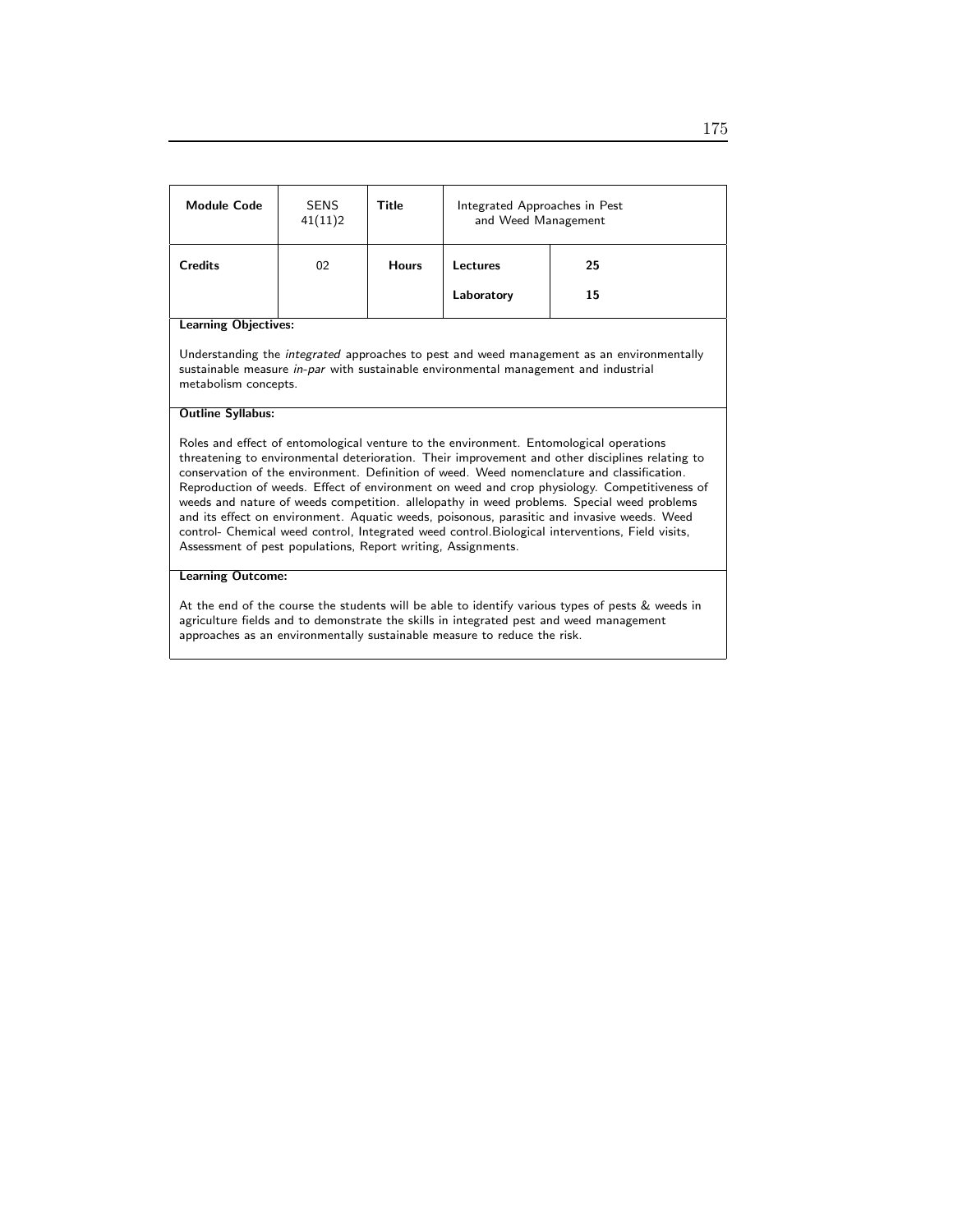| <b>Module Code</b>                                                                                                                                                                                                                                                                                                                                                                                                                                                                                                                                                                                                                                                                                                                                                                                                                                                                                                                                                                                                                                                                                                                                                                                                    | <b>SENS</b><br>41(12)3 | Title        | Introduction to<br>Science/Environment<br>Communication |    |  |
|-----------------------------------------------------------------------------------------------------------------------------------------------------------------------------------------------------------------------------------------------------------------------------------------------------------------------------------------------------------------------------------------------------------------------------------------------------------------------------------------------------------------------------------------------------------------------------------------------------------------------------------------------------------------------------------------------------------------------------------------------------------------------------------------------------------------------------------------------------------------------------------------------------------------------------------------------------------------------------------------------------------------------------------------------------------------------------------------------------------------------------------------------------------------------------------------------------------------------|------------------------|--------------|---------------------------------------------------------|----|--|
| <b>Credits</b>                                                                                                                                                                                                                                                                                                                                                                                                                                                                                                                                                                                                                                                                                                                                                                                                                                                                                                                                                                                                                                                                                                                                                                                                        | 03                     | <b>Hours</b> | Lectures                                                | 30 |  |
|                                                                                                                                                                                                                                                                                                                                                                                                                                                                                                                                                                                                                                                                                                                                                                                                                                                                                                                                                                                                                                                                                                                                                                                                                       |                        |              | Laboratory                                              | 45 |  |
| <b>Learning Objectives:</b>                                                                                                                                                                                                                                                                                                                                                                                                                                                                                                                                                                                                                                                                                                                                                                                                                                                                                                                                                                                                                                                                                                                                                                                           |                        |              |                                                         |    |  |
| On completion of this course the students will have developed understandings/skills on: 'The<br>effective application of theories and communication methodologies so as to effectively produce<br>pieces of journalistic work on critical (socio-) environmental issues in the local and global contexts<br>that need the effective application of (applied) sciences, and, socio-administrative attention'                                                                                                                                                                                                                                                                                                                                                                                                                                                                                                                                                                                                                                                                                                                                                                                                           |                        |              |                                                         |    |  |
| <b>Outline Syllabus:</b>                                                                                                                                                                                                                                                                                                                                                                                                                                                                                                                                                                                                                                                                                                                                                                                                                                                                                                                                                                                                                                                                                                                                                                                              |                        |              |                                                         |    |  |
| <b>Theory:</b> (i). Introduction to communication and communication theories (including research<br>methodologies in communication), (ii). Modern trends in journalism, (iii). Reporting, writing and<br>editing, (iv) Media Laws and ethics, (v) Media planning tools and media playing, (vi) Print<br>journalism (including newspaper organization and printing), (vii) E-journalism (radio, television<br>and web), (viii) Advertising and public relations (principles of public relations, process of public<br>relations, creating advertisements including advertisement campaigns), (ix) Communication for<br>development, and, $(x)$ . Writing and publication targeted to the scientific community (i.e.<br>producing journal articles, peer reviews, conference presentations, developing book chapters etc.<br>and, aspects of plagiarism).<br>Practical/s: (i). Writing skills, (ii). Photo journalism, (iii). Videography and documentary<br>$\overline{\text{making}}$ , (iv). e-Blogging as an effective way of disseminating scientific information, and, (v).<br>Presenting skills (the art of presentation) for writing, photo journalism, videography (and<br>documentary making) and e-blogging. |                        |              |                                                         |    |  |
| <b>Learning Outcome:</b>                                                                                                                                                                                                                                                                                                                                                                                                                                                                                                                                                                                                                                                                                                                                                                                                                                                                                                                                                                                                                                                                                                                                                                                              |                        |              |                                                         |    |  |

At the end of the course the students will be able to produce pieces of journalistic work on critical socio environmental issues in the local and global contexts.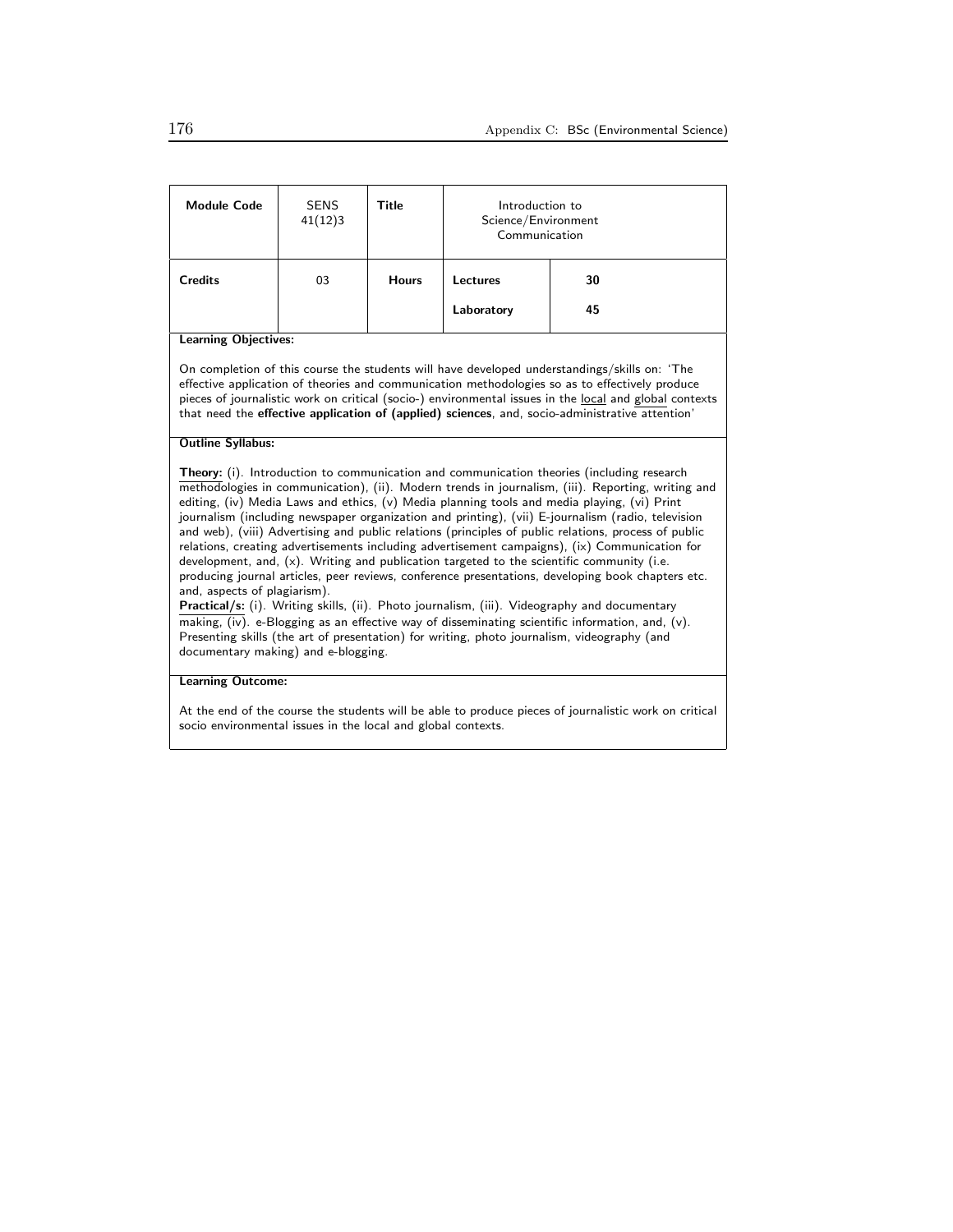| <b>Module Code</b>                                                                                                                                                                                                                                                                                                                                                                                                                                                                                                                                                                                                                                                                               | <b>SENS</b><br>41(13)2 | Title        | Global Environmental Changes<br>(GEC) |    |  |
|--------------------------------------------------------------------------------------------------------------------------------------------------------------------------------------------------------------------------------------------------------------------------------------------------------------------------------------------------------------------------------------------------------------------------------------------------------------------------------------------------------------------------------------------------------------------------------------------------------------------------------------------------------------------------------------------------|------------------------|--------------|---------------------------------------|----|--|
| <b>Credits</b>                                                                                                                                                                                                                                                                                                                                                                                                                                                                                                                                                                                                                                                                                   | 02                     | <b>Hours</b> | Lectures                              | 30 |  |
|                                                                                                                                                                                                                                                                                                                                                                                                                                                                                                                                                                                                                                                                                                  |                        |              | Laboratory                            |    |  |
| <b>Learning Objectives:</b>                                                                                                                                                                                                                                                                                                                                                                                                                                                                                                                                                                                                                                                                      |                        |              |                                       |    |  |
| Developing understandings on GEC and its environmental consequences.<br>Understanding the concept of geophysiology as an effective means for Earth System management.                                                                                                                                                                                                                                                                                                                                                                                                                                                                                                                            |                        |              |                                       |    |  |
| <b>Outline Syllabus:</b>                                                                                                                                                                                                                                                                                                                                                                                                                                                                                                                                                                                                                                                                         |                        |              |                                       |    |  |
| The Earth as a system: Justification for the study of Earth systems science. Time scales in Earth<br>Systems Science (geologic, biologic and anthropogenic). Introduction to GEC - the definitions<br>and the perspectives. Natural processes and GEC: i.e. in the geosphere, hydrosphere, biosphere<br>and atmosphere (this will include climate change, geological evolution, oceanographic aspects and<br>biological consequences of GEC). Theories in the Earth Systems science - the Gaia theory,<br>systems evolution and change, geophysiology, needs for comprehensive geophysiological<br>approaches in science, geo-physiological limits, the life support system-towards Earth sense. |                        |              |                                       |    |  |
| <b>Learning Outcome:</b>                                                                                                                                                                                                                                                                                                                                                                                                                                                                                                                                                                                                                                                                         |                        |              |                                       |    |  |
| At the end of the course the students will be able to identify consequences of GEC and to develop<br>understanding of the concepts in geophysiology as an effective means for Earth System<br>management.                                                                                                                                                                                                                                                                                                                                                                                                                                                                                        |                        |              |                                       |    |  |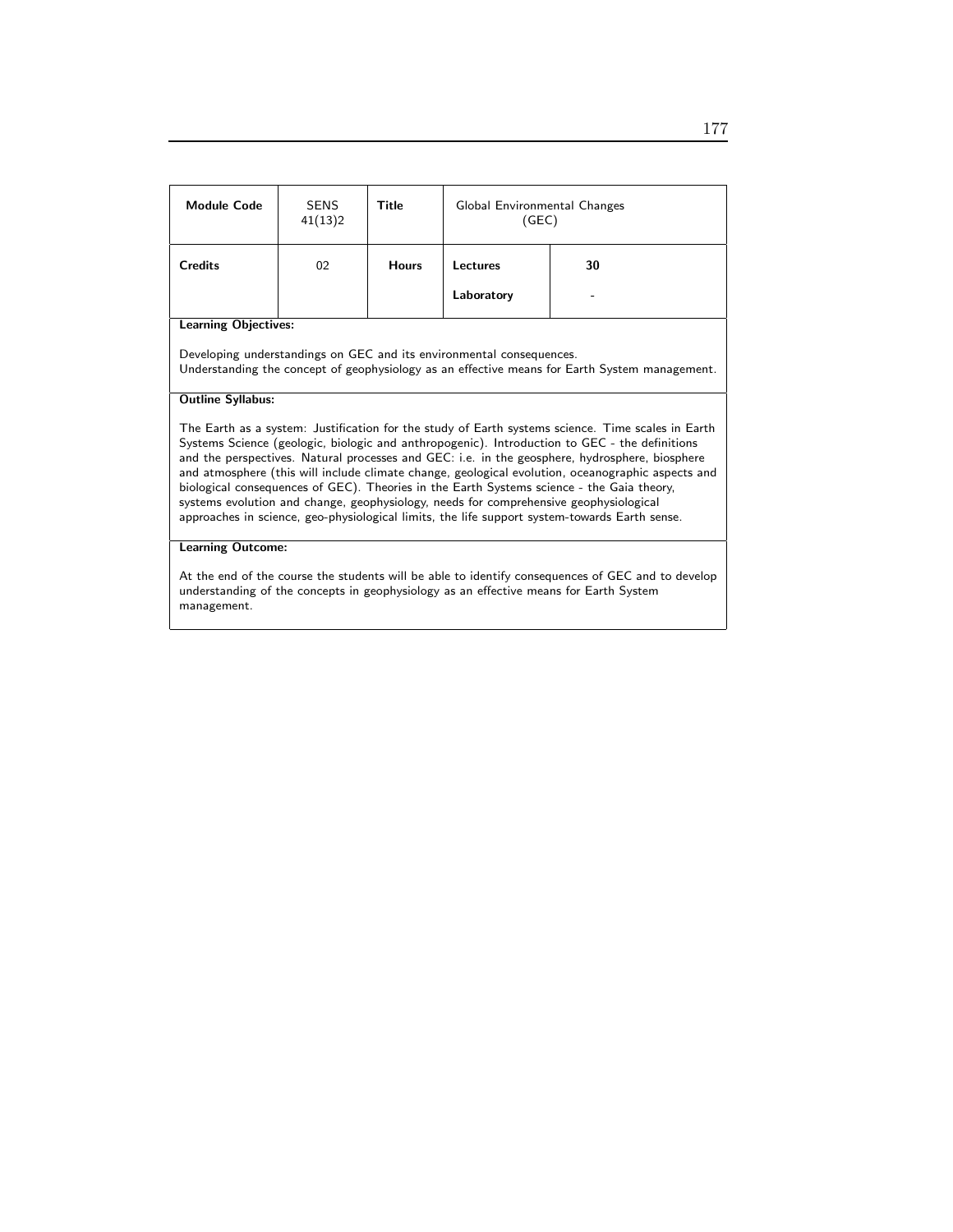| <b>Module Code</b>                                                                                                                                                                                                                                                                                                                                                                                                                                                                                                                                                                                                                                                                                      | <b>SENS</b><br>41(14)1 | Title        | <b>Cleaner Production</b> |    |  |
|---------------------------------------------------------------------------------------------------------------------------------------------------------------------------------------------------------------------------------------------------------------------------------------------------------------------------------------------------------------------------------------------------------------------------------------------------------------------------------------------------------------------------------------------------------------------------------------------------------------------------------------------------------------------------------------------------------|------------------------|--------------|---------------------------|----|--|
| <b>Credits</b>                                                                                                                                                                                                                                                                                                                                                                                                                                                                                                                                                                                                                                                                                          | 01                     | <b>Hours</b> | Lectures                  | 15 |  |
|                                                                                                                                                                                                                                                                                                                                                                                                                                                                                                                                                                                                                                                                                                         |                        |              | Laboratory                |    |  |
| <b>Learning Objectives:</b>                                                                                                                                                                                                                                                                                                                                                                                                                                                                                                                                                                                                                                                                             |                        |              |                           |    |  |
| Understanding the importance of Cleaner Production strategy in environmental management for<br>the sustainable development.                                                                                                                                                                                                                                                                                                                                                                                                                                                                                                                                                                             |                        |              |                           |    |  |
| <b>Outline Syllabus:</b>                                                                                                                                                                                                                                                                                                                                                                                                                                                                                                                                                                                                                                                                                |                        |              |                           |    |  |
| Definition of Cleaner production; Evolution of environmental strategies from reactive to proactive<br>CP techniques; Comparison of CP vs end-of-pipe method; CP practices - Good house keeping,<br>input substitution, better process control, onsite recycling etc.; Procedures for the implementation<br>of CP techniques to industries; benefits, and, barriers of CP; CP towards sustainable development<br>for the green industrial development; role of international organizations and stakeholders in<br>developing CP; materials balance; life cycle assessment; waste audit procedure etc. Students are<br>required to complete an assessment to produce CP strategy for a selected industry. |                        |              |                           |    |  |
| <b>Learning Outcome:</b>                                                                                                                                                                                                                                                                                                                                                                                                                                                                                                                                                                                                                                                                                |                        |              |                           |    |  |
| At the end of the course the students will be able to address the importance of CP strategies in<br>industries as an environmental management term and to demonstrate skills in CP assessment and<br>to show courage towards the implementation of CP techniques in industries.                                                                                                                                                                                                                                                                                                                                                                                                                         |                        |              |                           |    |  |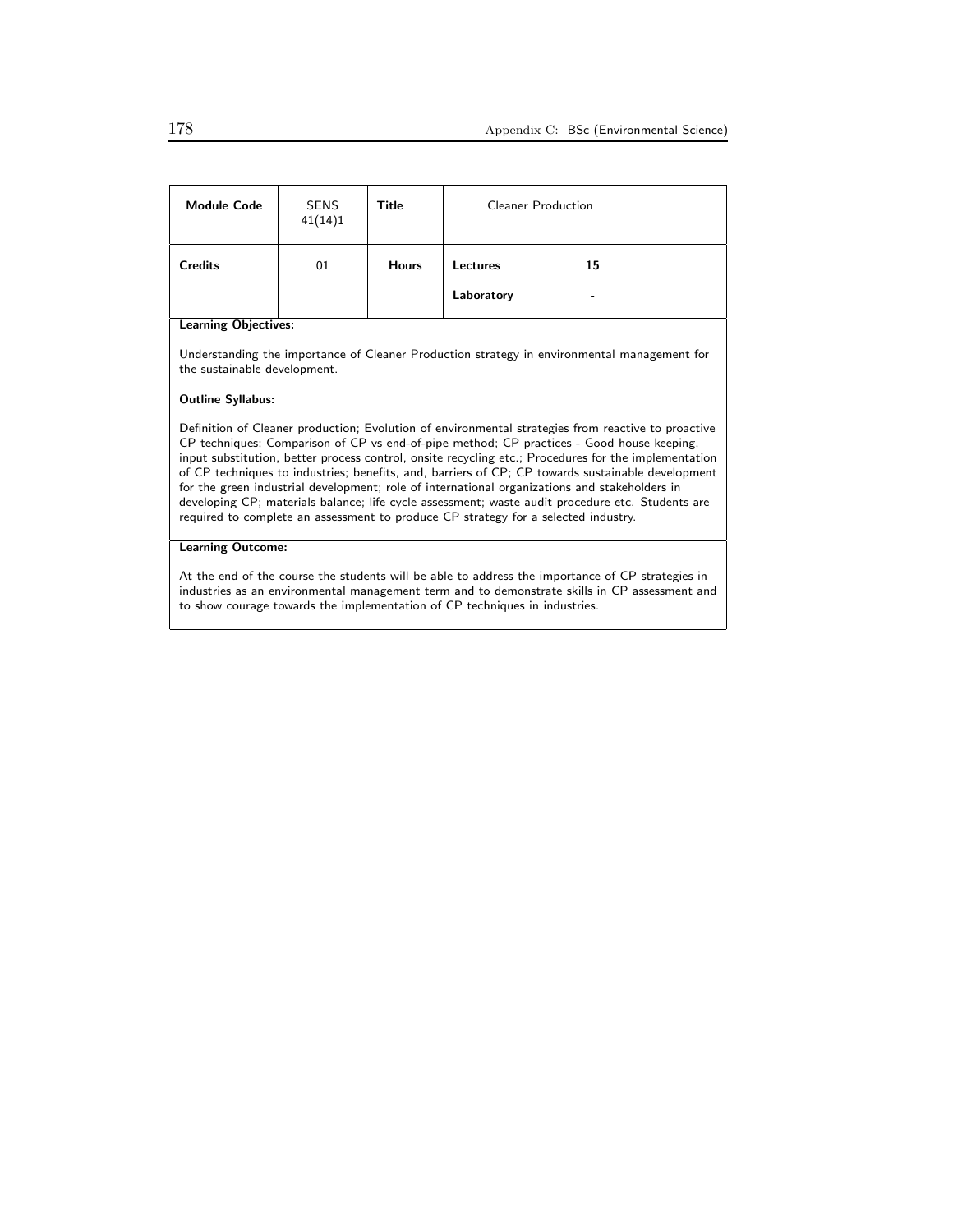| <b>Module Code</b>                                                                                                                                                                                                                                                                                                                                                                                                                                                                                                                                                                                                                                                                                                                                                                                                                                                              | <b>SENS 4211</b> | Title        | Industrial Training |  |  |
|---------------------------------------------------------------------------------------------------------------------------------------------------------------------------------------------------------------------------------------------------------------------------------------------------------------------------------------------------------------------------------------------------------------------------------------------------------------------------------------------------------------------------------------------------------------------------------------------------------------------------------------------------------------------------------------------------------------------------------------------------------------------------------------------------------------------------------------------------------------------------------|------------------|--------------|---------------------|--|--|
| <b>Credits</b>                                                                                                                                                                                                                                                                                                                                                                                                                                                                                                                                                                                                                                                                                                                                                                                                                                                                  | 01               | <b>Hours</b> | Lectures            |  |  |
|                                                                                                                                                                                                                                                                                                                                                                                                                                                                                                                                                                                                                                                                                                                                                                                                                                                                                 |                  |              | Laboratory          |  |  |
| <b>Learning Objectives:</b>                                                                                                                                                                                                                                                                                                                                                                                                                                                                                                                                                                                                                                                                                                                                                                                                                                                     |                  |              |                     |  |  |
| Developing hands-on skills and understanding the practicalities in relevant industries of<br>specialisation.                                                                                                                                                                                                                                                                                                                                                                                                                                                                                                                                                                                                                                                                                                                                                                    |                  |              |                     |  |  |
| <b>Outline Syllabus:</b>                                                                                                                                                                                                                                                                                                                                                                                                                                                                                                                                                                                                                                                                                                                                                                                                                                                        |                  |              |                     |  |  |
| Students have to follow two months industrial training during the fourth year second semester<br>vacation and submit a report and present their experience. The head of the department make the<br>arrangement to find the relevant industries for the students to obtain the training. The evaluation<br>of this unit will be done by the institution where the student obtains the training and a panel of<br>senior staff at the Dept. Of Bioscience and it is based on:<br>Attendance and punctuality during training period=10 marks, Output and the quality of the work<br>done=10marks, Reliability without supervision=05 marks, Industriousness=05 marks,<br>Enthusiasm= 05 marks, Personality=05 marks, Leadership=10 marks, Preparation of report<br>(Training report) =30 marks, Presentation of report =10 marks, Oral examination =10 marks=<br>Total of 100marks |                  |              |                     |  |  |
| <b>Learning Outcome:</b>                                                                                                                                                                                                                                                                                                                                                                                                                                                                                                                                                                                                                                                                                                                                                                                                                                                        |                  |              |                     |  |  |
| At the end of the training the students will be able to complete any given assignments with                                                                                                                                                                                                                                                                                                                                                                                                                                                                                                                                                                                                                                                                                                                                                                                     |                  |              |                     |  |  |

limited guidance and adapt to the working environment.